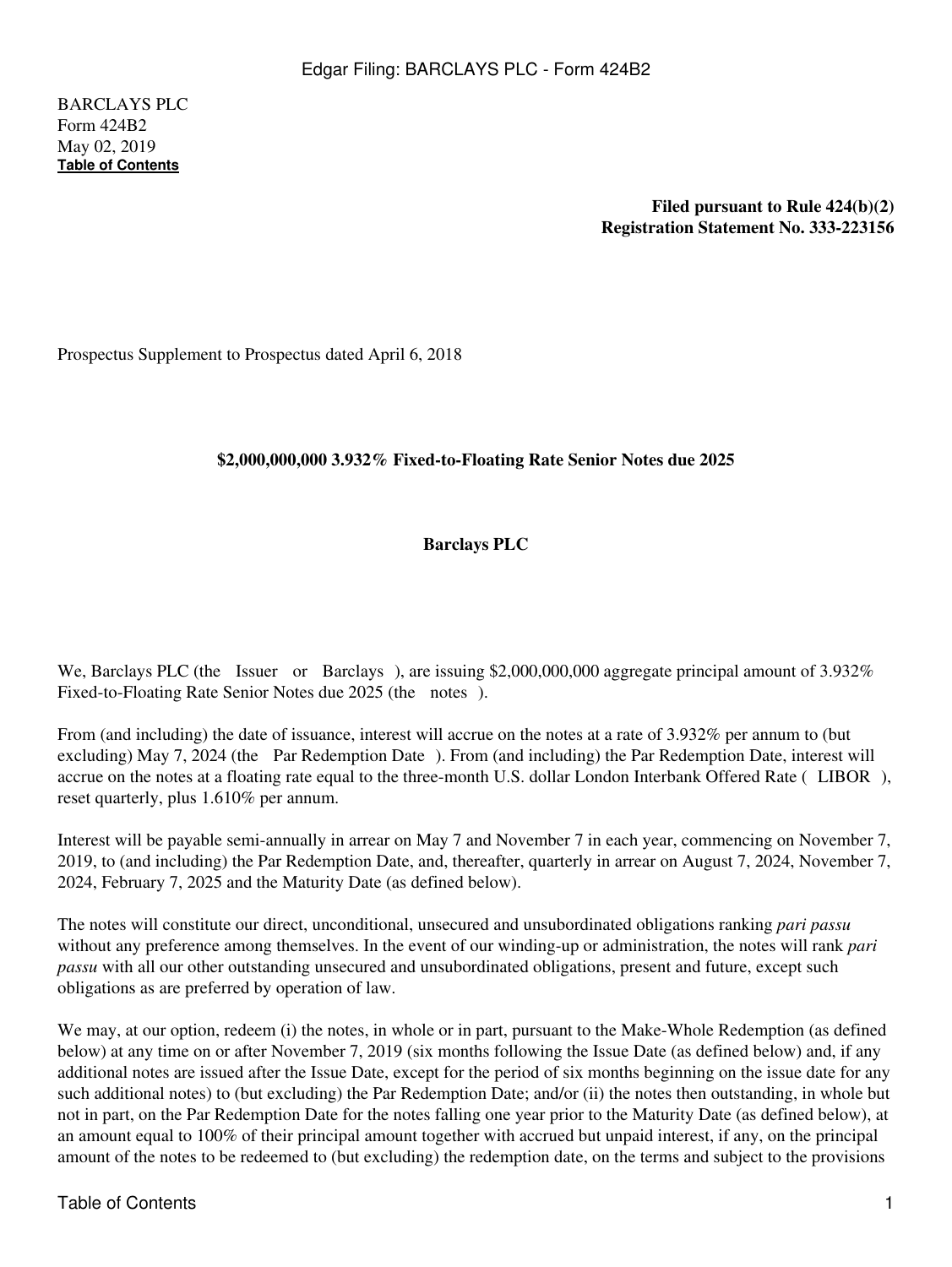set forth in this prospectus supplement under *Description of Senior Notes Optional Redemption*. We may also, at our option, at any time, redeem the notes, in whole but not in part, at an amount equal to 100% of the principal amount of the notes being redeemed together with accrued but unpaid interest, if any, on the principal amount of the notes to be redeemed to (but excluding) the redemption date, upon the occurrence of certain events related to taxation on the terms described in this prospectus supplement under *Description of Senior NotesTax Redemption.* We may also, at our option, at any time, redeem the notes, in whole but not in part, at an amount equal to 100% of the principal amount of the notes being redeemed together with accrued but unpaid interest, if any, on the principal amount of the notes to be redeemed to (but excluding) the redemption date, upon the occurrence of certain regulatory events relating to certain minimum requirements for own funds and eligible liabilities and/or loss absorbing capacity instruments on the terms described in this prospectus supplement under *Description of Senior Notes Loss Absorption Disqualification Event Redemption*. Any redemption or repurchase of the notes is subject to the provisions described in this prospectus supplement under *Description of Senior Notes Condition to Redemption* and *Description of Senior Notes Condition to Repurchase*.

We will apply to list the notes on the New York Stock Exchange (NYSE) under the symbol BCS25A.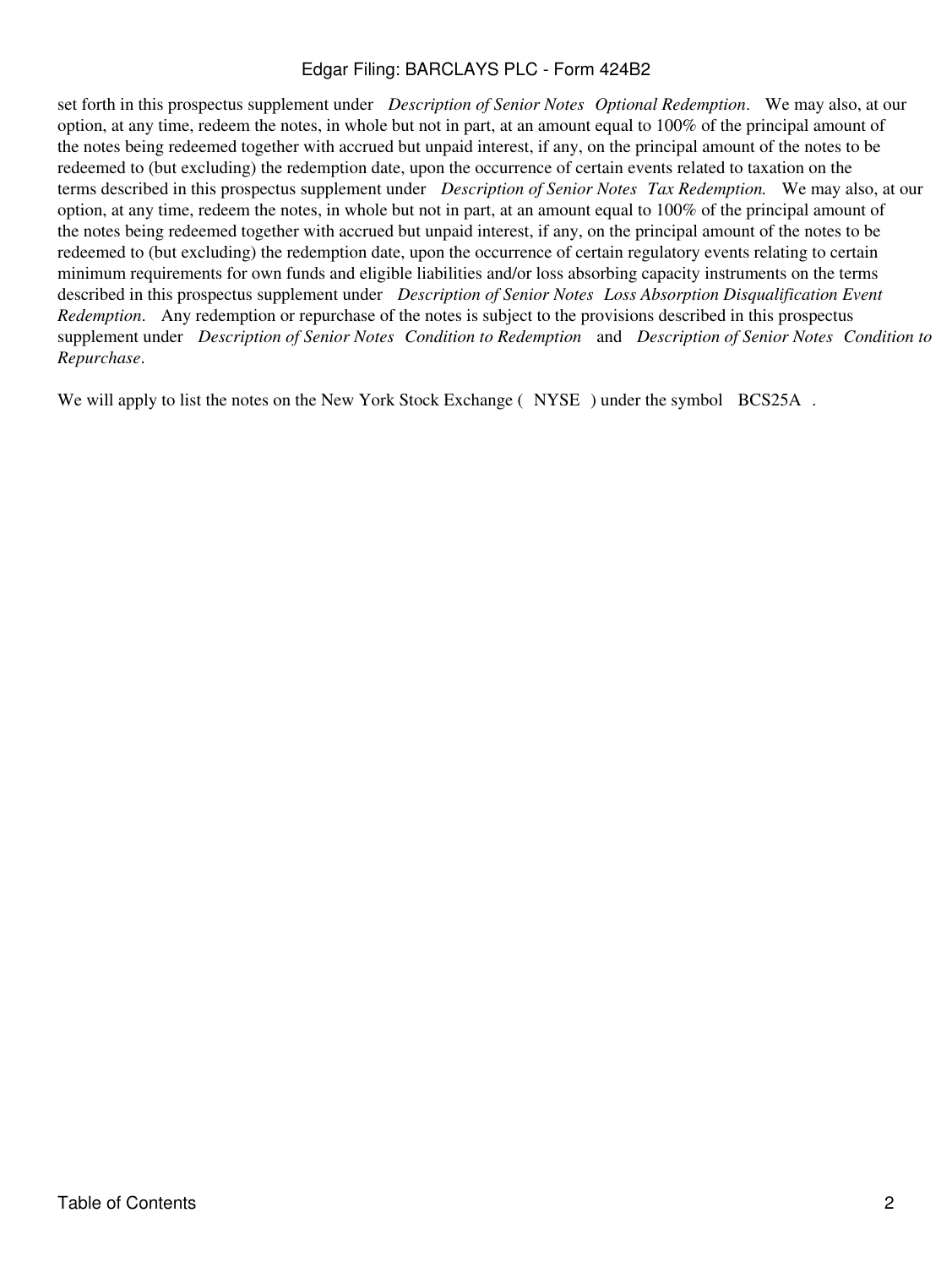**IMPORTANT PRIIPs REGULATION / PROHIBITION OF SALES TO EEA RETAIL INVESTORS. The notes are not intended to be offered, sold or otherwise made available to and should not be offered, sold or otherwise made available to any retail investor in the European Economic Area (EEA). For these purposes, a retail investor means a person who is one (or more) of: (i) a retail client as defined in point (11) of Article 4(1) of MiFID II; or (ii) a customer within the meaning of Directive 2002/92/EC (as amended or superseded, the Insurance Mediation Directive), where that customer would not qualify as a professional client as defined in point (10) of Article 4(1) of MiFID II. Consequently no key information document required by Regulation (EU) No 1286/2014 (as amended, the PRIIPs Regulation) for offering or selling the notes or otherwise making them available to retail investors in the EEA has been prepared and therefore offering or selling the notes or otherwise making them available to any retail investor in the EEA may be unlawful under the PRIIPs Regulation.**

**Notwithstanding any other agreements, arrangements or understandings between us and any holder or beneficial owner of the notes, by acquiring the notes, each holder and beneficial owner of the notes acknowledges, accepts, agrees to be bound by and consents to, the exercise of any U.K. Bail-in Power (as defined in the accompanying prospectus) by the Relevant U.K. Resolution Authority (as defined in the accompanying prospectus) that may result in: (i) the reduction or cancellation of all, or a portion, of the principal amount of, or interest on, the notes; (ii) the conversion of all, or a portion of, the principal amount of, or interest on, the notes into shares or other securities or other obligations of the Issuer or another person (and the issue to, or conferral on, the holder or beneficial owner of the notes of such shares, securities or obligations); and/or (iii) the amendment or alteration of the maturity of the notes, or amendment of the amount of interest due on the notes, or the dates on which interest becomes payable, including by suspending payment for a temporary period; which U.K. Bail-in Power may be exercised by means of a variation of the terms of the notes solely to give effect to the exercise by the Relevant U.K. Resolution Authority of such U.K. Bail-in Power.** For more information, see the section entitled Description of Debt Securities Agreement with Respect to Exercise *of U.K. Bail-in Power* **in the accompanying prospectus.**

**By its acquisition of the notes, each holder and beneficial owner of the notes, to the extent permitted by the U.S. Trust Indenture Act of 1939, as amended (the Trust Indenture Act), also waives any and all claims against the Trustee (as defined herein) for, agrees not to initiate a suit against the Trustee in respect of, and agrees that the Trustee shall not be liable for, any action that the Trustee takes, or abstains from taking, in either case, in accordance with the exercise of the U.K. Bail-in Power by the Relevant U.K. Resolution Authority with respect** to the notes. For more information, see the section entitled *Description of Debt Securities Agreement with Respect to Exercise of U.K. Bail-in Power* **in the accompanying prospectus.**

**By its acquisition of the notes, each holder of the notes acknowledges and agrees that such holder will not seek to enforce or otherwise claim, and will not direct the Trustee (acting on behalf of the holders of the notes) to enforce or otherwise claim, a Monetary Judgment against us in connection with our breach of a Performance Obligation (each as defined herein), except by proving such Monetary Judgment in our winding-up and/or by claiming such Monetary Judgment in our administration.**

*Investing in the notes involves risks. We encourage you to read and carefully consider this document in its entirety, in particular the risk factors beginning on page S-12 of this prospectus supplement and risk factors in Risk ReviewMaterial existing and emerging risks on pages 85 -90 of our Annual Report on Form 20-F for the year ended December 31, 2018, which is incorporated by reference herein, and the other information included and incorporated by reference in this prospectus supplement and the accompanying prospectus, for a discussion of the factors you should carefully consider before deciding to invest in the notes.*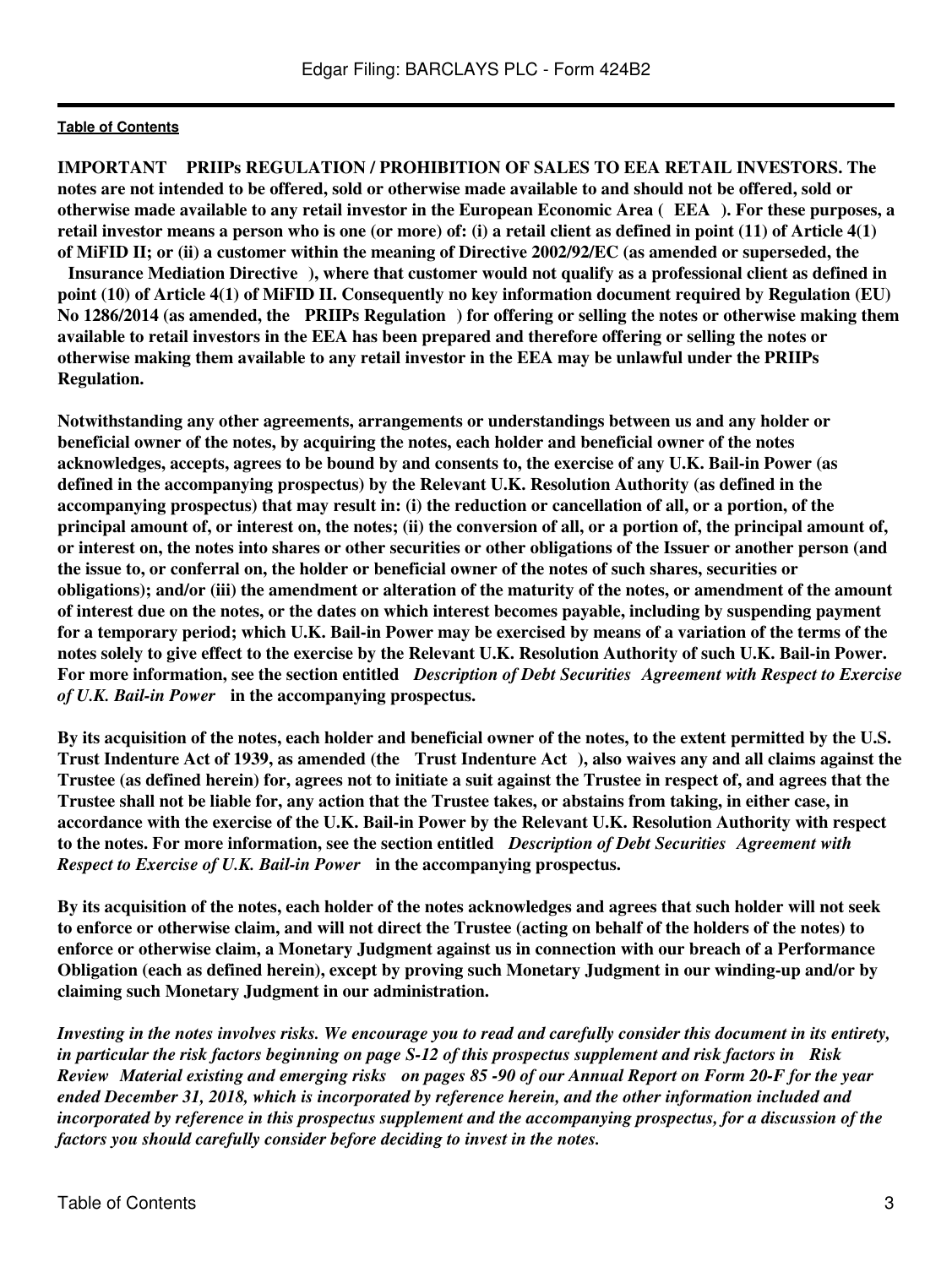**Neither the U.S. Securities and Exchange Commission nor any U.S. state securities commission has approved or disapproved of the notes or determined that this prospectus supplement is truthful or complete. Any representation to the contrary is a criminal offense.**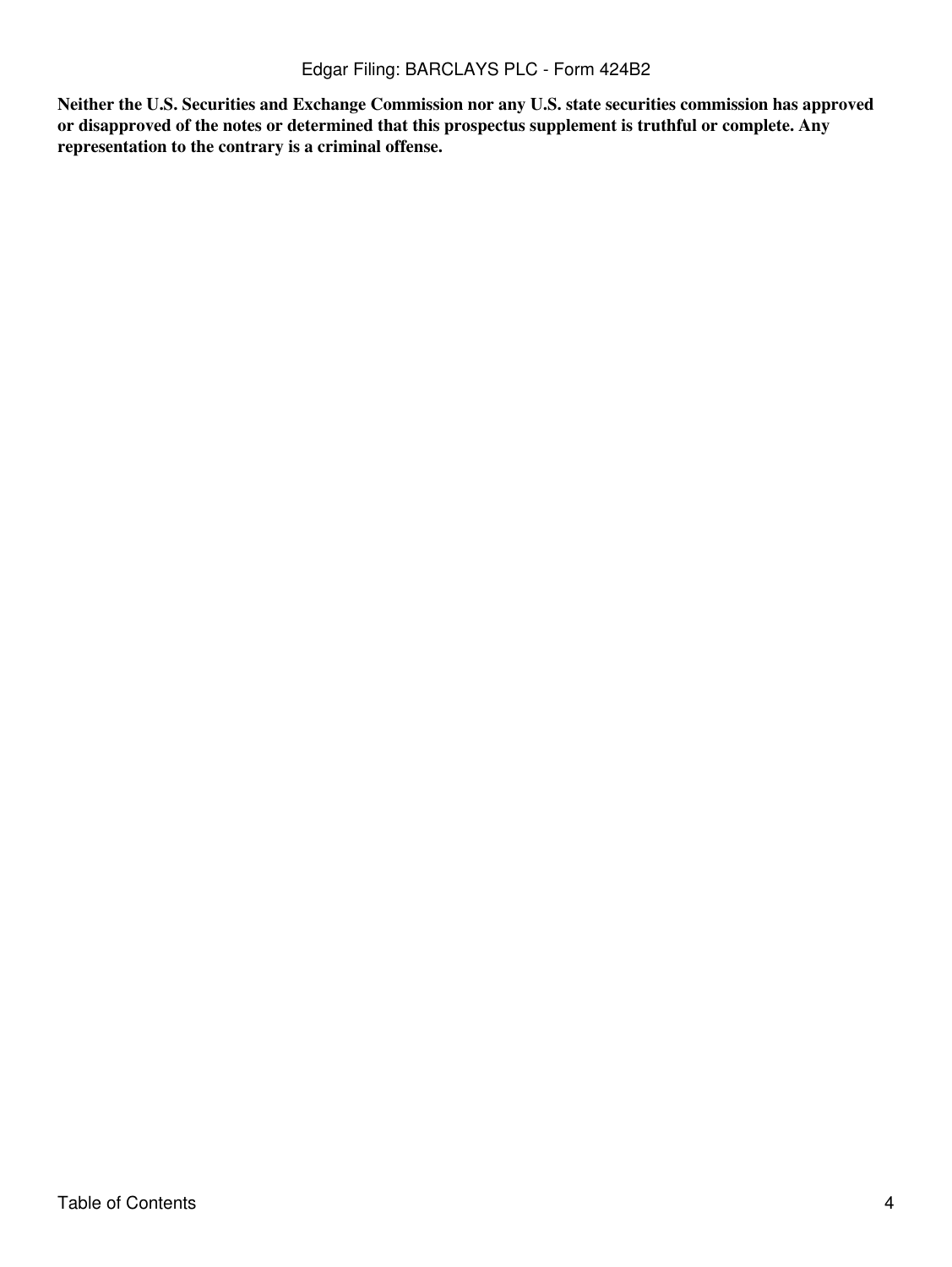**The notes are not deposit liabilities of Barclays PLC and are not covered by the U.K. Financial Services Compensation Scheme or insured by the U.S. Federal Deposit Insurance Corporation or any other governmental agency of the United States, the United Kingdom or any other jurisdiction.**

|          |                              |                     | Proceeds, before    |
|----------|------------------------------|---------------------|---------------------|
|          |                              | <b>Underwriting</b> | expenses, to        |
|          | <b>Price to Public</b> $(1)$ | <b>Compensation</b> | <b>Barclays PLC</b> |
| Per note | $100\%$                      | $0.325\%$           | 99.675\%            |
| Total    | \$2,000,000,000              | 6,500,000           | \$1,993,500,000     |

(1) Plus accrued interest, if any, from and including May 7, 2019.

The underwriters expect to deliver the notes to purchasers in book-entry form only through the facilities of The Depository Trust Company (DTC), on or about May 7, 2019. Beneficial interests in the notes will be shown on, and transfers thereof will be effected only through, records maintained by DTC and its participants, including Clearstream Banking S.A. (Clearstream, Luxembourg) and Euroclear Bank SA/NV (Euroclear).

*Global Coordinator*

### **Barclays**

*Co-Managers*

**CIBC Capital Markets ING Scotiabank**

**SMBC Nikko Societe Generale Swedbank BNY Mellon Capital Markets, LLC Citizens Capital Markets Drexel Hamilton Loop Capital Markets Mischler Financial Group, Inc. PNC Capital Markets LLC US Bancorp** Prospectus Supplement dated April 30, 2019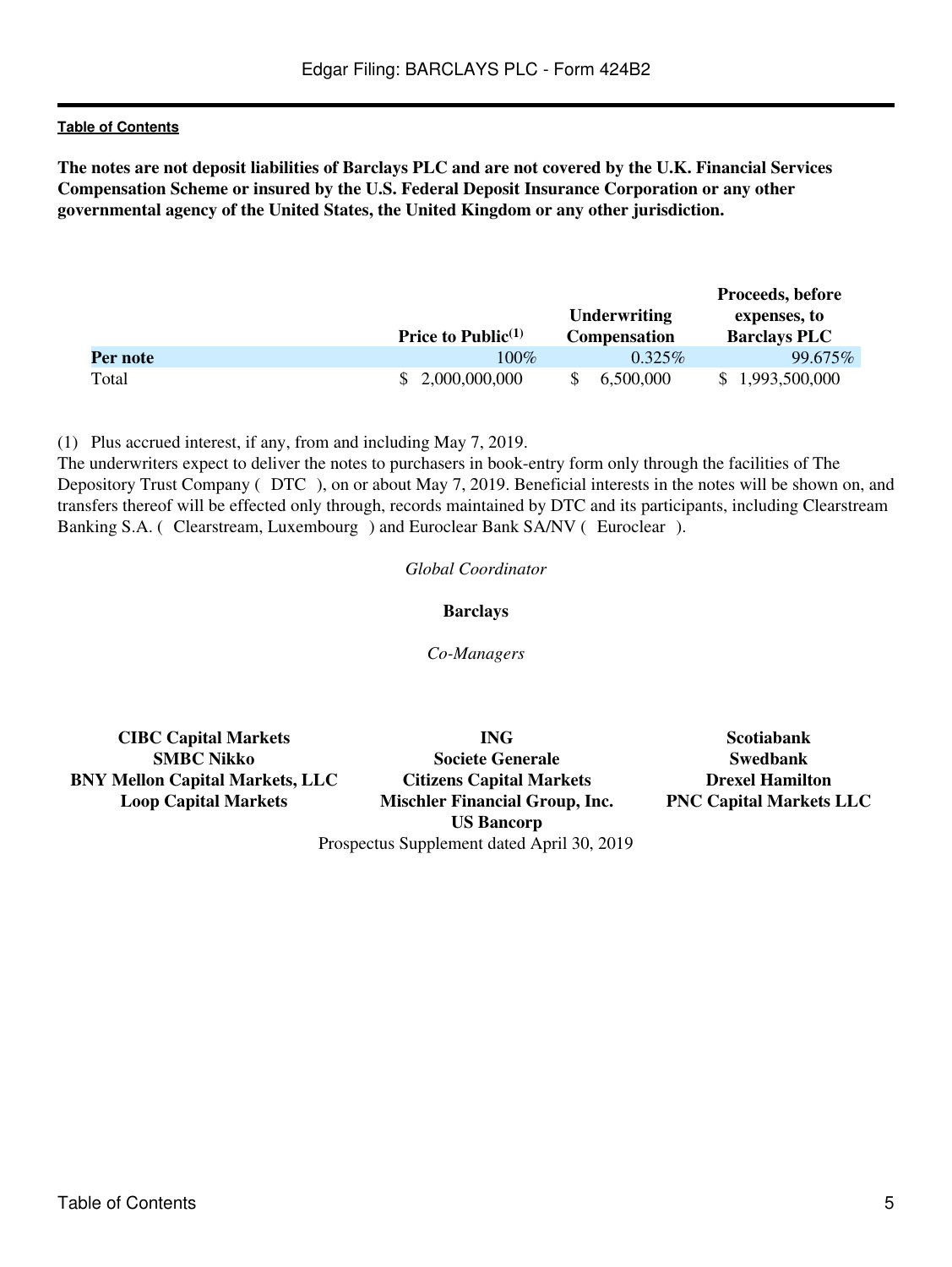## **TABLE OF CONTENTS**

### **PROSPECTUS SUPPLEMENT**

|                                             | <b>Page Number</b> |
|---------------------------------------------|--------------------|
| <b>Forward-Looking Statements</b>           | $S-1$              |
| Incorporation of Documents By Reference     | $S-2$              |
| <b>Certain Definitions</b>                  | $S-3$              |
| <b>Summary</b>                              | $S-4$              |
| <b>Risk Factors</b>                         | $S-12$             |
| Use of Proceeds                             | $S-21$             |
| <b>Description of Senior Notes</b>          | $S-22$             |
| U.S. Federal Income Tax Considerations      | $S-35$             |
| United Kingdom Tax Considerations           | $S-36$             |
| <b>Benefit Plan Investor Considerations</b> | $S-37$             |
| Underwriting (Conflicts of Interest)        | $S-39$             |
| Validity of Notes                           | $S-42$             |

#### **PROSPECTUS**

| <b>Incorporation of Certain Documents By Reference</b><br><b>Certain Definitions</b><br>The Barclays Group<br><b>Use of Proceeds</b><br><b>Description of Debt Securities</b><br><b>Description of Contingent Convertible Securities</b><br><b>Description of Ordinary Shares</b><br>Description of Certain Provisions Relating to Debt Securities and Contingent Convertible<br>Securities<br><b>Clearance and Settlement</b><br><b>Tax Considerations</b><br><b>Employee Retirement Income Security Act</b><br>Plan of Distribution<br>Service of Process and Enforcement of Liabilities<br>Where You Can Find More Information<br><b>Further Information</b><br><b>Validity of Securities</b><br><b>Experts</b><br><b>Expenses of Issuance and Distribution</b> | <b>Forward-Looking Statements</b> |    |
|--------------------------------------------------------------------------------------------------------------------------------------------------------------------------------------------------------------------------------------------------------------------------------------------------------------------------------------------------------------------------------------------------------------------------------------------------------------------------------------------------------------------------------------------------------------------------------------------------------------------------------------------------------------------------------------------------------------------------------------------------------------------|-----------------------------------|----|
|                                                                                                                                                                                                                                                                                                                                                                                                                                                                                                                                                                                                                                                                                                                                                                    |                                   | 2  |
|                                                                                                                                                                                                                                                                                                                                                                                                                                                                                                                                                                                                                                                                                                                                                                    |                                   | 3  |
|                                                                                                                                                                                                                                                                                                                                                                                                                                                                                                                                                                                                                                                                                                                                                                    |                                   |    |
|                                                                                                                                                                                                                                                                                                                                                                                                                                                                                                                                                                                                                                                                                                                                                                    |                                   |    |
|                                                                                                                                                                                                                                                                                                                                                                                                                                                                                                                                                                                                                                                                                                                                                                    |                                   | 6  |
|                                                                                                                                                                                                                                                                                                                                                                                                                                                                                                                                                                                                                                                                                                                                                                    |                                   | 24 |
|                                                                                                                                                                                                                                                                                                                                                                                                                                                                                                                                                                                                                                                                                                                                                                    |                                   | 43 |
|                                                                                                                                                                                                                                                                                                                                                                                                                                                                                                                                                                                                                                                                                                                                                                    |                                   |    |
|                                                                                                                                                                                                                                                                                                                                                                                                                                                                                                                                                                                                                                                                                                                                                                    |                                   | 45 |
|                                                                                                                                                                                                                                                                                                                                                                                                                                                                                                                                                                                                                                                                                                                                                                    |                                   | 48 |
|                                                                                                                                                                                                                                                                                                                                                                                                                                                                                                                                                                                                                                                                                                                                                                    |                                   | 54 |
|                                                                                                                                                                                                                                                                                                                                                                                                                                                                                                                                                                                                                                                                                                                                                                    |                                   | 74 |
|                                                                                                                                                                                                                                                                                                                                                                                                                                                                                                                                                                                                                                                                                                                                                                    |                                   | 76 |
|                                                                                                                                                                                                                                                                                                                                                                                                                                                                                                                                                                                                                                                                                                                                                                    |                                   | 80 |
|                                                                                                                                                                                                                                                                                                                                                                                                                                                                                                                                                                                                                                                                                                                                                                    |                                   | 81 |
|                                                                                                                                                                                                                                                                                                                                                                                                                                                                                                                                                                                                                                                                                                                                                                    |                                   | 82 |
|                                                                                                                                                                                                                                                                                                                                                                                                                                                                                                                                                                                                                                                                                                                                                                    |                                   | 83 |
|                                                                                                                                                                                                                                                                                                                                                                                                                                                                                                                                                                                                                                                                                                                                                                    |                                   | 84 |
|                                                                                                                                                                                                                                                                                                                                                                                                                                                                                                                                                                                                                                                                                                                                                                    |                                   | 85 |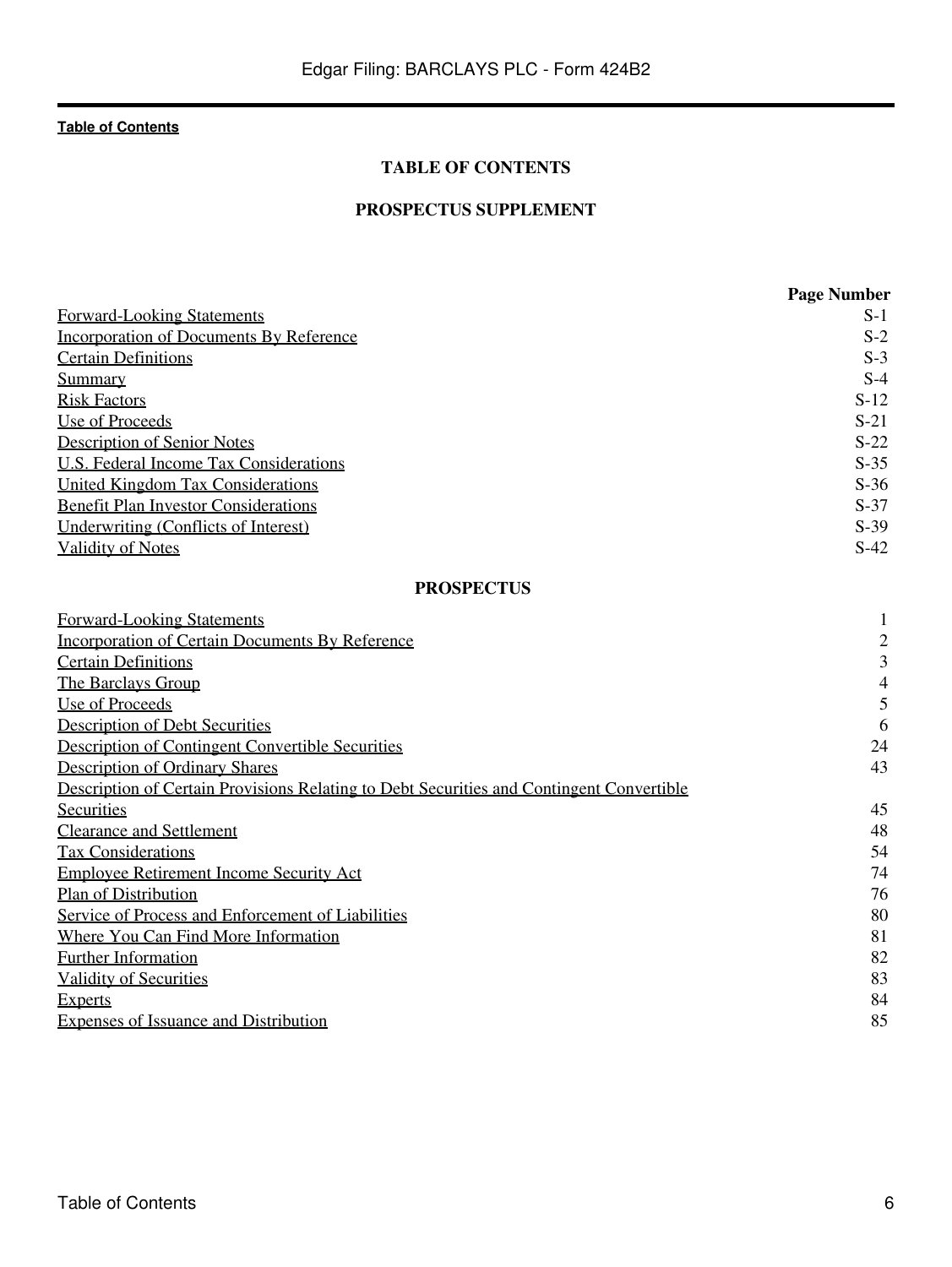### **FORWARD-LOOKING STATEMENTS**

<span id="page-6-0"></span>This prospectus supplement and certain documents incorporated by reference herein contain certain forward-looking statements within the meaning of Section 21E of the U.S. Securities Exchange Act of 1934, as amended (the

Exchange Act), and Section 27A of the U.S. Securities Act of 1933, as amended (the Securities Act), with respect to the Group (as defined below). We caution readers that no forward-looking statement is a guarantee of future performance and that actual results or other financial condition or performance measures could differ materially from those contained in the forward-looking statements. These forward-looking statements can be identified by the fact that they do not relate only to historical or current facts. Forward-looking statements sometimes use words such as may, will, seek, continue, aim, anticipate, target, projected, expect, estimate, intend, plan, goal, words of similar meaning. Examples of forward-looking statements include, among others, statements or guidance regarding or relating to the Group s future financial position, income growth, assets, impairment charges, provisions, business strategy, capital, leverage and other regulatory ratios, payment of dividends (including dividend payout ratios and expected payment strategies), projected levels of growth in the banking and financial markets, projected costs or savings, any commitments and targets, estimates of capital expenditures, plans and objectives for future operations, projected employee numbers, International Financial Reporting Standards impacts and other statements that are not historical fact. By their nature, forward-looking statements involve risk and uncertainty because they relate to future events and circumstances. These may be affected by changes in legislation, the development of standards and interpretations under International Financial Reporting Standards including evolving practices with regard to the interpretation and application of accounting and regulatory standards, the outcome of current and future legal proceedings and regulatory investigations, future levels of conduct provisions, the policies and actions of governmental and regulatory authorities, geopolitical risks and the impact of competition. In addition, factors including (but not limited to) the following may have an effect: capital, leverage and other regulatory rules applicable to past, current and future periods; the United Kingdom (U.K.), the United States, Eurozone and global macroeconomic and business conditions; the effects of any volatility in credit markets; market-related risks such as changes in interest rates and foreign exchange rates; effects of changes in valuation of credit market exposures; changes in valuation of issued securities; volatility in capital markets; changes in credit ratings of any entities within the Group or any securities issued by such entities; the potential for one or more countries exiting the Eurozone; instability as a result of the exit by the U.K. from the European Union (the EU) and the disruption that may subsequently result in the U.K. and globally; and the success of future acquisitions, disposals and other strategic transactions. A number of these influences and factors are beyond the Groups control. As a result, the Groups actual future results, dividend payments, and capital and leverage ratios may differ materially from the plans, goals, expectations and guidance set forth in the Group s forward-looking statements. The list above is not exhaustive and there are other factors that may cause our actual results to differ materially from the forward-looking statements contained in this prospectus supplement and the documents incorporated by reference herein. You are also advised to read carefully the risk factors set out in the section entitled *Risk Factors* in this prospectus supplement and in our filings with the U.S. Securities Exchange Commission (the SEC), including in our Annual Report on Form 20-F for the fiscal year ended December 31, 2018, filed with the SEC on February 21, 2019 (the 2018 Form 20-F), which are available on the SEC s website at http://www.sec.gov for a discussion of certain factors that should be considered when deciding what action to take in relation to the notes.

Any forward-looking statements made herein or in the documents incorporated by reference herein speak only as of the date they are made and it should not be assumed that they have been revised or updated in the light of new information or future events. Except as required by the PRA (as defined below), the Financial Conduct Authority (the

FCA), the London Stock Exchange plc (the LSE), the SEC or applicable law, Barclays expressly disclaims any obligation or undertaking to release publicly any updates or revisions to any forward-looking statements contained in this prospectus supplement or in the documents incorporated by reference herein to reflect any change in Barclays expectations with regard thereto or any change in events, conditions or circumstances on which any such statement is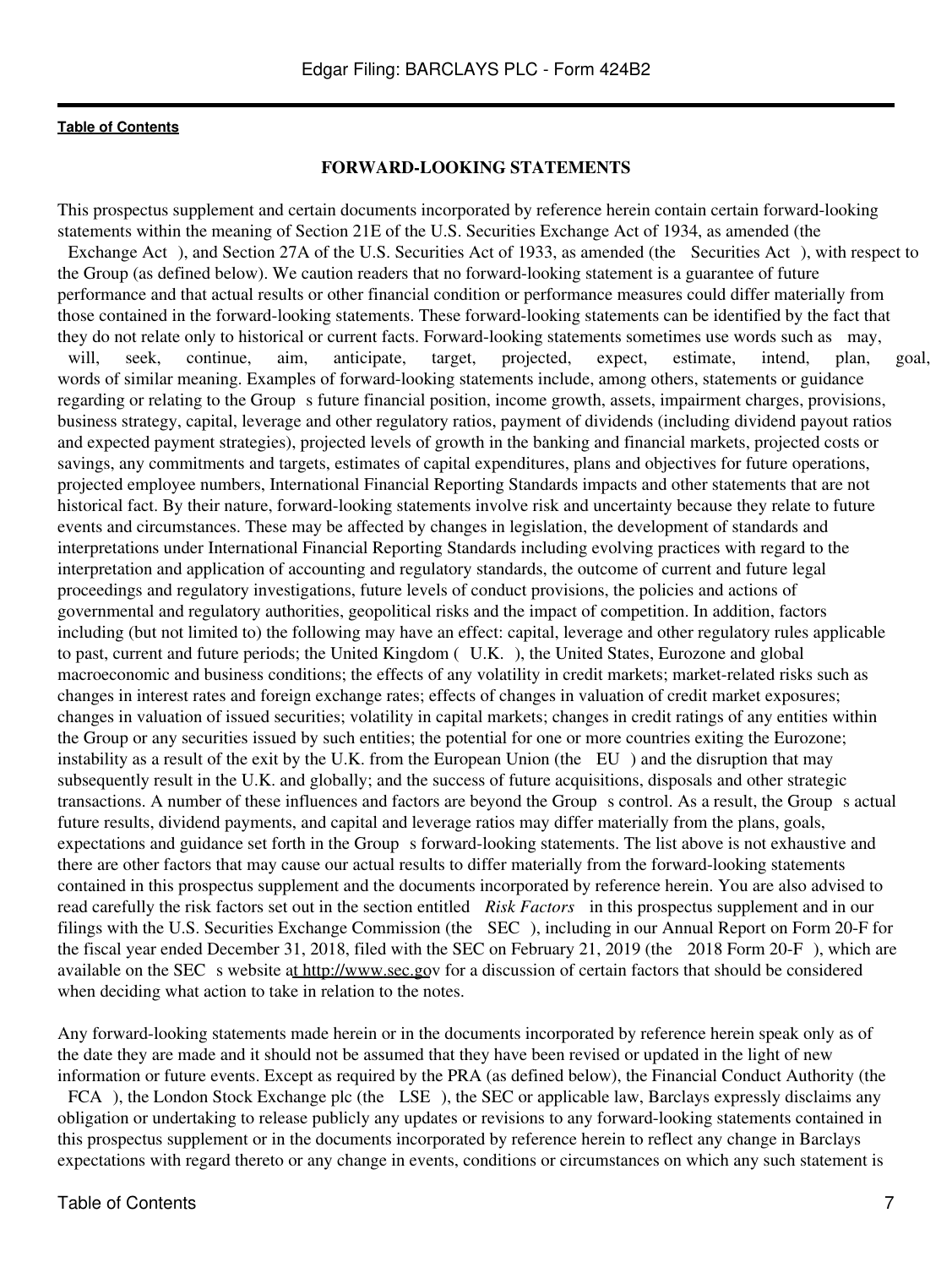based. The reader should, however, consult any additional disclosures that Barclays has made or may make in documents it has published or may publish via the Regulatory News Service of the LSE and/or has filed or may file with the SEC.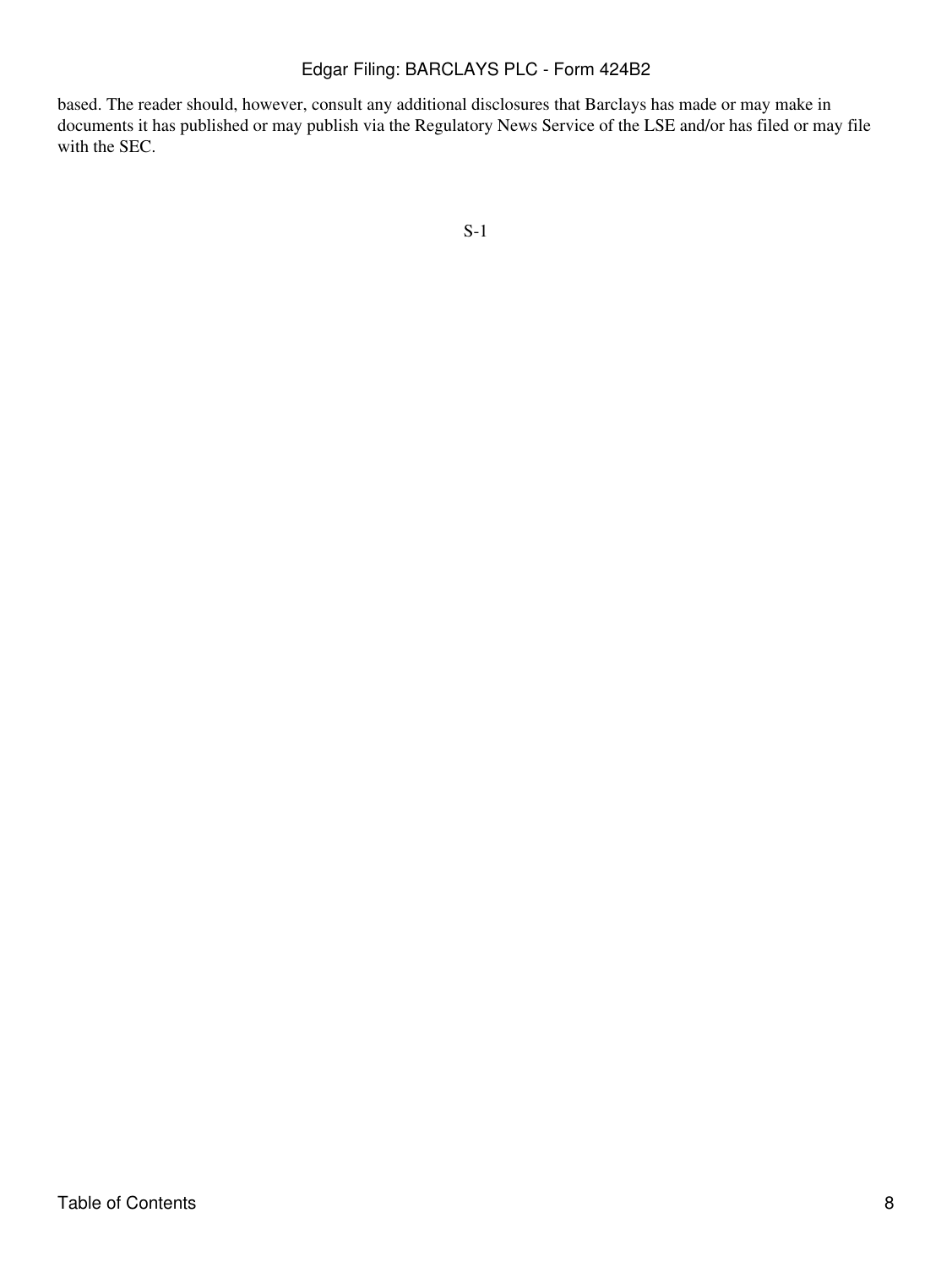### **INCORPORATION OF DOCUMENTS BY REFERENCE**

<span id="page-8-0"></span>This prospectus supplement is part of a registration statement on Form F-3 (File No. 333-223156) we have filed with the SEC under the Securities Act. This prospectus supplement omits some information contained in the registration statement in accordance with SEC rules and regulations. You should review the information in and exhibits to the registration statement for further information on us and the notes. Statements in this prospectus supplement concerning any document we have filed or will file as an exhibit to the registration statement or that we have otherwise filed with the SEC are not intended to be comprehensive and are qualified in their entirety by reference to these filings. You should review the complete document to evaluate these statements.

The SEC allows us to incorporate by reference much of the information we file with the SEC, which means that we can disclose important information to you by referring you to those publicly available documents. The information that we incorporate by reference in this prospectus supplement is an important part of this prospectus supplement. For information on the documents we incorporate by reference in this prospectus supplement and the accompanying prospectus, we refer you to *Incorporation of Certain Documents by Reference* on page 2 of the accompanying prospectus. In particular, we refer you to the 2018 Form 20-F for a discussion of our audited results of operations and financial condition as of, and for the year ended, December 31, 2018 and our Current Reports on Form 6-K filed on February 22, 2019 (Film No. 19624045) and on April 25, 2019 (Film No. 19765989), which are incorporated by reference into this prospectus supplement.

In addition to the documents listed in the accompanying prospectus and the documents incorporated by reference since the date of the accompanying prospectus, we incorporate by reference in this prospectus supplement and the accompanying prospectus any future documents we may file with the SEC under Section 13(a), 13(c), 14 or 15(d) of the Exchange Act from the date of this prospectus supplement until the offering contemplated in this prospectus supplement is completed. Reports on Form 6-K we may furnish to the SEC after the date of this prospectus supplement (or portions thereof) are incorporated by reference in this prospectus supplement only to the extent that the report expressly states that it is (or such portions are) incorporated by reference in this prospectus supplement.

We will provide to you, upon your written or oral request, without charge, a copy of any or all of the documents referred to above or in the accompanying prospectus which we have incorporated in this prospectus supplement by reference. You should direct your requests to Barclays Treasury, Barclays PLC, 1 Churchill Place, London E14 5HP, United Kingdom (telephone: 011-44-20-7116-1000).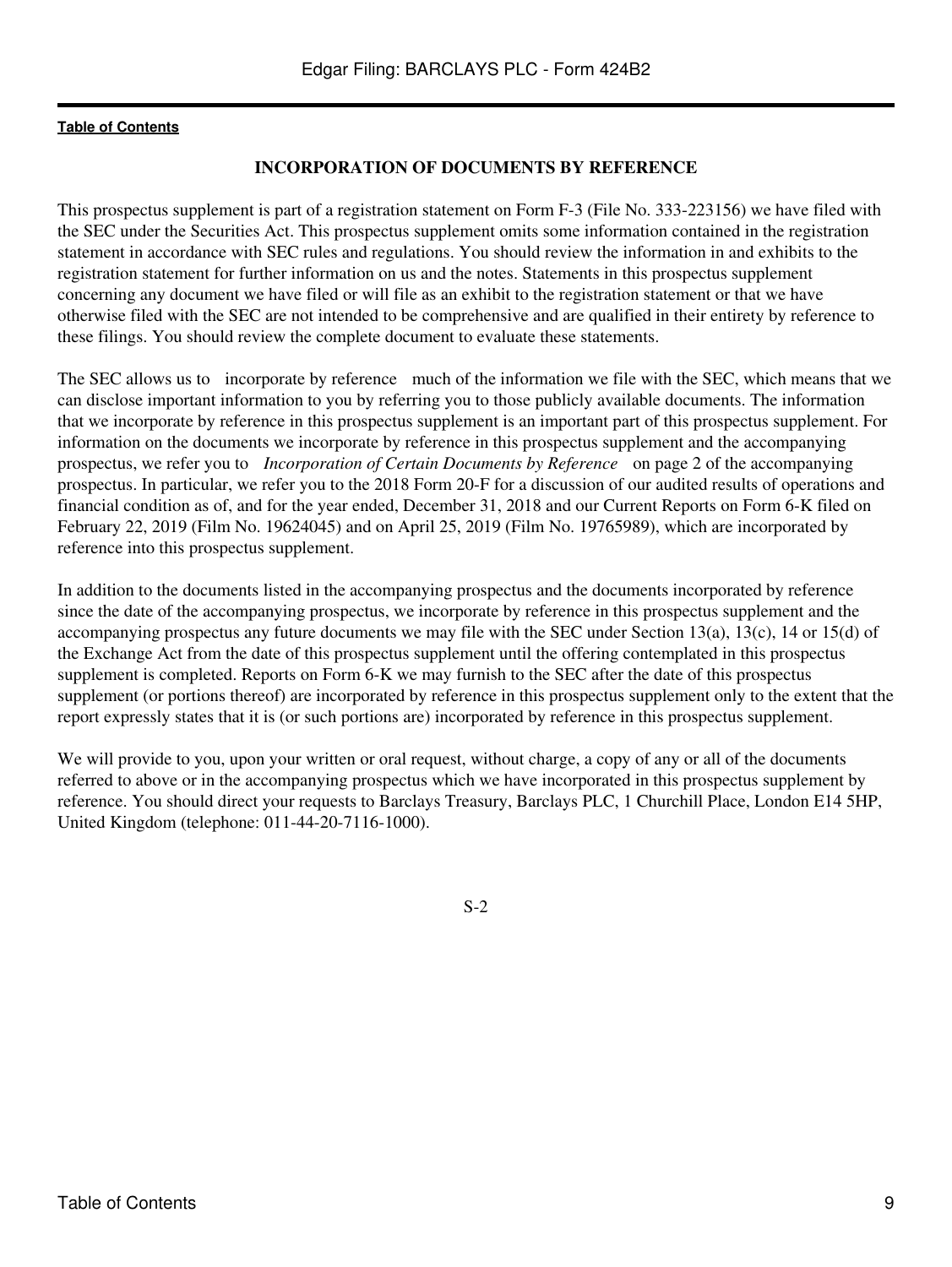### **CERTAIN DEFINITIONS**

<span id="page-9-0"></span>For purposes of this prospectus supplement:

BBPLC refers to Barclays Bank PLC (or any successor entity);

BBUKPLC refers to Barclays Bank UK PLC (or any successor entity);

BRRD refers to the European Union directive 2014/59/EU of the European Parliament and of the Council establishing a framework for the recovery and resolution of credit institutions and investment firms of May 15, 2014, as amended or replaced from time to time;

Group refers to Barclays PLC (or any successor entity) and its consolidated subsidiaries;

The Depository Trust Company or DTC shall include any successor clearing system;

PRA means the Prudential Regulation Authority of the United Kingdom or such other governmental authority in the United Kingdom (or if Barclays PLC becomes domiciled in a jurisdiction other than the United Kingdom, such other jurisdiction) having primary responsibility for the prudential supervision of Barclays PLC;

Capital Regulations means, at any time, the laws, regulations, requirements, standards, guidelines and policies relating to capital adequacy and/or minimum requirement for own funds and eligible liabilities and/or loss absorbing capacity for credit institutions of either (i) the PRA and/or (ii) any other national or European authority, in each case then in effect in the United Kingdom (or in such other jurisdiction in which we may be organized or domiciled) and applicable to the Group including, as at the date hereof, CRD IV and related technical standards;

CRD IV means the legislative package consisting of Directive 2013/36/EU on access to the activity of credit institutions and the prudential supervision of credit institutions and investment firms, as the same may be amended or replaced from time to time and the CRD IV Regulation;

CRD IV Regulation means Regulation (EU) No. 575/2013 on prudential requirements for credit institutions and investment firms of the European Parliament and of the Council of June 26, 2013, as the same may be amended or replaced from time to time;

\$ and U.S. dollars refers to the lawful currency for the time being of the United States; and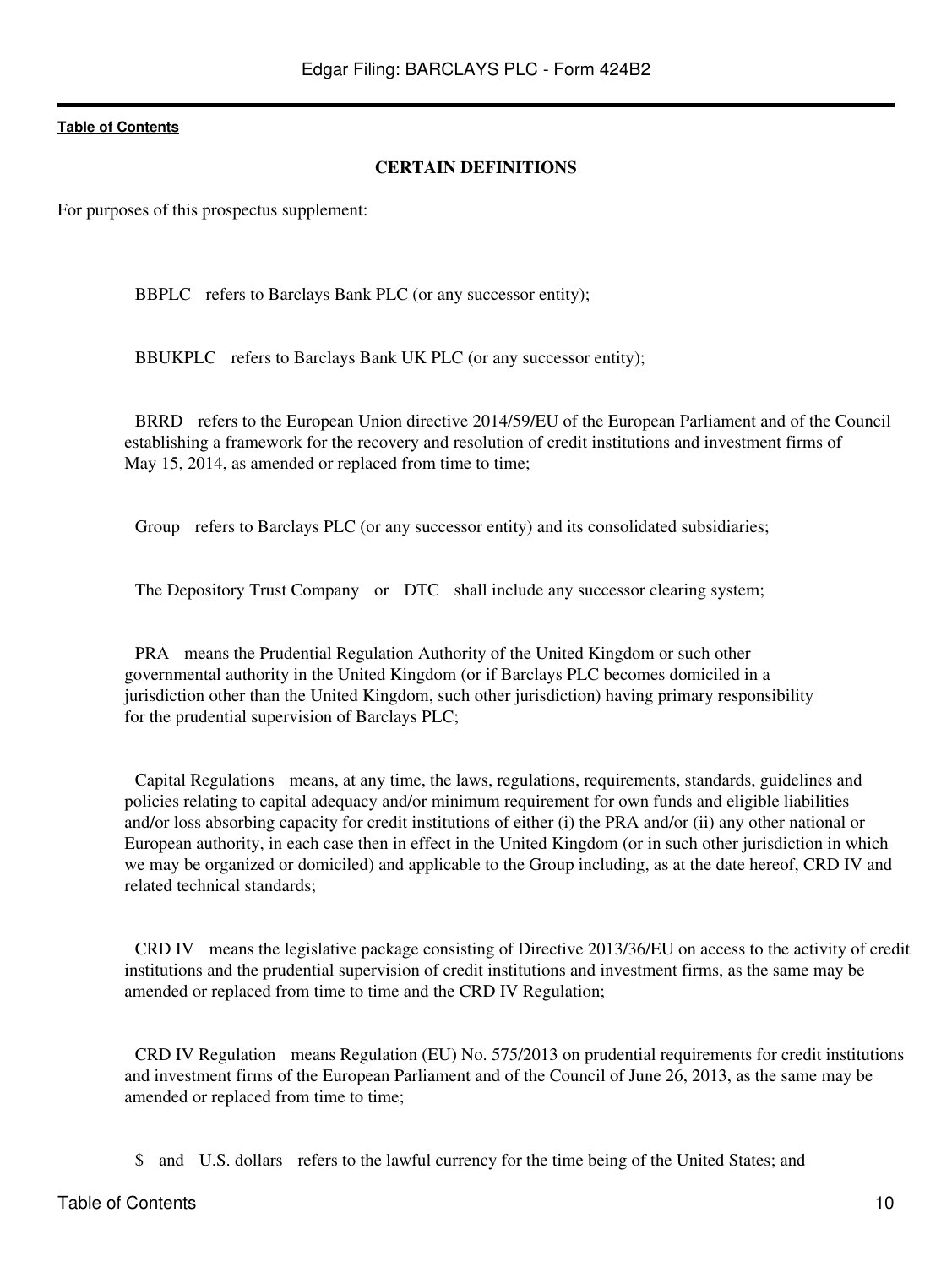we, us, our, Barclays and the Issuer refer to Barclays PLC (or any successor entity), unless the context requires otherwise.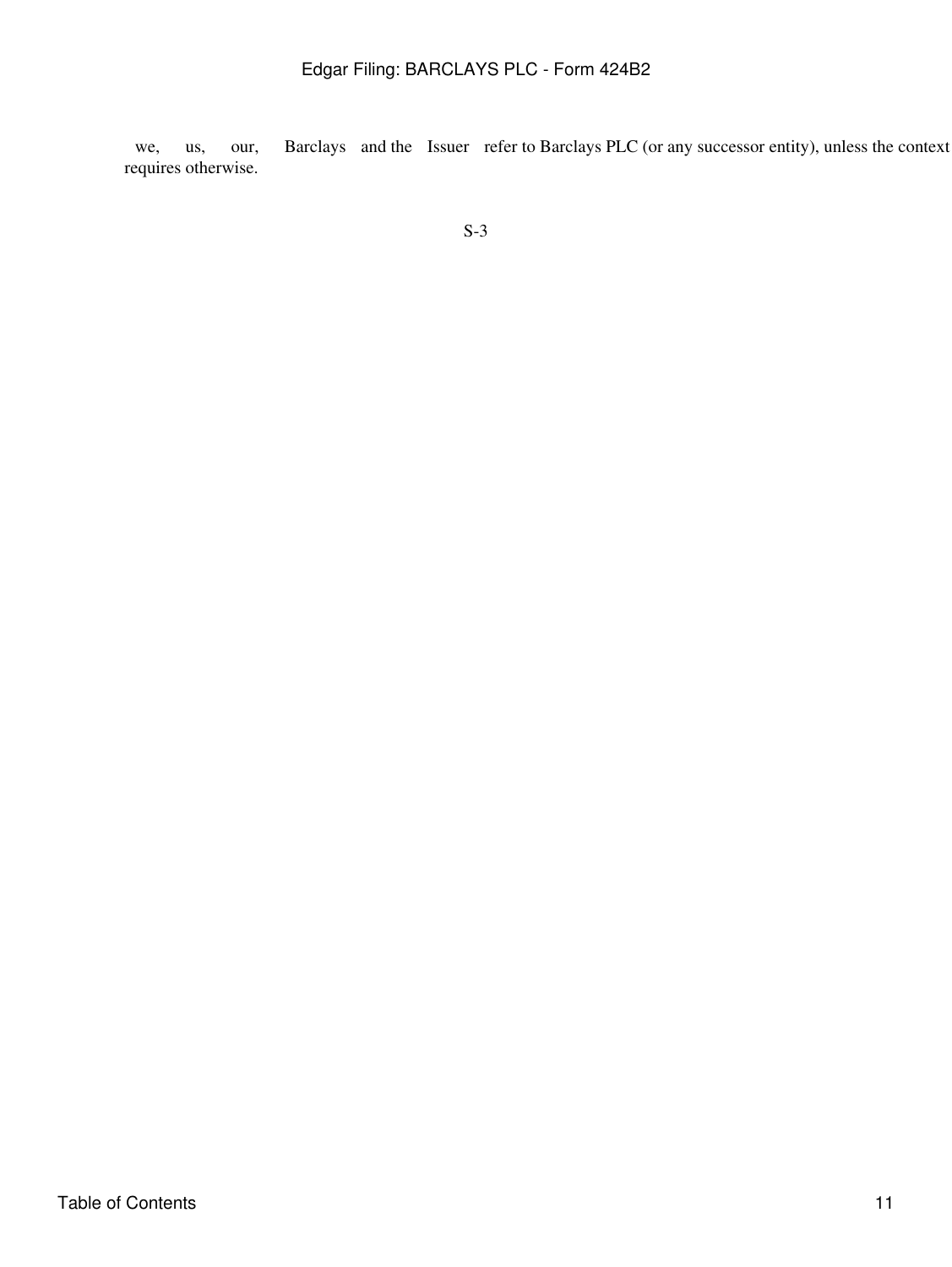#### **SUMMARY**

<span id="page-11-0"></span>*The following is a summary of this prospectus supplement and should be read as an introduction to, and in conjunction with, the remainder of this prospectus supplement, the accompanying prospectus and any documents incorporated by reference therein. You should base your investment decision on a consideration of this prospectus supplement, the accompanying prospectus and any documents incorporated by reference therein, as a whole. Words and expressions defined in Description of Senior Notes below shall have the same meanings in this summary.*

#### **General**

| <b>The Issuer</b>              | <b>Barclays PLC</b>                                                                                                                                                                                                                                                                                                                                                                                                                                                                                                                                                                                                                                                                                                                                                                                                                                                                      |
|--------------------------------|------------------------------------------------------------------------------------------------------------------------------------------------------------------------------------------------------------------------------------------------------------------------------------------------------------------------------------------------------------------------------------------------------------------------------------------------------------------------------------------------------------------------------------------------------------------------------------------------------------------------------------------------------------------------------------------------------------------------------------------------------------------------------------------------------------------------------------------------------------------------------------------|
|                                | The Group is a transatlantic consumer and wholesale bank with<br>global reach offering products and services across personal,<br>corporate and investment banking, credit cards and wealth<br>management, anchored in the Group s two home markets of the U.K.<br>and the U.S. The Group is organized into two clearly defined<br>business divisions: the Barclays UK division (Barclays UK) and the<br>Barclays International division (Barclays International). These are<br>housed in two banking subsidiaries Barclays UK sits within<br>BBUKPLC, and Barclays International sits within BBPLC which<br>operate alongside Barclays Services Limited but, in accordance with<br>the requirements of ring-fencing legislation, independently from one<br>another. Barclays Services Limited drives efficiencies in delivering<br>operational and technology services across the Group. |
|                                | Barclays UK offers everyday products and services to retail<br>customers and small- to medium-sized enterprises based in the U.K.<br>Products and services designed for the Group s larger corporate,<br>wholesale and international banking clients are offered by Barclays<br>International.                                                                                                                                                                                                                                                                                                                                                                                                                                                                                                                                                                                           |
|                                | The Issuer is the ultimate holding company of the Group.                                                                                                                                                                                                                                                                                                                                                                                                                                                                                                                                                                                                                                                                                                                                                                                                                                 |
| The Securities We Are Offering | We are offering \$2,000,000,000 aggregate principal amount of<br>3.932% Fixed-to-Floating Rate Senior Notes due 2025.                                                                                                                                                                                                                                                                                                                                                                                                                                                                                                                                                                                                                                                                                                                                                                    |
| <b>Issue Date</b>              | May 7, 2019 (the Issue Date).                                                                                                                                                                                                                                                                                                                                                                                                                                                                                                                                                                                                                                                                                                                                                                                                                                                            |
|                                | We will repay the notes at 100% of their principal amount plus<br>accrued interest on May 7, 2025 (the Maturity Date).                                                                                                                                                                                                                                                                                                                                                                                                                                                                                                                                                                                                                                                                                                                                                                   |
| <b>Fixed Interest Rate</b>     |                                                                                                                                                                                                                                                                                                                                                                                                                                                                                                                                                                                                                                                                                                                                                                                                                                                                                          |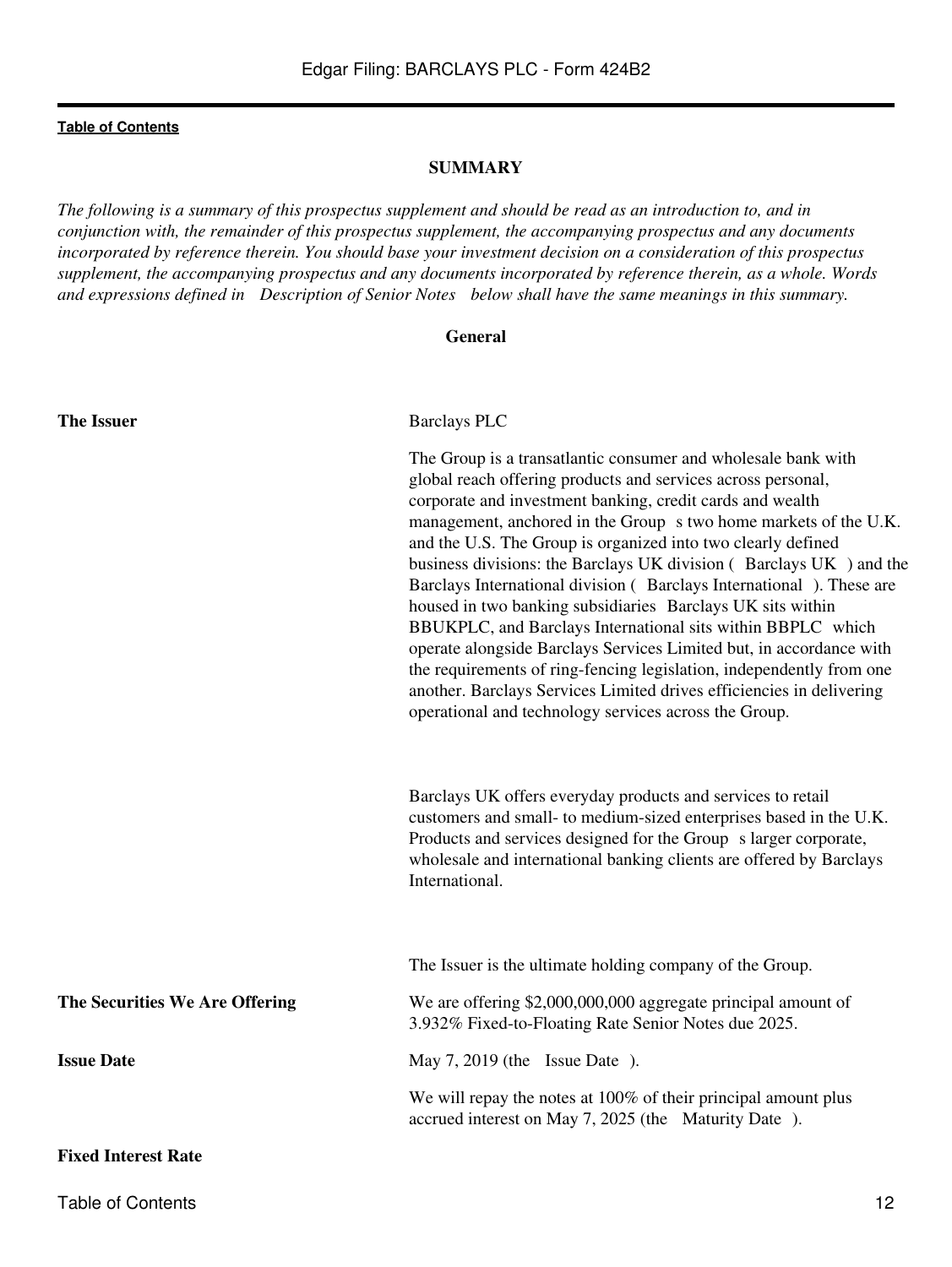From (and including) the Issue Date to (but excluding) the Par Redemption Date (the Fixed Rate Period), the notes will bear interest at a rate of 3.932% per annum (the Fixed Interest Rate).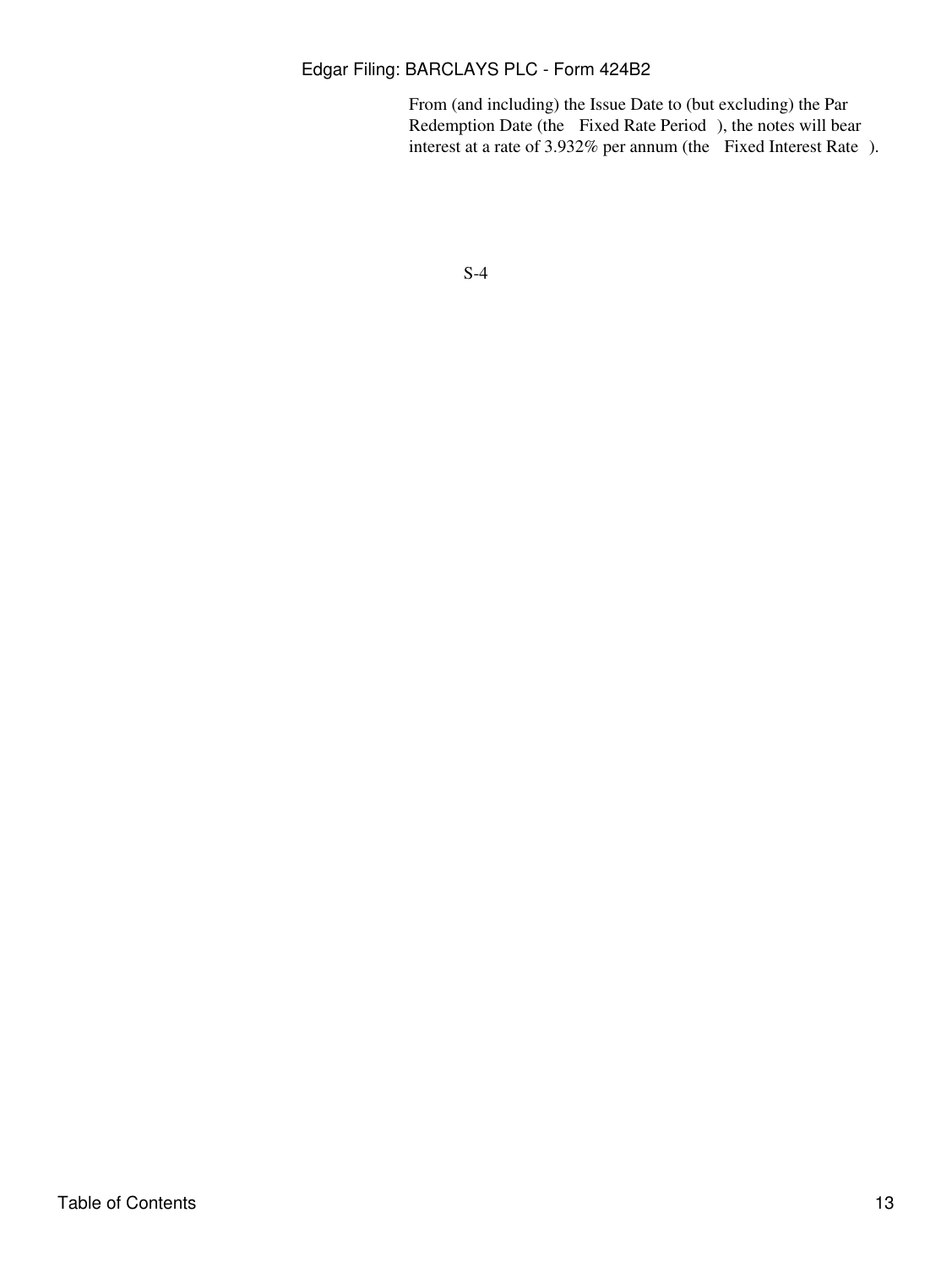| <b>Floating Interest Rate</b>               | From (and including) the Par Redemption Date to (but excluding)<br>the Maturity Date (the Floating Rate Period), the notes will bear<br>interest at the applicable Floating Interest Rate. The Floating Interest<br>Rate for any Floating Rate Interest Period (as defined below) will be<br>equal to LIBOR, as determined on the applicable Interest<br>Determination Date, plus 1.610% per annum (the Margin). The<br>Floating Interest Rate will be reset quarterly on each Interest Reset<br>Date.                                                                                                                                                                                                                                                                            |
|---------------------------------------------|-----------------------------------------------------------------------------------------------------------------------------------------------------------------------------------------------------------------------------------------------------------------------------------------------------------------------------------------------------------------------------------------------------------------------------------------------------------------------------------------------------------------------------------------------------------------------------------------------------------------------------------------------------------------------------------------------------------------------------------------------------------------------------------|
| <b>Fixed Rate Interest Payment Dates</b>    | During the Fixed Rate Period, interest on the notes will accrue at the<br>Fixed Interest Rate and will be payable semi-annually in arrear on<br>May 7 and November 7 in each year, from (and including)<br>November 7, 2019 up to (and including) the Par Redemption Date;<br>provided that if any Fixed Rate Interest Payment Date would fall on<br>a day that is not a Business Day (as defined below), the Fixed Rate<br>Interest Payment Date will be postponed to the next succeeding<br>Business Day, but interest on that payment will not accrue during<br>the period from and after the scheduled Fixed Rate Interest Payment<br>Date.                                                                                                                                   |
| <b>Floating Rate Interest Payment Dates</b> | During the Floating Rate Period, interest on the notes will accrue at<br>the applicable Floating Interest Rate and will be payable quarterly in<br>arrear on August 7, 2024, November 7, 2024, February 7, 2025, and<br>the Maturity Date (the Floating Rate Interest Payment Dates and<br>each a Floating Rate Interest Payment Date ); provided that if any<br>scheduled Floating Rate Interest Payment Date, other than the<br>Maturity Date, would fall on a day that is not a Business Day, the<br>Floating Rate Interest Payment Date will be postponed to the next<br>succeeding Business Day, except that if that Business Day falls in<br>the next succeeding calendar month, the Floating Rate Interest<br>Payment Date will be the immediately preceding Business Day. |
| <b>Interest Reset Dates</b>                 | The Par Redemption Date, August 7, 2024, November 7, 2024 and<br>February 7, 2025. If any Interest Reset Date would fall on a day that<br>is not a Business Day, the Interest Reset Date will be postponed to<br>the next succeeding Business Day, except that if that Business Day<br>falls in the next succeeding calendar month, the Interest Reset Date<br>will be the immediately preceding Business Day.                                                                                                                                                                                                                                                                                                                                                                    |
| <b>Floating Rate Interest Periods</b>       | The period beginning on, and including, a Floating Rate Interest<br>Payment Date and ending on, but not including, the next succeeding<br>Floating Rate Interest Payment Date (each a Floating Rate Interest<br>Period ), provided that the first Floating Rate Interest Period will<br>begin on and include the Par Redemption Date and will end on, but<br>exclude, August 7, 2024.                                                                                                                                                                                                                                                                                                                                                                                             |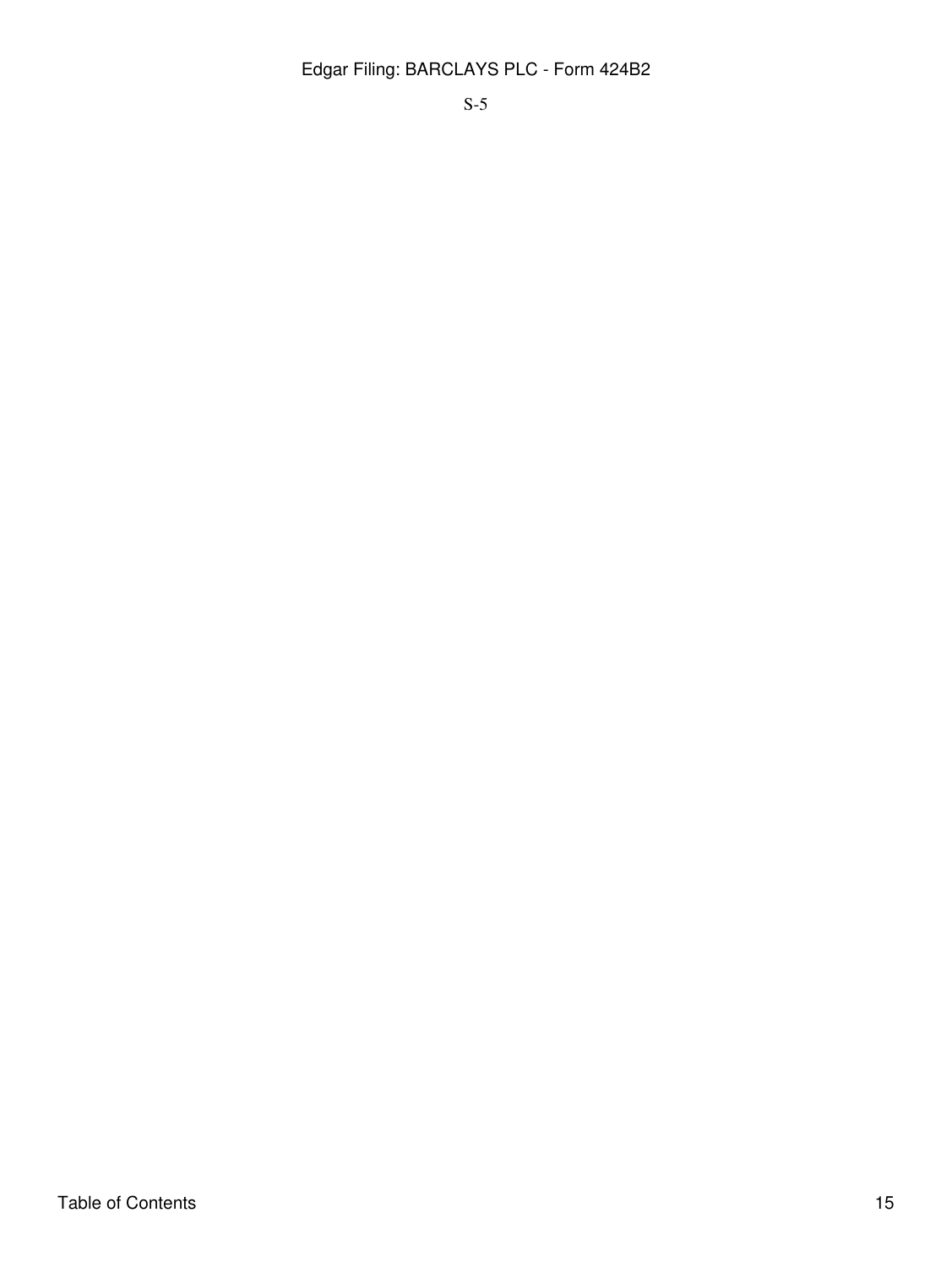| <b>Interest Determination Dates</b>           | The Interest Determination Date (the Interest Determination Date)<br>for each Floating Rate Interest Period will be the second London<br>Banking Day (as defined below) preceding the applicable Interest<br>Reset Date.                                                                                                                                                                                                                                                                                                                                                                     |
|-----------------------------------------------|----------------------------------------------------------------------------------------------------------------------------------------------------------------------------------------------------------------------------------------------------------------------------------------------------------------------------------------------------------------------------------------------------------------------------------------------------------------------------------------------------------------------------------------------------------------------------------------------|
| Day Count                                     | 30/360, Following, Unadjusted (during the Fixed Rate Period).<br>Actual/360, Modified Following, Adjusted (during the Floating Rate<br>Period).                                                                                                                                                                                                                                                                                                                                                                                                                                              |
| <b>Interest Payment Dates</b>                 | Each of the Fixed Rate Interest Payment Dates and the Floating Rate<br>Interest Payment Dates (each an Interest Payment Date).                                                                                                                                                                                                                                                                                                                                                                                                                                                               |
| <b>Regular Record Dates</b>                   | The close of business on the Business Day immediately preceding<br>each Interest Payment Date (or, if the notes are held in definitive<br>form, the close of business on the 15 <sup>th</sup> Business Day preceding each<br>applicable Interest Payment Date).                                                                                                                                                                                                                                                                                                                              |
| <b>London Banking Day</b>                     | Any day on which dealings in U.S. dollars are transacted in the<br>London interbank market.                                                                                                                                                                                                                                                                                                                                                                                                                                                                                                  |
| <b>Calculation Agent</b>                      | The Bank of New York Mellon, London Branch, or its successor<br>appointed by the Issuer.                                                                                                                                                                                                                                                                                                                                                                                                                                                                                                     |
| <b>Calculation of LIBOR</b>                   | LIBOR will be determined by the Calculation Agent in accordance<br>with the provisions set forth below under Description of Senior<br>Calculation of LIBOR.<br><b>Notes</b>                                                                                                                                                                                                                                                                                                                                                                                                                  |
| <b>Replacement for LIBOR</b>                  | If the Issuer determines that LIBOR has ceased to be published on<br>Reuters Page LIBOR01 or any successor or replacement page (the<br>Relevant Screen Page ) as a result of such benchmark ceasing to be<br>calculated or administered when the Floating Interest Rate (or the<br>relevant component part thereof) remains to be determined by<br>LIBOR, then the provisions set forth below under Description of<br>Senior Notes Replacement for LIBOR shall apply to the notes.                                                                                                           |
| <b>Payment at Maturity or upon Redemption</b> | If the Maturity Date or date of redemption or repayment is not a<br>Business Day, the payment of interest and principal and/or any<br>amount payable upon redemption or repayment of the notes will be<br>made on the next succeeding Business Day, but interest on that<br>payment will not accrue during the period from and after such<br>Maturity Date or date of redemption or repayment. If the notes are<br>redeemed, unless we default on payment of the redemption price,<br>interest will cease to accrue on the applicable redemption date on<br>the notes called for redemption. |
| <b>Ranking</b>                                | The notes will constitute our direct, unconditional, unsecured and<br>unsubordinated obligations ranking pari passu without any<br>preference among themselves. In the event of our winding-up or                                                                                                                                                                                                                                                                                                                                                                                            |
|                                               |                                                                                                                                                                                                                                                                                                                                                                                                                                                                                                                                                                                              |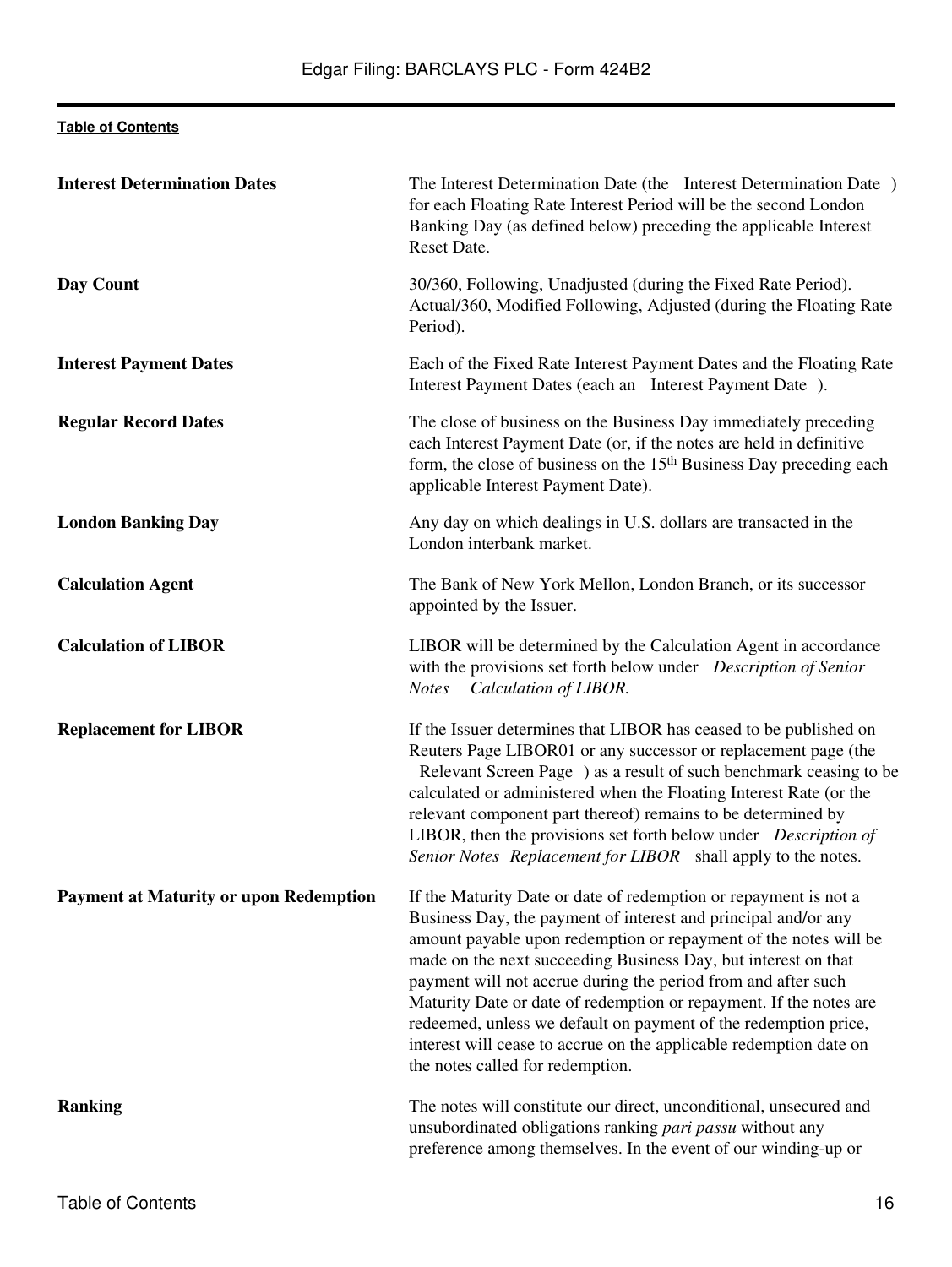administration, the notes will rank *pari passu*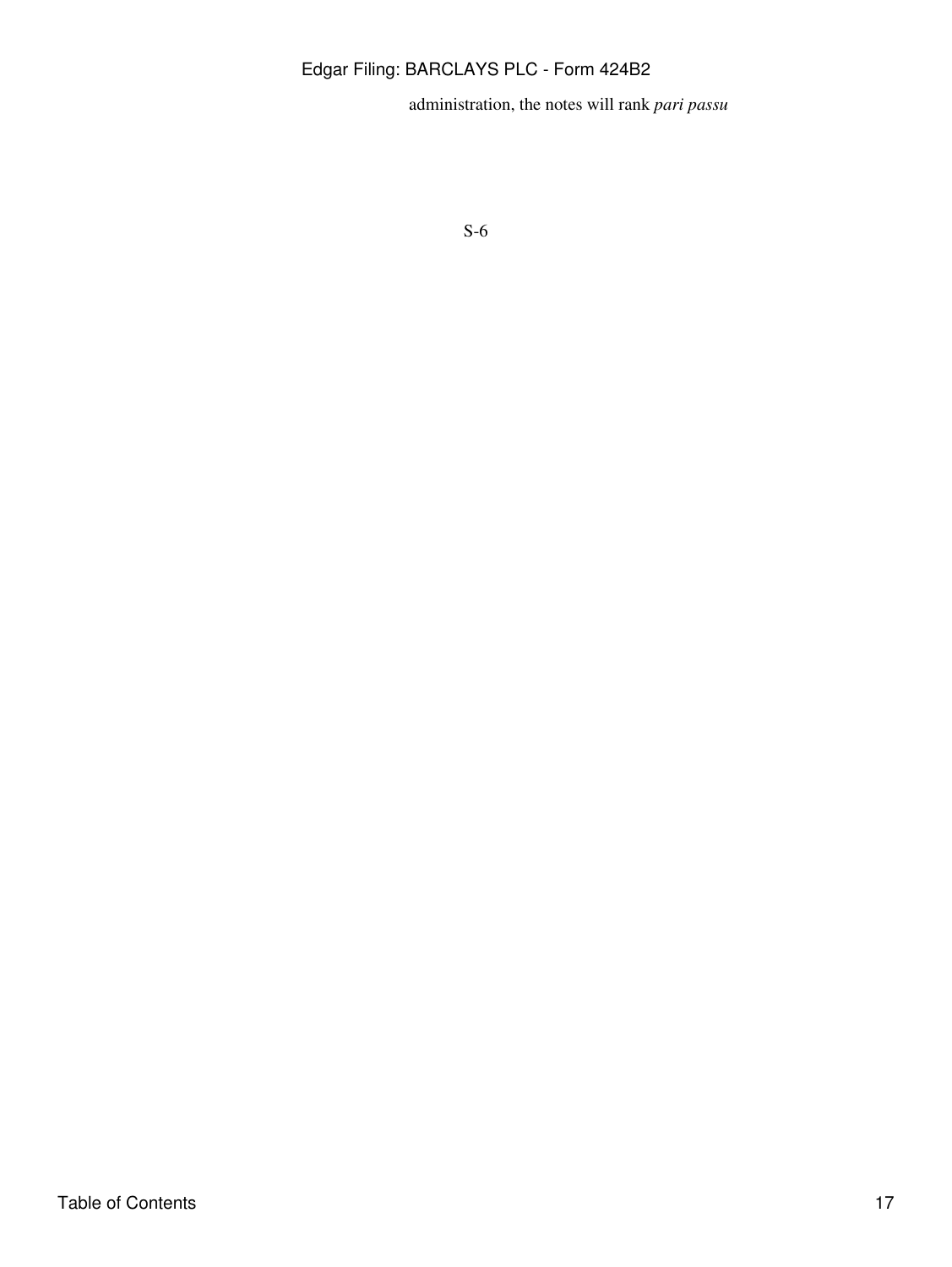|                            | with all our other outstanding unsecured and unsubordinated<br>obligations, present and future, except such obligations as are<br>preferred by operation of law.                                                                                                                                                                                                                                                                                                                                                                                                                                                     |
|----------------------------|----------------------------------------------------------------------------------------------------------------------------------------------------------------------------------------------------------------------------------------------------------------------------------------------------------------------------------------------------------------------------------------------------------------------------------------------------------------------------------------------------------------------------------------------------------------------------------------------------------------------|
|                            | In addition, see Risk Factors The Issuer is a holding company, which<br>means that its right to participate in the assets of any of its<br>subsidiaries (including those of BBPLC, BBUKPLC, the group<br>service company or any other subsidiary) upon the liquidation of<br>such subsidiaries, and the extent to which the Issuer suffers losses if<br>it or any of its subsidiaries are subject to bank resolution<br>proceedings, may depend, amongst other things, upon the degree to<br>which the Issuer s loans to, and investments in, such subsidiaries are<br>subordinated.                                 |
| <b>No Set-off</b>          | The notes are subject to the waiver of set-off provisions set forth in<br>the accompanying prospectus under Description of Debt<br>Securities No Set-off.                                                                                                                                                                                                                                                                                                                                                                                                                                                            |
| <b>Optional Redemption</b> | We may, at our option, redeem (i) the notes, in whole or in part,<br>pursuant to the Make-Whole Redemption (as defined below) at any<br>time on or after November 7, 2019 (six months following the Issue<br>Date of the notes and, if any additional notes are issued after the<br>Issue Date, except for the period of six months beginning on the<br>issue date for any such additional notes) to (but excluding) the Par<br>Redemption Date; and/or (ii) the notes then outstanding, in whole<br>but not in part, on the Par Redemption Date for the notes pursuant to<br>the Par Redemption (as defined below). |
|                            | The definition and the terms of the Make-Whole Redemption and<br>the Par Redemption are set forth below under Description of Senior<br>Notes Optional Redemption.                                                                                                                                                                                                                                                                                                                                                                                                                                                    |
|                            | Any redemption of notes pursuant to the Make-Whole Redemption<br>and/or the Par Redemption will also be subject to the provisions<br>described under Description of Senior Notes Notice of Redemption<br>and Description of Senior Notes Condition to Redemption below.                                                                                                                                                                                                                                                                                                                                              |
| <b>Tax Redemption</b>      | We may also, at our option, at any time, redeem the notes, in whole<br>but not in part, if $(A)$ we are required to issue definitive certificated<br>notes in the events described under the section entitled Description<br>of Certain Provisions relating to Debt Securities and Contingent<br>Convertible Securities Special Situations When a Global Security                                                                                                                                                                                                                                                    |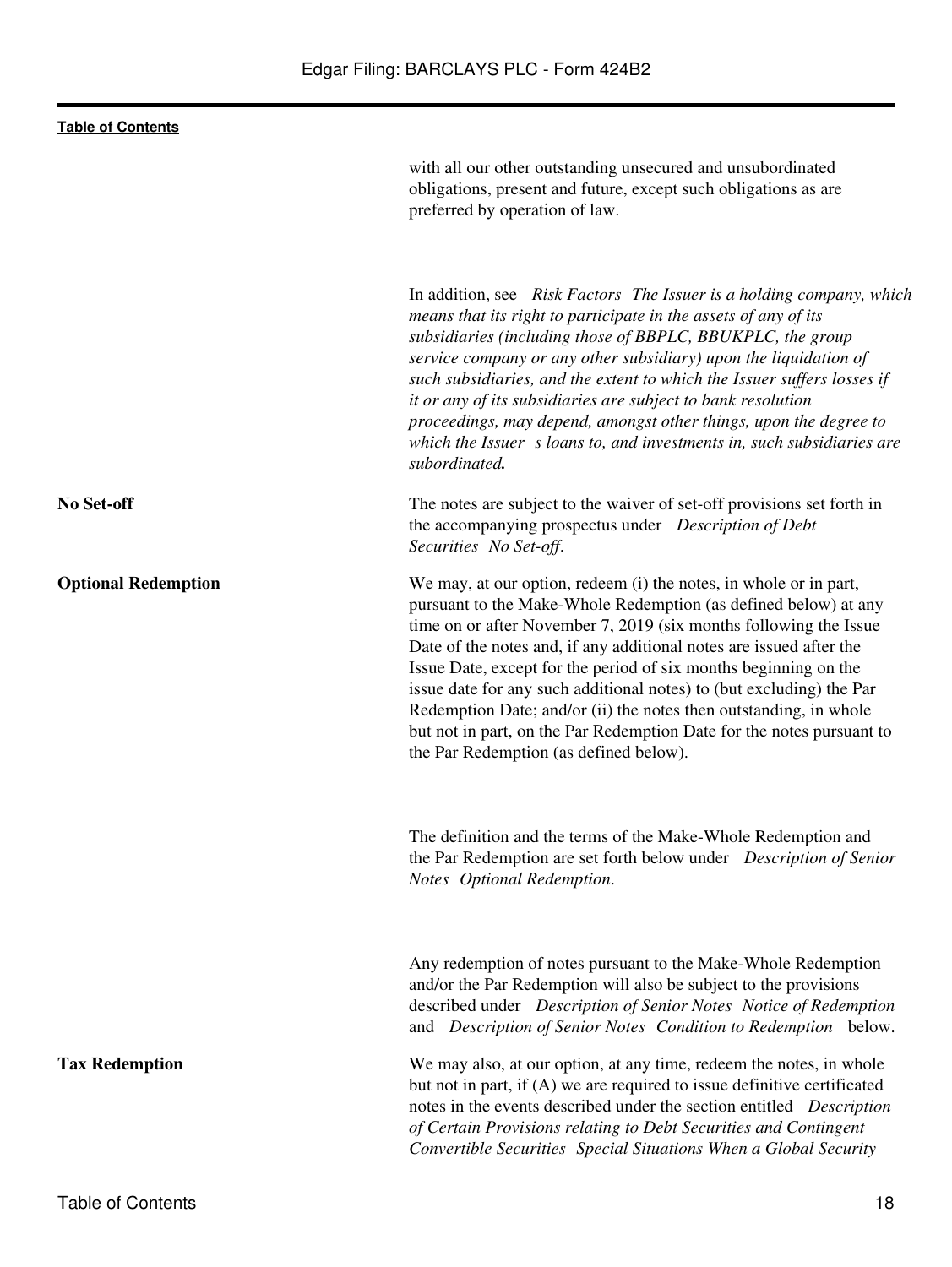*Will Be Terminated* in the accompanying prospectus and, as a result, we are or would be required to pay Debt Security Additional Amounts (as defined in the accompanying prospectus) with respect to the notes; or (B) we determine that a Tax Event (as defined below) occurred with respect to the notes, on the terms and subject to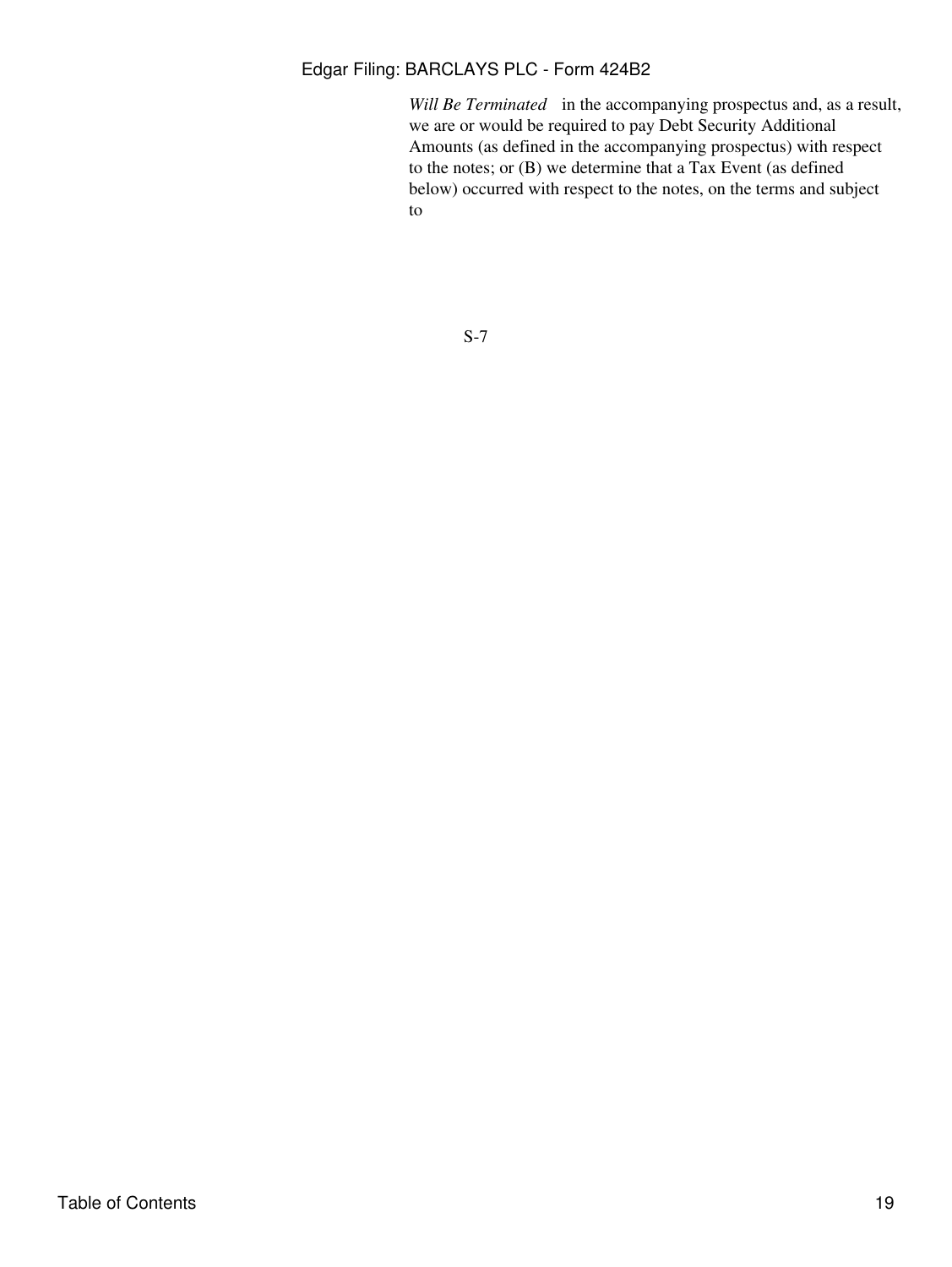the conditions set forth below under *Description of Senior Notes Tax Redemption*.

Any redemption of notes pursuant to the provisions described herein under *Tax Redemption* will also be subject to the provisions described under *Description of Senior Notes Notice of Redemption* and *Description of Senior Notes Condition to Redemption* below.

If a Loss Absorption Regulations Event occurs on or after the Issue Date that does, or would be likely to (in the opinion of the Issuer, the PRA or any other relevant national or European authority), result in a Loss Absorption Disqualification Event with respect to the notes, we may, at our option, at any time, redeem the notes, in whole but not in part, at an amount equal to 100% of the principal amount of the notes being redeemed together with accrued but unpaid interest, if any, on the principal amount of the notes to be redeemed to (but excluding) the date fixed for redemption.

Loss Absorption Disqualification Event means the whole or any part of the outstanding aggregate principal amount of the notes at any time being excluded from or ceasing to count towards the Issuer s and/or the Groups own funds and eligible liabilities and/or loss absorbing capacity, in each case for the purposes of, and in accordance with, the relevant Capital Regulations, provided that a Loss Absorption Disqualification Event shall not occur if such whole or part of the outstanding principal amount of the notes is excluded from, or ceases to count towards, such own funds and eligible liabilities and/or loss absorbing capacity due to the remaining maturity of the notes being less than the period prescribed by the relevant Capital Regulations.

Loss Absorption Regulations Event means that (i) any Capital Regulations become effective with respect to the Issuer and/or the Group or (ii) there is an amendment to, or change in, any Capital Regulation, or any change in the official application of any Capital Regulation, which becomes effective with respect to the Issuer and/or the Group.

Any redemption of notes upon the occurrence of a Loss Absorption Disqualification Event will be subject to the provisions described under *Description of Senior Notes Notice of Redemption* and *Description of Senior NotesCondition to Redemption* below.

## **Loss Absorption Disqualification Event Redemption**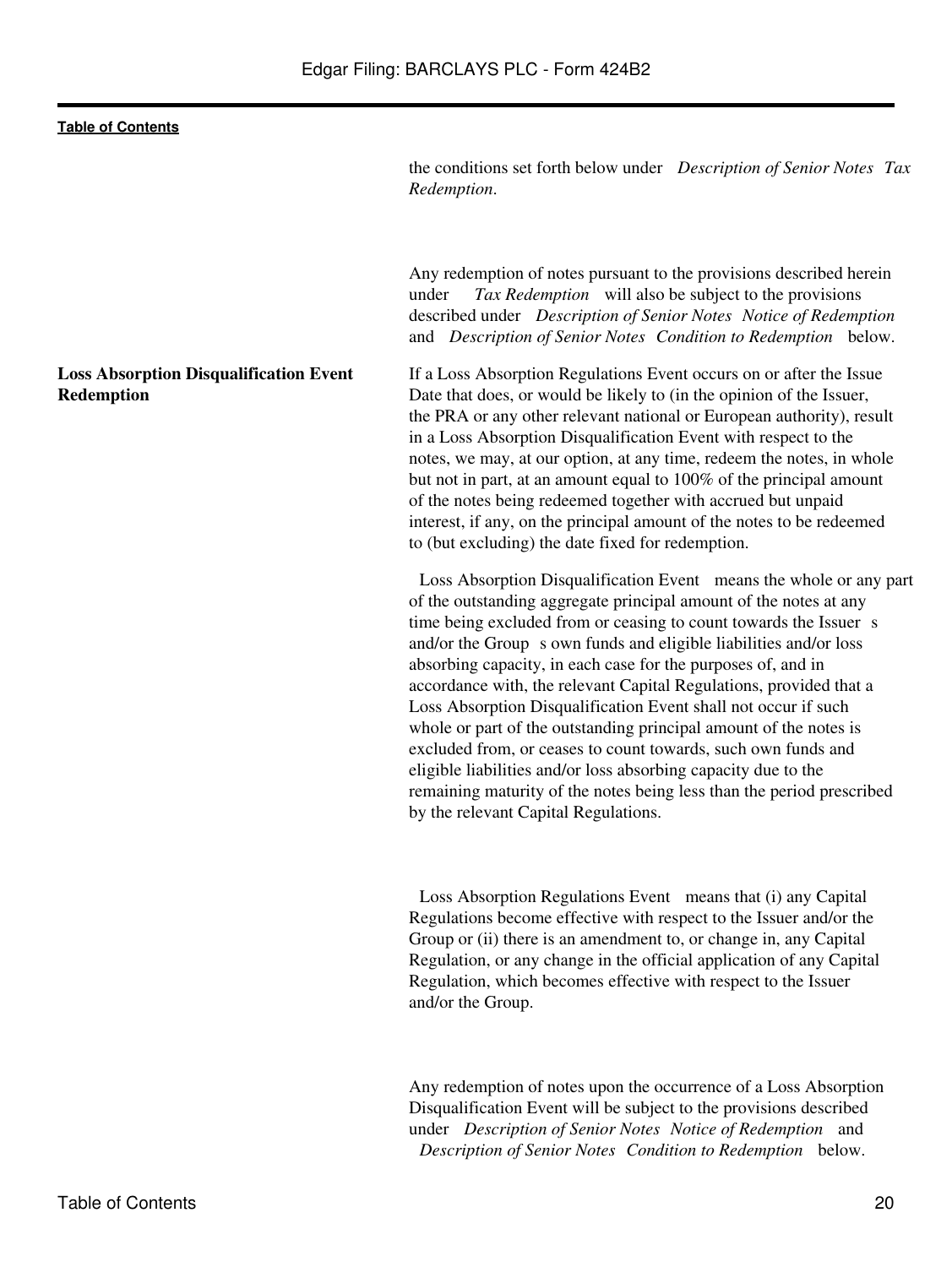**Agreement with Respect to the Exercise of U.K. Bail-in Power**

Notwithstanding any other agreements, arrangements, or understandings between us and any holder or beneficial owner of the notes, by acquiring the notes, each holder and beneficial owner of the notes acknowledges, accepts, agrees to be bound by, and consents to, the exercise of any U.K.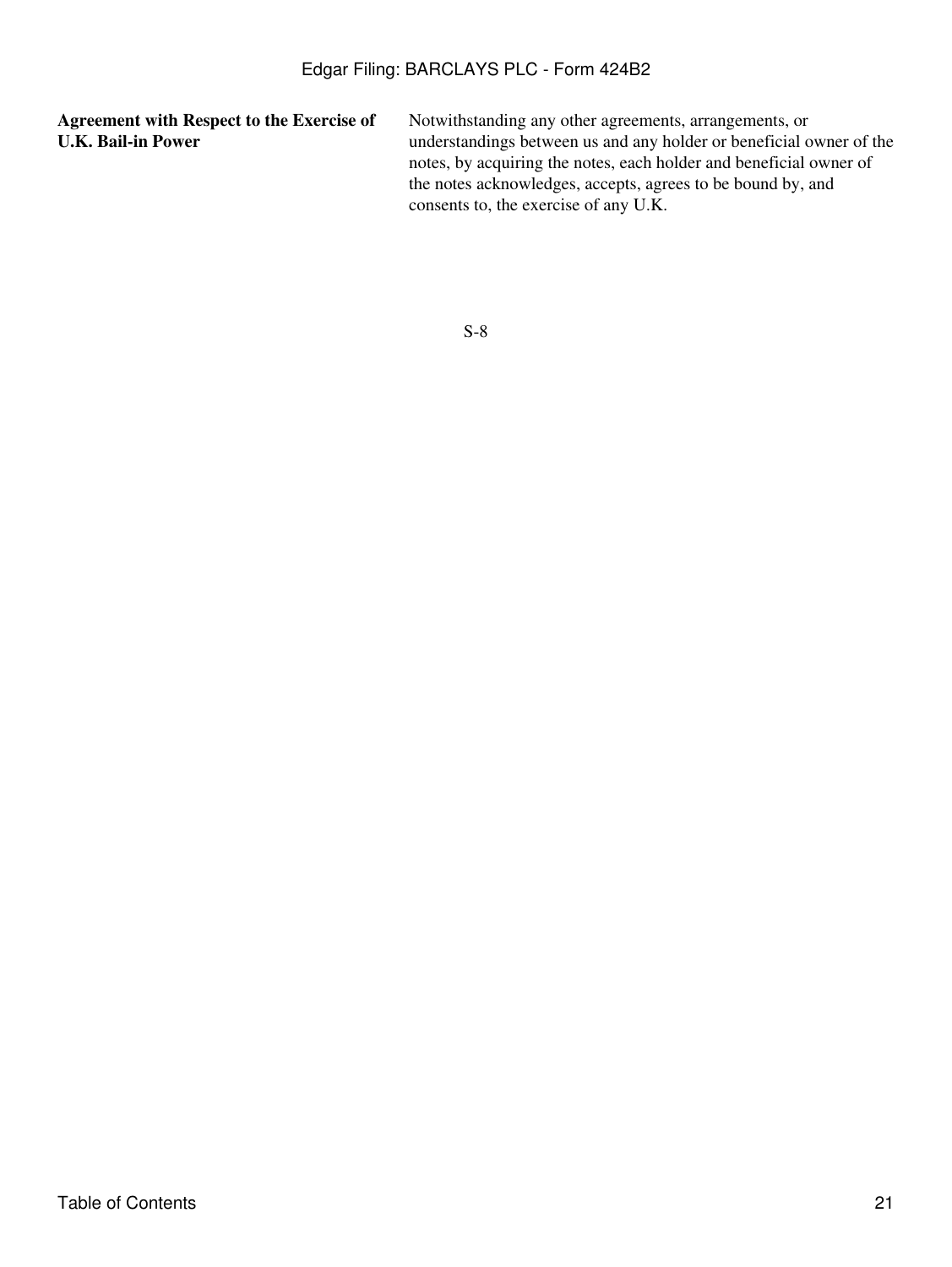**No Repayment of Principal and Payment of Interest after Exercise of U.K. Bail-In Power**

**Book-Entry Issuance, Denominations, Settlement and Clearance**

Bail-in Power (as defined in the accompanying prospectus) by the Relevant U.K. Resolution Authority (as defined in the accompanying prospectus) that may result in: (i) the reduction or cancellation of all, or a portion, of the principal amount of, or interest on, the notes; (ii) the conversion of all, or a portion of, the principal amount of, or interest on, the notes into shares or other securities or other obligations of the Issuer or another person (and the issue to, or conferral on, the holder or beneficial owner of the notes of such shares, securities or obligations); and/or (iii) the amendment or alteration of the maturity of the notes, or amendment of the amount of interest due on the notes, or the dates on which interest becomes payable, including by suspending payment for a temporary period; which U.K. Bail-in Power may be exercised by means of a variation of the terms of the notes solely to give effect to the exercise by the Relevant U.K. Resolution Authority of such U.K. Bail-in Power. For more information, see the section entitled *Description of Debt Securities Agreement with Respect to Exercise of U.K. Bail-in Power* in the accompanying prospectus.

No repayment of the principal amount of the notes or payment of interest on the notes shall become due and payable after the exercise of any U.K. Bail-in Power by the Relevant U.K. Resolution Authority unless such repayment or payment would be permitted to be made by the Issuer under the laws and regulations of the United Kingdom and the European Union applicable to the Issuer.

**Events of Default** The terms of the notes described under *Senior Events of Default*; *Dated Subordinated Enforcement Events and Remedies; Limitation on Suits Senior Events of Default* in the accompanying prospectus shall not apply to the notes and shall be replaced in their entirety by the enforcement events and remedies described under *Description of Senior Notes Enforcement Events and Remedies* in this prospectus supplement.

**Business Day** Any weekday, other than one on which banking institutions are authorized or obligated by law, regulation or executive order to close in London, England or in the City of New York, United States.

> We will issue the notes in fully registered form in denominations of \$200,000 and integral multiples of \$1,000 in excess thereof. The notes will be represented by one or more global securities registered in the name of a nominee of DTC. You will hold beneficial interests in the notes through DTC and its direct and indirect participants, including Euroclear and Clearstream Luxembourg, and DTC and its direct and indirect participants will record your beneficial interest on their books.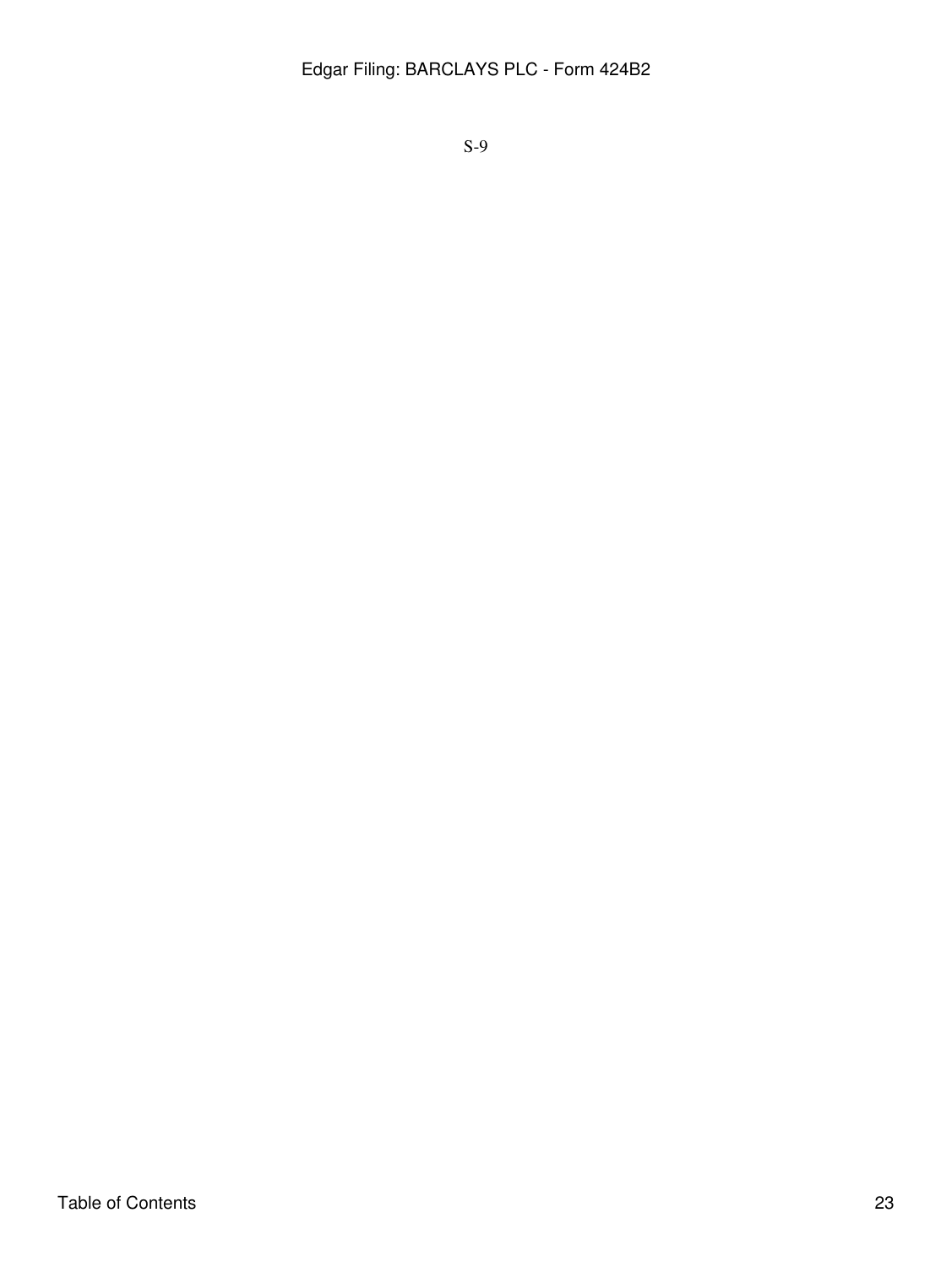|                                 | We will not issue definitive certificated notes except in limited<br>circumstances that we explain under Description of Certain<br>Provisions Relating to Debt Securities and Contingent Convertible<br>Securities Special Situations When a Global Security Will Be<br>Terminated in the accompanying prospectus, provided that we shall<br>not have the option described in the accompanying prospectus to<br>determine in our sole discretion that the global securities<br>representing the notes should be exchanged for definitive notes in<br>registered form.                                                                                                                                                       |
|---------------------------------|-----------------------------------------------------------------------------------------------------------------------------------------------------------------------------------------------------------------------------------------------------------------------------------------------------------------------------------------------------------------------------------------------------------------------------------------------------------------------------------------------------------------------------------------------------------------------------------------------------------------------------------------------------------------------------------------------------------------------------|
|                                 | Settlement of the notes will occur through DTC in same day funds.<br>For information on DTC s book-entry system, see Clearance and<br>Settlement The Clearing Systems DTC in the accompanying<br>prospectus.                                                                                                                                                                                                                                                                                                                                                                                                                                                                                                                |
| <b>Conflicts of Interest</b>    | Barclays Capital Inc., the Sole Structuring Adviser and Sole<br>Bookrunner, is an affiliate of Barclays PLC and, as such, is deemed<br>to have a conflict of interest in this offering within the meaning of<br>Rule 5121 (or any successor rule thereto) (Rule 5121) of the<br>Financial Industry Regulatory Authority Inc. (FINRA).<br>Consequently, this offering is being conducted in compliance with<br>the provisions of Rule 5121. Barclays Capital Inc. is not permitted<br>to sell notes in this offering to an account over which it exercises<br>discretionary authority without the prior specific written approval of<br>the account holder. For more information, see<br>Underwriting Conflicts of Interest. |
| <b>CUSIP</b>                    | 06738E BH7                                                                                                                                                                                                                                                                                                                                                                                                                                                                                                                                                                                                                                                                                                                  |
| <b>ISIN</b>                     | <b>US06738EBH71</b>                                                                                                                                                                                                                                                                                                                                                                                                                                                                                                                                                                                                                                                                                                         |
| <b>Common Code</b>              | 199211544                                                                                                                                                                                                                                                                                                                                                                                                                                                                                                                                                                                                                                                                                                                   |
| <b>Listing and Trading</b>      | We will apply to list the notes on the NYSE under the symbol<br>BCS25A.                                                                                                                                                                                                                                                                                                                                                                                                                                                                                                                                                                                                                                                     |
| <b>Trustee and Paying Agent</b> | The Bank of New York Mellon, London Branch, One Canada<br>Square, London E14 5AL, United Kingdom, will act as the trustee<br>and initial paying agent for the notes.                                                                                                                                                                                                                                                                                                                                                                                                                                                                                                                                                        |
| <b>Timing and Delivery</b>      | We currently expect delivery of the notes to occur on May 7, 2019.                                                                                                                                                                                                                                                                                                                                                                                                                                                                                                                                                                                                                                                          |
| <b>Further Issues</b>           | We may, without the consent of the holders of the notes, issue<br>additional notes having the same ranking and same interest rate,<br>Maturity Date, redemption terms and other terms as the notes<br>described in this prospectus supplement except for the price to the<br>public and issue date. Any such additional notes, together with the                                                                                                                                                                                                                                                                                                                                                                            |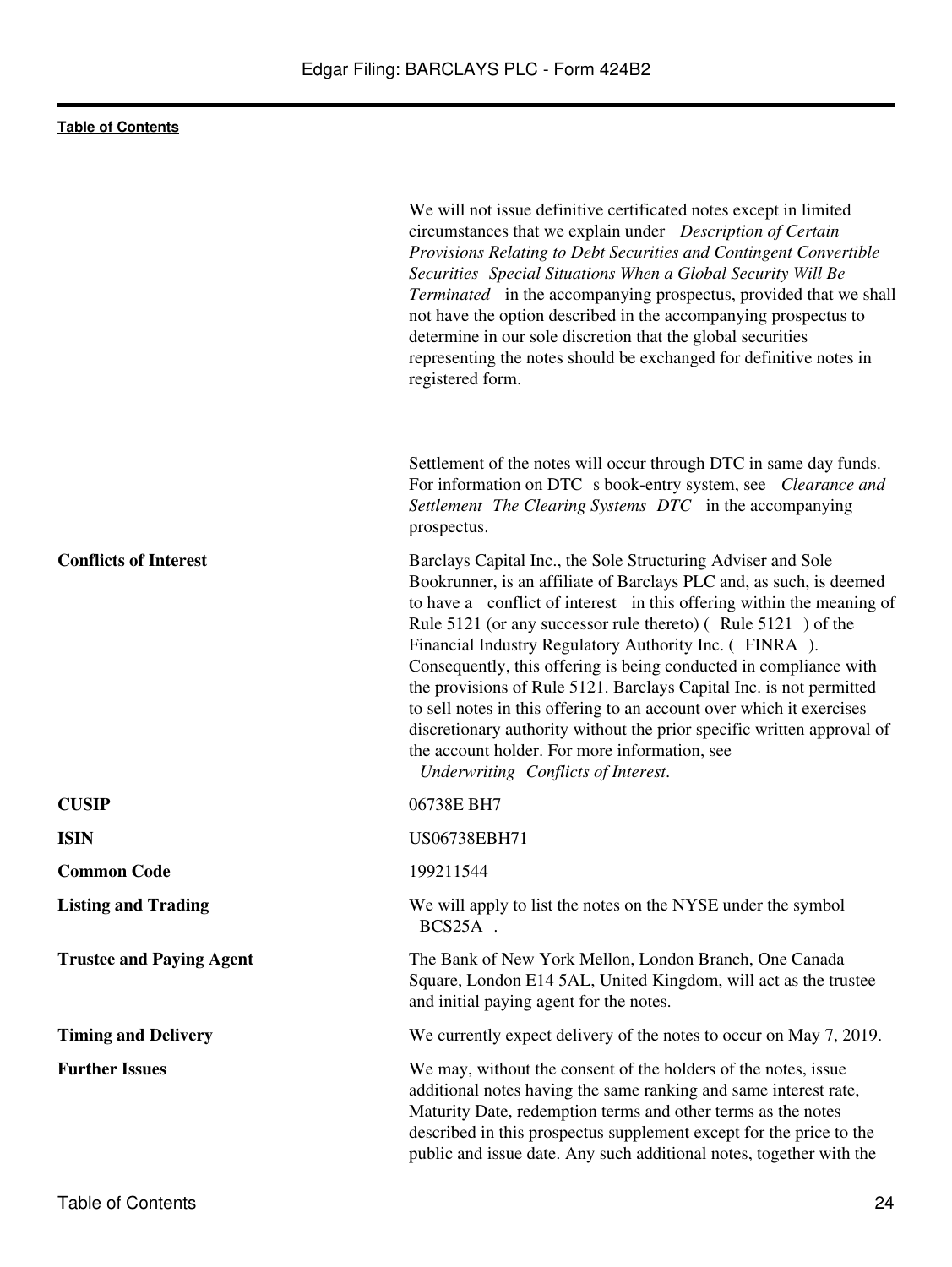notes of the same series offered by this prospectus supplement, will constitute a single series of such securities under the Indenture. There is no limitation on the amount of notes or other debt securities that we may issue under the Indenture.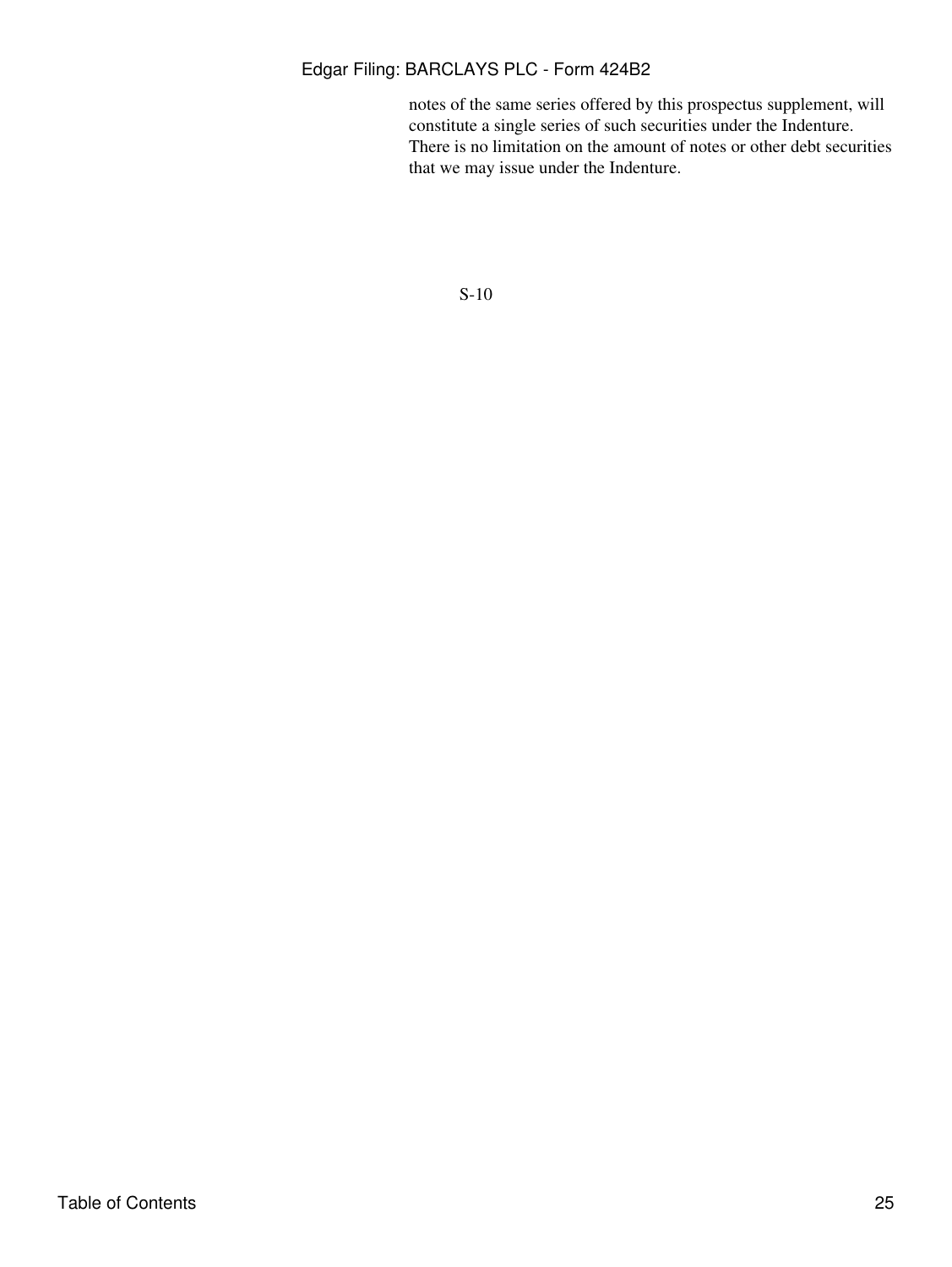| <b>Use of Proceeds</b> | We intend to use the proceeds of the offering for general corporate<br>purposes of the Issuer and its subsidiaries and/or the Group and to<br>strengthen further the capital base of the Issuer and its subsidiaries<br>and/or the Group.                                                                                                                                         |
|------------------------|-----------------------------------------------------------------------------------------------------------------------------------------------------------------------------------------------------------------------------------------------------------------------------------------------------------------------------------------------------------------------------------|
| <b>Governing Law</b>   | The Indenture and the notes are governed by, and construed in<br>accordance with, the laws of the State of New York, except that, as<br>specified in the Indenture, the provisions relating to waiver of<br>set-off in the Indenture will be governed by and construed in<br>accordance with English law.                                                                         |
| <b>Risk Factors</b>    | Investing in the notes offered under this prospectus supplement<br>involves risk. For a discussion of certain risks that should be<br>considered in connection with an investment in the notes, see Risk<br><i>Factors</i> beginning on page S-12 of this prospectus supplement and<br>Risk Review Material existing and emerging risks on pages 85 -90 of<br>the 2018 Form 20-F. |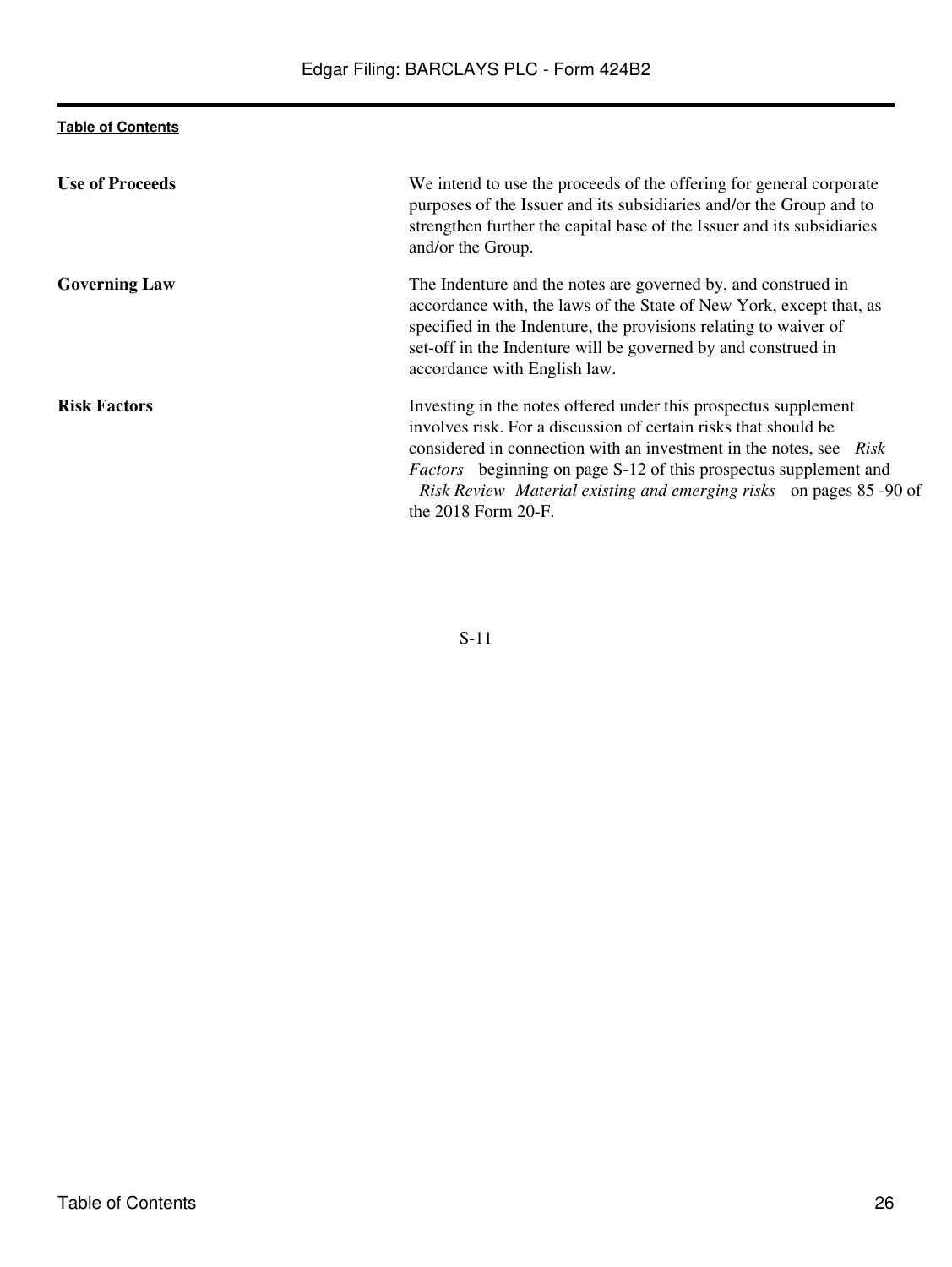## **RISK FACTORS**

<span id="page-26-0"></span>*You should carefully consider the risks described below and all of the information contained and incorporated by reference in this document before you decide whether to acquire the notes.*

*Acquiring the notes offered under this prospectus supplement involves significant risks. You should reach your own investment decision only after consultation with your own financial, legal and tax advisers (as you deem appropriate) about risks associated with an investment in the notes and the suitability of investing in the notes in light of the particular characteristics and terms of the notes and of your particular financial circumstances. As part of making an investment decision, you should make sure you thoroughly understand the notes terms, such as the agreement by you to be bound by the exercise of any U.K. Bail-in Power by the Relevant U.K. Resolution Authority. You should also carefully consider the risk factors and the other information contained in this prospectus supplement and our 2018 Form 20-F and the other information included and incorporated by reference in this prospectus supplement or the accompanying prospectus before deciding to invest in the notes and you should evaluate (either alone or with the help of a financial adviser) possible scenarios for economic, interest rate and other factors that may affect an investment in the notes and your ability to bear the loss of all or a portion of your investment. If any of the risks described herein (including the risks described in the documents incorporated by reference in this prospectus supplement or the accompanying prospectus) materializes, our business, financial condition and results of operations could suffer, the notes could be subject to the U.K. Bail-in Power, and the trading price and liquidity of the notes could decline, in which case you could lose some or all of the value of your investment.*

### *We may redeem the notes at our option in certain situations.*

We may, at our option, redeem (i) the notes pursuant to the Make-Whole Redemption, in whole or in part, at any time on or after November 7, 2019 (six months following the Issue Date and, if any additional notes are issued after the Issue Date, except for the period of six months beginning on the issue date for any such additional notes) to (but excluding) the Par Redemption Date; and/or (ii) the notes then outstanding, in whole but not in part, on the Par Redemption Date (such date falling one year prior to the Maturity Date) on the terms described below under

*Description of Senior Notes Optional Redemption.* We may also, at our option, at any time, redeem the notes upon the occurrence of certain events related to taxation on the terms described below under *Description of Senior Notes Tax Redemption.* We may also redeem the notes upon the occurrence of certain regulatory events relating to certain minimum requirements for own funds and eligible liabilities and/or loss absorbing capacity instruments on the terms described below under *Description of Senior Notes Loss Absorption Disqualification Event Redemption*. If we redeem the notes, you may not be able to reinvest the redemption proceeds in securities offering a comparable yield. In addition, any early redemption of the notes is subject to, among other things, receipt of the prior consent of the PRA and/or any other relevant national or European authority (in either case, if such consent is then required by the Capital Regulations, as further described below under *Description of Senior Notes Description of Certain CRD IV Provisions Relating to Redemption and Repurchase of Notes* ), regardless of whether such redemption would be favorable or unfavorable to you. Furthermore, you will not have the right to require us to redeem the notes.

*The Issuer is a holding company, which means that its right to participate in the assets of any of its subsidiaries (including those of BBPLC, BBUKPLC, the group service company or any other present or future subsidiary) upon the liquidation of such subsidiaries and the extent to which the Issuer suffers losses if it or any of its subsidiaries are subject to bank resolution proceedings, may depend, amongst other things, upon the degree to* which the Issuer s loans to, and investments in, such subsidiaries are subordinated.

The Issuer is a holding company that currently has no significant assets other than its loans to, and investments in, Group subsidiaries such as BBPLC, BBUKPLC, the group service company, the U.S. intermediate holding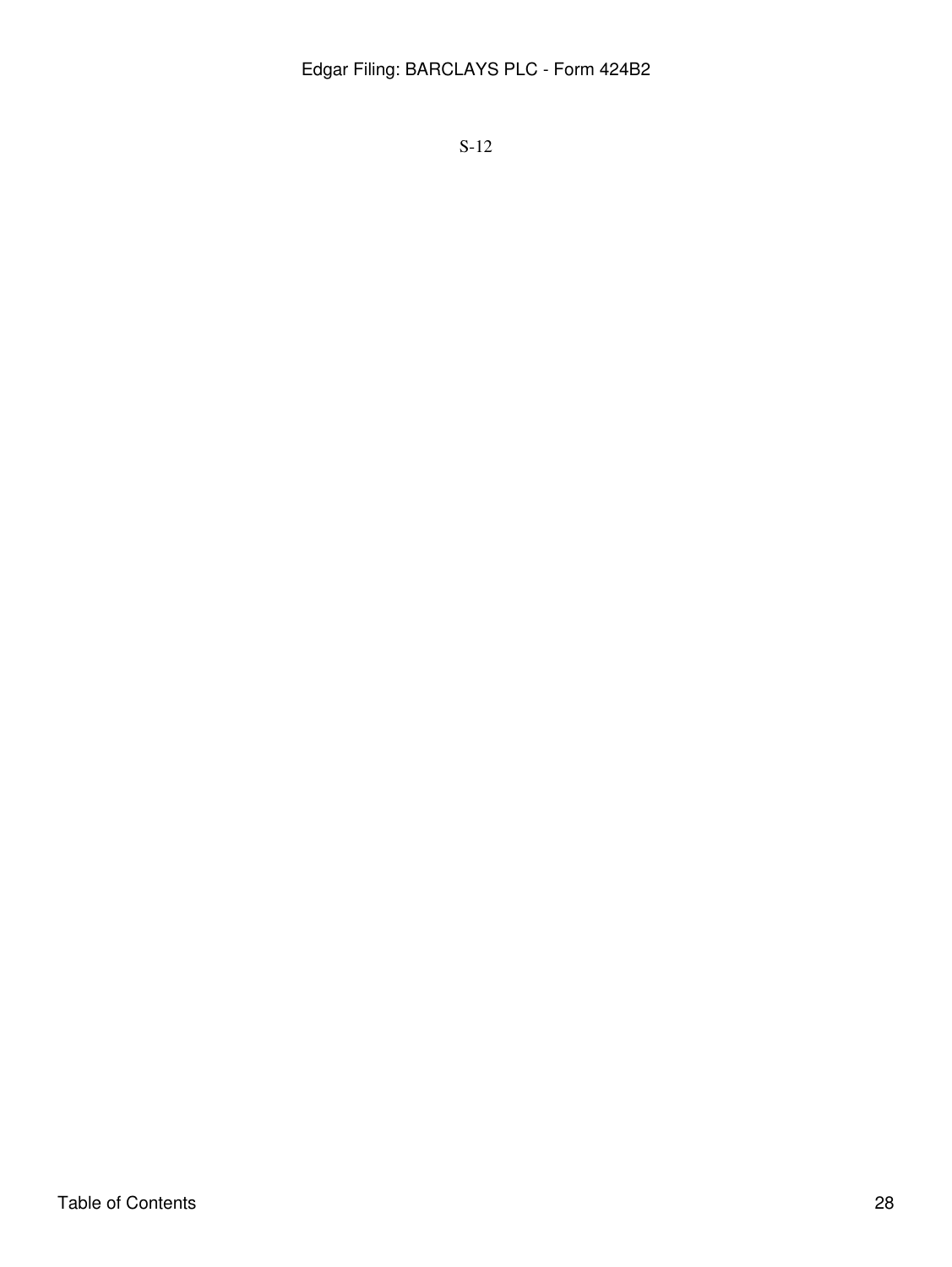company (being a subsidiary of BBPLC) and any other present or future subsidiary, which means that if any such subsidiary is liquidated, the Issuer s right to participate in the assets of such subsidiary will depend upon the ranking of the Issuer s claims against such subsidiary according to the ordinary hierarchy of claims in insolvency. So, for example, insofar as the Issuer is a holder of ordinary shares in a Group subsidiary, the Issuer s recovery in the liquidation of such subsidiary will be subject to the prior claims of such subsidiary s third party creditors and preference shareholders (if any). To the extent the Issuer holds other claims against any Group subsidiary that are recognized to rank *pari passu* with any third party creditors or preference shareholders claims, such claims of the Issuer should in liquidation be treated *pari passu* with those third party claims.

As well as the risk of losses in the event of a Group subsidiary s insolvency, the Issuer may suffer losses if any of its loans to, or investments in, such subsidiary are subject to write-down and conversion by statutory power or regulatory direction, or if the subsidiary is otherwise subject to resolution proceedings. See *Regulatory action in the event a bank or investment firm in the Group is failing or likely to fail could materially adversely affect the value of the notes* below. The Issuer has in the past made, and may continue to make, loans to, and investments in, BBPLC, BBUKPLC and other Group subsidiaries, with the proceeds received from the Issuer s issuance of debt instruments. Such loans to, and investments made by, the Issuer in such subsidiary, will generally be subordinated to depositors and other unsubordinated creditors and may be subordinated further to meet regulatory capital requirements and furthermore may contain mechanisms that, upon the occurrence of a trigger related to the prudential or financial condition of the Group or such subsidiary or upon regulatory direction would result in a write down or conversion into equity of such loans and investments.

The Issuer retains its absolute discretion to restructure such loans to, and any other investments in, any of its Group subsidiaries, including BBPLC and BBUKPLC, at any time and for any purpose including, without limitation, in order to provide different amounts or types of capital or funding to such subsidiary. A restructuring of a loan or investment made by the Issuer in a Group subsidiary could include changes to any or all features of such loan or investment, including its legal or regulatory form, how it would rank in the event of resolution and/or insolvency proceedings in relation to the Group subsidiary, and the inclusion of a mechanism that provides for a write down and/or conversion into equity upon specified triggers or regulatory direction. Any restructuring of the Issuer s loans to, and investments in, any of the Group subsidiaries may be implemented by the Issuer without prior notification to, or consent of, the holders of the notes.

The regulatory capital treatment, and otherwise the ranking in the ordinary insolvency hierarchy, of the Issuer s claims against a Group subsidiary will affect the extent to which the Issuer is exposed to losses if such subsidiary enters into resolution proceedings or is subject to write-down or conversion of its capital instruments or other liabilities. In particular, the Banking Act 2009, as amended (the Banking Act) specifies that the resolution powers should be applied in a manner such that losses are transferred to shareholders and creditors in an order which reflects the hierarchy of issued instruments under CRD IV and which otherwise respects the hierarchy of claims in an ordinary insolvency, as described above. In general terms, the more junior in the capital structure the investments in, and loans made to, any Group subsidiary are, relative to third party investors, the greater the losses likely to be suffered by the Issuer in the event that any Group subsidiary enters into resolution proceedings or is subject to write-down or conversion of its capital instruments or other liabilities.

Furthermore, as a result of the structural subordination of notes issued by the Issuer described above, if any Group subsidiary were to be wound up, liquidated or dissolved, (i) the holders of the notes would have no right to proceed against the assets of such subsidiary, and (ii) the liquidator of such subsidiary would first apply the assets of such subsidiary to settle the claims of the creditors (and holders of preference shares or other tier 1 capital instruments ranking ahead of any such entity s ordinary shares) of such subsidiary (such creditors and holders of preference shares may include the Issuer) ranking ahead of the holders of ordinary shares of such subsidiary. Similarly, if any of the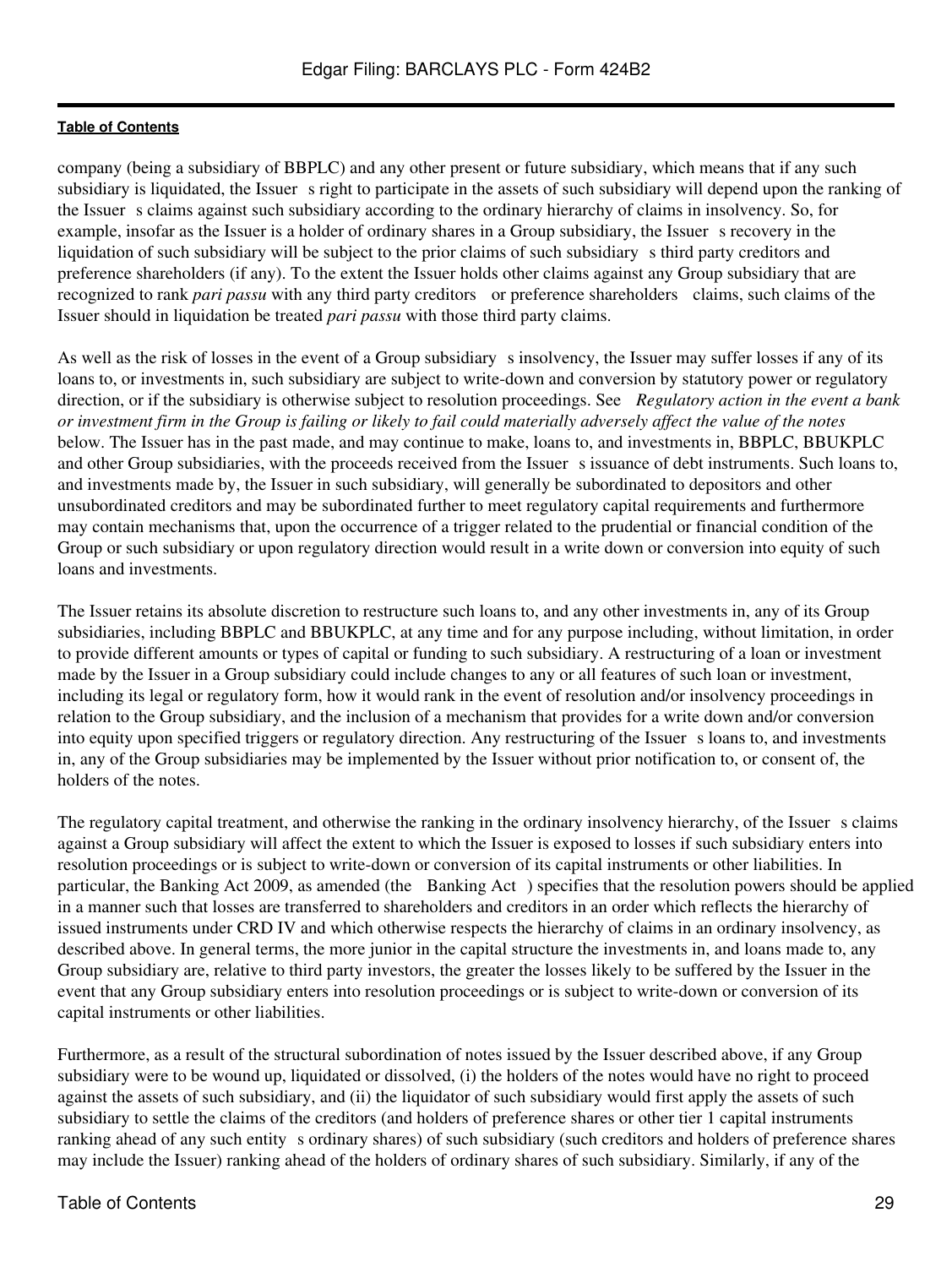Group subsidiaries were subject to resolution proceedings (i) the holders of the notes would have no direct recourse against such subsidiary, and (ii) holders of the notes themselves may also be exposed to losses pursuant to the exercise by the relevant resolution authority of the stabilization powers see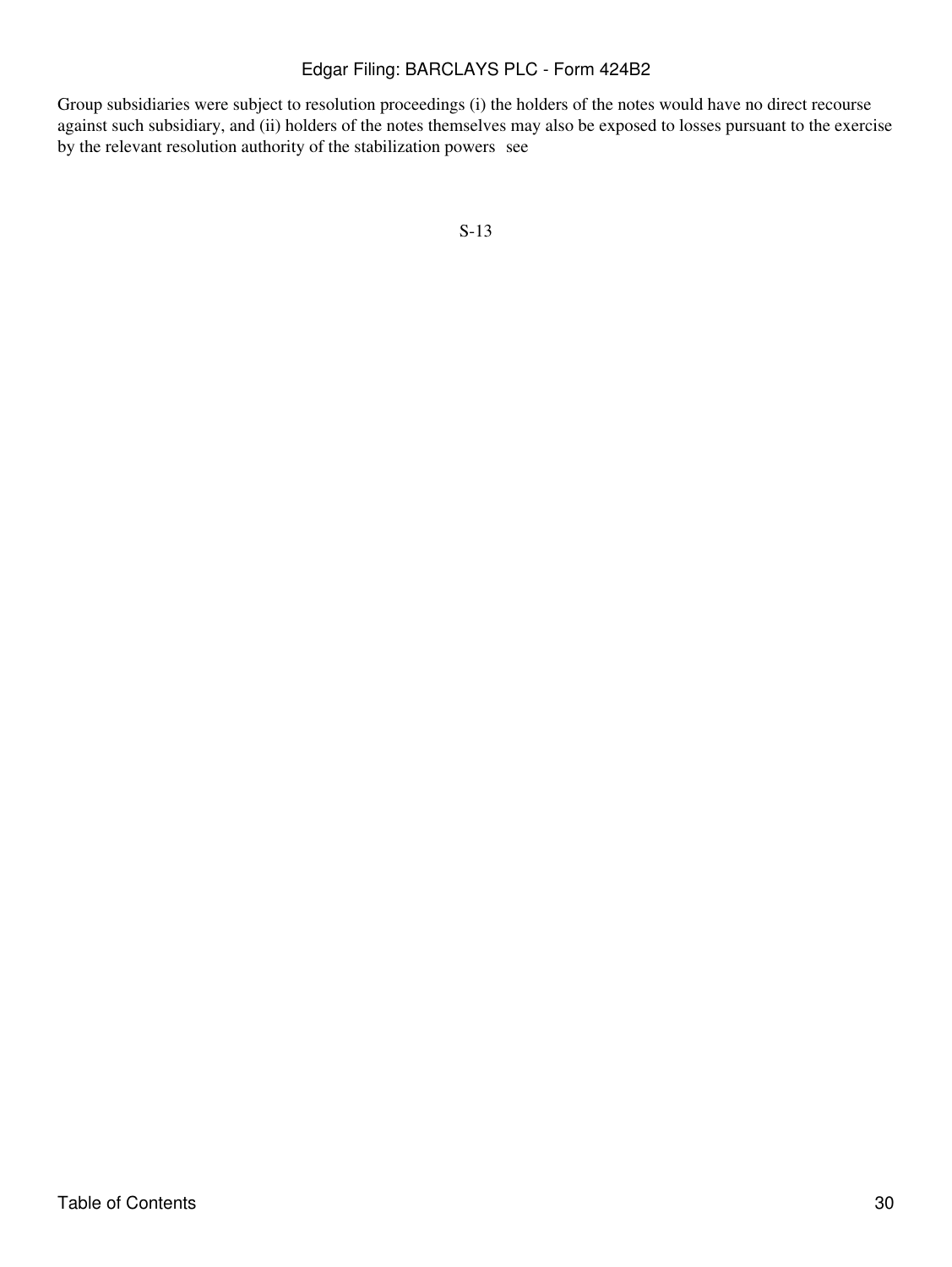*Regulatory action in the event a bank or investment firm in the Group is failing or likely to fail could materially adversely affect the value of the notes* below.

## *There is no restriction on the amount or type of further securities or indebtedness that we or our subsidiaries may issue, incur or guarantee.*

Subject to complying with applicable regulatory requirements in respect of the Group s leverage and capital ratios, there is no restriction on the amount or type of further securities or indebtedness that we or our subsidiaries may issue, incur or guarantee, as the case may be, that rank senior to, or *pari passu* with, the notes. The issue or guaranteeing of any such further securities or indebtedness may reduce the amount recoverable by holders of the notes on our liquidation or winding-up and may limit our ability to meet our obligations under the notes. In addition, the notes do not contain any restriction on Barclays issuing securities that may have preferential rights to the notes or securities with similar or different provisions to those described herein.

## *Regulatory action in the event a bank or investment firm in the Group is failing or likely to fail could materially adversely affect the value of the notes.*

The majority of the requirements of the BRRD (including the bail-in tool) were implemented in the U.K. by way of amendments to the Banking Act. For more information on the bail-in tool, see *The Relevant U.K. Resolution Authority may exercise the bail-in tool in respect of the Issuer and the notes, which may result in holders of the notes losing some or all of their investment* and *Under the terms of the notes, you have agreed to be bound by the exercise of any U.K. Bail-in tool by the Relevant U.K. Resolution Authority* below.

On November 23, 2016, the European Commission published, among other proposals, proposals to amend the BRRD. Adoption of the proposals and publication in the Official Journal is anticipated by mid-2019, but there are still a number of outstanding issues and the technical and legal translation revision process still has to take place on all the issues agreed. Therefore, it is unclear what the effect of such proposals may be on the Group, the Issuer or the notes. See *Changes in law may adversely affect the rights of holders of the notes*.

*The Banking Act confers substantial powers on a number of U.K. authorities designed to enable them to take a range of actions in relation to U.K. banks or investment firms and certain of their affiliates (currently including the Issuer) in the event a bank or investment firm in the same group is considered to be failing or likely to fail. The exercise of any of these actions in relation to the Issuer could materially adversely affect the value of the notes.*

Under the Banking Act, substantial powers are granted to the Bank of England (or, in certain circumstances, HM Treasury), in consultation with the PRA, the FCA and HM Treasury, as appropriate as part of a special resolution regime (the SRR). These powers enable the Relevant U.K. Resolution Authority to implement resolution measures with respect to a U.K. bank or investment firm and certain of its affiliates (currently including the Issuer) (each a

relevant entity) in circumstances in which the Relevant U.K. Resolution Authority is satisfied that the resolution conditions are met. Such conditions include that a U.K. bank or investment firm is failing or is likely to fail to satisfy the Financial Services and Markets Act 2000, as amended (the FSMA) threshold conditions for authorization to carry on certain regulated activities (within the meaning of section 55B of the FSMA) or, in the case of a U.K. banking group company that is an EEA or third country institution or investment firm, that the relevant EEA or third country relevant authority is satisfied that the resolution conditions are met in respect of such entity.

The SRR consists of five stabilization options: (a) private sector transfer of all or part of the business or shares of the relevant entity, (b) transfer of all or part of the business of the relevant entity to a bridge bank established by the Bank of England, (c) transfer to an asset management vehicle wholly or partly owned by HM Treasury or the Bank of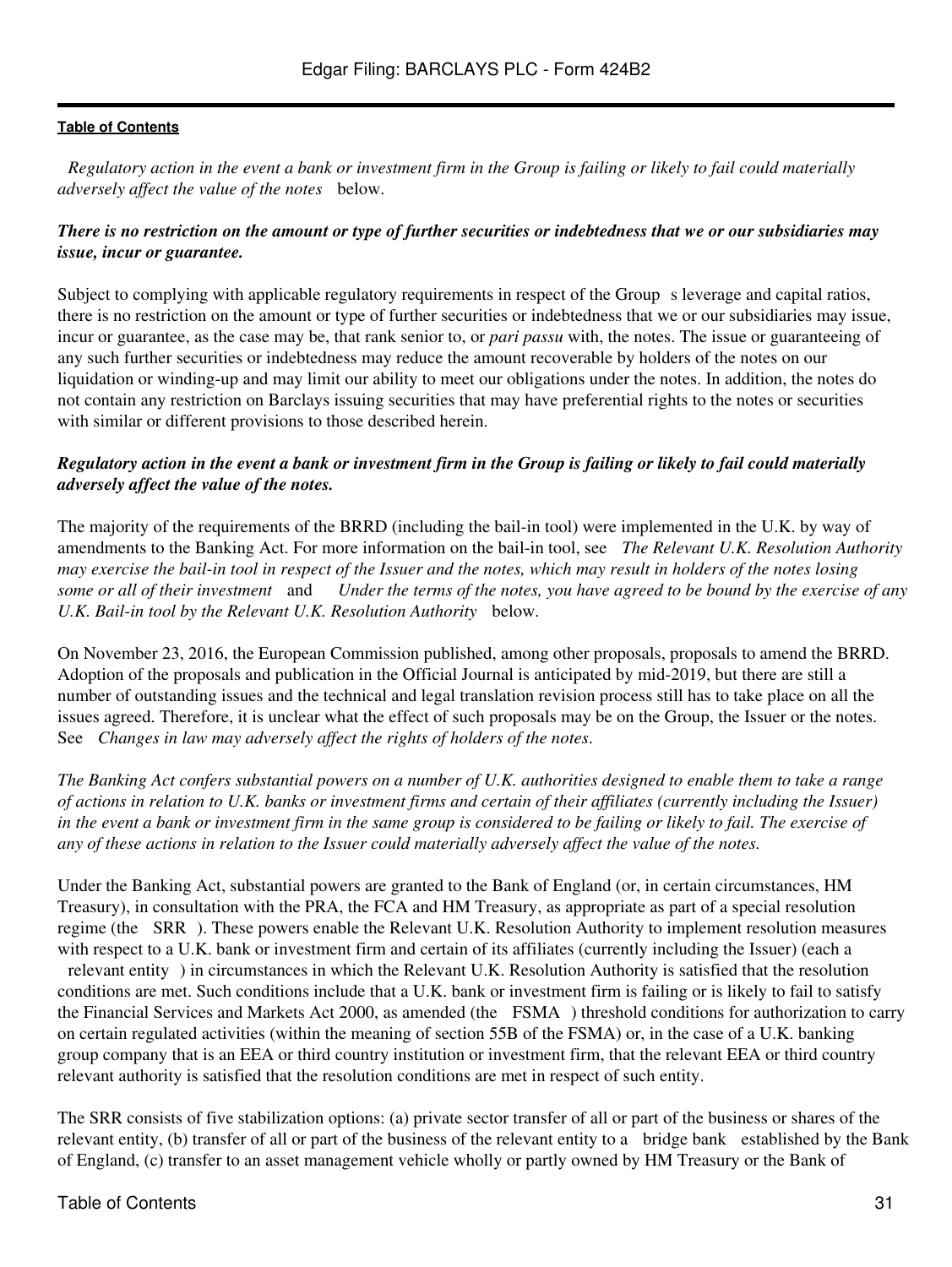England, (d) the bail-in tool (as described below) and (e) temporary public ownership (nationalization).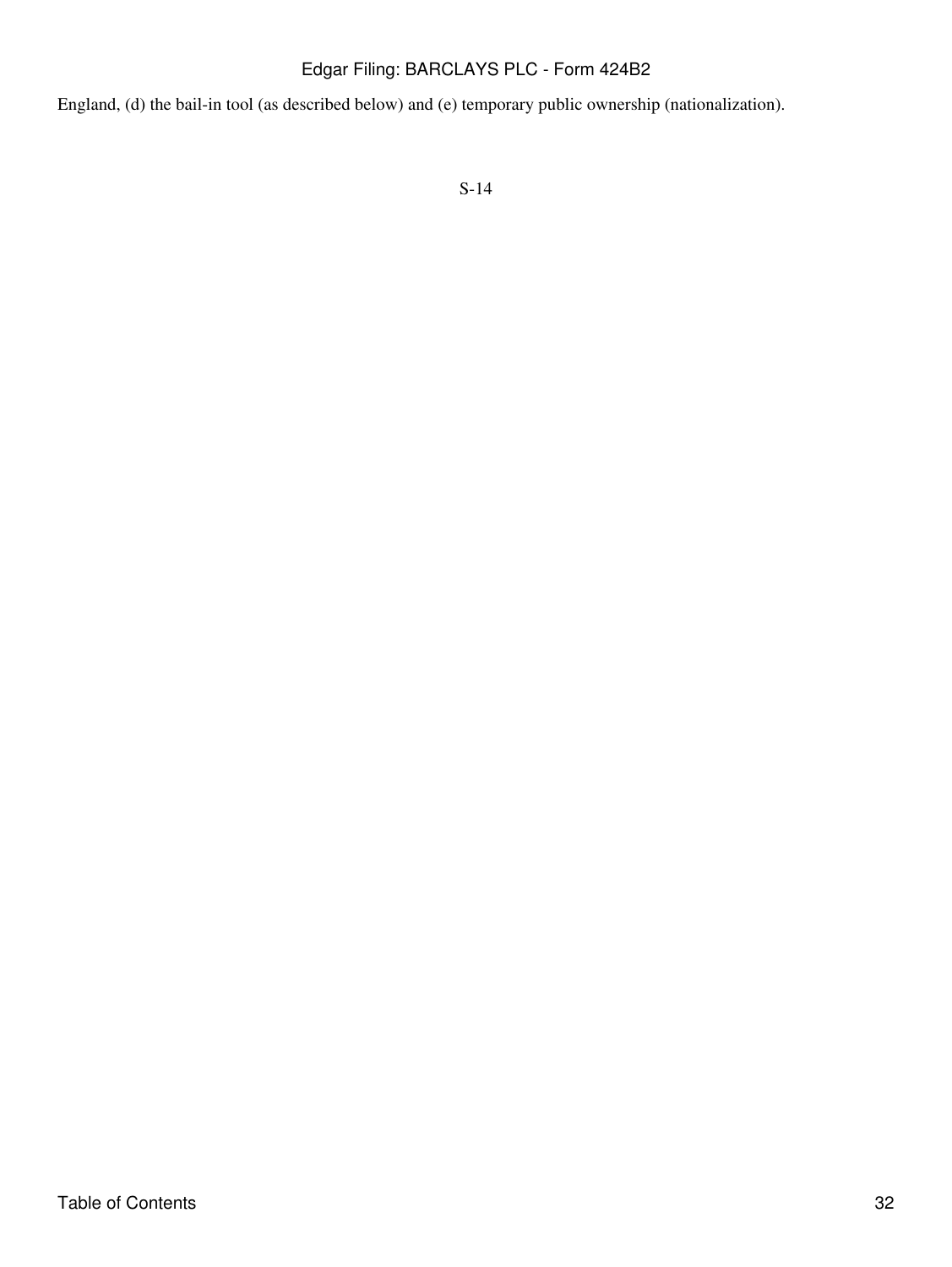The Banking Act also provides for two new insolvency and administration procedures for relevant entities. Certain ancillary powers include the power to modify contractual arrangements in certain circumstances (which could include a variation of the terms of the notes), powers to impose temporary suspension of payments, powers to suspend enforcement or termination rights that might be invoked as a result of the exercise of the resolution powers and powers for the Relevant U.K. Resolution Authority to disapply or modify laws in the U.K. (with possible retrospective effect) to enable the powers under the Banking Act to be used effectively.

Holders of the notes should assume that, in a resolution situation, financial public support will only be available to a relevant entity as a last resort after the Relevant U.K. Resolution Authority has assessed and used, to the maximum extent practicable, the resolution tools, including the bail-in tool (as described below).

The exercise of any resolution power or any suggestion of any such exercise could materially adversely affect the value of any notes and could lead to holders of the notes losing some or all of the value of their investment in the notes.

*The SRR is designed to be triggered prior to insolvency of the Issuer, and holders of the notes may not be able to anticipate the exercise of any resolution power (including the U.K. Bail-in tool) by the Relevant U.K. Resolution Authority.*

The stabilization options are intended to be used prior to the point at which any insolvency proceedings with respect to the relevant entity could have been initiated. The purpose of the stabilization options is to address the situation where all or part of a business of a relevant entity has encountered, or is likely to encounter, financial difficulties, giving rise to wider public interest concerns.

Although the Banking Act provides specific conditions to the exercise of any resolution powers and, furthermore, the European Banking Authority s guidelines published in May 2015 set out the objective elements for the resolution authorities to apply in determining whether an institution is failing or likely to fail, it is uncertain how the Relevant U.K. Resolution Authority would assess such conditions in any particular pre-insolvency scenario affecting the Issuer and/or other members of the Group and in deciding whether to exercise a resolution power. The Relevant U.K. Resolution Authority is also not required to provide any advance notice to holders of the notes of its decision to exercise any resolution power. Therefore, holders of the notes may not be able to anticipate a potential exercise of any such powers nor the potential effect of any exercise of such powers on the Issuer, the Group and the notes.

## *Holders of the notes may have only very limited rights to challenge the exercise of any resolution powers (including the U.K. Bail-in tool) by the Relevant U.K. Resolution Authority.*

Holders of the notes may have only very limited rights to challenge and/or seek a suspension of any decision of the Relevant U.K. Resolution Authority to exercise its resolution powers (including the U.K. Bail-in tool) or to have that decision reviewed by a judicial or administrative process or otherwise.

## *The Relevant U.K. Resolution Authority may exercise the bail-in tool in respect of the Issuer and the notes, which may result in holders of the notes losing some or all of their investment.*

Where the relevant statutory conditions for use of the bail-in tool have been met, the Relevant U.K. Resolution Authority would be expected to exercise these powers without the consent of the holders. Subject to certain exemptions set out in the BRRD (including secured liabilities, bank deposits guaranteed under an EU member state s deposit guarantee scheme, liabilities arising by virtue of the holding of client money, liabilities to other non-group banks or investment firms that have an original maturity of fewer than seven days and certain other exceptions), it is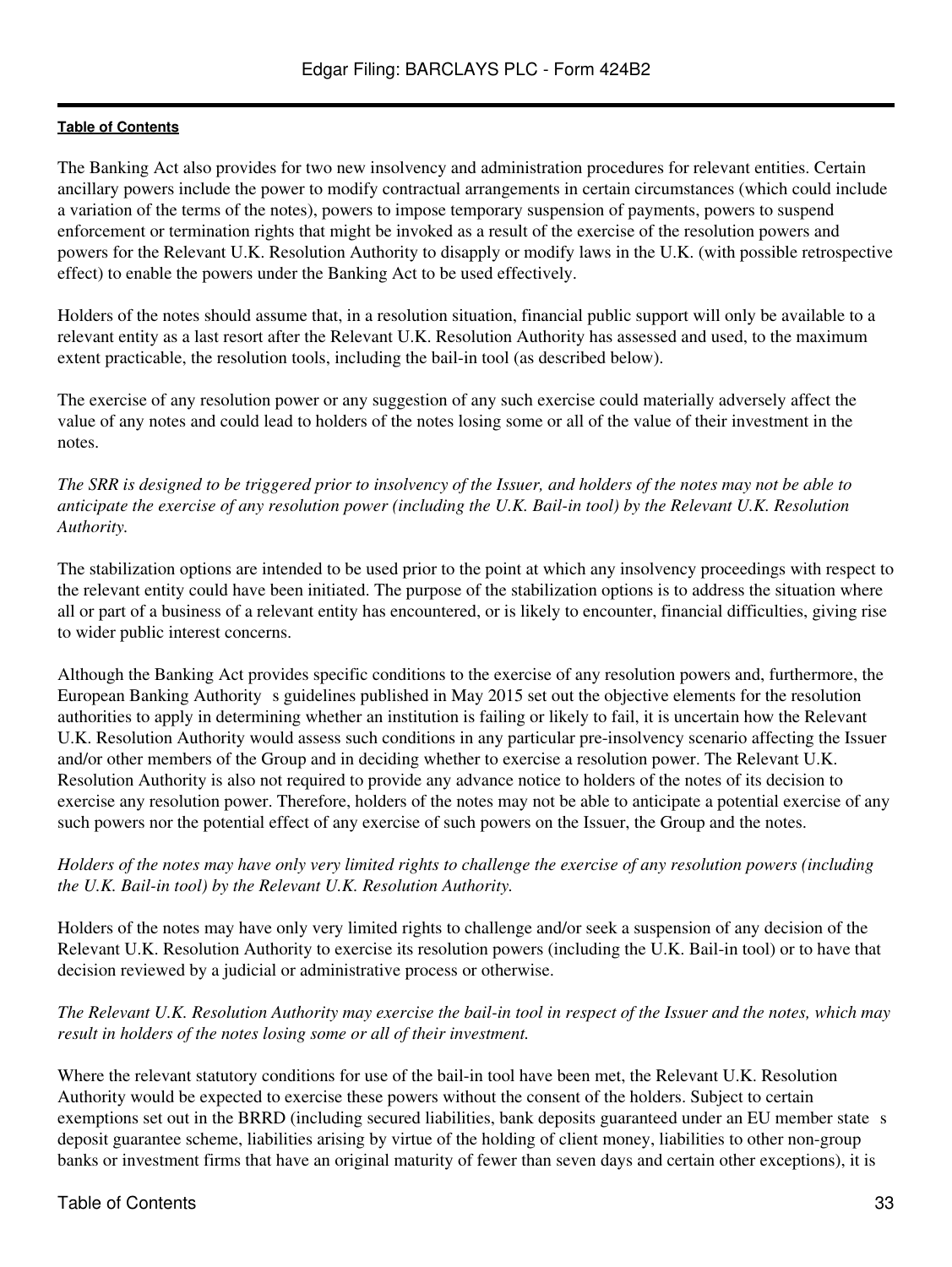intended that all liabilities of institutions and/or their EEA parent holding companies should potentially be within scope of the bail-in tool. Accordingly, any such exercise of the bail-in tool in respect of the Issuer and the notes may result in the cancellation of all, or a portion, of the principal amount of, interest on, or any other amounts payable on, the notes and/or the conversion of the notes into shares or other notes or other obligations of the Issuer or another person, or any other modification or variation to the terms of the notes.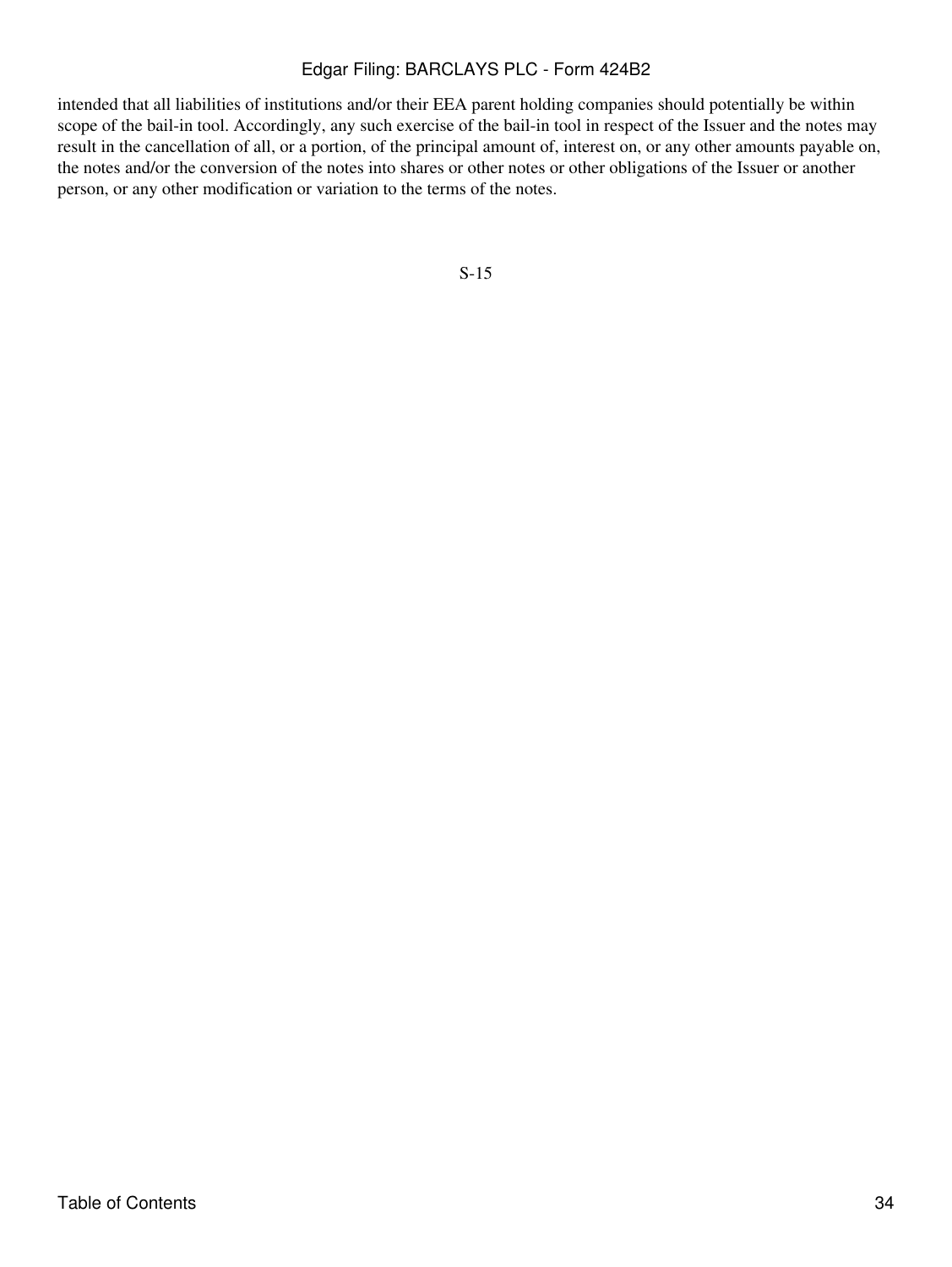The Banking Act specifies the order in which the bail-in tool should be applied, reflecting the hierarchy of capital instruments under CRD IV and otherwise respecting the hierarchy of claims in an ordinary insolvency. In addition, the bail-in tool contains an express safeguard (known as no creditor worse off) with the aim that shareholders and creditors do not receive a less favorable treatment than they would have received in ordinary insolvency proceedings of the relevant entity. Among other proposals, the amendments to BRRD and CRD IV Regulation proposed by the European Commission on November 23, 2016 relate to the ranking of unsecured debt instruments on insolvency hierarchy which resulted in the adoption of EU Directive 2017/2399 on December 12, 2017 (the Amendment Directive). The Amendment Directive introduces a new layer in insolvency for ordinary, long-term, unsecured debt instruments issued by credit institutions and financial institutions within their consolidation perimeter that are established within the EU. In the U.K., the 2018 Order referred to above was published on December 19, 2018 and sets out the new insolvency hierarchy. Further, the Minimum Requirement for Own Funds and Eligible Liabilities (MREL), which is being implemented in the EU and the U.K., will apply to EU and U.K. financial institutions and cover capital and debt instruments that are capable of being written-down or converted to equity in order to prevent a financial institution from failing in a crisis. The Bank of England has set interim MREL compliance dates of January 1, 2019 and January 1, 2020, and a final MREL compliance date of January 1, 2022. The other amendments to the BRRD and the CRD IV Regulation are still in draft form and subject to the EU legislative process, therefore it is unclear what the effect of such amendments may be on the Group, the Issuer or the notes.

The exercise of the bail-in tool in respect of the Issuer and the notes or any suggestion of any such exercise could materially adversely affect the rights of the holders of the notes, the price or value of their investment in the notes and/or the ability of the Issuer to satisfy its obligations under the notes and could lead to holders of the notes losing some or all of the value of their investment in such notes. In addition, even in circumstances where a claim for compensation is established under the no creditor worse off safeguard in accordance with a valuation performed after the resolution action has been taken, it is unlikely that such compensation would be equivalent to the full losses incurred by the holders of the notes in the resolution and there can be no assurance that holders would recover such compensation promptly.

## *The proposed Resolvability Assessment Framework could increase compliance costs and impact market perceptions of the Issuer and/or the Group and in turn affect the value of the notes.*

The BRRD contains requirements relating to recovery and resolution plans, early supervisory interventions and the resolution of firms (including the introduction of a bail-in tool).

The BRRD (including the bail-in tool), and the associated FCA and PRA rules, have been implemented in the U.K. The Bank of England and the PRA are consulting on a resolvability assessment framework (the Resolvability Assessment Framework), with full implementation expected by 2021.

The Bank of England has made a commitment to parliament that major U.K. banks will be fully resolvable by 2022. To satisfy this commitment, the PRA and the Bank of England have published consultation papers setting out the proposed the Resolvability Assessment Framework for U.K. banks, with full implementation of the framework required by 2021. The Bank of England consultation paper sets out how the Bank of England proposes to assess resolvability, against which it will perform its assurance and publicly disclose the result. The PRA consultation paper contains proposed requirements for banks to carry out realistic assessments of their preparations for resolution, identifying any risks to implementation and their plans to address these. Banks will be required to submit their assessments of their preparation for resolution to the PRA by September 2020 (and every two years following), and to publicly disclose a summary of that assessment from the end of May 2021. This would apply to the largest U.K. banks with at least £50 billion in retail deposits on an individual or consolidated basis including the Group. As part of this framework, the Bank of England issued its final statement of policy on valuation capabilities to support resolvability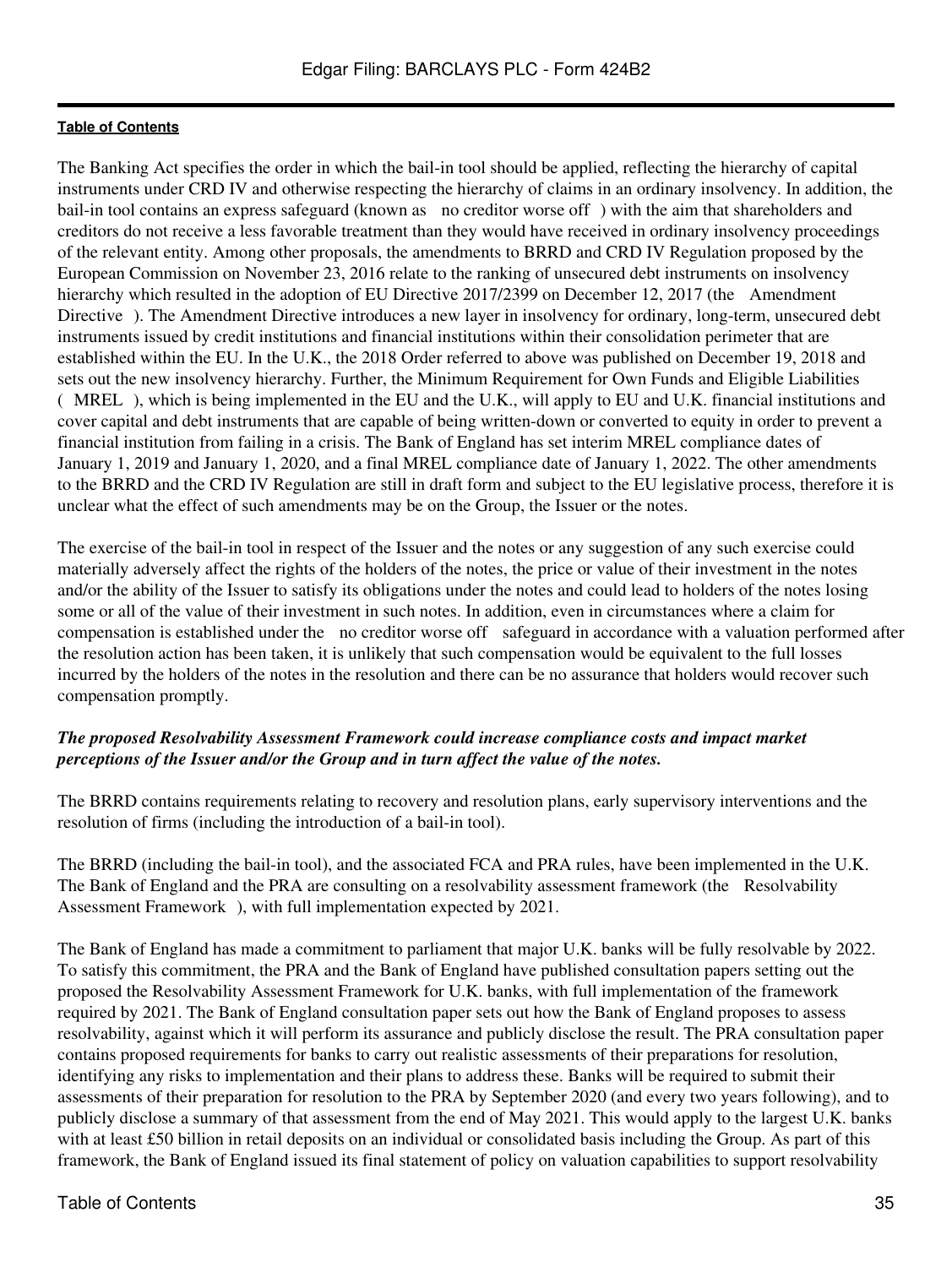in June 2018. Compliance with the policy is required by January 2021. In October 2018, the Implementing Technical Standards (ITS) with regard to procedures and standard forms and templates, for the provision of information for the purposes of resolution plans for credit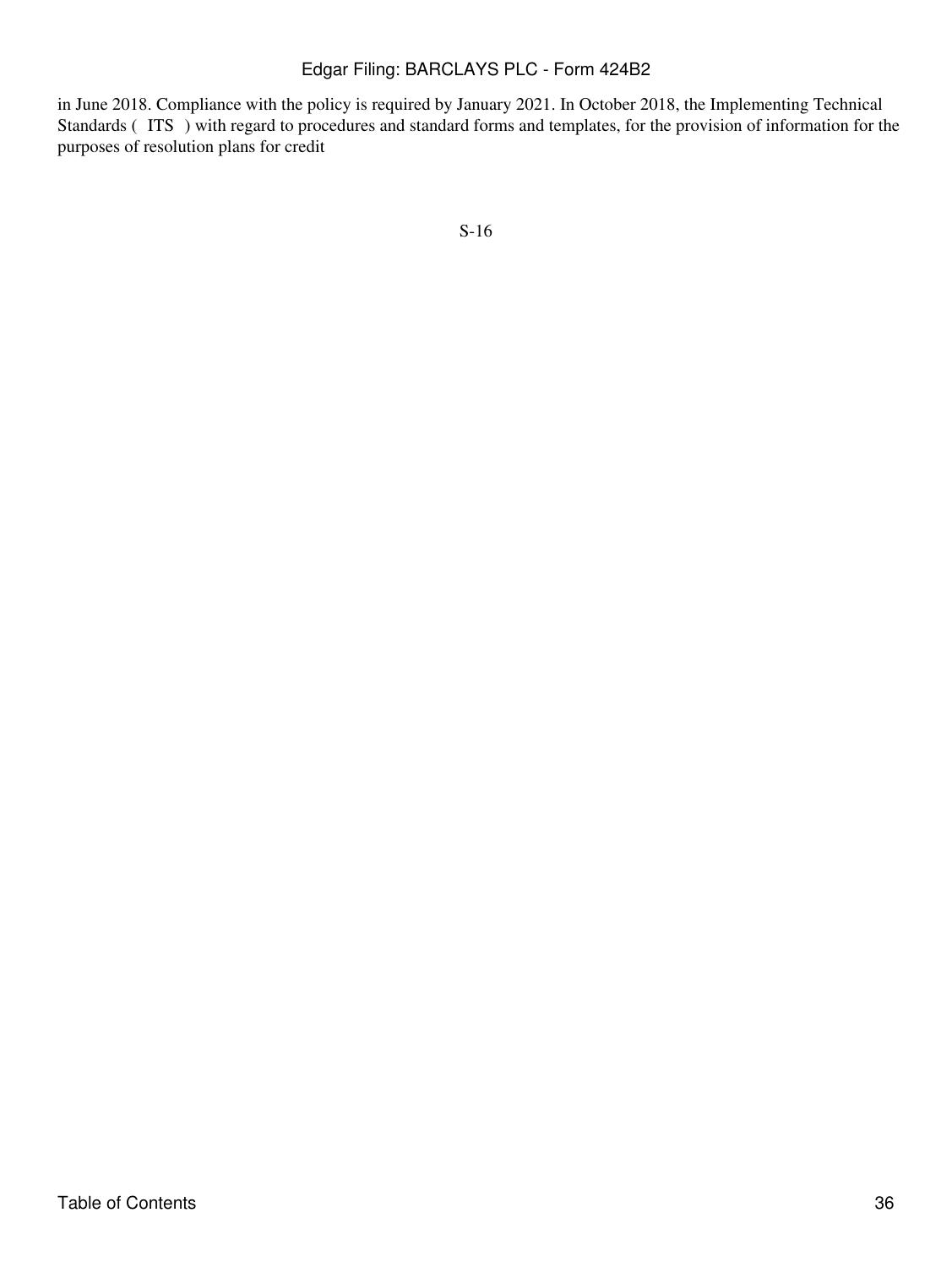institutions, was published in the Official Journal of the EU. The PRA have stated all non-simplified obligation firms such as the Group will be required to submit the templates on an annual basis in accordance with the ITS. The new rules on the Resolvability Assessment Framework may increase compliance costs and may also affect the way in which the Issuer and/or the Group is perceived by the market which in turn may affect the value of the notes.

# *Under the terms of the notes, you have agreed to be bound by the exercise of any U.K. Bail-in Power by the Relevant U.K. Resolution Authority.*

Notwithstanding any other agreements, arrangements or understandings between us and any holder of the notes, by acquiring the notes, each holder of the notes acknowledges, accepts, agrees to be bound by, and consents to the exercise of, any U.K. Bail-in tool by the Relevant U.K. Resolution Authority that may result in (i) the reduction or cancellation of all, or a portion, of the principal amount of, or interest on, the notes; (ii) the conversion of all, or a portion, of the principal amount of, or interest on, the notes into shares or other securities or other obligations of the Issuer or another person (and the issue to, or conferral on, the holder of the notes of such shares, securities or obligations); and/or (iii) the amendment or alteration of the maturity of the notes, or amendment of the amount of interest due on the notes, or the dates on which interest becomes payable, including by suspending payment for a temporary period; which U.K. Bail-in tool may be exercised by means of a variation of the terms of the notes solely to give effect to the exercise by the Relevant U.K. Resolution Authority of such U.K. Bail-in tool. Each holder of the notes further acknowledges and agrees that the rights of the holders of the notes are subject to, and will be varied, if necessary, solely to give effect to, the exercise of any U.K. Bail-in tool by the Relevant U.K. Resolution Authority.

Accordingly, any U.K. Bail-in tool may be exercised in such a manner as to result in you and other holders of the notes losing all or a part of the value of your investment in the notes or receiving a different security from the notes, which may be worth significantly less than the notes and which may have significantly fewer protections than those typically afforded to debt securities. Moreover, the Relevant U.K. Resolution Authority may exercise the U.K. Bail-in tool without providing any advance notice to, or requiring the consent of, the holders of the notes. In addition, under the terms of the notes, the exercise of the U.K. Bail-in tool by the Relevant U.K. Resolution Authority with respect to the notes is not an event of default or a Senior Enforcement Event (as defined herein). For more information, see *Description of Debt Securities Agreement with Respect to the Exercise of U.K. Bail-in Power* in the accompanying

prospectus. See also *Regulatory action in the event a bank or investment firm in the Group is failing or likely to fail could materially adversely affect the value of the notes.*

### *Under the terms of the notes, you will have limited enforcement events and remedies.*

Holders of the notes will not have the right to request that the Trustee declare the notes to be due and repayable immediately at their outstanding principal amount together with accrued interest, if any, in the case of our failure to pay principal or interest on the notes within fourteen (14) days from the due date for payment or our breach of any covenant or warranty of the Indenture which has not been remedied, in each case as described in the section entitled **Description of Debt Securities Senior Events of Default; Dated Subordinated Enforcement Events and Remedies;** 

*Limitations on Suits Senior Events of Default* in the accompanying prospectus.

Payment of principal and accrued but unpaid interest on the notes shall be accelerated only in the event of a winding-up or administration involving us that constitutes a Senior Winding-up Event. There is no right of acceleration in the case of non-payment of principal or interest on the notes or of our failure to perform any of our obligations under or in respect of the notes.

The sole remedy against us available for recovery of amounts owing in respect of any non-payment of any amount that has become due and payable under the notes is, subject to certain conditions and to the provisions set forth in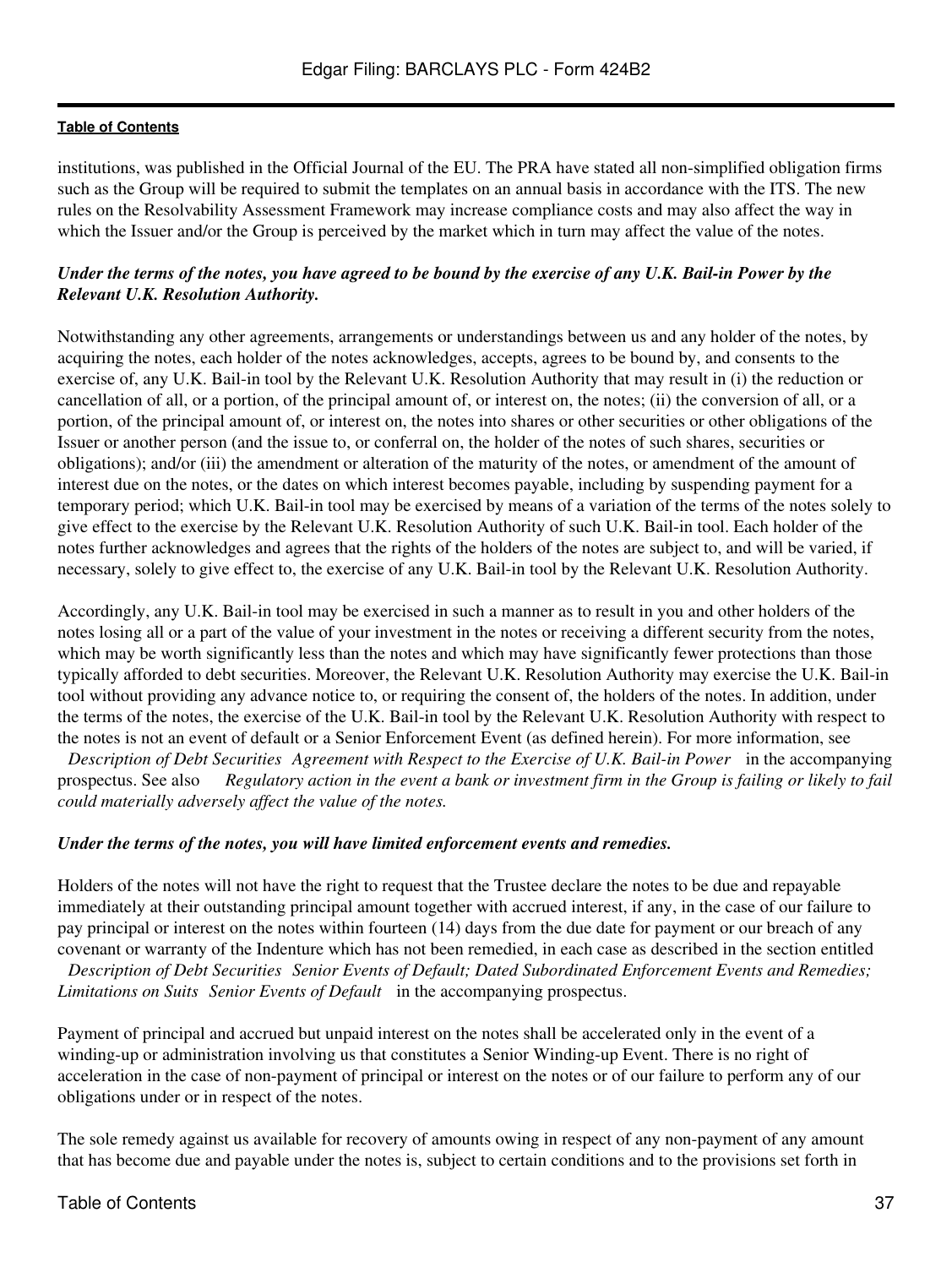Description of Senior Notes Enforcement Events and Remedies Trust Indenture Act remedies of this prospectus supplement, for the Trustee to institute proceedings in England (or such other jurisdiction in which we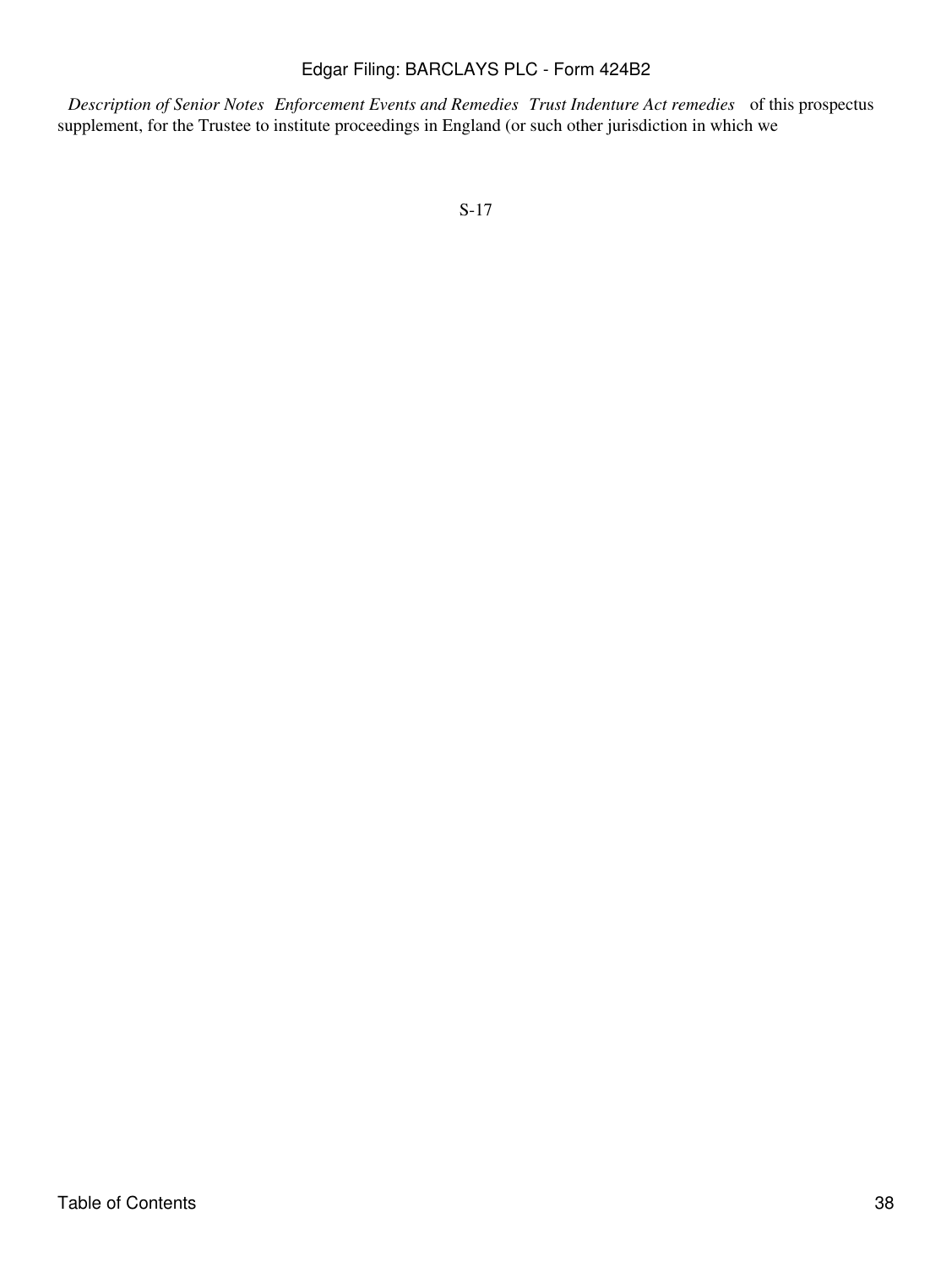may be organized) (but not elsewhere) for our winding-up and/or prove in our winding-up and/or claim in our liquidation or administration. In addition, the Trustee may institute such proceedings against us as it may deem fit to enforce any non-payment term, obligation or condition binding on us under the notes or the Indenture (referred to herein as Performance Obligations), provided that the Trustee (acting on behalf of the holders of the notes) and the holders of the notes may not enforce or otherwise claim, against the Issuer any judgment or other award given in such proceedings that requires the payment of money by the Issuer, whether by way of damages or otherwise (a Monetary Judgment), except by proving such Monetary Judgment in a winding-up of the Issuer and/or by claiming such Monetary Judgment in an administration of the Issuer.

The remedies under the notes are more limited than those typically available to our other unsubordinated creditors. For more information regarding the rights of the holders under the notes, see *Description of Senior Notes Enforcement Events and Remedies* of this prospectus supplement.

# *Changes in law may adversely affect the rights of holders of the notes.*

Changes in law after the date hereof may affect the rights of holders as well as the market value of the notes. No assurance can be given as to the impact of any possible judicial decision or change to applicable law or administrative practice after the date of issue of the notes. Such changes in law may include changes in statutory, tax and regulatory regimes during the life of the notes, which may have an adverse effect on an investment in the notes.

In addition, any change in law or regulation that triggers a Tax Event or a Loss Absorption Disqualification Event would entitle us, at our option (subject to, amongst other things, receipt of the prior consent of the PRA and/or any other relevant national or European authority (if such consent is then required by the Capital Regulations)), to redeem the notes, in whole but not in part, as more particularly described below under *Description of Senior Notes Tax Redemption* and *Description of Senior NotesLoss Absorption Disqualification Event Redemption*. See also *We may redeem the notes at our option in certain situations.*

Such legislative and regulatory uncertainty could also affect an investor s ability to accurately value the notes and, therefore, affect the trading price of the notes given the extent and impact on the notes that one or more regulatory or legislative changes, including those described above, could have on the notes.

Furthermore, the financial services industry continues to be the focus of significant regulatory change and scrutiny which may adversely affect the Group s business, financial performance, capital and risk management strategies see pages 86-87 of the 2018 Form 20-F for more detail. Such regulatory changes, and the resulting actions taken to address such regulatory changes, may have an adverse impact on the Group s, and therefore the Issuer s, performance and financial condition. It is not yet possible to predict the detail of such legislation or regulatory rulemaking or the ultimate consequences to the Group or the holders of the notes, which could be material to the rights of holders of the notes and/or the ability of the Issuer to satisfy its obligations under the notes. For example, on November 23, 2016, the European Commission presented a comprehensive package of reforms to further strengthen the resilience of EU banks (the EU Banking Reforms) which proposals amend many of the existing provisions set forth in CRD IV and the BRRD. On May 25, 2018, the Council of the EU agreed its stance on the EU Banking Reforms and asked the presidency to start negotiations with the European Parliament. The European Parliament confirmed its position on the EU Banking Reforms at its June 2018 plenary. The European Parliament and the Council of the EU reached agreement on the main elements of the EU Banking Reforms in late 2018, which were endorsed by the Committee of Permanent Representatives (COREPER) on November 30, 2018 and approved by the Economic and Financial Affairs Council on December 4, 2018. In February 2019, COREPER endorsed the positions agreed with the European Parliament on all elements of the EU Banking Reforms and the agreed text was adopted by the European Parliament on April 16, 2019. The agreed text remains subject to formal adoption by the Council of the EU, which is expected to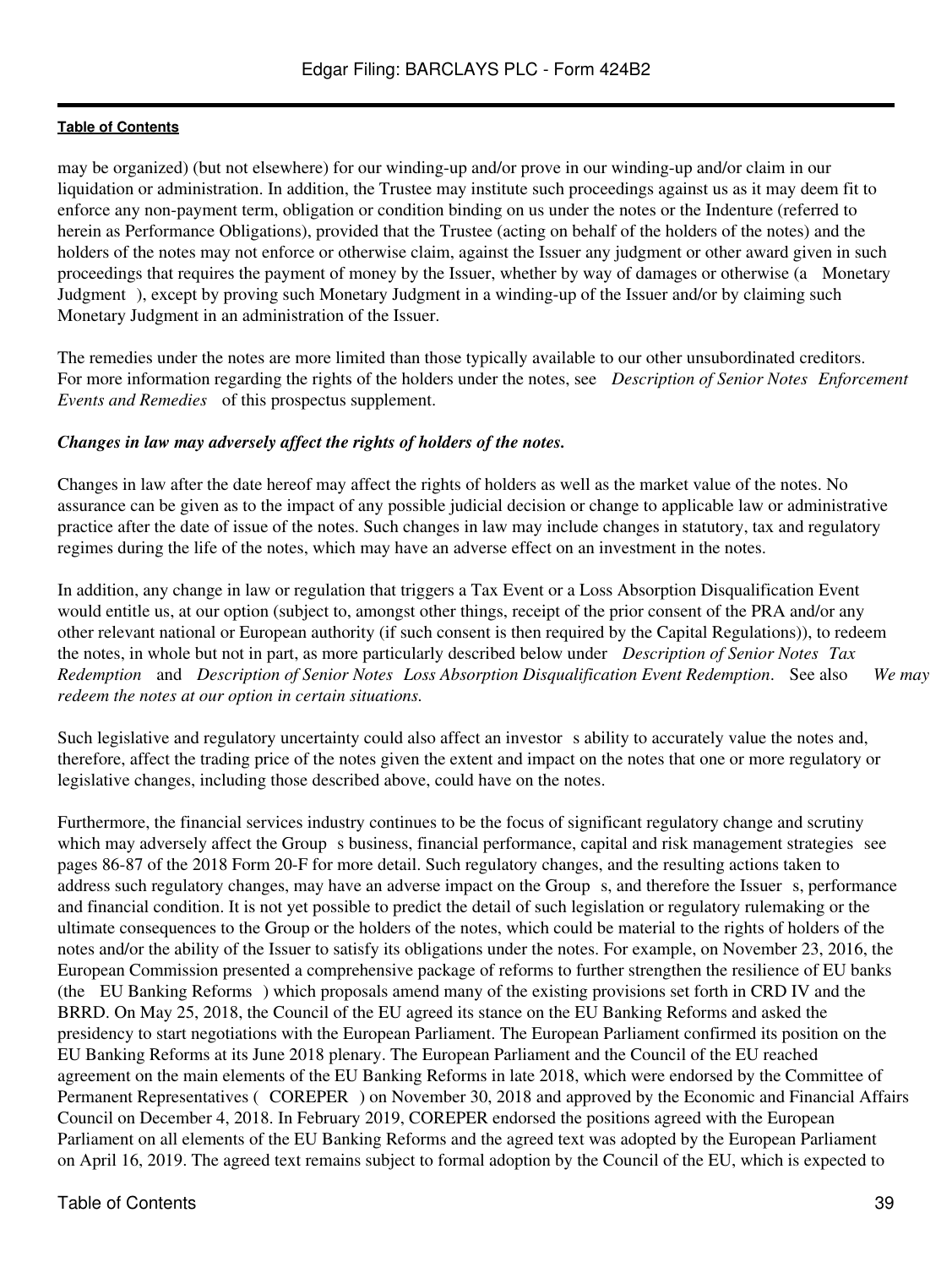occur during 2019. Until such time as the proposals are formally approved by the Council of the EU, there can be no assurance as to whether, or when, the proposed amendments will be adopted and whether they will be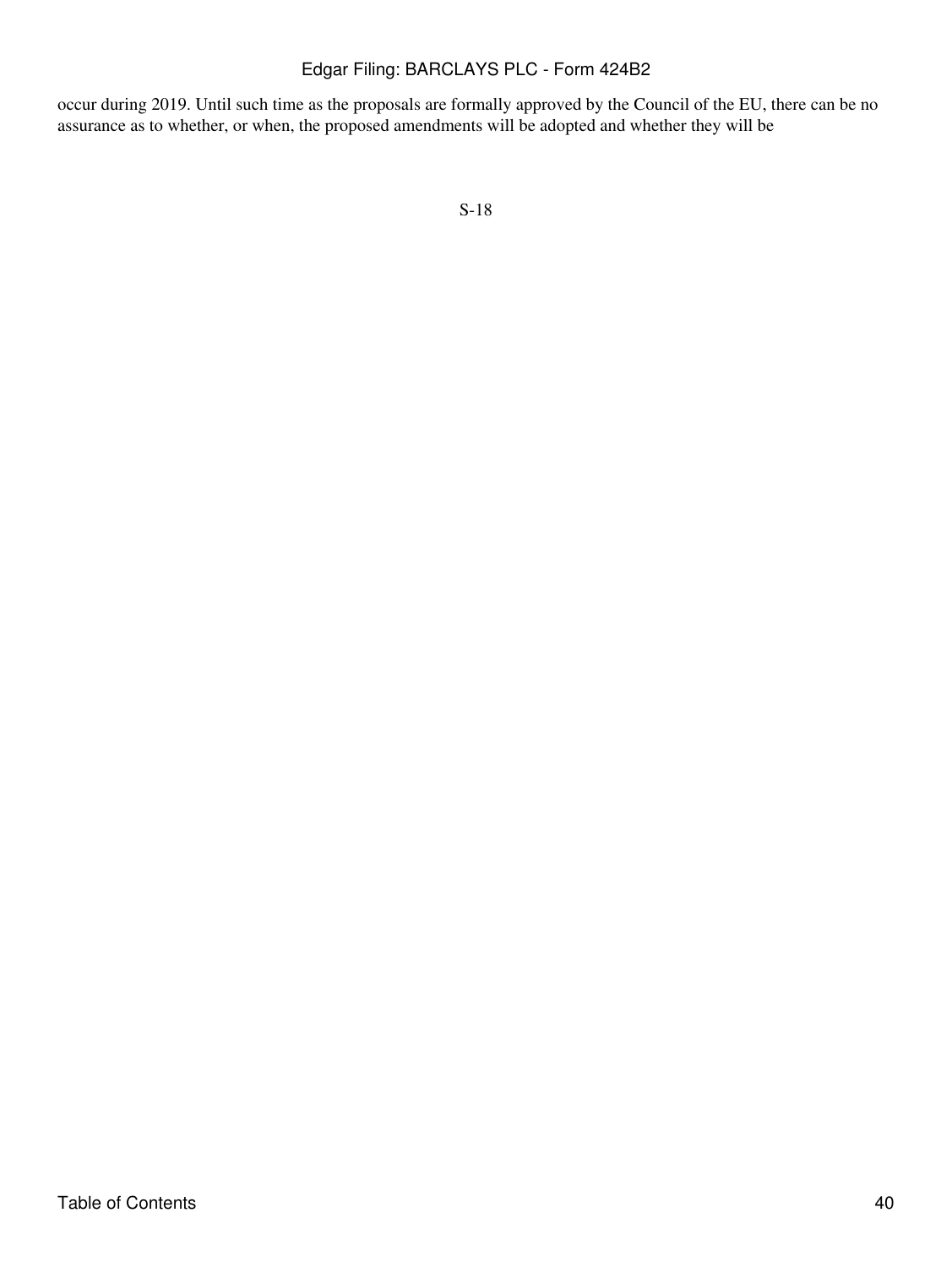adopted in the manner as currently proposed and therefore it is uncertain how they will affect the Issuer, the Group or the holders of the notes.

# *Certain risks related to the floating interest rates being based on the London Interbank Offered Rate.*

LIBOR and other interest rates or other types of rates and indices which are deemed to be benchmarks are the subject of recent national, international and other regulatory guidance and proposals for reform. Some of these reforms are already effective whilst others are still to be implemented. These reforms may cause such benchmarks to perform differently than in the past, or the benchmark could be eliminated entirely, or there could be other consequences that cannot be predicted. Any such consequence could have a material adverse effect on any Notes linked to such a benchmark, including possible adverse U.S. tax consequences.

For example, Regulation (EU) 2016/1011 (the Benchmark Regulation) was published in the Official Journal of the EU on June 29, 2016 and has been in effect since January 1, 2018. The Benchmark Regulation applies to the provision of benchmarks, the contribution of input data to a benchmark and the use of a benchmark within the EU. Among other things, it (i) requires benchmark administrators to be authorised or registered (or, if non-EU-based, to be subject to an equivalent regime or otherwise recognised or endorsed) and (ii) prevents certain uses by EU supervised entities of benchmarks of administrators that are not authorised or registered (or, if non-EU based, not deemed equivalent or recognised or endorsed). The Benchmark Regulation could have a material impact on any securities linked to or referencing a benchmark, including your notes, in particular, if the methodology or other terms of the benchmark are changed in order to comply with the requirements of the Benchmark Regulation. Such changes could, among other things, have the effect of reducing or increasing the rate or level, or affecting the volatility of the published rate or level, of the benchmark.

More broadly, any of the international or national reforms, or the general increase in regulatory scrutiny of benchmarks, could result in participants no longer submitting rates used for the calculation of such benchmarks or could otherwise increase the costs and risks of administering or participating in the setting of a benchmark and complying with any such regulations or requirements. For example, on July 27, 2017, the Chief Executive of the U.K. Financial Conduct Authority, which regulates LIBOR announced that it intends to stop persuading or compelling banks to submit rates for the calculation of LIBOR to the administrator of LIBOR after 2021 (the FCA Announcement). Further, on July 12, 2018 the FCA announced that LIBOR may cease to be a regulated benchmark under the Benchmark Regulation. The FCA Announcement indicates that the continuation of LIBOR on the current basis (or at all) cannot and will not be guaranteed after 2021. It is impossible to predict whether and to what extent banks will continue to provide LIBOR submissions to the administrator of LIBOR or whether any additional reforms to LIBOR may be enacted in the United Kingdom, the United States or elsewhere. At this time, no consensus exists as to what rate or rates may become accepted alternatives to LIBOR and it is impossible to predict the effect of any such alternatives on the value of LIBOR-based securities.

For the notes, uncertainty as to the nature of alternative reference rates and as to potential changes or other reforms to the benchmark may adversely affect such benchmark rates during the term of the notes and the return on the notes and the trading market for the notes. The potential elimination of any benchmark, or changes in the manner of administration of any benchmark or the occurrence of any other event that the Issuer determines to be a Benchmark Event (as defined below), or a determination by the Issuer that a Successor Rate (as defined below) may be available, could require or result in an adjustment to the interest provisions as determined by an Independent Adviser or the Issuer (as further described below), or result in other consequences, in respect of the notes. The circumstances which can lead to the trigger of a Benchmark Event (as described below) are beyond the Issuer s control and the subsequent use of a Successor Rate or an Alternative Benchmark Rate following such Benchmark Event may result in interest payments that are lower than or that do not otherwise correlate over time with the payments that could have been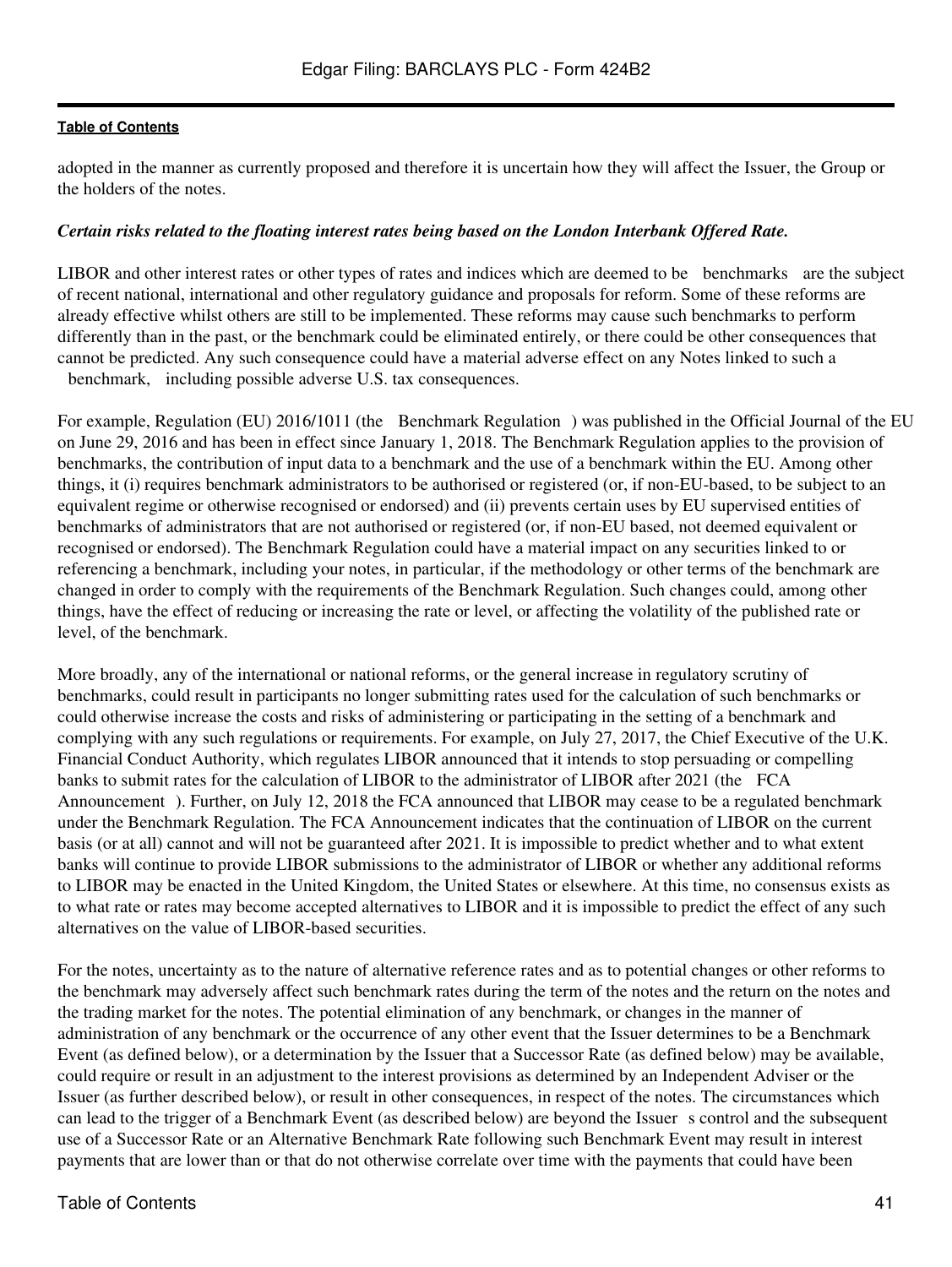made on the notes if the relevant benchmark remained available in its current form. Furthermore, if the Issuer is unable to appoint an Independent Adviser or an Independent Adviser appointed by it fails to determine a Successor Rate or an Alternative Benchmark Rate or Adjustment Spread in accordance with the terms of the notes, the Issuer may have to exercise its discretion to determine (or to elect not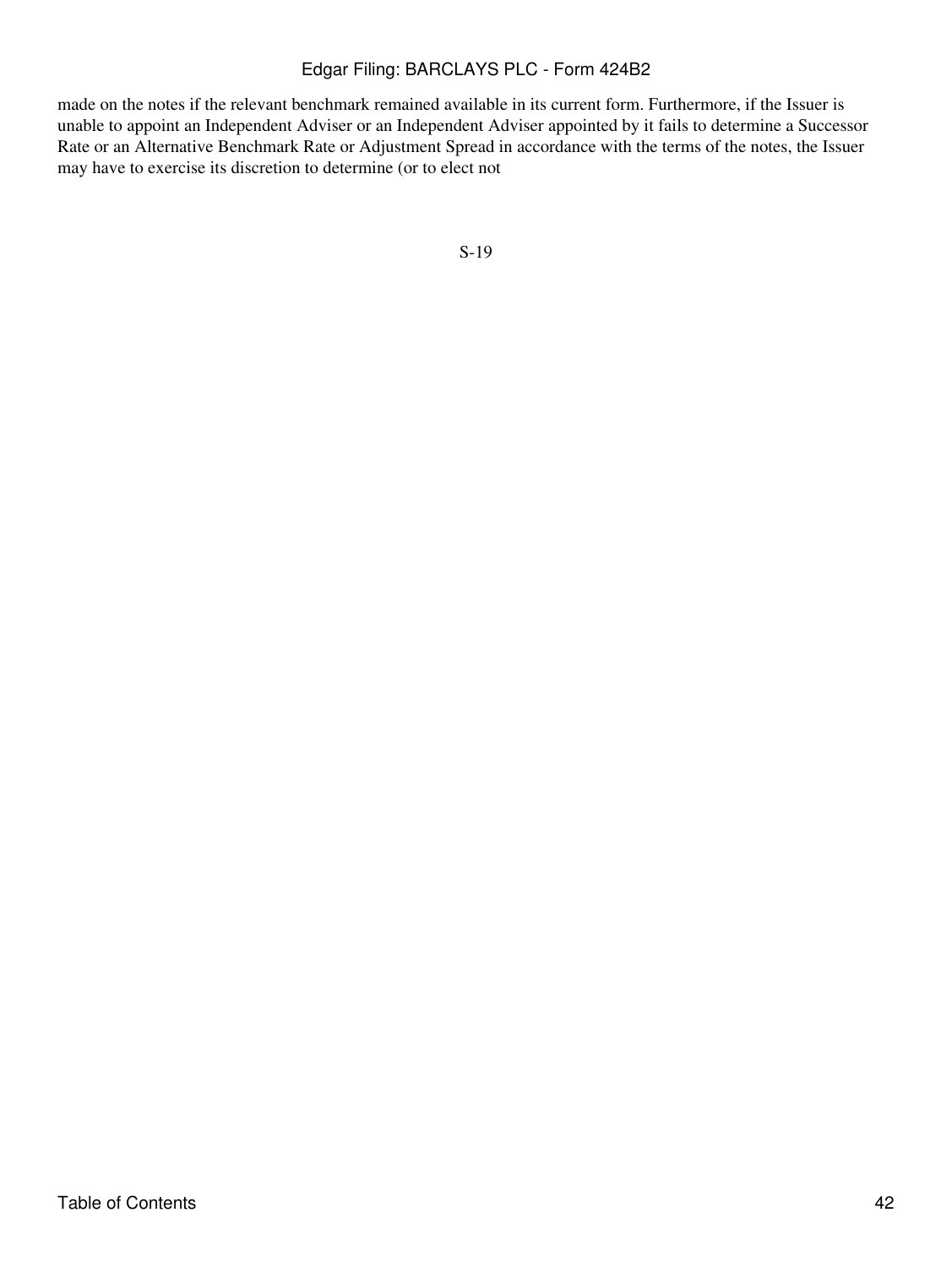to determine) a Successor Rate or an Alternative Benchmark Rate or Adjustment Spread, if applicable. Any such consequence could have a material adverse effect on the value of and return on the notes.

Moreover, any of the above matters or any other significant change to the setting or existence of the reference rate could affect the ability of the Issuer to meet its obligations under the notes or could have a material adverse effect on the value or liquidity of, and the amount payable under the notes. Investors should consider these matters when making their investment decision with respect to the notes.

# *There may not be any active trading market for the notes.*

The notes are a new issue of securities and have no established trading market. Although application will be made to have the notes listed on the NYSE, there can be no assurance that such application will be accepted, that the notes will be so admitted, or that an active trading market will develop for the notes. Even if an active trading market does develop, it may not be liquid and may not continue for the respective terms of the notes. In addition, the liquidity and the market prices for the notes can be expected to vary with changes in market and economic conditions, our financial condition and prospects and other factors that generally influence the market prices of securities. If the secondary market for the notes is limited, there may be few buyers for the notes and this may reduce the relevant market price of the notes.

# *A downgrade of the credit rating assigned by any credit rating agency to the Issuer or to the notes could adversely affect the liquidity or market value of the notes. Credit ratings downgrades could occur as a result of, among other causes, changes in the ratings methodologies used by credit rating agencies.*

Upon issuance, the notes may be rated by credit rating agencies and may in the future be rated by additional credit rating agencies, although the Issuer is under no obligation to ensure that the notes are rated by any credit rating agency. Credit ratings may not reflect the potential impact of all risks related to structure, market, additional factors discussed in this *Risk Factors* section and other factors that may affect the liquidity or market value of the notes. A credit rating is not a recommendation to buy, sell or hold securities and may be revised, suspended or withdrawn by the credit rating agency at any time.

Any rating assigned to the Issuer and/or, if applicable, the notes may be withdrawn entirely by a credit rating agency, may be suspended or may be lowered, if, in that credit rating agency s judgment, circumstances relating to the basis of the rating so warrant. Ratings may be impacted by a number of factors which can change over time, including the credit rating agency s assessment of: the issuer s strategy and management s capability; the issuer s financial condition including in respect of capital, funding and liquidity; competitive and economic conditions in the issuer s key markets; the level of political support for the industries in which the issuer operates; the implementation of structural reform; and legal and regulatory frameworks affecting the issuer s legal structure, business activities and the rights of its creditors. The credit rating agencies may also revise the ratings methodologies applicable to issuers within a particular industry, or political or economic region. If credit rating agencies perceive there to be adverse changes in the factors affecting an issuer s credit rating, including by virtue of changes to applicable ratings methodologies, the credit rating agencies may downgrade, suspend or withdraw the ratings assigned to an issuer and/or its securities. Revisions to ratings methodologies and actions on the Issuer s ratings by the credit rating agencies may occur in the future.

If the Issuer determines to no longer maintain one or more ratings, or if any credit rating agency withdraws, suspends or downgrades the credit ratings of the Issuer or the notes, or if such a withdrawal, suspension or downgrade is anticipated (or any credit rating agency places the credit ratings of the Issuer or, if applicable, the notes on credit watch status in contemplation of a downgrade, suspension or withdrawal), whether as a result of the factors described above or otherwise, such event could adversely affect the liquidity or market value of the notes (whether or not the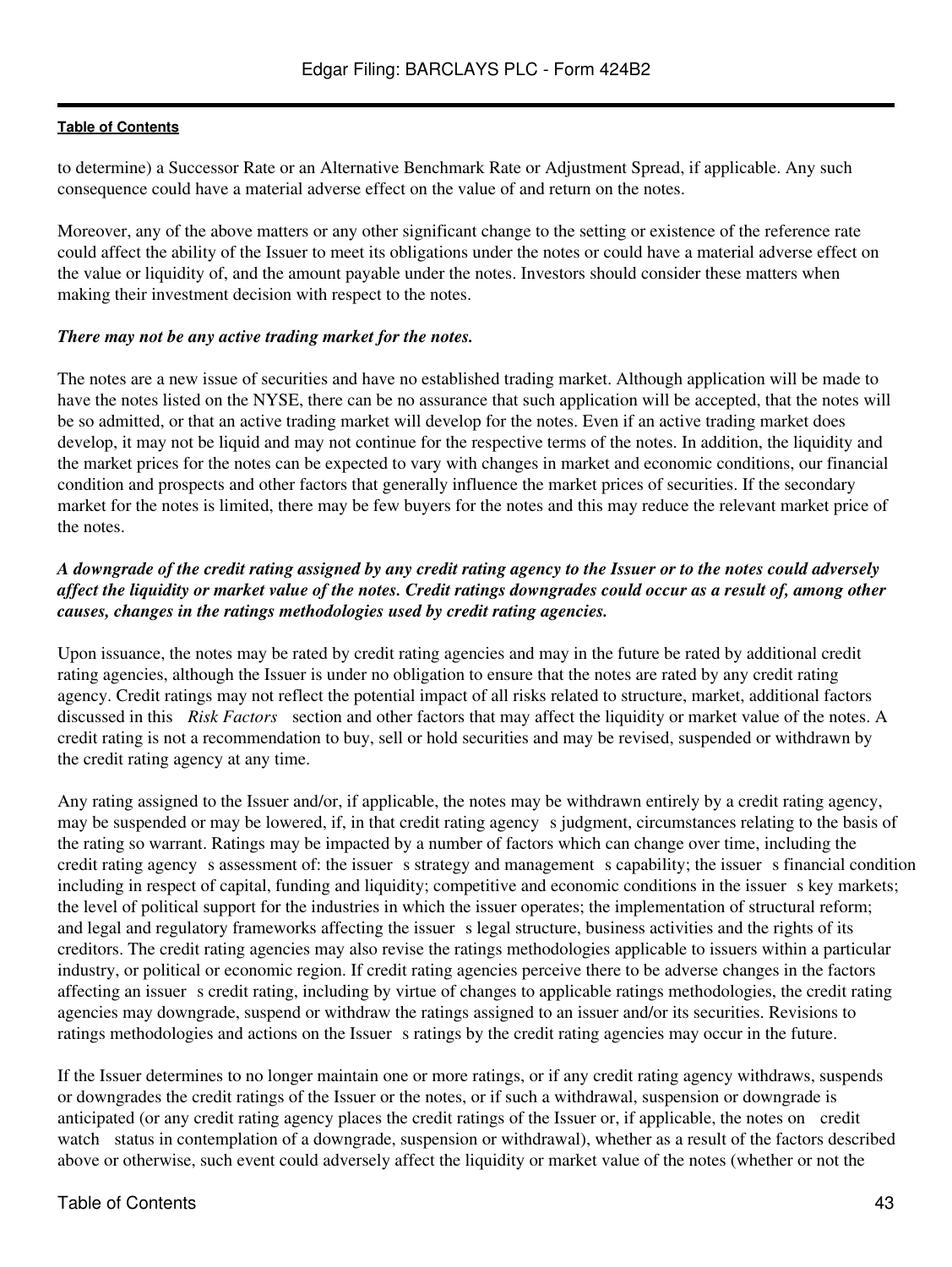notes had an assigned rating prior to such event).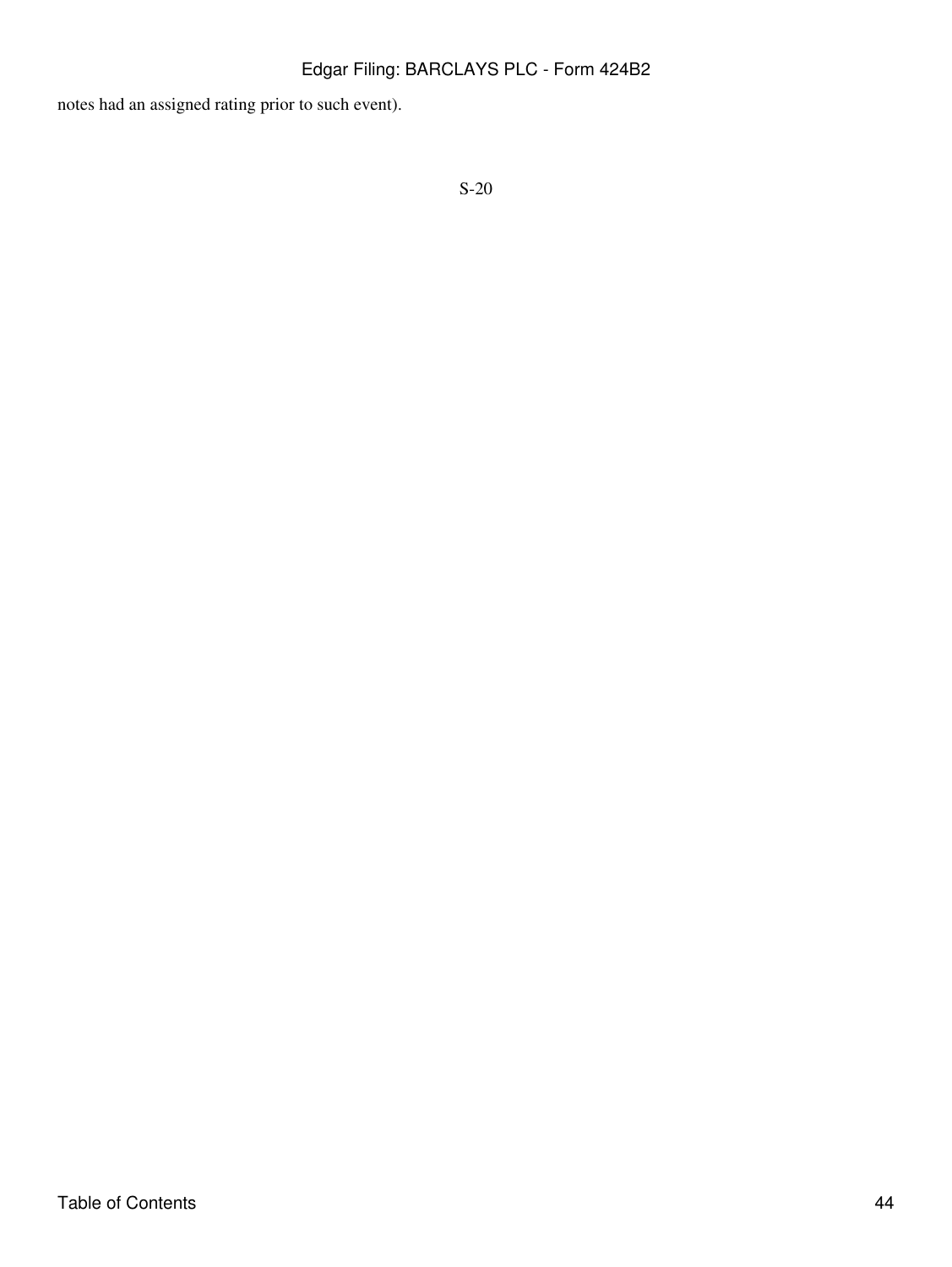# **USE OF PROCEEDS**

We intend to use the proceeds of the offering for general corporate purposes of the Issuer and its subsidiaries and/or the Group and to strengthen further the capital base of the Issuer and its subsidiaries and/or the Group.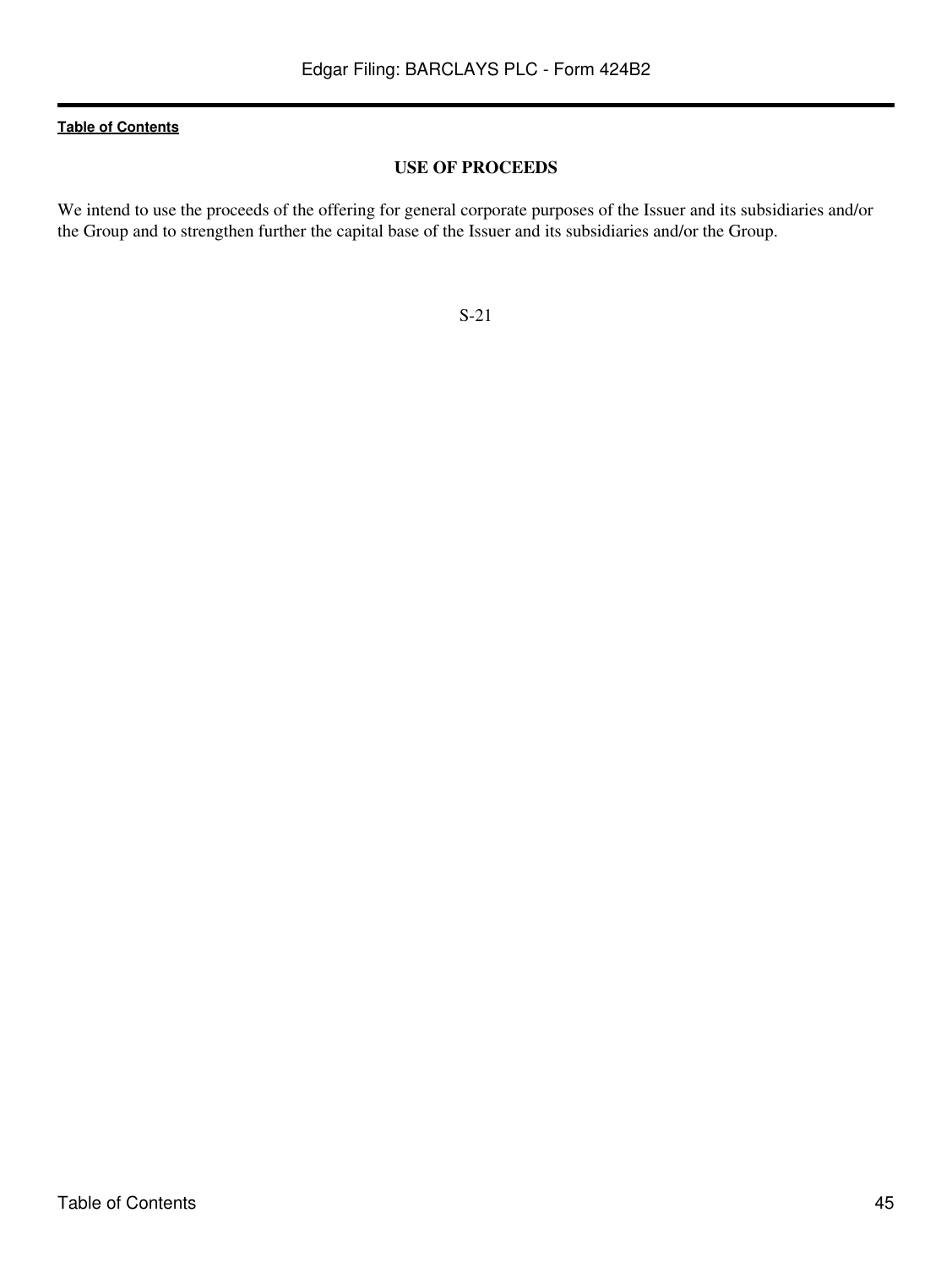# **DESCRIPTION OF SENIOR NOTES**

*The following description of the notes supplements the description of the notes in the accompanying prospectus. If this prospectus supplement is inconsistent with the accompanying prospectus, this prospectus supplement will prevail with regard to the notes. Accordingly, to the extent that certain sections in the following description of the notes provide for different terms than in the applicable corresponding sections in the accompanying prospectus, then the sections in the following description shall supersede and replace in their entirety the applicable corresponding sections in the accompanying prospectus.*

The notes issued pursuant to this prospectus supplement will constitute a series of Senior Debt Securities issued under the Senior Debt Securities Indenture between the Issuer and The Bank of New York Mellon, London Branch, as trustee (the Trustee) dated as of January 17, 2018 (as heretofore supplemented and amended, the Base Indenture), as supplemented by the Fifth Supplemental Indenture to be entered into on or about May 7, 2019, among the Issuer, the Trustee and The Bank of New York Mellon SA/NV, Luxembourg Branch, as Senior Debt Security Registrar (the Fifth Supplemental Indenture and, together with the Base Indenture, the Indenture). The terms of the notes include those stated in the Indenture and any supplements thereto, and those terms made part of the Indenture by reference to the Trust Indenture Act. Certain terms used in this prospectus supplement, unless otherwise defined herein, have the meaning given to them in the Indenture. We filed the original Base Indenture as an exhibit to the Form 6-K filed on January 17, 2018 (Film No. 18530382).

References to you and holder in the subsections entitled *Enforcement Events and Remedies Limited remedies for breach of obligations (other than non-payment), Enforcement Events and Remedies No other remedies, and Subsequent Holders Agreement*, include beneficial owners of the notes.

### **Description of the Notes**

The notes will be issued in an aggregate principal amount of \$2,000,000,000, and unless previously redeemed and cancelled will mature on May 7, 2025. From (and including) the Issue Date to (but excluding) the Par Redemption Date (as defined below) (the Fixed Rate Period), the notes will bear interest at a rate of 3.932% per annum (the Fixed Interest Rate), payable semi-annually in arrear on May 7 and November 7 of each year (each a Fixed Rate Interest Payment Date), commencing on November 7, 2019 and continuing to (and including) May 7, 2024 (the Par Redemption Date). From (and including) the Par Redemption Date to (but excluding) the Maturity Date (the Floating Rate Period), the notes will bear interest at a floating rate equal to LIBOR plus 1.610% (the Margin) per annum (the Floating Interest Rate), payable quarterly in arrear on August 7, 2024, November 7, 2024, February 7, 2025 and the Maturity Date (each, a Floating Rate Interest Payment Date).

If any scheduled Fixed Rate Interest Payment Date is not a Business Day, we will pay interest on the next succeeding Business Day, but interest on that payment will not accrue during the period from and after the scheduled Fixed Rate Interest Payment Date. If any scheduled Floating Rate Interest Payment Date, other than the Maturity Date, would fall on a day that is not a Business Day, the Floating Rate Interest Payment Date will be postponed to the next succeeding Business Day, except that if that Business Day falls in the next succeeding calendar month, the Floating Rate Interest Payment Date will be the immediately preceding Business Day.

During the Floating Rate Period, each interest period on the notes will begin on (and include) a Floating Rate Interest Payment Date and end on (but exclude) the following Floating Rate Interest Payment Date (each, a Floating Rate Interest Period), provided that the first such Floating Rate Interest Period will begin on and include the Par Redemption Date and will end on, but exclude, August 7, 2024. The interest determination date (the Interest Determination Date) for each Floating Rate Interest Period will be the second London Banking Day (as defined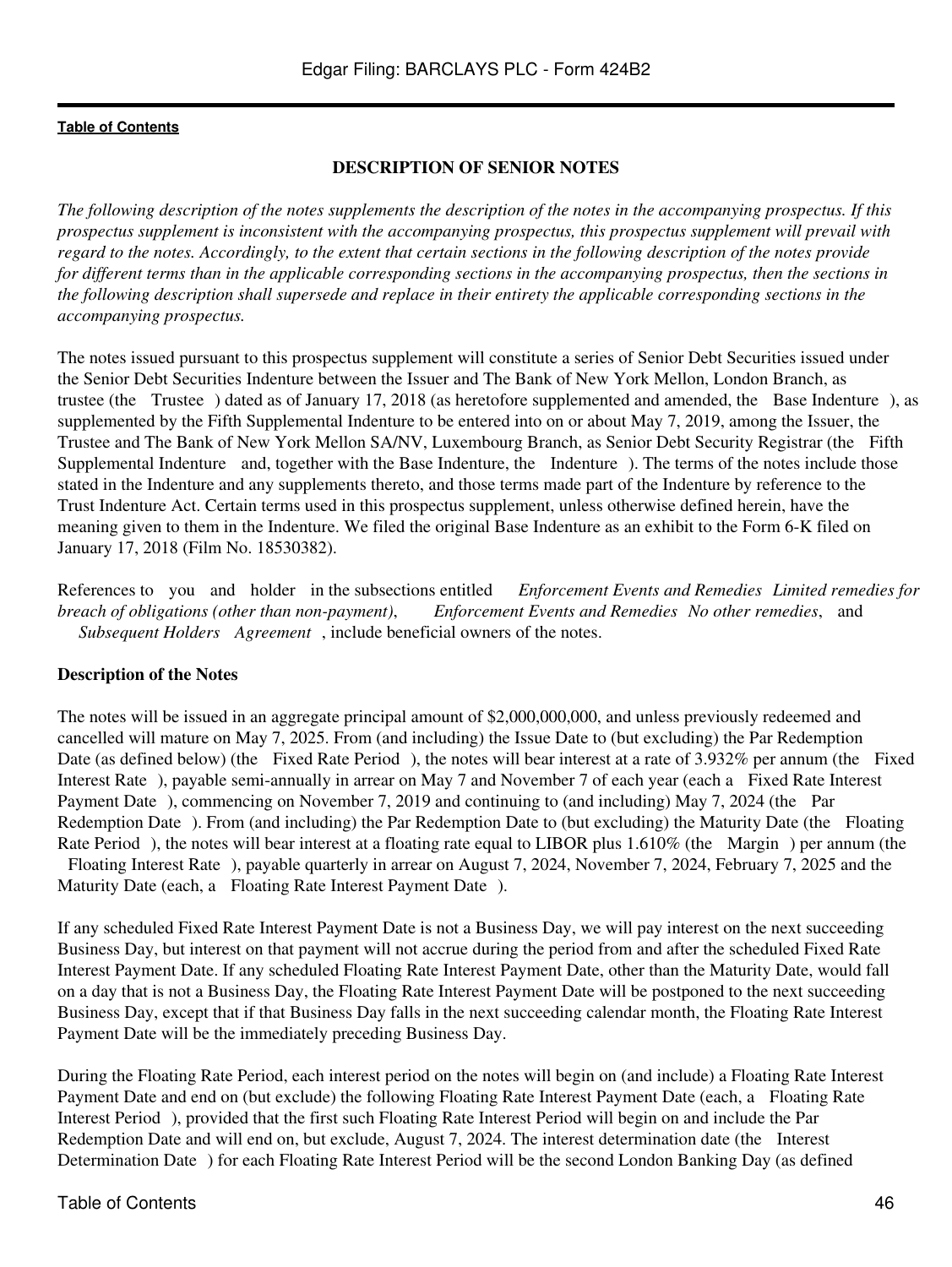below) preceding the applicable Interest Reset Date.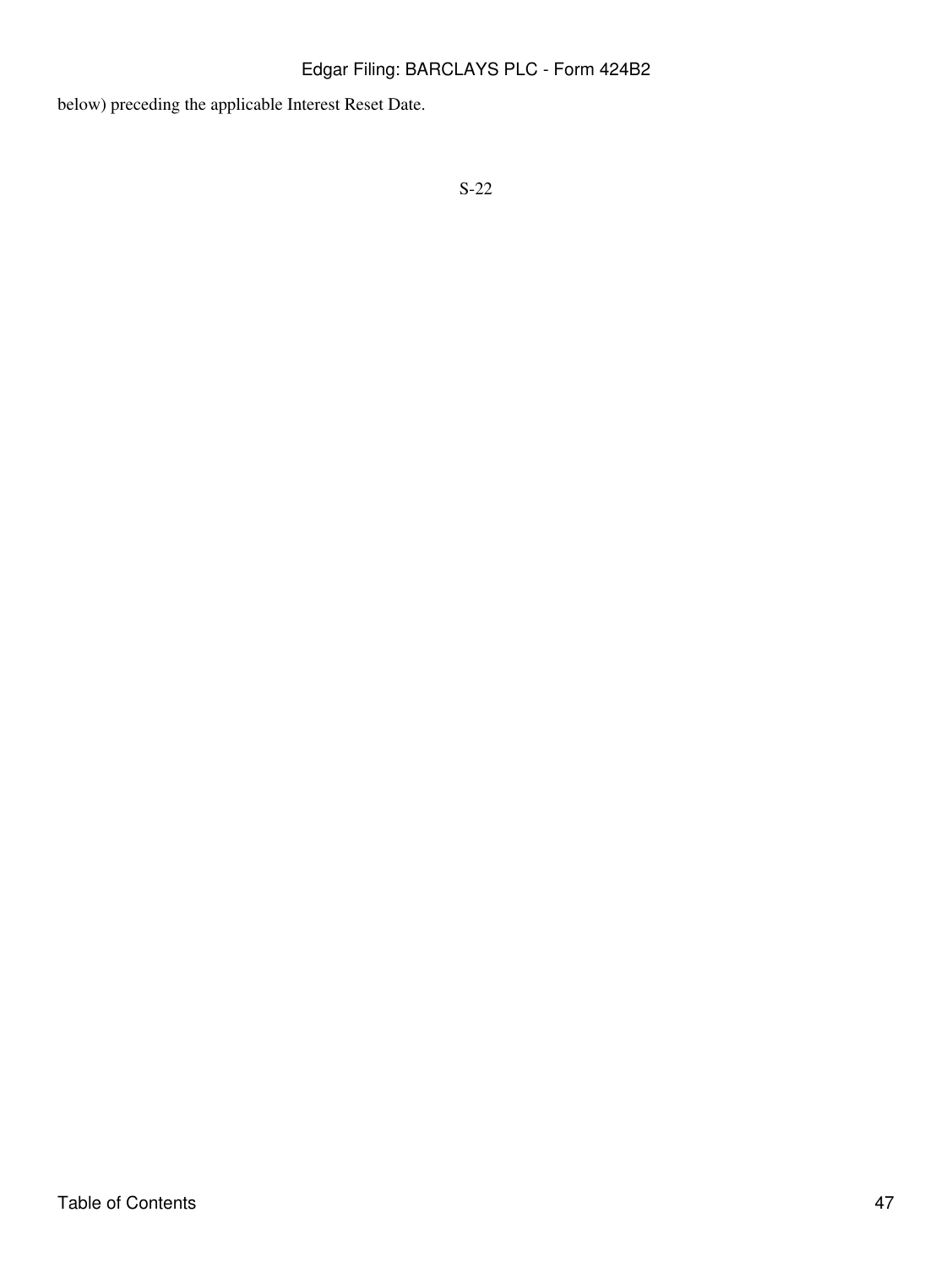During the Floating Rate Period, the rate of interest on the notes will be reset quarterly on the Par Redemption Date, August 7, 2024, November 7, 2024 and February 7, 2025 (each, an Interest Reset Date). If any Interest Reset Date would fall on a day that is not a Business Day, the Interest Reset Date will be postponed to the next succeeding Business Day, except that if that Business Day falls in the next succeeding calendar month, the Interest Reset Date will be the immediately preceding Business Day.

Interest on the notes will be computed on the basis of a 360 day year of twelve 30 day months during the Fixed Rate Period and on the basis of the actual number of days in each Floating Rate Interest Period and a 360-day year during the Floating Rate Period.

Interest Payment Dates means each of the Fixed Rate Interest Payment Dates and the Floating Rate Interest Payment **Dates**.

The regular record dates for the notes will be the close of business on the Business Day immediately preceding each Interest Payment Date (or, if the notes are held in definitive form, the 15th Business Day preceding each Interest Payment Date).

London Banking Day means any day on which dealings in U.S. dollars are transacted in the London interbank market.

The Calculation Agent for the notes is The Bank of New York Mellon, London Branch, or its successor appointed by the Issuer. The Calculation Agent will determine the Floating Interest Rate for each Floating Rate Interest Period for the notes by reference to LIBOR on the applicable Interest Determination Date. Promptly upon such determination, the Calculation Agent will notify the Issuer and the Trustee (if the Calculation Agent is not the Trustee) of the new interest rate for the notes. Upon the request of the holder of any note, the Calculation Agent will provide the Floating Interest Rate then in effect and, if determined, the Floating Interest Rate that will become effective on the next Interest Reset Date.

# *Calculation of LIBOR*

LIBOR will be determined by the Calculation Agent in accordance with the following provisions:

- 1. With respect to any Interest Determination Date, LIBOR will be the rate (expressed as a percentage per annum) for deposits in U.S. dollars having a maturity of three months commencing on the related Interest Reset Date that appears on Reuters Page LIBOR01 as of 11:00 a.m., London time, on that Interest Determination Date. If no such rate appears, then LIBOR, in respect of that Interest Determination Date, will be determined in accordance with the provisions described in (2) below.
- 2. With respect to an Interest Determination Date on which no rate appears on Reuters Page LIBOR01 (in circumstances other than those described under *Replacement for LIBOR* below), the Calculation Agent will request the principal London offices of each of four major reference banks in the London interbank market (which may include affiliates of the underwriters), as selected and identified by the Issuer, to provide its offered quotation (expressed as a percentage per annum) for deposits in U.S. dollars for the period of three months, commencing on the related Interest Reset Date, to prime banks in the London interbank market at approximately 11:00 a.m., London time, on that Interest Determination Date and in a principal amount that is representative for a single transaction in U.S. dollars in that market at that time. If at least two quotations are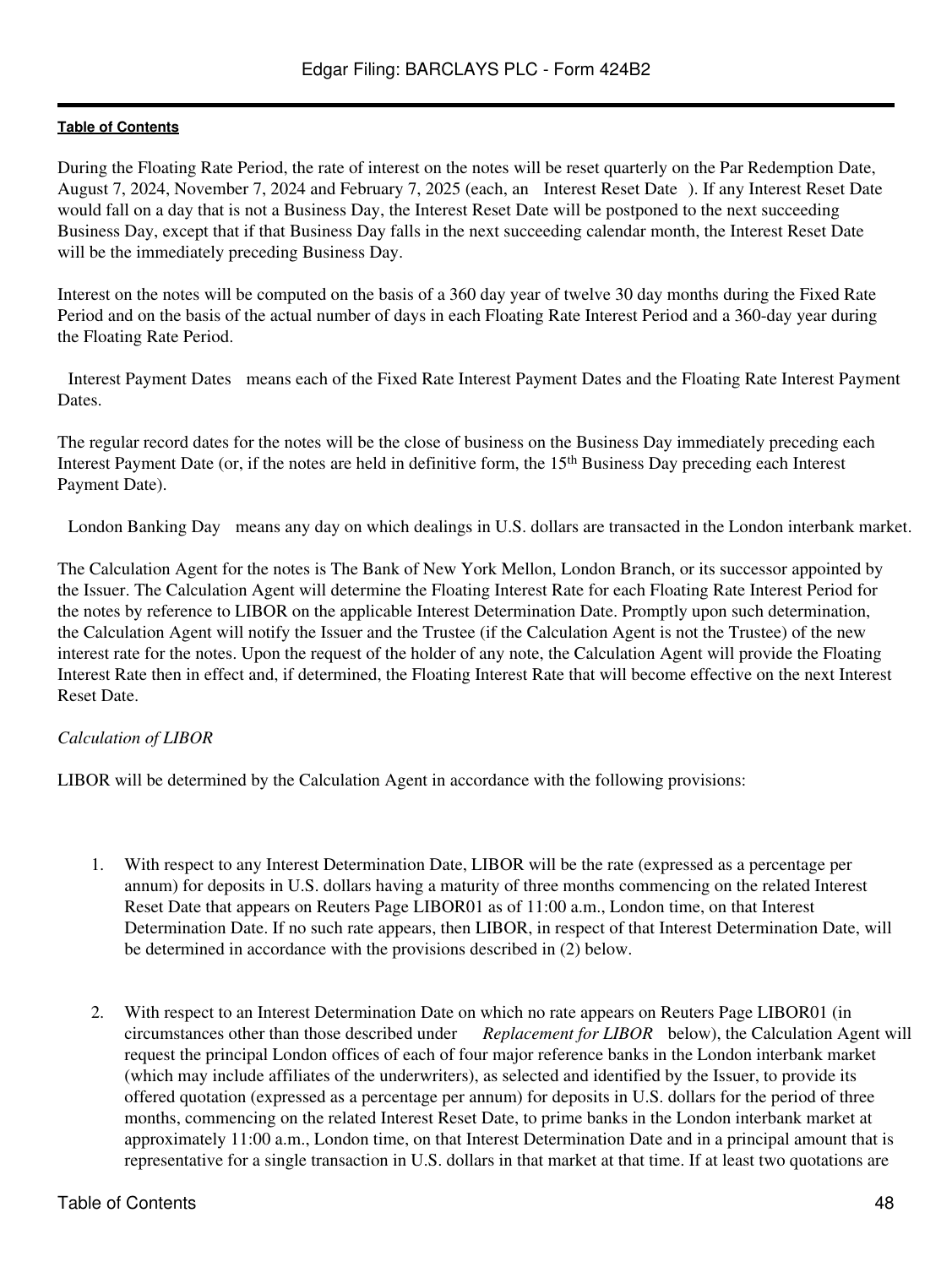provided, then LIBOR on that Interest Determination Date will be the arithmetic mean of those quotations. If fewer than two quotations are provided, then LIBOR on the Interest Determination Date will be the arithmetic mean of the rates quoted at approximately 11:00 a.m., in the City of New York, on the Interest Determination Date by three major banks in The City of New York (which may include affiliates of the underwriters) selected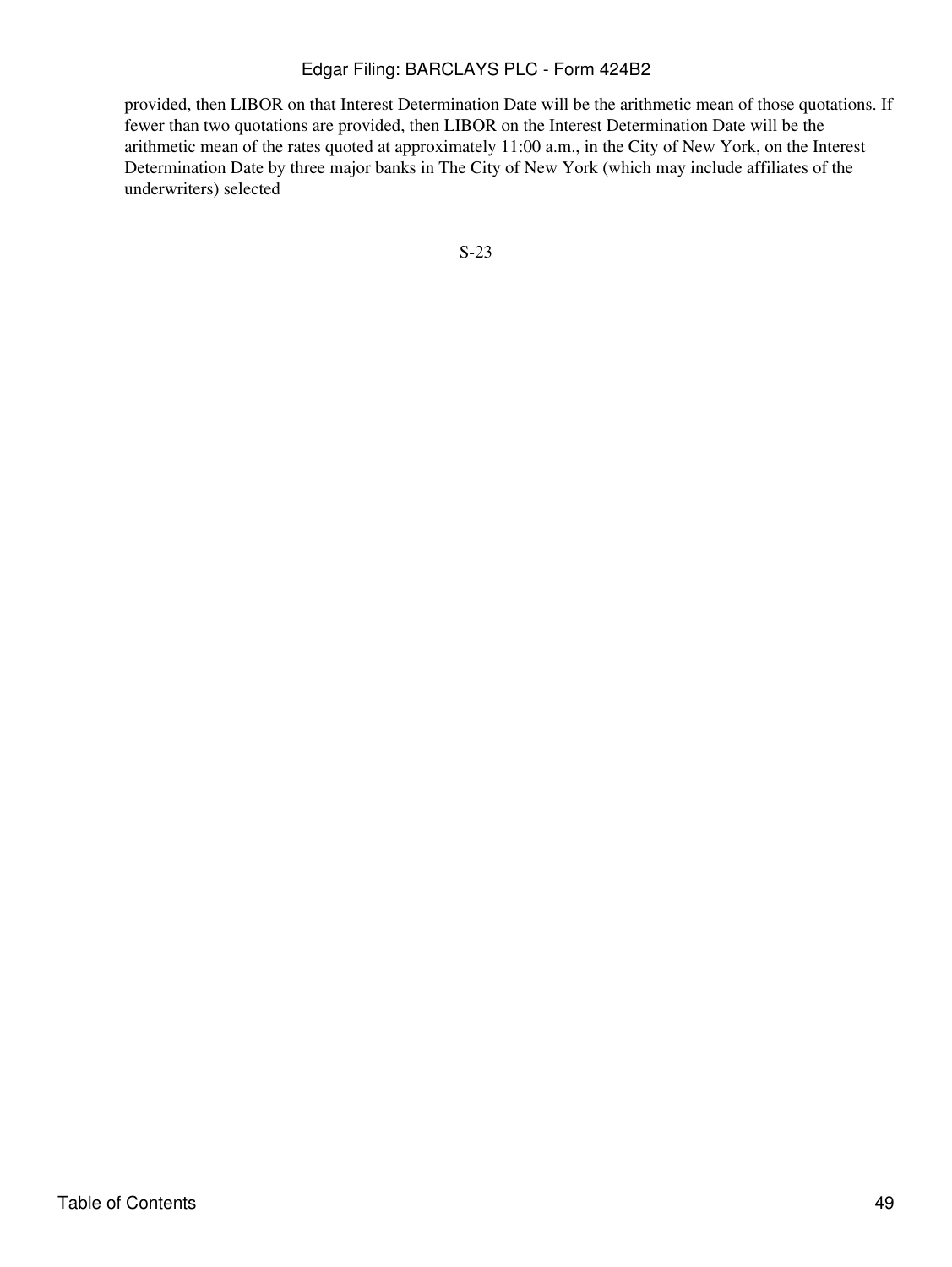and identified by the Issuer for loans in U.S. dollars to leading European banks, for a period of three months, commencing on the related Interest Reset Date, and in a principal amount that is representative for a single transaction in U.S. dollars in that market at that time. If at least two such rates are so provided, LIBOR on the Interest Determination Date will be the arithmetic mean of such rates. If fewer than two such rates are so provided, LIBOR on the Interest Determination Date will be equal to LIBOR in effect with respect to the immediately preceding Interest Determination Date.

Reuters Page LIBOR01 means the display that appears on Reuters Page LIBOR01 or any page as may replace such page on such service (or any successor service) for the purpose of displaying London interbank offered rates of major banks for U.S. dollars.

All percentages resulting from any calculation of the Floating Interest Rate will be rounded, if necessary, to the nearest one hundred thousandth of a percentage point, with five one-millionths of a percentage point rounded upward (e.g., 9.876545% (or ..09876545) would be rounded to 9.87655% (or .0987655)), and all dollar amounts would be rounded to the nearest cent, with one-half cent being rounded upward.

All calculations made by the Calculation Agent for the purposes of calculating interest on the notes shall be conclusive and binding on the holders of the notes, the Issuer and the Trustee, absent manifest error.

For any Floating Rate Interest Period, if LIBOR is negative, then it would reduce the Floating Interest Rate payable for such interest period below the specified margin. Accordingly, holders may receive a Floating Interest Rate that is lower than the Margin. In any event, the Floating Interest Rate will not be less than zero.

# *Replacement for LIBOR*

If the Issuer determines that a Benchmark Event has occurred or there is a Successor Rate, in either case when the Floating Interest Rate (or the relevant component part thereof) remains to be determined by LIBOR, then the Issuer may elect (acting in good faith and in a commercially reasonable manner) to apply the following provisions:

- (i) the Issuer shall use reasonable endeavors to appoint, as soon as reasonably practicable, an Independent Adviser to determine (acting in good faith and in a commercially reasonable manner), no later than five Business Days prior to the relevant Interest Determination Date relating to the next succeeding Floating Rate Interest Period (the IA Determination Cut-off Date), a Successor Rate (as defined below) or, alternatively, if the Independent Adviser determines that there is no Successor Rate, an Alternative Reference Rate (as defined below) for purposes of determining the applicable Floating Interest Rate (or the relevant component part thereof) applicable to the notes;
- (ii) if the Issuer is unable to appoint an Independent Adviser, or the Independent Adviser appointed by it fails to determine a Successor Rate or an Alternative Reference Rate prior to the IA Determination Cut-off Date, the Issuer (acting in good faith and in a commercially reasonable manner) may determine a Successor Rate or, if the Issuer determines that there is no Successor Rate, an Alternative Reference Rate;
- (iii) if a Successor Rate or, failing which, an Alternative Reference Rate (as applicable) is determined in accordance with the preceding provisions, such Successor Rate or, failing which, an Alternative Reference Rate (as applicable) shall be LIBOR for each of the future Floating Rate Interest Periods (subject to the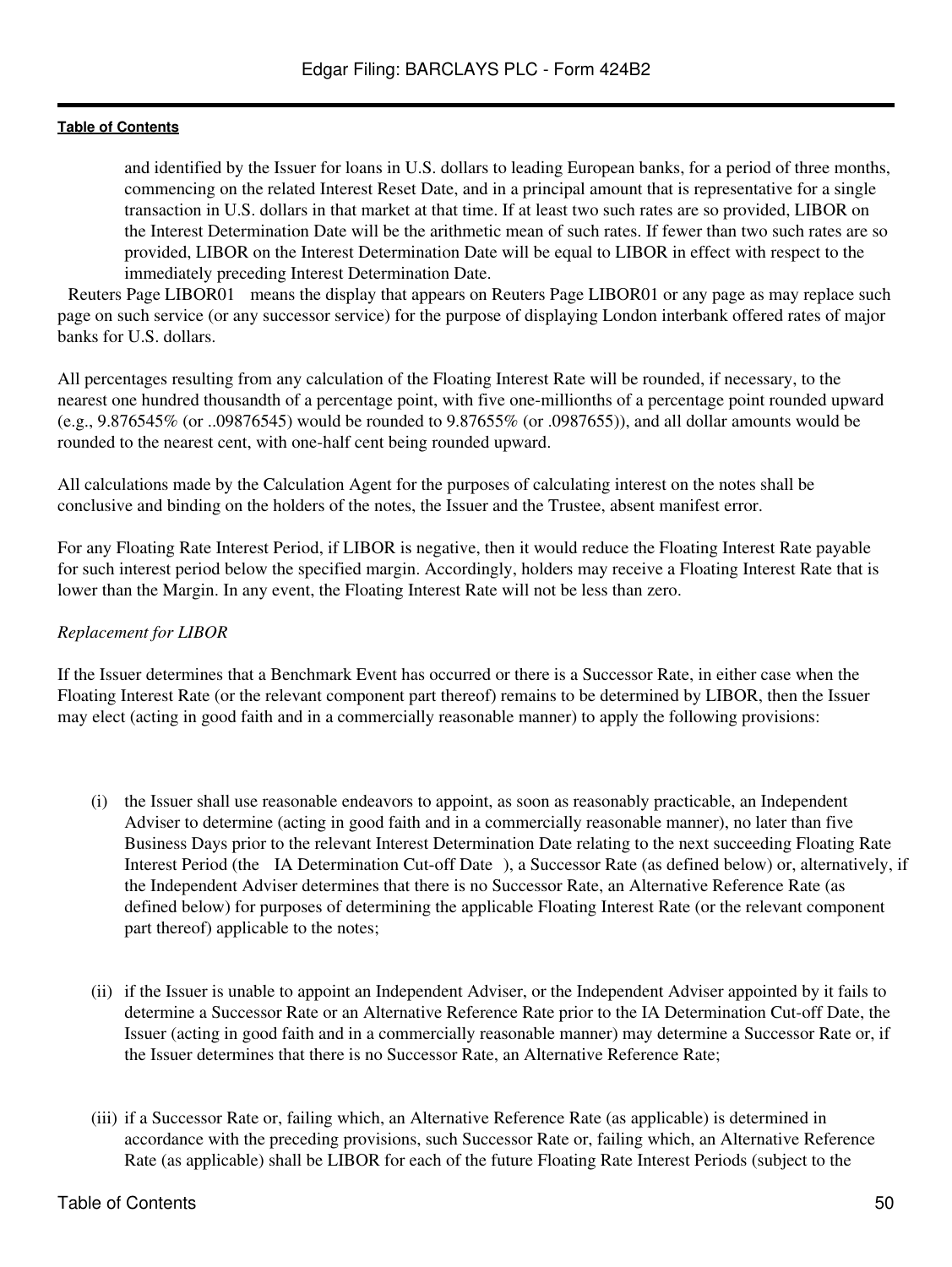subsequent operation of, and to adjustment as described under *Replacement for LIBOR*); *provided, however*, that if sub-paragraph (ii) applies and the Issuer is unable to or does not determine a Successor Rate or an Alternative Reference Rate prior to the relevant Interest Determination Date, the Floating Interest Rate applicable to the next succeeding Floating Rate Interest Period shall be equal to the Floating Interest Rate last determined in relation to the notes in respect of the preceding Floating Rate Interest Period (or alternatively, if there has not been a first Floating Rate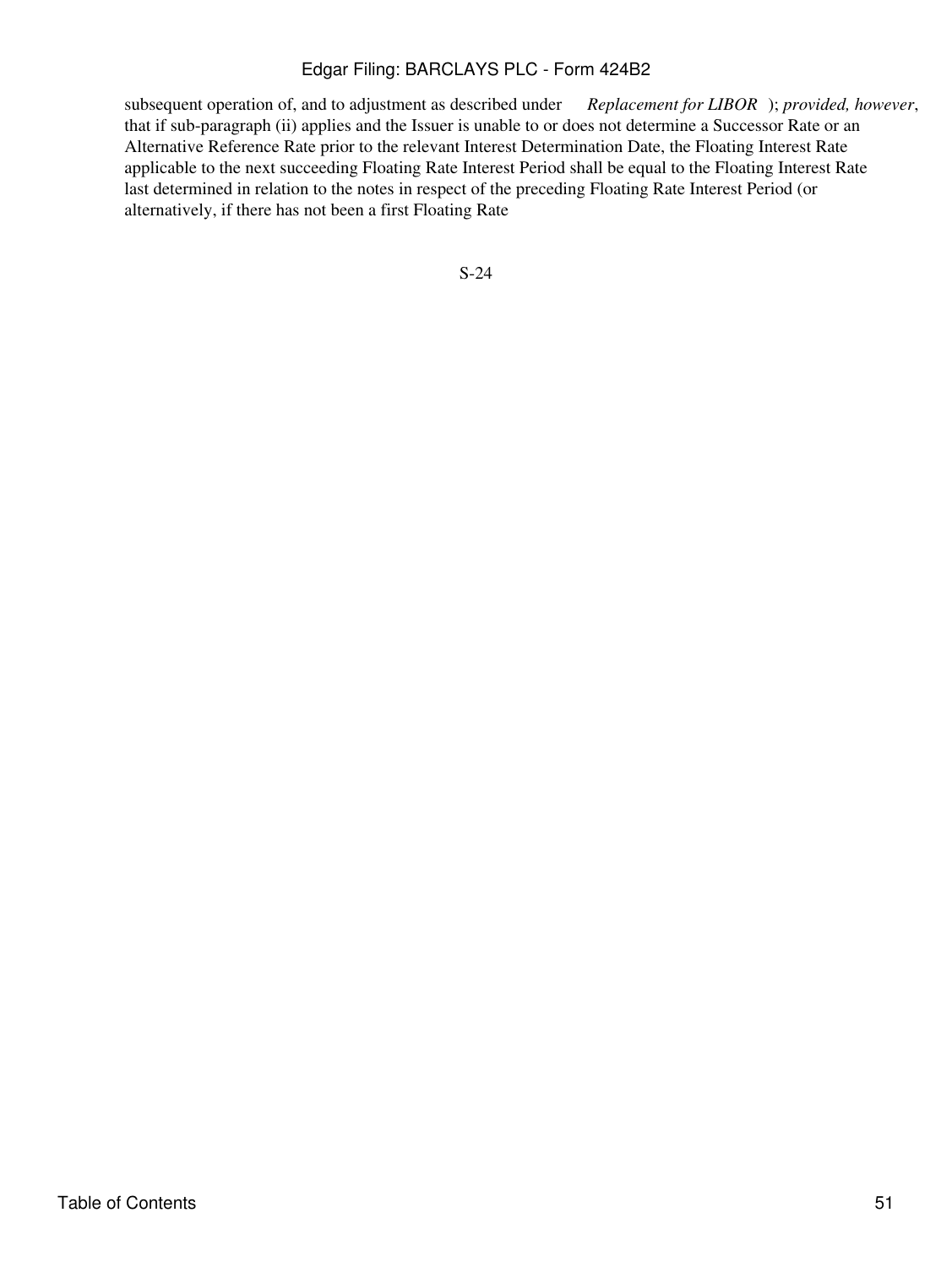Interest Period in respect of the notes, the Floating Interest Rate shall be the Fixed Interest Rate); for the avoidance of doubt, the proviso in this sub-paragraph (iii) shall apply to the relevant Floating Rate Interest Period only and any subsequent Floating Rate Interest Periods are subject to the subsequent operation of, and to adjustment as described under *Replacement for LIBOR*;

- (iv) if the Independent Adviser (in consultation with the Issuer) or (if the Issuer is unable to appoint an Independent Adviser, or the Independent Adviser appointed by it fails to determine whether an Adjustment Spread should be applied) the Issuer (acting in good faith and in a commercially reasonable manner) determines that an Adjustment Spread should be applied to the relevant Successor Rate or the relevant Alternative Reference Rate (as applicable) and determines the quantum of, or a formula or methodology for determining, such Adjustment Spread, then such Adjustment Spread shall be applied to such Successor Rate or Alternative Reference Rate (as applicable). If the Independent Adviser or the Issuer (as applicable) is unable to determine, prior to the Interest Determination Date relating to the next succeeding Floating Rate Interest Period, the quantum of, or a formula or methodology for determining, such Adjustment Spread, then such Successor Rate or Alternative Reference Rate (as applicable) will apply without an Adjustment Spread;
- (v) if the Independent Adviser or the Issuer determines a Successor Rate or, failing which, an Alternative Reference Rate (as applicable) and, in each case, any Adjustment Spread in accordance with the above provisions, the Independent Adviser or the Issuer (as applicable), may also specify changes to the provisions described under *Description of Senior Notes*, including but not limited to the Margin, relevant day count, Relevant Screen Page, Business Day, Interest Determination Date and/or the definition of LIBOR, and the method for determining the fallback rate in relation to the notes, in order to follow market practice in relation to the Successor Rate, the Alternative Reference Rate (as applicable) and/or the Adjustment Spread. For the avoidance of doubt, the Trustee and Calculation Agent shall, at the direction and expense of the Issuer, effect such consequential amendments to the Indenture, the Calculation Agency Agreement and the terms of the notes as may be required in order to give effect to the provisions described under *Replacement for LIBOR*. Consent of the holders of the notes shall not be required in connection with implementing the Successor Rate, Alternative Reference Rate (as applicable) and/or any Adjustment Spread or such other changes, including for the execution of any documents, amendments or other steps by the Trustee or the Calculation Agent (if required); and
- (vi) the Issuer shall promptly, following the determination of any Successor Rate, Alternative Reference Rate (as applicable) and/or any Adjustment Spread, give notice thereof to the Trustee, the Calculation Agent and the holders of the notes, which shall specify the effective date(s) for such Successor Rate, Alternative Reference Rate (as applicable) and/or any Adjustment Spread and any consequential changes made to the provisions described under *Description of Senior Notes*,

*provided that* the determination of any Successor Rate, Alternative Reference Rate or any Adjustment Spread, and any other related changes to the notes, shall be made in accordance with the relevant Capital Regulations (if applicable).

For the purposes of this section *Replacement for LIBOR*:

Adjustment Spread means a spread (which may be positive or negative) or formula or methodology for calculating a spread, which the Independent Adviser (in consultation with the Issuer) or the Issuer (as applicable), determines is required to be applied to the Successor Rate or the Alternative Reference Rate (as applicable) in order to reduce or eliminate, to the extent reasonably practicable in the circumstances, any economic prejudice or benefit (as applicable)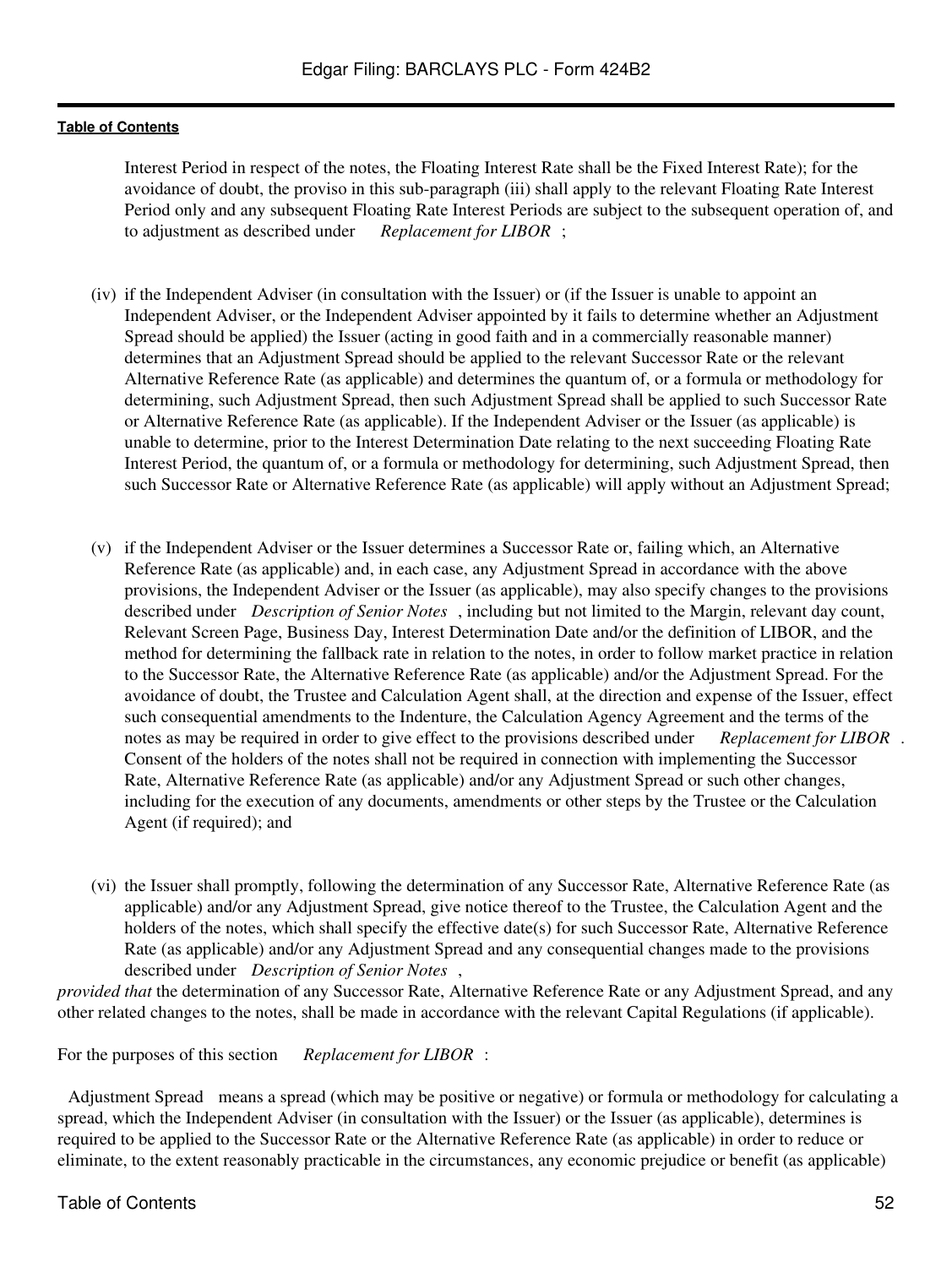to holders of the notes as a result of the replacement of LIBOR with the Successor Rate or the Alternative Reference Rate (as applicable) and is the spread, formula or methodology which:

(i) in the case of a Successor Rate, is recommended in relation to the replacement of LIBOR with the Successor Rate by any Relevant Nominating Body; or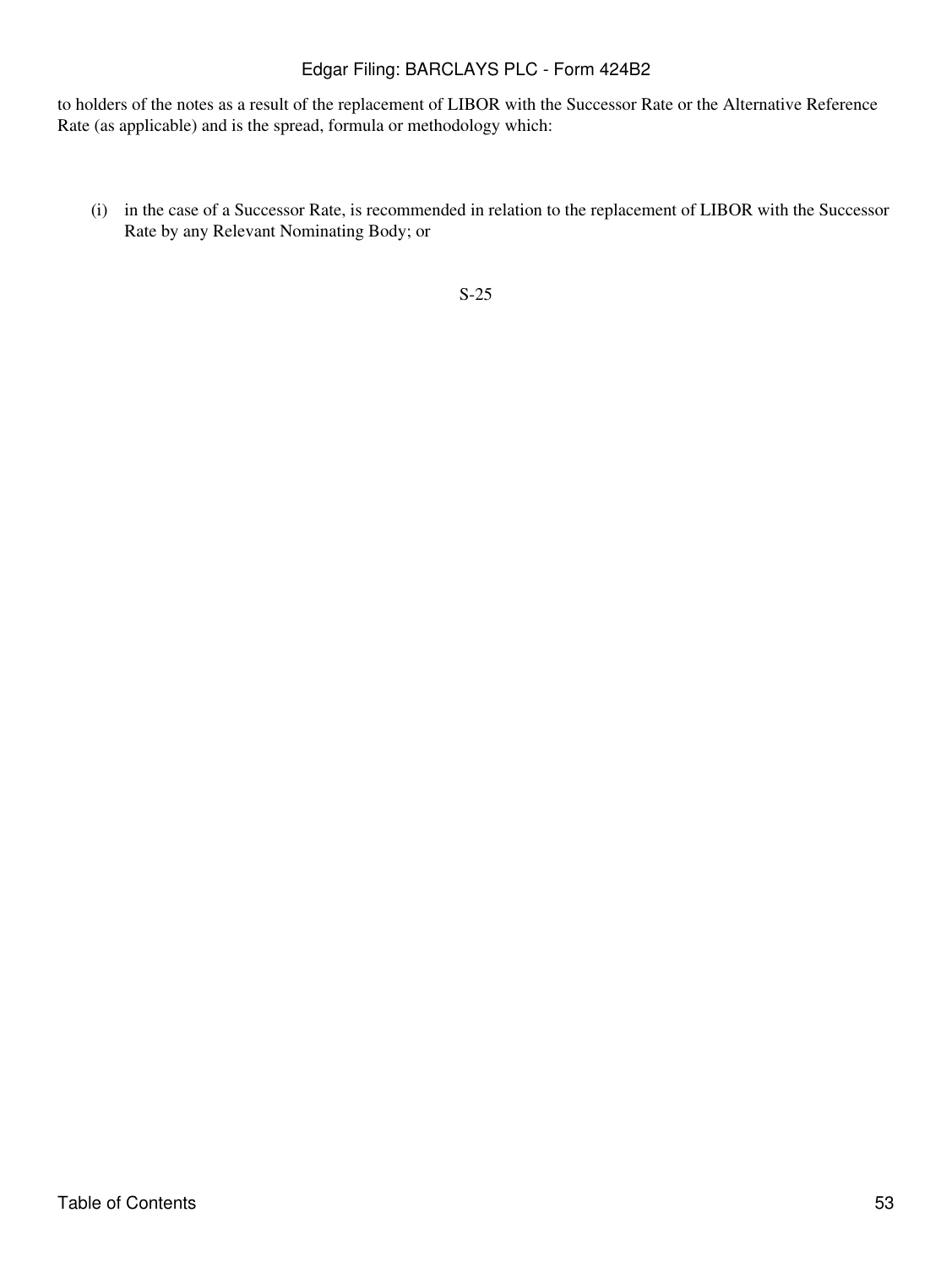- (ii) in the case of a Successor Rate for which no such recommendation has been made or in the case of an Alternative Reference Rate, the Independent Adviser (in consultation with the Issuer) or the Issuer (as applicable) determines is recognized or acknowledged as being in customary market usage in international debt capital markets transactions which reference LIBOR, where such rate has been replaced by the Successor Rate or the Alternative Reference Rate (as applicable); or
- (iii) if no such customary market usage is recognized or acknowledged, the Independent Adviser (in consultation with the Issuer) or the Issuer in its discretion (as applicable), determines (acting in good faith and in a commercially reasonable manner) to be appropriate;

Alternative Reference Rate means the rate that the Independent Adviser or the Issuer (as applicable) determines has replaced LIBOR in customary market usage in the international debt capital markets for the purposes of determining rates of interest in respect of bonds denominated in U.S. dollars and of a comparable duration to the relevant Floating Rate Interest Period, or, if the Independent Adviser or the Issuer (as applicable) determines that there is no such rate, such other rate as the Independent Adviser or the Issuer (as applicable) determines in its discretion (acting in good faith and in a commercially reasonable manner) is most comparable to LIBOR;

### **Benchmark Event** means:

- (i) LIBOR has ceased to be published on the Relevant Screen Page as a result of such benchmark ceasing to be calculated or administered; or
- (ii) a public statement by the administrator of LIBOR that it has ceased, or will cease, publishing such reference rate permanently or indefinitely (in circumstances where no successor administrator has been appointed that will continue publication of such reference rate); or
- (iii) a public statement by the supervisor of the administrator of LIBOR that such reference rate has been or will be permanently or indefinitely discontinued; or
- (iv) a public statement by the supervisor of the administrator of LIBOR as a consequence of which such reference rate will be prohibited from being used or that its use will be subject to restrictions or adverse consequences either generally, or in respect of the notes; or
- (v) a public statement by the supervisor of the administrator of LIBOR that, in the view of such supervisor, such reference rate is no longer representative of an underlying market or the methodology to calculate such reference rate has materially changed; or
- (vi) it has or will become unlawful for the Calculation Agent or the Issuer to calculate any payments due to be made to any holder of the notes using LIBOR (including, without limitation, under the Benchmark Regulation (EU) 2016/1011, if applicable);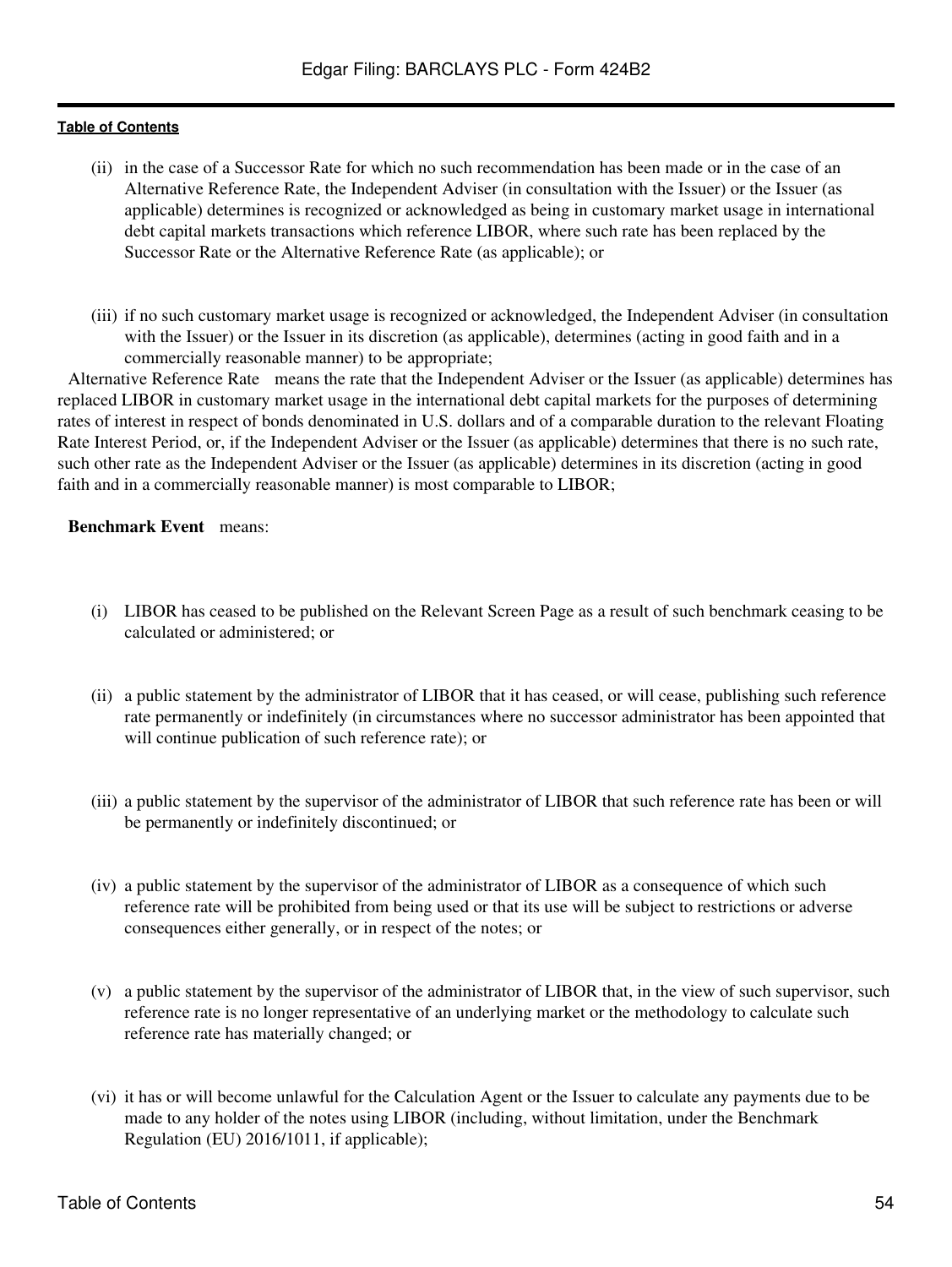Independent Adviser means an independent financial institution of international repute or other independent financial adviser experienced in the international debt capital markets, in each case appointed by the Issuer at its own expense;

Relevant Nominating Body means, in respect of LIBOR:

- (i) the central bank for the U.S. dollar, or any central bank or other supervisory authority which is responsible for supervising the administrator of LIBOR; or
- (ii) any working group or committee sponsored by, chaired or co-chaired by or constituted at the request of (a) the central bank for the U.S. dollar, (b) any central bank or other supervisory authority which is responsible for supervising the administrator of LIBOR, (c) a group of the aforementioned central banks or other supervisory authorities, (d) the International Swaps and Derivatives Association, Inc. or any part thereof or (e) the Financial Stability Board or any part thereof; and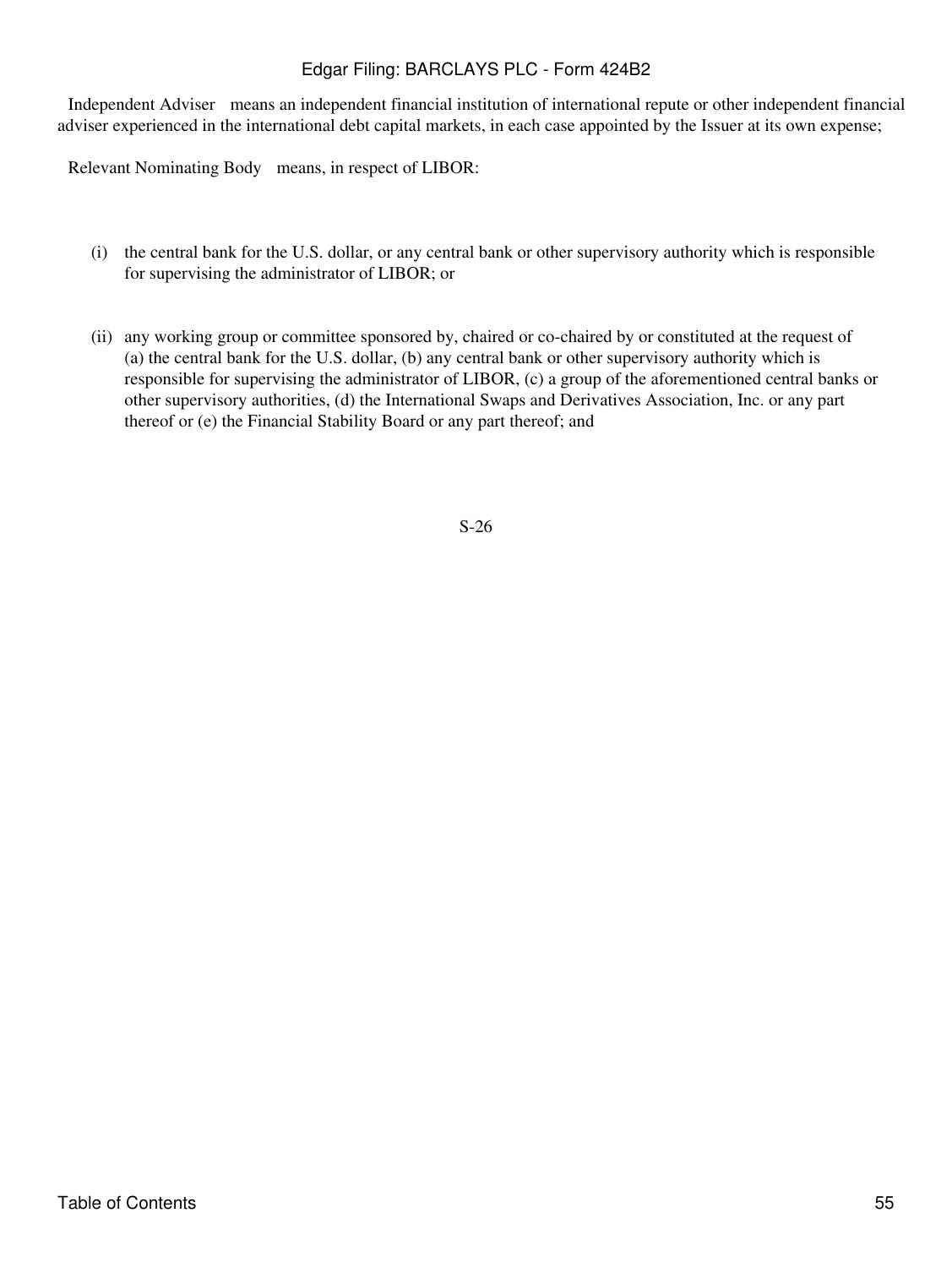Successor Rate means the reference rate (and related alternative screen page or source, if applicable) that the Independent Adviser or the Issuer (as applicable) determines is a successor to or replacement of LIBOR which is formally recommended by any Relevant Nominating Body.

# **Payment at Maturity or upon Redemption**

If the Maturity Date or date of redemption or repayment is not a Business Day, the payment of interest and principal and/or any amount payable upon redemption or repayment of the notes will be made on the next succeeding Business Day, but interest on that payment will not accrue during the period from and after the Maturity Date or such date of redemption or repayment. If the notes are redeemed, unless we default on payment of the redemption price, interest will cease to accrue on the redemption date on the notes called for redemption.

# **Ranking**

The notes will constitute our direct, unconditional, unsecured and unsubordinated obligations ranking *pari passu* without any preference among themselves. In the event of our winding-up or administration, the notes will rank *pari passu* with all our other outstanding unsecured and unsubordinated obligations, present and future, except such obligations as are preferred by operation of law.

In addition, see *Risk Factors The Issuer is a holding company, which means that its right to participate in the assets of any of its subsidiaries (including those of BBPLC, BBUKPLC, the group service company or any other subsidiary) upon the liquidation of such subsidiaries, and the extent to which the Issuer suffers losses if it or any of its subsidiaries are subject to bank resolution proceedings, may depend, amongst other things, upon the degree to which the Issuer s loans to, and investments in, such subsidiaries are subordinated.* 

### **No Set-off**

The notes are subject to the waiver of set-off provisions set forth in the accompanying prospectus under *Description of Debt Securities No Set-off*.

# **Optional Redemption**

Subject to the provisions described under *Notice of Redemption* and *Condition to Redemption* below, we may redeem, at our option, (A) the notes at any time outstanding, in whole or in part, at any time on or after November 7, 2019 (six months following the Issue Date and, if any additional notes are issued after the Issue Date, except for the period of six months beginning on the issue date for any such additional notes) to (but excluding) the Par Redemption Date, at an amount equal to the higher of (i) 100% of the principal amount of the notes to be redeemed and (ii) as determined by the Determination Agent, the sum of the present values of the principal (discounted from the Par Redemption Date) and remaining payments of interest to be made on any scheduled Fixed Rate Interest Payment Date to the Par Redemption Date for the notes to be redeemed (not including accrued but unpaid interest, if any, on the principal amount of the notes) discounted to the redemption date on a semi-annual basis (assuming a 360-day year consisting of twelve 30-day months) at the Treasury Rate plus 25 basis points (the Discount Factor) together with, in either case of (i) or (ii) above, accrued but unpaid interest, if any, on the principal amount of the notes to be redeemed to (but excluding) the redemption date (the Make-Whole Redemption); and/or (B) the notes then outstanding, in whole but not in part, on May 7, 2024 (the Par Redemption Date), at an amount equal to 100% of their principal amount together with accrued but unpaid interest, if any, on the principal amount of the notes to be redeemed to (but excluding) the redemption date (the Par Redemption).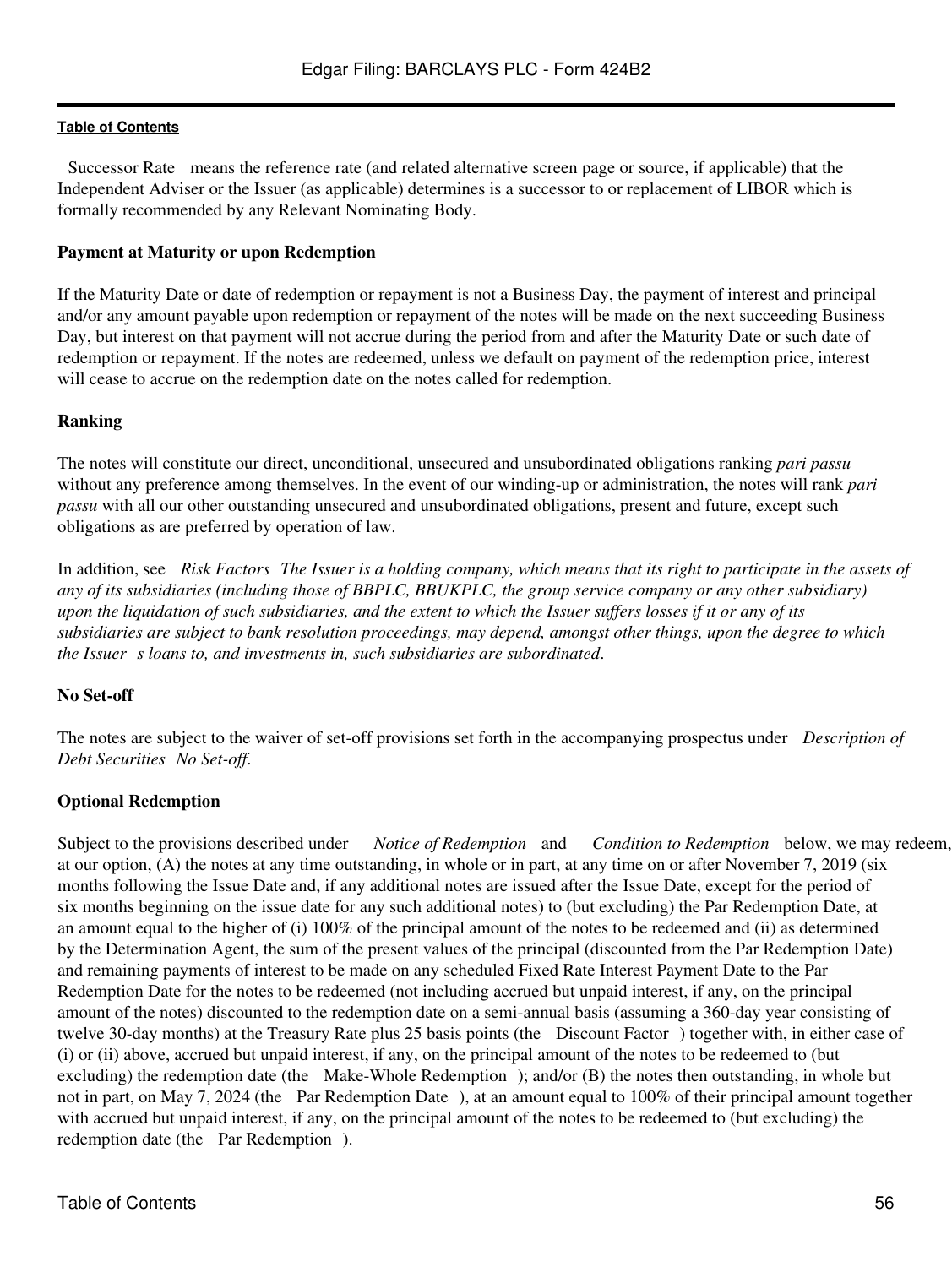Treasury Rate means, with respect to the redemption date, the rate per annum equal to: (1) the yield, under the heading which represents the average for the week immediately prior to the calculation date, appearing in the most recently published statistical release designated H.15, or any successor publication that is published by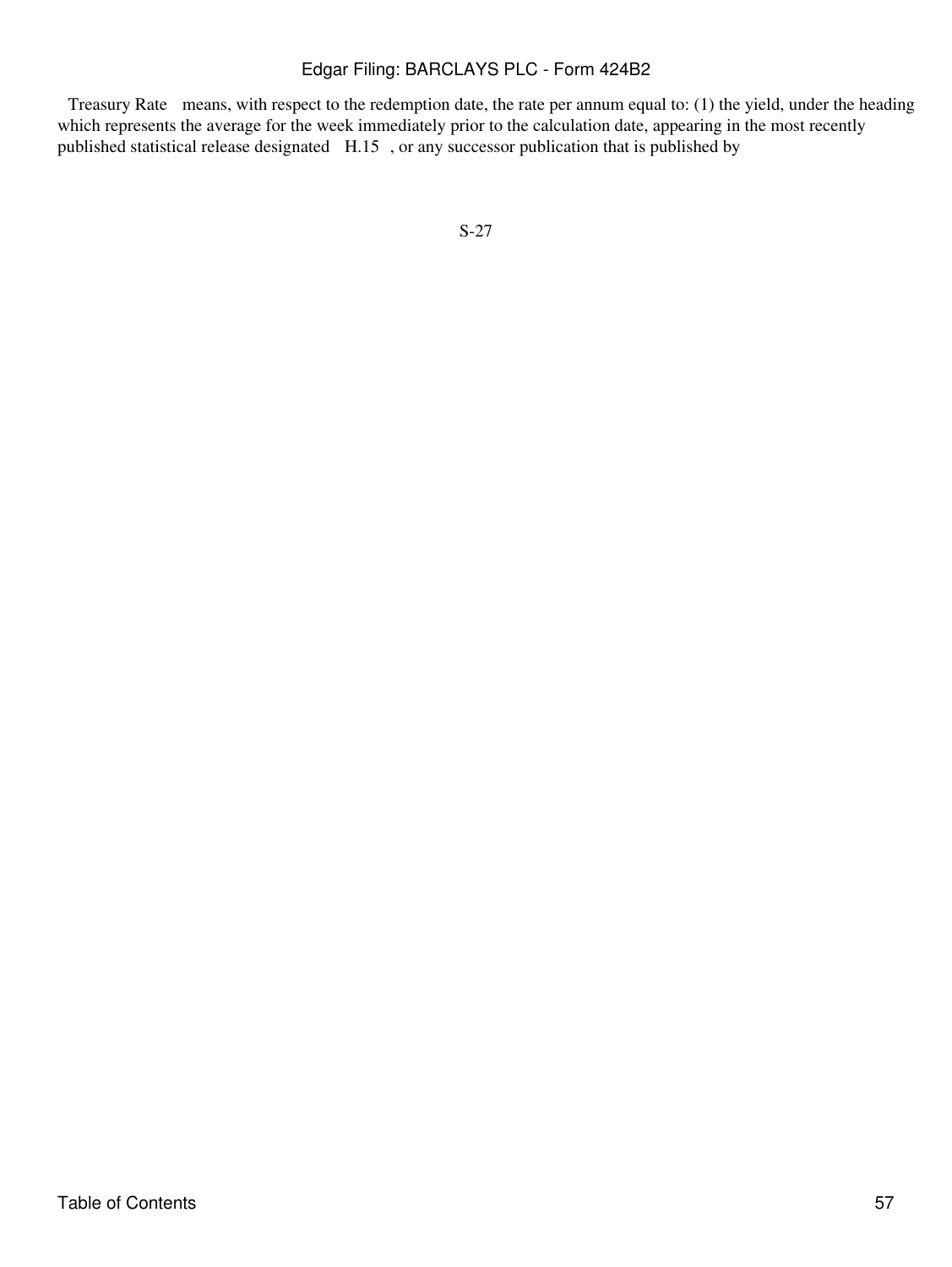the Board of Governors of the Federal Reserve System that establishes yields on actively traded U.S. Treasury securities adjusted to constant maturity, under the caption Treasury Constant Maturities, for the maturity most closely corresponding to the Par Redemption Date of the notes being redeemed (if no maturity is within three months before or after the Par Redemption Date of the notes to be redeemed, yields for the two published maturities most closely corresponding to the Comparable Treasury Issue shall be determined and the Treasury Rate shall be interpolated or extrapolated from such yields on a straight-line basis, rounding to the nearest month); or (2) if such release (or any successor release) is not published during the week immediately prior to the calculation date or does not contain such yields, the rate per annum equal to the semi-annual equivalent yield to maturity of the Comparable Treasury Issue, calculated using a price for the Comparable Treasury Issue (expressed as a percentage of its principal amount) equal to the Comparable Treasury Price for such redemption date; provided that, if the period from the redemption date to the Par Redemption Date is less than one year, the weekly average yield on actually traded U.S. Treasury securities adjusted to a constant maturity of one year will be used.

The Treasury Rate shall be calculated by the Determination Agent (as defined below) on the third Business Day preceding the redemption date.

In determining the Treasury Rate, the below terms will have the following meaning:

Comparable Treasury Issue means, with respect to the redemption date, the U.S. Treasury security selected by the Determination Agent as having an actual or interpolated maturity comparable with the remaining term to the Par Redemption Date of the notes, that would be utilized, at the time of selection and in accordance with customary financial practice, in pricing new issues of corporate debt securities denominated in U.S. dollars and of comparable maturity to the remaining term to the Par Redemption Date of the notes.

Comparable Treasury Price means, with respect to the redemption date, (i) the arithmetic average of the Reference Treasury Dealer Quotations for such redemption date (calculated on the third Business Day preceding such redemption date), after excluding the highest and lowest such Reference Treasury Dealer Quotations, or (ii) if fewer than five such Reference Treasury Dealer Quotations are received, the arithmetic average of all such quotations, or (iii) if fewer than two such Reference Treasury Dealer Quotations are received, then such Reference Treasury Dealer Quotation as quoted in writing to the Determination Agent by a Reference Treasury Dealer. Determination Agent means an investment bank or financial institution of international standing selected by the Issuer and which may be an affiliate of the Issuer.

Reference Treasury Dealer means each of up to five banks selected by the Issuer (following, where practicable, consultation with the Determination Agent, if applicable), or the affiliates of such banks, which are (i) primary U.S. government securities dealers, and their respective successors, or (ii) market makers in pricing corporate bond issues.

Reference Treasury Dealer Quotations means, with respect to each Reference Treasury Dealer and the redemption date, the arithmetic average, as determined by the Determination Agent, of the bid and offered prices for the applicable Comparable Treasury Issue (expressed in each case as a percentage of its principal amount) at 11:00 a.m., New York time, on the third Business Day preceding such redemption date.

Unless we default on payment of the redemption price, interest will cease to accrue on the redemption date on the notes or portions thereof called for redemption.

# **Tax Redemption**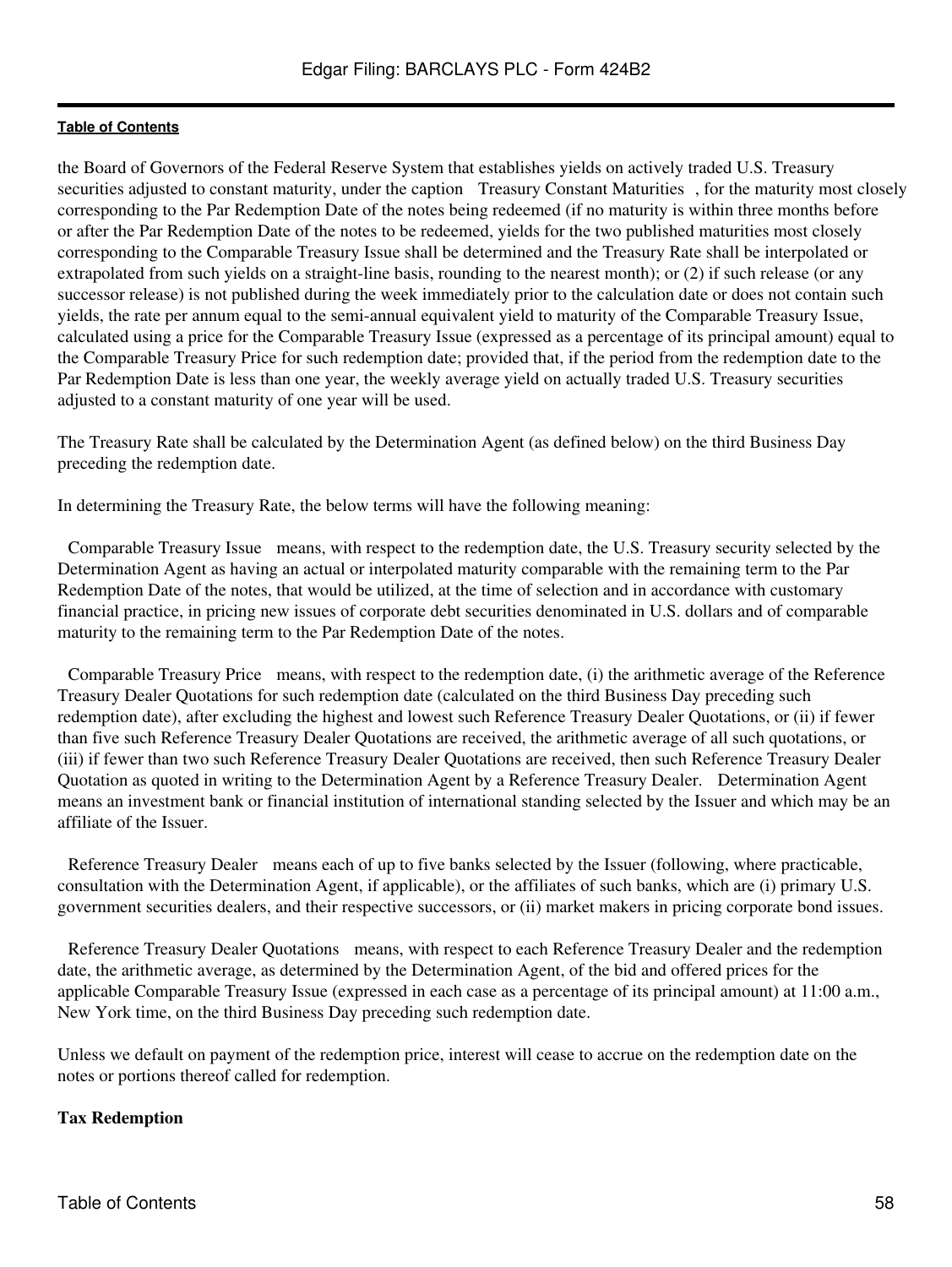We may, at our option, at any time, redeem the notes, in whole but not in part, if (A) we are required to issue definitive certificated notes in the events described under the section entitled *Description of Certain Provisions* Relating to Debt Securities and Contingent Convertible Securities Special Situations When a Global Security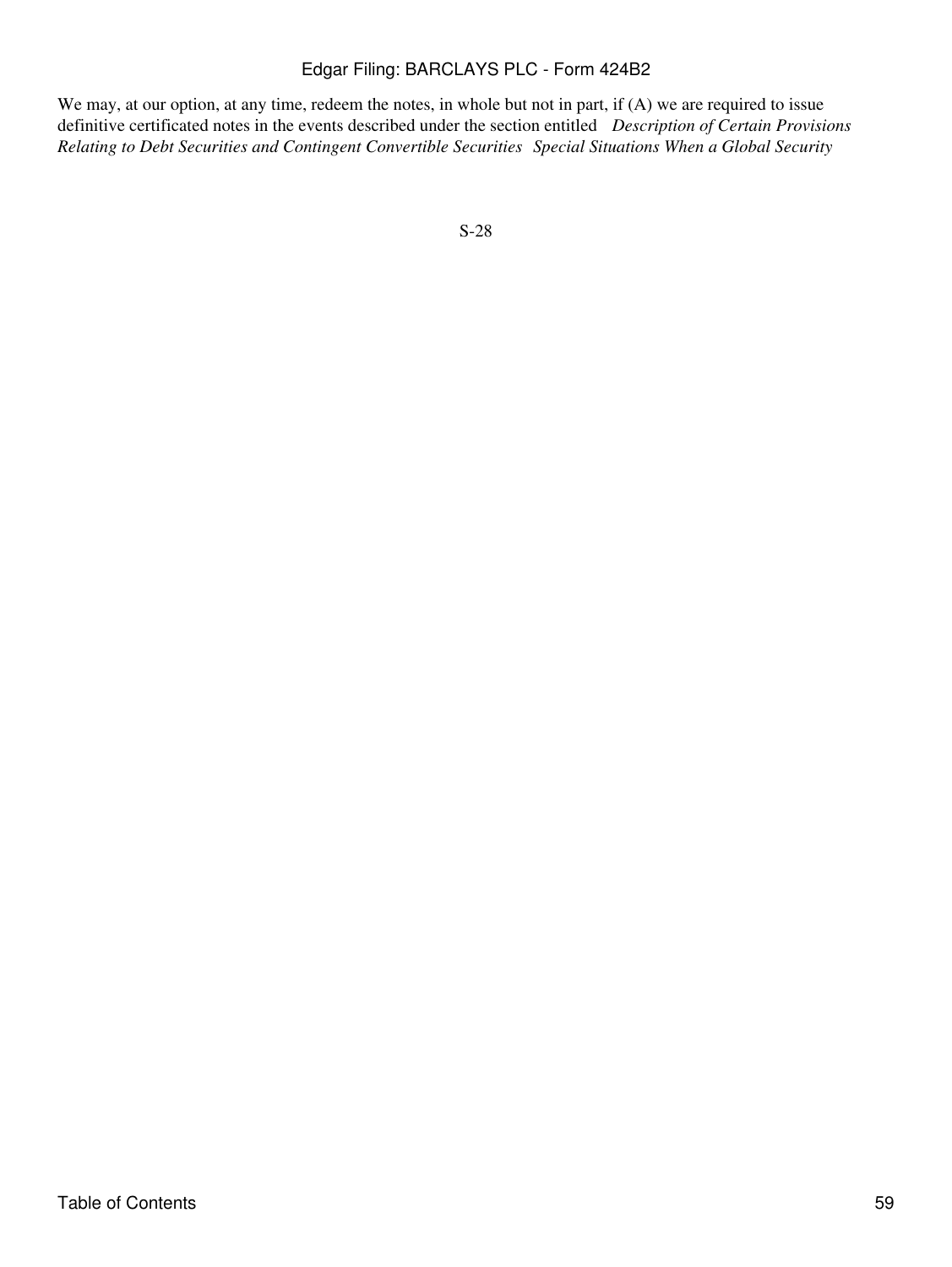*Will Be Terminated* in the accompanying prospectus and, as a result, we are or would be required to pay Debt Security Additional Amounts (as defined in the accompanying prospectus) with respect to the notes; or (B) we determine that as a result of a change in, or amendment to, the laws or regulations of a Taxing Jurisdiction (as defined below), including any treaty to which the relevant Taxing Jurisdiction is a party, or a change in an official application of those laws or regulations, including a decision of any court or tribunal, which becomes effective on or after the Issue Date (and, in the case of a successor entity, which becomes effective on or after the date of such entity s assumption of our obligations),

- (i) we will or would be required to pay holders Debt Security Additional Amounts;
- (ii) we would not be entitled to claim a deduction in respect of any payments in respect of the notes in computing our taxation liabilities or the value of the deduction would be materially reduced; or
- (iii) we would not, as a result of the notes being in issue, be able to have losses or deductions set against the profits or gains, or profits or gains offset by the losses or deductions, of companies with which we are or would otherwise be so grouped for applicable United Kingdom tax purposes (whether under the group relief system current as at the Issue Date or any similar system or systems having like effect as may from time to time exist),

(each such change in tax law or regulation or the official application thereof, a Tax Event),

in each of cases (A) and (B) above, at an amount equal to 100% of the principal amount of the notes being redeemed together with accrued but unpaid interest, if any, on the principal amount of the notes to be redeemed to (but excluding) the date fixed for redemption; provided that in the case of each Tax Event, the consequences of the Tax Event cannot be avoided by us taking reasonable measures available to us.

In each of cases (A) and (B) above, before we give a notice of redemption pursuant to the provisions described herein under *Tax Redemption*, we shall be required to deliver to the Trustee a written legal opinion of independent counsel of recognized standing, chosen by us, confirming that we are entitled to exercise our right of redemption pursuant to the provisions described herein under *Tax Redemption*. Any redemption of notes pursuant to the provisions described herein under *Tax Redemption* will also be subject to the provisions described under *Notice of Redemption* and *Condition to Redemption* below.

# **Loss Absorption Disqualification Event Redemption**

If a Loss Absorption Regulations Event occurs on or after the Issue Date that does, or would be likely to (in the opinion of the Issuer, the PRA or any other relevant national or European authority), result in a Loss Absorption Disqualification Event in respect of the notes, we may, at our option, at any time, redeem the notes, in whole but not in part, at an amount equal to 100% of the principal amount of the notes being redeemed together with accrued but unpaid interest, if any, on the principal amount of the notes to be redeemed to (but excluding) the date fixed for redemption.

Loss Absorption Disqualification Event means the whole or any part of the outstanding aggregate principal amount of the notes at any time being excluded from or ceasing to count towards the Issuer s and/or the Group s own funds and eligible liabilities and/or loss absorbing capacity, in each case for the purposes of, and in accordance with, the relevant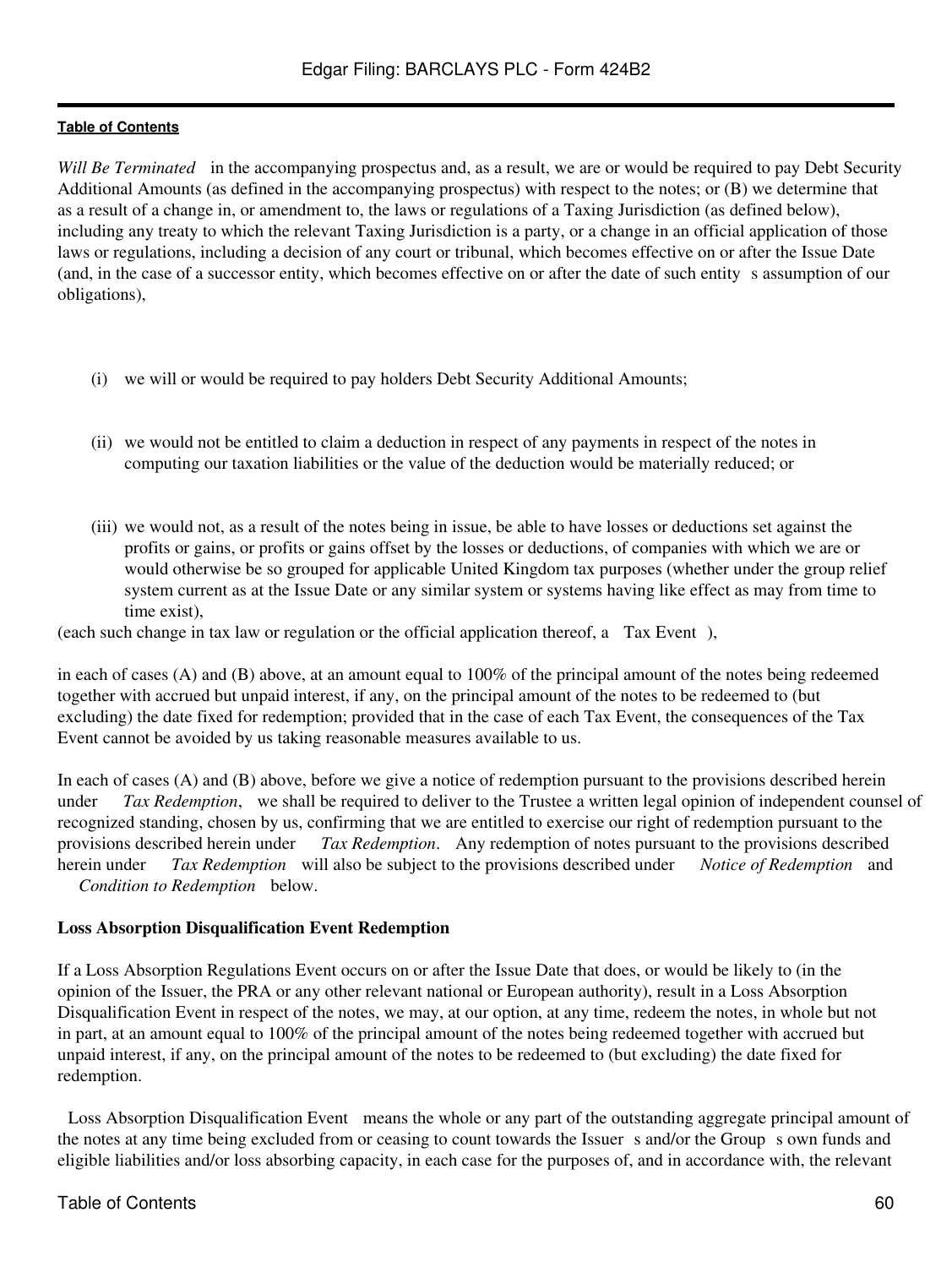Capital Regulations, provided that a Loss Absorption Disqualification Event shall not occur if such whole or part of the outstanding principal amount of the notes is excluded from, or ceases to count towards, such own funds and eligible liabilities and/or loss absorbing capacity due to the remaining maturity of the notes being less than the period prescribed by the relevant Capital Regulations.

Loss Absorption Regulations Event means that (i) any Capital Regulations become effective with respect to the Issuer and/or the Group or (ii) there is an amendment to, or change in, any Capital Regulation, or any change in the official application of any Capital Regulation, which becomes effective with respect to the Issuer and/or the Group.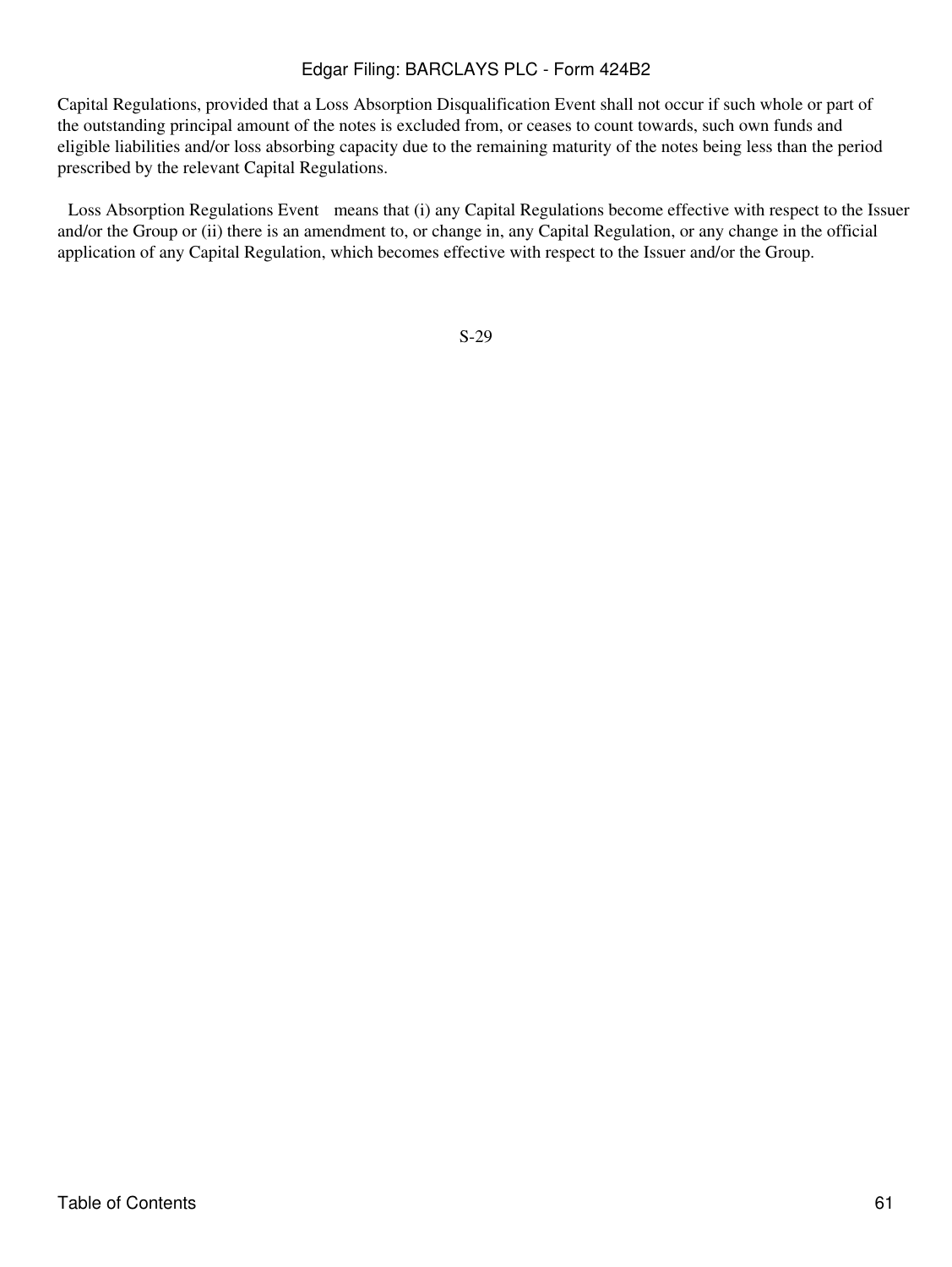Any redemption of notes upon the occurrence of a Loss Absorption Disqualification Event will also be subject to the provisions described under *Notice of Redemption* and *Condition to Redemption* below.

# **Notice of Redemption**

Any redemption of the notes shall be subject to our giving not less than fifteen (15) days, nor more than sixty  $(60)$  days, prior notice to the holders of such notes via DTC or the relevant clearing system(s) (or, if the notes are held in definitive form, to the holders at their addresses shown on the register for the notes) (such notice being irrevocable except in the limited circumstances described in the following paragraph) specifying our election to redeem the notes and the date fixed for such redemption. Notice by DTC to participating institutions and by these participants to street name holders of beneficial interests in the notes will be made according to arrangements among them and may be subject to statutory or regulatory requirements.

If we have elected to redeem the notes but prior to the payment of the redemption amount with respect to such redemption the Relevant U.K. Resolution Authority (as defined in the accompanying prospectus) exercises its U.K. Bail-in Power (as defined in the accompanying prospectus) in respect of the notes, the relevant redemption notice shall be automatically rescinded and shall be of no force and effect, and no payment of the redemption amount will be due and payable.

# **Condition to Redemption**

Notwithstanding any other provision, we may redeem the notes (and give notice thereof to the holders of the notes) only if we have obtained the prior consent of the PRA and/or any other relevant national or European authority (in either case, if such consent is then required by the Capital Regulations) for the redemption of the notes.

### **Condition to Repurchase**

We or any member of the Group may purchase or otherwise acquire any outstanding notes at any price in the open market or otherwise in accordance with the Capital Regulations, and subject to the prior consent of the PRA and/or any other relevant national or European authority (in either case, if such consent is then required by the Capital Regulations).

# **Description of Certain CRD IV Provisions Relating to Redemption and Repurchase of Notes**

On November 23, 2016, the European Commission published, among other proposals, a proposal to amend the CRD IV Regulation. Such proposal includes certain requirements in respect of eligible liabilities, including a requirement for prior consent from the competent authority to an early redemption or purchase thereof. If the proposal is adopted, the granting of permission by the PRA (or any other relevant authority) to a request by us to redeem or repurchase the notes could be subject to conditions similar to those currently set out in Article 77 and 78 of the CRD IV Regulation, to the extent applicable to the notes. See *Risk Factors Changes in law may adversely affect the rights of holders of the notes*.

# **General**

Book-entry interests in the notes will be issued in minimum denominations of \$200,000 and in integral multiples of \$1,000 in excess thereof.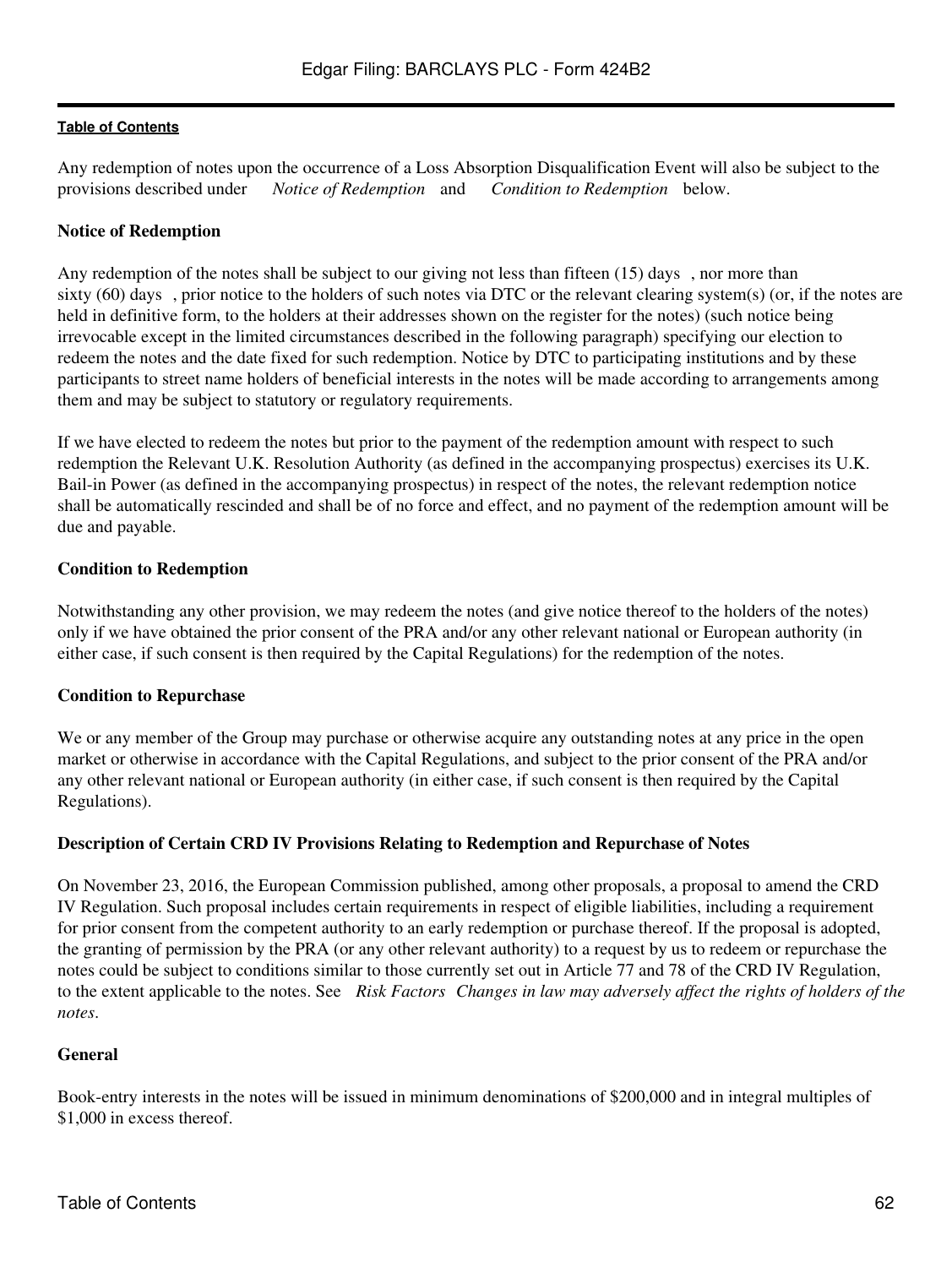The principal corporate trust office of the Trustee in the City of London is designated as the principal paying agent. We may at any time designate additional paying agents or rescind the designation of paying agents or approve a change in the office through which any paying agent acts.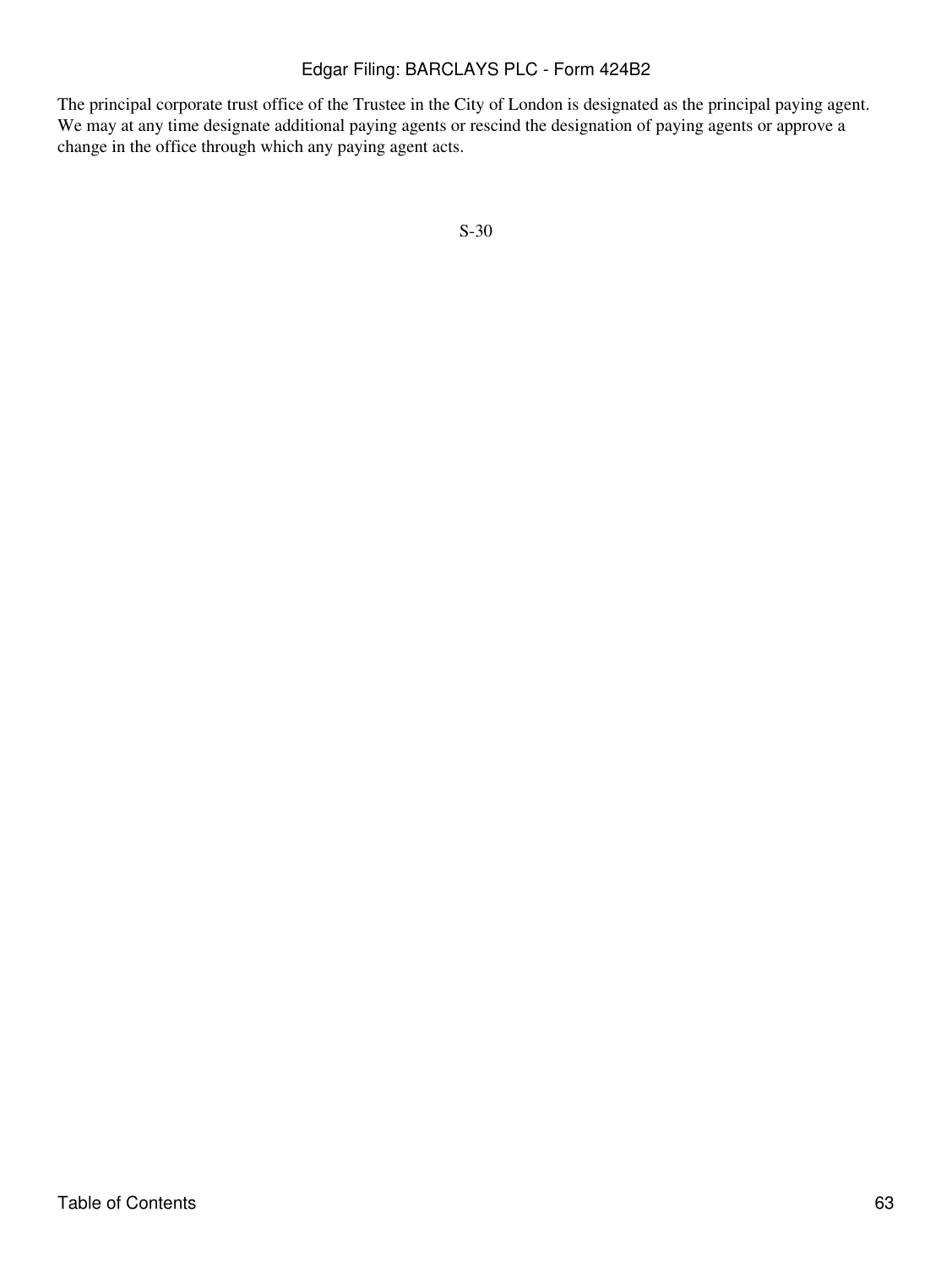We will issue the notes in fully registered form. The notes will be represented by one or more global securities registered in the name of a nominee of DTC. You will hold beneficial interest in the notes through DTC and its participants, including Euroclear and Clearstream Luxembourg. The underwriters expect to deliver the notes through the facilities of DTC on May 7, 2019. Indirect holders trading their beneficial interests in the notes through DTC must trade in DTC s same-day funds settlement system and pay in immediately available funds. Secondary market trading through Euroclear and Clearstream, Luxembourg will occur in the ordinary way following the applicable rules and operating procedures of Euroclear and Clearstream, Luxembourg. See *Clearance and Settlement* in the accompanying prospectus for more information about these clearing systems.

Definitive certificated notes will only be issued in limited circumstances described under *Description of Certain Provisions Relating to Debt Securities and Contingent Convertible Securities Special Situations When a Global Security Will Be Terminated* in the accompanying prospectus.

Payment of principal of and interest on the notes, so long as the notes are represented by global securities, will be made in immediately available funds. Beneficial interests in the global securities will trade in the same-day funds settlement system of DTC, and secondary market trading activity in such interests will therefore settle in same-day funds.

We may, without the consent of the holders of the notes, issue additional notes having the same ranking and same interest rate, Maturity Date, redemption terms and other terms as the notes described in this prospectus supplement except for the price to the public and issue date. Any such additional notes, together with the notes of the same series offered by this prospectus supplement, will constitute a single series of securities under the Indenture, between Barclays and the Trustee. There is no limitation on the amount of notes or other debt securities that we may issue under such Indenture.

See *Description of Senior Notes Enforcement Events and Remedies* of this prospectus supplement for descriptions of certain provisions applicable to the holders of the notes.

# **Events of Default**

The terms of the notes described under *Senior Events of Default; Dated Subordinated Enforcement Events and Remedies; Limitation on Suits Senior Events of Default* in the accompanying prospectus shall not apply to the notes offered and sold pursuant to this prospectus supplement and shall be replaced in their entirety by the enforcement events and remedies described under *Enforcement Events and Remedies* below.

### **Enforcement Events and Remedies**

### *Winding-up*

If a Senior Winding-up Event occurs, the outstanding principal amount of the notes together with any accrued but unpaid interest thereon will become immediately due and payable.

A Senior Winding-up Event with respect to the notes shall result if (i) a court of competent jurisdiction in England (or such other jurisdiction in which we may be organized) makes an order for our winding-up which is not successfully appealed within thirty (30) days of the making of such order, (ii) our shareholders adopt an effective resolution for our winding-up (other than, in the case of either (i) or (ii) above, under or in connection with a scheme of reconstruction, merger or amalgamation not involving a bankruptcy or insolvency) or (iii) following the appointment of an administrator of the Issuer, the administrator gives notice that it intends to declare and distribute a dividend.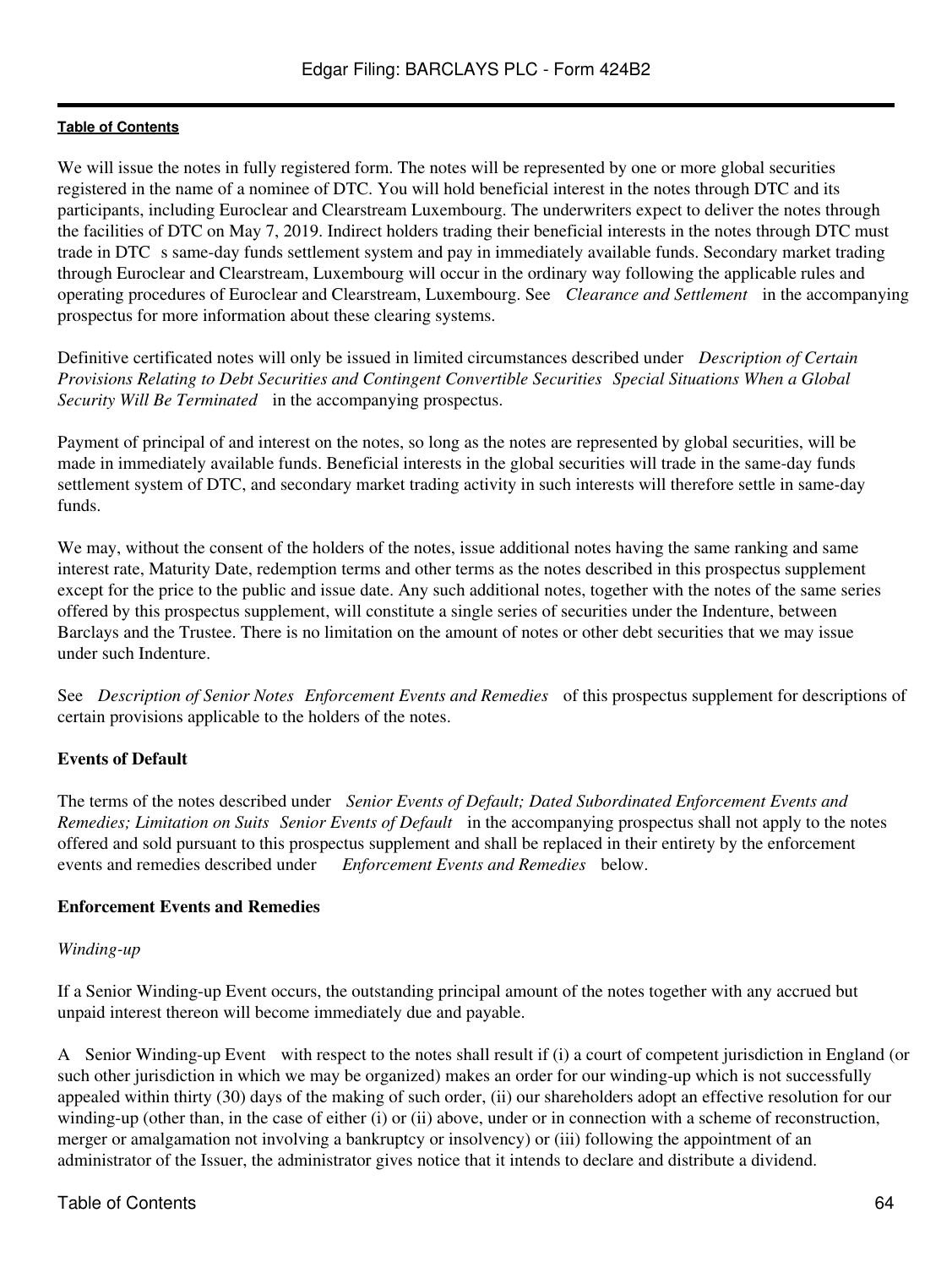# *Non-payment*

If we fail to pay any amount that has become due and payable under the notes and such failure continues for fourteen (14) days, the Trustee may give us notice of such failure. If within a period of fourteen (14) days following the provision of such notice, the failure continues and has not been cured nor waived (a Non-Payment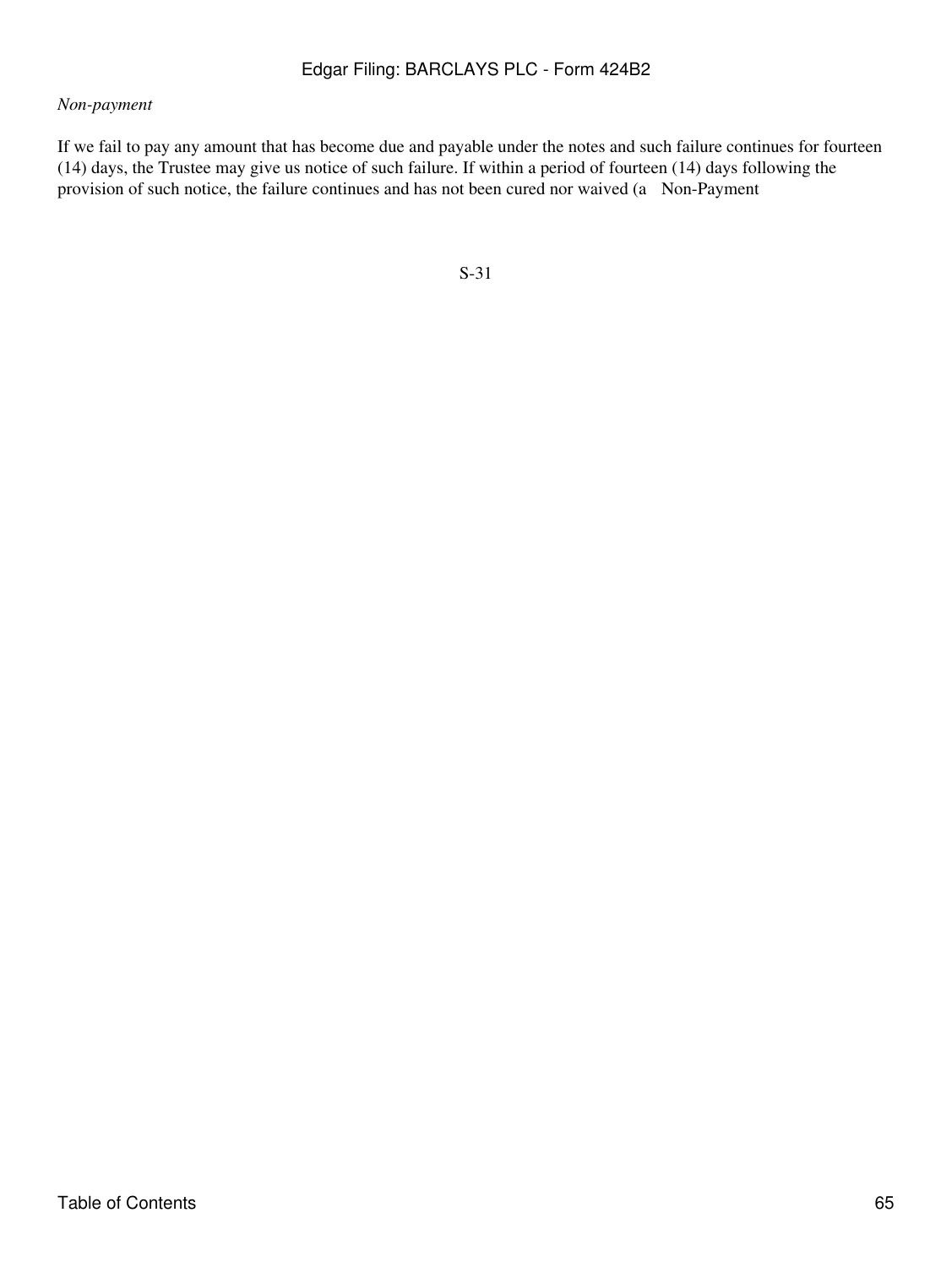Event), the Trustee may at its discretion and without further notice to us institute proceedings in England (or such other jurisdiction in which we may be organized) (but not elsewhere) for our winding-up and/or prove in our winding-up and/or claim in our liquidation or administration.

# *Limited remedies for breach of obligations (other than non-payment)*

In addition to the remedies for non-payment provided above, the Trustee may, without further notice, institute such proceedings against us as the Trustee may deem fit to enforce any term, obligation or condition binding on us under the notes or the Indenture (other than any payment obligation of the Issuer under or arising from the notes or the Indenture, including, without limitation, payment of any principal or interest, including Debt Security Additional Amounts) (such obligation, a Performance Obligation); provided always that the Trustee (acting on behalf of the holders of the notes) and the holders of the notes may not enforce, and may not be entitled to enforce or otherwise claim, against us any judgment or other award given in such proceedings that requires the payment of money by us, whether by way of damages or otherwise (a Monetary Judgment), except by proving such Monetary Judgment in our winding-up and/or by claiming such Monetary Judgment in our administration.

By its acquisition of the notes, each holder of the notes acknowledges and agrees that such holder will not seek to enforce or otherwise claim, and will not direct the Trustee (acting on behalf of the holders of the notes) to enforce or otherwise claim, a Monetary Judgment against us in connection with our breach of a Performance Obligation, except by proving such Monetary Judgment in our winding-up and/or by claiming such Monetary Judgment in our administration.

### *No other remedies*

Other than the limited remedies specified herein under *Enforcement Events and Remedies* and subject to *Trust Indenture Act remedies* below, no remedy against us will be available to the Trustee (acting on behalf of the holders of the notes) or the holders of the notes whether for the recovery of amounts owing in respect of such notes or under the Indenture or in respect of any breach by us of any of our obligations under or in respect of the terms of such notes or under the Indenture in relation thereto; provided, however, that such limitation shall not apply to our obligations to pay the fees and expenses of, and to indemnify, the Trustee (including fees and expenses of Trustee s counsel).

# *Trust Indenture Act remedies*

Notwithstanding the limitation on remedies specified herein under *Enforcement Events and Remedies*, (1) the Trustee will have such powers as are required to be authorized to it under the Trust Indenture Act in respect of the rights of the holders of the notes under the provisions of the Indenture and (2) nothing shall impair the right of a holder of the notes under the Trust Indenture Act, absent such holder s consent, to sue for any payment due but unpaid with respect to the notes. No holder of notes shall be entitled to proceed directly against us except as described herein in *Description of Debt Securities Limitation on Suits* in the accompanying prospectus.

# **Applicability of the Term Senior Event of Default**

The term Senior Event of Default as used (a) under *Description of Debt SecuritiesGeneral*, *Description of Debt SecuritiesModification and Waiver* and *Description of Debt SecuritiesLimitation of Suits* in the accompanying prospectus shall mean Senior Enforcement Event (as such term is defined herein) and (b) under *Description of Certain Provisions Relating to Debt Securities and Contingent Convertible Securities Special Situations When a Global Security Will Be Terminated* in the accompanying prospectus shall mean Senior Winding-Up Event (as such term is defined herein).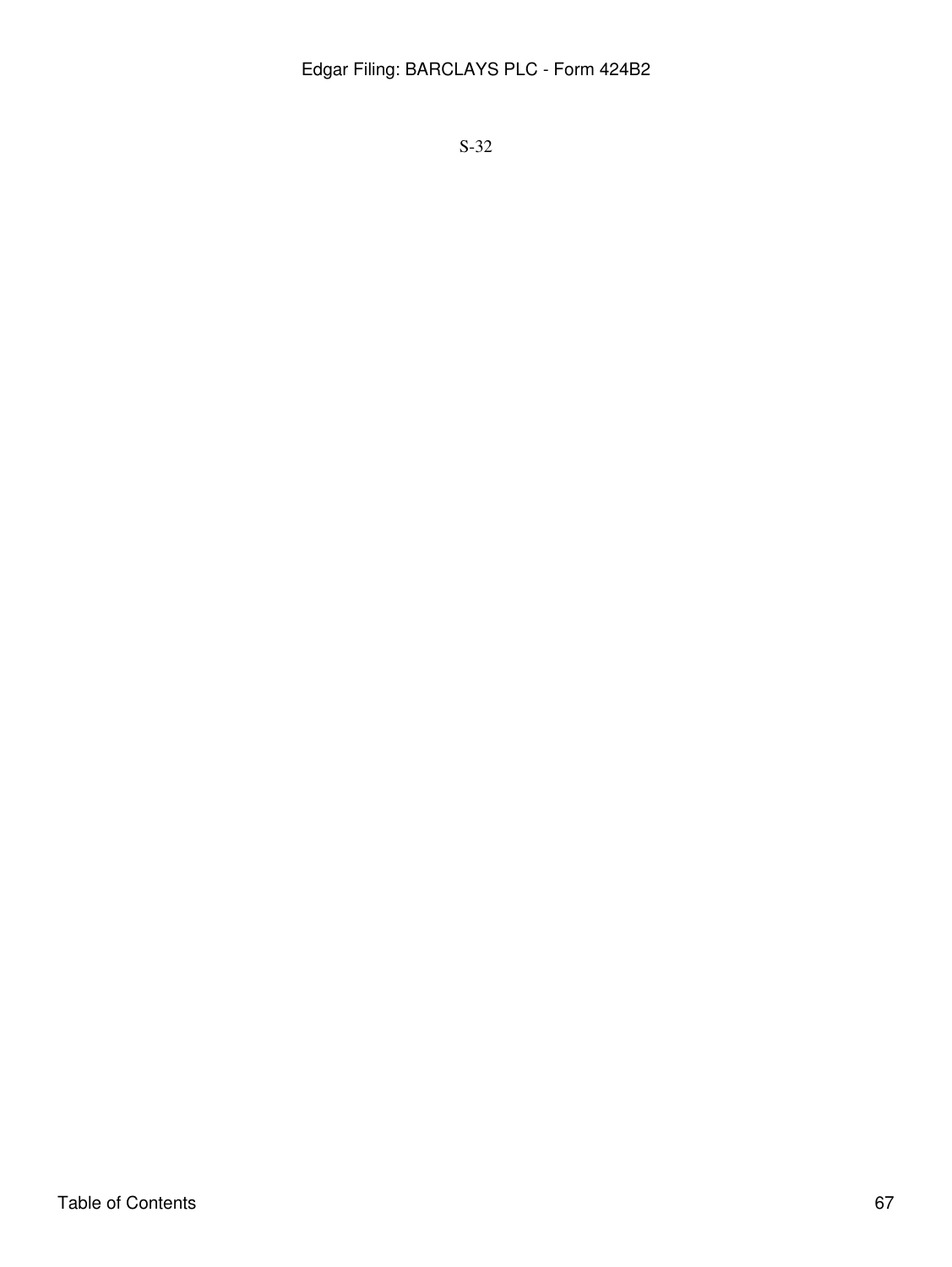# **Trustee s Duties**

In case of a Senior Enforcement Event, the Trustee shall exercise such of the rights and powers vested in it by the Indenture, and use the same degree of care and skill in their exercise, as a prudent person would exercise or use under the circumstances in the conduct of his or her own affairs. For these purposes, a Senior Enforcement Event shall occur (i) upon the occurrence of a Senior Winding-Up Event, (ii) upon the occurrence of a Non-Payment Event or (iii) upon a breach by us of a Performance Obligation with respect to the notes. Holders of a majority of the aggregate principal amount of the outstanding notes may waive any past Senior Enforcement Event specified in clause (iii) in the preceding sentence but may not waive any past Senior Enforcement Event specified in clauses (i) and (ii) in the preceding sentence.

If a Senior Enforcement Event occurs and is continuing with respect to the notes, the Trustee will have no obligation to take any action at the direction of any holders of the notes, unless they have offered the Trustee security or indemnity satisfactory to the Trustee in its sole discretion. The holders of a majority in aggregate principal amount of the outstanding notes shall have the right to direct the time, method and place of conducting any proceeding for any remedy available to the Trustee or exercising any trust or power conferred on the Trustee with respect to such notes. However, this direction (a) must not be in conflict with any rule of law or the Indenture and (b) must not be unjustly prejudicial to the holder(s) of such notes not taking part in the direction, in the case of either (a) or (b) as determined by the Trustee in its sole discretion. The Trustee may also take any other action, consistent with the direction, that it deems proper.

The Trustee will, within ninety (90) days of a Senior Enforcement Event with respect to the notes, give to each affected holder of the notes notice of any Senior Enforcement Event known to the Trustee, unless the Senior Enforcement Event has been cured or waived. However, the Trustee will be entitled to withhold notice if a trust committee of responsible officers of the Trustee determine in good faith that withholding of notice is in the interest of the holders.

We are required to furnish to the Trustee annually a statement as to our compliance with all conditions and covenants under the Indenture.

# **Agreement with Respect to the Exercise of U.K. Bail-in Power**

Notwithstanding any other agreements, arrangements, or understandings between us and any holder or beneficial owner of the notes, by acquiring the notes, each holder and beneficial owner of the notes acknowledges, accepts, agrees to be bound by, and consents to, the exercise of any U.K. Bail-in Power (as defined in the accompanying prospectus) by the Relevant U.K. Resolution Authority (as defined in the accompanying prospectus) that may result in: (i) the reduction or cancellation of all, or a portion, of the principal amount of, or interest on, the notes; (ii) the conversion of all, or a portion of, the principal amount of, or interest on, the notes into shares or other securities or other obligations of the Issuer or another person (and the issue to, or conferral on, the holder or beneficial owner of the notes of such shares, securities or obligations); and/or (iii) the amendment or alteration of the maturity of the notes, or amendment of the amount of interest due on the notes, or the dates on which interest becomes payable, including by suspending payment for a temporary period; which U.K. Bail-in Power may be exercised by means of a variation of the terms of the notes solely to give effect to the exercise by the Relevant U.K. Resolution Authority of such U.K. Bail-in Power. For more information, see the section entitled *Description of Debt Securities Agreement with Respect to Exercise of U.K. Bail-in Power* in the accompanying prospectus.

No repayment of the principal amount of the notes or payment of interest on the notes shall become due and payable after the exercise of any U.K. Bail-in Power by the Relevant U.K. Resolution Authority unless such repayment or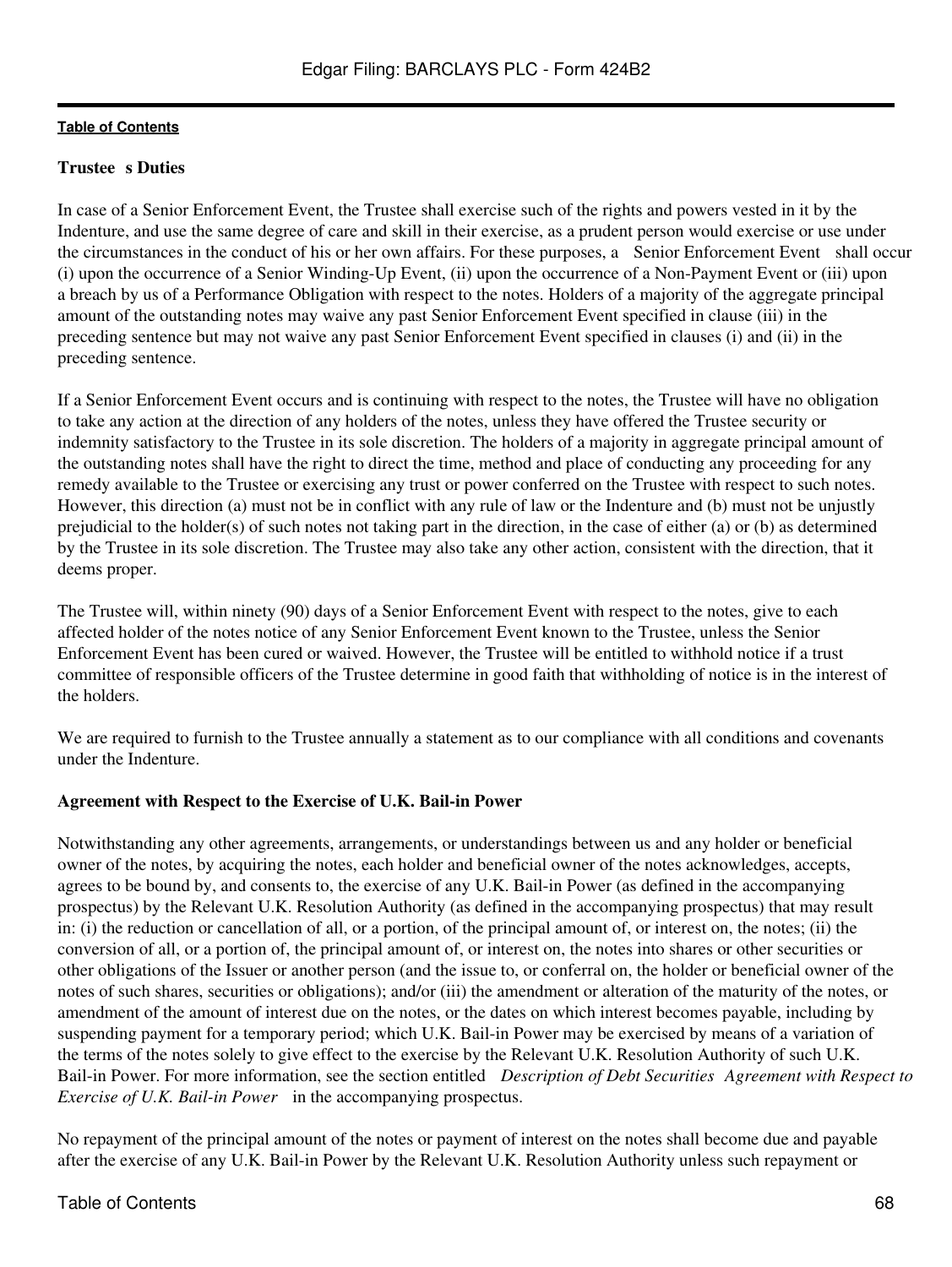payment would be permitted to be made by the Issuer under the laws and regulations of the United Kingdom and the European Union applicable to the Issuer.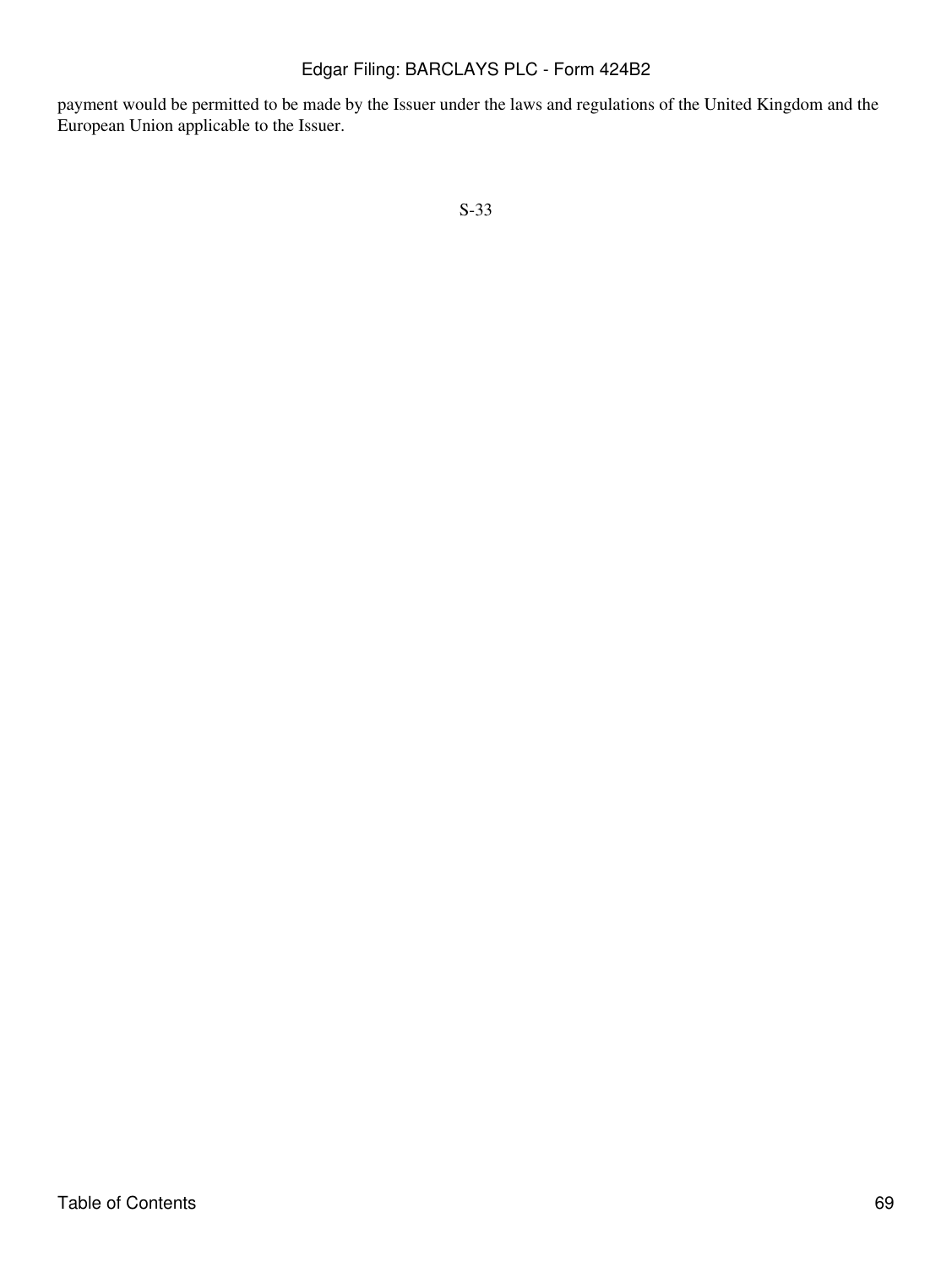### **Subsequent Holders Agreement**

Holders of the notes that acquire the notes in the secondary market shall be deemed to acknowledge, agree to be bound by and consent to the same provisions specified herein to the same extent as the holders of the notes that acquire the notes upon their initial issuance, including, without limitation, with respect to the acknowledgement and agreement to be bound by and consent to the terms of the notes, including in relation to the U.K. Bail-in Power, the waiver of set-off provisions referred to under *No Set-off* and the limitation of remedies under *Enforcement Events and Remedies.*

### **Payment of Debt Security Additional Amounts**

The notes are subject to the provisions set forth in the accompanying prospectus under *Description of Debt Securities Payment of Debt Security Additional Amounts*.

#### **Trustee**

The Trustee under the Indenture will be The Bank of New York Mellon, London Branch (which is referred to as The Bank of New York Mellon acting through its London Branch in the accompanying prospectus). See *Description of Senior Notes Enforcement Events and Remedies; Trustee Indenture Act remedies* of this prospectus supplement for a description of the Trustee s procedures and remedies available in the event of a default and *Trustee s Duties* above for a description of the Trustee s procedures and remedies available in the event of a Senior Enforcement Event.

#### **Governing Law**

The Indenture and the notes are governed by, and construed in accordance with, the laws of the State of New York, except that, as specified in the Indenture, the provisions relating to waiver of set-off in the Indenture will be governed by and construed in accordance with English law.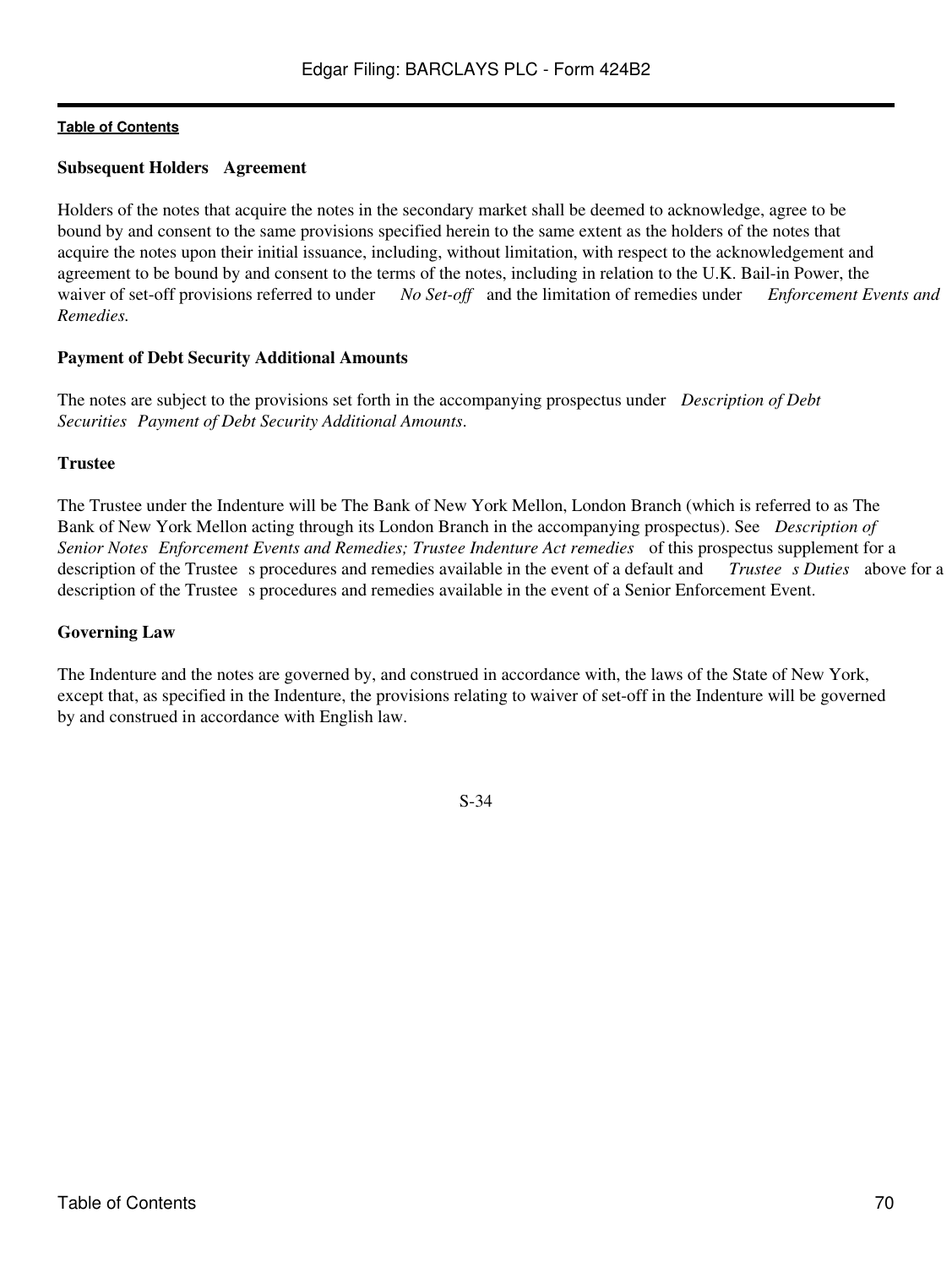### **U.S. FEDERAL INCOME TAX CONSIDERATIONS**

The characterization of the notes for U.S. federal income tax purposes is uncertain. However, the issuer intends to treat the notes as indebtedness (and not equity) for U.S. federal income tax purposes. You should consult your own tax advisor regarding the characterization of the notes for such purposes.

For a summary of the U.S. tax considerations at the date hereof with respect to the acquisition, ownership and disposition of debt instruments, please review the section entitled *Tax Considerations U.S. Taxation of Debt Securities* in the accompanying prospectus, except that for the purposes of the notes, the following discussion replaces in its entirety the discussion set forth in *Foreign Account Tax Compliance Withholding* in the accompanying prospectus.

Under certain provisions of the U.S. Internal Revenue Code of 1986, as amended, and Treasury regulations promulgated thereunder (commonly referred to as FATCA), as well as certain intergovernmental agreements between the United States and certain other countries (including the U.K.) together with local country implementing legislation, a 30% withholding tax may be imposed on all or some of the payments on the notes, if those payments are treated as foreign passthru payments, to holders of the notes and non-U.S. financial institutions receiving payments on behalf of such holders that, in each case, fail to comply with information reporting, certification and related requirements. Under current regulations, the term foreign passthru payments is not defined, and it is not yet clear whether or to what extent payments on the notes may be subject to this withholding tax. However, the U.S. Internal Revenue Service (the IRS) has indicated that it will not apply withholding tax to any foreign passthru payments made prior to two years after the date on which final regulations on this issue are published. This withholding tax, if it applies, could apply to any payment made with respect to the notes, including payments of both principal and interest. Moreover, withholding may be imposed at any point in a chain of payments if a non-U.S. payee fails to comply with U.S. information reporting, certification and related requirements. Accordingly, notes held through a non-compliant institution may be subject to withholding even if the holder of the notes otherwise would not be subject to withholding.

If withholding is required in respect of this withholding tax, the Issuer will not be required to pay any additional amounts with respect to any amounts withheld. Holders are urged to consult their tax advisers and any banks or brokers through which they will hold the notes as to the consequences (if any) of these rules to them.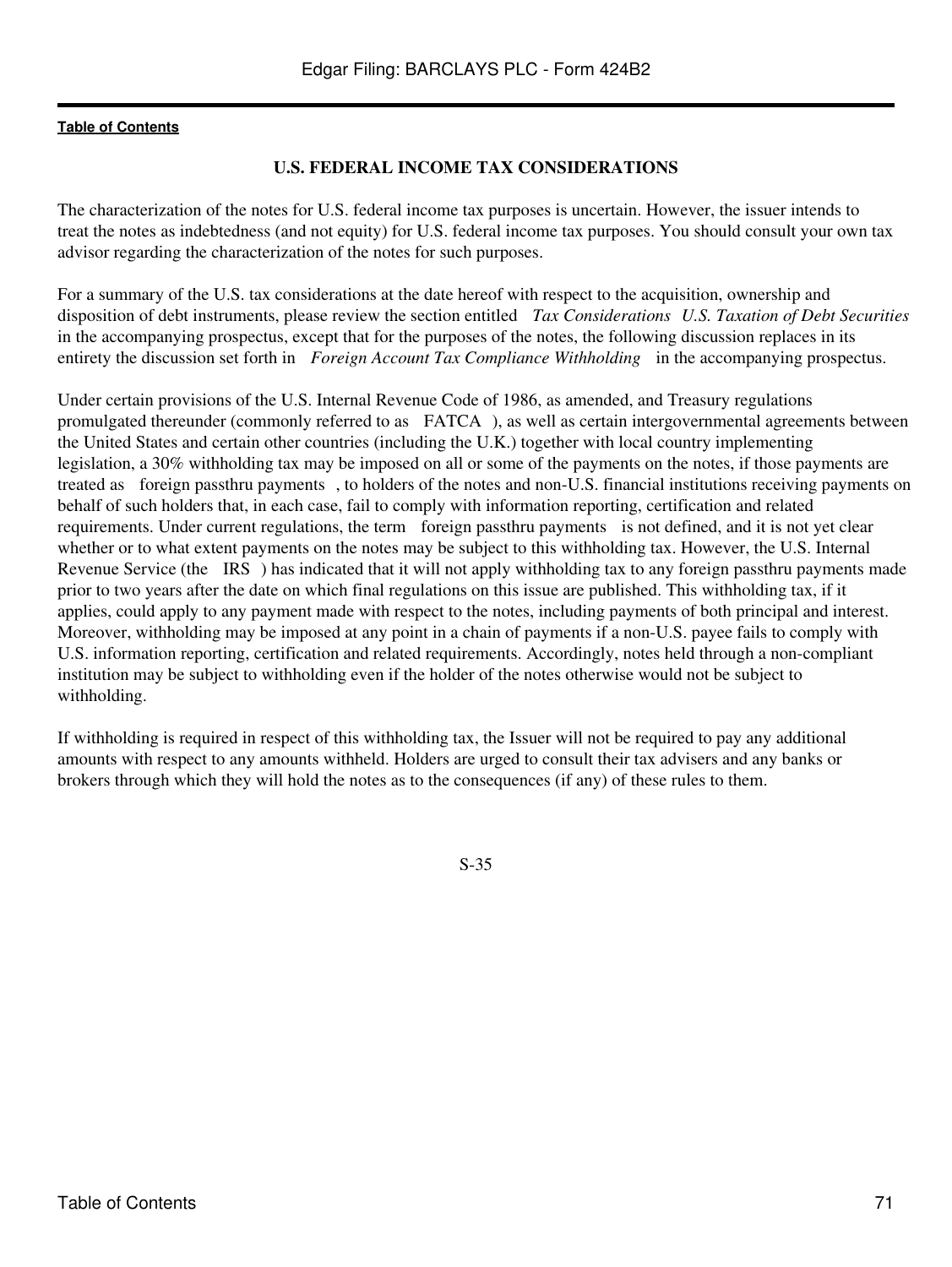# **UNITED KINGDOM TAX CONSIDERATIONS**

For a summary of the U.K. withholding and other tax considerations at the date hereof with respect to the acquisition, ownership and disposition of the notes, please review the section entitled *Tax Considerations* United Kingdom *Taxation of Senior Debt Securities* in the accompanying prospectus.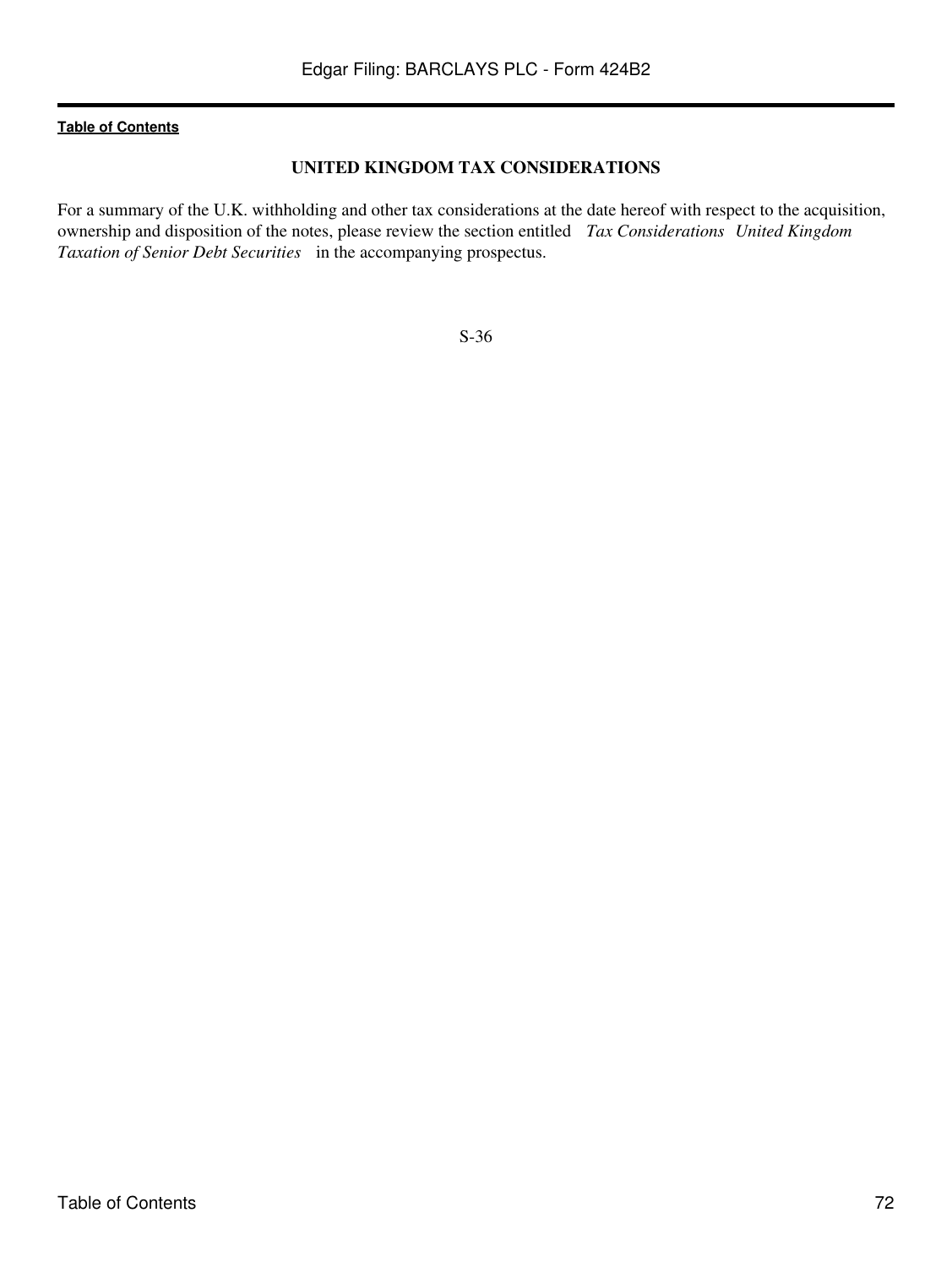#### **BENEFIT PLAN INVESTOR CONSIDERATIONS**

A fiduciary of a pension, profit-sharing or other employee benefit plan subject to the U.S. Employee Retirement Income Security Act of 1974, as amended (ERISA) (each, a Plan), should consider the fiduciary standards of ERISA in the context of the Plan s particular circumstances before authorizing an investment in the notes. Among other factors, the fiduciary should consider whether the investment would satisfy the prudence and diversification requirements of ERISA and would be consistent with the documents and instruments governing the Plan, and whether the investment would involve a prohibited transaction under ERISA or the Code.

Section 406 of ERISA and Section 4975 of the Code prohibit Plans, as well as individual retirement accounts, Keogh plans and any other plans that are subject to Section 4975 of the Code (also Plans), from engaging in certain transactions involving plan assets with persons who are parties in interest under ERISA or disqualified persons under the Code with respect to the Plan. A violation of these prohibited transaction rules may result in excise tax or other liabilities under ERISA or the Code for those persons, unless exemptive relief is available under an applicable statutory, regulatory or administrative exemption. Employee benefit plans that are governmental plans (as defined in Section 3(32) of ERISA), certain church plans (as defined in Section 3(33) of ERISA) and non-U.S. plans (as described in Section 4(b)(4) of ERISA) (Non-ERISA Arrangements) are not subject to the requirements of Section 406 of ERISA or Section 4975 of the Code but may be subject to similar provisions under applicable federal, state, local, non-U.S. or other laws (Similar Laws).

The Issuer, the Calculation Agent, the registrar and paying agent and/or any of their respective affiliates may be considered a party in interest or disqualified person with respect to many Plans or entities whose underlying assets include plan assets by reason of any Plan s investment in the entity (a Plan Asset Entity). The acquisition and holding of the notes by a Plan or a Plan Asset Entity with respect to which the Issuer, the Calculation Agent, the registrar and paying agent or any of their respective affiliates is or becomes a party in interest or disqualified person may result in a prohibited transaction under ERISA or Section 4975 of the Code, unless the notes are acquired and held pursuant to an applicable exemption. The U.S. Department of Labor has issued five prohibited transaction class exemptions, or

PTCEs, that may provide exemptive relief if required for direct or indirect prohibited transactions that may arise from the purchase or holding of the notes. These exemptions are PTCE 84-14 (for certain transactions determined by independent qualified professional asset managers), PTCE 90-1 (for certain transactions involving insurance company pooled separate accounts), PTCE 91-38 (for certain transactions involving bank collective investment funds), PTCE 95-60 (for transactions involving certain insurance company general accounts), and PTCE 96-23 (for transactions managed by in-house asset managers). In addition, ERISA Section 408(b)(17) and Section 4975(d)(20) of the Code provide an exemption for the purchase and sale of the notes, provided that neither the Issuer nor any of its affiliates has or exercises any discretionary authority or control or renders any investment advice with respect to the assets of any Plan involved in the transaction, and provided further that the Plan pays no more and receives no less than

adequate consideration in connection with the transaction (the service provider exemption). There can be no assurance that all of the conditions of any such exemptions will be satisfied.

Any purchaser or holder of the notes or any interest therein will be deemed to have represented by its purchase and holding of the notes or any interest therein that it either (1) is not a Plan, Plan Asset Entity or Non-ERISA Arrangement and is not purchasing the notes on behalf of, or with the assets of, any Plan, Plan Asset Entity or Non-ERISA Arrangement or (2) the purchase, holding or disposition of the notes will not constitute a non-exempt prohibited transaction under ERISA or the Code or a similar violation under any applicable Similar Laws.

Due to the complexity of these rules and the penalties that may be imposed upon persons involved in non-exempt prohibited transactions, it is important that fiduciaries or other persons considering purchasing the notes on behalf of or with the assets of any Plan, Plan Asset Entity or Non-ERISA Arrangement consult with their counsel regarding the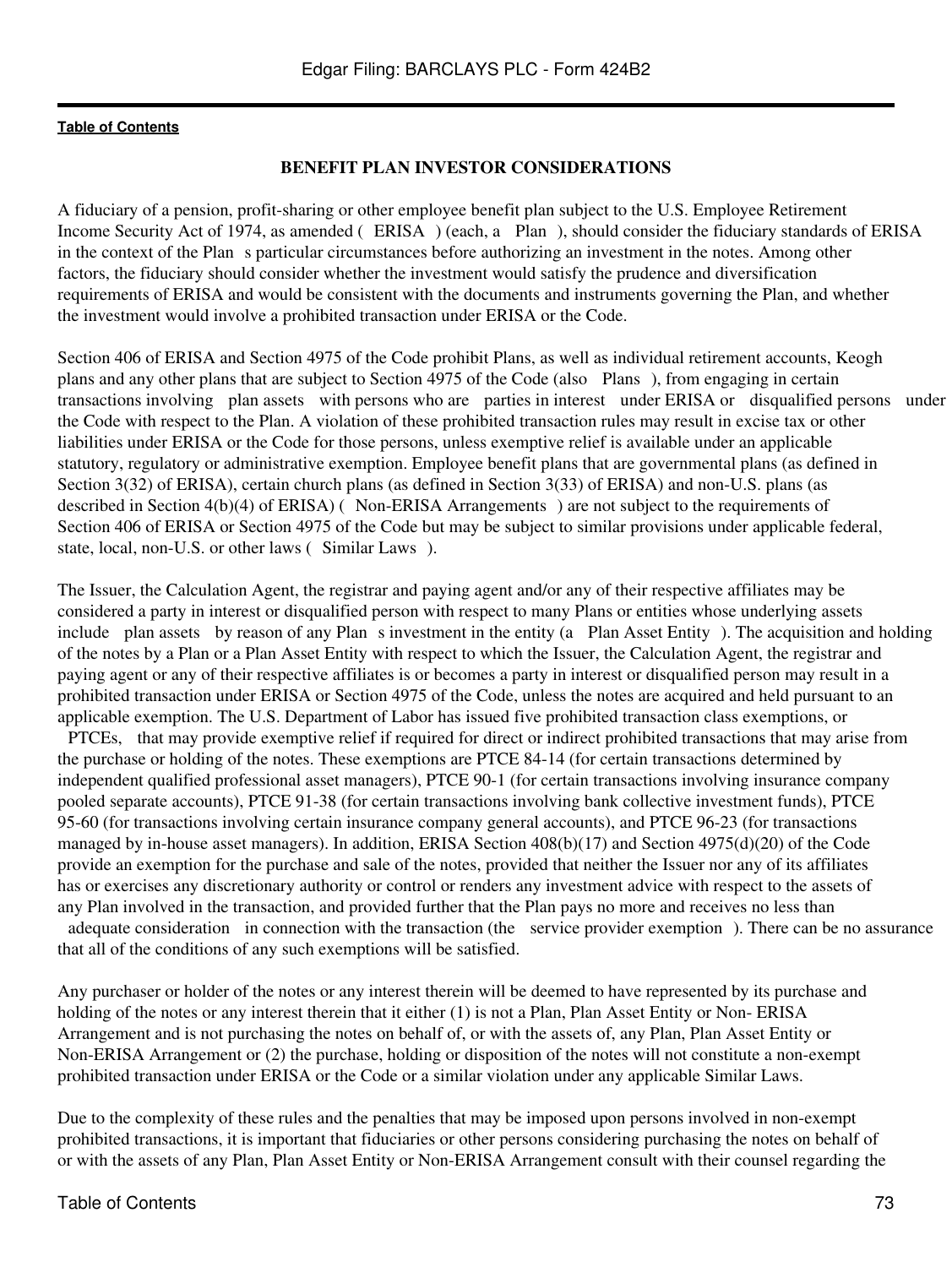availability of exemptive relief under any of the PTCEs listed above, the service provider exemption or the potential consequences of any purchase or holding under Similar Laws, as applicable.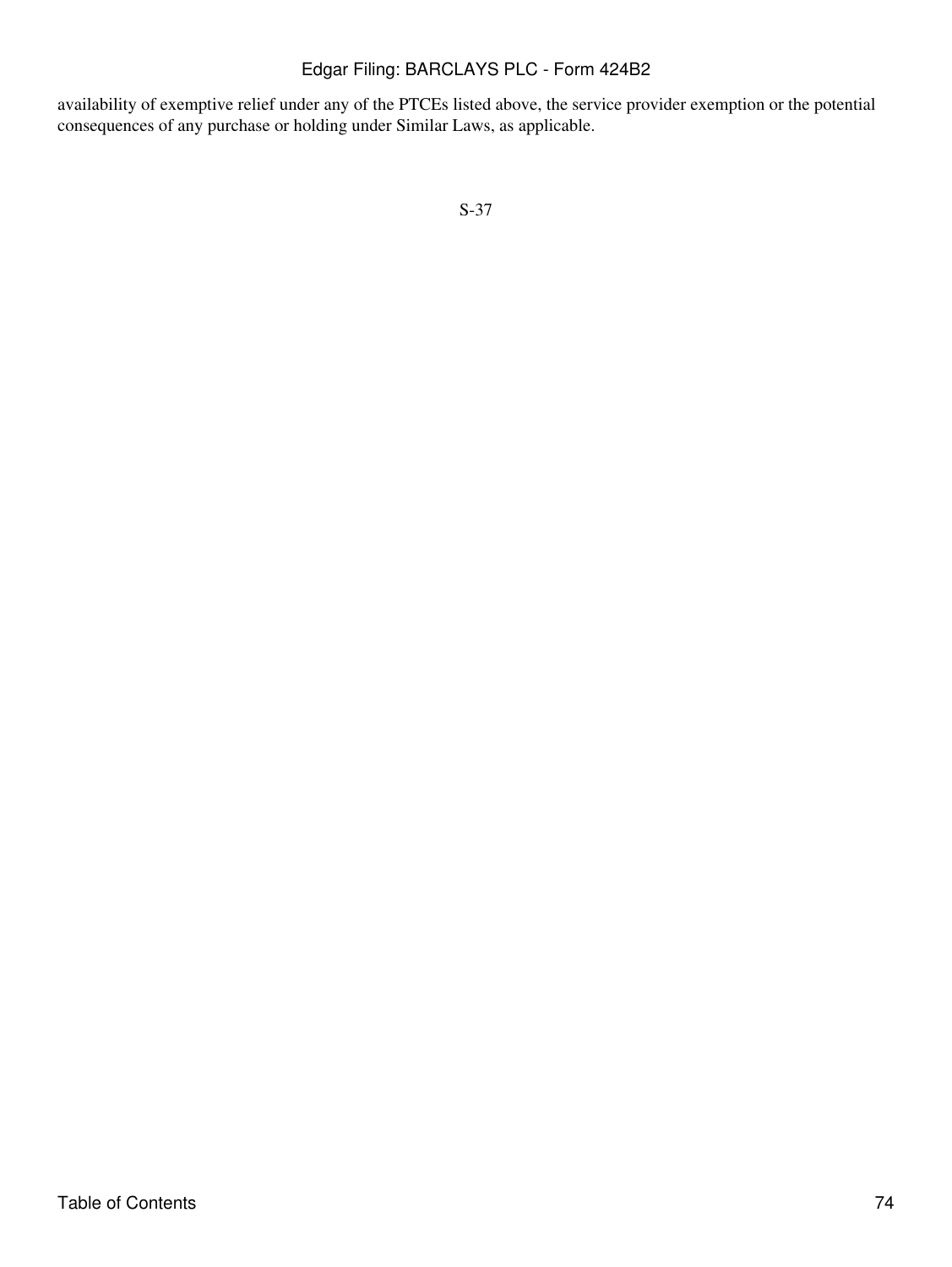Purchasers of the notes have exclusive responsibility for ensuring that their purchase and holding of the notes do not violate the fiduciary or prohibited transaction rules of ERISA or the Code or any similar provisions of Similar Laws. The sale of any notes to a Plan, Plan Asset Entity or Non-ERISA Arrangement is in no respect a representation by us or any of our affiliates or representatives that such an investment meets all relevant legal requirements with respect to investments by any such Plans, Plan Asset Entities or Non-ERISA Arrangements generally or any particular Plan, Plan Asset Entity or Non-ERISA Arrangement or that such investment is appropriate for such Plans, Plan Asset Entities or Non-ERISA Arrangements generally or any particular Plan, Plan Asset Entity or Non-ERISA Arrangement.

S-38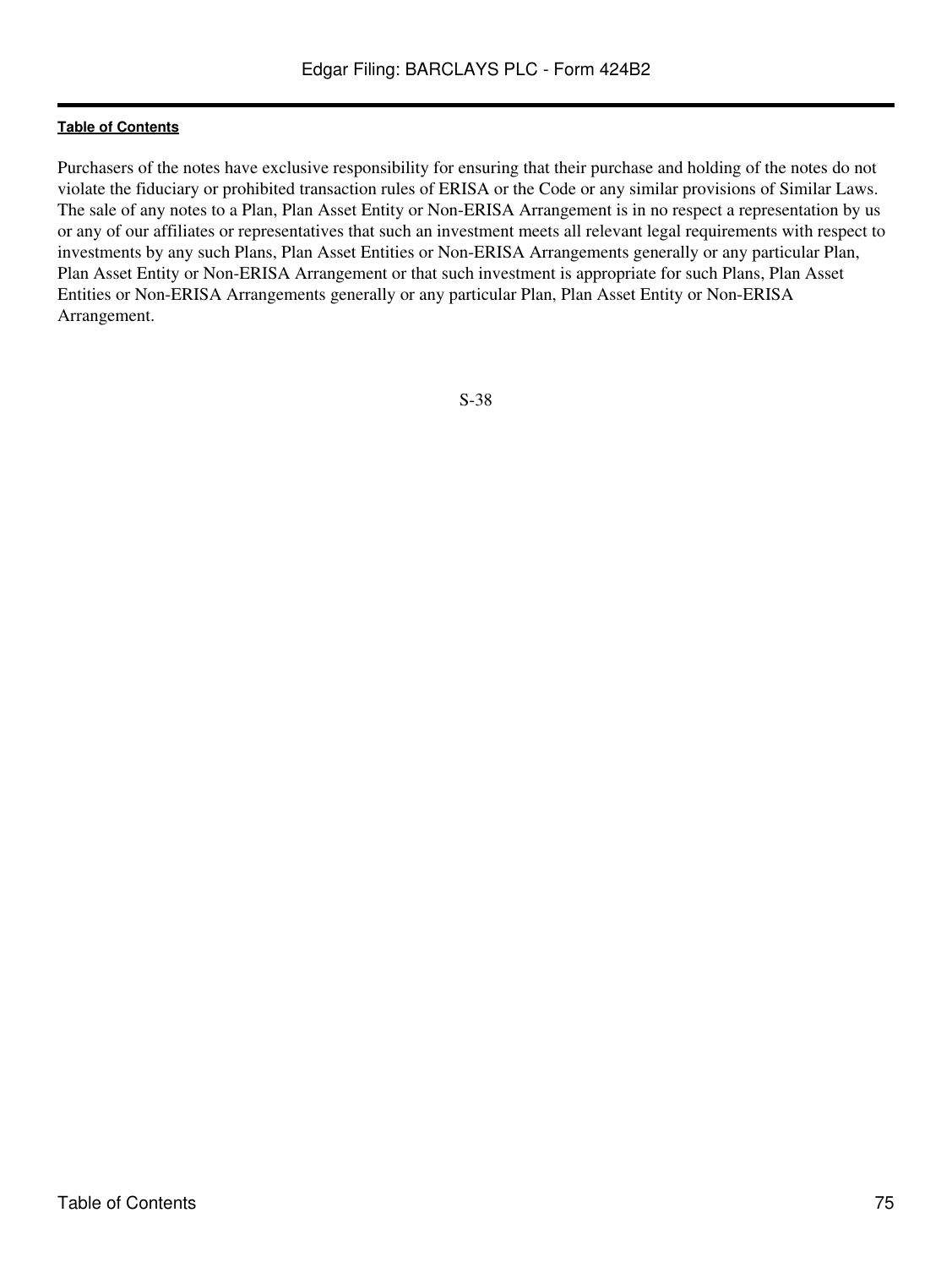#### **UNDERWRITING (CONFLICTS OF INTEREST)**

Subject to the terms and conditions set forth in the Underwriting Agreement Standard Provisions, dated May 9, 2018, incorporated in the pricing agreement dated April 30, 2019, between us and the underwriters named below, we have agreed to issue to the underwriters, and each underwriter has severally undertaken to purchase, the principal amount of notes set forth opposite its name below:

|                                                                                                                        | <b>Principal</b><br>Amount |  |
|------------------------------------------------------------------------------------------------------------------------|----------------------------|--|
| <b>Underwriters</b>                                                                                                    | of the Notes               |  |
| Barclays Capital Inc.                                                                                                  | \$1,500,000,000            |  |
| CIBC World Markets Corp.                                                                                               | \$60,000,000               |  |
| <b>ING Financial Markets LLC</b>                                                                                       | \$60,000,000               |  |
| Scotia Capital (USA) Inc.                                                                                              | \$60,000,000               |  |
| SMBC Nikko Securities America, Inc.                                                                                    | \$60,000,000               |  |
| Societe Generale                                                                                                       | \$60,000,000               |  |
| Swedbank AB (publ)                                                                                                     | \$60,000,000               |  |
| BNY Mellon Capital Markets, LLC                                                                                        | \$20,000,000               |  |
| Citizens Capital Markets, Inc.                                                                                         | \$20,000,000               |  |
| Drexel Hamilton, LLC                                                                                                   | \$20,000,000               |  |
| Loop Capital Markets LLC                                                                                               | \$20,000,000               |  |
| Mischler Financial Group, Inc.                                                                                         | \$20,000,000               |  |
| PNC Capital Markets LLC                                                                                                | \$20,000,000               |  |
| U.S. Bancorp Investments, Inc.                                                                                         | \$20,000,000               |  |
| <b>Total</b>                                                                                                           | \$2,000,000,000            |  |
| The underwriting eggenerate and the pricing eggenerate provide that the obligations of the underwriters are subject to |                            |  |

The underwriting agreement and the pricing agreement provide that the obligations of the underwriters are subject to certain conditions precedent and that the underwriters have undertaken to purchase all the notes offered by this prospectus supplement if any of these notes are purchased.

The underwriters propose to offer the notes directly to the public at the price to public set forth on the cover of this prospectus supplement and may offer the notes to certain dealers at the price to public less a concession not in excess of 0.20%. The underwriters may allow, and such dealers may re-allow, a concession not in excess of 0.125% to other dealers and brokers with respect to the notes. After the initial offering of the notes, the price to public and other selling terms may be varied by Barclays Capital Inc.

We estimate that our total expenses for the offering, excluding underwriting commissions, will be approximately \$432,400.

We have agreed to indemnify the underwriters against certain liabilities, including liabilities under the Securities Act.

The notes are new issue securities with no established trading market. We will apply to list the notes on the NYSE under symbol BCS25A.

The notes will settle through the facilities of DTC and its participants (including Euroclear and Clearstream, Luxembourg).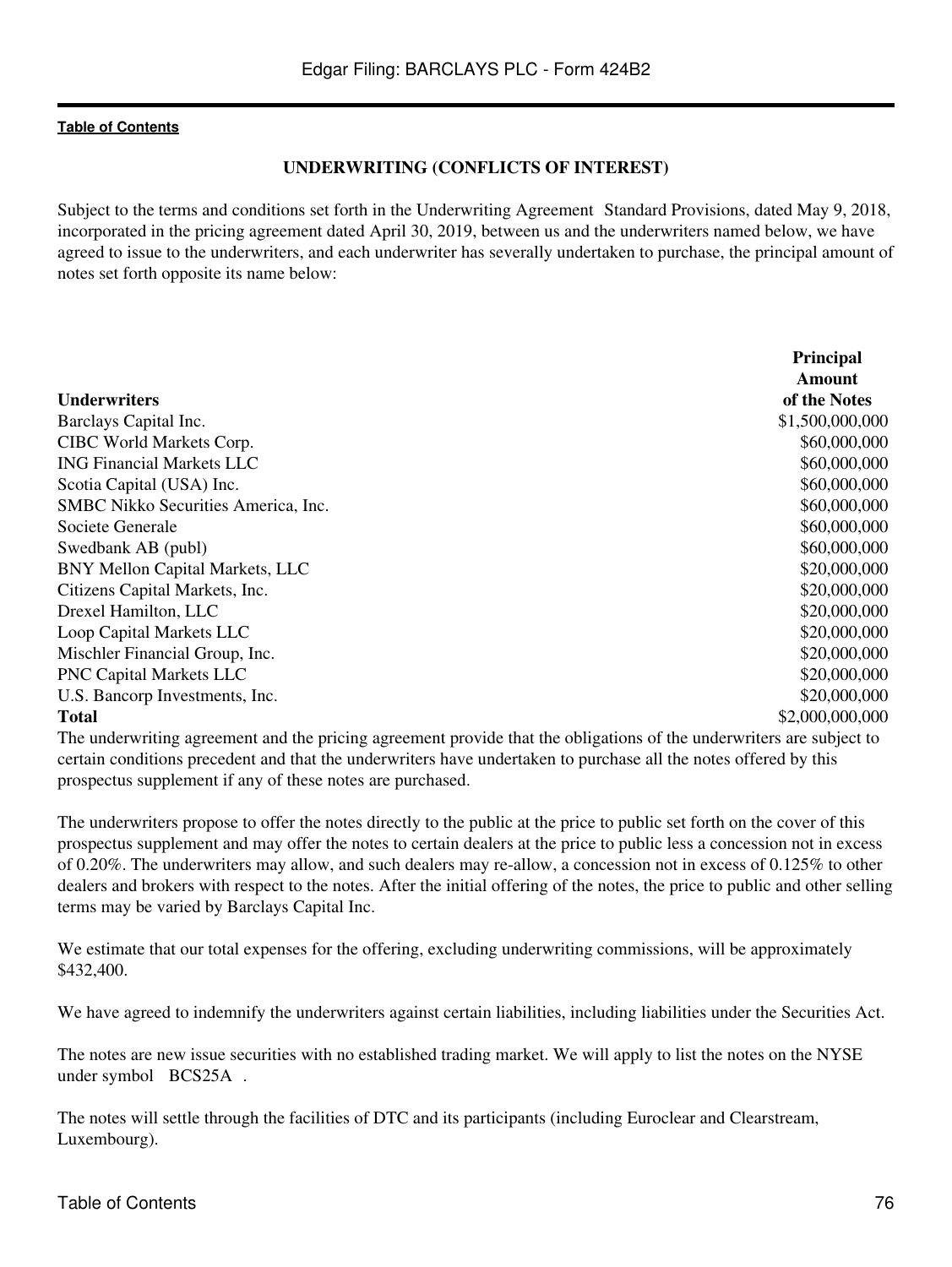The CUSIP, ISIN and Common Code for the notes is:

| <b>CUSIP</b> | ISIN         | Common code |
|--------------|--------------|-------------|
| 06738E BH7   | US06738EBH71 | 199211544   |

S-39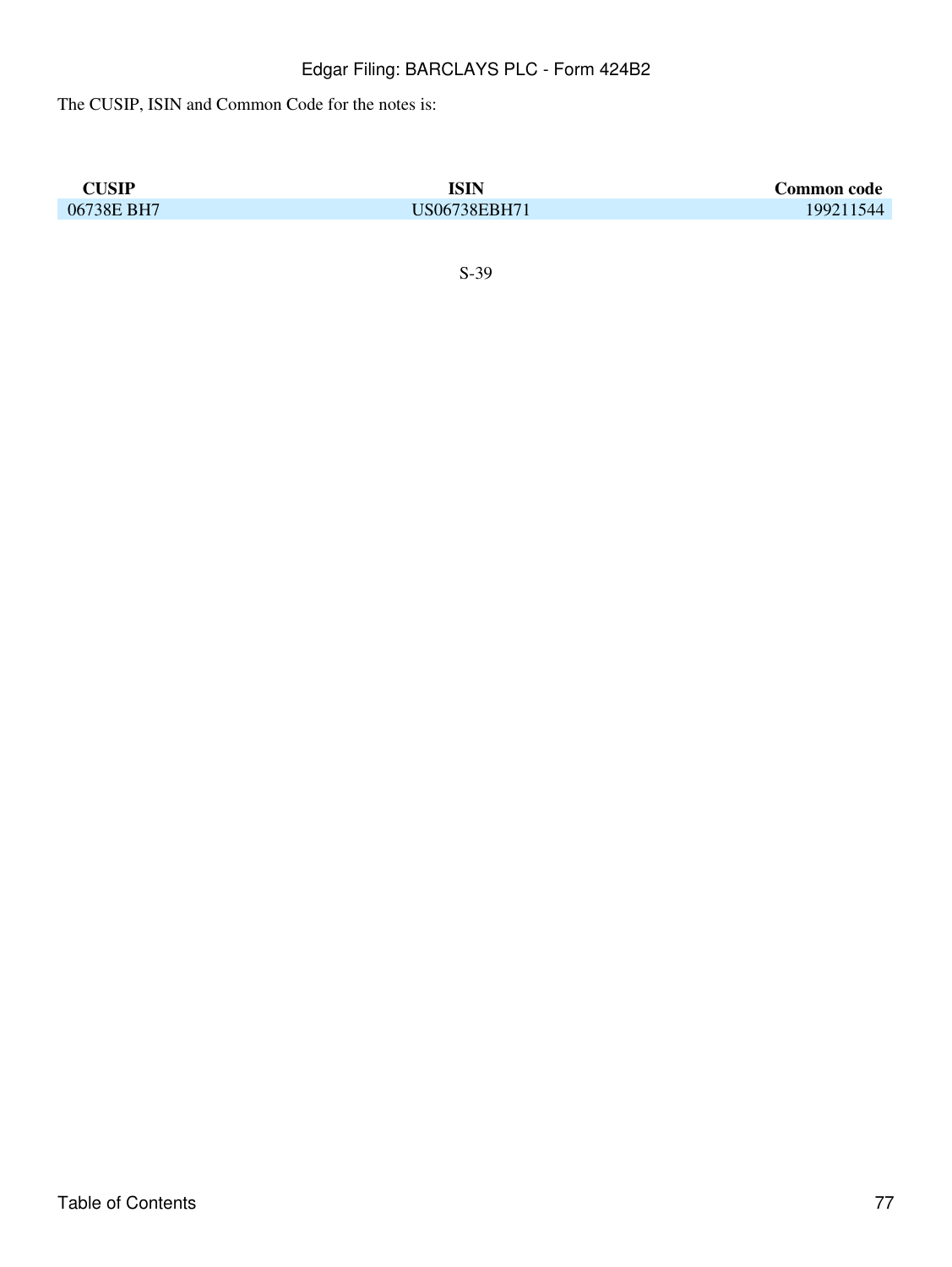Certain of the underwriters may not be U.S. registered broker-dealers and accordingly will not effect any sales within the United States except in compliance with applicable U.S. laws and regulations, including the rules of FINRA. Swedbank AB (publ) is not a U.S. registered broker-dealer, and it will not effect any offers or sales of any notes in the United States.

Certain of the underwriters and their affiliates have performed investment banking and advisory services for us from time to time for which they have received customary fees and expenses. The underwriters and their affiliates may from time to time engage in transactions with and perform services for us in the ordinary course of business.

It is expected that delivery of the notes will be made, against payment of the notes, on or about May 7, 2019, which will be the fifth Business Day in the United States following the date of pricing of the notes. Under Rule 15c6-1 under the Securities Exchange Act of 1934, purchases or sales of securities in the secondary market generally are required to settle within two Business Days (T+2), unless the parties to any such transaction expressly agree otherwise. Accordingly, purchasers of the notes who wish to trade the notes on the date of this prospectus supplement or the next two succeeding Business Days, will be required, because the notes initially will settle within five business days (T+5) in the United States, to specify an alternate settlement cycle at the time of any such trade to prevent a failed settlement. Purchasers of the notes who wish to trade on the date of this prospectus supplement or the next two succeeding Business Days should consult their own legal advisers.

## **Conflicts of Interest**

Barclays Capital Inc., the Sole Structuring Adviser and Sole Bookrunner, is an affiliate of Barclays PLC and, as such, is deemed to have a conflict of interest in this offering within the meaning of Rule 5121 (or any successor rule thereto) . Consequently, this offering is being conducted in compliance with the provisions of Rule 5121. Barclays Capital Inc. is not permitted to sell notes in this offering to an account over which it exercises discretionary authority without the prior specific written approval of the account holder.

## **Stabilization Transactions and Short Sales**

In connection with the offering, the underwriters may purchase and sell notes in the open market. These transactions may include short sales, stabilizing transactions and purchases to cover positions created by short sales. Short sales involve the sale by the underwriters of a greater number of notes than they are required to purchase in the offering. The underwriters may close a short position by purchasing notes in the open market. Stabilizing transactions consist of various bids for, or purchases of, the notes made by the underwriters in the open market prior to the completion of the offering.

Purchases to cover a short position and stabilizing transactions may have the effect of preventing or retarding a decline in the market price of the notes. As a result, the price of the notes may be higher than the price that otherwise might exist in the open market. If these activities are commenced, they may be discontinued at any time.

## **Market-Making Resales**

This prospectus supplement and the accompanying prospectus may be used by an affiliate of Barclays in connection with offers and sales of the notes in market-making transactions. In a market-making transaction, such affiliate may resell the notes it acquires from other holders, after the original offering and sale of the notes. Resales of this kind may occur in the open market or may be privately negotiated, at prevailing market prices at the time of resale or at related or negotiated prices. In these transactions, such affiliate may act as principal, or agent, including as agent for the counterparty in a transaction in which such affiliate acts as principal, or as agent for both counterparties in a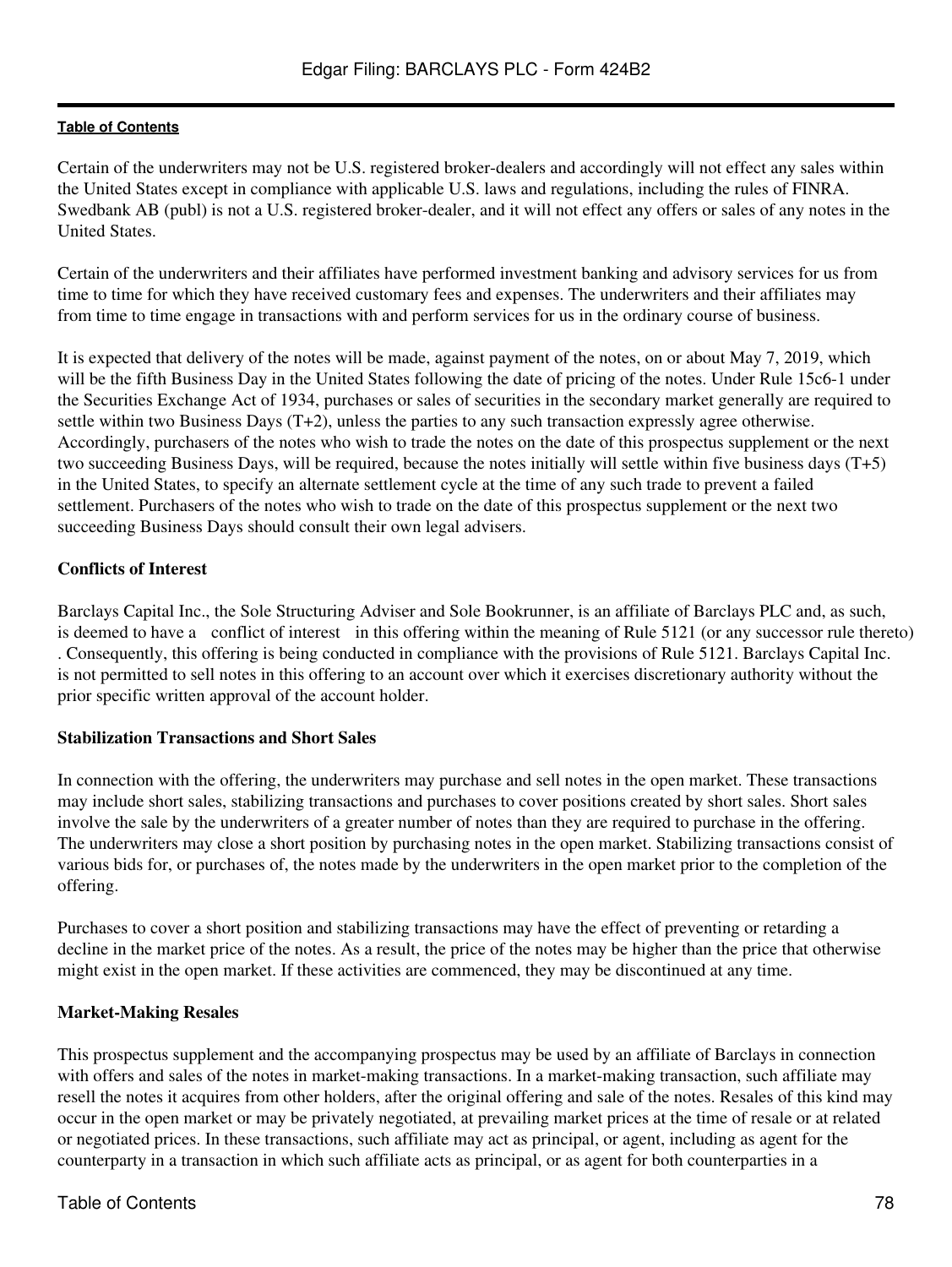transaction in which such affiliate does not act as principal. Such affiliate may receive compensation in the form of discounts and commissions, including from both counterparties in some cases.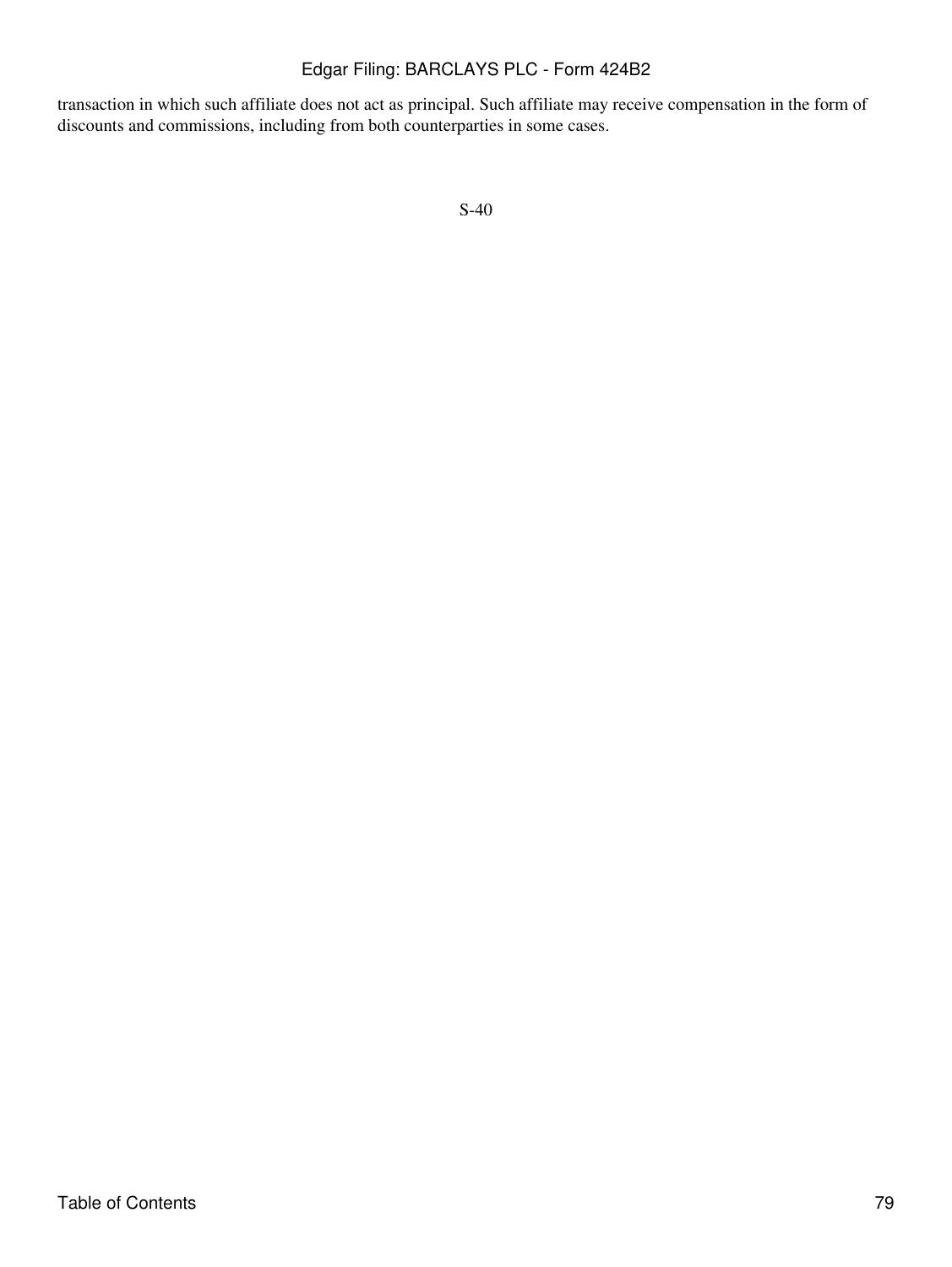The price to public specified on the cover of this prospectus supplement relates to the initial offering of the notes. This amount does not relate to securities sold in market-making transactions.

We do not expect to receive any proceeds from market-making transactions.

Information about the trade and settlement dates, as well as the purchase price, for a market-making transaction will be provided to the purchaser in a separate confirmation of sale.

## **Selling Restrictions**

### *Canada*

The notes may be sold only to purchasers purchasing, or deemed to be purchasing, as principal that are accredited investors, as defined in National Instrument 45-106 *Prospectus Exemptions* or subsection 73.3(1) of the *Securities Act* (Ontario), and are permitted clients, as defined in National Instrument 31-103 *Registration Requirements, Exemptions and Ongoing Registrant Obligations*. Any resale of the notes must be made in accordance with an exemption from, or in a transaction not subject to, the prospectus requirements of applicable securities laws.

Securities legislation in certain provinces or territories of Canada may provide a purchaser with remedies for rescission or damages if this prospectus supplement or the accompanying prospectus (including any amendment thereto) contain a misrepresentation, provided that the remedies for rescission or damages are exercised by the purchaser within the time limit prescribed by the securities legislation of the purchaser s province or territory. The purchaser should refer to any applicable provisions of the securities legislation of the purchaser s province or territory for particulars of these rights or consult with a legal advisor.

Pursuant to section 3A.3 of National Instrument 33-105 *Underwriting Conflicts* (NI 33-105), the underwriters are not required to comply with the disclosure requirements of NI 33-105 regarding underwriter conflicts of interest in connection with this offering.

## *United Kingdom*

Each underwriter has represented, warranted and agreed that, in connection with the distribution of the notes, directly or indirectly, it (i) has only communicated or caused to be communicated, and will only communicate or cause to be communicated, an invitation or inducement to engage in investment activity (within the meaning of Section 21 of the FSMA) received by it in connection with the issue or sale of the notes in circumstances in which Section 21(1) of the FSMA does not apply to Barclays; and (ii) has complied and will comply with all applicable provisions of the FSMA with respect to anything done by it in relation to the notes in, from or otherwise involving the United Kingdom.

## *Prohibition of Sales to EEA Retail Investors*

Each underwriter has represented, warranted and agreed that it has not offered, sold or otherwise made available and will not offer, sell or otherwise make available any notes to any retail investor in the EEA. For the purposes of this provision, the expression retail investor means a person who is one (or more) of the following:

(i) a retail client as defined in point (11) of Article 4(1) of MiFID II; or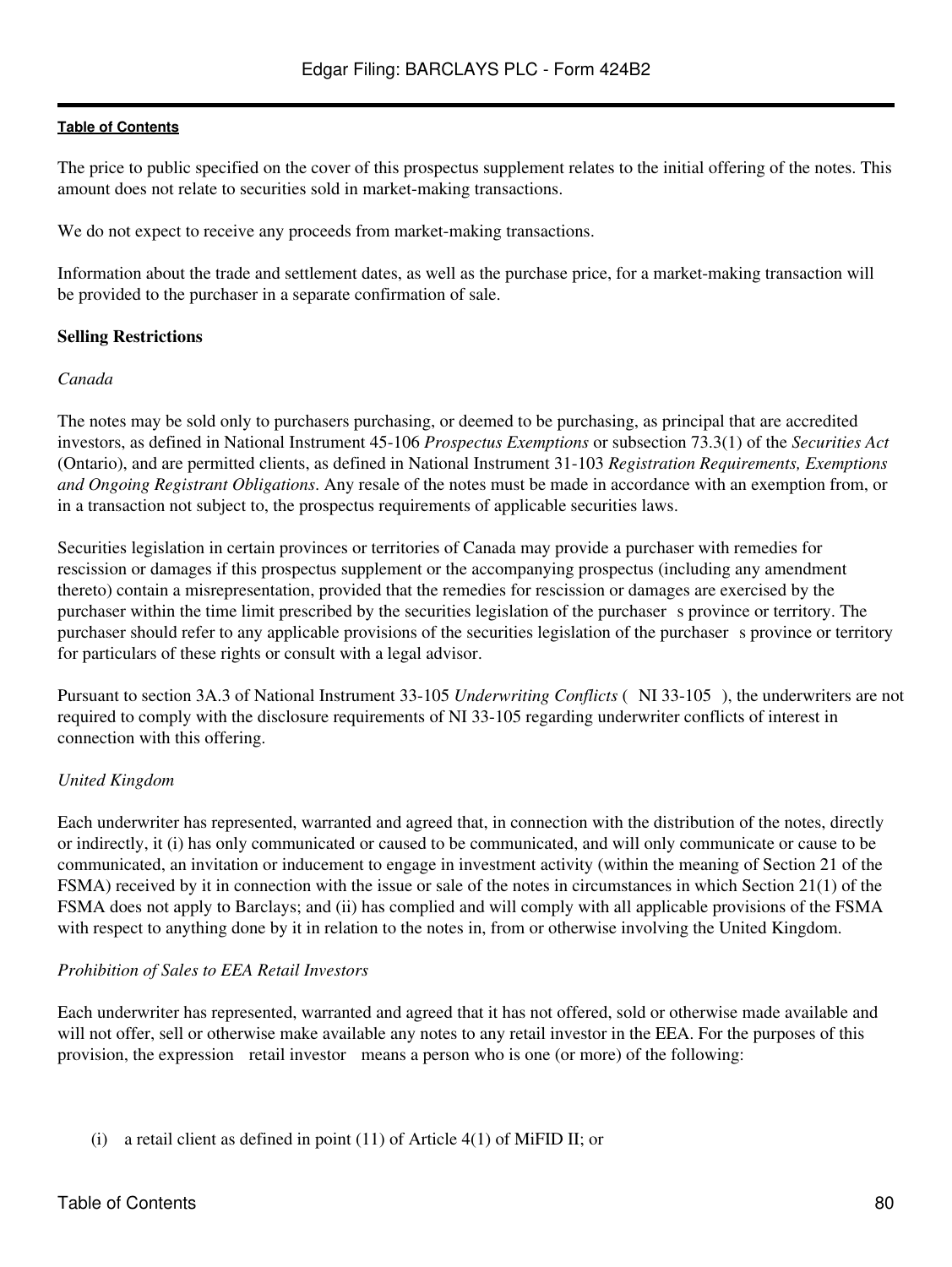(ii) a customer within the meaning of the Insurance Mediation Directive, where that customer would not qualify as a professional client as defined in point (10) of Article 4(1) of MiFID II.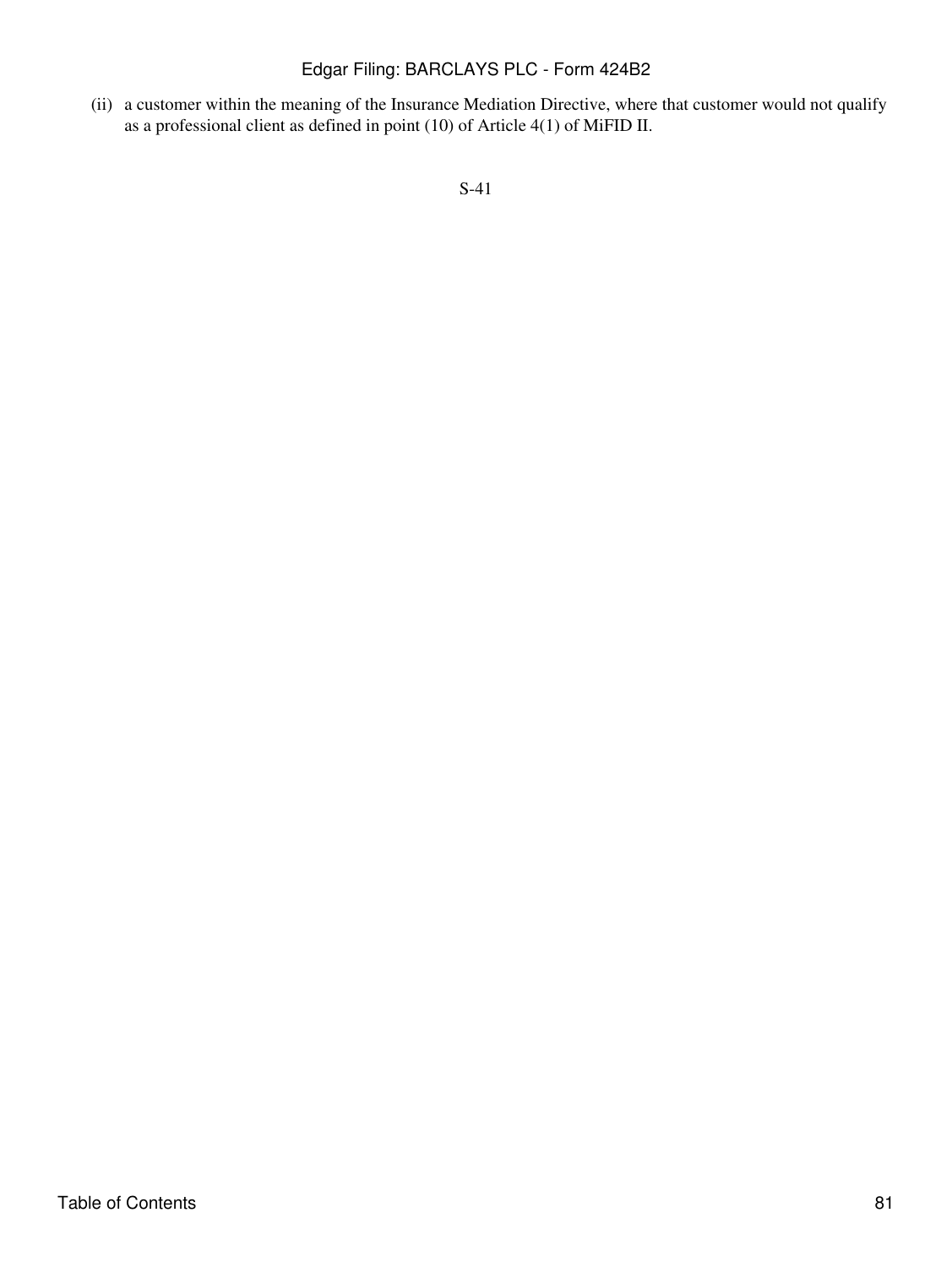## **VALIDITY OF NOTES**

Cleary Gottlieb Steen & Hamilton LLP, our United States counsel, will pass upon the validity of the notes under New York law. Clifford Chance LLP, our English solicitors, will pass on the validity of the notes under English law. Linklaters LLP, United States counsel for the underwriters, will pass upon certain matters of New York law for the underwriters.

S-42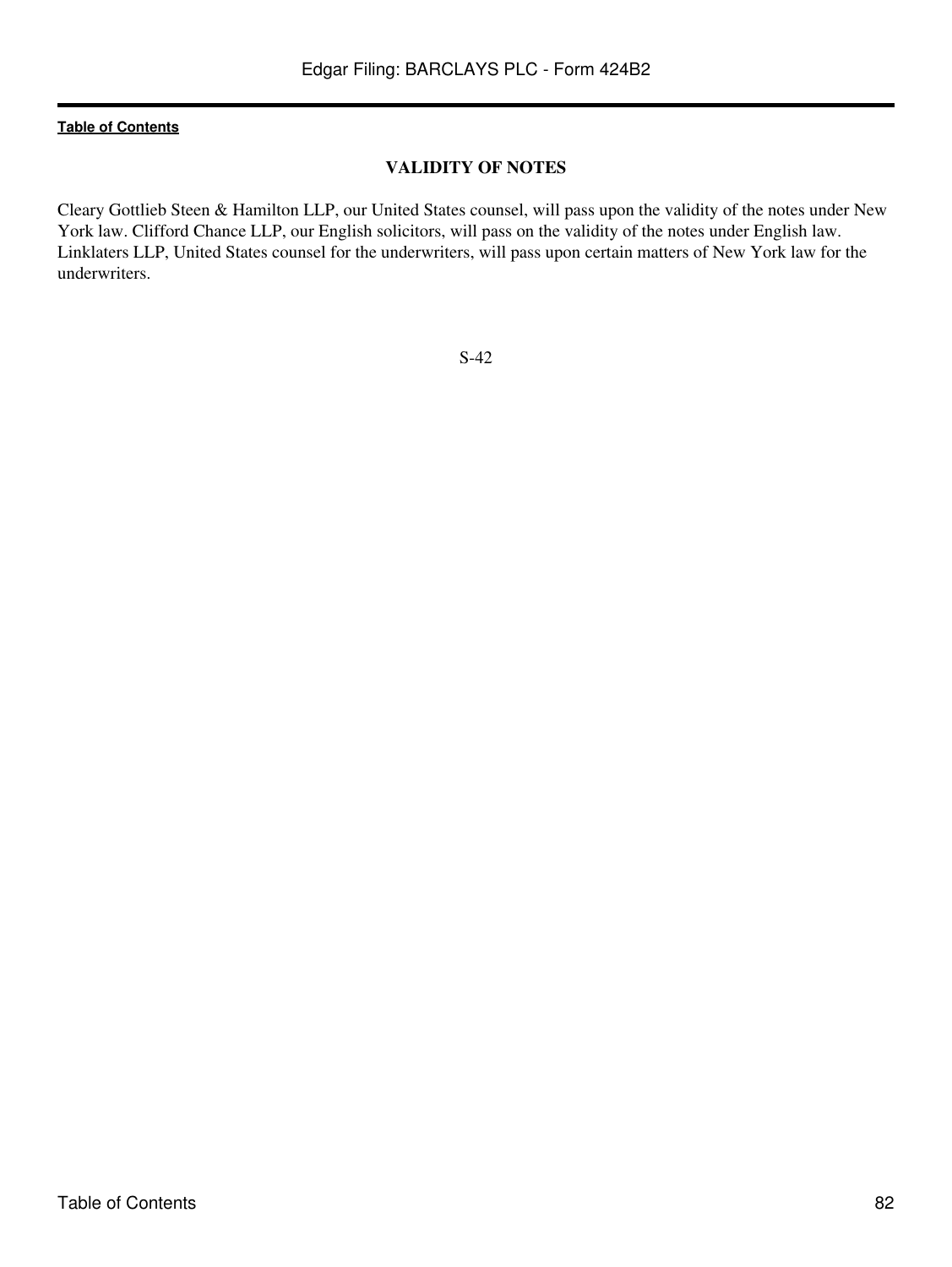#### **PROSPECTUS**

#### **BARCLAYS PLC**

#### **Debt Securities**

#### **Contingent Convertible Securities**

#### **Ordinary Shares**

This prospectus describes some of the general terms that may apply to the securities described herein (the securities) and the general manner in which they may be offered.

We will give you the specific terms of the securities, and the manner in which they are offered, in supplements to this prospectus. You should read this prospectus and the prospectus supplements carefully before you invest. We may offer and sell these securities to or through one or more underwriters, dealers and agents, including our subsidiary Barclays Capital Inc., or directly to purchasers, on a delayed or continuous basis. We will indicate the names of any underwriters in the applicable prospectus supplement.

We may use this prospectus to offer and sell from time to time senior and dated subordinated debt securities, contingent convertible securities and ordinary shares (including the ordinary shares into which the contingent convertible securities may under certain circumstances convert). In addition, Barclays Capital Inc. or another of our affiliates may use this prospectus in market-making transactions in certain of these securities after their initial sale. *Unless we or our agent informs you otherwise in the confirmation of sale, this prospectus is being used in market-making transactions.*

Our ordinary shares are admitted to trading on the London Stock Exchange under the symbol BARC. Our American depositary shares, each currently representing four of our ordinary shares, are listed on the New York Stock Exchange under the trading symbol BCS.

**The securities are not deposit liabilities of Barclays PLC and are not covered by the U.K. Financial Services Compensation Scheme or insured by the United States Federal Deposit Insurance Corporation or any other governmental agency of the United States, the United Kingdom or any other jurisdiction.**

**Each holder or beneficial owner of senior debt securities, dated subordinated debt securities or contingent convertible securities acknowledges and agrees that the rights of the holders or beneficial owners of such securities are subject to, and will be varied, if necessary, solely to give effect to, the exercise of any U.K. Bail-in Power (as defined herein) by the Relevant U.K. Resolution Authority (as defined herein). For more information, see the sections entitled Description of Debt Securities Agreement with Respect to the Exercise of U.K. Bail-in Power and Description of Contingent Convertible Securities Agreement with Respect to the Exercise of U.K. Bail-in Power in this prospectus.**

This prospectus may not be used to sell securities unless it is accompanied by a prospectus supplement.

**Neither the Securities and Exchange Commission nor any other regulatory body has approved or disapproved of these securities or passed upon the accuracy or adequacy of this prospectus. Any representation to the**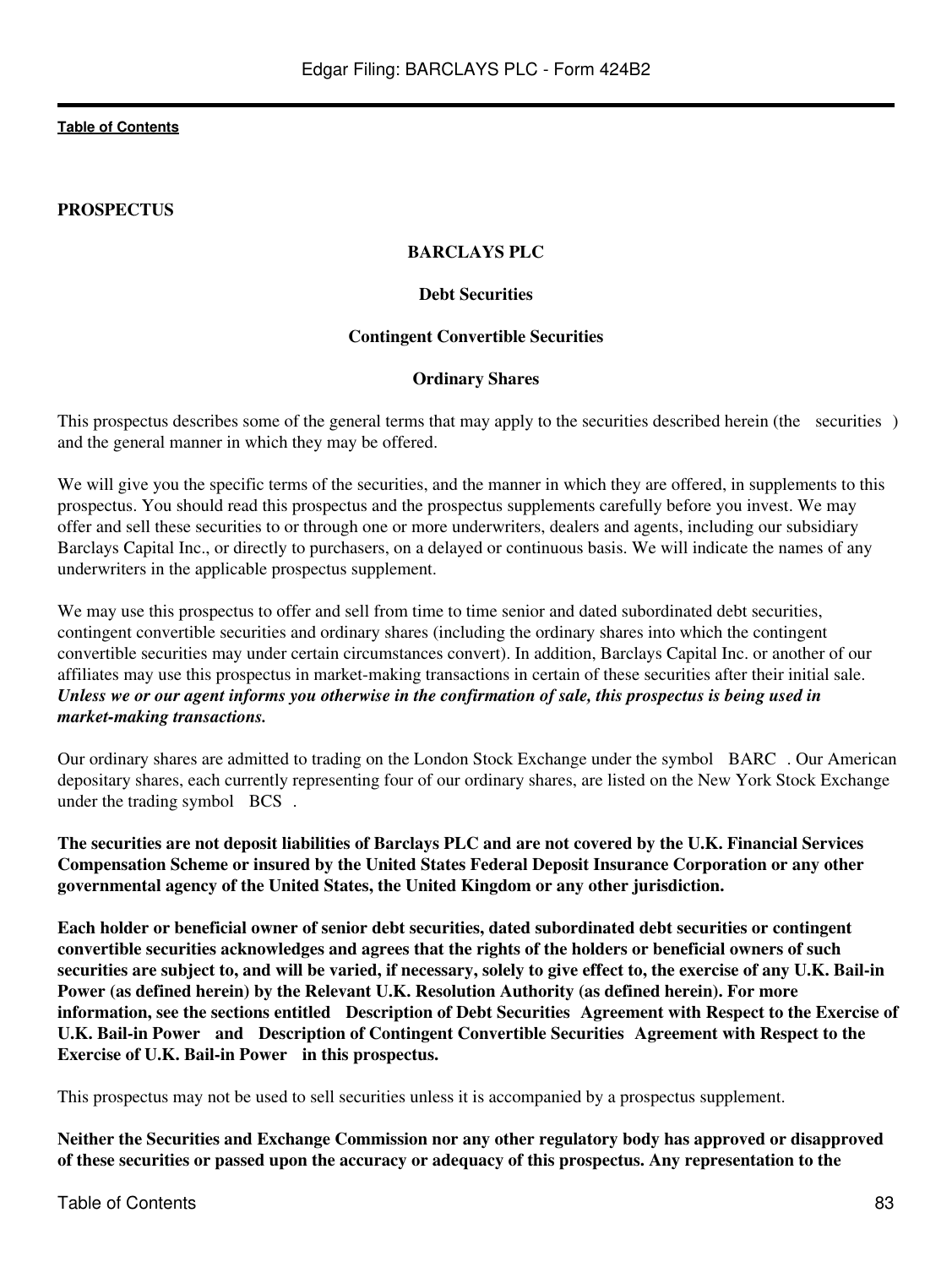**contrary is a criminal offense.**

The date of this prospectus is April 6, 2018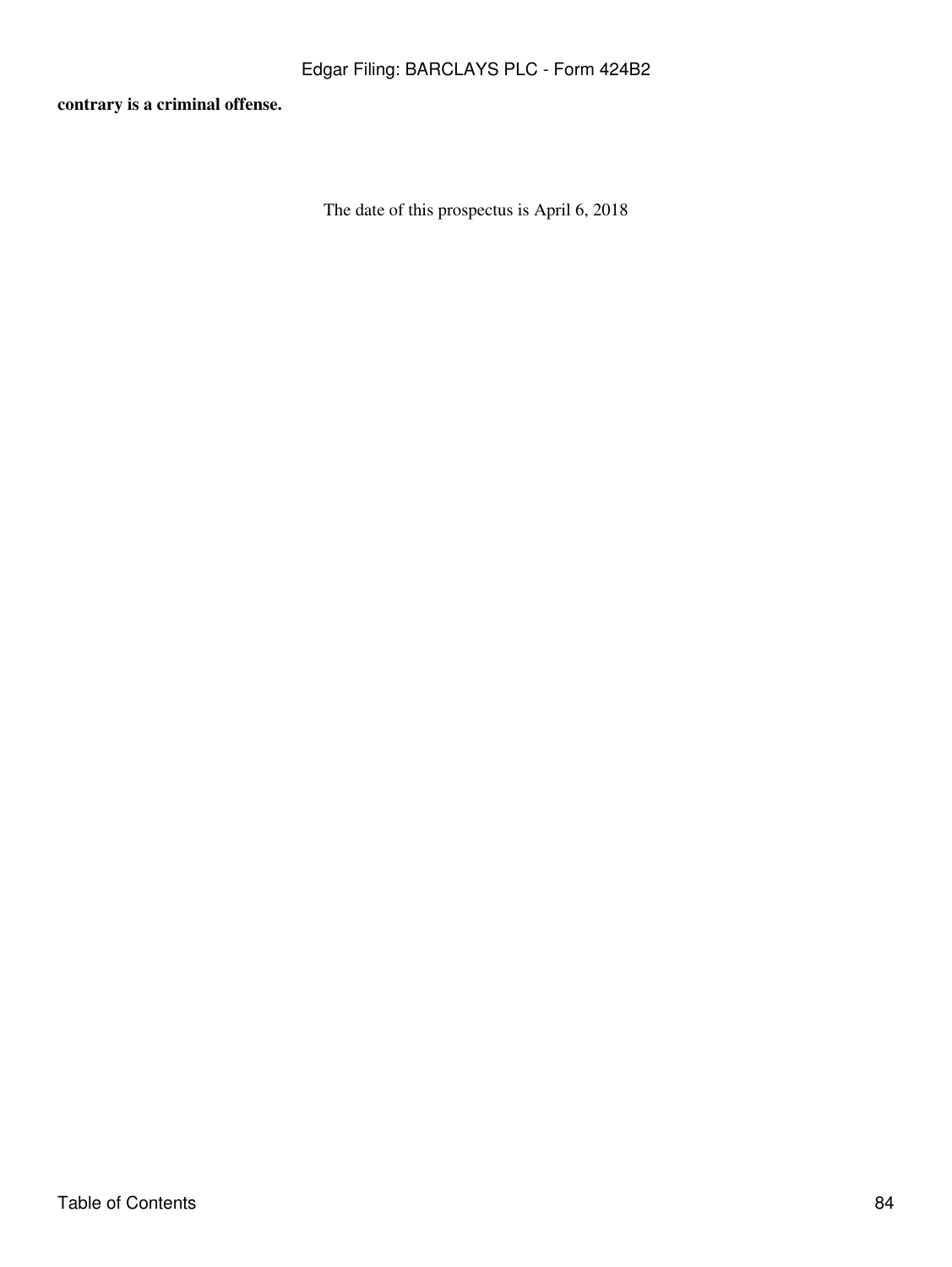## **TABLE OF CONTENTS**

<span id="page-84-0"></span>

|                                                                              | Page           |
|------------------------------------------------------------------------------|----------------|
| FORWARD-LOOKING STATEMENTS                                                   |                |
| <b>INCORPORATION OF CERTAIN DOCUMENTS BY REFERENCE</b>                       | $\overline{2}$ |
| <b>CERTAIN DEFINITIONS</b>                                                   | 3              |
| THE BARCLAYS GROUP                                                           | 4              |
| <b>USE OF PROCEEDS</b>                                                       | 5              |
| <b>DESCRIPTION OF DEBT SECURITIES</b>                                        | 6              |
| DESCRIPTION OF CONTINGENT CONVERTIBLE SECURITIES                             | 24             |
| <b>DESCRIPTION OF ORDINARY SHARES</b>                                        | 43             |
| DESCRIPTION OF CERTAIN PROVISIONS RELATING TO DEBT SECURITIES AND CONTINGENT |                |
| <b>CONVERTIBLE SECURITIES</b>                                                | 45             |
| <b>CLEARANCE AND SETTLEMENT</b>                                              | 48             |
| <b>TAX CONSIDERATIONS</b>                                                    | 54             |
| EMPLOYEE RETIREMENT INCOME SECURITY ACT                                      | 74             |
| PLAN OF DISTRIBUTION                                                         | 76             |
| SERVICE OF PROCESS AND ENFORCEMENT OF LIABILITIES                            | 80             |
| WHERE YOU CAN FIND MORE INFORMATION                                          | 81             |
| <b>FURTHER INFORMATION</b>                                                   | 82             |
| <b>VALIDITY OF SECURITIES</b>                                                | 83             |
| <b>EXPERTS</b>                                                               | 84             |
| EXPENSES OF ISSUANCE AND DISTRIBUTION                                        | 85             |
|                                                                              |                |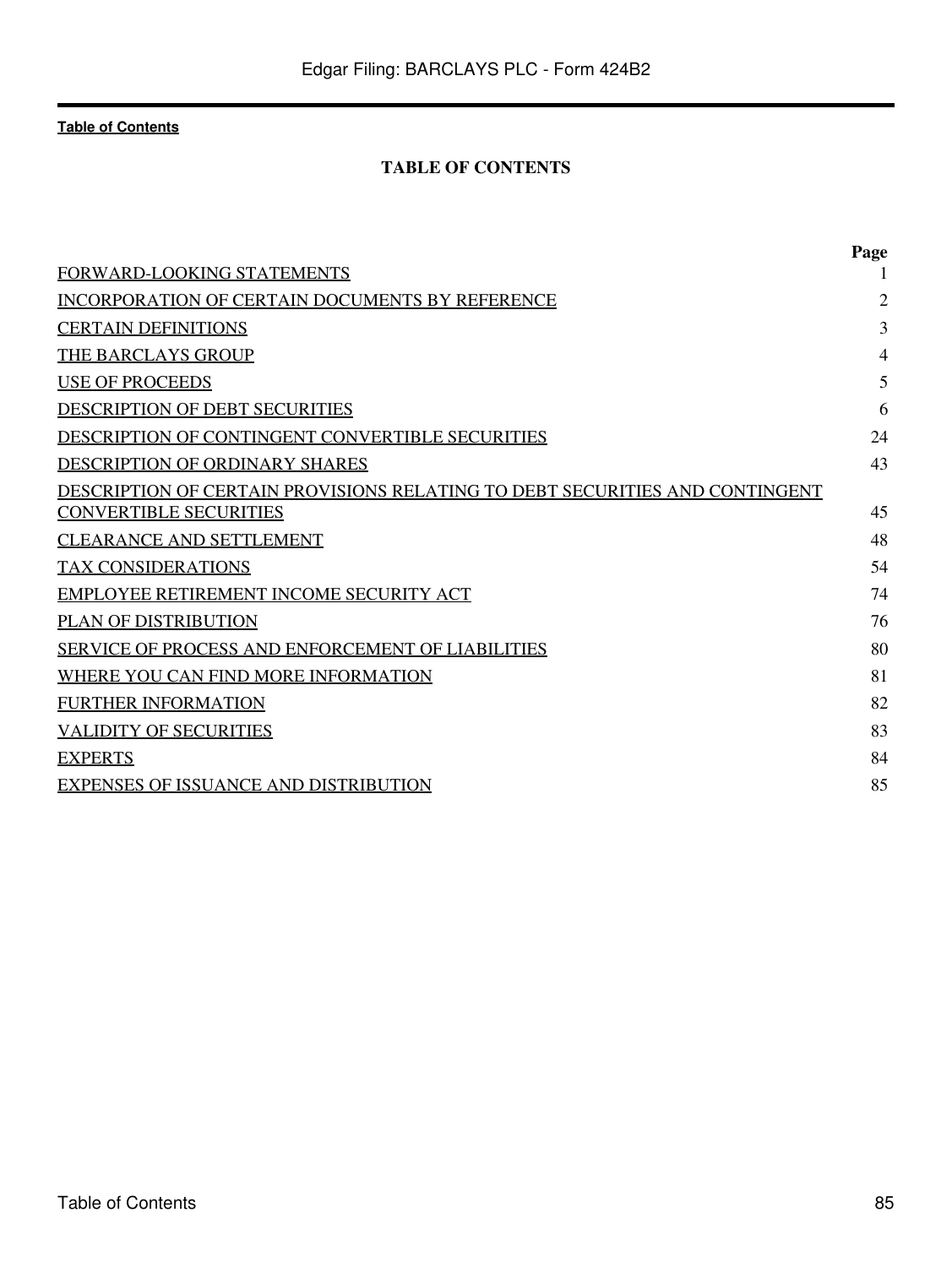#### **FORWARD-LOOKING STATEMENTS**

<span id="page-85-0"></span>This prospectus and certain documents incorporated by reference herein contain certain forward-looking statements within the meaning of Section 21E of the U.S. Securities Exchange Act of 1934, as amended (the Exchange Act), and Section 27A of the U.S. Securities Act of 1933, as amended (the Securities Act), with respect to the Group (as defined below). We caution readers that no forward-looking statement is a guarantee of future performance and that actual results or other financial condition or performance measures could differ materially from those contained in the forward-looking statements. These forward-looking statements can be identified by the fact that they do not relate only to historical or current facts. Forward-looking statements sometimes use words such as may, will, seek, continue, aim, anticipate, target, projected, expect, estimate, intend, plan, goal, believe, achieve or other meaning. Examples of forward-looking statements include, among others, statements or guidance regarding or relating to the Group s future financial position, income growth, assets, impairment charges, provisions, business strategy, structural reform, capital, leverage and other regulatory ratios, payment of dividends (including dividend pay-out ratios and expected payment strategies), projected levels of growth in the banking and financial markets, projected costs or savings, any commitments and targets and the impact of any regulatory deconsolidation resulting from the sell down of the Group s interest in Barclays Africa Group Limited, estimates of capital expenditures and plans and objectives for future operations, projected employee numbers, IFRS 9 impacts, and other statements that are not historical fact. By their nature, forward-looking statements involve risk and uncertainty because they relate to future events and circumstances. These may be affected by changes in legislation, the development of standards and interpretations under International Financial Reporting Standards (IFRS) including the implementation of IFRS 9, evolving practices with regard to the interpretation and application of accounting and regulatory standards, the outcome of current and future legal proceedings and regulatory investigations, future levels of conduct provisions, the policies and actions of governmental and regulatory authorities, geopolitical risks and the impact of competition. In addition, factors including (but not limited to) the following may have an effect: capital, leverage and other regulatory rules (including with regard to the future structure of the Group) applicable to past, current and future periods; United Kingdom (U.K.), United States, Africa, Eurozone and global macroeconomic and business conditions; the effects of continued volatility in credit markets; market-related risks such as changes in interest rates and foreign exchange rates; effects of changes in valuation of credit market exposures; changes in valuation of issued securities; volatility in capital markets; changes in credit ratings of any entities within the Group or any securities issued by such entities; the potential for one or more countries exiting the Eurozone; the implications of the exercise by the U.K. of Article 50 of the Treaty of Lisbon and the disruption that may result in the U.K. and globally from the withdrawal of the U.K. from the European Union; and the success of future acquisitions, disposals and other strategic transactions. A number of these influences and factors are beyond the Group s control. As a result, the Group s actual future results, dividend payments and capital and leverage ratios may differ materially from the plans, goals, expectations and guidance set forth in the Group s forward-looking statements. Additional risks and factors which may impact the Group s future financial condition and performance are identified in our filings with the SEC (including, without limitation, our Annual Report on Form 20-F for the fiscal year ended December 31, 2017, filed with the SEC on February 22, 2018 (the  $2017$  Form  $20-F$ )), which are available on the SEC s website at www.sec.gov.

Any forward-looking statements made herein or in the documents incorporated by reference herein speak only as of the date they are made and it should not be assumed that they have been revised or updated in the light of new information or future events. Except as required by the PRA (as defined below), the Financial Conduct Authority (the

FCA), the London Stock Exchange plc (the LSE) or applicable law, Barclays expressly disclaims any obligation or undertaking to release publicly any updates or revisions to any forward-looking statements contained herein or in the documents incorporated by reference herein to reflect any change in Barclays expectations with regard thereto or any change in events, conditions or circumstances on which any such statement is based. The reader should, however, consult any additional disclosures that Barclays has made or may make in documents it has published or may publish via the Regulatory News Service of the LSE and/or has filed or may file with the SEC.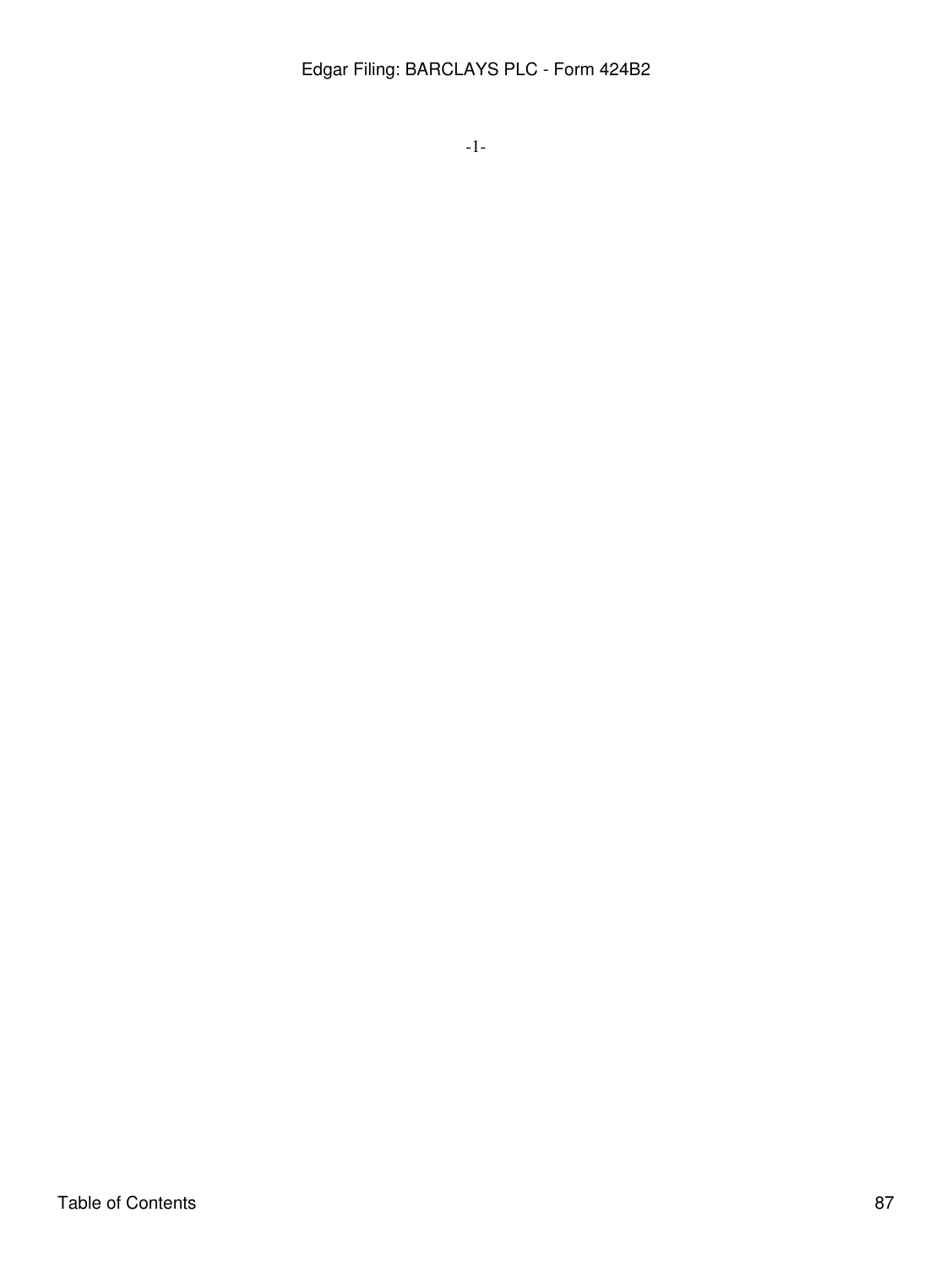#### **INCORPORATION OF CERTAIN DOCUMENTS BY REFERENCE**

<span id="page-87-0"></span>The SEC allows us to incorporate by reference the information we file with the SEC, which means that we can disclose important information to you by referring you to those documents. The information that we incorporate by reference into this prospectus is an important part of this prospectus. The most recent information that we file with the SEC automatically updates and supersedes earlier information.

We have filed with the SEC a registration statement on Form F-3 relating to the securities covered by this prospectus. This prospectus is a part of the registration statement and omits some of the information contained in the registration statement in accordance with SEC rules and regulations. You should review the information in, and exhibits to, the registration statement for further information on us and the securities we are offering. Statements in this prospectus concerning any document we have filed or will file as an exhibit to the registration statement or that we have otherwise filed with the SEC are not intended to be comprehensive and are qualified in their entirety by reference to these filings. You should review the complete document to evaluate these statements. You may review a copy of the registration statement at the public reference facilities located at the SEC Headquarters in Washington, D.C., as well as through the SEC s internet site, as described under Where You Can Find More Information in this prospectus.

We filed the 2017 Form 20-F with the SEC on February 22, 2018. We are incorporating the 2017 Form 20-F by reference into this prospectus. We are also incorporating the Form 6-K filed by Barclays with the SEC on March 29, 2018 (Film No. 18722225).

In addition, we incorporate by reference into this prospectus any future documents that we may file with the SEC under Sections 13(a), 13(c), 14 or 15(d) of the Exchange Act from the date of this prospectus until the offering contemplated in this prospectus is completed. Reports on Form 6-K we may furnish to the SEC after the date of this prospectus (or portions thereof) are incorporated by reference in this prospectus only to the extent that the report expressly states that it is (or such portions are) incorporated by reference in this prospectus.

We will provide to you, upon your written or oral request, without charge, a copy of any or all of the documents referred to above which we have incorporated in this prospectus by reference. You should direct your requests to Barclays Treasury, Barclays PLC, 1 Churchill Place, London E14 5HP, United Kingdom (telephone: 011-44-20-7116-1000).

-2-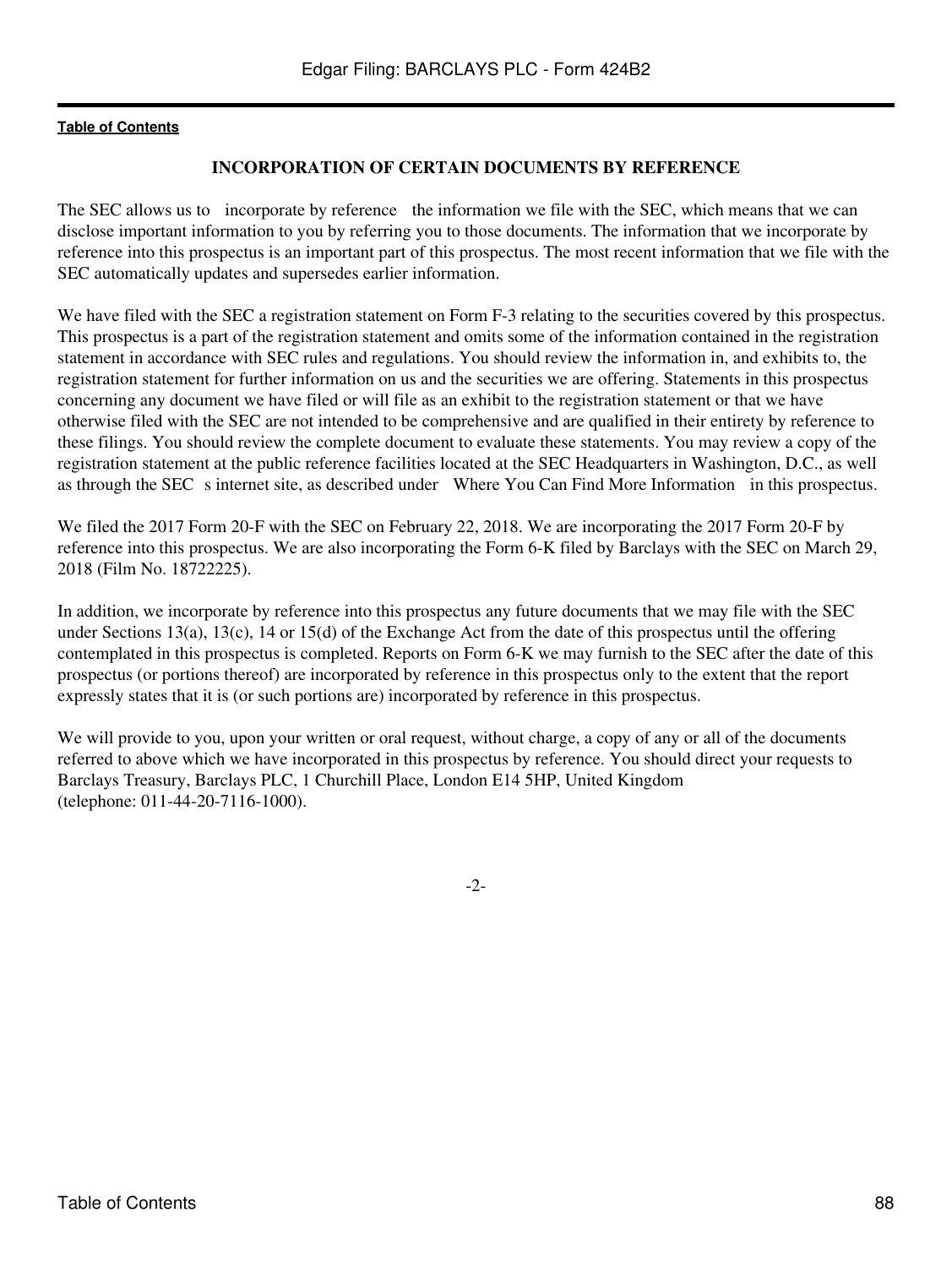#### **CERTAIN DEFINITIONS**

<span id="page-88-0"></span>For purposes of this prospectus:

we, us, our, Barclays and the Issuer refer to Barclays PLC (or any successor entity), unless the context requires otherwise;

Barclays Bank refers to Barclays Bank PLC (or any successor entity);

Group refers to Barclays PLC (or any successor entity) and its consolidated subsidiaries;

The Depository Trust Company or DTC shall include any successor clearing system;

PRA shall mean the Prudential Regulation Authority of the United Kingdom or such other governmental authority in the United Kingdom (or if Barclays PLC becomes domiciled in a jurisdiction other than the United Kingdom, such other jurisdiction) having primary responsibility for the prudential supervision of Barclays PLC;

Capital Regulations means, at any time, the laws, regulations, requirements, standards, guidelines and policies relating to capital adequacy and/or minimum requirement for own funds and eligible liabilities and/or loss absorbing capacity of credit institutions of either (i) the PRA and/or (ii) any other national or European authority, in each case then in effect in the United Kingdom (or in such other jurisdiction in which the Issuer may be organized or domiciled) and applicable to the Group including, as at the date hereof, CRD IV and related technical standards;

CRD IV means the legislative package consisting of Directive 2013/36/EU on access to the activity of credit institutions and the prudential supervision of credit institutions and investment firms, as the same may be amended or replaced from time to time, and the CRD IV Regulation;

CRD IV Regulation means Regulation (EU) No. 575/2013 on prudential requirements for credit institutions and investment firms of the European Parliament and of the Council of June 26, 2013, as the same may be amended or replaced from time to time;

Tier 1 Capital means Tier 1 Capital for the purposes of the Capital Regulations;

Tier 2 Capital means Tier 2 Capital for the purposes of the Capital Regulations;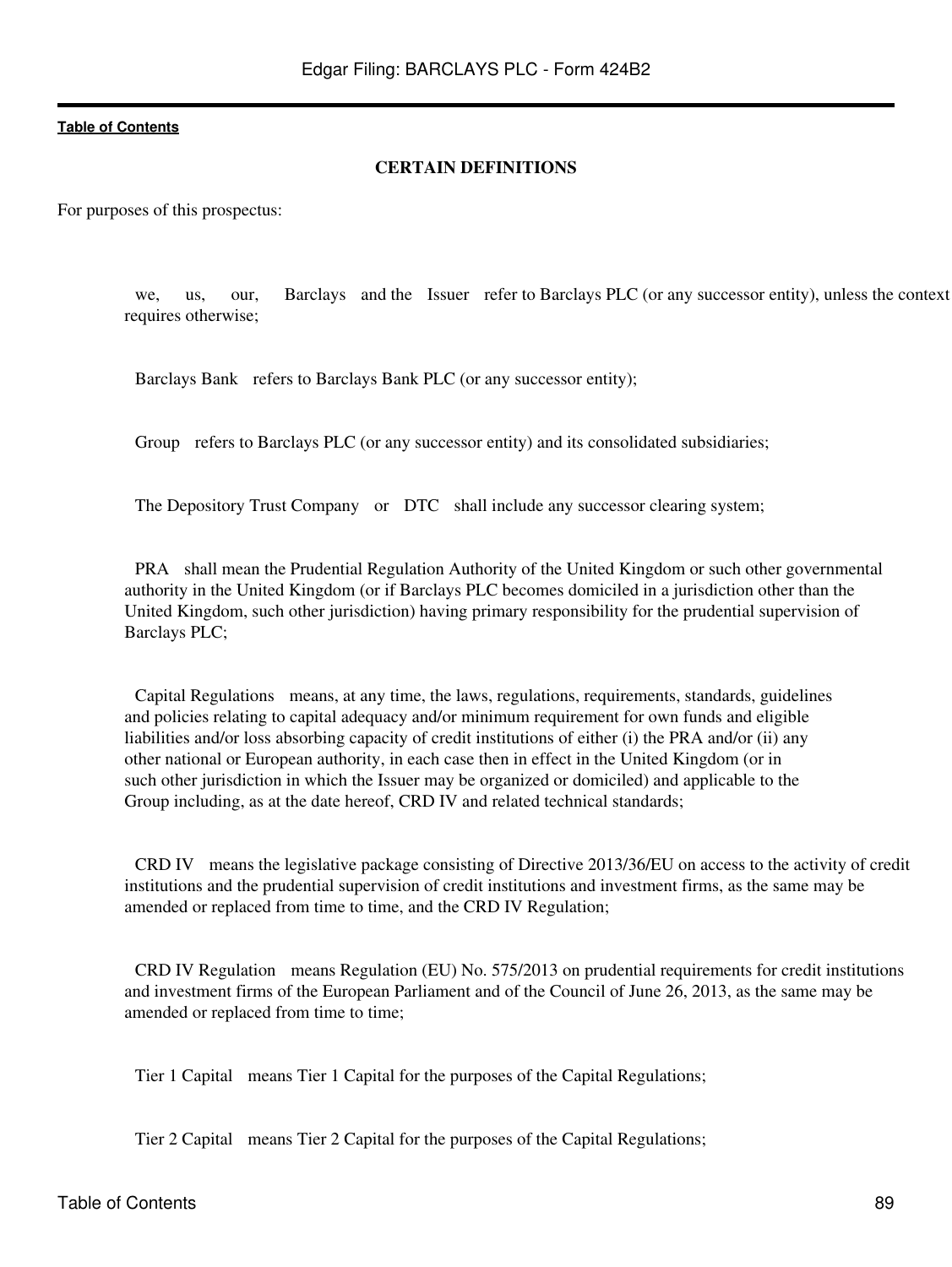- £ and sterling shall refer to the lawful currency for the time being of the United Kingdom; and
- US\$, \$ and U.S. dollars shall refer to the lawful currency for the time being of the United States.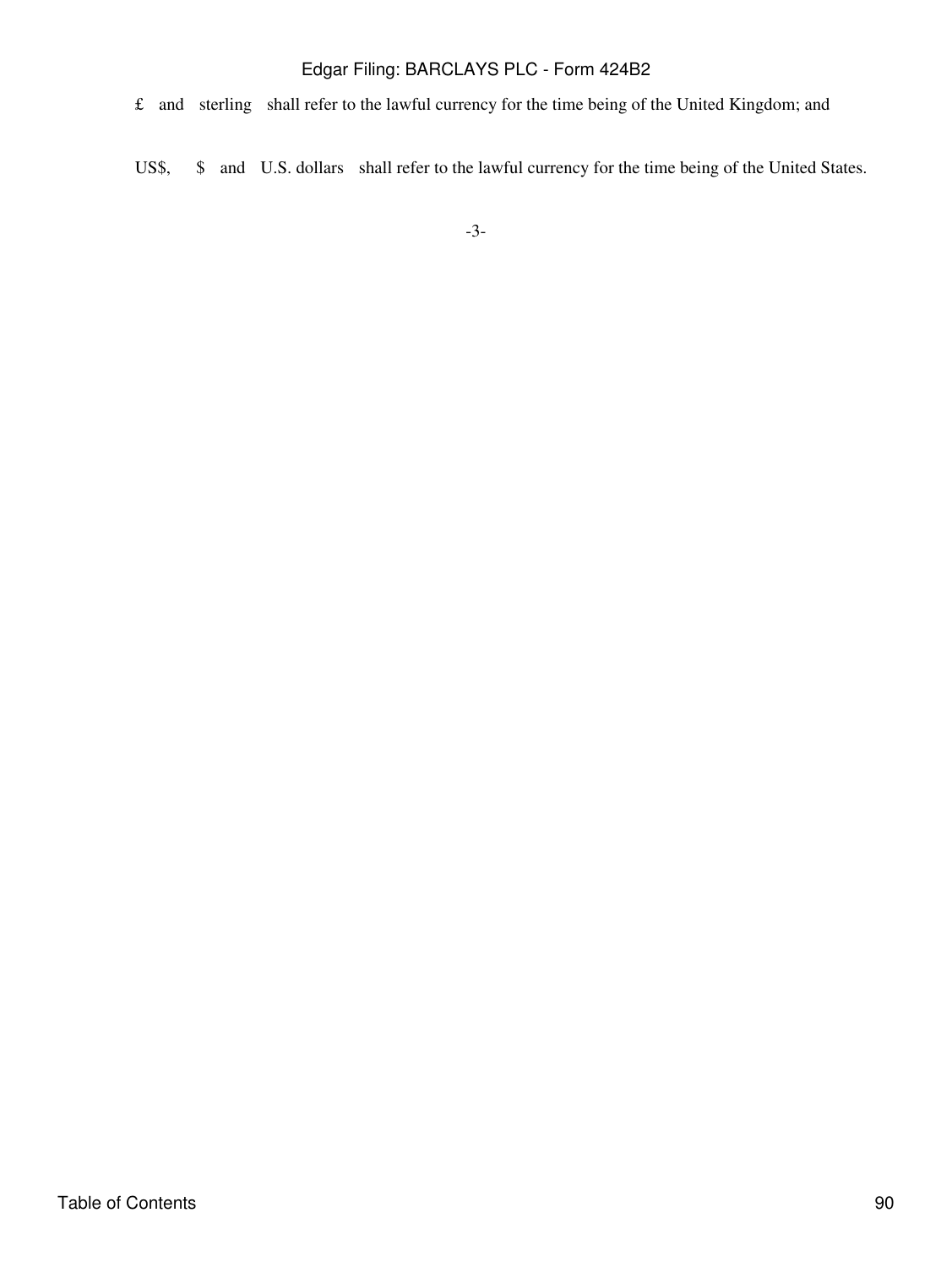## **THE BARCLAYS GROUP**

<span id="page-90-0"></span>The Group is a transatlantic consumer and wholesale bank with global reach offering products and services across personal, corporate and investment banking, credit cards and wealth management, with a strong presence in the Group s two home markets of the U.K. and the U.S. The Group is focused on two core divisions Barclays UK and Barclays International.

Both Barclays UK and Barclays International have historically operated within the legal entity Barclays Bank PLC. However, on April 1, 2018, the Barclays UK division formally separated into a new legal entity - Barclays Bank UK PLC (the UK Ring-fenced Bank), which is the Group s U.K. ring-fenced bank. The UK Ring-fenced Bank offers everyday products and services to retail and consumer customers and small to medium sized enterprises based in the U.K. Products and services designed for the Group s larger corporate, wholesale and international banking clients will continue to be offered by Barclays International from within Barclays Bank PLC. The UK Ring-fenced Bank will operate alongside, but have the ability to take decisions independently from, Barclays Bank PLC as part of the Group under the Issuer.

The Issuer is the ultimate holding company of the Group.

-4-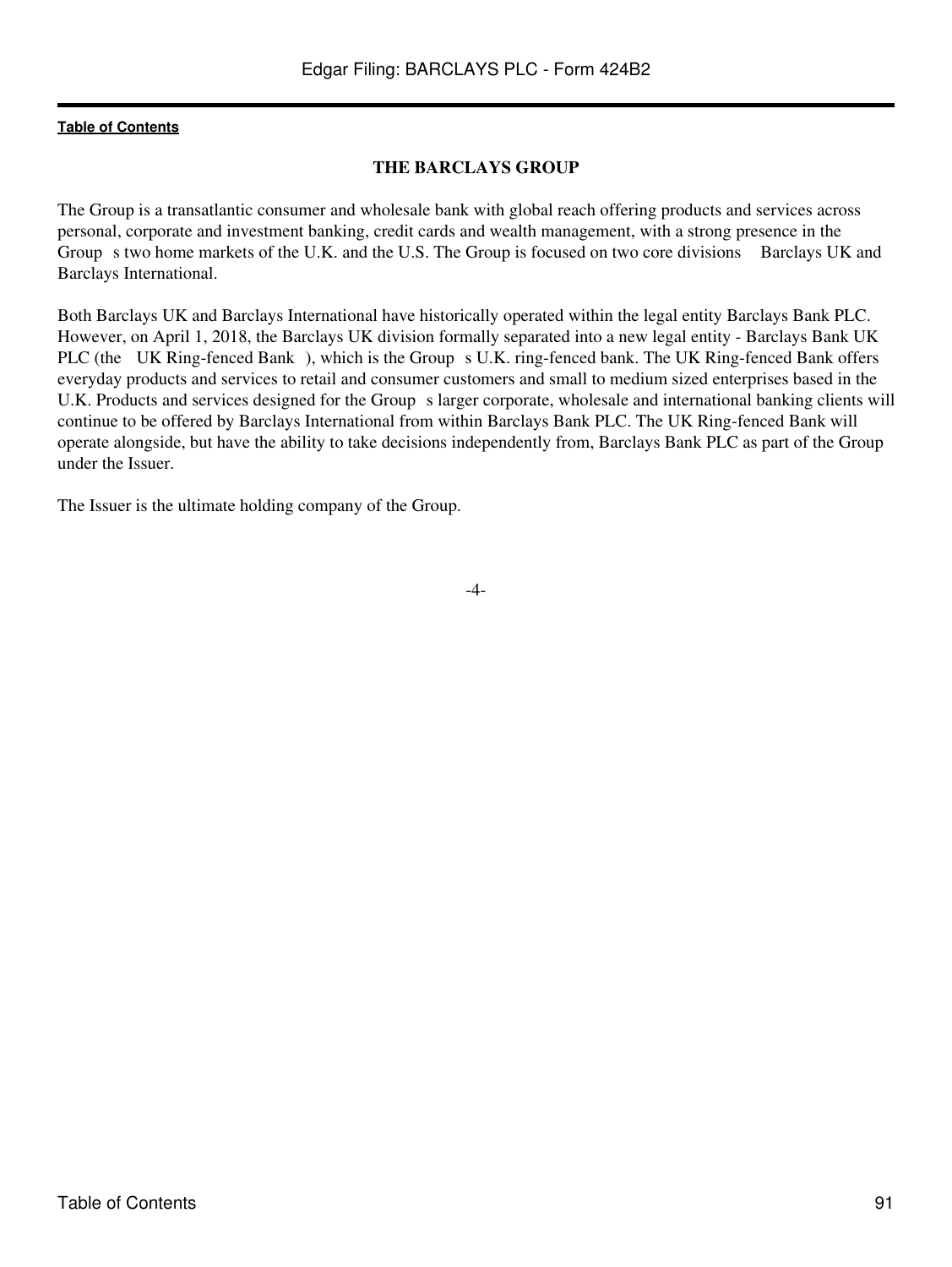## **USE OF PROCEEDS**

<span id="page-91-0"></span>Unless otherwise indicated in the accompanying prospectus supplement, the net proceeds from the offering of the securities will be used for general corporate purposes of the Issuer and its subsidiaries and/or the Group and may be used to strengthen further the capital base of the Issuer and its subsidiaries and/or the Group.

-5-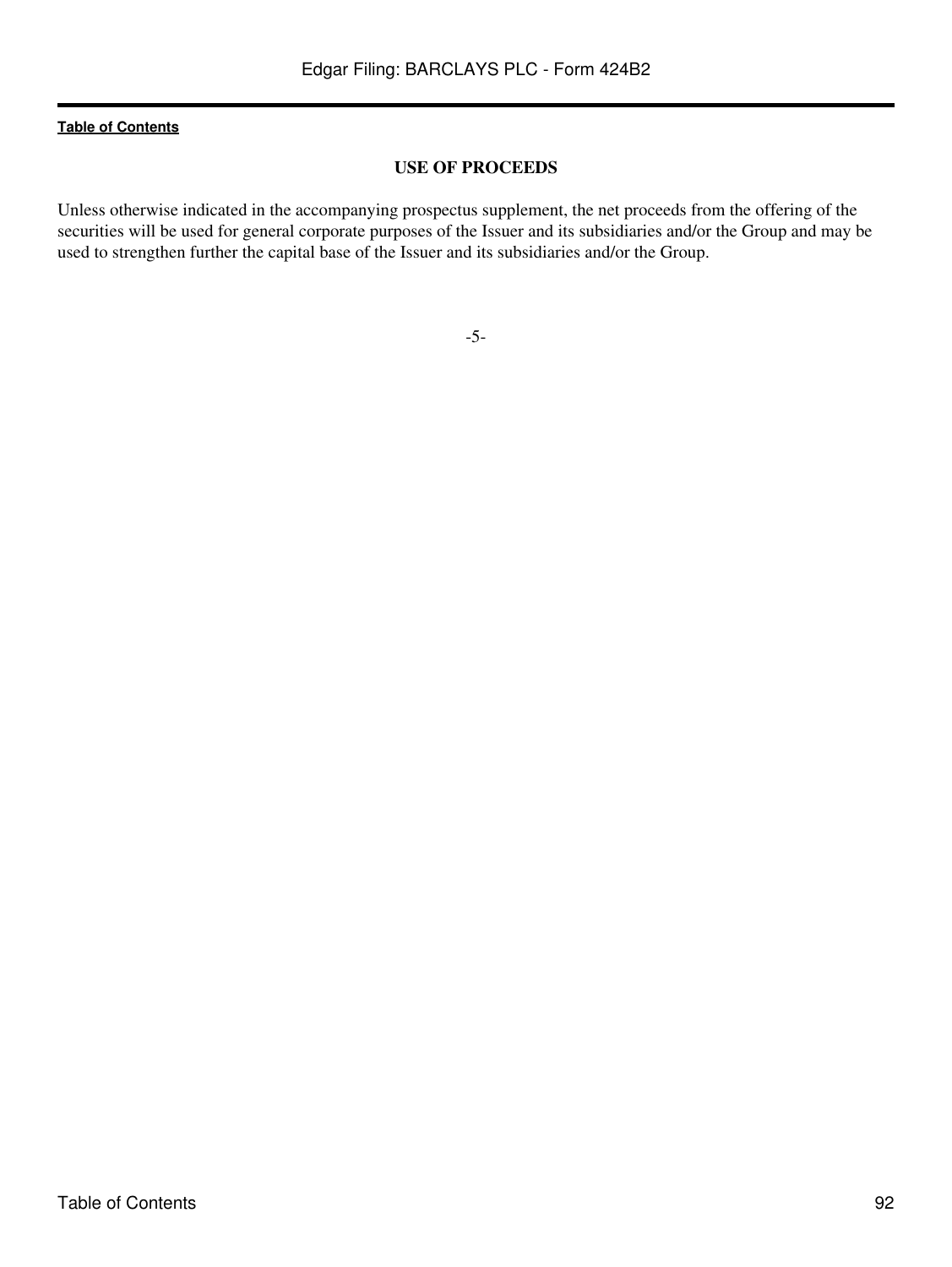## **DESCRIPTION OF DEBT SECURITIES**

<span id="page-92-0"></span>*The following is a summary of the general terms of the debt securities (as defined below). It sets forth possible terms and provisions for each series of debt securities. Each time that we offer debt securities, we will prepare and file a prospectus supplement with the SEC, which you should read carefully. The prospectus supplement may contain additional terms and provisions of those securities. If there is any inconsistency between the terms and provisions presented here and those in the prospectus supplement, those in the prospectus supplement will apply and will replace those presented here.*

*The debt securities of any series will be either our senior obligations (the Senior Debt Securities) or our dated subordinated obligations (the Dated Subordinated Debt Securities and, together with the Senior Debt Securities, the debt securities). Neither the Senior Debt Securities nor the Dated Subordinated Debt Securities will be secured by any assets or property of Barclays PLC or any of its subsidiaries or affiliates (including Barclays Bank PLC, its subsidiary).*

*We will issue Senior Debt Securities and Dated Subordinated Debt Securities, respectively, under the Senior Debt Securities Indenture dated as of January 17, 2018, between us and The Bank of New York Mellon, London Branch, as trustee (the Senior Debt Securities Indenture) and the Dated Subordinated Debt Securities Indenture dated as of May 9, 2017, between us and The Bank of New York Mellon, London Branch, as trustee (the Dated Subordinated Debt Securities Indenture). The terms of the debt securities include those stated in the relevant indenture and any supplements thereto, and those terms made part of the relevant indenture by reference to the U.S. Trust Indenture Act of 1939, as amended (the Trust Indenture Act). The Senior Debt Securities Indenture and Dated Subordinated Debt Securities Indenture and any supplements thereto are sometimes referred to in this section of the prospectus individually as an indenture and collectively as the indentures. We have filed the forms of each indenture as exhibits to the registration statement of which this prospectus is a part.*

*Because this section is a summary, it does not describe every aspect of the debt securities in detail. This summary is subject to, and qualified by reference to, all of the definitions and provisions of the relevant indenture, any supplement to the relevant indenture and the form of the instrument representing each series of debt securities. Certain terms, unless otherwise defined here, have the meaning given to them in the relevant indenture.*

*References to you and holder in the subsections to this section Description of Debt Securities, entitled* Ranking, No Set-Off, Dated Subordinated Enforcement Events and Remedies Limited remedies for breach of *obligations (other than non-payment), Dated Subordinated Enforcement Events and Remedies No other remedies, Agreement with Respect to the Exercise of U.K. Bail-in Power, Subsequent Holders Agreement and Payment of Debt Security Additional Amounts below, include beneficial owners of the debt securities.*

#### **General**

The debt securities are not deposit liabilities of Barclays PLC and are not insured by any regulatory body of the United States or the United Kingdom.

Because we are a holding company, our rights to participate in the assets of any of our subsidiaries upon its liquidation will be subject to the prior claims of the subsidiaries creditors, including, in the case of our bank subsidiaries, their respective depositors, except, in our case, to the extent that we may ourselves be a creditor with recognized claims against the relevant subsidiary.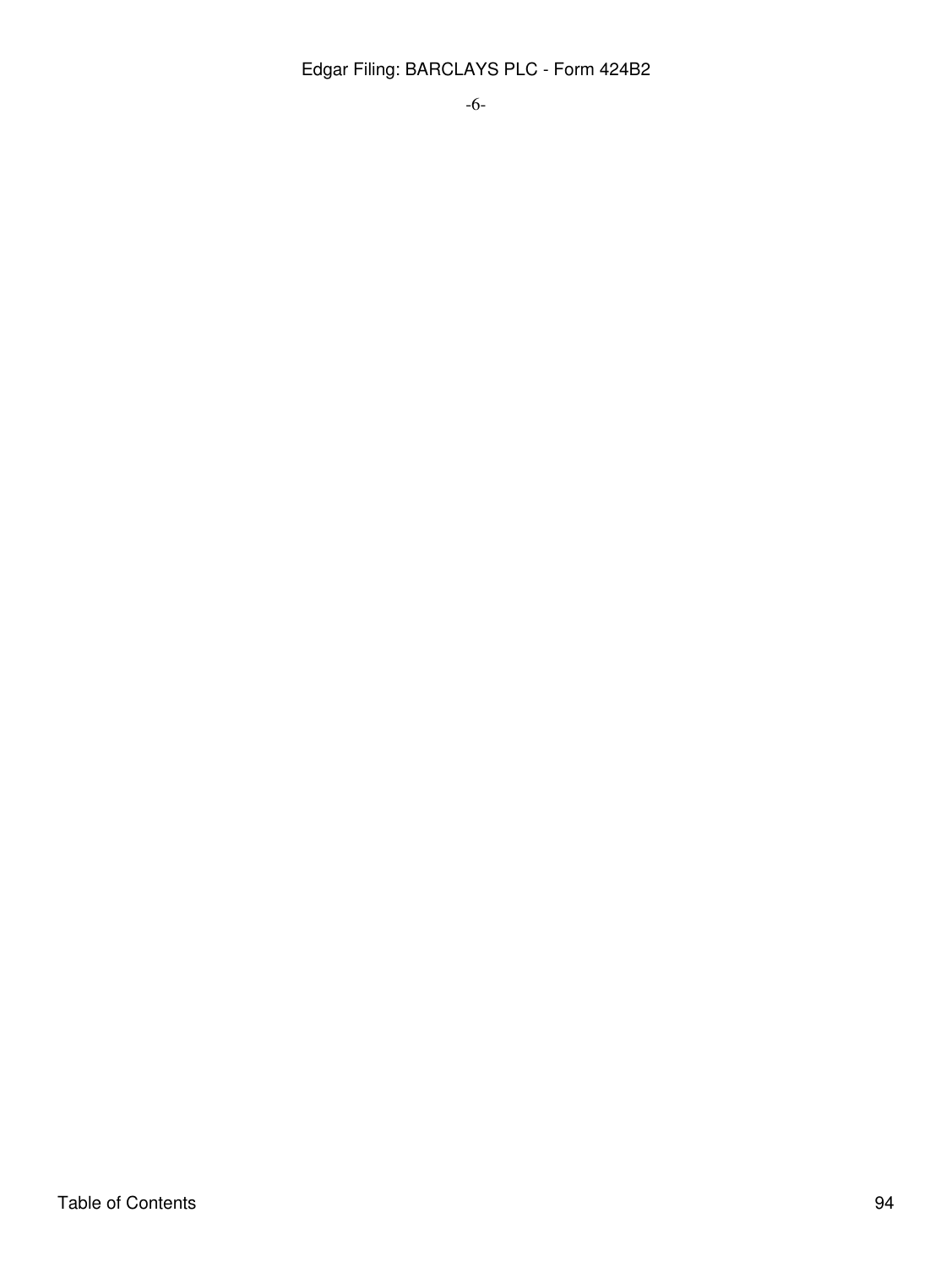The indentures do not limit the amount of debt securities that we may issue. We may issue the debt securities in one or more series, or as units comprised of two or more related series. The prospectus supplement will indicate for each series or of two or more related series of debt securities:

the issue date;

the maturity date;

the specific designation and aggregate principal amount of the debt securities;

any limit on the aggregate principal amount of the debt securities that may be authenticated or delivered;

the person to whom any interest on a debt security may be payable, if other than the holder on the relevant record date;

the prices at which we will issue the debt securities;

if interest is payable, the interest rate or rates, or how to calculate the interest rate or rates, and under what circumstances interest is payable;

whether we will issue the Senior Debt Securities as Discount Senior Debt Securities, as explained in this section below, and the amount of the discount;

provisions, if any, for the discharge and defeasance of debt securities of any series;

any condition applicable to payment of any principal, premium or interest on debt securities of any series;

the dates and places at which any payments are payable;

the places where notices, demands to or upon us in respect of the debt securities may be served and notice to holders may be published;

the terms of any mandatory or optional redemption;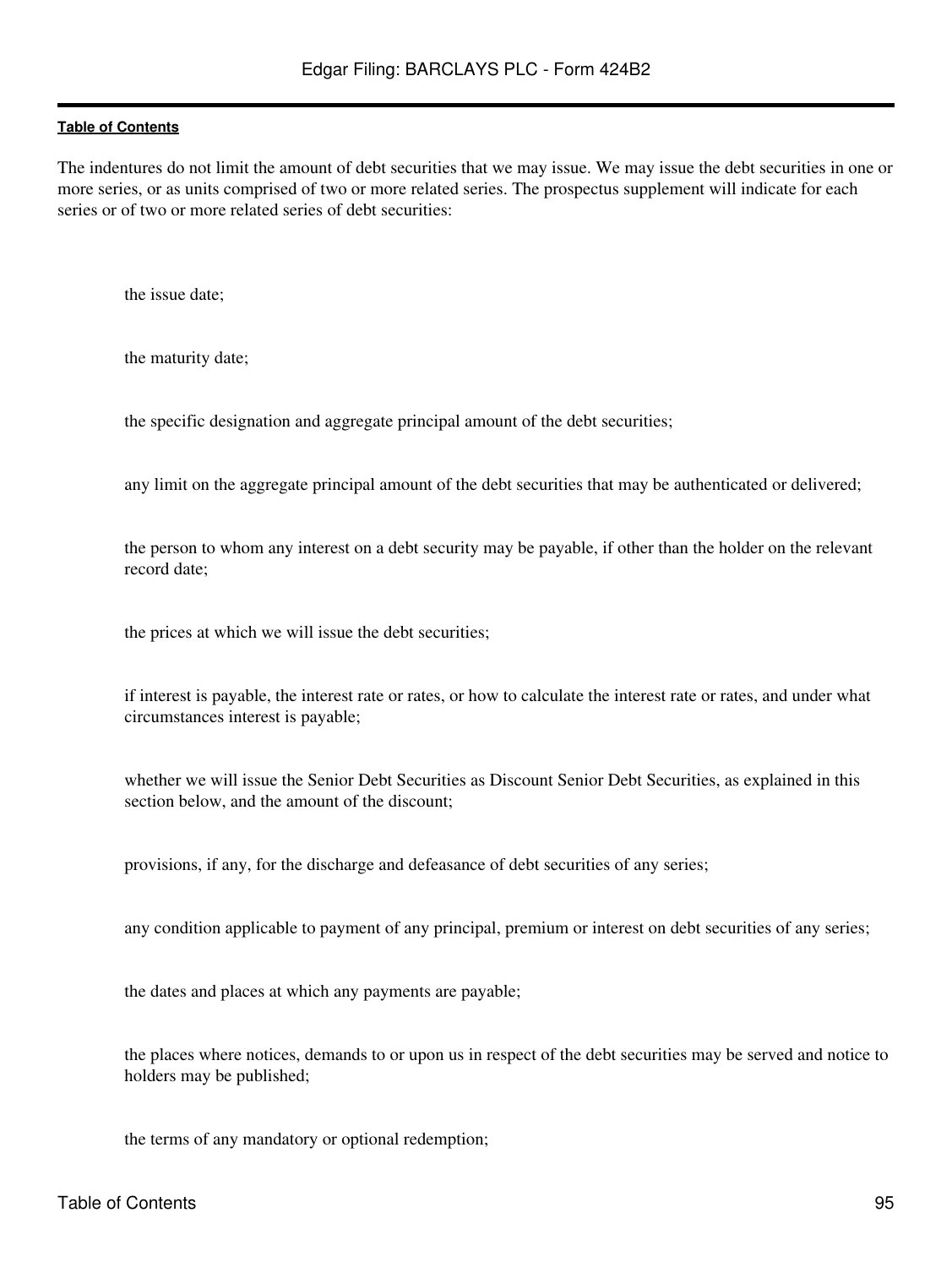the denominations in which the debt securities will be issued, which may be an integral multiple of either \$1,000, \$25 or any other specified amount;

the amount, or how to calculate the amount, that we will pay to the debt security holder, if the debt security is redeemed before its stated maturity or accelerated, or for which the trustee shall be entitled to file and prove a claim;

whether and how the debt securities may or must be converted into any other type of securities, or their cash value, or a combination of these;

the currency or currencies in which the debt securities are denominated, and in which we make any payments;

whether we will issue the debt securities wholly or partially as one or more global debt securities;

what conditions must be satisfied before we will issue the debt securities in definitive form (definitive debt securities);

any reference asset we will use to determine the amount of any payments on the debt securities;

any other or different Senior Events of Default, in the case of Senior Debt Securities, or any other or different Dated Subordinated Enforcement Events, in the case of Dated Subordinated Debt Securities, or category of defaults or covenants applicable to any of the debt securities, and the relevant terms if they are different from the terms in the Senior Debt Securities Indenture or the Dated Subordinated Debt Securities Indenture, as applicable;

-7-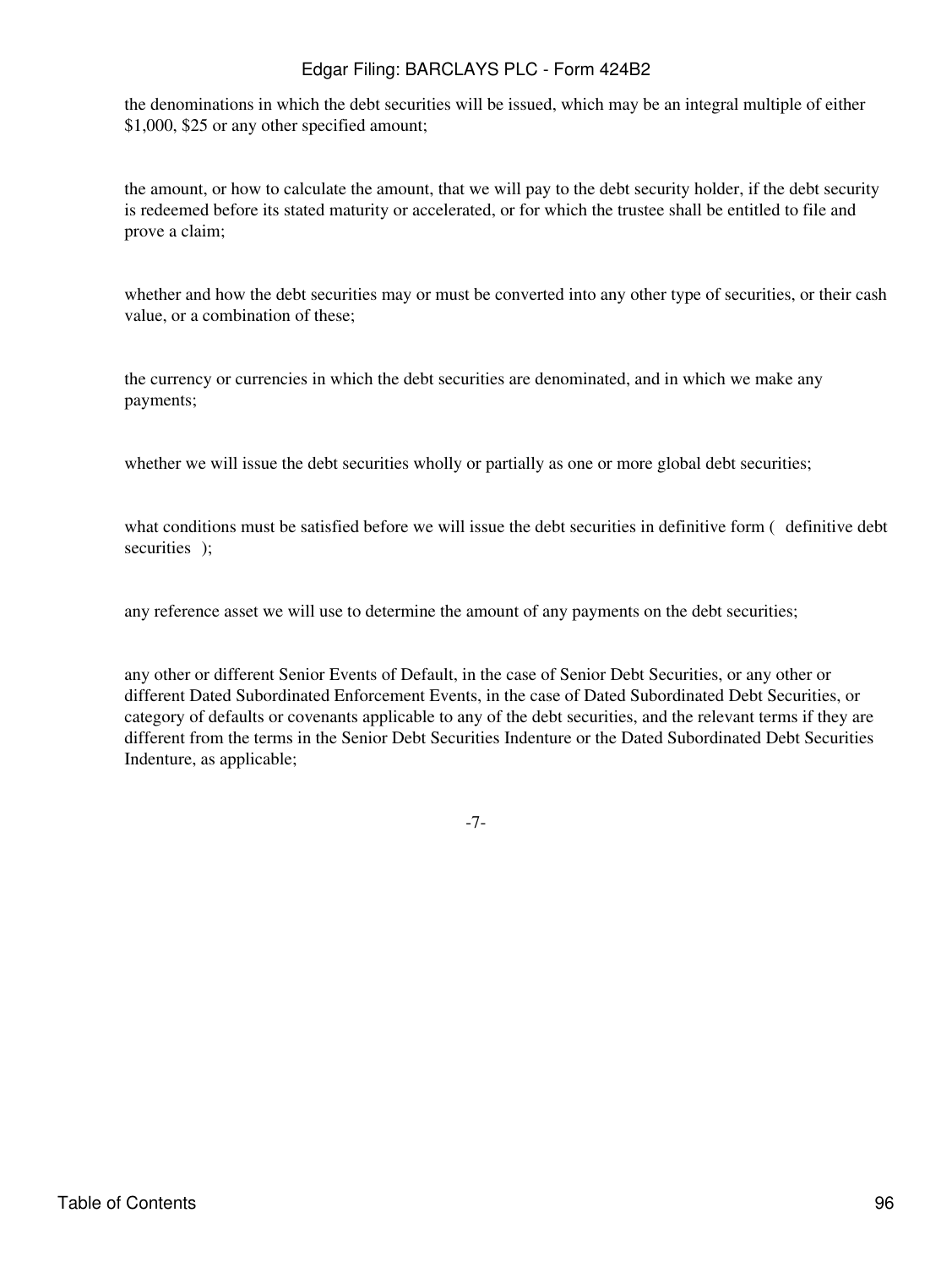in the case of Dated Subordinated Debt Securities, any other applicable subordination provisions if different from the subordination provisions in the Dated Subordinated Debt Securities Indenture;

any restrictions applicable to the offer, sale and delivery of the debt securities;

whether we will pay Debt Security Additional Amounts, as defined below, on the debt securities;

whether we will issue the debt securities in registered form (registered debt securities) or in bearer form (bearer debt securities) or both;

for registered debt securities, the record date for any payment of principal, interest or premium;

any listing of the debt securities on a securities exchange;

the extent to which holders of the debt securities may exercise, claim or plead any right of set-off, compensation or retention in respect of any amount owed to it by us arising under, or in connection with, the debt securities, if different from the waiver of set-off provisions in the Senior Debt Securities Indenture or the Dated Subordinated Debt Securities Indenture, as applicable;

the names and duties of any co-trustees, depositaries, authenticating agents, paying agents, calculation agents, transfer agents or registrars of any series;

any applicable additional or alternative provision or provisions related to the U.K. Bail-in Power (as defined below);

any other or different terms of the debt securities; and

what we believe are any additional material U.S. federal and U.K. tax considerations. If we issue debt securities in bearer form, the special restrictions and considerations relating to such bearer debt securities, including applicable offering restrictions and U.S. tax considerations, will be described in the relevant prospectus supplement.

Debt securities may bear interest at a fixed rate or a floating rate or we may sell debt securities that bear no interest or that bear interest at a rate below the prevailing market interest rate or we may sell Senior Debt Securities at a discount to their stated principal amount (Discount Senior Debt Securities). The relevant prospectus supplement will describe special U.S. federal income tax considerations applicable to Discount Senior Debt Securities or to debt securities issued at par that are treated for U.S. federal income tax purposes as having been issued at a discount.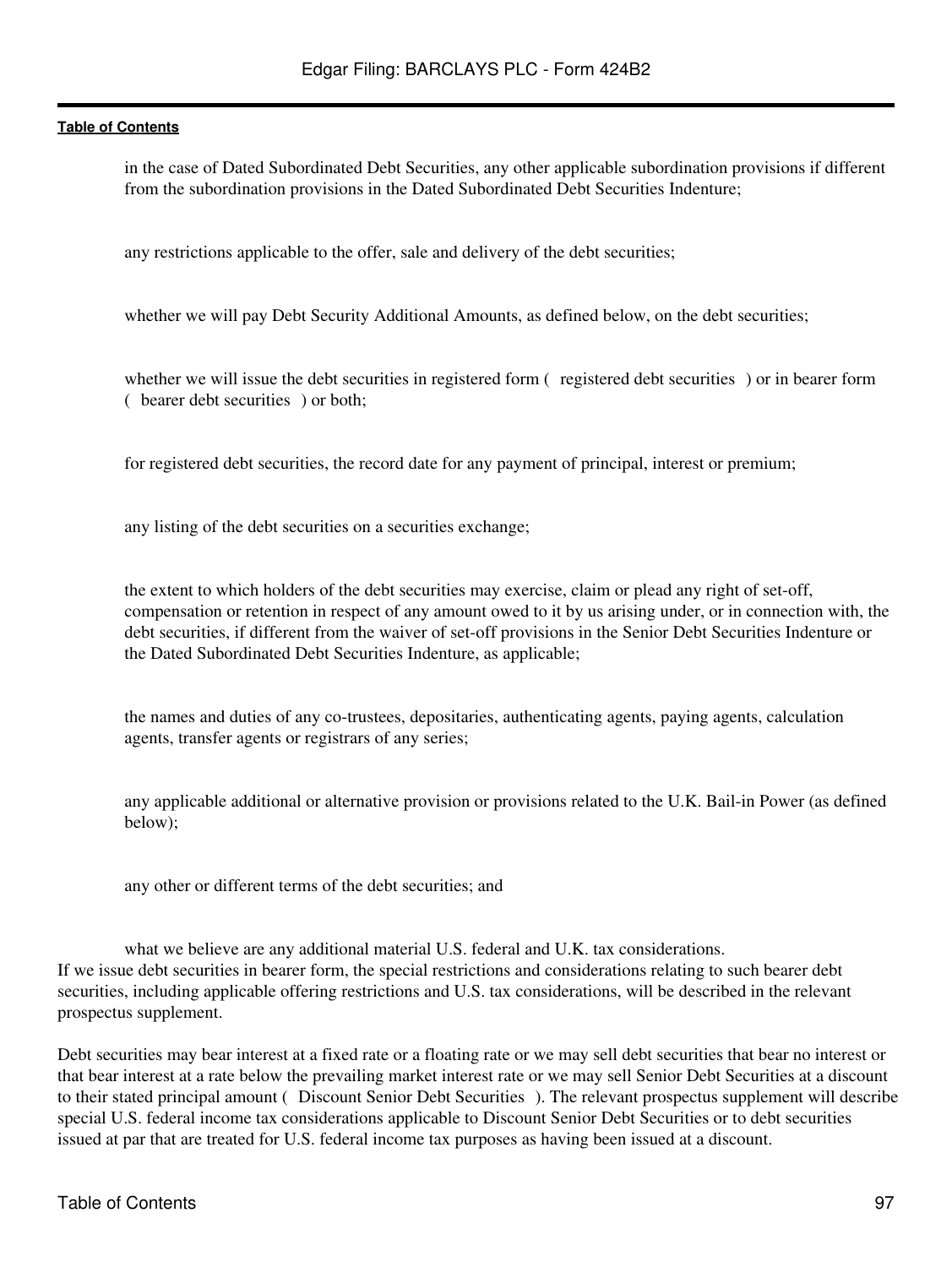Holders of debt securities have no voting rights except as explained in this section below under Modification and Waiver and Senior Events of Default; Dated Subordinated Enforcement Events and Remedies; Limitation on Suits.

If we issue Senior Debt Securities designed to count towards any minimum requirements for own funds and eligible liabilities and/or loss absorbing capacity for the purposes of the Capital Regulations, the terms (including the events of default and redemption provisions) of such Senior Debt Securities may differ from those described in this prospectus and will be set out in the accompanying prospectus supplement.

If we issue Dated Subordinated Debt Securities that qualify as Tier 2 Capital or other capital for the purposes of the Capital Regulations, the terms may vary from those described in this prospectus and will be set forth in the accompanying prospectus supplement.

*Market-Making Transactions.* If you purchase your debt security in a market-making transaction, you will receive information about the price you pay and your trade and settlement dates in a separate confirmation of sale. A market-making transaction is one in which Barclays Capital Inc. or another of our affiliates resells a security that it has previously acquired from another holder. A market-making transaction in a particular debt security occurs after the original issuance and sale of the debt security.

-8-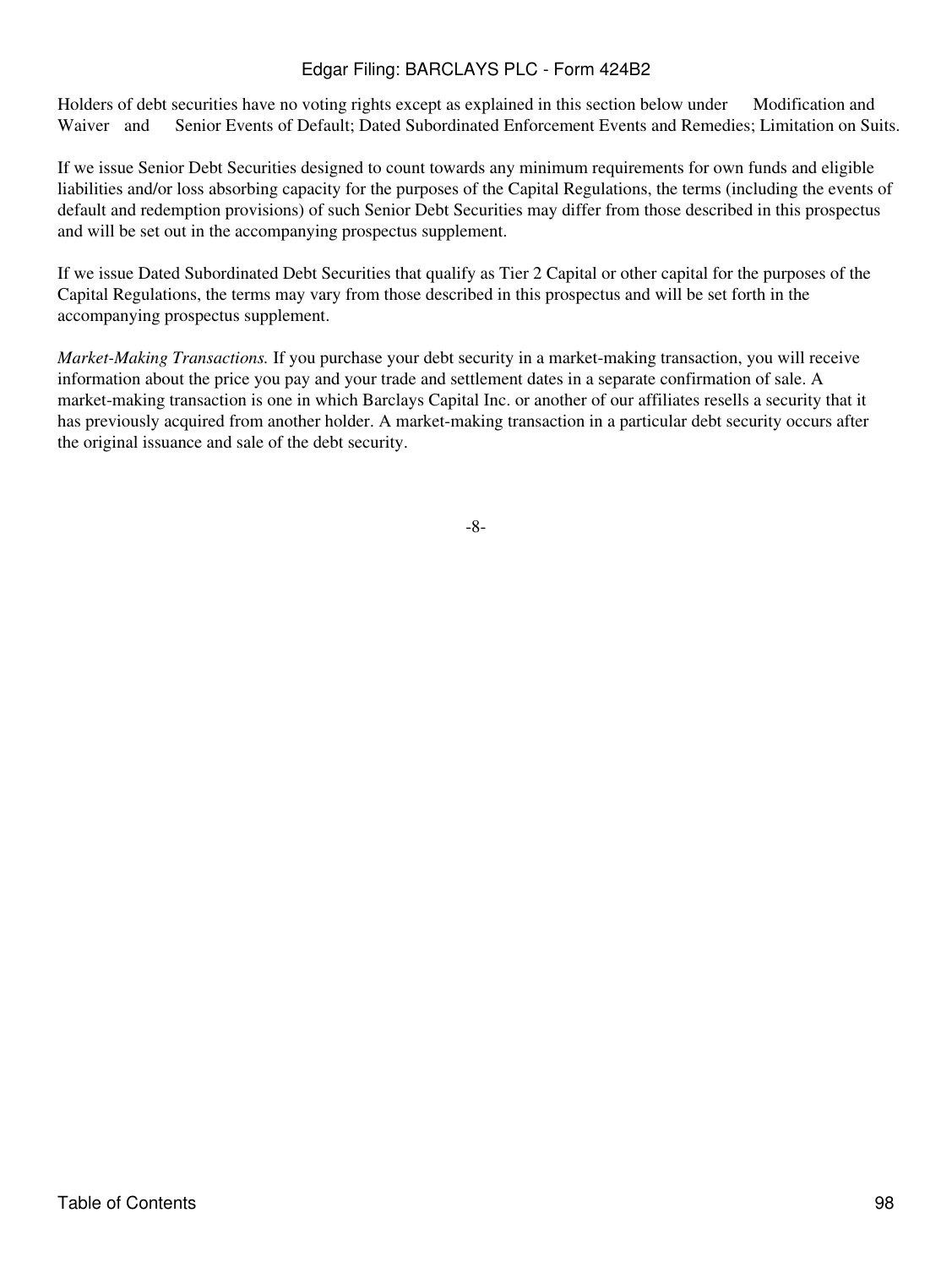## **Payments**

The relevant prospectus supplement will specify the date on which we will pay interest, if any, the date for payments of principal and any premium, on any particular series of debt securities. The prospectus supplement will also specify the interest rate or rates, if any, or how the rate or rates will be calculated.

## **Ranking**

*Senior Debt Securities.* Senior Debt Securities constitute our direct, unconditional, unsecured and unsubordinated obligations ranking *pari passu* without any preference among themselves. In the event of our winding-up or administration, the Senior Debt Securities will rank *pari passu* with all our other outstanding unsecured and unsubordinated obligations, present and future, except such obligations as are preferred by operation of law.

*Dated Subordinated Debt Securities.* Dated Subordinated Debt Securities constitute our direct, unsecured and subordinated obligations ranking *pari passu* without any preference among themselves.

Unless the applicable prospectus supplement provides otherwise, in the event of our winding-up or administration, the claims of the trustee (on behalf of the holders of the Dated Subordinated Debt Securities but not the rights and claims of the trustee in its personal capacity under the Dated Subordinated Debt Securities Indenture) and the holders of the Dated Subordinated Debt Securities against us, in respect of such Dated Subordinated Debt Securities (including any damages or other amounts (if payable)) shall:

(i) be subordinated to the claims of all Senior Creditors;

(ii) rank at least *pari passu* with the claims in respect of Parity Obligations and with the claims of all other subordinated creditors of the Issuer which in each case by law rank, or by their terms are expressed to rank, *pari passu* with the Dated Subordinated Debt Securities; and

(iii) rank senior to the Issuer s ordinary shares, preference shares and any junior subordinated obligations (including Junior Obligations) or other securities which in each case either by law rank, or by their terms are expressed to rank, junior to the Dated Subordinated Debt Securities.

Senior Creditors with respect to a particular series of Dated Subordinated Debt Securities, means creditors of the Issuer (i) who are unsubordinated creditors; or (ii) who are subordinated creditors (whether in the event of a winding-up or administration of the Issuer or otherwise) other than (x) those whose claims by law rank, or by their terms are expressed to rank, *pari passu* with or junior to the claims of the holders of the Dated Subordinated Debt Securities or (y) those whose claims are in respect of Parity Obligations or Junior Obligations.

Parity Obligations with respect to a particular series of Dated Subordinated Debt Securities, shall have the meaning set forth in the applicable prospectus supplement.

Junior Obligations with respect to a particular series of Dated Subordinated Debt Securities, shall have the meaning set forth in the applicable prospectus supplement.

In the event of our winding-up or liquidation, if any amount in respect of the Dated Subordinated Debt Securities is paid to the holders of such Dated Subordinated Debt Securities or to the trustee (including any damages or other amounts (if payable)) before the claims of Senior Creditors, then such payment or distribution shall be held by such holders or the trustee upon trust to be applied in the following order: (i) to the amounts due to the trustee in connection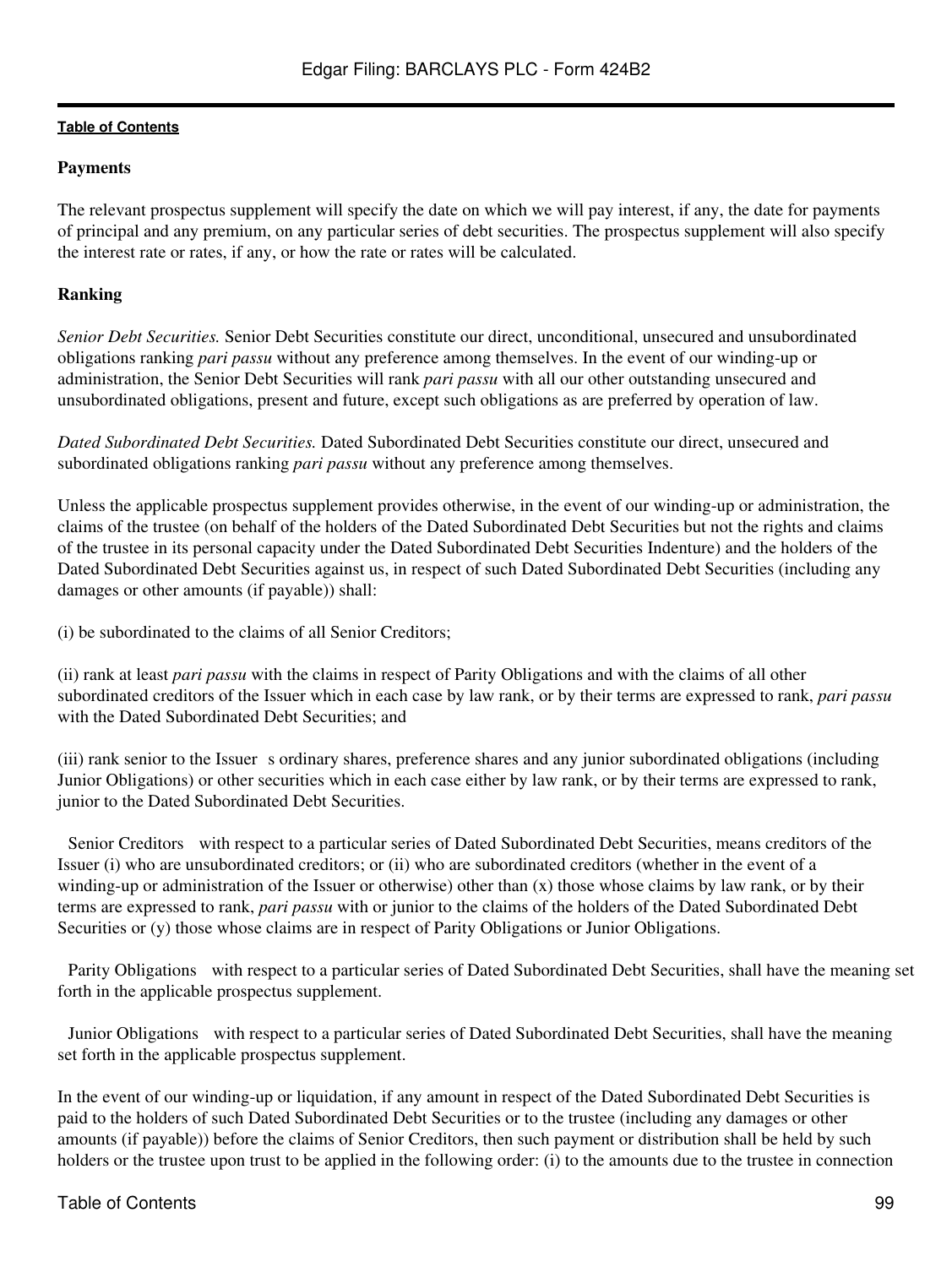with the Dated Subordinated Debt Securities Indenture, the Dated Subordinated Debt Securities and the acceptance or administration of the trust or trusts under the Dated Subordinated Debt Securities Indenture; (ii) in payment of all claims of Senior Creditors outstanding at the commencement of, or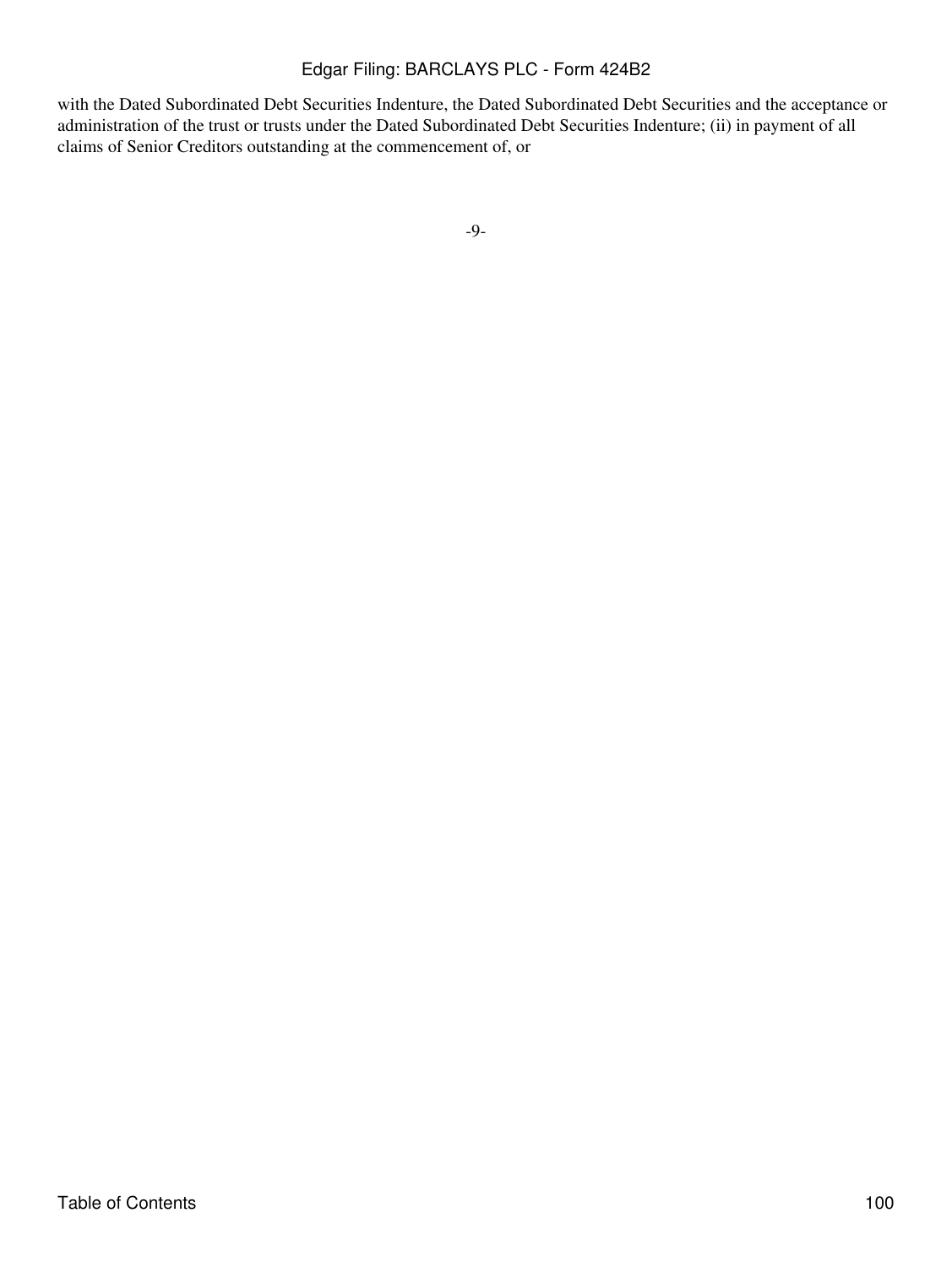arising solely by virtue of, a winding up of the Issuer to the extent that such claims shall be admitted in the winding up and shall not be satisfied out of the Issuer s other resources; and (iii) in payment of Dated Subordinated Debt Securities issued under the Dated Subordinated Debt Securities Indenture. By accepting the Dated Subordinated Debt Securities, each holder agrees to be bound by the Dated Subordinated Debt Securities Indenture subordination provisions and irrevocably authorizes the Issuer s liquidator to perform on behalf of the holder the above subordination trust.

## **No Set-off**

Subject to applicable law and unless the applicable prospectus supplement provides otherwise, no holder of debt securities may exercise, claim or plead any right of set-off, compensation or retention in respect of any amount owed to it by us arising under, or in connection with, the debt securities and the Senior Debt Securities Indenture or Dated Subordinated Debt Securities Indenture, as applicable, and each holder of debt securities shall, by virtue of its holding of any debt security, be deemed to have waived all such rights of set-off, compensation or retention. Notwithstanding the foregoing, if any amounts due and payable to any holder of the debt securities by us in respect of, or arising under, the debt securities or the relevant indenture are discharged by set-off, such holder shall, subject to applicable law and unless the applicable prospectus supplement provide otherwise, immediately pay to us an amount equal to the amount of such discharge (or, in the event of our winding-up or administration, our liquidator or administrator, as the case may be) and, until such time as payment is made, shall hold an amount equal to such amount in trust for us (or our liquidator or administrator, as the case may be) and, accordingly, any such discharge shall be deemed not to have taken place. By its acquisition of debt securities, each holder agrees to be bound by these provisions relating to waiver of set-off. No holder of debt securities shall be entitled to proceed directly against us except as described in Limitation on Suits below.

## **Agreement with Respect to the Exercise of U.K. Bail-in Power**

Notwithstanding any other agreements, arrangements or understandings between the Issuer and any holder of debt securities, by acquiring debt securities, each holder of debt securities acknowledges, accepts, agrees to be bound by, and consents to the exercise of, any U.K. Bail-in Power by the Relevant U.K. Resolution Authority that may result in (i) the reduction or cancellation of all, or a portion, of the principal amount of, or interest on, the debt securities; (ii) the conversion of all, or a portion of, the principal amount of, or interest on, the debt securities into shares or other securities or other obligations of the Issuer or another person (and the issue to, or conferral on, the holder of the debt securities of such shares, securities or obligations); and/or (iii) the amendment or alteration of the maturity of the debt securities, or amendment of the amount of interest due on the debt securities, or the dates on which interest becomes payable, including by suspending payment for a temporary period; which U.K. Bail-in Power may be exercised by means of a variation of the terms of the debt securities solely to give effect to the exercise by the Relevant U.K. Resolution Authority of such U.K. Bail-in Power. Each holder further acknowledges and agrees that the rights of the holders of the debt securities are subject to, and will be varied, if necessary, solely to give effect to, the exercise of any U.K. Bail-in Power by the Relevant U.K. Resolution Authority. For the avoidance of doubt, this consent and acknowledgment is not a waiver of any rights holders of the debt securities may have at law if and to the extent that any U.K. Bail-in Power is exercised by the Relevant U.K. Resolution Authority in breach of laws applicable in England.

For the purposes of the debt securities, a U.K. Bail-in Power is any write-down, conversion, transfer, modification and/or suspension power existing from time to time under any laws, regulations, rules or requirements relating to the resolution of banks, banking group companies, credit institutions and/or investment firms incorporated in the United Kingdom in effect and applicable in the United Kingdom to the Issuer or other members of the Group, including but not limited to any such laws, regulations, rules or requirements that are implemented, adopted or enacted within the context of any applicable European Union directive or regulation of the European Parliament and of the Council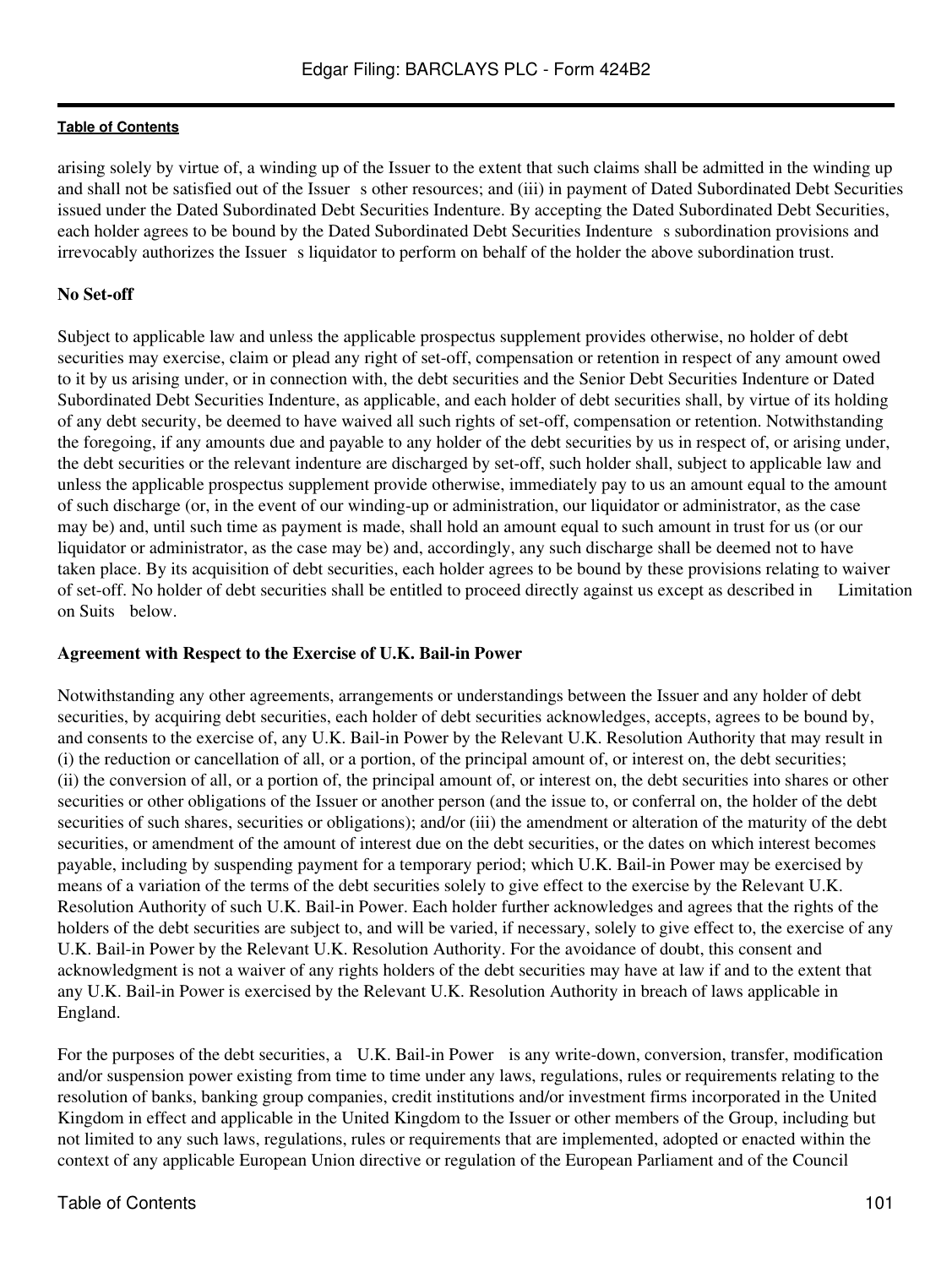establishing a framework for the recovery and resolution of credit institutions and investment firms, and/or within the context of a U.K. resolution regime under the U.K. Banking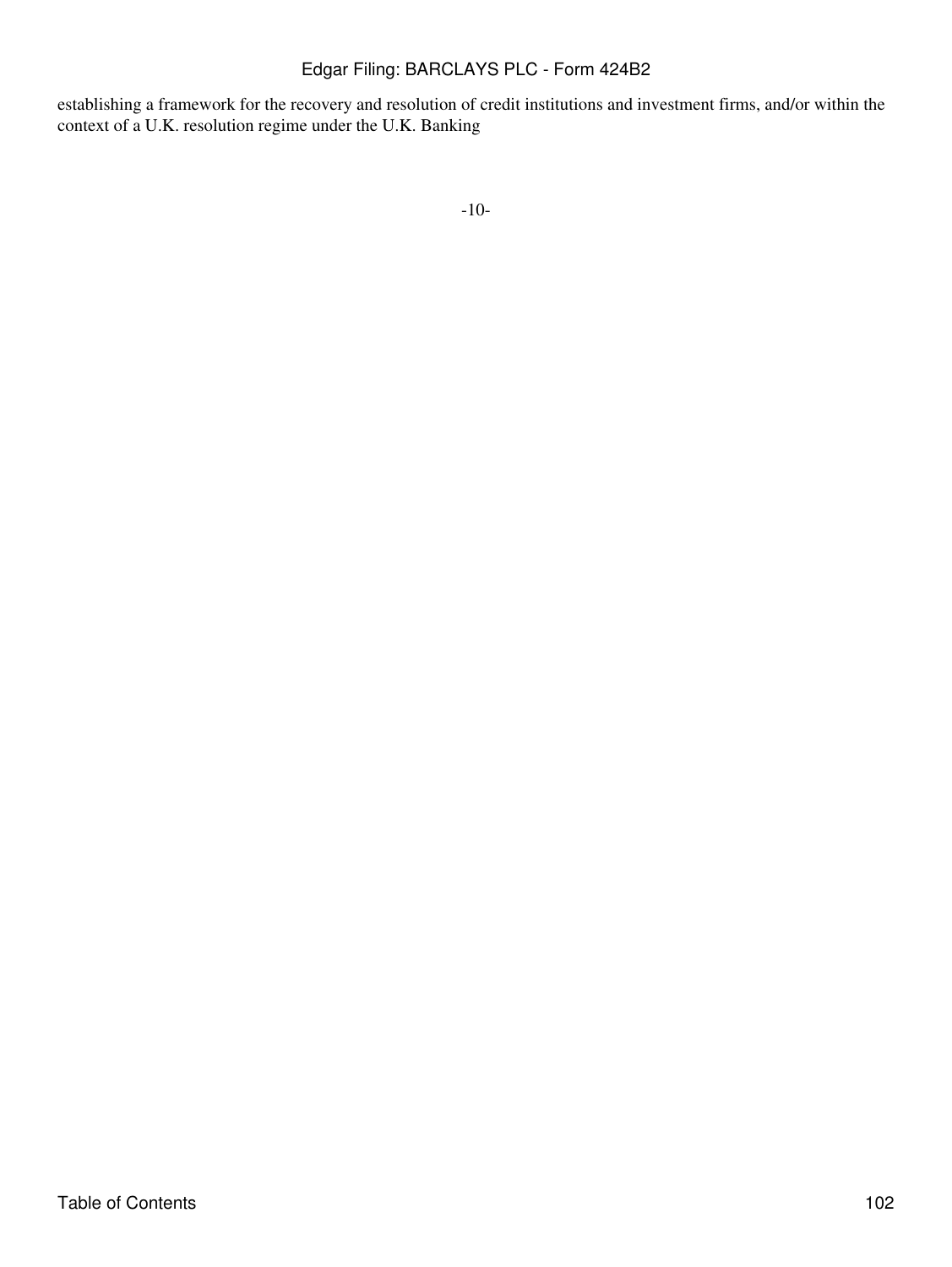Act 2009, as the same has been or may be amended from time to time (whether pursuant to the U.K. Financial Services (Banking Reform) Act 2013, secondary legislation or otherwise, the Banking Act), pursuant to which obligations of a bank, banking group company, credit institution or investment firm or any of its affiliates can be reduced, cancelled, amended, transferred and/or converted into shares or other securities or obligations of the obligor or any other person (and a reference to the Relevant U.K. Resolution Authority is to any authority with the ability to exercise a U.K. Bail-in Power).

No repayment of the principal amount of the debt securities or payment of interest on the debt securities shall become due and payable after the exercise of any U.K. Bail-in Power by the Relevant U.K. Resolution Authority unless such repayment or payment would be permitted to be made by the Issuer under the laws and regulations of the United Kingdom and the European Union applicable to the Issuer.

By its acquisition of the debt securities, each holder of debt securities, to the extent permitted by the Trust Indenture Act, waives any and all claims against the trustee for, agrees not to initiate a suit against the trustee in respect of, and agrees that the trustee shall not be liable for, any action that the trustee takes, or abstains from taking, in either case in accordance with the exercise of the U.K. Bail-in Power by the Relevant U.K. Resolution Authority with respect to the debt securities.

Upon the exercise of the U.K. Bail-in Power by the Relevant U.K. Resolution Authority with respect to the debt securities, the Issuer shall provide a written notice to DTC as soon as practicable regarding such exercise of the U.K. Bail-in Power for purposes of notifying holders of such occurrence. The Issuer shall also deliver a copy of such notice to the trustee for information purposes.

By its acquisition of the debt securities, each holder of debt securities acknowledges and agrees that the exercise of the U.K. Bail-in Power by the Relevant U.K. Resolution Authority with respect to a particular series of debt securities shall not give rise to a default for purposes of Section 315(b) (*Notice of Default*) and Section 315(c) (*Duties of the Trustee in Case of Default*) of the Trust Indenture Act.

The Issuer s obligations to indemnify the trustee in accordance with the indentures shall survive the exercise of the U.K. Bail-in Power by the Relevant U.K. Resolution Authority with respect to the debt securities.

By its acquisition of the debt securities, each holder of debt securities acknowledges and agrees that, upon the exercise of any U.K. Bail-in Power by the Relevant U.K. Resolution Authority with respect to the debt securities, (a) the trustee shall not be required to take any further directions from holders of the debt securities under Section 5.12 (*Control by Holders*) of the Senior Debt Securities Indenture or Section 5.13 (*Control by Holders*) of the Dated Subordinated Debt Securities Indenture, as applicable, which sections authorize holders of a majority in aggregate principal amount of the outstanding debt securities of the relevant series of Senior Debt Securities or Dated Subordinated Debt Securities to direct certain actions relating to the relevant debt securities and (b) the Senior Debt Securities Indenture and the Dated Subordinated Debt Securities Indenture, as applicable, shall impose no duties upon the trustee whatsoever with respect to the exercise of any U.K. Bail-in Power by the Relevant U.K. Resolution Authority. Notwithstanding the foregoing, if, following the completion of the exercise of the U.K. Bail-in Power by the Relevant U.K. Resolution Authority in respect of the debt securities, the debt securities remain outstanding (for example, if the exercise of the U.K. Bail-in Power results in only a partial write-down of the principal of the debt securities), then the trustee s duties under the Senior Debt Securities Indenture or Dated Subordinated Debt Securities Indenture shall remain applicable with respect to the debt securities following such completion to the extent that the Issuer and the trustee shall agree pursuant to a supplemental indenture to the Senior Debt Securities Indenture or the Dated Subordinated Debt Securities Indenture, as applicable, or an amendment thereto.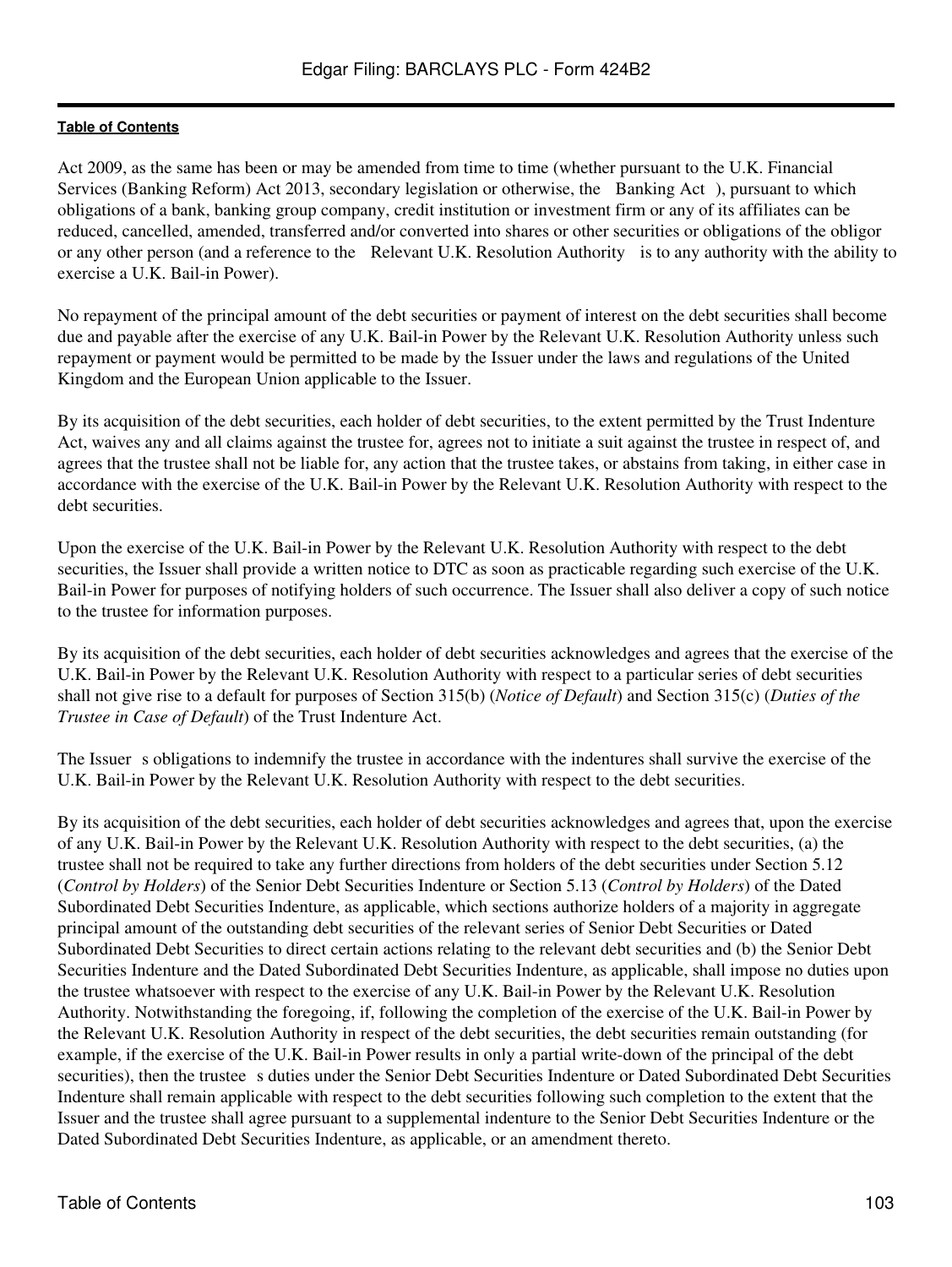By its acquisition of the debt securities, each holder of debt securities shall be deemed to have (a) consented to the exercise of any U.K. Bail-in Power as it may be imposed without any prior notice by the Relevant U.K. Resolution Authority of its decision to exercise such power with respect to the debt securities and (b) authorized,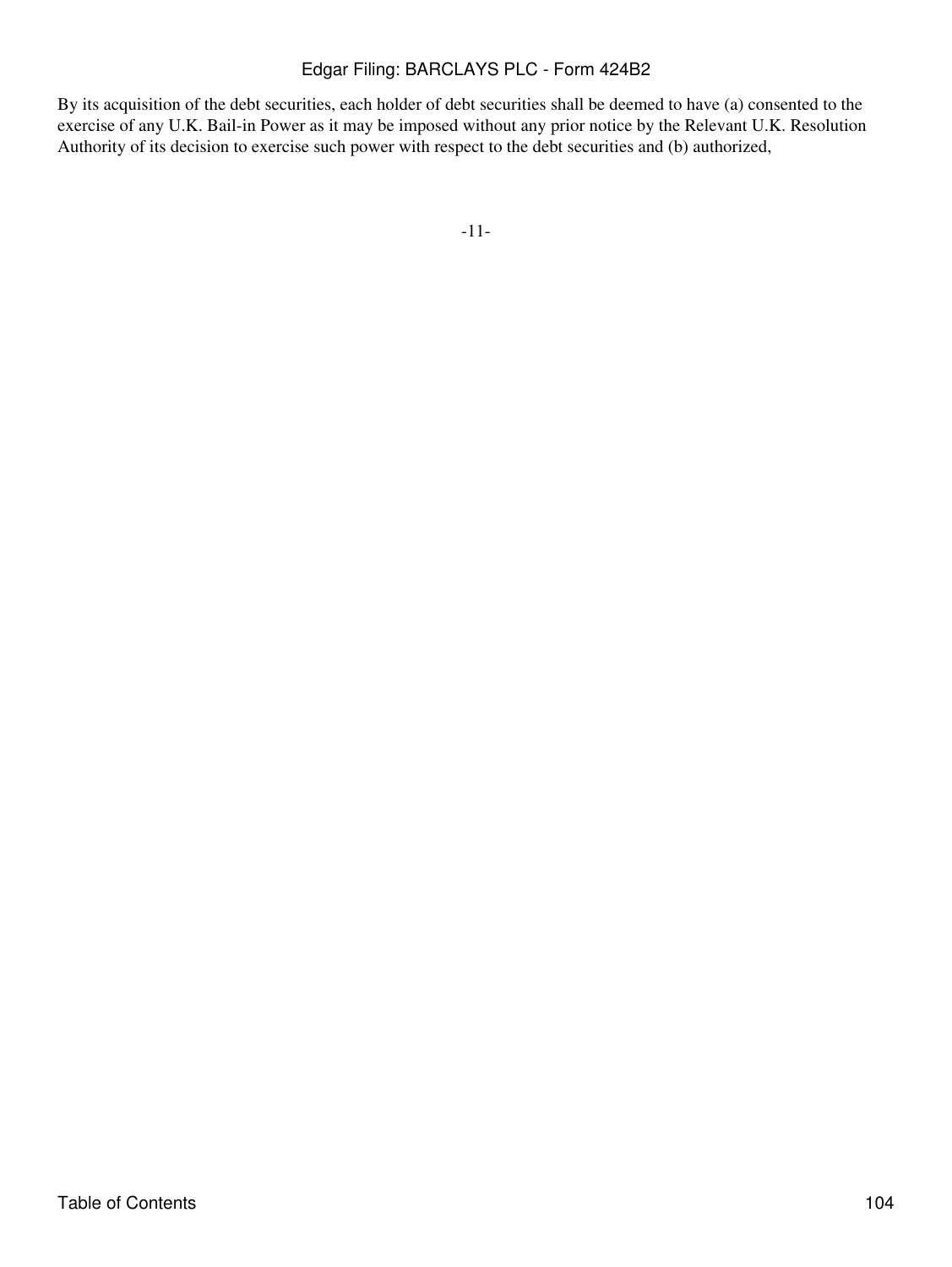directed and requested DTC and any direct participant in DTC or other intermediary through which it holds such debt securities to take any and all necessary action, if required, to implement the exercise of any U.K. Bail-in Power with respect to the debt securities as it may be imposed, without any further action or direction on the part of such holder or the trustee.

The exercise of the U.K. Bail-in Power by the Relevant U.K. Resolution Authority with respect to the debt securities shall not constitute a Senior Event of Default or a Dated Subordinated Enforcement Event, as applicable.

The relevant prospectus supplement may describe additional or alternative related provisions with respect to the U.K. Bail-in Power, including certain waivers by the holders of debt securities of certain claims against the trustee, to the extent permitted by the Trust Indenture Act.

#### **Subsequent Holders Agreement**

Holders of debt securities that acquire debt securities in the secondary market shall be deemed to acknowledge, agree to be bound by and consent to the same provisions specified herein and in the applicable prospectus supplement to the same extent as the holders of the debt securities that acquire the debt securities upon their initial issuance, including, without limitation, with respect to the acknowledgement and agreement to be bound by and consent to the terms of the debt securities, including in relation to the U.K. Bail-in Power, the waiver of set-off provisions described under No Set-off and, for the Dated Subordinated Debt Securities, the subordination provisions described under Ranking, and the limitations on remedies specified in Dated Subordinated Enforcement Events and Remedies Limited remedies for breach of obligations (other than non-payment).

#### **Payment of Debt Security Additional Amounts**

Unless the relevant prospectus supplement provides otherwise, we will pay any amounts to be paid by us on any series of debt securities without deduction or withholding for, or on account of, any and all present or future income, stamp and other taxes, levies, imposts, duties, charges, fees, deductions or withholdings (Taxes) now or hereafter imposed, levied, collected, withheld or assessed by or on behalf of the United Kingdom or any political subdivision or authority thereof or therein that has the power to tax (each, a Taxing Jurisdiction), unless the deduction or withholding is required by law. Unless the relevant prospectus supplement provides otherwise, if at any time a Taxing Jurisdiction requires us to deduct or withhold Taxes, we will pay the additional amounts of, or in respect of, the principal of, premium, if any, and any interest on, the debt securities (Debt Security Additional Amounts) that are necessary so that the net amounts paid to the holders, after the deduction or withholding, shall equal the amounts which would have been payable had no such deduction or withholding been required. However, we will not pay Debt Security Additional Amounts for Taxes that are payable because:

the holder of the debt securities is a domiciliary, national or resident of, or engages in business or maintains a permanent establishment or is physically present in, a Taxing Jurisdiction requiring that deduction or withholding, or otherwise has some connection with the Taxing Jurisdiction other than the holding or ownership of the debt security, or the collection of any payment of, or in respect of, principal of, any premium, or any interest on, any debt securities of the relevant series;

except in the case of our winding-up in England, the relevant debt security is presented for payment in the United Kingdom;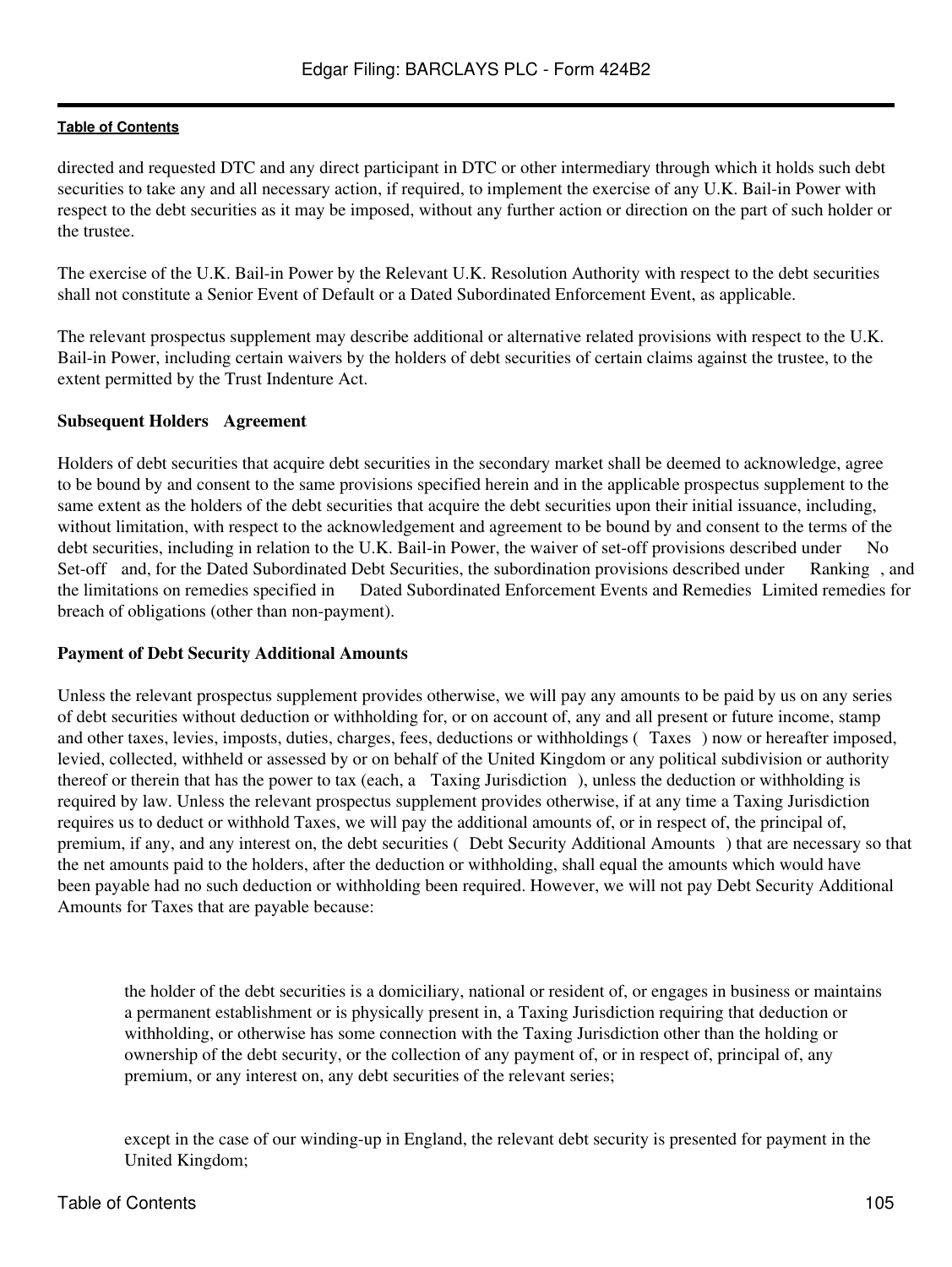the relevant debt security is presented for payment more than thirty (30) days after the date payment became due or was provided for, whichever is later, except to the extent that the holder would have been entitled to the Debt Security Additional Amounts on presenting the debt security for payment at the close of such 30-day period;

the holder of the relevant debt securities or the beneficial owner of any payment of (or in respect of) principal of, premium, if any, or any interest on debt securities failed to make any necessary claim or to

-12-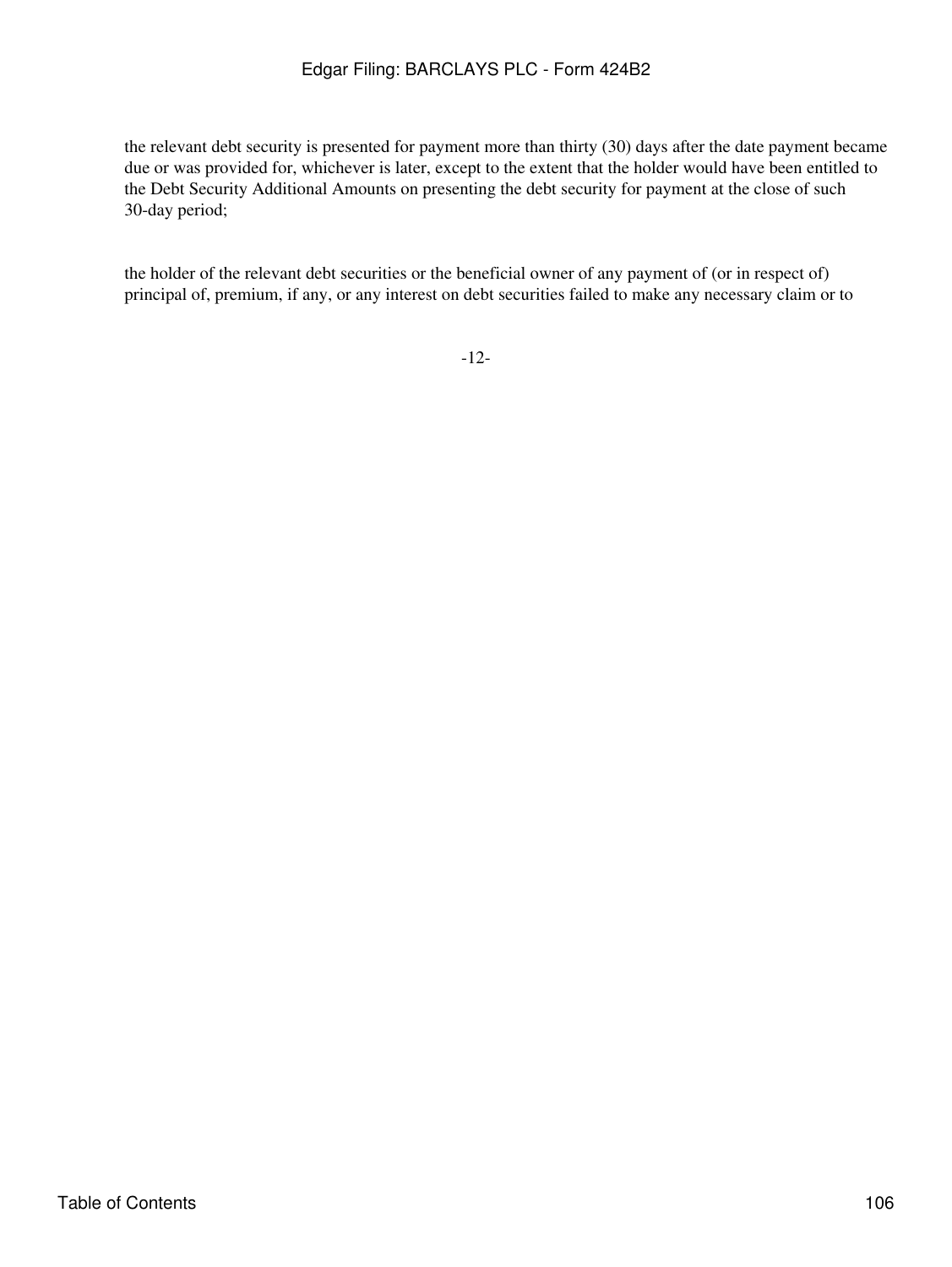comply with any certification, identification or other requirements concerning the nationality, residence, identity or connection with the Taxing Jurisdiction of such holder or beneficial owner, if such claim or compliance is required by statute, treaty, regulation or administrative practice of the Taxing Jurisdiction as a condition to relief or exemption from such Taxes; or

if the Taxes would not have been imposed or would have been excluded under one of the preceding points if the beneficial owner of, or person ultimately entitled to obtain an interest in, the debt securities had been the holder of the debt securities.

Whenever we refer in this prospectus and any prospectus supplement to the payment of the principal of, or any interest on (and premium, if any), or in respect of, any debt securities of any series, we mean to include the payment of Debt Security Additional Amounts to the extent that, in context, Debt Security Additional Amounts are, were or would be payable.

For the avoidance of doubt, unless the relevant prospectus supplement provides otherwise, any amounts to be paid by us or any paying agent on the debt securities will be paid net of any deduction or withholding imposed or required pursuant to Sections 1471 through 1474 of the U.S. Internal Revenue Code of 1986, as amended (the Code), any current or future regulations or official interpretations thereof, any agreement entered into pursuant to Section 1471(b) of the Code, or any fiscal or regulatory legislation, rules or practices adopted pursuant to any intergovernmental agreement entered into in connection with the implementation of such Sections of the Code (or any law implementing such an intergovernmental agreement) (a FATCA Withholding Tax), and neither we nor any paying agent will be required to pay Debt Security Additional Amounts on account of any FATCA Withholding Tax.

Unless the relevant prospectus supplement provides otherwise, any paying agent shall be entitled to make a deduction or withholding from any payment which it makes under the debt securities and the relevant indenture for or on account of (i) any present or future taxes, duties or charges if and to the extent so required by any applicable law and (ii) any FATCA Withholding Tax (together, Applicable Law). In either case, the paying agent shall make any payment after a deduction or withholding has been made pursuant to Applicable Law and shall report to the relevant authorities the amount so deducted or withheld. In all cases, the paying agent shall have no obligation to gross up any payment made subject to any deduction or withholding pursuant to Applicable Law. In addition, amounts deducted or withheld by the paying agent under this paragraph will be treated as paid to the holder of a debt security, and we will not pay Debt Security Additional Amounts in respect of such deduction or withholding, except to the extent the provisions in this subsection Payment of Debt Security Additional Amounts explicitly provide otherwise.

## **Redemption**

*Redemption for Tax Reasons.* Unless the relevant prospectus supplement provides otherwise, we may, at our option, at any time, redeem the debt securities of any series, in whole but not in part, upon not less than thirty (30) nor more than sixty (60) days notice (or the shorter or longer notice period specified in the relevant prospectus supplement) to the holders at any time, if (A) in the case of the Senior Debt Securities, we are required to issue definitive debt securities (see Description of Certain Provisions Relating to Debt Securities and Contingent Convertible Securities Special Situations When a Global Security Will Be Terminated ) and, as a result, we are or would be required to pay Debt Security Additional Amounts with respect to the Senior Debt Securities; or (B) we determine that as a result of a change in or amendment to the laws or regulations of a Taxing Jurisdiction, including any treaty to which the relevant Taxing Jurisdiction is a party, or a change in an official application of those laws or regulations, including a decision of any court or tribunal, which becomes effective on or after the issue date of the relevant series of debt securities (and, in the case of a successor entity, which becomes effective on or after the date of that entity s assumption of our obligations),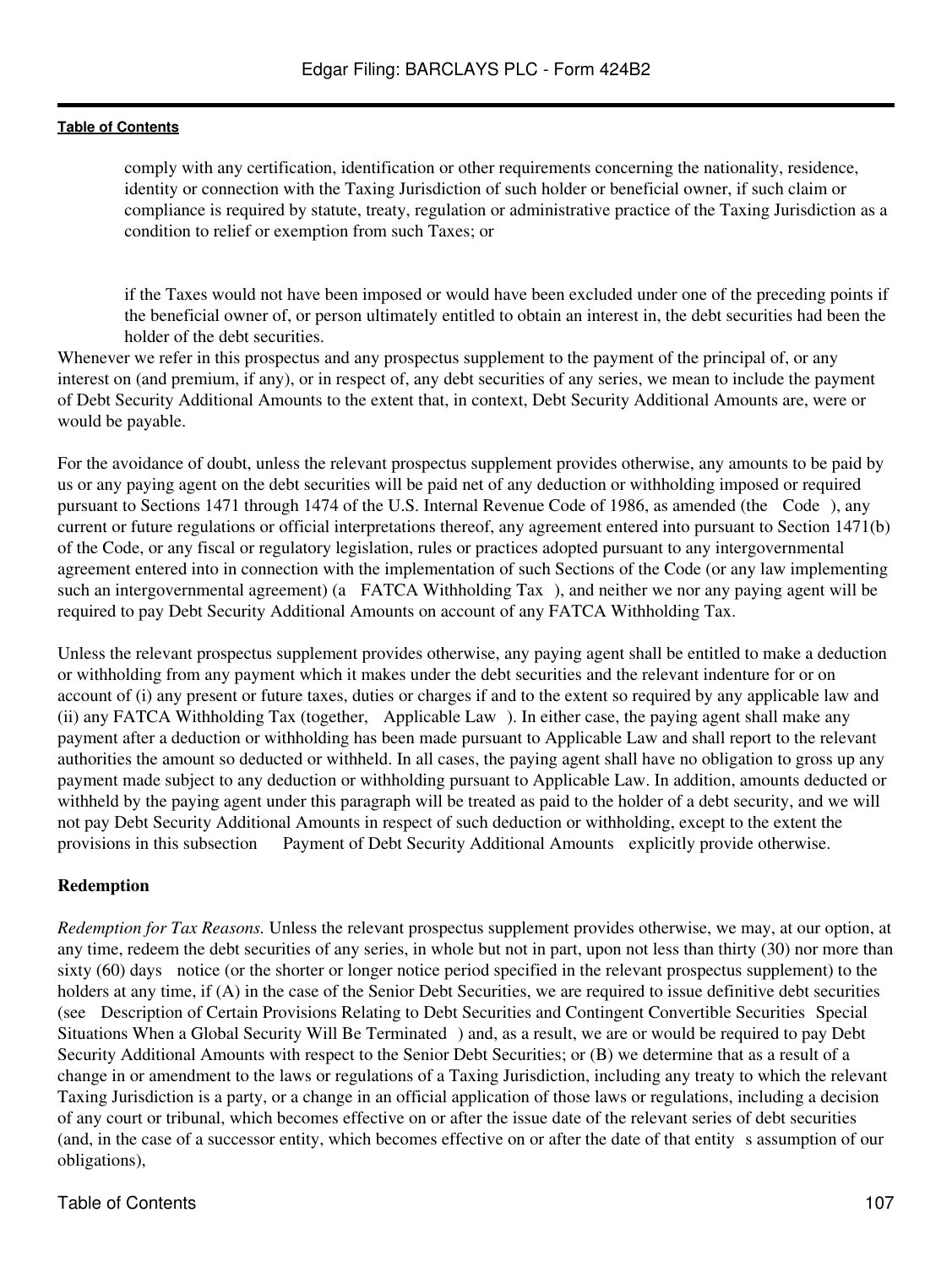(i) we will or would be required to pay holders Debt Security Additional Amounts;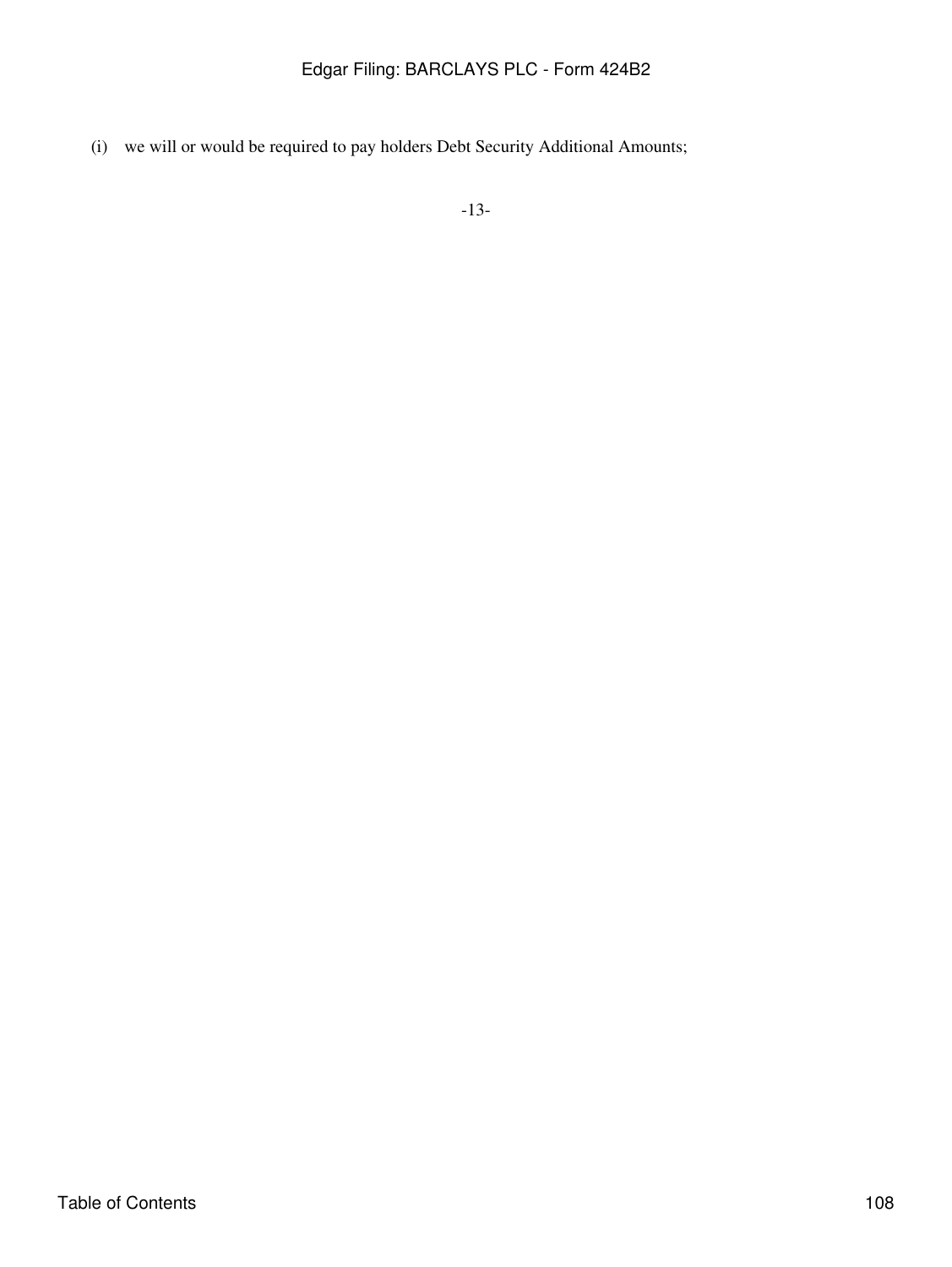- (ii) we would not be entitled to claim a deduction in respect of any payments in respect of the relevant series of debt securities in computing our taxation liabilities or the value of the deduction would be materially reduced; or
- (iii) we would not, as a result of the relevant series of debt securities being in issue, be able to have losses or deductions set against the profits or gains, or profits or gains offset by the losses or deductions, of companies with which we are or would otherwise be so grouped for applicable United Kingdom tax purposes (whether under the group relief system current as at the issue date of the relevant series of debt securities or any similar system or systems having like effect as may from time to time exist),

(each such change in tax law or regulation or the official application thereof, a Tax Event),

in each of cases (A) and (B) above, at an amount equal to 100% of the principal amount of the debt securities being redeemed together with accrued but unpaid interest, if any, on the principal amount of the debt securities to be redeemed to (but excluding) the date fixed for redemption; or, in the case of Discount Senior Debt Securities, such portion of the principal amount of such Discount Senior Debt Securities as may be specified by their terms, provided that in the case of each Tax Event, the consequences of the Tax Event cannot be avoided by us taking reasonable measures available to us.

In each case and unless the relevant prospectus supplement provides otherwise, before we give a notice of redemption (which notice shall be irrevocable), we shall be required to deliver to the trustee a written legal opinion of independent counsel of recognized standing, chosen by us, confirming that we are entitled to exercise our right of redemption. Any redemption of debt securities as a result of a Tax Event will also be subject to the provisions described under Notice of Redemption of Debt Securities and Condition to Redemption of Debt Securities below.

*Optional Redemption*. The relevant prospectus supplement will specify whether we may redeem the debt securities of any series, in whole or in part, at our option, in any additional circumstances. The prospectus supplement will also specify the notice we will be required to give, what prices and any premium we will pay, and the dates on which we may redeem the debt securities. Any notice of redemption of debt securities will state:

the date fixed for redemption;

the amount of debt securities to be redeemed if we are only redeeming a part of the series;

the redemption price;

that on the date fixed for redemption the redemption price will become due and payable on each debt security to be redeemed and, if applicable, that any interest will cease to accrue on or after the redemption date;

the place or places at which each holder may obtain payment of the redemption price; and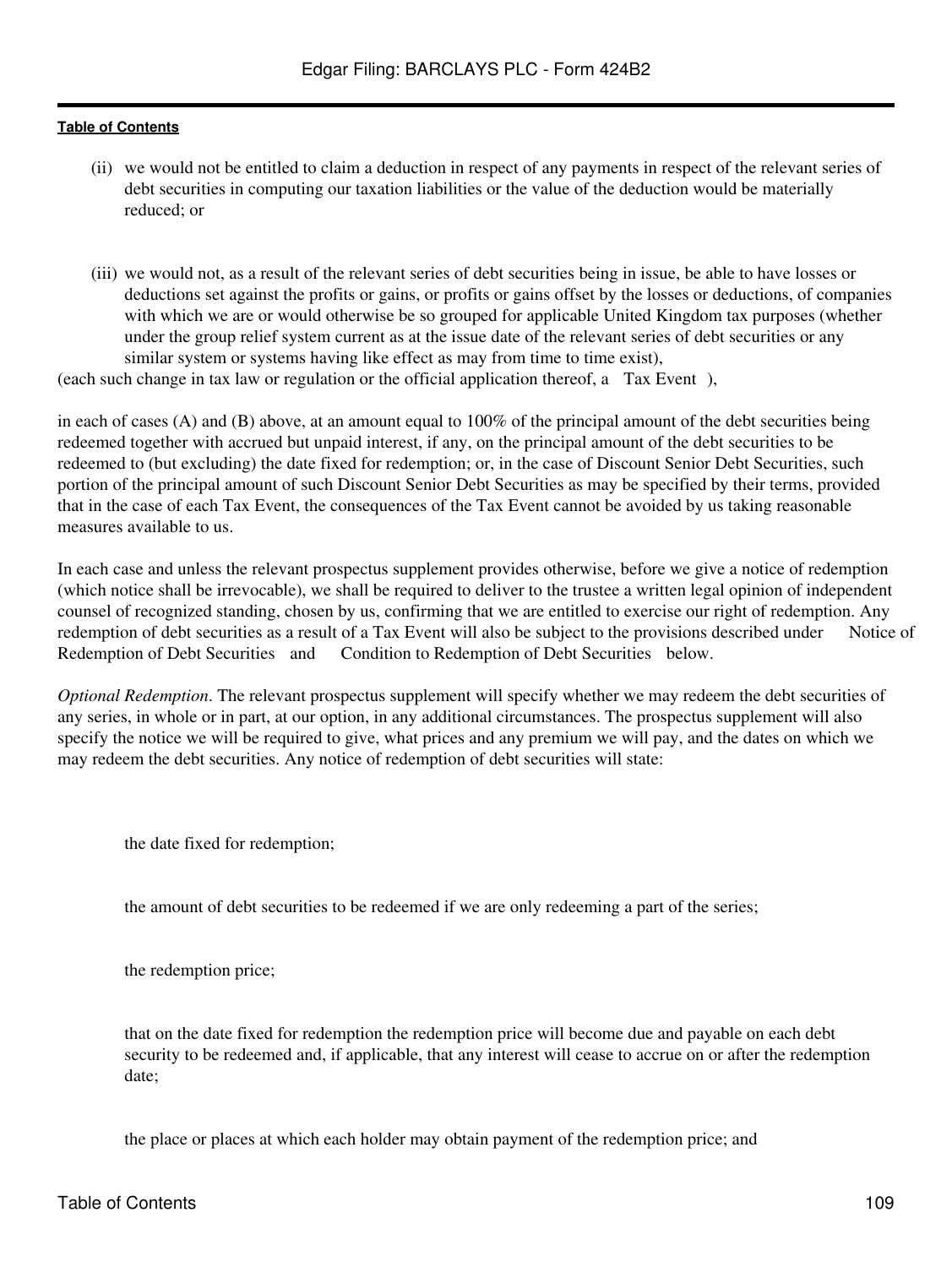the CUSIP number or numbers, if any, with respect to the debt securities.

In the case of a partial redemption, the trustee shall select the debt securities that we will redeem in any manner it deems fair and appropriate.

Any optional redemption of debt securities will also be subject to the provisions described under Notice of Redemption of Debt Securities and Condition to Redemption of Debt Securities below.

### **Notice of Redemption of Debt Securities**

Unless the relevant prospectus supplement provides otherwise, any redemption of the debt securities shall be subject to our giving not less than thirty (30) days, nor more than sixty (60) days, prior notice to the holders

-14-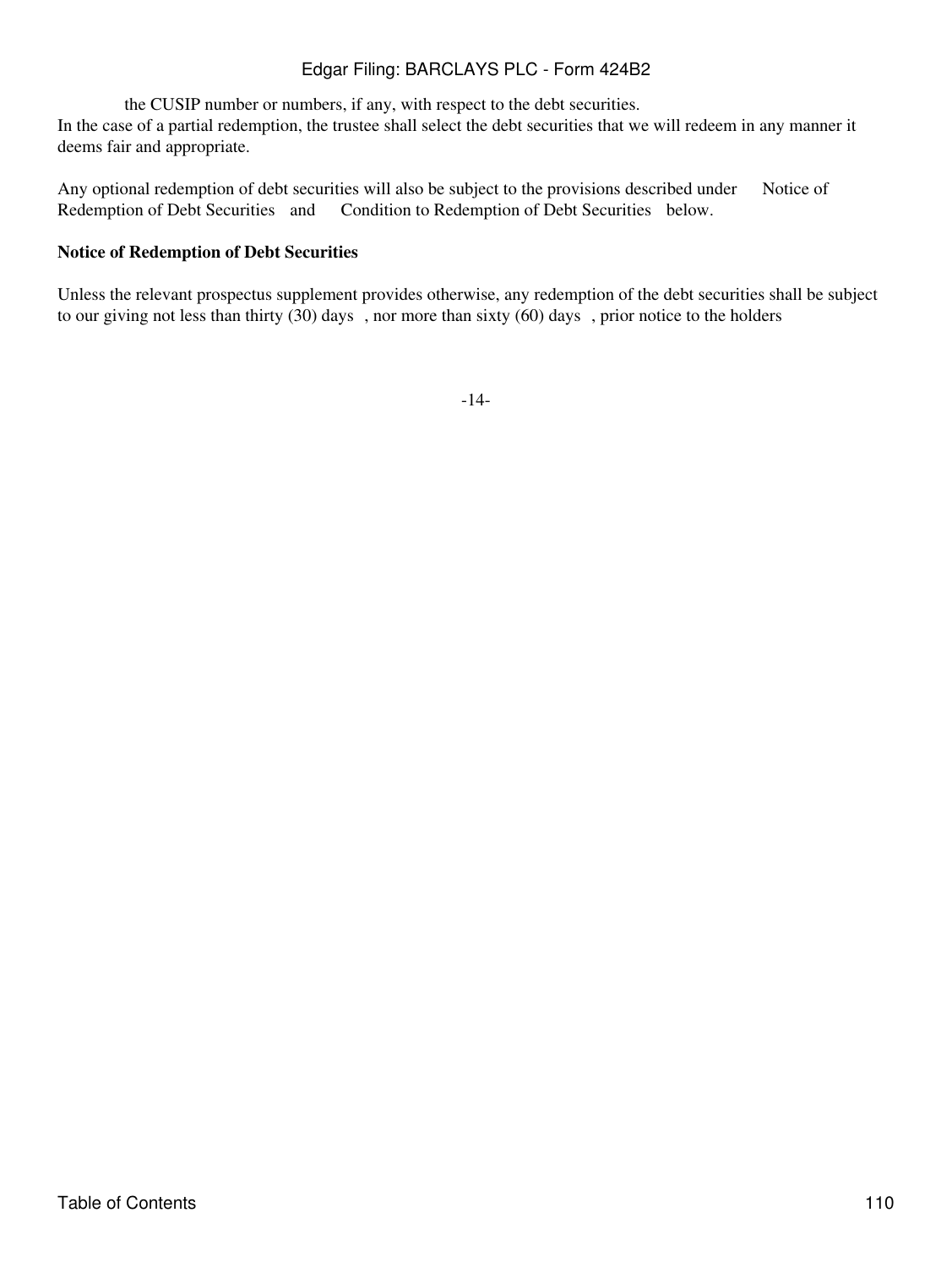of such debt securities (unless a shorter or longer period is specified in the applicable prospectus supplement) via DTC or the relevant clearing system(s) (or, if the debt securities are held in definitive form, to the holders at their addresses shown on the register for the debt securities) (such notice being irrevocable except in the limited circumstances described in the following paragraph and as may be specified in the relevant prospectus supplement) specifying our election to redeem the relevant series of debt securities and the date fixed for such redemption. Notice by DTC to participating institutions and by these participants to street name holders of beneficial interests in the relevant series of debt securities will be made according to arrangements among them and may be subject to statutory or regulatory requirements.

If we have elected to redeem a particular series of debt securities but prior to the payment of the redemption amount with respect to such redemption the Relevant U.K. Resolution Authority exercises its U.K. Bail-in Power in respect of such series of debt securities, the relevant redemption notice shall be automatically rescinded and shall be of no force and effect, and no payment of the redemption amount will be due and payable.

### **Condition to Redemption of Debt Securities**

Notwithstanding any other provision, and unless otherwise specified in the applicable prospectus supplement, we may redeem the debt securities (and give notice thereof to the holders of the debt securities) only if we have obtained the prior consent of the PRA and/or any other relevant national or European authority (in either case, if such consent is then required by the Capital Regulations) for the redemption of the debt securities.

### **Condition to Repurchase of Debt Securities**

Unless the applicable prospectus supplement provides otherwise, we or any member of the Group may purchase or otherwise acquire any outstanding debt securities of any series at any price in the open market or otherwise in accordance with the Capital Regulations applicable to the Group in force at the relevant time, and subject to the prior consent of the PRA and/or any other relevant national or European authority (in either case, if such consent is then required by the Capital Regulations).

We will treat as cancelled and no longer issued and outstanding any debt securities of any series that we purchase beneficially for our own account, other than a purchase in the ordinary course of a business dealing in securities. Unless otherwise specified in the applicable prospectus supplement, you have no right to require us to repurchase the debt securities. Such debt securities will stop bearing interest on the redemption date, even if you do not collect your money.

## **Description of Certain CRD IV Provisions Relating to Redemption and Repurchase of Debt Securities**

#### *Senior Debt Securities*

On November 23, 2016, the European Commission published, among other proposals, a proposal to amend the CRD IV Regulation. Such proposal includes certain requirements in respect of eligible liabilities, including a requirement for prior consent from the competent authority to an early redemption or purchase thereof. If the proposal is adopted, the granting of permission by the PRA (or any other relevant authority) to a request by us to redeem or repurchase a particular series of Senior Debt Securities could be subject to conditions similar to those currently set out in Article 77 and 78 of the CRD IV Regulation, to the extent applicable to the Senior Debt Securities.

## *Dated Subordinated Debt Securities*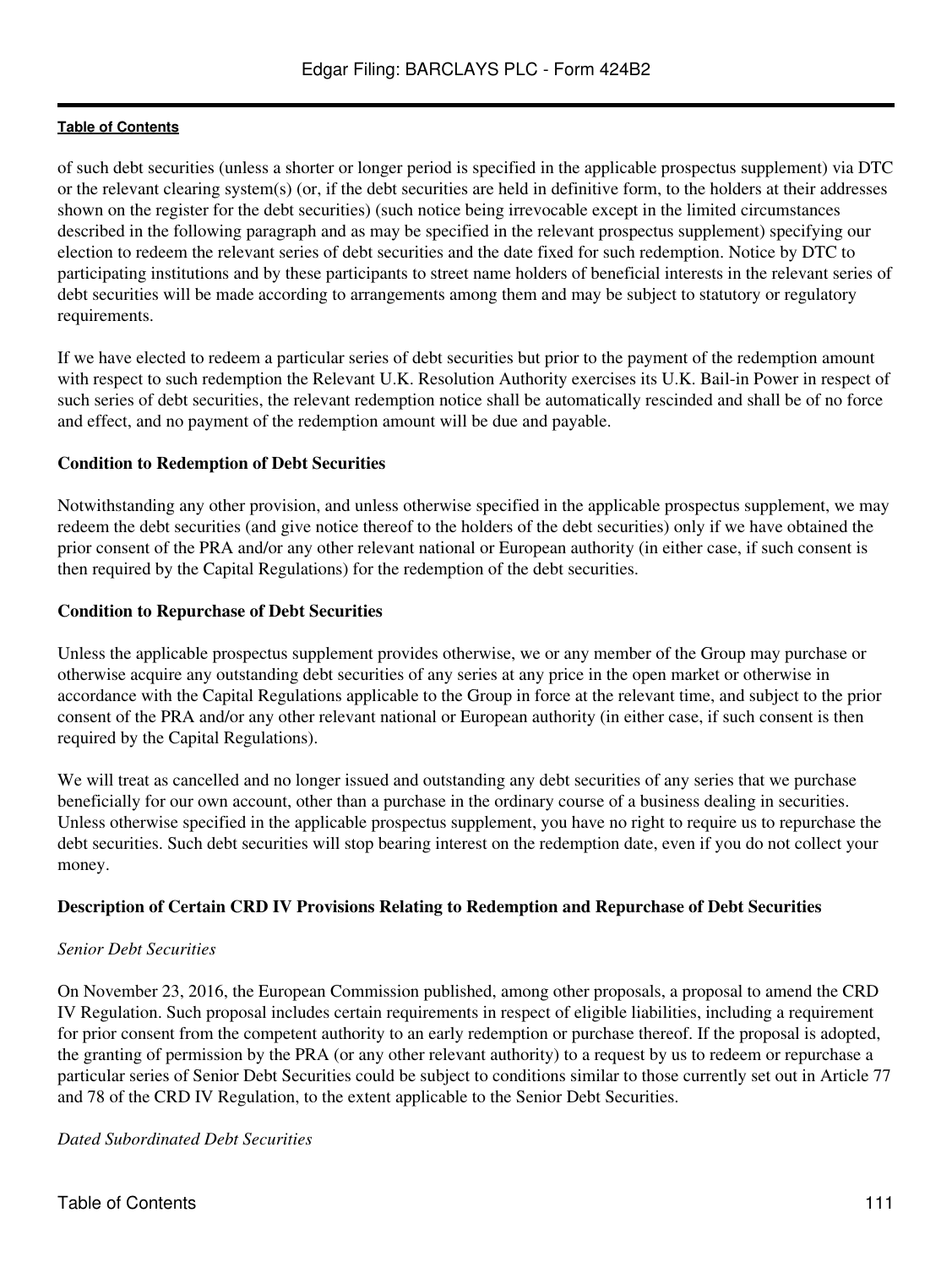The rules under CRD IV prescribe certain conditions for the granting of permission by the PRA to a request by us to redeem or repurchase a particular series of Dated Subordinated Debt Securities. In this respect, the CRD IV Regulation provides that the competent authority (the PRA in our case) shall grant permission to a redemption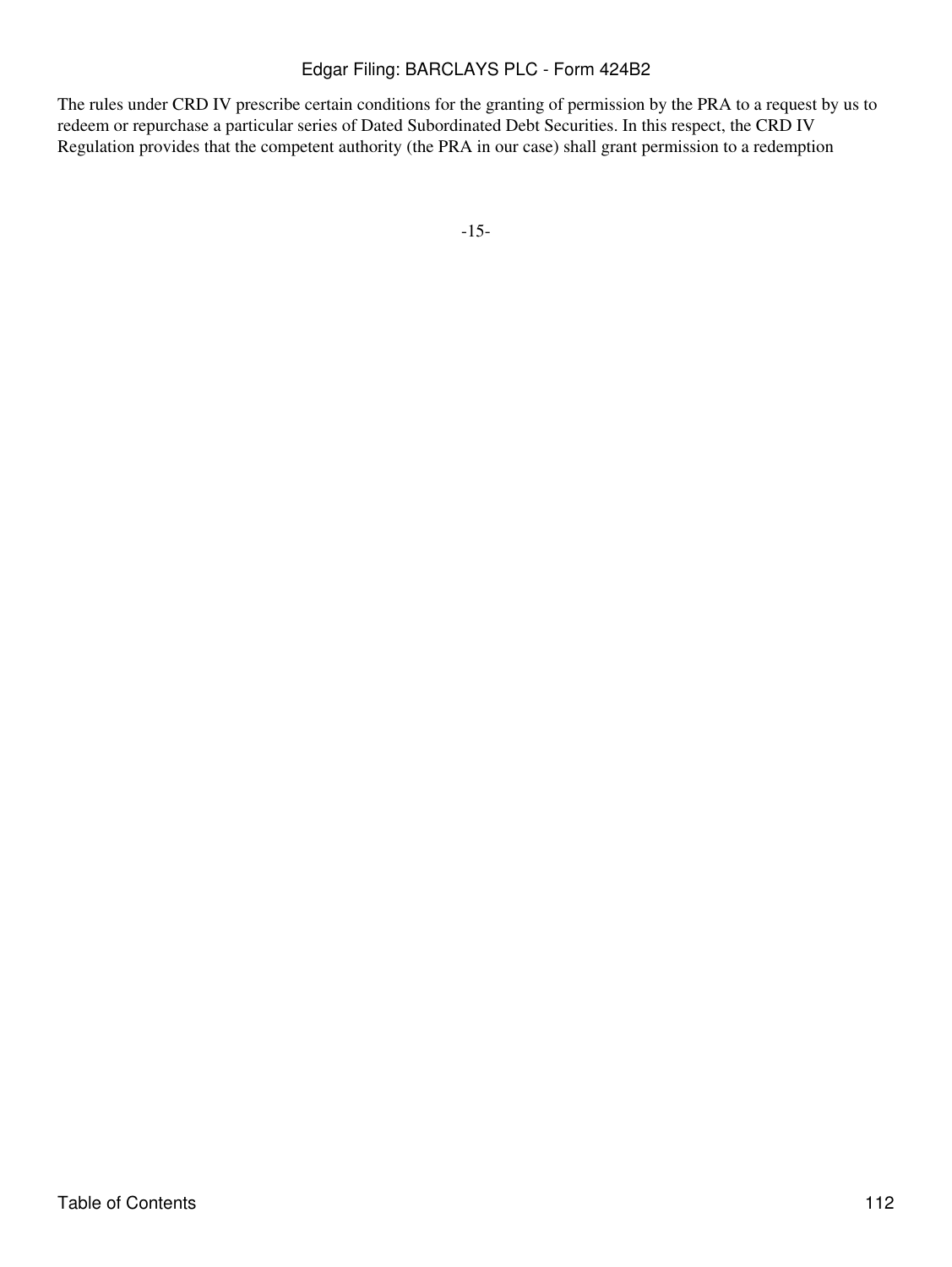or repurchase of a particular series of Dated Subordinated Debt Securities provided that either of the following conditions is met, as applicable to such Dated Subordinated Debt Securities:

(1) on or before such redemption or repurchase of the Dated Subordinated Debt Securities, we replace such Dated Subordinated Debt Securities with own funds instruments (as defined below) of an equal or higher quality on terms that are sustainable for our income capacity; or

(2) we have demonstrated to the satisfaction of the PRA that our own funds (as defined below) would, following such redemption or repurchase, exceed the capital ratios required under CRD IV by a margin that the PRA may consider necessary on the basis set out in CRD IV for it to determine the appropriate level of capital of an institution.

In addition, the rules under CRD IV provide that the PRA may only permit us to redeem the Dated Subordinated Debt Securities before five years after the date of issuance of the relevant Dated Subordinated Debt Securities if:

(a) the conditions listed in paragraphs (1) or (2) above are met; and

(b) in the case of redemption due to the occurrence of a change in the regulatory classification of the relevant Dated Subordinated Debt Securities that would be likely to result in their exclusion from own funds or reclassification as a lower quality form of own funds, (i) the PRA considers such change to be sufficiently certain and (ii) we demonstrate to the satisfaction of the PRA that such regulatory reclassification was not reasonably foreseeable at the time of the issuance of the relevant Dated Subordinated Debt Securities; or

(c) in the case of redemption due to the occurrence of a Tax Event, we demonstrate to the satisfaction of the PRA that such Tax Event is material and was not reasonably foreseeable at the time of issuance of the relevant Dated Subordinated Debt Securities.

The rules under CRD IV may be modified from time to time after the date of issuance of the relevant Dated Subordinated Debt Securities.

own funds has the meaning given to such term in the CRD IV Regulation as interpreted and applied in accordance with the Capital Regulations then applicable to the Issuer. Under the CRD IV Regulation, as at the date hereof, own funds means the sum of Tier 1 Capital and Tier 2 Capital.

own funds instruments has the meaning given to such term in the CRD IV Regulation as interpreted and applied in accordance with the Capital Regulations then applicable to the Issuer. Under the CRD IV Regulation, as at the date hereof, own funds instruments means capital instruments issued by the institution that qualify as Common Equity Tier 1, Additional Tier 1 or Tier 2 instruments.

Common Equity Tier 1, Additional Tier 1 or Tier 2 instruments means Common Equity Tier 1, Additional Tier 1 or Tier 2 instruments, respectively, for purposes of the Capital Regulations.

## **Modification and Waiver**

We and the trustee may make certain modifications and amendments to the indenture applicable to each series of debt securities without the consent of the holders of the debt securities. We may make other modifications and amendments with the consent of the holder(s) of not less than, in the case of the Senior Debt Securities, a majority of or, in the case of the Dated Subordinated Debt Securities, 662⁄3% in aggregate principal amount of the debt securities of the series outstanding under the applicable indenture that are affected by the modification or amendment. However, we may not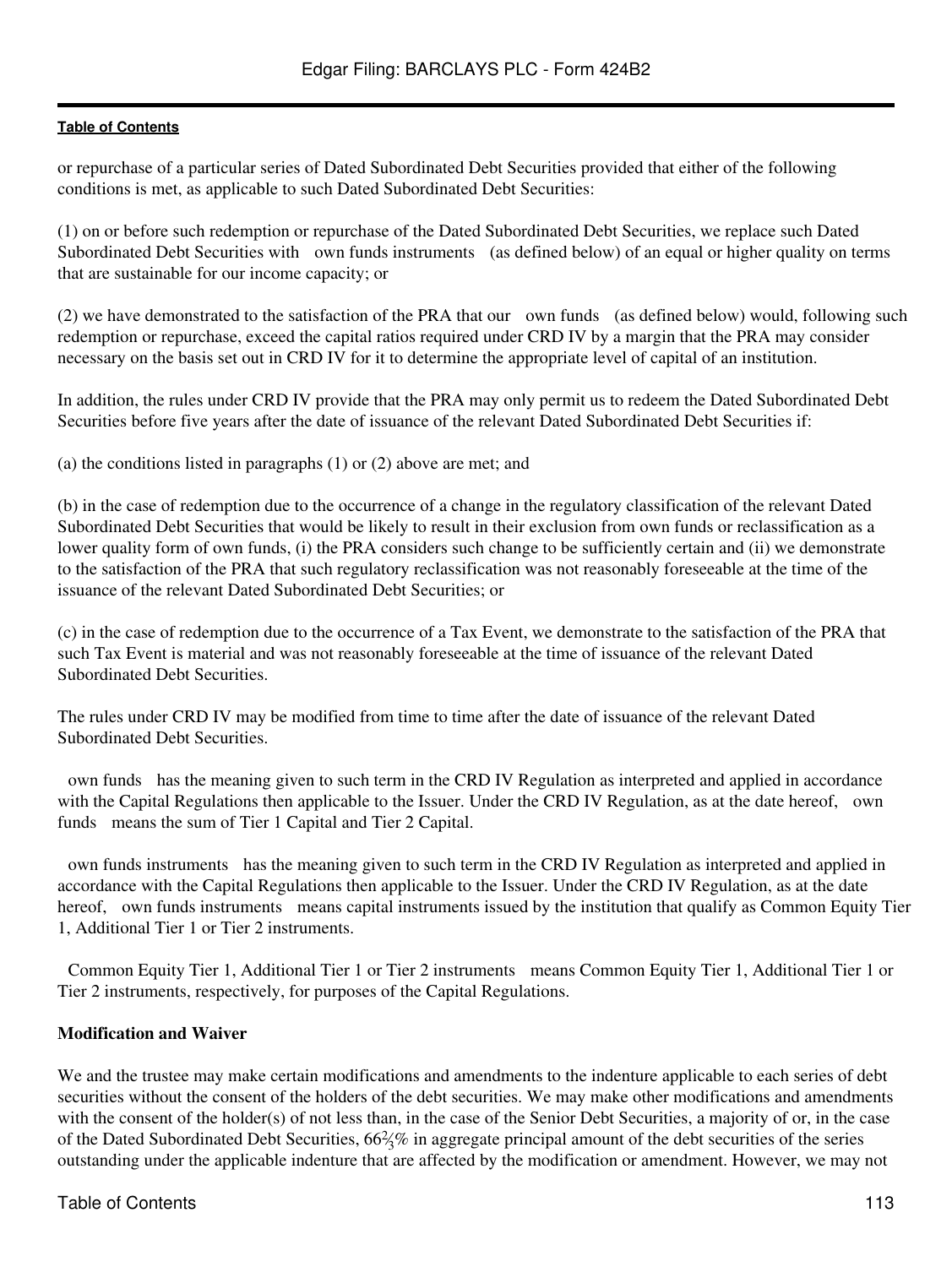make any modification or amendment without the consent of the holder of each affected debt security that would:

change the terms of any debt security to change the stated maturity date of its principal amount;

-16-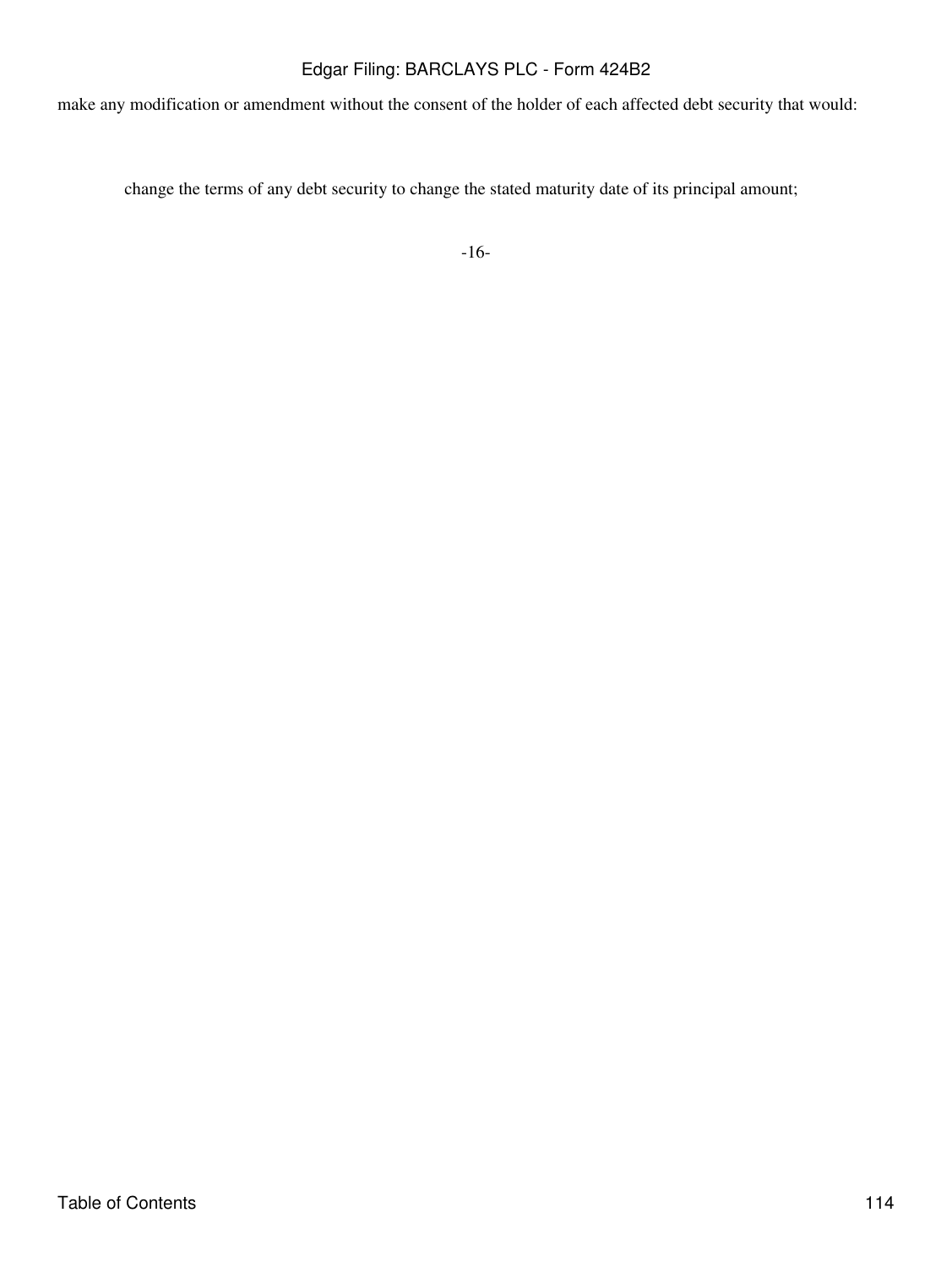change the principal amount of, or any premium, or rate of interest, with respect to any debt security;

reduce the amount of principal on a Discount Senior Debt Security that would be due and payable upon an acceleration of the maturity date of any series of debt securities;

change our obligation, or any successor s, to pay Debt Security Additional Amounts;

change the places at which payments are payable or the currency of payment;

impair the right to sue for the enforcement of any payment due and payable;

reduce the percentage in aggregate principal amount of outstanding debt securities of the series necessary to modify or amend the relevant indenture or to waive compliance with certain provisions of the relevant indenture and any past Senior Event of Default or Dated Subordinated Enforcement Event (in each case as defined below);

change our obligation to maintain an office or agency in the place and for the purposes specified in the relevant indenture;

modify the subordination provisions, if any, or the terms and conditions of our obligations in respect of the due and punctual payment of the amounts due and payable on the debt securities, in either case in a manner adverse to the holders; or

modify the foregoing requirements or the provisions of the relevant indenture relating to the waiver of any past Senior Event of Default, Dated Subordinated Enforcement Event or covenants, except as otherwise specified.

Unless the relevant prospectus supplement provides otherwise, in addition, any variations in the terms and conditions of Dated Subordinated Debt Securities of any series, including modifications relating to the subordination or redemption provisions of such Dated Subordinated Debt Securities, can only be made in accordance with the rules and requirements of the PRA, as and to the extent applicable from time to time.

#### **Senior Events of Default; Dated Subordinated Enforcement Events and Remedies; Limitation on Suits**

#### *Senior Events of Default*

Unless the relevant prospectus supplement provides otherwise, a Senior Event of Default with respect to any series of Senior Debt Securities shall result if: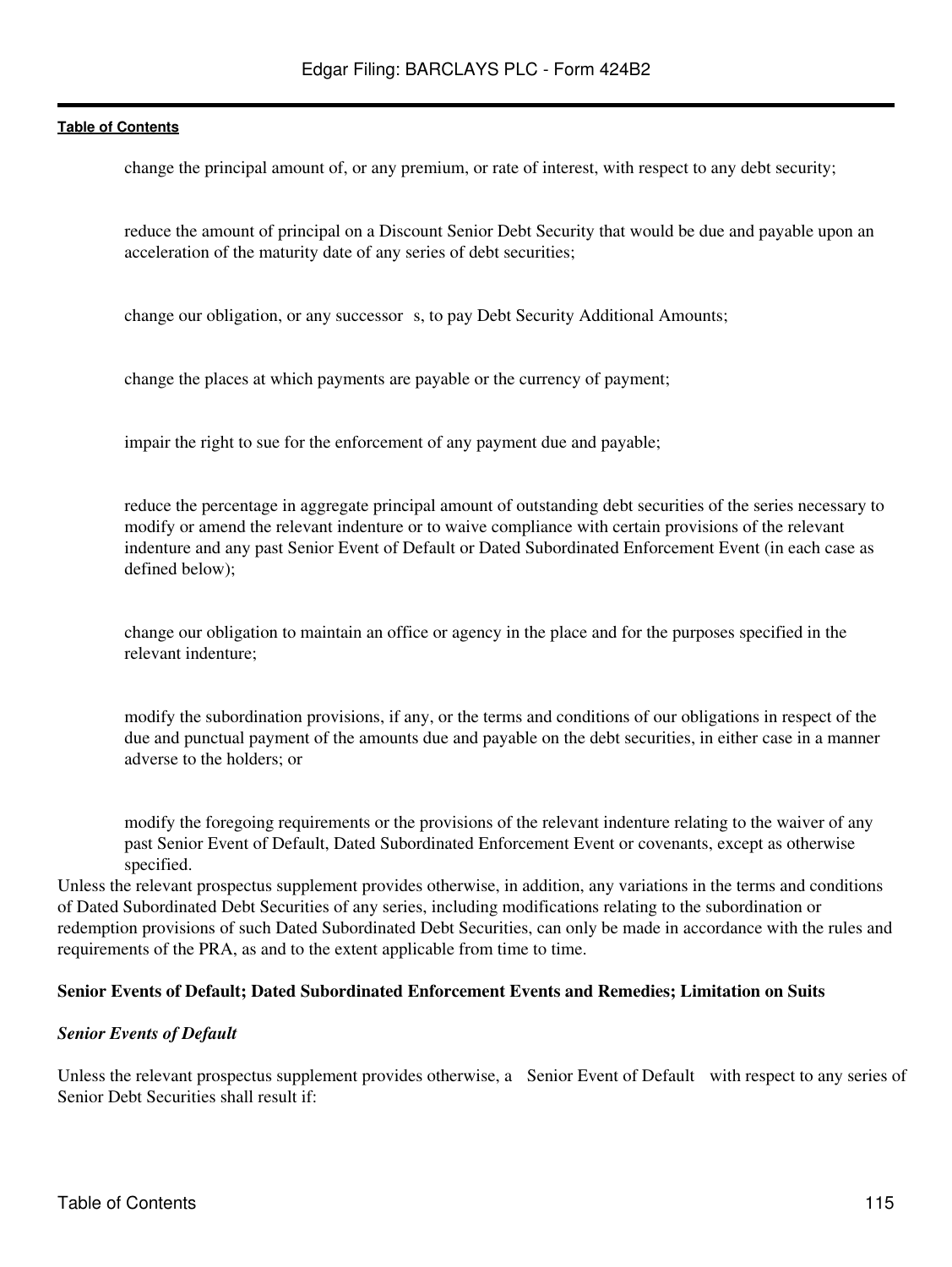we do not pay any principal or interest on any Senior Debt Securities of that series within fourteen (14) days from the due date for payment and the principal or interest has not been duly paid within a further fourteen (14) days following written notice from the trustee or from holders of 25% in principal amount of the Senior Debt Securities of that series to us requiring the payment to be made. It shall not, however, be a Senior Event of Default if during the fourteen (14) days after the notice such sums (Withheld Amounts) were not paid in order to comply with a law, regulation or order of any court of competent jurisdiction. Where there is doubt as to the validity or applicability of any such law, regulation or order, it shall not be a Senior Event of Default if we act on the advice given to us during the 14-day period by independent legal advisers chosen by us and approved by the trustee; or

we breach any covenant or warranty of the Senior Debt Securities Indenture (other than as stated above with respect to payments when due) and that breach has not been remedied within twenty-one (21) days of receipt of a written notice from the trustee requiring the breach to be remedied or from holders of at least 25% in principal amount of the Senior Debt Securities of that series requiring the breach to be remedied; or

either an English court of competent jurisdiction issues an order which is not successfully appealed within thirty (30) days, or an effective shareholders resolution is validly adopted, for our winding-up (other than under or in connection with a scheme of reconstruction, merger or amalgamation not involving bankruptcy or insolvency).

-17-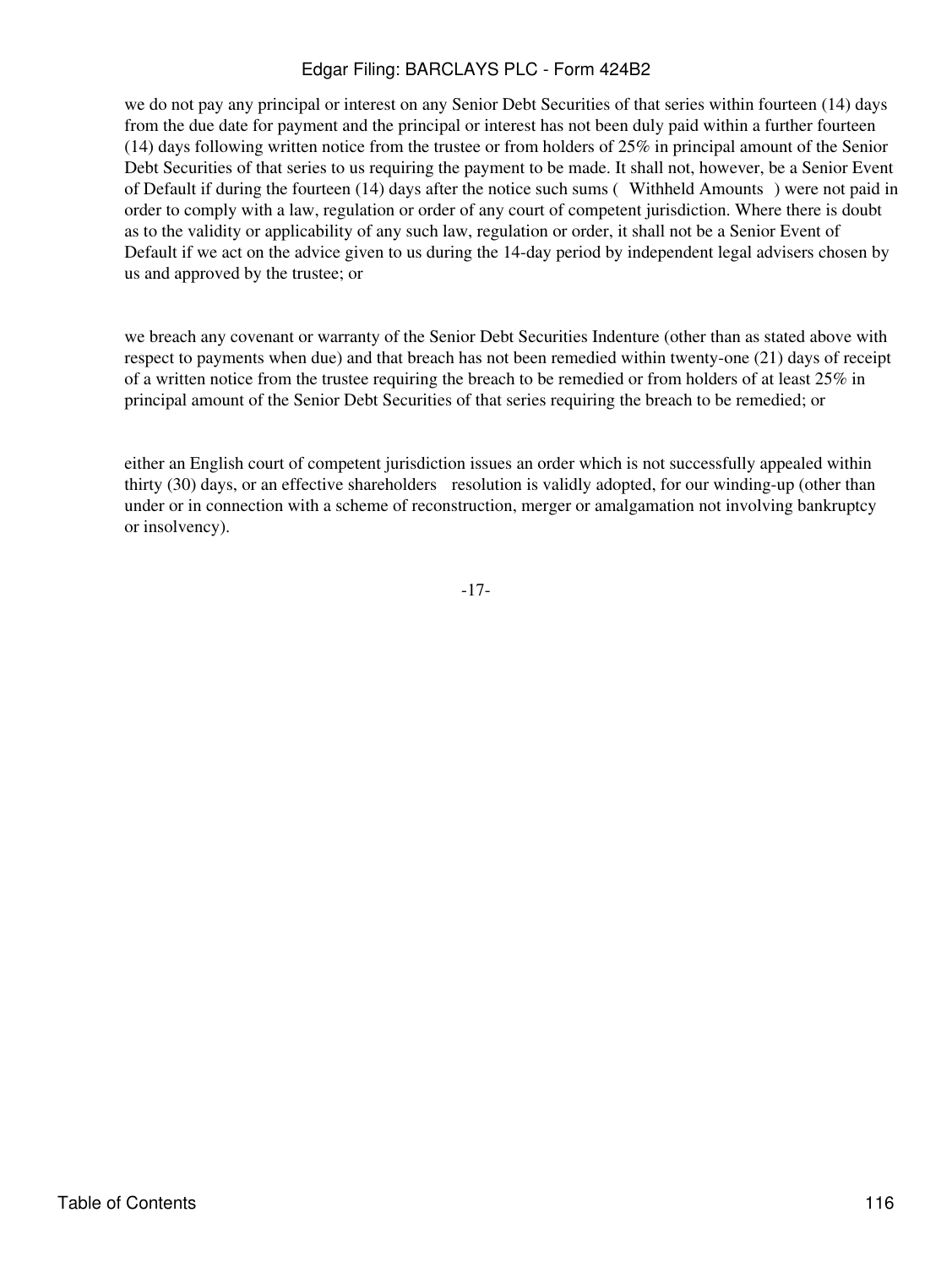Under the terms of the Senior Debt Securities Indenture, the exercise of the U.K. Bail-in Power by the Relevant U.K. Resolution Authority with respect to the Senior Debt Securities is not a Senior Event of Default.

If a Senior Event of Default occurs and is continuing, the trustee or the holders of at least 25% in outstanding principal amount of the Senior Debt Securities of that series may declare the Senior Debt Securities of that series to be due and repayable immediately (and the Senior Debt Securities of that series shall thereby become due and repayable) at their outstanding principal amount (or at such other repayment amount as may be specified in or determined in accordance with the relevant prospectus supplement) together with accrued interest, if any, as provided in the prospectus supplement. The trustee may at its discretion and without further notice institute such proceedings as it may think suitable against us to enforce payment. Subject to the Senior Debt Securities Indenture provisions for the indemnification of the trustee, the holders of a majority in aggregate principal amount of the outstanding Senior Debt Securities of any series shall have the right to direct the time, method and place of conducting any proceeding for any remedy available to the trustee or exercising any trust or power conferred on the trustee with respect to the series. However, this direction must not be in conflict with any rule of law or the Senior Debt Securities Indenture, and must not be unjustly prejudicial to the holder(s) of any Senior Debt Securities of that series not taking part in the direction, as determined by the trustee in its sole discretion. The trustee may also take any other action, not inconsistent with the direction, that it deems proper.

If lawful, Withheld Amounts or a sum equal to Withheld Amounts shall be placed promptly on interest bearing deposit as described in the Senior Debt Securities Indenture. We will give notice if at any time it is lawful to pay any Withheld Amount to holders of Senior Debt Securities or holders of coupons or if such payment is possible as soon as any doubt as to the validity or applicability of the law, regulation or order is resolved. The notice will give the date on which the Withheld Amount and the interest accrued on it will be paid. This date will be the earliest day after the day on which it is decided Withheld Amounts can be paid on which the interest bearing deposit falls due for repayment or may be repaid without penalty. On such date, we shall be bound to pay the Withheld Amount together with interest accrued on it. For the purposes of such payment, this date will be the due date for those sums. Our obligations under this paragraph are in lieu of any other remedy against us in respect of Withheld Amounts. Payment will be subject to applicable laws, regulations or court orders, but in the case of payment of any Withheld Amount, without prejudice to the provisions described under Payment of Debt Security Additional Amounts. Interest accrued on any Withheld Amount will be paid net of any taxes required by applicable law to be withheld or deducted and we shall not be obliged to pay any Debt Security Additional Amount in respect of any such withholding or deduction.

The holders of a majority of the aggregate principal amount of the outstanding Senior Debt Securities of any affected series may waive any past Senior Event of Default with respect to the series, except any default in respect of either:

the payment of principal of, or any premium or interest on, any Senior Debt Securities; or

a covenant or provision of the relevant indenture which cannot be modified or amended without the consent of each holder of Senior Debt Securities of the series.

Subject to exceptions, the trustee may (but is not obligated to), without the consent of the holders, waive or authorize a Senior Event of Default if, in the opinion of the trustee, such waiver or authorization would not be materially prejudicial to the interests of the holders.

The trustee will, within ninety (90) days of a default with respect to the Senior Debt Securities of any series, give to each affected holder of the Senior Debt Securities of the affected series notice of any default it knows about, unless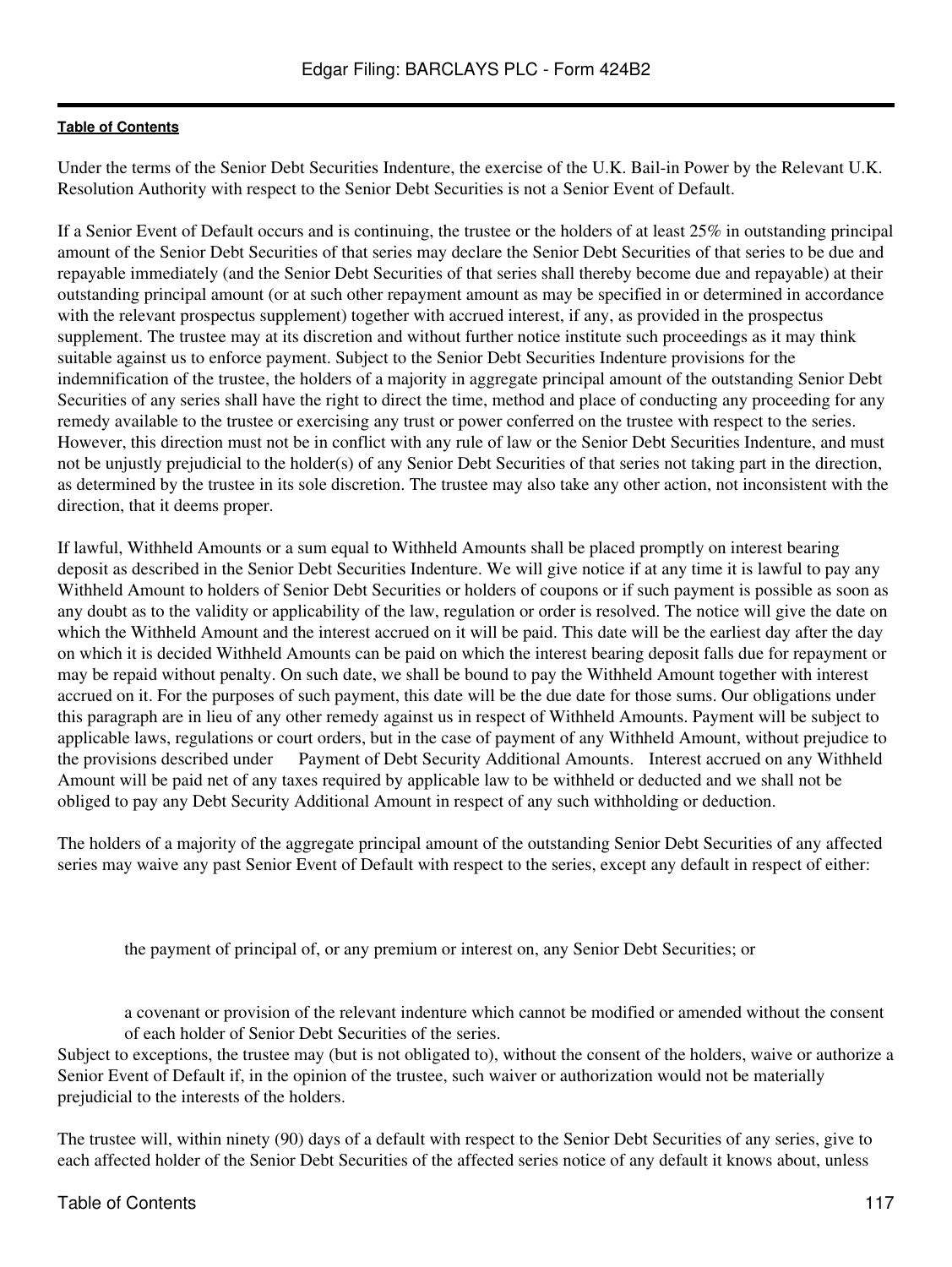the default has been cured or waived. However, except in the case of a default in the payment of the principal of, or premium, if any, or interest, if any, on the Senior Debt Securities, the trustee will be entitled to withhold notice if a trust committee of responsible officers of the trustee determine in good faith that withholding of notice is in the interest of the holders.

-18-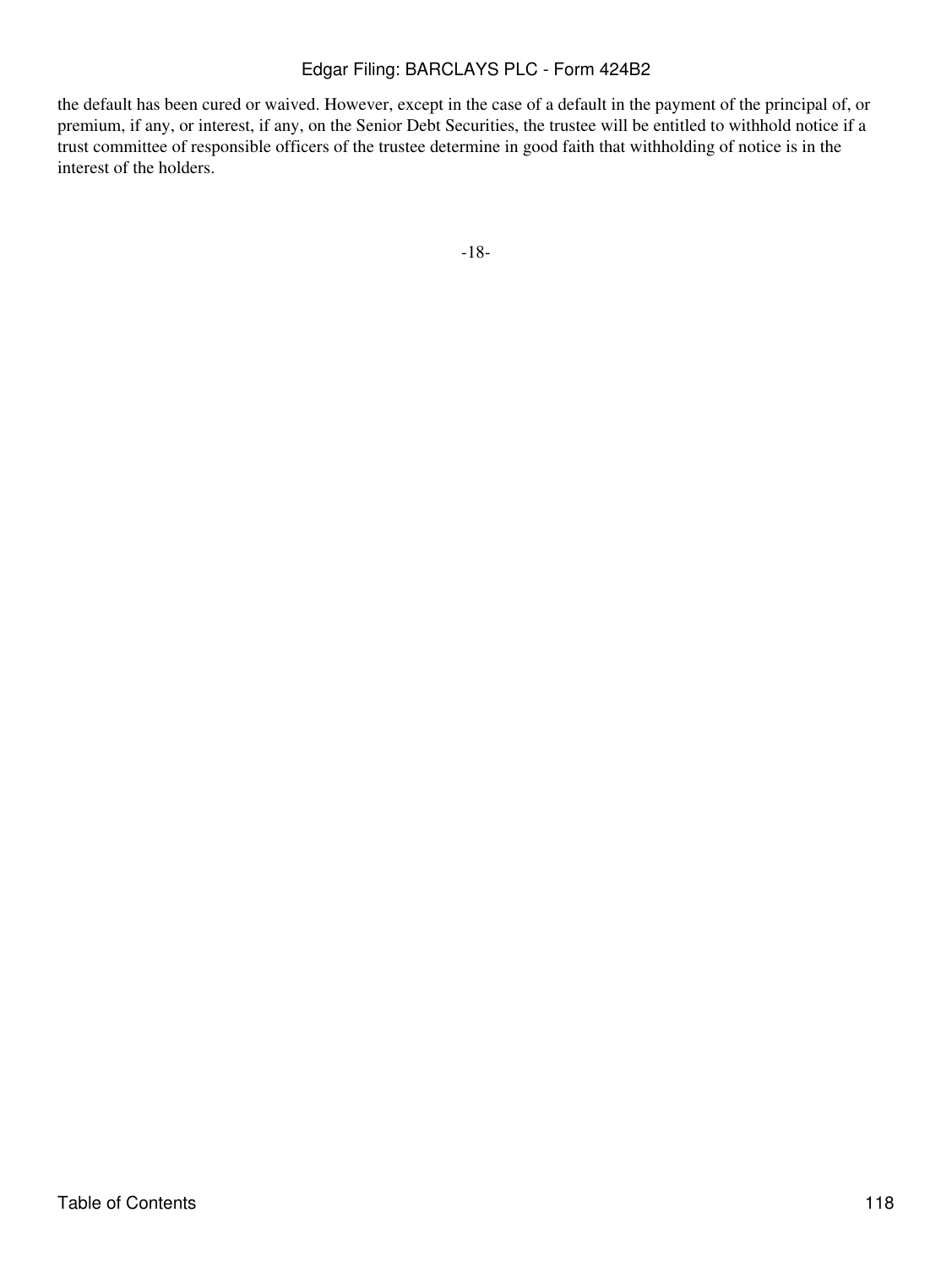We are required to furnish to the trustee annually a statement as to our compliance with all conditions and covenants under the Senior Debt Securities Indenture.

Notwithstanding any contrary provisions, nothing shall impair the right of a holder, absent the holder s consent, to sue for any payments due but unpaid with respect to the Senior Debt Securities.

*Street name and other indirect holders should consult their banks or brokers for information on how to give notice or direction to or make a request of the trustee and how to waive a Senior Event of Default, as described below in Description of Certain Provisions Relating to Debt Securities and Contingent Convertible SecuritiesLegal Ownership; Form of Securities.*

### *Dated Subordinated Enforcement Events and Remedies*

### *Winding-up*

Unless the relevant prospectus supplement provides otherwise, if a Dated Subordinated Winding-up Event occurs, the outstanding principal amount of the Dated Subordinated Debt Securities together with any accrued but unpaid interest thereon will become immediately due and payable, subject to the subordination provisions described above under Ranking.

A Dated Subordinated Winding-up Event with respect to the Dated Subordinated Debt Securities shall result if (i) a court of competent jurisdiction in England (or such other jurisdiction in which we may be organized) makes an order for our winding-up which is not successfully appealed within thirty (30) days of the making of such order, (ii) our shareholders adopt an effective resolution for our winding-up (other than, in the case of either (i) or (ii) above, under or in connection with a scheme of reconstruction, merger or amalgamation not involving a bankruptcy or insolvency) or (iii) following the appointment of an administrator of the Issuer, the administrator gives notice that it intends to declare and distribute a dividend.

## *Non-payment*

If we fail to pay any amount that has become due and payable under the relevant Dated Subordinated Debt Securities and such failure continues for fourteen (14) days, the trustee may give us notice of such failure. If within a period of fourteen (14) days following the provision of such notice, the failure continues and has not been cured nor waived (a Dated Subordinated Non-Payment Event), the trustee may at its discretion and without further notice to us institute

proceedings in England (or such other jurisdiction in which we may be organized) (but not elsewhere) for our winding-up and/or prove in our winding-up and/or claim in our liquidation or administration.

#### *Limited remedies for breach of obligations (other than non-payment)*

In addition to the remedies for non-payment provided above, the trustee may, without further notice, institute such proceedings against us as the trustee may deem fit to enforce any term, obligation or condition binding on us under the relevant Dated Subordinated Debt Securities or the Dated Subordinated Debt Securities Indenture (other than any payment obligation of the Issuer under or arising from such Dated Subordinated Debt Securities or the Dated Subordinated Debt Securities Indenture, including, without limitation, payment of any principal or interest, including Debt Security Additional Amounts) (such obligation, a Dated Subordinated Performance Obligation); provided always that the trustee (acting on behalf of the holders of such Dated Subordinated Debt Securities) and the holders of such Dated Subordinated Debt Securities may not enforce, and may not be entitled to enforce or otherwise claim, against us any judgment or other award given in such proceedings that requires the payment of money by us, whether by way of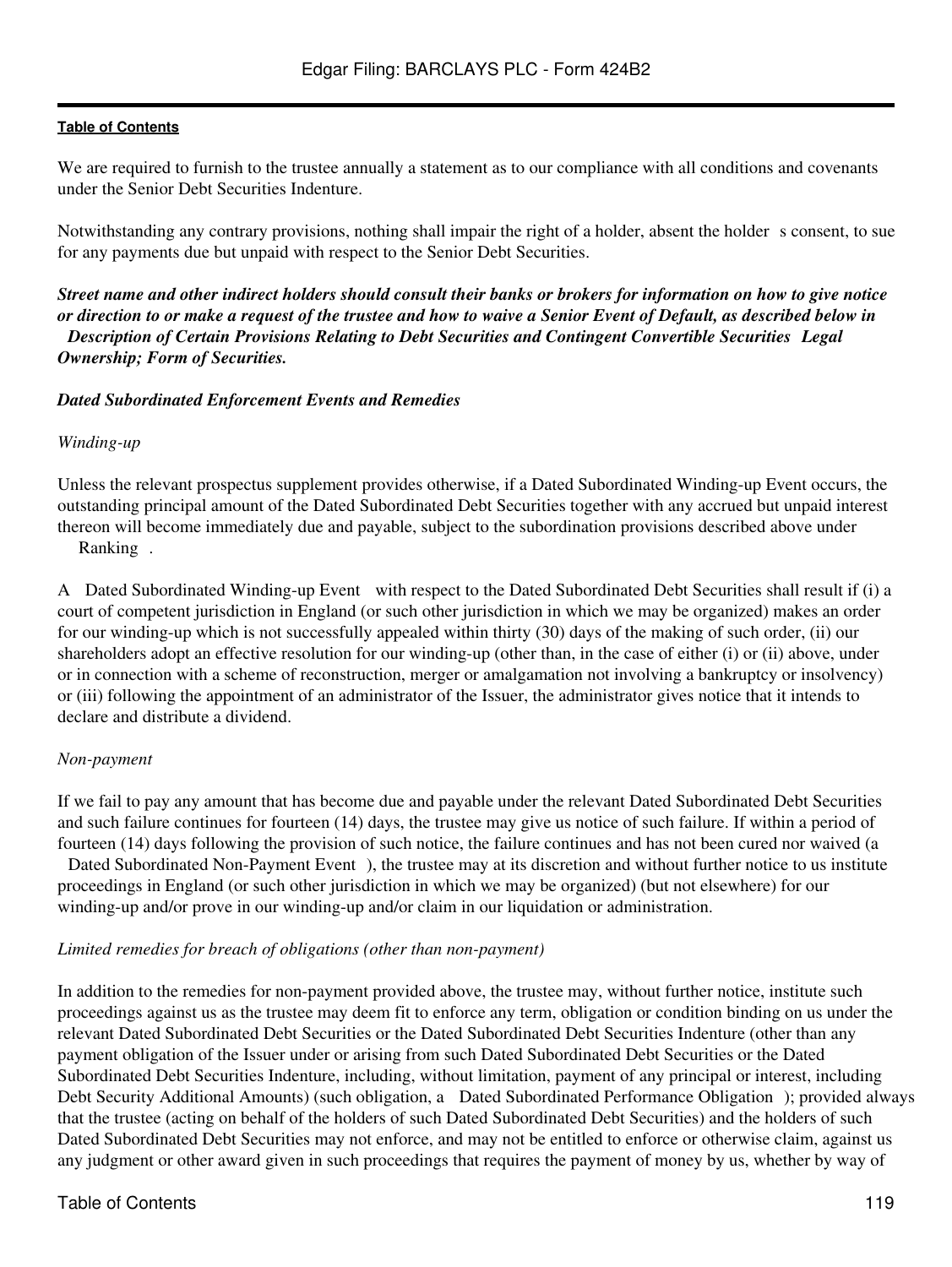damages or otherwise (a Dated Subordinated Monetary Judgment), except by proving such Dated Subordinated Monetary Judgment in our winding-up and/or by claiming such Dated Subordinated Monetary Judgment in our administration.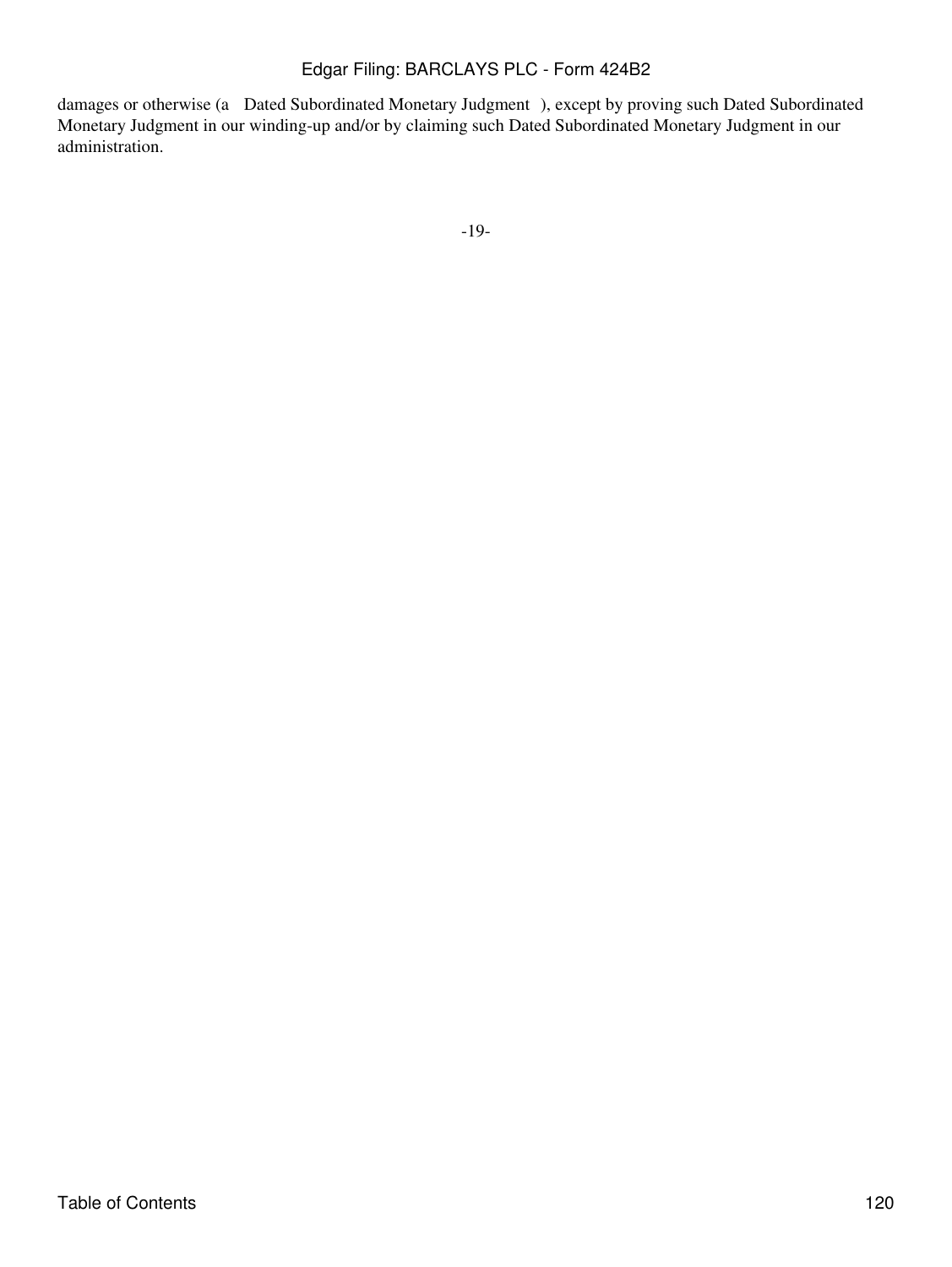By its acquisition of the Dated Subordinated Debt Securities, each holder of the Dated Subordinated Debt Securities acknowledges and agrees that such holder will not seek to enforce or otherwise claim, and will not direct the trustee (acting on behalf of the holders of the Dated Subordinated Debt Securities) to enforce or otherwise claim, a Dated Subordinated Monetary Judgment against us in connection with our breach of a Dated Subordinated Performance Obligation, except by proving such Dated Subordinated Monetary Judgment in our winding-up and/or by claiming such Dated Subordinated Monetary Judgment in our administration.

### *No other remedies*

Other than the limited remedies specified herein under Dated Subordinated Enforcement Events and Remedies above and subject to Trust Indenture Act remedies below, no remedy against us will be available to the trustee (acting on behalf of the holders of the Dated Subordinated Debt Securities) or the holders of the Dated Subordinated Debt Securities whether for the recovery of amounts owing in respect of such Dated Subordinated Debt Securities or under the Dated Subordinated Debt Securities Indenture or in respect of any breach by us of any of our obligations under or in respect of the terms of such Dated Subordinated Debt Securities or under the Dated Subordinated Debt Securities Indenture in relation thereto; provided, however, that such limitation shall not apply to our obligations to pay the fees and expenses of, and to indemnify, the trustee (including fees and expenses of trustee scounsel) and the trustee s rights to apply money collected to first pay its fees and expenses shall not be subject to the subordination provisions set forth in the Dated Subordinated Debt Securities Indenture and any subordination provision in any supplemental indenture thereto.

## *Trust Indenture Act remedies*

Notwithstanding the limitation on remedies specified herein under Dated Subordinated Enforcement Events and Remedies above, (1) the trustee will have such powers as are required to be authorized to it under the Trust Indenture Act in respect of the rights of the holders of the Dated Subordinated Debt Securities under the provisions of the Dated Subordinated Debt Securities Indenture and (2) nothing shall impair the right of a holder of the Dated Subordinated Debt Securities under the Trust Indenture Act, absent such holder s consent, to sue for any payment due but unpaid with respect to the relevant Dated Subordinated Debt Securities; provided that, in the case of each of (1) and (2) above, any payments in respect of, or arising from, the Dated Subordinated Debt Securities, including any payments or amounts resulting or arising from the enforcement of any rights under the Trust Indenture Act in respect of the Dated Subordinated Debt Securities, are subject to the subordination provisions set forth in the Dated Subordinated Debt Securities Indenture and any subordination provisions in any supplemental indenture thereto.

Under the terms of the Dated Subordinated Debt Securities Indenture, the exercise of the U.K. Bail-in Power by the Relevant U.K. Resolution Authority with respect to the Dated Subordinated Debt Securities is not a Dated Subordinated Enforcement Event.

## *Trustee s Duties Dated Subordinated Debt Securities*

In case of a Dated Subordinated Enforcement Event under any series of the Dated Subordinated Debt Securities, the trustee shall exercise such of the rights and powers vested in it by the Dated Subordinated Debt Securities Indenture, and use the same degree of care and skill in their exercise, as a prudent person would exercise or use under the circumstances in the conduct of his or her own affairs. For these purposes, a Dated Subordinated Enforcement Event shall occur (i) upon the occurrence of Dated Subordinated Winding-Up Event, (ii) upon the occurrence of a Dated Subordinated Non-Payment Event or (iii) upon a breach by us of a Dated Subordinated Performance Obligation with respect to the relevant series of the Dated Subordinated Debt Securities. Holders of a majority of the aggregate principal amount of the outstanding Dated Subordinated Debt Securities of a series may waive any past Dated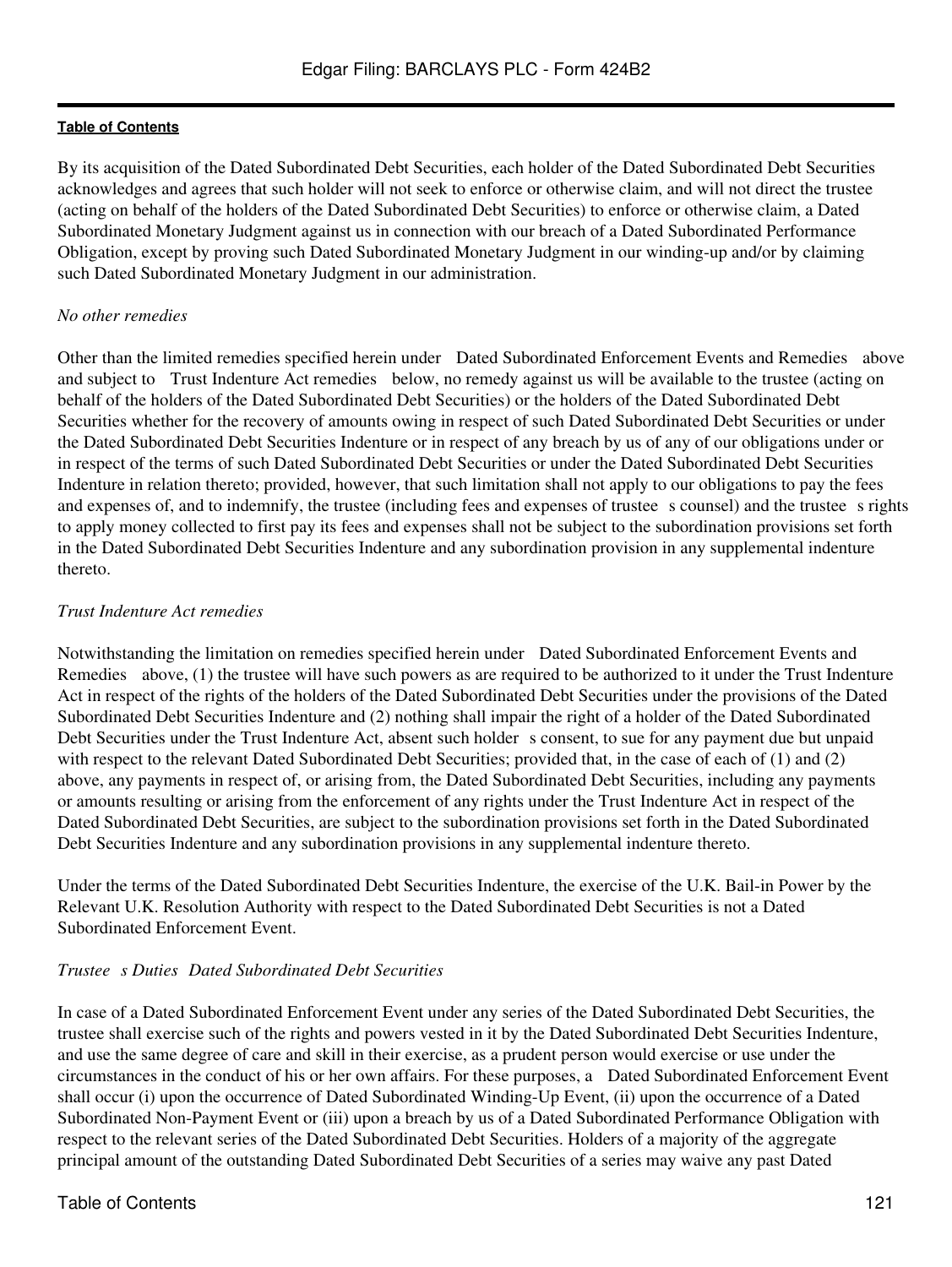Subordinated Enforcement Event specified in clause (iii) in the preceding sentence but may not waive any past Dated Subordinated Enforcement Event specified in clauses (i) and (ii) in the preceding sentence.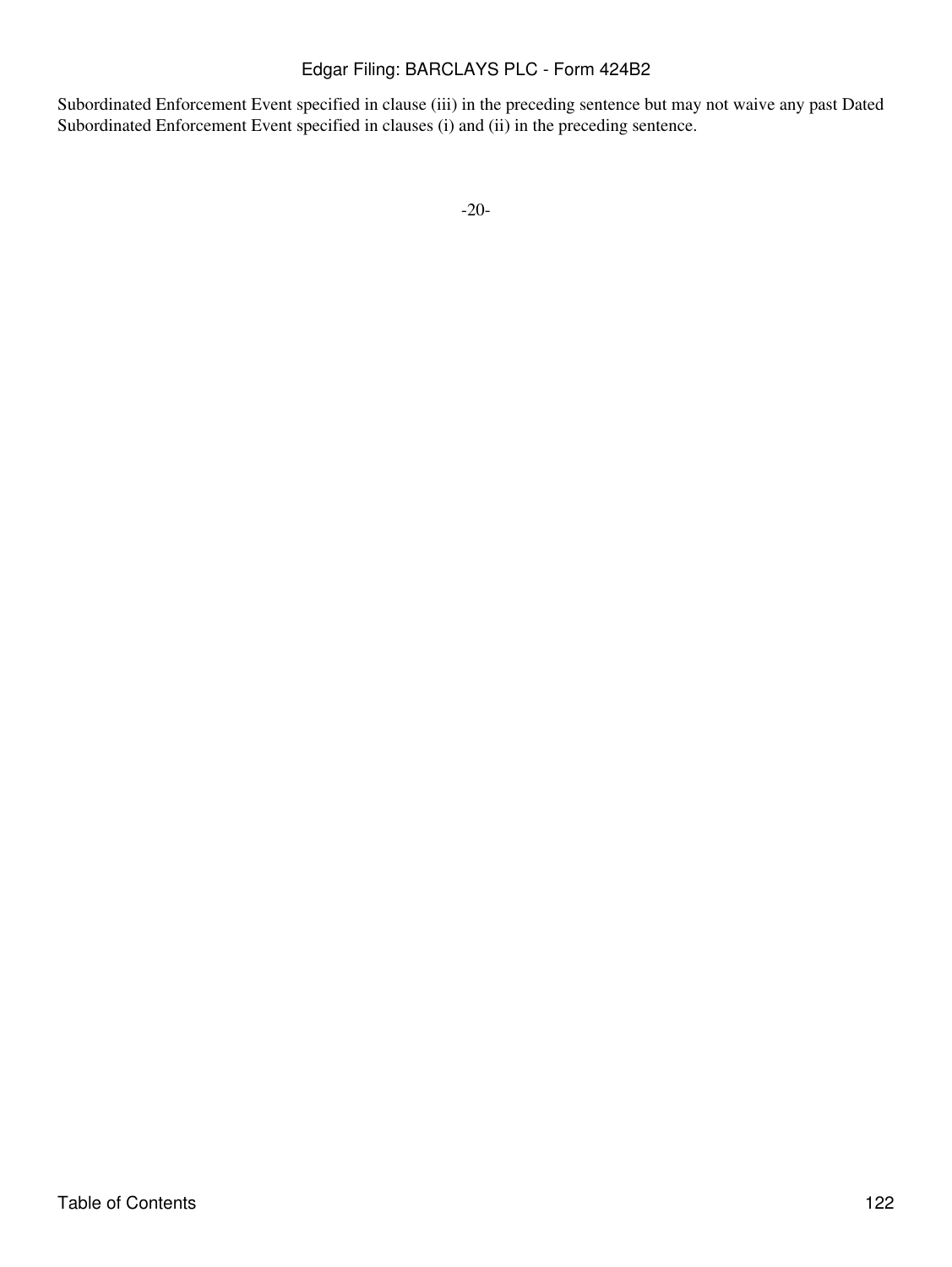If a Dated Subordinated Enforcement Event occurs and is continuing with respect to any series of the Dated Subordinated Debt Securities, the trustee will have no obligation to take any action at the direction of any holders of such series of the Dated Subordinated Debt Securities, unless they have offered the trustee security or indemnity satisfactory to the trustee in its sole discretion. The holders of a majority in aggregate principal amount of the outstanding Dated Subordinated Debt Securities of a series shall have the right to direct the time, method and place of conducting any proceeding in the name of and on the behalf of the trustee for any remedy available to the trustee or exercising any trust or power conferred on the trustee with respect to such series of the Dated Subordinated Debt Securities. However, this direction (a) must not be in conflict with any rule of law or the Dated Subordinated Debt Securities Indenture and (b) must not be unjustly prejudicial to the holder(s) of such series of the Dated Subordinated Debt Securities not taking part in the direction, in the case of either (a) or (b) as determined by the trustee in its sole discretion. The trustee may also take any other action, consistent with the direction, that it deems proper.

The trustee will, within ninety (90) days of a Dated Subordinated Enforcement Event with respect to the Dated Subordinated Debt Securities of any series, give to each affected holder of the Dated Subordinated Debt Securities of the affected series notice of any default known to the trustee, unless the default has been cured or waived. However, the trustee will be entitled to withhold notice if a trust committee of responsible officers of the trustee determine in good faith that withholding of notice is in the interest of the holders.

We are required to furnish to the trustee annually a statement as to our compliance with all conditions and covenants under the Dated Subordinated Debt Securities Indenture.

#### *Limitation on Suits*

Before a holder of debt securities may bypass the trustee and bring its own lawsuit or other formal legal action or take other steps to enforce its rights or protect its interests relating to the debt securities, the following must occur:

The holder must give the trustee written notice that a Senior Debt Event of Default or a Dated Subordinated Enforcement Event, as applicable, has occurred and remains uncured, specifying such default and stating that such notice is a Notice of Default under the Senior Debt Securities Indenture or Dated Subordinated Debt Securities Indenture, as applicable.

The holders of 25% in principal amount of all outstanding debt securities of the relevant series must make a written request that the trustee take action because of the default, and the holder must offer to the trustee indemnity or security satisfactory to the trustee in its sole discretion against the cost and other liabilities of taking that action.

The trustee must not have taken action for 60 days after receipt of the above notice and offer of security or indemnity, and the trustee must not have received an inconsistent direction from the majority in principal amount of all outstanding debt securities of the relevant series during that period.

Notwithstanding any contrary provisions, nothing shall impair the right of a holder, absent the holder s consent, to sue for any payments due but unpaid with respect to the debt securities.

*Street name and other indirect holders should consult their banks or brokers for information on how to give notice or direction to or make a request of the trustee and how to waive any past Senior Debt Event of Default or Dated*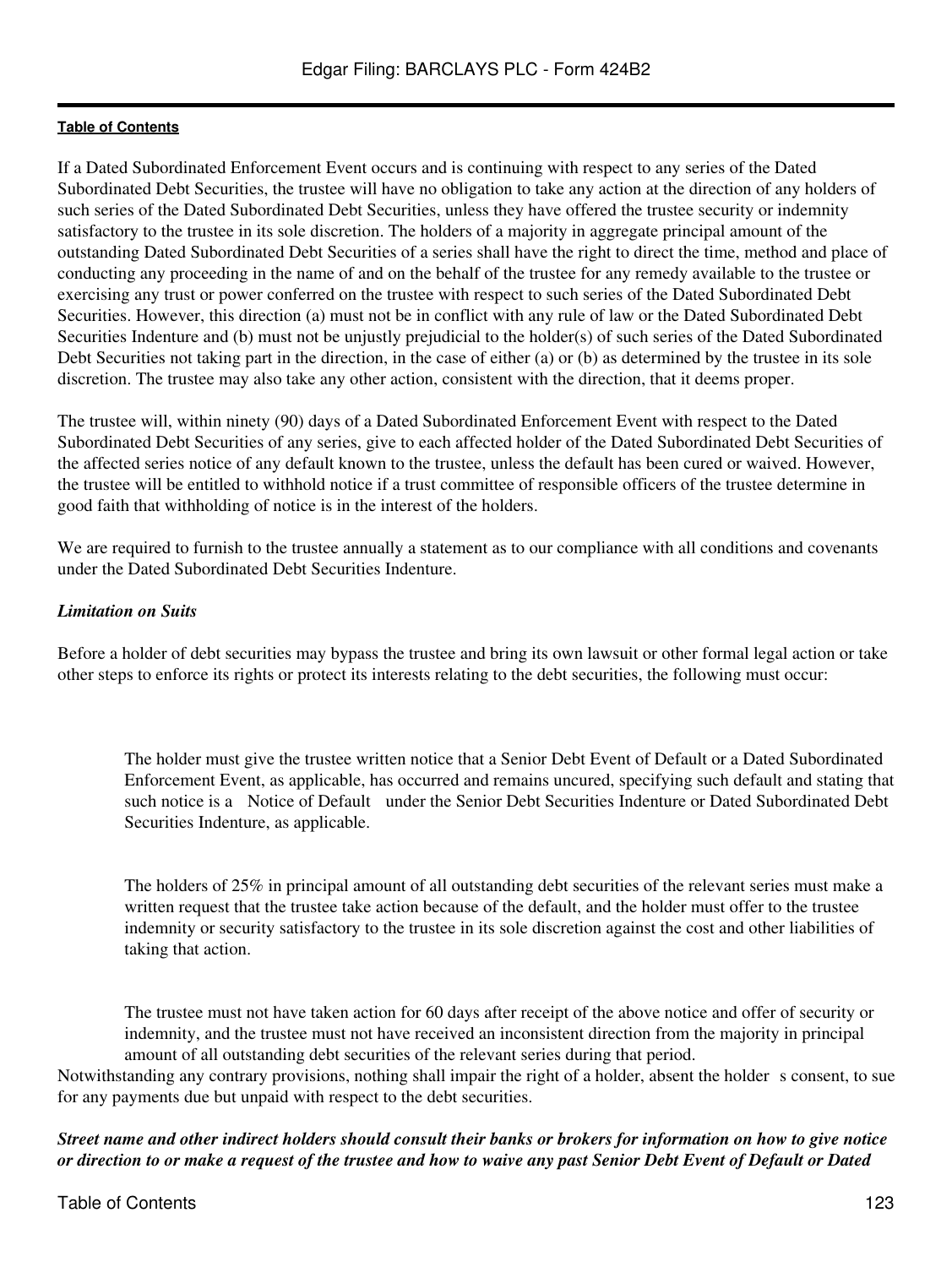## *Subordinated Enforcement Event, as applicable, as described below in Description of Certain Provisions Relating* to Debt Securities and Contingent Convertible Securities Legal Ownership; Form of Securities.

#### **Consolidation, Merger and Sale of Assets; Assumption**

We may, without the consent of the holders of any of the debt securities, consolidate or amalgamate with, merge into or transfer or lease our assets substantially as an entirety to, any person of the persons specified in the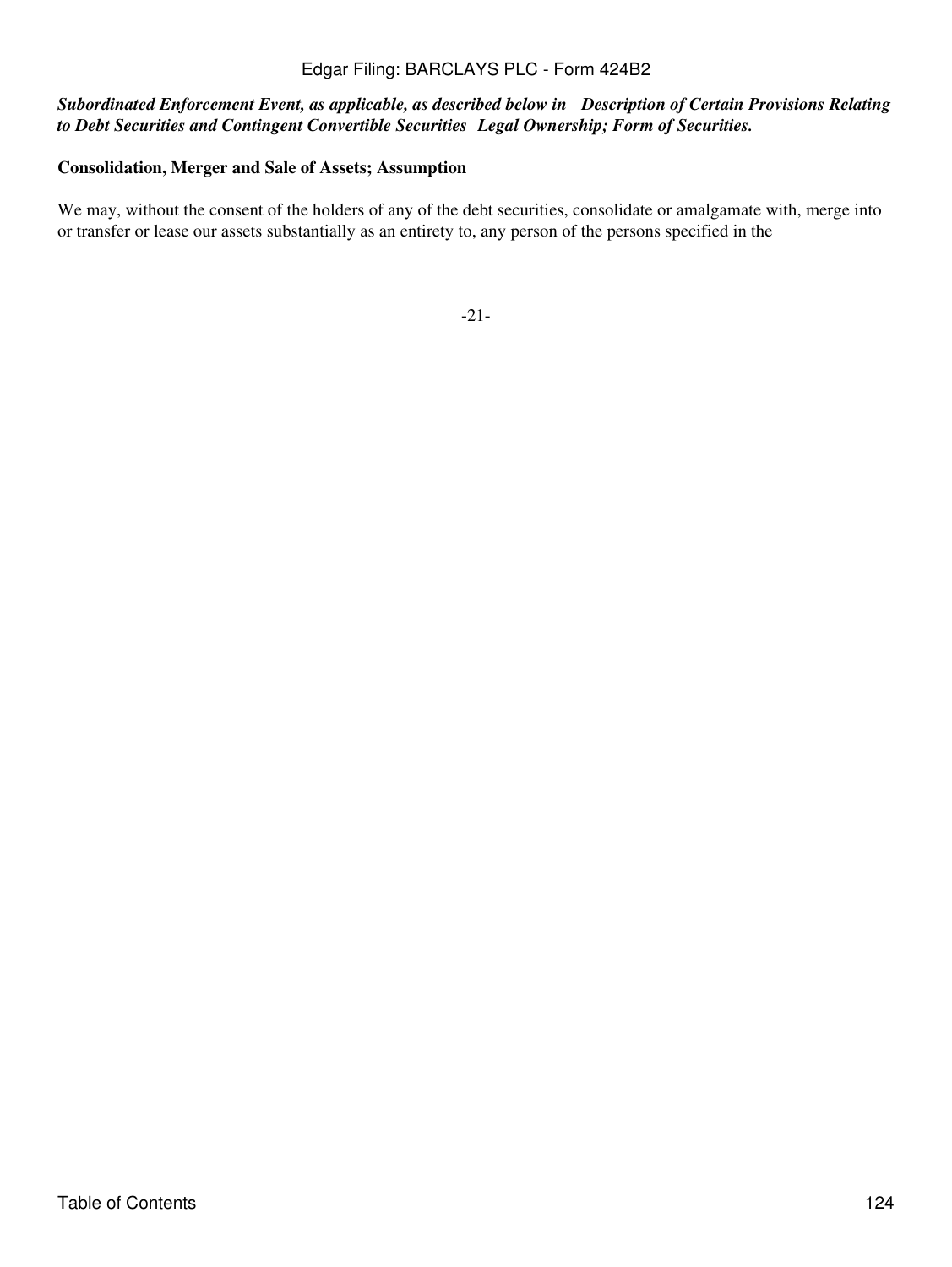applicable indenture. However, any successor person formed by any consolidation, amalgamation or merger, or any transferee or lessee of our assets, must assume our obligations on the debt securities and the applicable indenture, and a number of other conditions must be met.

Subject to applicable law and regulation (and in respect of the Dated Subordinated Debt Securities, including, if and to the extent required by the Capital Regulations at such time, the prior consent of the PRA and/or any other relevant national or European authority), any of our wholly owned subsidiaries may assume our obligations under the debt securities of any series without the consent of any holder. We, however, must irrevocably guarantee (on a subordinated basis in substantially the manner described under Ranking Dated Subordinated Debt Securities above, in the case of Dated Subordinated Debt Securities) the obligations of the subsidiary under the debt securities of that series. If we do, all of our direct obligations under the debt securities of the series and the applicable indenture shall immediately be discharged. Unless the relevant prospectus supplement provides otherwise, any Debt Security Additional Amounts under the debt securities of the series will be payable in respect of Taxes imposed by the jurisdiction in which the successor entity is organized, rather than Taxes imposed by a U.K. Taxing Jurisdiction, subject to exceptions equivalent to those that apply to any obligation to pay Debt Security Additional Amounts in respect of Taxes imposed by a U.K. Taxing Jurisdiction. However, if we make payment under this guarantee, we shall also be required to pay Debt Security Additional Amounts related to taxes (subject to the exceptions set forth in

Payment of Debt Security Additional Amounts above) imposed by a U.K. Taxing Jurisdiction due to this guarantee payment. A subsidiary that assumes our obligations will also be entitled to redeem the debt securities of the relevant series in the circumstances described under Redemption above with respect to any change or amendment to, or change in the official application of the laws or regulations (including any treaty) of the assuming corporation s jurisdiction of incorporation as long as the change or amendment occurs after the date of the subsidiary s assumption of our obligations.

The U.S. Internal Revenue Service (the IRS) might deem an assumption of our obligations as described above to be an exchange of the existing debt securities for new debt securities, resulting in a recognition of taxable gain or loss and possibly other adverse tax consequences. Investors should consult their tax advisors regarding the tax consequences of such an assumption.

## **Governing Law**

Unless the applicable prospectus supplement provides otherwise, the debt securities, the Senior Debt Securities Indenture and the Dated Subordinated Debt Securities Indenture will be governed by and construed in accordance with the laws of the State of New York, except that, as specified in the relevant indenture, any applicable subordination provisions of each series of Dated Subordinated Debt Securities and any applicable provisions relating to waiver of set-off of each series of debt securities and the related provisions in the relevant indenture will be governed by and construed in accordance with English law.

#### **Notices**

Notices regarding the debt securities will be valid:

with respect to global debt securities if given in accordance with the applicable procedures of the depositary for such global debt securities; or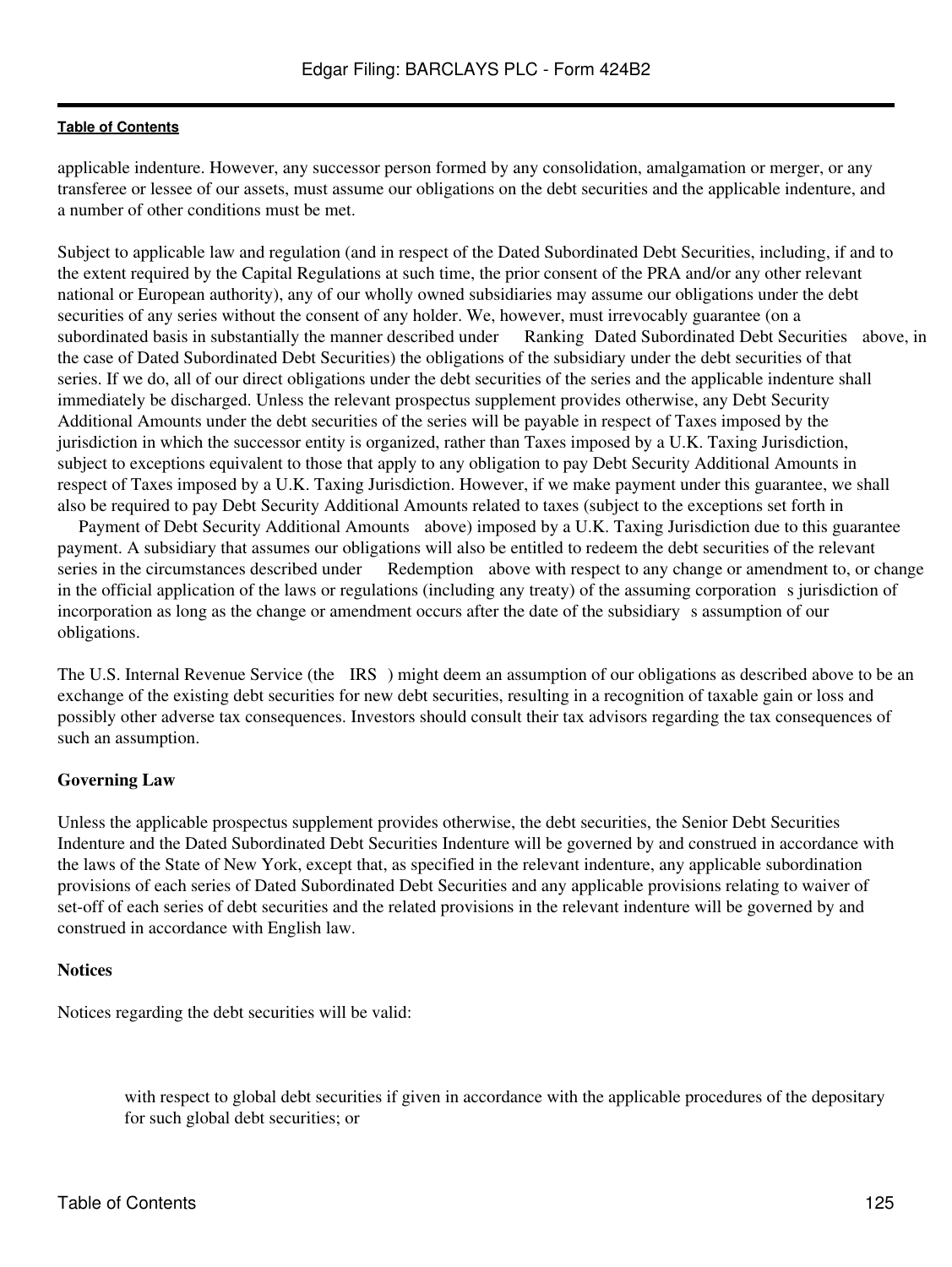if registered debt securities are affected, if given in writing and mailed to each registered holder as provided in the applicable Senior Debt Securities Indenture or Dated Subordinated Debt Securities Indenture, as applicable.

With respect to a global debt security representing any series of debt securities, a copy of all notices with respect to such series will be delivered to the depositary for such global debt security.

-22-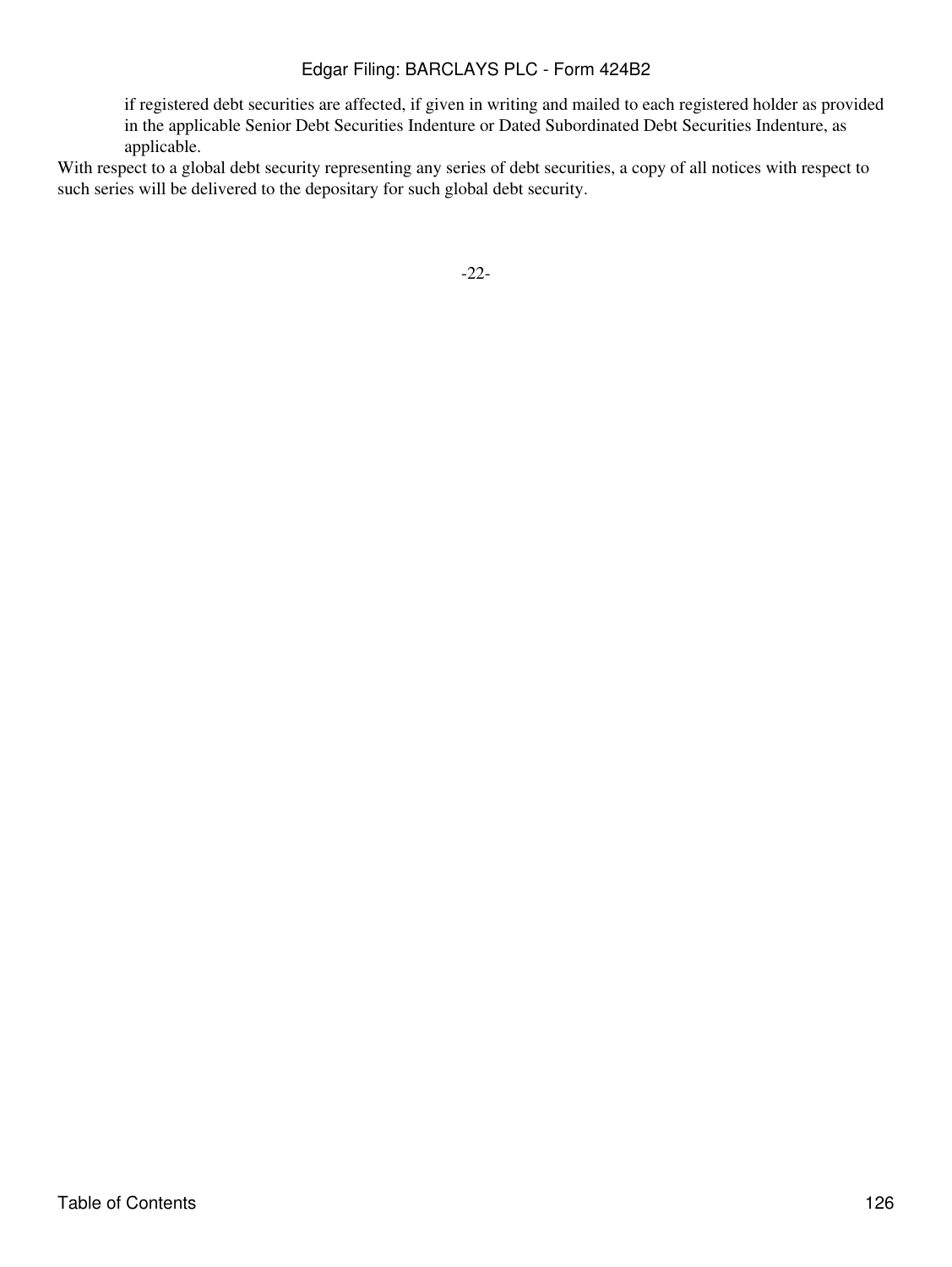#### **The Trustee**

The Bank of New York Mellon acting through its London Branch, will be the trustee under the indentures. The trustee has two principal functions:

first, it can enforce a holder s rights against us if we default on debt securities issued under the relevant indenture. There are some limitations on the extent to which the trustee acts on a holder s behalf, described under Senior Events of Default; Dated Subordinated Enforcement Events and Remedies; Limitation on Suits; and

second, the trustee performs administrative duties for us, such as sending the holder s interest payments, transferring debt securities to a new buyer and sending notices to holders.

We and some of our subsidiaries maintain deposit accounts and conduct other banking transactions with the trustee in the ordinary course of our respective businesses.

#### **Consent to Service**

The indentures provide that we irrevocably designate Barclays Bank PLC (New York Branch), 745 Seventh Avenue, New York, New York 10019, Attention: General Counsel as our authorized agent for service of process in any proceeding arising out of or relating to the Senior Debt Securities Indenture or Dated Subordinated Debt Securities Indenture, as applicable, or debt securities brought in any federal or state court in the Borough of Manhattan, the City of New York, and we irrevocably submit to the jurisdiction of these courts.

-23-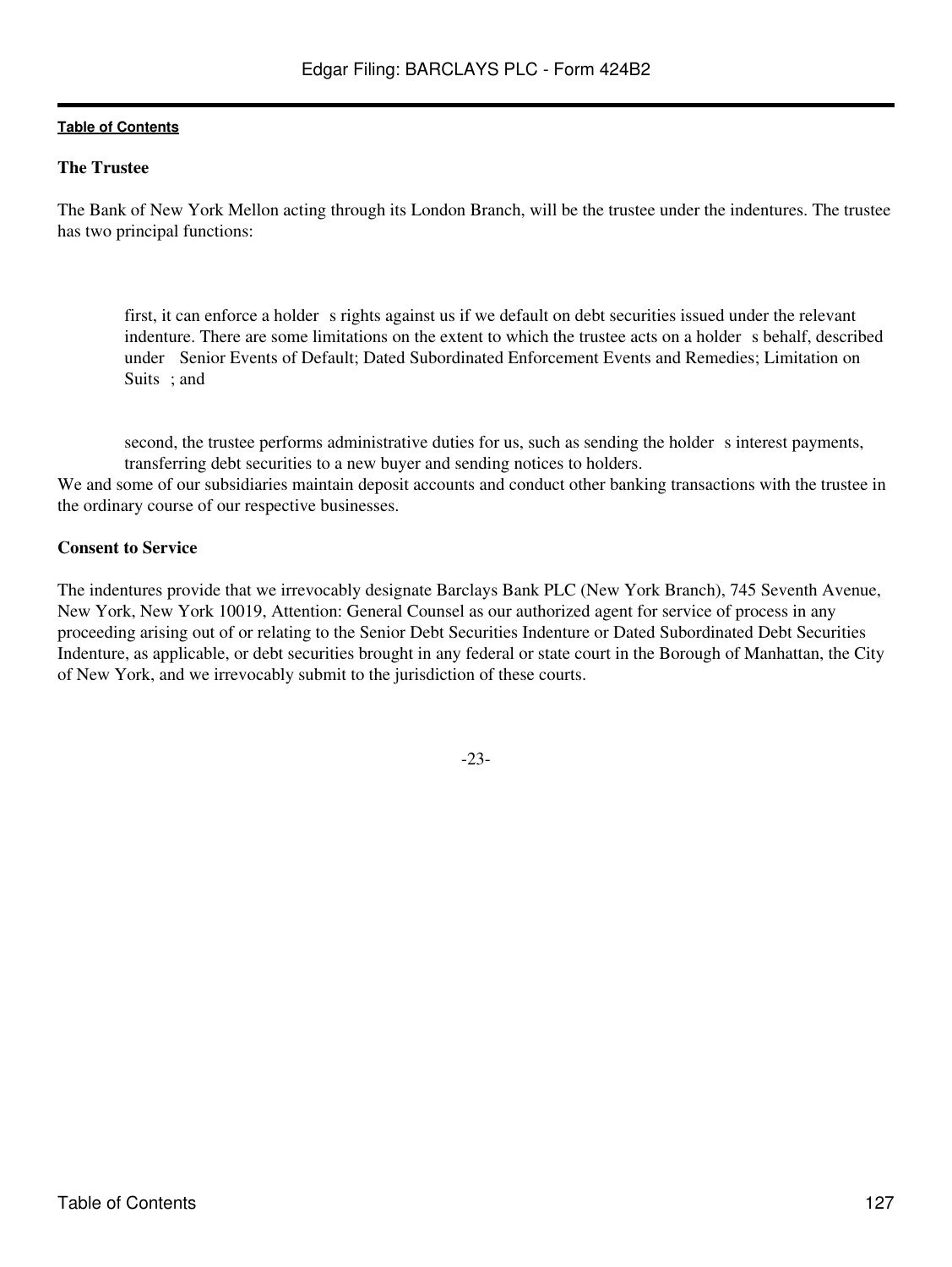# **DESCRIPTION OF CONTINGENT CONVERTIBLE SECURITIES**

*The following is a summary of the general terms of the contingent convertible securities (as defined below). It sets forth possible terms and provisions for each series of contingent convertible securities. Each time that we offer contingent convertible securities, we will prepare and file a prospectus supplement with the SEC, which you should read carefully. The prospectus supplement may contain additional terms and provisions of those contingent convertible securities. If there is any inconsistency between the terms and provisions presented here and those in the prospectus supplement, those in the prospectus supplement will apply and will replace those presented here.*

*As used in this prospectus, contingent convertible securities means the subordinated securities of Barclays PLC convertible into ordinary shares of Barclays PLC that the trustee authenticates and delivers under the applicable indenture. The contingent convertible securities will not be secured by any assets or property of Barclays PLC or any of its subsidiaries or affiliates (including Barclays Bank PLC, its subsidiary).*

*Contingent convertible securities will be issued in one or more series under an indenture (the Contingent Convertible Securities Indenture) to be entered into between us and The Bank of New York Mellon acting through its London Branch, as trustee. The terms of the contingent convertible securities include those stated in the indenture and any supplements thereto, and those terms made part of the Contingent Convertible Securities Indenture by reference to the Trust Indenture Act. We have filed the form of Contingent Convertible Securities Indenture as an exhibit to the registration statement of which this prospectus is a part.*

*Because this section is a summary, it does not describe every aspect of the contingent convertible securities in detail. This summary is subject to, and qualified by reference to, all of the definitions and provisions of the Contingent Convertible Securities Indenture, any supplement to the Contingent Convertible Securities Indenture and the form of the instrument representing each series of contingent convertible securities. Certain terms, unless otherwise defined here, have the meaning given to them in the Contingent Convertible Securities Indenture.*

*References to you and holder in the subsections to this section Description of Contingent Convertible Securities, entitled Interest Cancellation, Ranking of Contingent Convertible Securities, No Set-off, Agreement with Respect to the Exercise of U.K. Bail-in Power, Payment of Contingent Convertible Additional* Amounts, Contingent Convertible Enforcement Events and Remedies Limited remedies for breach of obligations *(other than non-payment), Contingent Convertible Enforcement Events and RemediesNo other remedies and Subsequent Holders Agreement below, include beneficial owners of the contingent convertible securities.*

## **General**

The contingent convertible securities are not deposit liabilities of Barclays PLC and are not insured by any regulatory body of the United States or the United Kingdom.

Because we are a holding company, our rights to participate in the assets of any of our subsidiaries upon its liquidation will be subject to the prior claims of the subsidiaries creditors, including, in the case of our bank subsidiaries, their respective depositors, except, in our case, to the extent that we may ourselves be a creditor with recognized claims against the relevant subsidiary.

The Contingent Convertible Securities Indenture does not limit the amount of contingent convertible securities that we may issue. We may issue the contingent convertible securities in one or more series, or as units comprised of two or more related series. A series of contingent convertible securities will be perpetual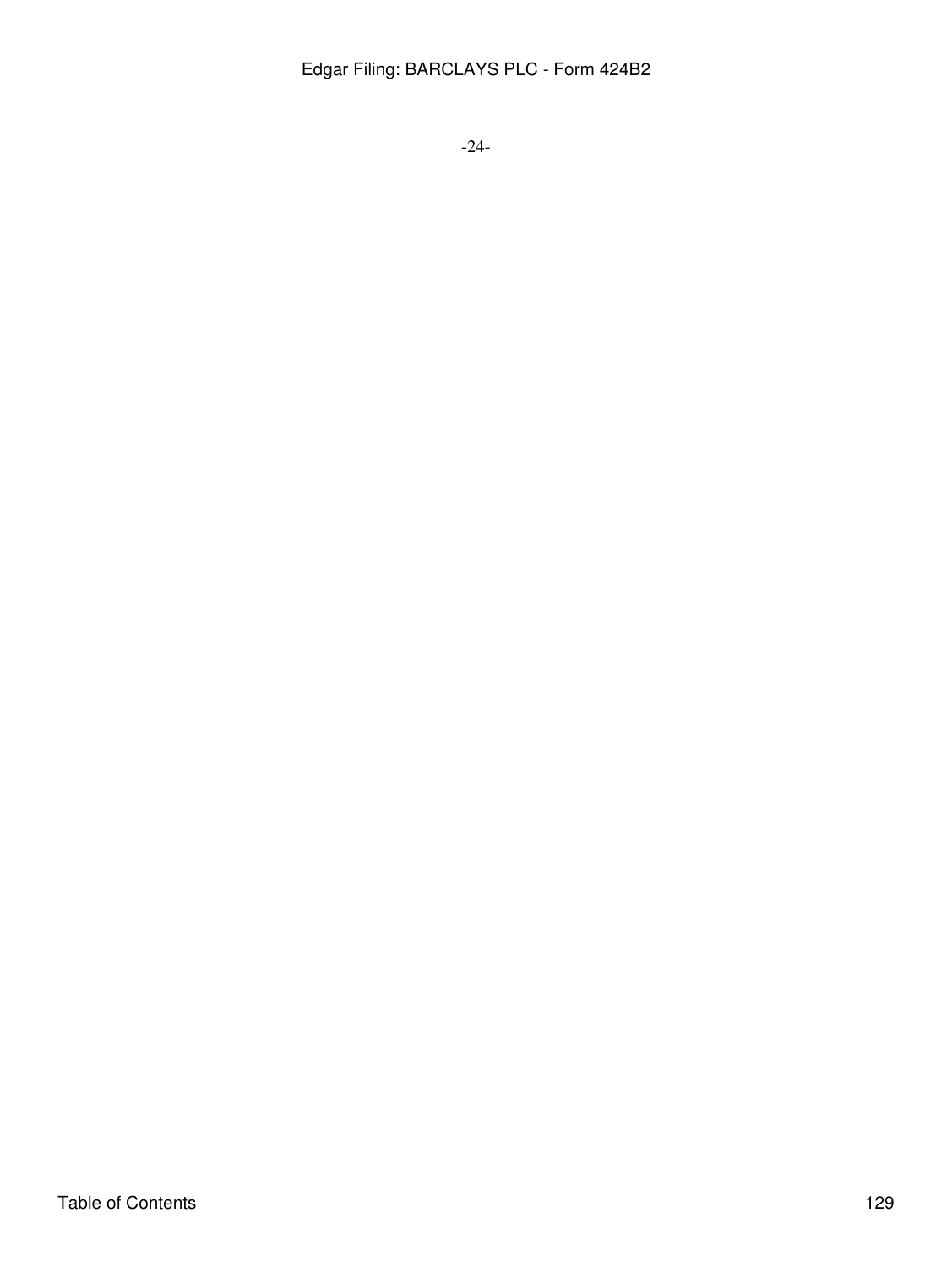(i.e., without a maturity date). The prospectus supplement will indicate for each series or of two or more related series of contingent convertible securities:

the issue date;

the maturity date, if any;

the specific designation and aggregate principal amount of the contingent convertible securities;

any limit on the aggregate principal amount of the contingent convertible securities that may be authenticated or delivered;

the person to whom any interest on any contingent convertible security may be payable, if other than the holder on the relevant record date;

whether the contingent convertible securities are intended to qualify as capital for capital adequacy purposes;

the ranking of the contingent convertible securities relative to our issued debt and equity, including to what extent they may rank junior in right of payment to other of our obligations or in any other manner, if different from the relevant provisions in the Contingent Convertible Securities Indenture;

the prices at which we will issue the contingent convertible securities;

if interest is payable, the interest rate or rates, or how to calculate the interest rate or rates, and under what circumstances interest is payable;

provisions, if any, for the cancellation of any interest payment at our discretion or under other circumstances, if different from the interest cancellation provisions and restrictions on interest payments set forth in the Contingent Convertible Securities Indenture;

limitations, if any, on our ability to pay principal or interest in respect of the contingent convertible securities, including situations whereby we may be prohibited from making such payments;

provisions, if any, for the discharge and defeasance of contingent convertible securities of any series;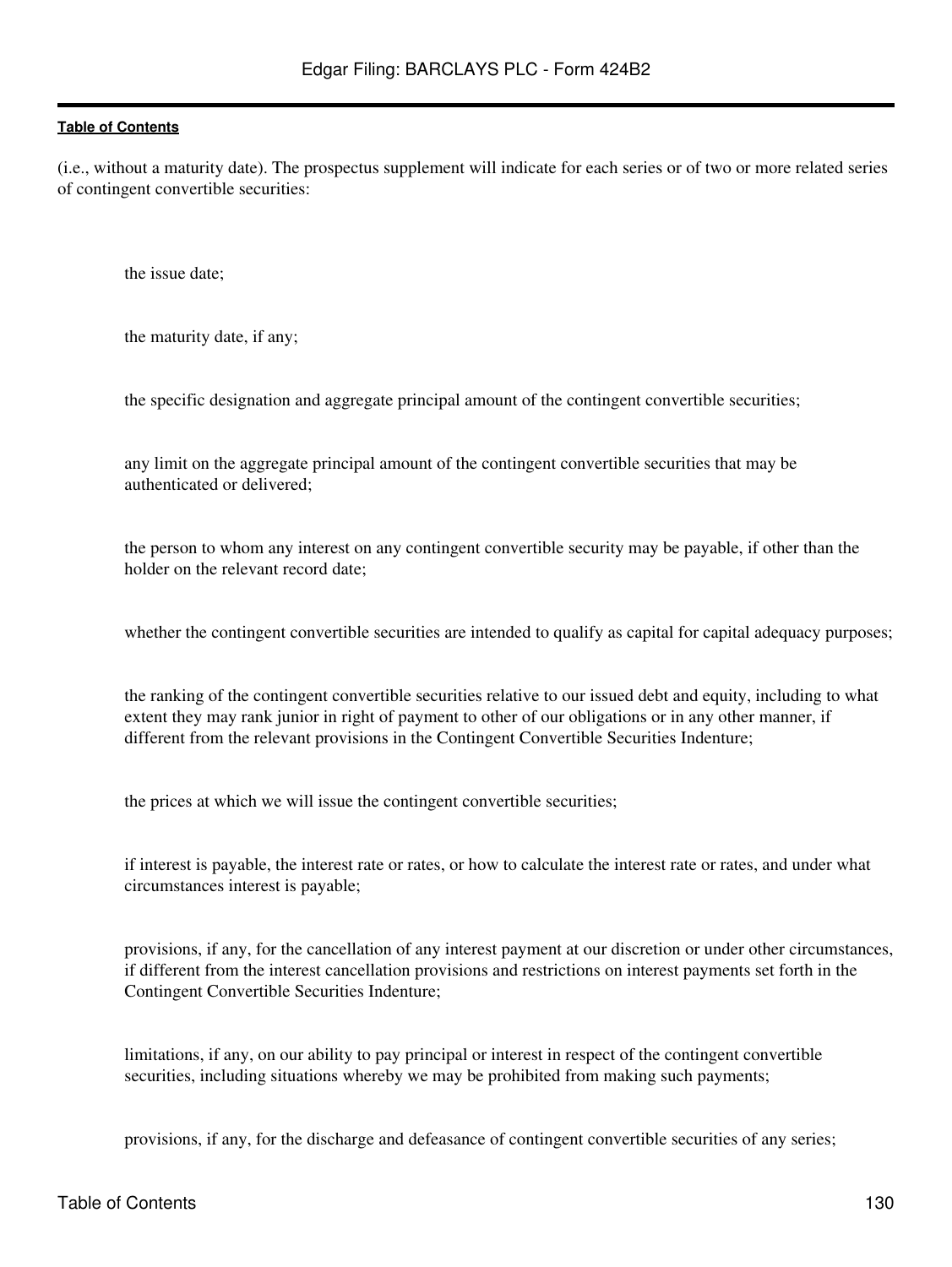any condition applicable to payment of any principal, premium or interest on contingent convertible securities of any series;

the dates and places at which any payments are payable;

the places where notices, demands to or upon us in respect of the contingent convertible securities may be served and notice to holders may be published;

the terms of any mandatory or optional redemption and related notices;

any additional terms on which the contingent convertible securities may or will be converted at our option or otherwise into ordinary shares or other securities of Barclays PLC (Conversion Securities), and, if so, the nature and terms of the Conversion Securities into which such contingent convertible securities are convertible and any additional or other provisions relating to such conversion, including any triggering event that may give rise to such conversion (which may include, but shall not be limited to, certain regulatory capital events) and the terms upon which such conversion should occur;

any terms relating to the adjustment of the Conversion Securities into which the contingent convertible securities may be converted;

the terms of any repurchase of the contingent convertible securities;

the denominations in which the contingent convertible securities will be issued, which may be an integral multiple of either \$1,000, \$25 or any other specified amount;

-25-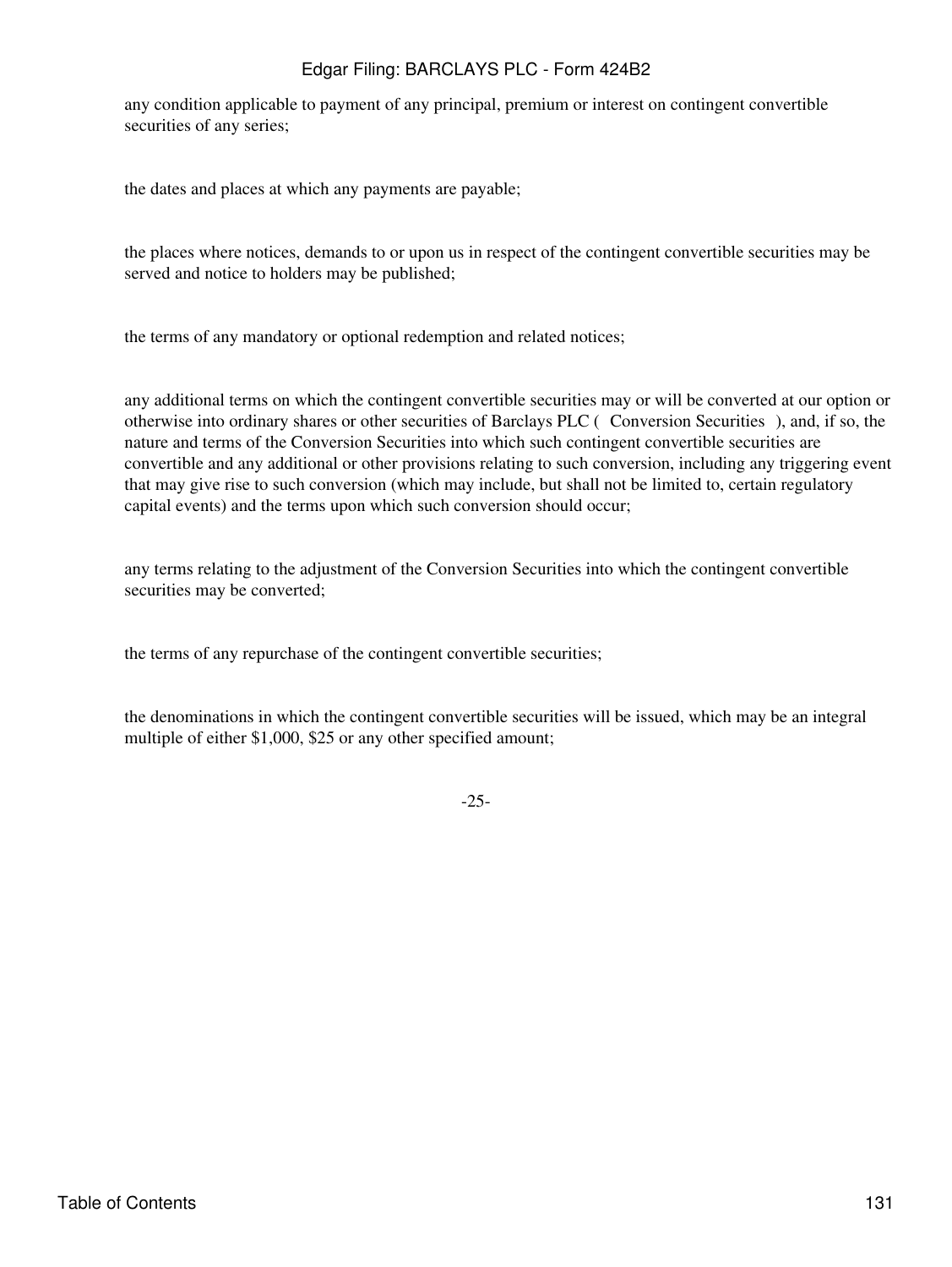the amount, or how to calculate the amount, that we will pay to the contingent convertible security holder, if the contingent convertible security is redeemed before its stated maturity, if any, or accelerated, or for which the trustee shall be entitled to file and prove a claim to the extent so permitted;

whether and how the contingent convertible securities may or must be converted into any other type of securities, or their cash value, or a combination of these;

the currency or currencies in which the contingent convertible securities are denominated, and in which we make any payments;

whether we will issue the contingent convertible securities wholly or partially as one or more global contingent convertible securities;

what conditions must be satisfied before we will issue the contingent convertible securities in definitive form (definitive contingent convertible securities);

any reference asset we will use to determine the amount of any payments on the contingent convertible securities;

any other or different Contingent Convertible Enforcement Event, other categories of default or covenants applicable to any of the contingent convertible securities, and the relevant terms if they are different from the terms in the Contingent Convertible Securities Indenture;

any restrictions applicable to the offer, sale and delivery of the contingent convertible securities;

whether we will pay Contingent Convertible Additional Amounts, as defined below, on the contingent convertible securities;

whether we will issue the contingent convertible securities in registered form (registered contingent convertible securities) or in bearer form (bearer contingent convertible securities) or both;

for registered contingent convertible securities, the record date for any payment of principal, interest or premium;

any listing of the contingent convertible securities on a securities exchange;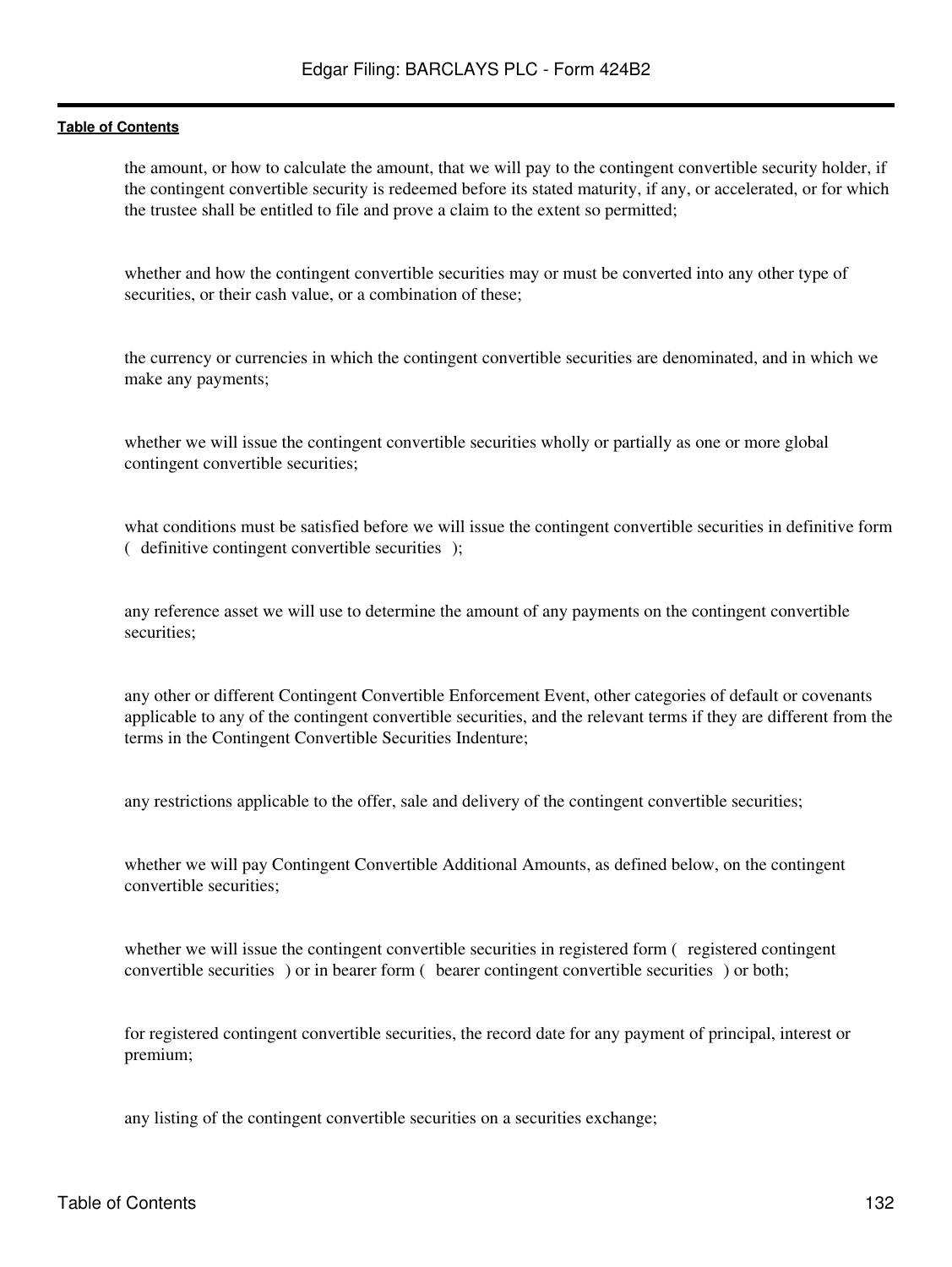the extent to which holders of the contingent convertible securities may exercise, claim or plead any right of set-off, compensation or retention in respect of any amount owed to it by us arising under, or in connection with, the securities, if different from the waiver of set-off provisions in the Contingent Convertible Securities Indenture;

the names and duties of any co-trustees, depositaries, authenticating agents, paying agents, calculation agents, transfer agents or registrars of any series;

any applicable additional or alternative provision or provisions related to the U.K. Bail-in Power;

any other or different terms of the contingent convertible securities; and

what we believe are any additional material U.S. federal and U.K. tax considerations. The prospectus supplement relating to any series of contingent convertible securities may also include, if applicable, a discussion of certain U.S. federal income tax considerations and considerations under the Employee Retirement Income Security Act of 1974, as amended, or ERISA.

If we issue contingent convertible securities in bearer form, the special restrictions and considerations relating to such bearer contingent convertible securities, including applicable offering restrictions and U.S. tax considerations, will be described in the relevant prospectus supplement.

Contingent convertible securities may bear interest at a fixed rate or a floating rate or we may issue contingent convertible securities that bear no interest or that bear interest at a rate below the prevailing market

-26-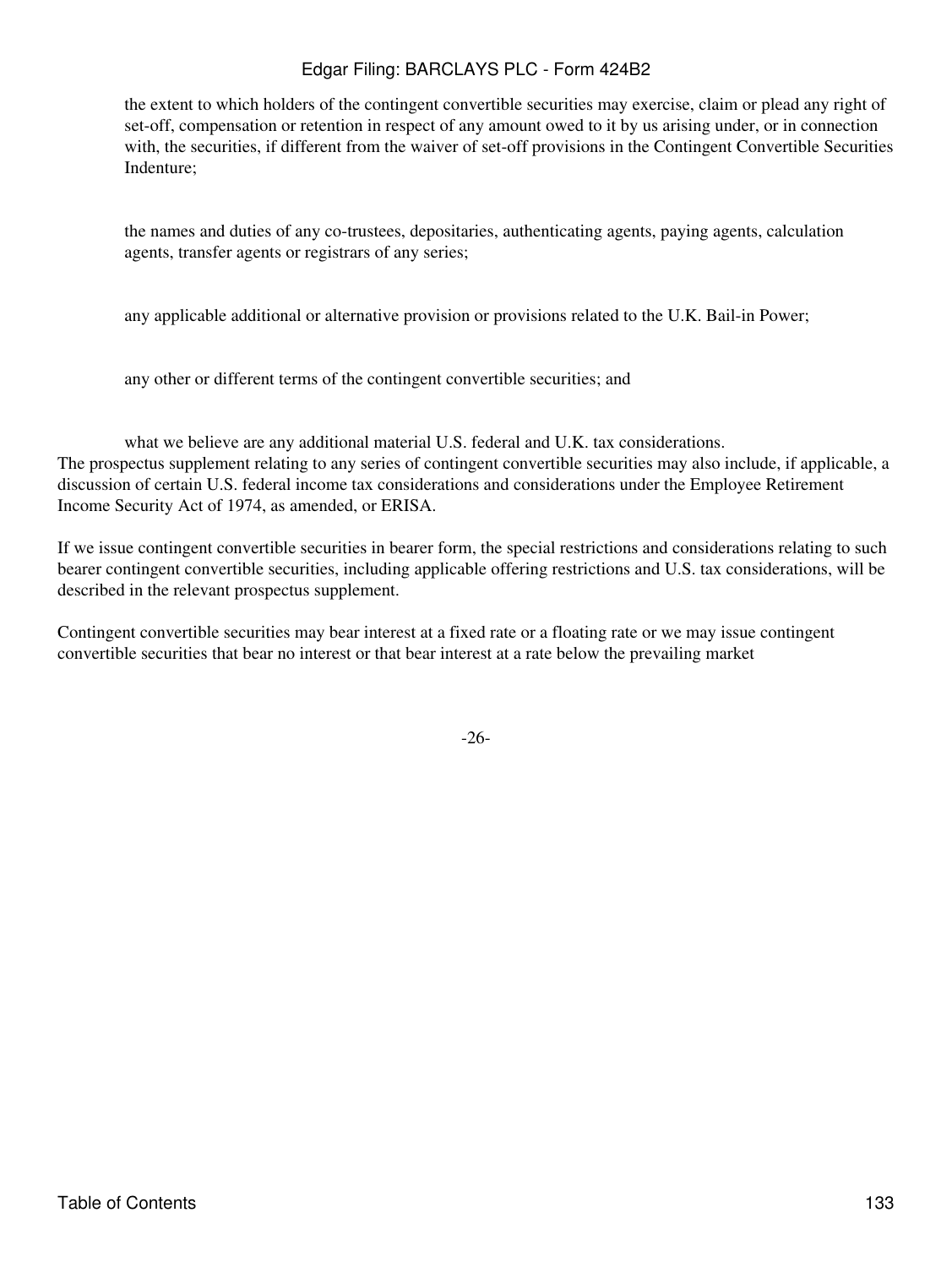interest rate. The relevant prospectus supplement will describe special U.S. federal income tax considerations applicable to contingent convertible securities issued at par that are treated for U.S. federal income tax purposes as having been issued at a discount.

Holders of contingent convertible securities have no voting rights except as explained in this section below under

Modification and Waiver, Contingent Convertible Enforcement Events and Remedies, Trustee s Duties and Limitation and Waiver, on Suits.

If we issue contingent convertible securities that qualify as Tier 1 Capital or other regulatory capital securities for the purposes of the Capital Regulations, the terms may vary from those described in this prospectus and will be set forth in the accompanying prospectus supplement.

*Market-Making Transactions.* If you purchase your contingent convertible security in a market-making transaction, you will receive information about the price you pay and your trade and settlement dates in a separate confirmation of sale. A market-making transaction is one in which Barclays Capital Inc. or another of our affiliates resells a security that it has previously acquired from another holder. A market-making transaction in a particular contingent convertible security occurs after the original issuance and sale of the contingent convertible security.

#### **Payments**

The relevant prospectus supplement will specify the date on which we will pay interest, if any, the date, if any, for payments of principal and any premium, if any, on any particular series of contingent convertible securities.

### **Interest Cancellation**

#### *Interest Payments Discretionary*

Unless the relevant prospectus supplement provides otherwise, interest on the contingent convertible securities will be due and payable only at the sole discretion of the Issuer, and the Issuer shall have sole and absolute discretion at all times and for any reason to cancel (in whole or in part) any interest payment that would otherwise be payable on any interest payment date. If the Issuer does not make an interest payment on the relevant interest payment date (or if the Issuer elects to make a payment of a portion, but not all, of such interest payment), such non-payment shall evidence the Issuer s exercise of its discretion to cancel such interest payment (or the portion of such interest payment not paid), and accordingly such interest payment (or the portion thereof not paid) shall not be due and payable. If the Issuer provides notice to cancel a portion, but not all, of an interest payment and the Issuer subsequently does not make a payment of the remaining portion of such interest payment on the relevant interest payment date, such non-payment shall evidence the Issuer s exercise of its discretion to cancel such remaining portion of the interest payment, and accordingly such remaining portion of the interest payment shall also not be due and payable.

Because the contingent convertible securities are intended to qualify as additional tier 1 capital under CRD IV, the Issuer may cancel (in whole or in part) any interest payment at its discretion and may pay dividends on its ordinary or preference shares notwithstanding such cancellation. In addition, the Issuer may use such cancelled payments without restriction to meet its obligations as they fall due.

See also Agreement to Interest Cancellation and Notice of Interest Cancellation below.

*Restriction on Interest Payments*

Table of Contents 134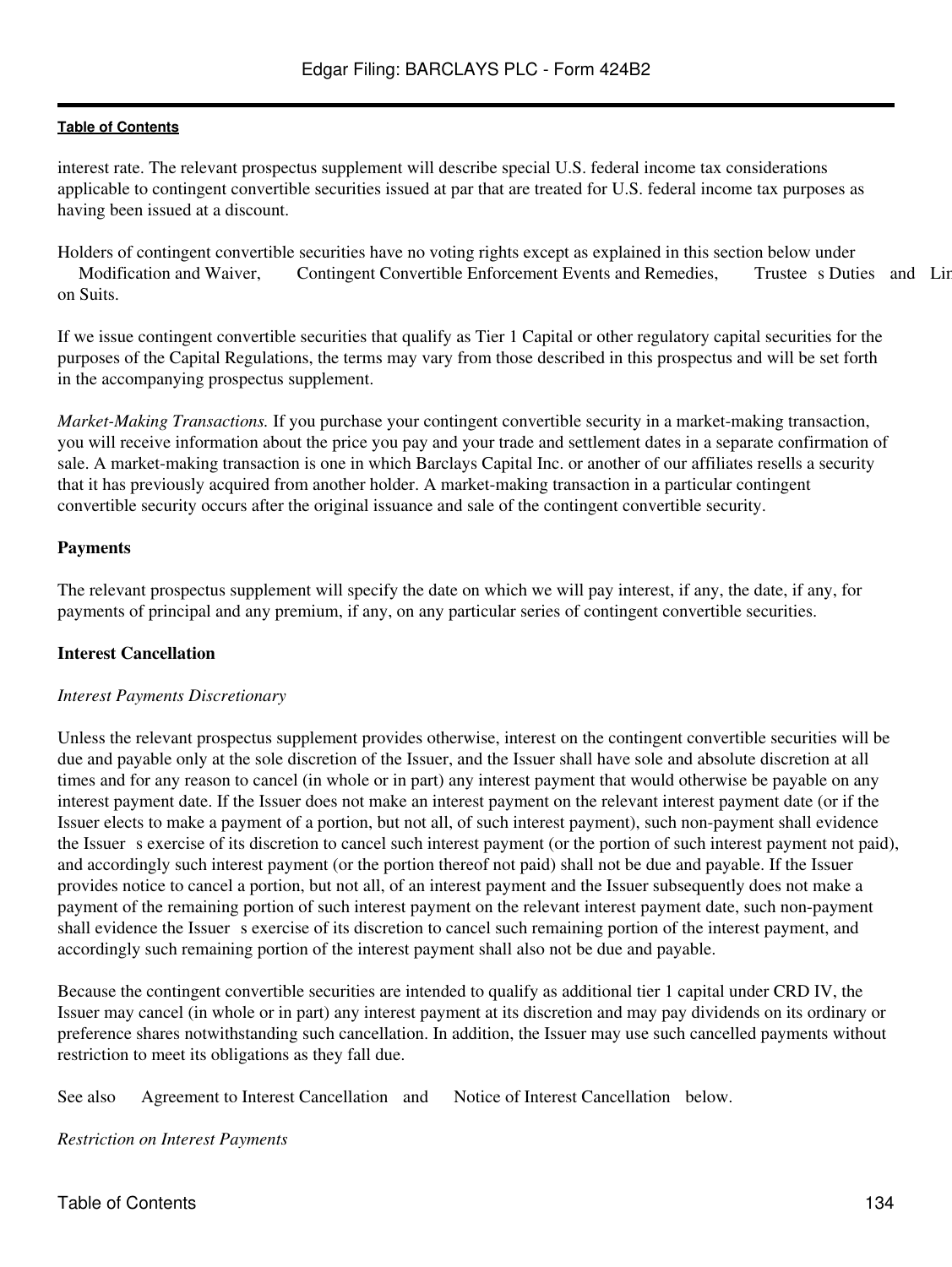Unless the relevant prospectus supplement provides otherwise, subject to the extent permitted in the following paragraph in respect of partial interest payments, the Issuer shall not make an interest payment on the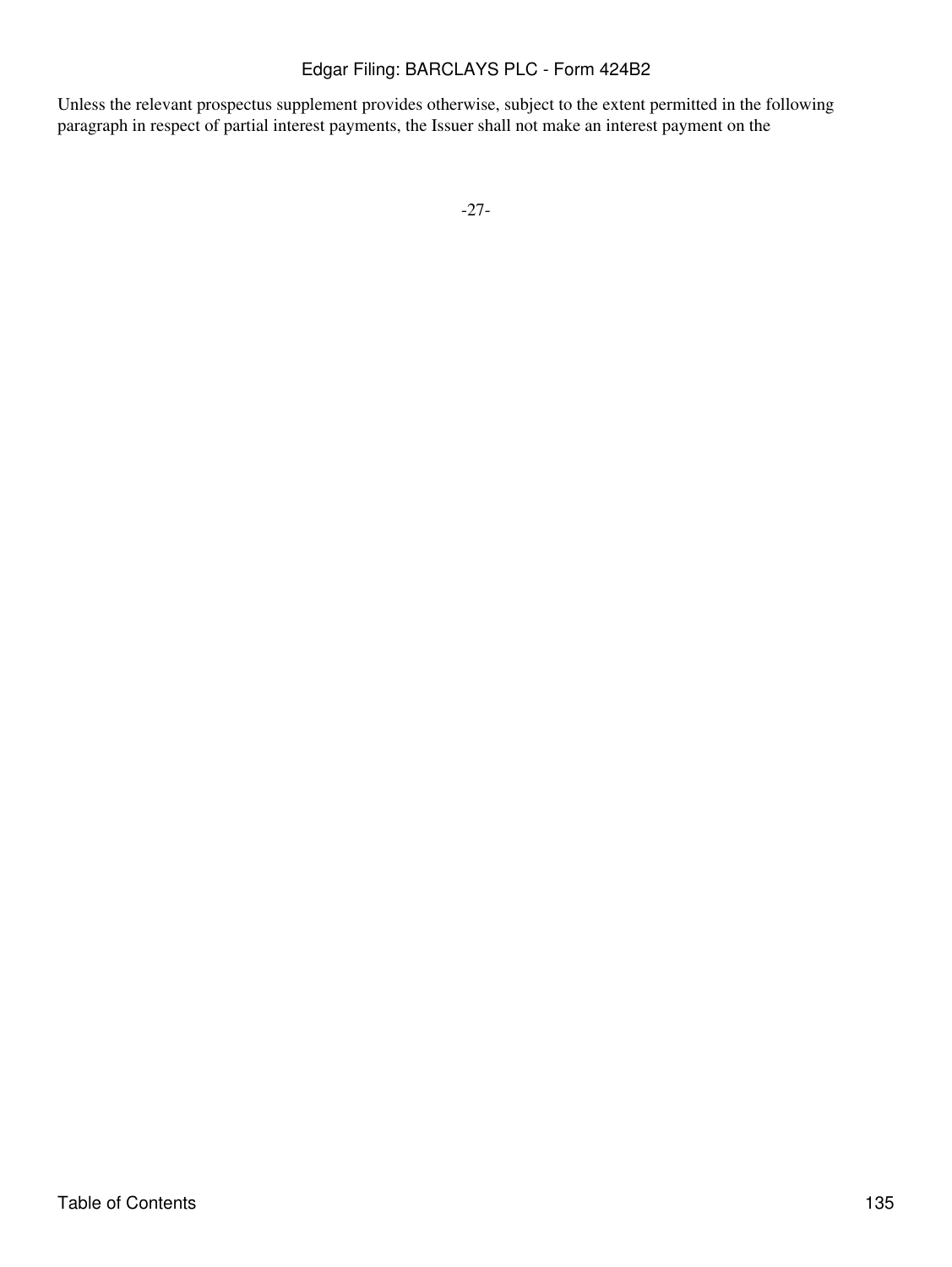relevant series of contingent convertible securities on any interest payment date (and such interest payment shall therefore be deemed to have been cancelled and thus shall not be due and payable on such interest payment date) if:

(a) the Issuer has an amount of Distributable Items on such interest payment date that is less than the sum of (i) all distributions or interest payments made or declared by the Issuer since the end of the last financial year and prior to such interest payment date on or in respect of any Parity Securities, the relevant series of contingent convertible securities and any Junior Securities and (ii) all distributions or interest payments payable by the Issuer (and not cancelled or deemed cancelled) on such interest payment date (x) on the relevant series of contingent convertible securities and (y) on or in respect of any Parity Securities, in the case of each of (i) and (ii), excluding any payments already accounted for in determining the Distributable Items; or

(b) the Solvency Condition (as defined under Ranking below) is not satisfied in respect of such interest payment.

The Issuer may, in its sole discretion, elect to make a partial interest payment on the relevant series of contingent convertible securities on any interest payment date, only to the extent that such partial interest payment may be made without breaching the restriction in the preceding paragraph.

The Issuer will be responsible for determining compliance with this restriction on interest payments and neither the trustee nor any agent shall be required to monitor such compliance or to perform any calculations in connection therewith.

Distributable Items shall have the meaning assigned to such term in the Capital Regulations then applicable to the Issuer, but amended so that for so long as there is any reference therein to before distributions to holders of own funds instruments it shall be read as a reference to before distributions to holders of Parity Securities, the contingent convertible securities or any Junior Securities. Under CRD IV, as at the date hereof, distributable items means the amount of the profits at the end of the last financial year plus any profits brought forward and reserves available for that purpose before distributions to holders of own funds instruments less any losses brought forward, profits which are non-distributable pursuant to provisions in legislation or the institution s by-laws and sums placed to non-distributable reserves in accordance with applicable national law or the statutes of the institution, those losses and reserves being determined on the basis of the individual accounts of the institution and not on the basis of the consolidated accounts.

Junior Securities means any ordinary shares, securities or other obligations (including any guarantee, credit support or similar undertaking) of the Issuer ranking, or expressed to rank, junior to the relevant series of contingent convertible securities in a winding-up or administration of the Issuer.

Parity Securities means any preference shares, securities or other obligations (including any guarantee, credit support or similar undertaking) of the Issuer ranking, or expressed to rank, *pari passu* with the relevant series of contingent convertible securities in a winding-up or administration of the Issuer.

See also Agreement to Interest Cancellation and Notice of Interest Cancellation below.

#### *Agreement to Interest Cancellation*

By subscribing for, purchasing or otherwise acquiring the contingent convertible securities, holders of the contingent convertible securities acknowledge and agree that: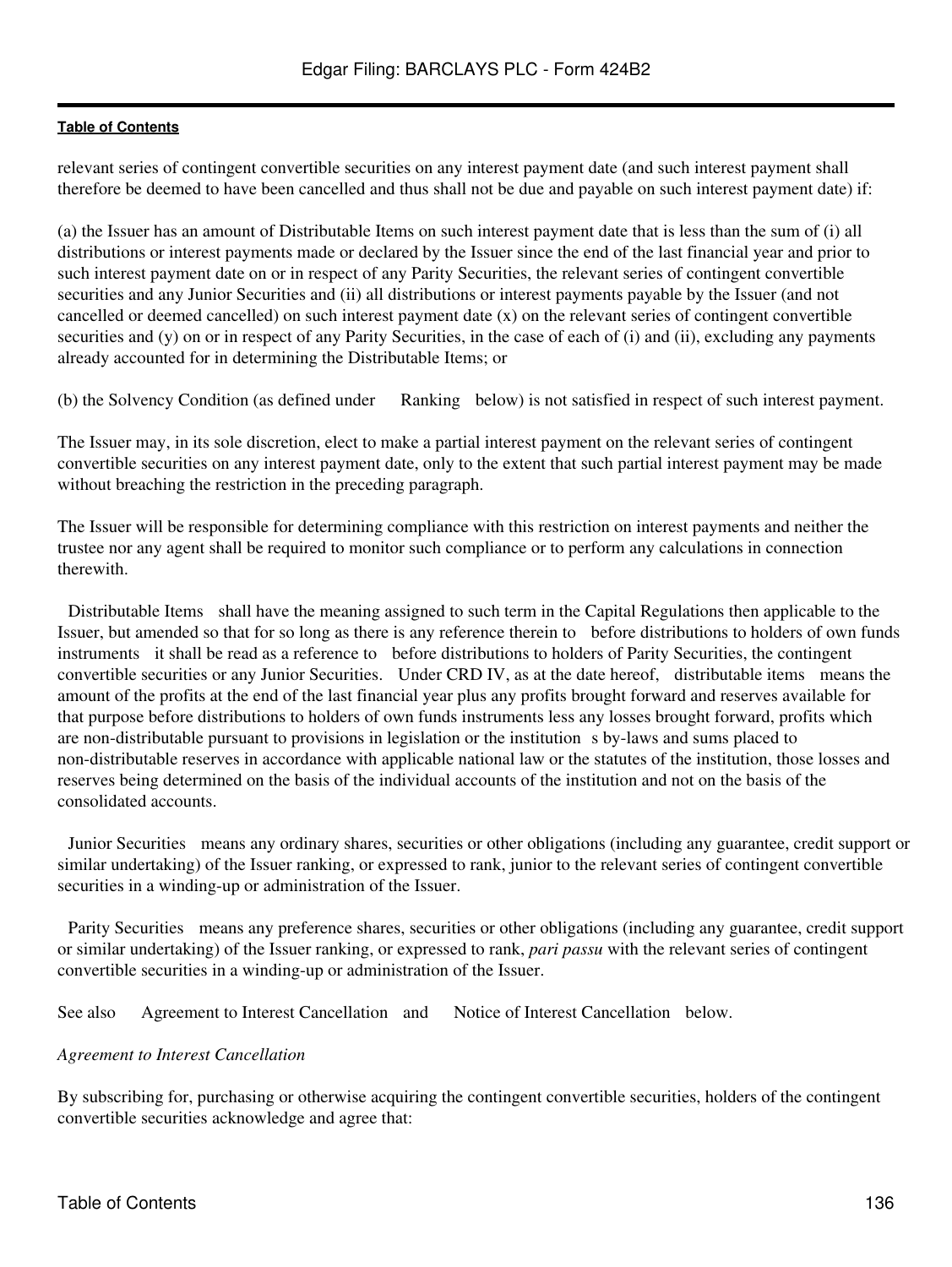(a) interest is payable solely at the discretion of the Issuer, and no amount of interest shall become due and payable in respect of the relevant interest period to the extent that it has been (x) cancelled (in whole or in part) by the Issuer at its sole discretion and/or (y) deemed cancelled (in whole or in part) as a result of us having insufficient Distributable Items or failing to satisfy the Solvency Condition; and

-28-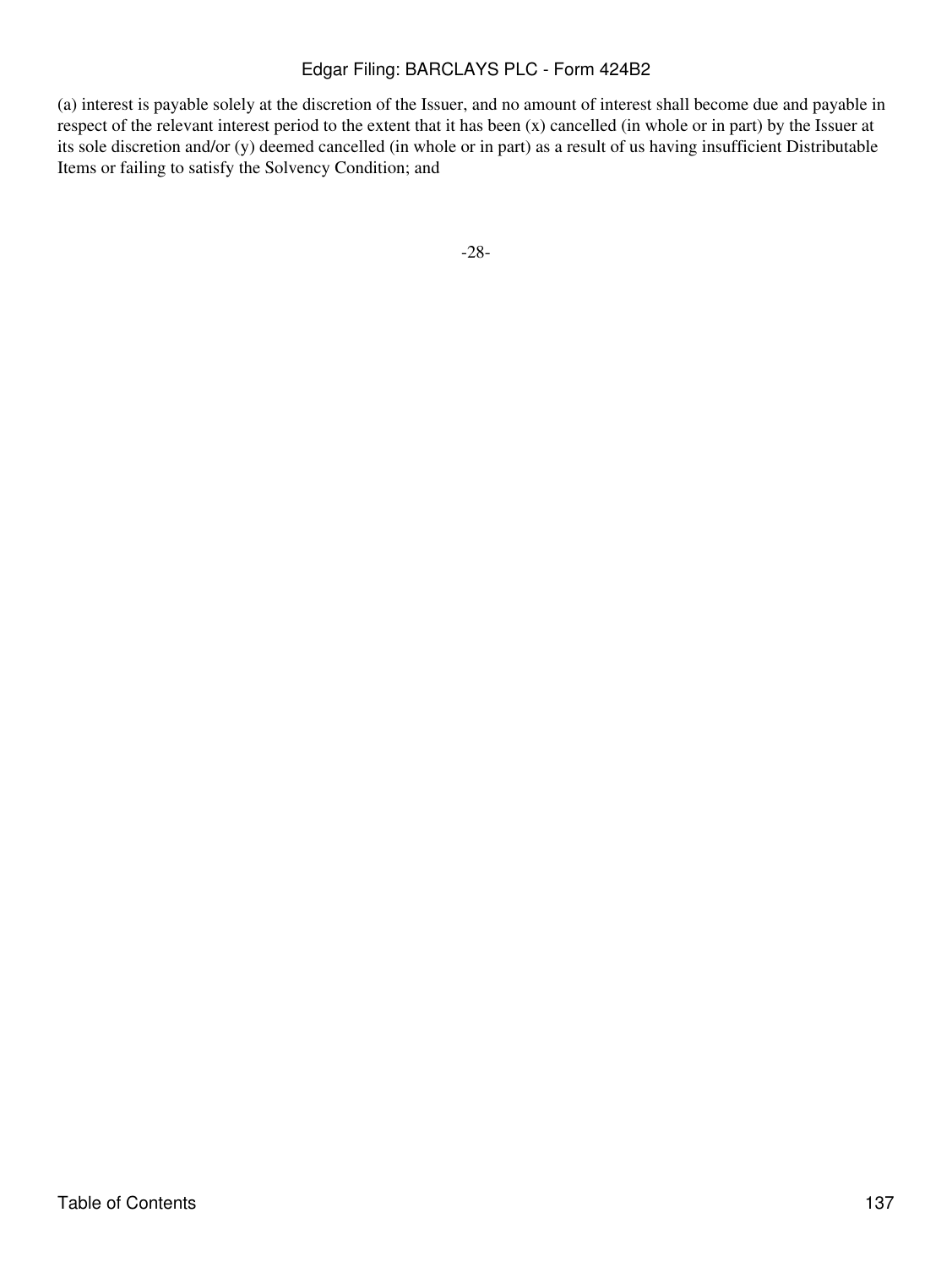(b) a cancellation or deemed cancellation of interest (in each case, in whole or in part) in accordance with the terms of the Contingent Convertible Securities Indenture shall not constitute a default in payment or otherwise under the terms of the contingent convertible securities.

Interest will only be due and payable on an interest payment date to the extent it is not cancelled or deemed cancelled in accordance with the provisions described under Interest Payments Discretionary and Restriction on Interest Payments above. Any interest cancelled or deemed cancelled (in each case, in whole or in part) in the circumstances described above shall not be due and shall not accumulate or be payable at any time thereafter, and holders of the contingent convertible securities shall have no rights thereto or to receive any additional interest or compensation as a result of such cancellation or deemed cancellation. The Issuer may use such cancelled payments without restriction to meet its obligations as they fall due.

### *Notice of Interest Cancellation*

**If practicable, we shall provide notice of any cancellation or deemed cancellation of interest (in whole or in part) to the holders of the contingent convertible securities through DTC (or, if the contingent convertible securities are held in definitive form, to the holders at their addresses shown on the register for the relevant series of contingent convertible securities and as may be specified in the relevant prospectus supplement) and to the trustee directly on or prior to the relevant interest payment date. If practicable, we shall endeavor to provide such notice at least five (5) business days prior to the relevant interest payment date. Failure to provide such notice will not have any impact on the effectiveness of, or otherwise invalidate, any such cancellation or deemed cancellation of interest, or give holders of the contingent convertible securities any rights as a result of such failure.**

## **Automatic Conversion upon a Capital Adequacy Trigger Event**

The applicable prospectus supplement may provide that, upon the occurrence of a Capital Adequacy Trigger Event, an Automatic Conversion (as defined below) will occur on the relevant Conversion Date (as defined below). A Capital Adequacy Trigger Event will occur with respect to a particular series of contingent convertible securities if the specified capital ratio, calculated in accordance with the Capital Regulations then applicable to the Issuer or as otherwise specified in the applicable prospectus supplement, falls below a pre-determined threshold specified for such series in the applicable prospectus supplement. Whether a Capital Adequacy Trigger Event has occurred at any time shall be determined by the Issuer and such determination will be binding on the trustee and holders of the contingent convertible securities. The applicable prospectus supplement will also specify a rate of conversion, conversion price or other conversion formula for the number of ordinary shares to be issued upon an Automatic Conversion. Automatic Conversion means, in respect of any series of contingent convertible securities, the irrevocable and automatic release of all of the Issuer s obligations under such series of contingent convertible securities in consideration of the Issuer s issuance of the Conversion Shares in accordance with the terms of such contingent convertible securities. Conversion Shares means the ordinary shares of the Issuer to be issued following an Automatic Conversion.

Unless otherwise specified in the applicable prospectus supplement, following an Automatic Conversion the Issuer may, in its sole and absolute discretion, elect to cause all or some of the Conversion Shares to be offered to all or some of the Issuer s ordinary shareholders at a cash price per Conversion Share that will be specified (or determined in accordance with a formula set forth) in the applicable prospectus supplement. The applicable prospectus supplement will also include the procedures relating to any such offer of Conversion Shares. Any such offer of Conversion Shares will be made subject to applicable laws and regulations (including the Securities Act) in effect at the relevant time and shall be conducted, if at all, only to the extent that the Issuer, in its sole and absolute discretion, determines that the offer of Conversion Shares is practicable.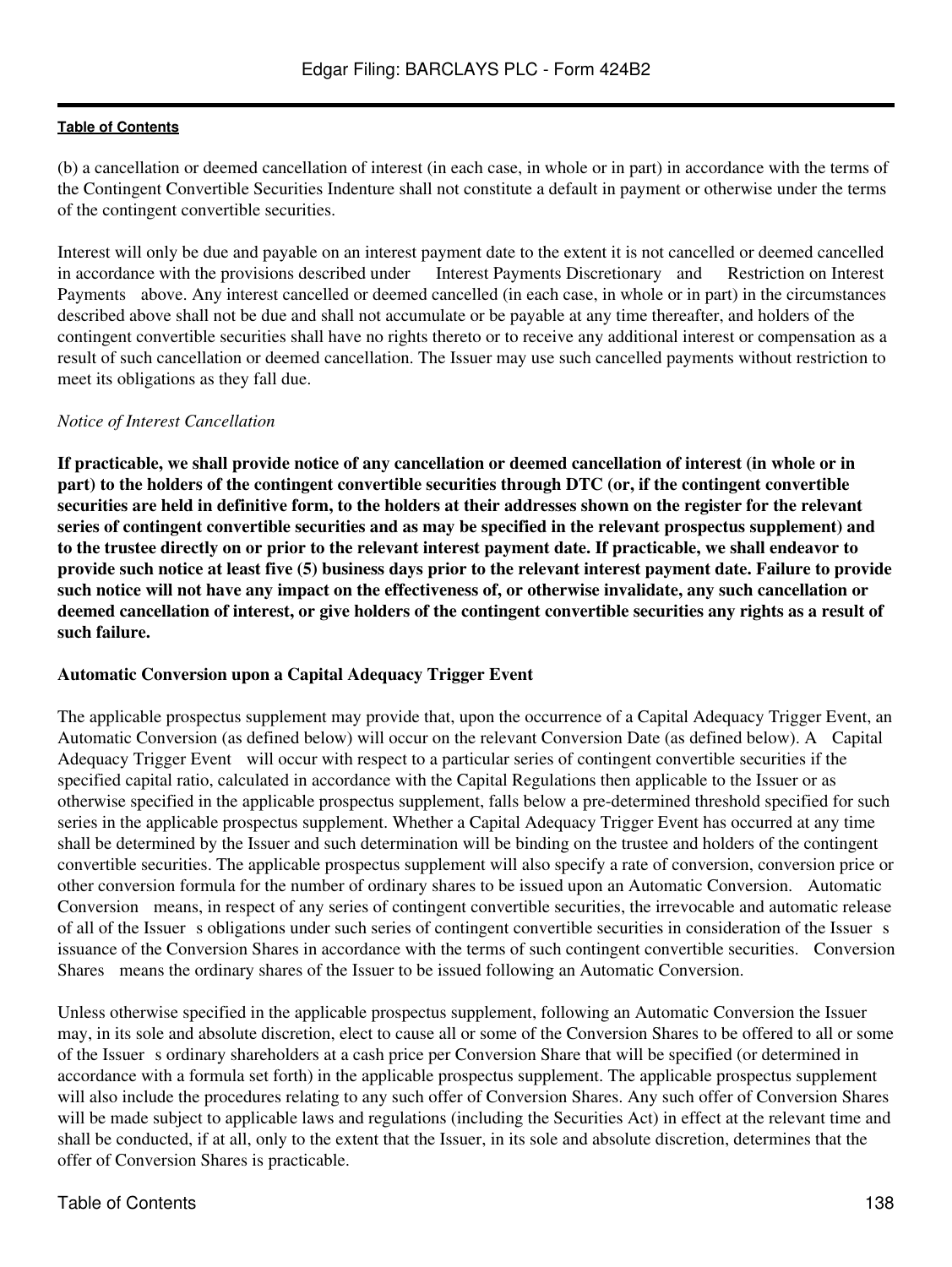## **Ranking of Contingent Convertible Securities**

Contingent convertible securities will constitute our direct, unsecured and subordinated obligations ranking *pari passu* without any preference among themselves.

-29-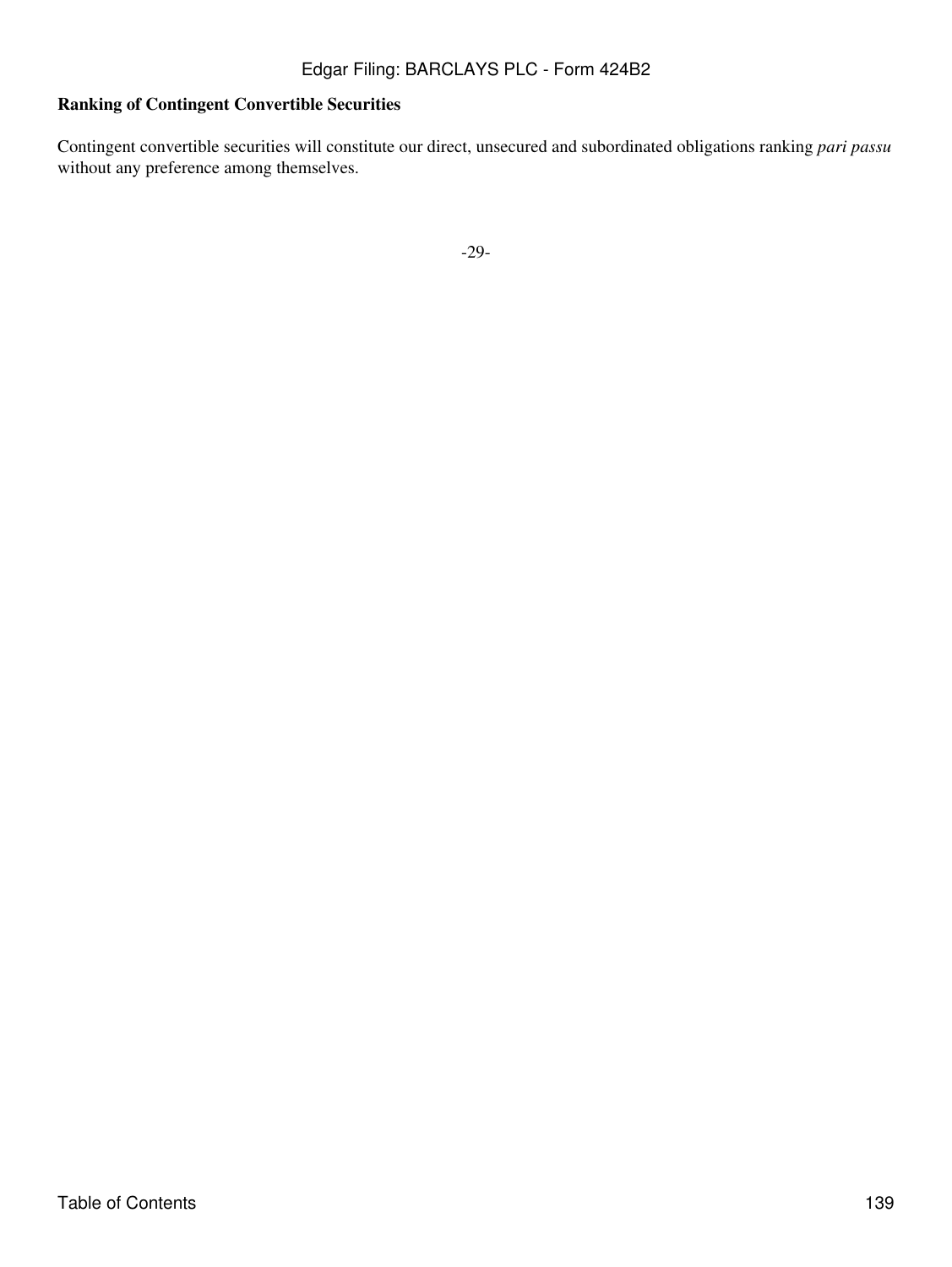Unless the applicable prospectus supplement provides otherwise, in the event of our winding up or administration, the rights and claims of the holders of any series of contingent convertible securities in respect of, or arising from, the contingent convertible securities (including any damages (if payable)) shall be subordinated to the claims of Senior Creditors.

If:

(a) an order is made, or an effective resolution is passed, for the winding-up of the Issuer (except in any such case for a solvent winding-up solely for the purpose of a merger, reconstruction or amalgamation); or

(b) following the appointment of an administrator of the Issuer, the administrator gives notice that it intends to declare and distribute a dividend,

then, (1) if such events specified in (a) or (b) above occur before the date on which a Capital Adequacy Trigger Event occurs, there shall be payable by the Issuer in respect of each such contingent convertible security (in lieu of any other payment by the Issuer) such amount, if any, as would have been payable to a holder of contingent convertible securities if, on the day prior to the commencement of such winding-up or administration and thereafter, such holder of contingent convertible securities were the holder of the most senior class of preference shares in the capital of the Issuer, having an equal right to a return of assets in such winding-up or administration to, and so ranking *pari passu* with, the holders of such class of preference shares (if any) from time to time issued by the Issuer that has a preferential right to a return of assets in such winding-up or administration, and so ranking ahead of the holders of all other classes of issued shares for the time being in the capital of the Issuer, but ranking junior to the claims of Senior Creditors, and on the assumption that the amount that such holder of contingent convertible securities was entitled to receive in respect of such preference shares, on a return of assets in such winding-up or administration, was an amount equal to the principal amount of the relevant contingent convertible security together with any damages (if payable) and (2) if such events specified in (a) or (b) above occur on or after the date on which a Capital Adequacy Trigger Event occurs but before the Conversion Date, then for purposes of determining the claim of a holder of contingent convertible securities in such winding-up or administration, the Conversion Date in respect of an Automatic Conversion shall be deemed to have occurred immediately before the occurrence of such events specified in (a) or (b) above.

Furthermore, other than in the event of a winding-up or administration of the Issuer specified in (a) or (b) above, payments in respect of or arising from the contingent convertible securities are conditional upon the Issuer being solvent at the time of payment by the Issuer and in that no sum in respect of or arising from the contingent convertible securities may fall due and be paid except to the extent that the Issuer could make such payment and still be solvent immediately thereafter (such condition referred to herein as the Solvency Condition). For purposes of determining whether the Solvency Condition is met, the Issuer shall be considered to be solvent at a particular point in time if (i) it is able to pay its debts owed to Senior Creditors as they fall due and (ii) the Balance Sheet Condition has been met.

An officer s certificate executed in accordance with the Contingent Convertible Securities Indenture as to the Issuer s solvency at any particular point in time shall be treated by the Issuer, the trustee, the holders and all other interested parties as correct and sufficient evidence thereof.

Any payment of interest not due by reason of these provisions relating to ranking shall be deemed cancelled as provided under *Interest Cancellation above.*

Senior Creditors with respect to a particular series of contingent convertible securities, means creditors of the Issuer (i) who are unsubordinated creditors; (ii) whose claims are, or are expressed to be, subordinated (whether only in the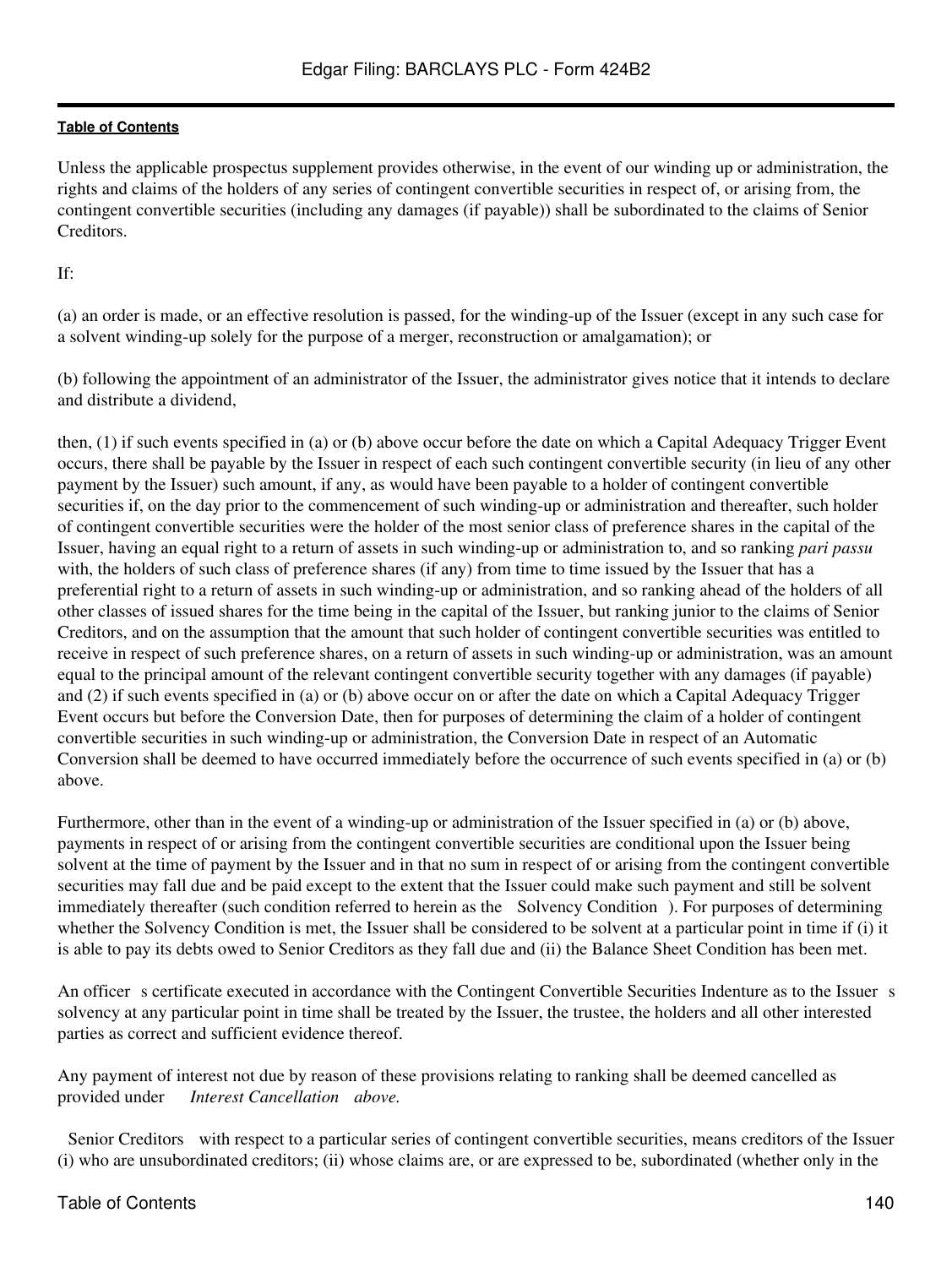event of the winding-up or administration of the Issuer or otherwise) to the claims of unsubordinated creditors of the Issuer but not further or otherwise; or (iii) whose claims are, or are expressed to be, junior to the claims of other creditors of the Issuer, whether subordinated or unsubordinated, other than those whose claims rank, or are expressed to rank, *pari passu* with, or junior to, the claims of the holders of the contingent convertible securities.

-30-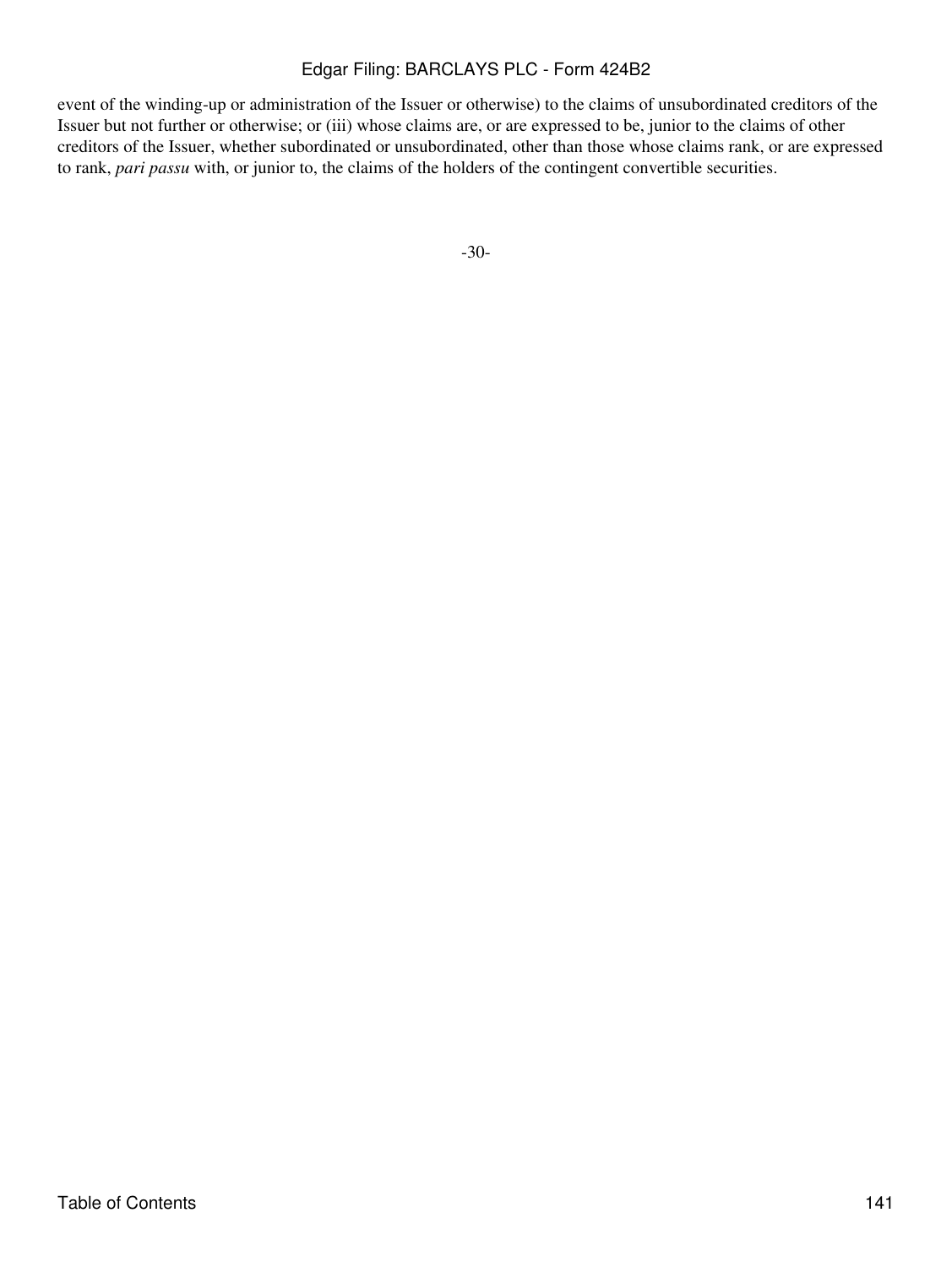The Balance Sheet Condition shall be satisfied in relation to the Issuer if the value of its assets is at least equal to the value of its liabilities (taking into account its contingent and prospective liabilities), according to the criteria that would be applied by the High Court of Justice of England and Wales (or the relevant authority of such other jurisdiction in which the Issuer may be organized) in determining whether the Issuer is unable to pay its debts under section 123(2) of the U.K. Insolvency Act 1986 or any amendment or re-enactment thereof (or in accordance with the corresponding provisions of the applicable laws of such other jurisdiction in which the Issuer may be organized).

Any payment of interest not due by reason of the provisions described in this subsection Ranking shall be deemed cancelled pursuant to provision described under Interest Cancellation Restrictions on Interest Payments above.

Conversion Date with respect to a particular series of contingent convertible securities, shall have the meaning set forth in the applicable prospectus supplement.

#### **No Set-off**

Subject to applicable law and unless the applicable prospectus supplement provides otherwise, no holder of contingent convertible securities may exercise, claim or plead any right of set-off, compensation or retention in respect of any amount owed to it by us arising under, or in connection with, the contingent convertible securities and the Contingent Convertible Securities Indenture and each holder of contingent convertible securities shall, by virtue of its holding of any contingent convertible security, be deemed to have waived all such rights of set-off, compensation or retention. Notwithstanding the foregoing, if any amounts due and payable to any holder of the contingent convertible securities by us in respect of, or arising under, the contingent convertible securities or the Contingent Convertible Securities Indenture are discharged by set-off, such holder shall, subject to applicable law and unless the applicable prospectus supplement provide otherwise, immediately pay to us an amount equal to the amount of such discharge (or, in the event of our winding-up or administration, our liquidator or administrator, as the case may be) and, until such time as payment is made, shall hold an amount equal to such amount in trust for us (or our liquidator or administrator, as the case may be) and, accordingly, any such discharge shall be deemed not to have taken place. By its acquisition of contingent convertible securities, each holder agrees to be bound by these provisions relating to waiver of set-off. No holder of contingent convertible securities shall be entitled to proceed directly against us except as described in

Limitation on Suits below.

#### **Agreement with Respect to the Exercise of U.K. Bail-in Power**

Notwithstanding any other agreements, arrangements, or understandings between the Issuer and any holder of contingent convertible securities, by acquiring contingent convertible securities, each holder of contingent convertible securities acknowledges, accepts, agrees to be bound by, and consents to the exercise of, any U.K. Bail-in Power by the Relevant U.K. Resolution Authority that may result in (i) the reduction or cancellation of all, or a portion, of the principal amount of, or interest on, the contingent convertible securities; (ii) the conversion of all, or a portion of, the principal amount of, or interest on, the contingent convertible securities into shares or other securities or other obligations of the Issuer or another person (and the issue to, or conferral on, the holder of the contingent convertible securities of such shares, securities or obligations); and/or (iii) the amendment or alteration of the maturity, if any, of the contingent convertible securities, or amendment of the amount of interest due on the contingent convertible securities, or the dates on which interest becomes payable, including by suspending payment for a temporary period; which U.K. Bail-in Power may be exercised by means of a variation of the terms of the contingent convertible securities solely to give effect to the exercise by the Relevant U.K. Resolution Authority of such U.K. Bail-in Power. Each holder further acknowledges and agrees that the rights of the holders of the contingent convertible securities are subject to, and will be varied, if necessary, solely to give effect to, the exercise of any U.K. Bail-in Power by the Relevant U.K. Resolution Authority. Any issuance of ordinary shares or other securities pursuant to such exercise of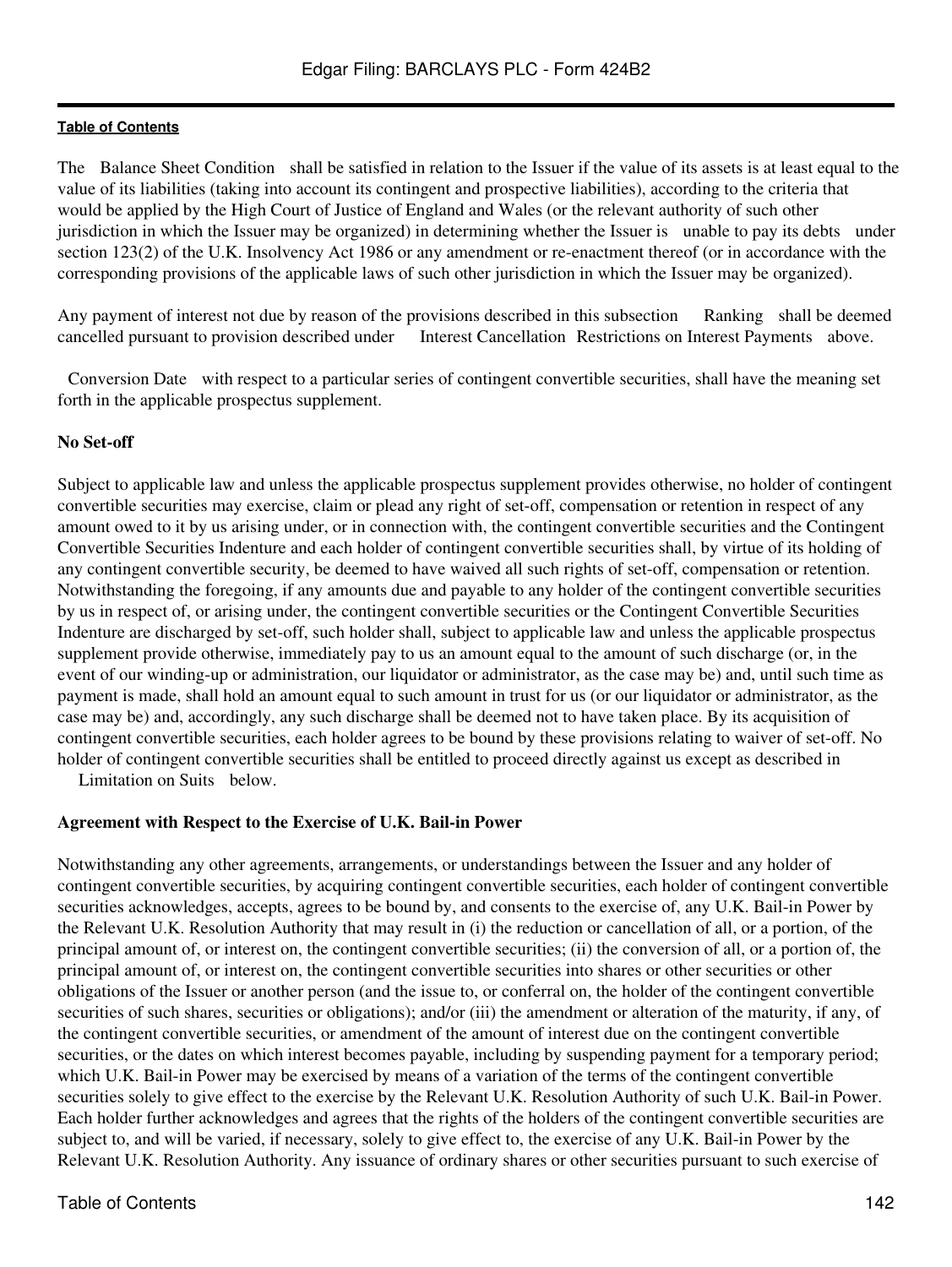the U.K. Bail-in Power would be separate and distinct from the issuance of ordinary shares resulting from an Automatic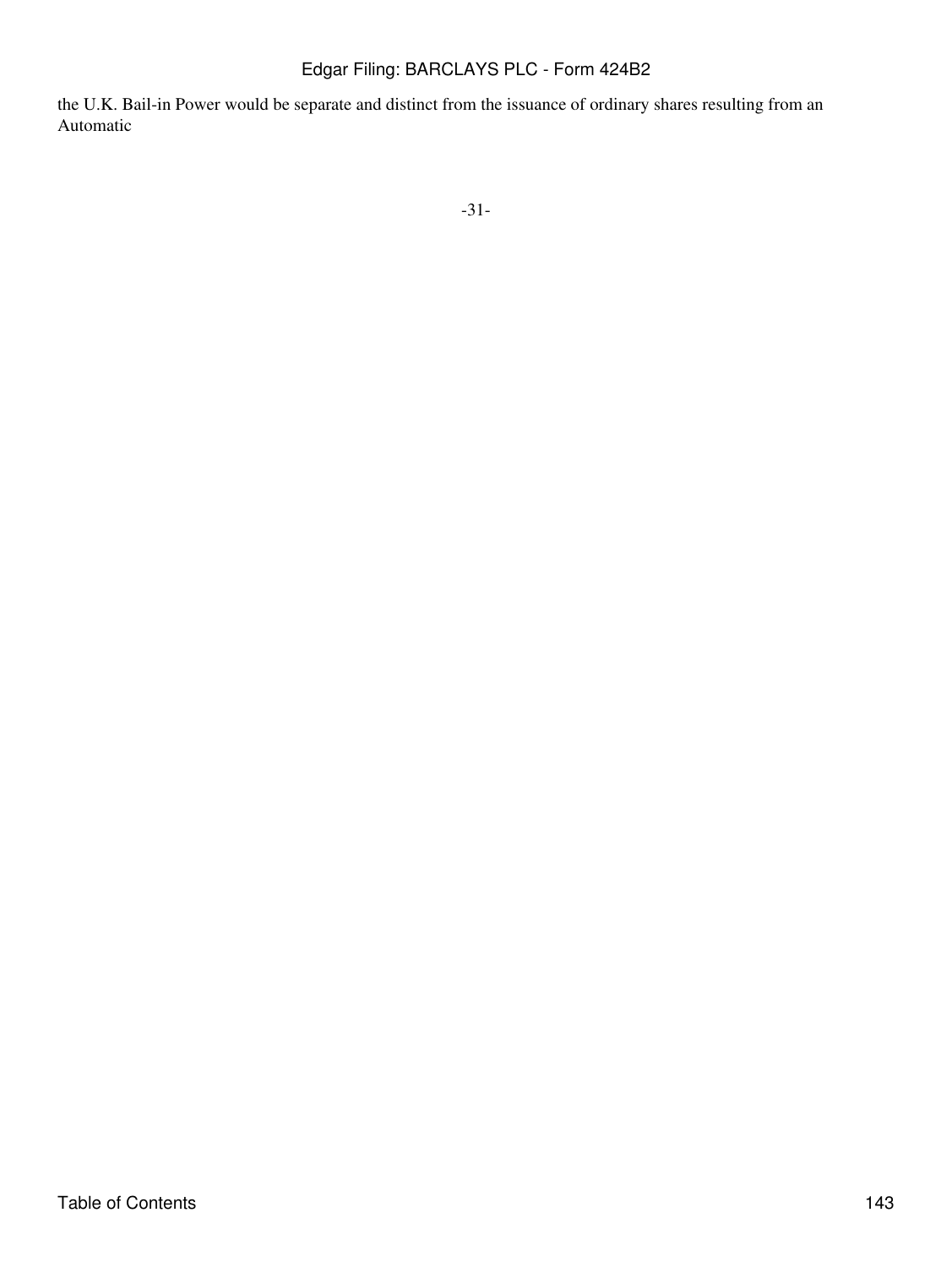Conversion. For the avoidance of doubt, this consent and acknowledgment is not a waiver of any rights holders of the contingent convertible securities may have at law if and to the extent that any U.K. Bail-in Power is exercised by the Relevant U.K. Resolution Authority in breach of laws applicable in England.

For the purposes of the contingent convertible securities, a U.K. Bail-in Power is any write-down, conversion, transfer, modification and/or suspension power existing from time to time under any laws, regulations, rules or requirements relating to the resolution of banks, banking group companies, credit institutions and/or investment firms incorporated in the United Kingdom in effect and applicable in the United Kingdom to the Issuer or other members of the Group, including but not limited to any such laws, regulations, rules or requirements that are implemented, adopted or enacted within the context of any applicable European Union directive or regulation of the European Parliament and of the Council establishing a framework for the recovery and resolution of credit institutions and investment firms, and/or within the context of a U.K. resolution regime under the Banking Act pursuant to which obligations of a bank, banking group company, credit institution or investment firm or any of its affiliates can be reduced, cancelled, amended, transferred and/or converted into shares or other securities or obligations of the obligor or any other person (and a reference to the Relevant U.K. Resolution Authority is to any authority with the ability to exercise a U.K. Bail-in Power).

No repayment of the principal amount of the contingent convertible securities or payment of interest on the contingent convertible securities shall become due and payable after the exercise of any U.K. Bail-in Power by the Relevant U.K. Resolution Authority unless such repayment or payment would be permitted to be made by the Issuer under the laws and regulations of the United Kingdom and the European Union applicable to the Issuer.

By its acquisition of the contingent convertible securities, each holder of contingent convertible securities, to the extent permitted by the Trust Indenture Act, waives any and all claims against the trustee for, agrees not to initiate a suit against the trustee in respect of, and agrees that the trustee shall not be liable for, any action that the trustee takes, or abstains from taking, in either case in accordance with the exercise of the U.K. Bail-in Power by the Relevant U.K. Resolution Authority with respect to the contingent convertible securities.

Upon the exercise of the U.K. Bail-in Power by the Relevant U.K. Resolution Authority with respect to the contingent convertible securities, the Issuer shall provide a written notice to DTC as soon as practicable regarding such exercise of the U.K. Bail-in Power for purposes of notifying holders of such occurrence. The Issuer shall also deliver a copy of such notice to the trustee for information purposes.

By its acquisition of the contingent convertible securities, each holder of contingent convertible securities acknowledges and agrees that the exercise of the U.K. Bail-in Power by the Relevant U.K. Resolution Authority with respect to a particular series of contingent convertible securities shall not give rise to a default for purposes of Section 315(b) (*Notice of Default*) and Section 315(c) (*Duties of the Trustee in Case of Default*) of the Trust Indenture Act.

The Issuer s obligations to indemnify the trustee in accordance with the indentures shall survive the exercise of the U.K. Bail-in Power by the Relevant U.K. Resolution Authority with respect to the contingent convertible securities.

By its acquisition of the contingent convertible securities, each holder of contingent convertible securities acknowledges and agrees that, upon the exercise of any U.K. Bail-in Power by the Relevant U.K. Resolution Authority, (a) the trustee shall not be required to take any further directions from holders of the contingent convertible securities under Section 5.13 (*Control by Holders*) of the Contingent Convertible Securities Indenture, which section authorizes holders of a majority in aggregate principal amount of outstanding contingent convertible securities of the relevant series of contingent convertible securities to direct certain actions relating to the contingent convertible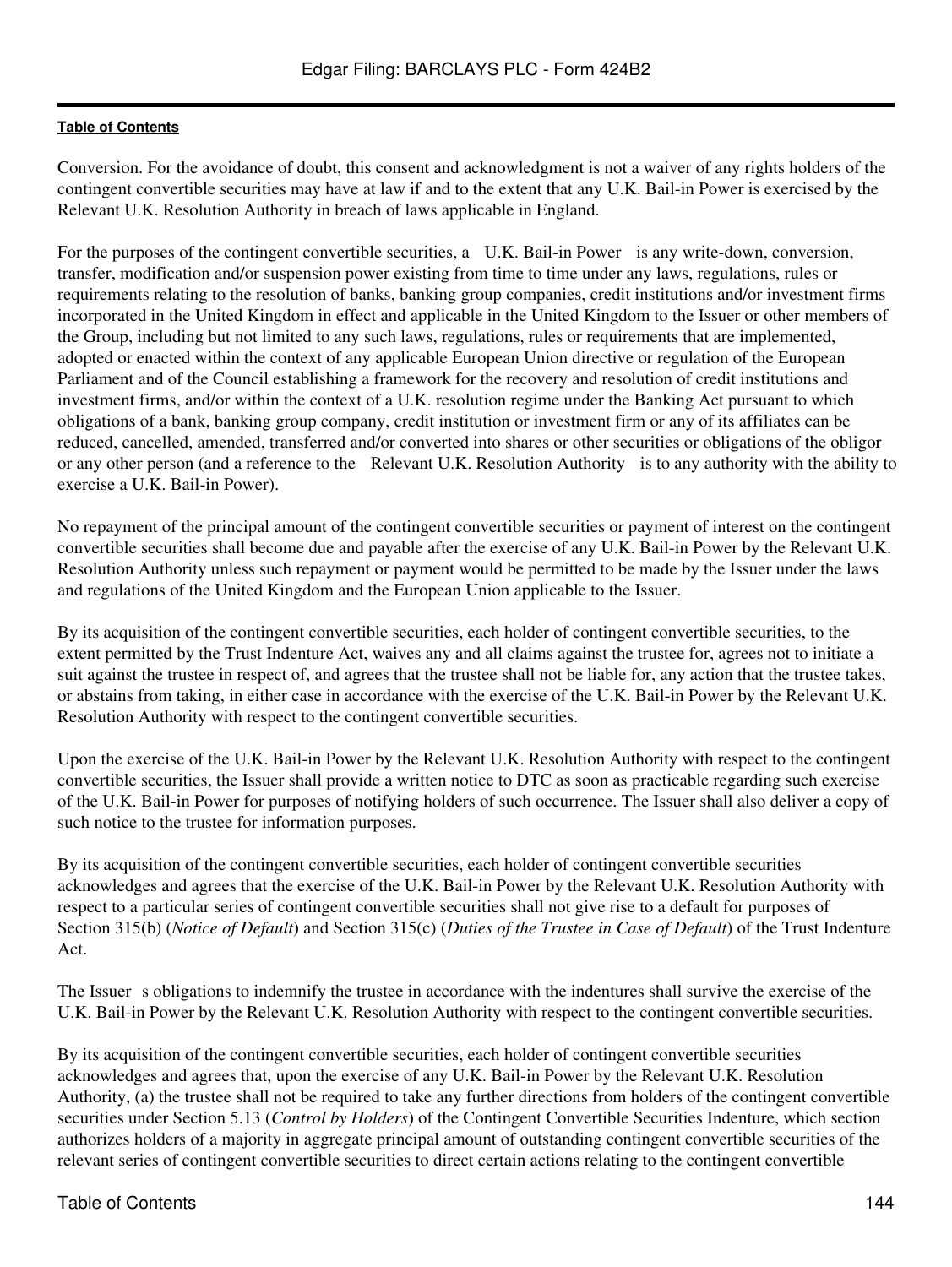securities and (b) the Contingent Convertible Securities Indenture shall impose no duties upon the trustee whatsoever with respect to the exercise of any U.K. Bail-in Power by the Relevant U.K. Resolution Authority. Notwithstanding the foregoing, if, following the completion of the exercise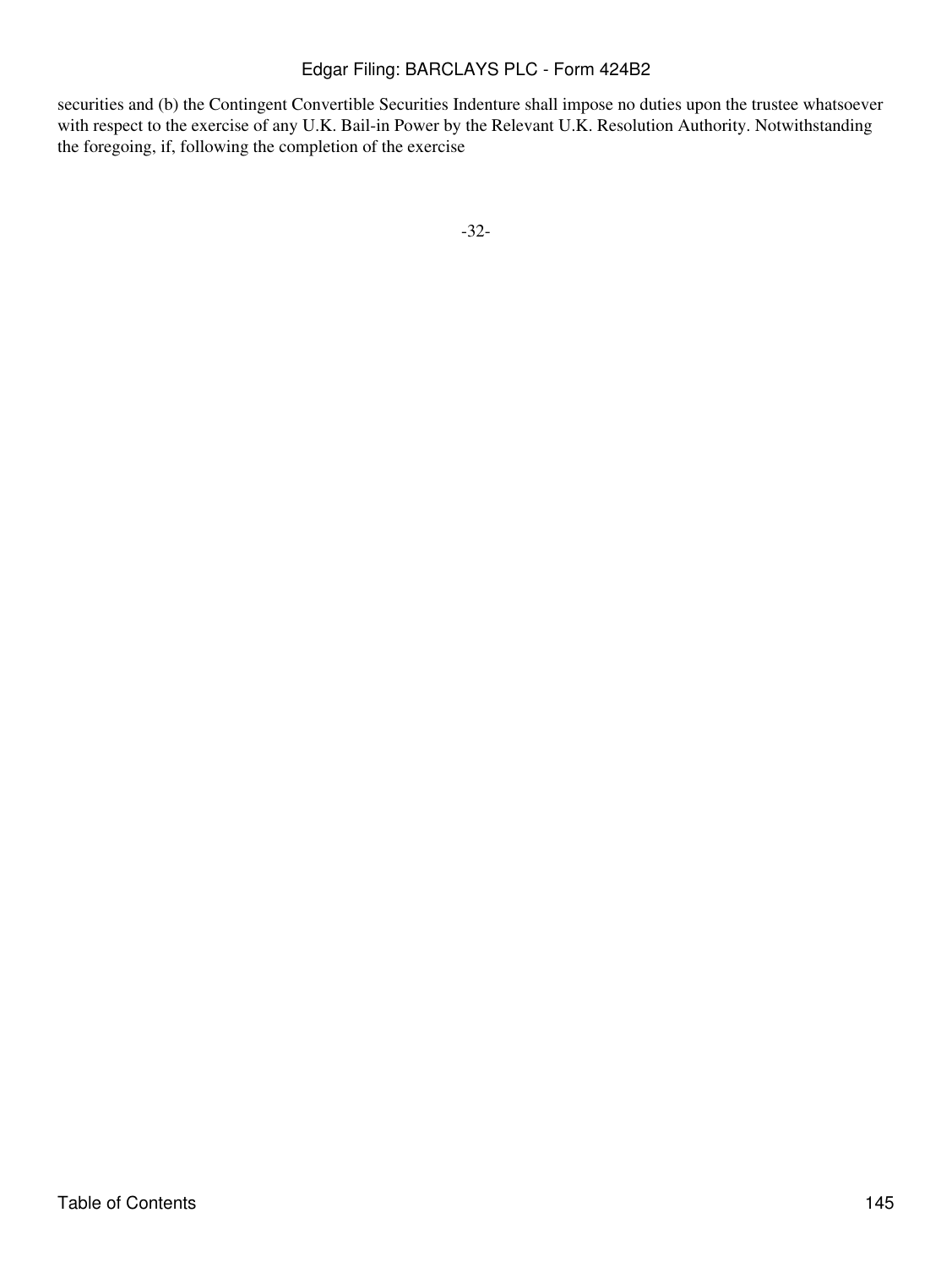of the U.K. Bail-in Power by the Relevant U.K. Resolution Authority, the contingent convertible securities remain outstanding (for example, if the exercise of the U.K. Bail-in Power results in only a partial write-down of the principal of the contingent convertible securities), then the trustees duties under the Contingent Convertible Securities Indenture shall remain applicable with respect to the contingent convertible securities following such completion to the extent that the Issuer and the trustee shall agree pursuant to a supplemental indenture to the Contingent Convertible Securities Indenture or an amendment thereto.

By its acquisition of the contingent convertible securities, each holder of contingent convertible securities shall be deemed to have (a) consented to the exercise of any U.K. Bail-in Power as it may be imposed without any prior notice by the Relevant U.K. Resolution Authority of its decision to exercise such power with respect to the contingent convertible securities and (b) authorized, directed and requested DTC and any direct participant in DTC or other intermediary through which it holds such contingent convertible securities to take any and all necessary action, if required, to implement the exercise of any U.K. Bail-in Power with respect to the contingent convertible securities as it may be imposed, without any further action or direction on the part of such holder or the trustee.

The exercise of the U.K. Bail-in Power by the Relevant U.K. Resolution Authority with respect to the contingent convertible securities shall not constitute a Contingent Convertible Enforcement Event.

The relevant prospectus supplement may describe additional or alternative related provisions with respect to the U.K. Bail-in Power, including certain waivers by the holders of contingent convertible securities of certain claims against the trustee, to the extent permitted by the Trust Indenture Act.

## **Subsequent Holders Agreement**

Holders of contingent convertible securities that acquire contingent convertible securities in the secondary market shall be deemed to acknowledge, agree to be bound by and consent to the same provisions specified herein and in the applicable prospectus supplement to the same extent as the holders of contingent convertible securities that acquire contingent convertible securities upon their initial issuance, including, without limitation, with respect to the acknowledgement and agreement to be bound by, and consent to, the terms of the contingent convertible securities, including in relation to the U.K. Bail-in Power, the provisions described under Interest Cancellation, the subordination provisions described under Ranking of Contingent Convertible Securities, the waiver of set-off provisions described under No Set-off and the limitations on remedies specified in Contingent Convertible Enforcement Events and Remedies Limited remedies for breach of obligations (other than non-payment) in this section Description of Contingent Convertible Securities.

#### **Payment of Contingent Convertible Additional Amounts**

Unless the relevant prospectus supplement provides otherwise, we will pay any amounts to be paid by us on any series of contingent convertible securities without deduction or withholding for, or on account of, any and all present or future Taxes now or hereafter imposed, levied, collected, withheld or assessed by or on behalf of any Taxing Jurisdiction, unless the deduction or withholding is required by law. Unless the relevant prospectus supplement provides otherwise, if at any time a Taxing Jurisdiction requires us to deduct or withhold Taxes, we will pay the additional amounts of, or in respect of, the principal of, premium, if any, and any interest on, the contingent convertible securities (Contingent Convertible Additional Amounts) that are necessary so that the net amounts paid to the holders, after the deduction or withholding, shall equal the amounts which would have been payable had no such deduction or withholding been required. However, we will not pay Contingent Convertible Additional Amounts for Taxes that are payable because: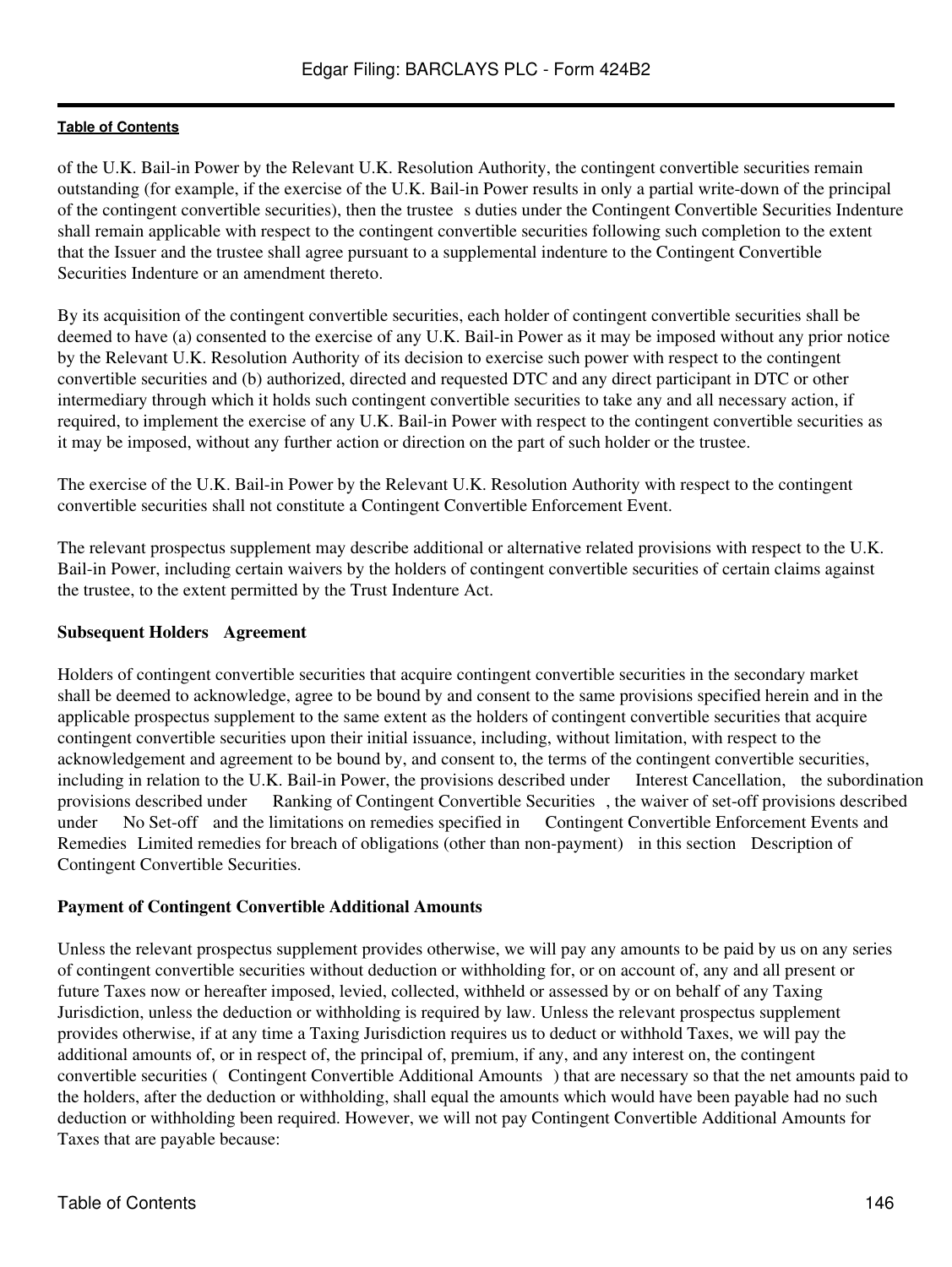the holder of the contingent convertible securities is a domiciliary, national or resident of, or engages in business or maintains a permanent establishment or is physically present in, a Taxing Jurisdiction requiring that deduction or withholding, or otherwise has some connection with the Taxing Jurisdiction

-33-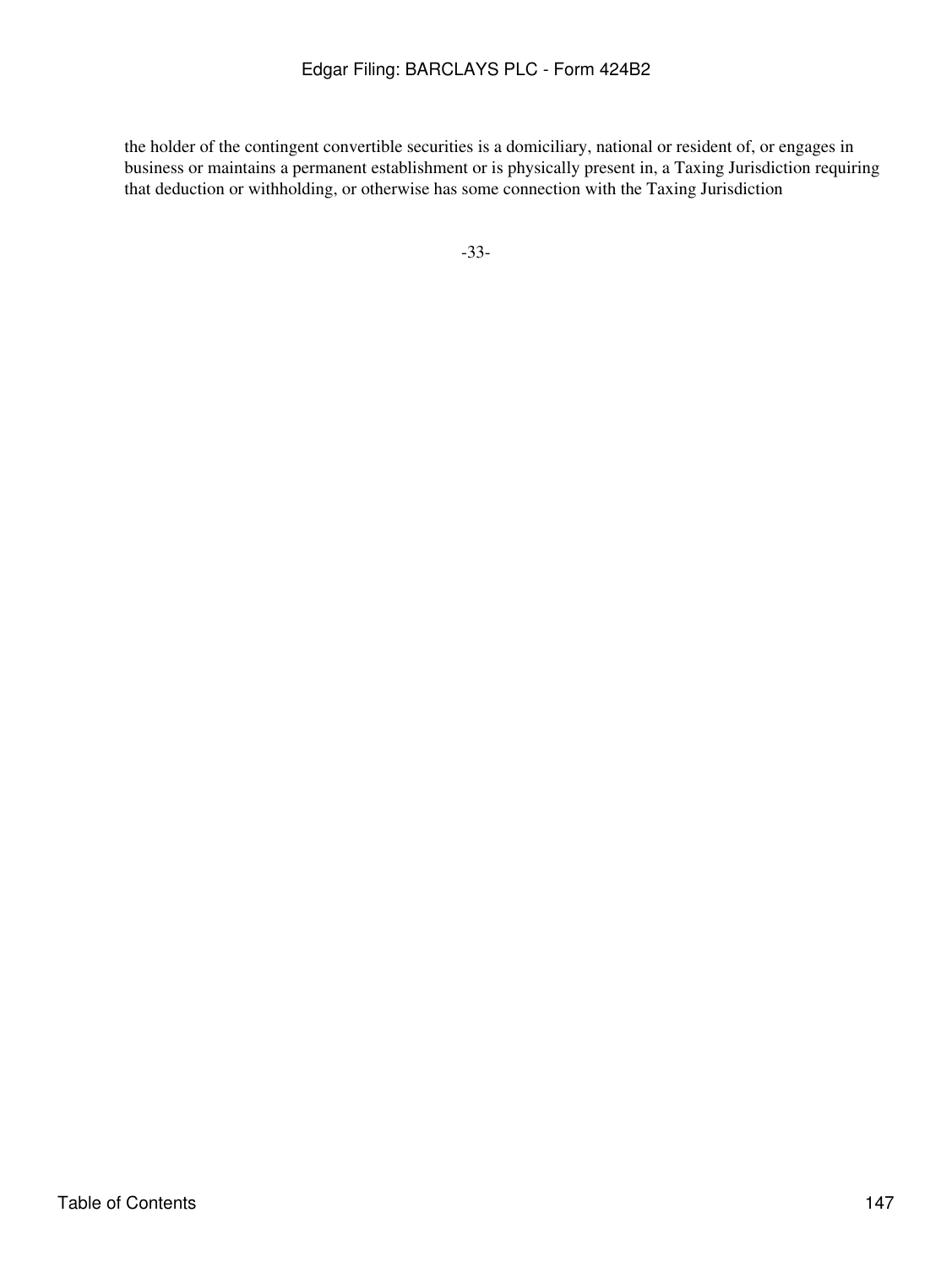other than the holding or ownership of the contingent convertible security, or the collection of any payment of, or in respect of, principal of, any premium, or any interest on, the contingent convertible securities of the relevant series;

except in the case of our winding-up in England, the relevant contingent convertible security is presented for payment in the United Kingdom;

the relevant contingent convertible security is presented for payment more than thirty (30) days after the date payment became due or was provided for, whichever is later, except to the extent that the holder of the relevant contingent convertible security would have been entitled to the Contingent Convertible Additional Amounts on presenting the contingent convertible security for payment at the close of such 30-day period;

the holder of the relevant contingent convertible securities or the beneficial owner of any payment of (or in respect of) principal of, premium, if any, or any interest on contingent convertible securities failed to make any necessary claim or to comply with any certification, identification or other requirements concerning the nationality, residence, identity or connection with the Taxing Jurisdiction of such holder or beneficial owner, if such claim or compliance is required by statute, treaty, regulation or administrative practice of the Taxing Jurisdiction as a condition to relief or exemption from such Taxes; or

if the Taxes would not have been imposed or would have been excluded under one of the preceding points if the beneficial owner of, or person ultimately entitled to obtain an interest in, the contingent convertible securities had been the holder of the contingent convertible securities.

Whenever we refer in this prospectus and any prospectus supplement to the payment of the principal of, or any interest on (and premium, if any) or in respect of, any contingent convertible securities of any series, we mean to include the payment of Contingent Convertible Additional Amounts to the extent that, in context, Contingent Convertible Additional Amounts are, were or would be payable. However, for the avoidance of doubt, any limitations and restrictions on interest payments described under Interest Cancellation shall apply to any Contingent Convertible Additional Amounts *mutatis mutandis*.

For the avoidance of doubt, unless the relevant prospectus supplement provides otherwise, any amounts to be paid by us or any paying agent on the contingent convertible securities will be paid net of any FATCA Withholding Tax, and neither we nor any paying agent will be required to pay Contingent Convertible Additional Amounts on account of any FATCA Withholding Tax.

Unless the relevant prospectus supplement provides otherwise, any paying agent shall be entitled to make a deduction or withholding from any payment which it makes under the contingent convertible securities and the Contingent Convertible Securities Indenture for or on account of any Applicable Law. In either case, the paying agent shall make any payment after a deduction or withholding has been made pursuant to Applicable Law and shall report to the relevant authorities the amount so deducted or withheld. In all cases, the paying agent shall have no obligation to gross up any payment made subject to any deduction or withholding pursuant to Applicable Law. In addition, amounts deducted or withheld by the paying agent under this paragraph will be treated as paid to the holder of a contingent convertible security, and we will not pay Contingent Convertible Additional Amounts in respect of such deduction or withholding, except to the extent the provisions in this subsection Payment of Contingent Convertible Additional Amounts explicitly provide otherwise.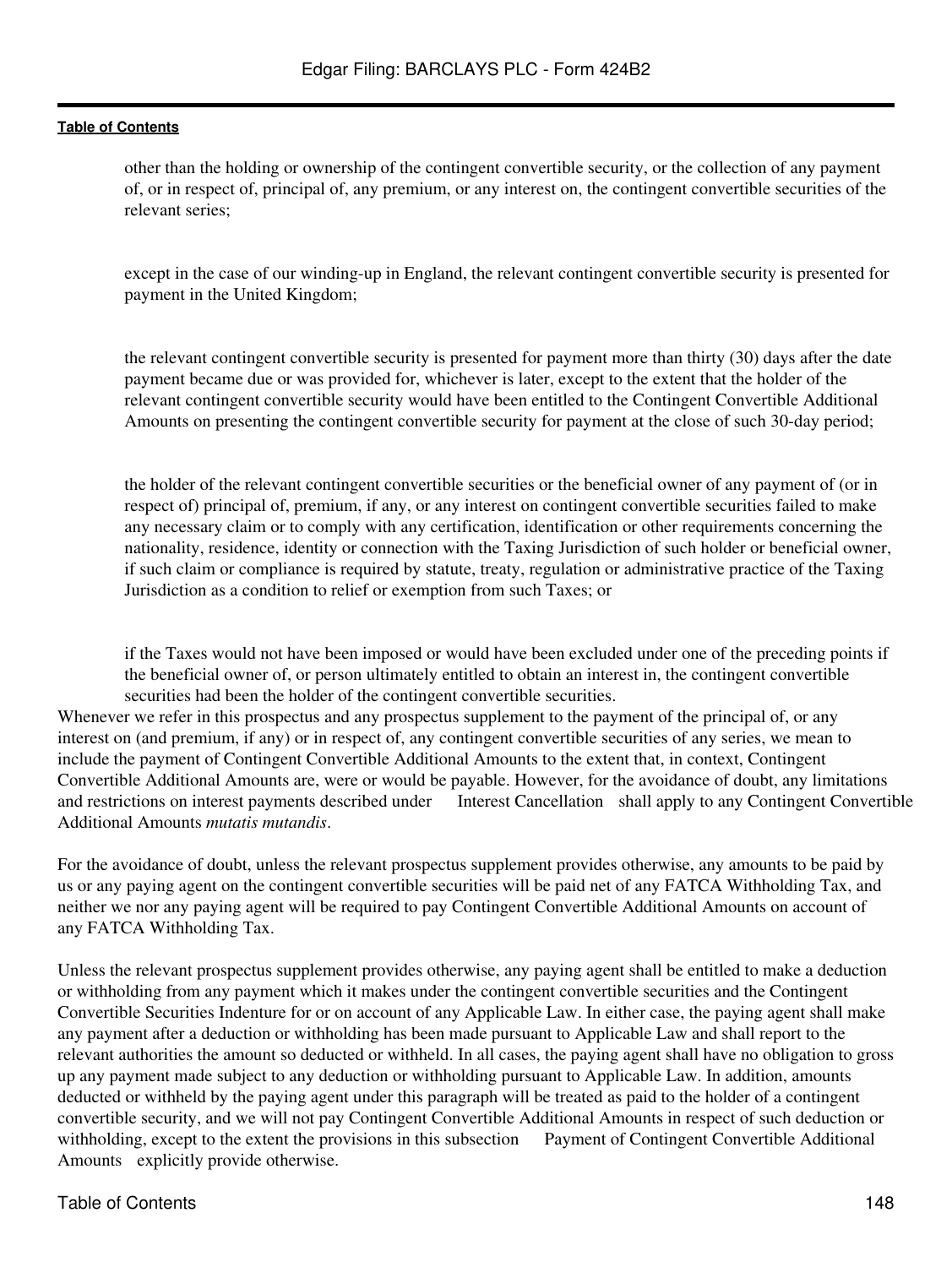# **Redemption**

Any terms of the redemption of any series of contingent convertible securities, whether at our option or upon the occurrence of certain circumstances (including, but shall not be limited to, the occurrence of certain tax or regulatory events), will be set forth in the relevant prospectus supplement.

-34-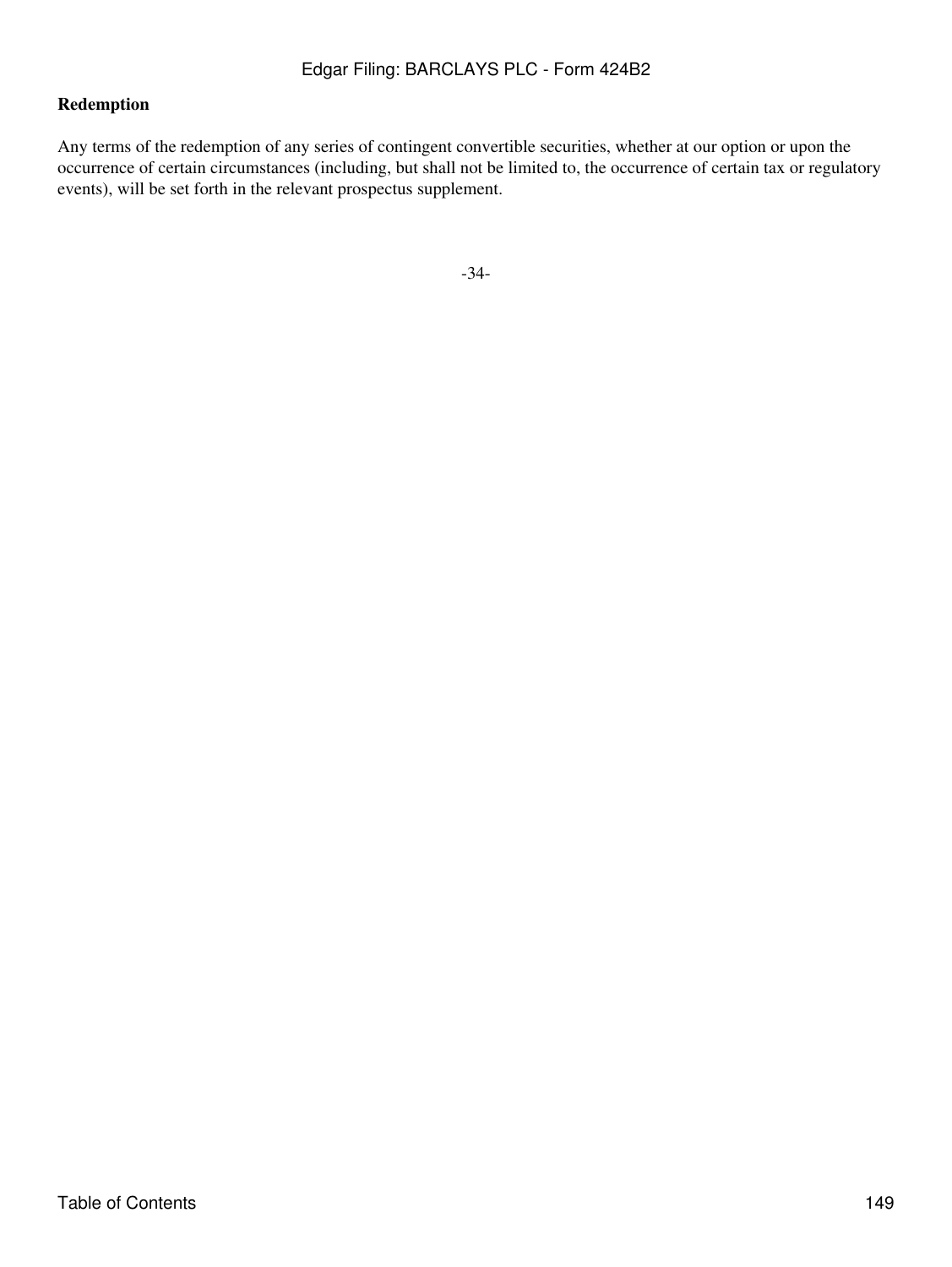The prospectus supplement will also specify the notice we will be required to give, what prices and any premium we will pay, and the dates on which we may redeem the contingent convertible securities. Any notice of redemption of contingent convertible securities will state:

the date fixed for redemption;

the amount of contingent convertible securities to be redeemed if we are only redeeming a part of the series;

the redemption price;

that on the date fixed for redemption the redemption price will become due and payable on each contingent convertible security to be redeemed and, if applicable, that any interest will cease to accrue on or after the redemption date;

the place or places at which each holder may obtain payment of the redemption price; and

the CUSIP number or numbers, if any, with respect to the contingent convertible securities. In the case of a partial redemption, the trustee shall select the contingent convertible securities that we will redeem in any manner it deems fair and appropriate.

Any optional redemption of contingent convertible securities will also be subject to the provisions described under

Notice of Redemption of Contingent Convertible Securities and Condition to Redemption of Contingent Convertible Securities below.

# **Notice of Redemption of Contingent Convertible Securities**

Unless the relevant prospectus supplement provides otherwise, any redemption of the contingent convertible securities shall be subject to our giving not less than thirty (30) days, nor more than sixty (60) days, prior notice to the holders of such contingent convertible securities (unless a shorter or longer period is specified in the applicable prospectus supplement) via DTC or the relevant clearing system(s) (or, if the contingent convertible securities are held in definitive form, to the holders at their addresses shown on the register for the contingent convertible securities) (such notice being irrevocable except in the limited circumstances described in the following paragraphs and as may be specified in the relevant prospectus supplement) specifying our election to redeem the relevant series of contingent convertible securities and the date fixed for such redemption. Notice by DTC to participating institutions and by these participants to street name holders of beneficial interests in the relevant series of contingent convertible securities will be made according to arrangements among them and may be subject to statutory or regulatory requirements.

Unless the relevant prospectus supplement provides otherwise, if we have elected to redeem a particular series of contingent convertible securities but the Solvency Condition with respect to such series is not satisfied in respect of the relevant redemption payment on the applicable redemption date, the relevant redemption notice shall be automatically rescinded and shall be of no force and effect and no payment of the redemption amount will be due and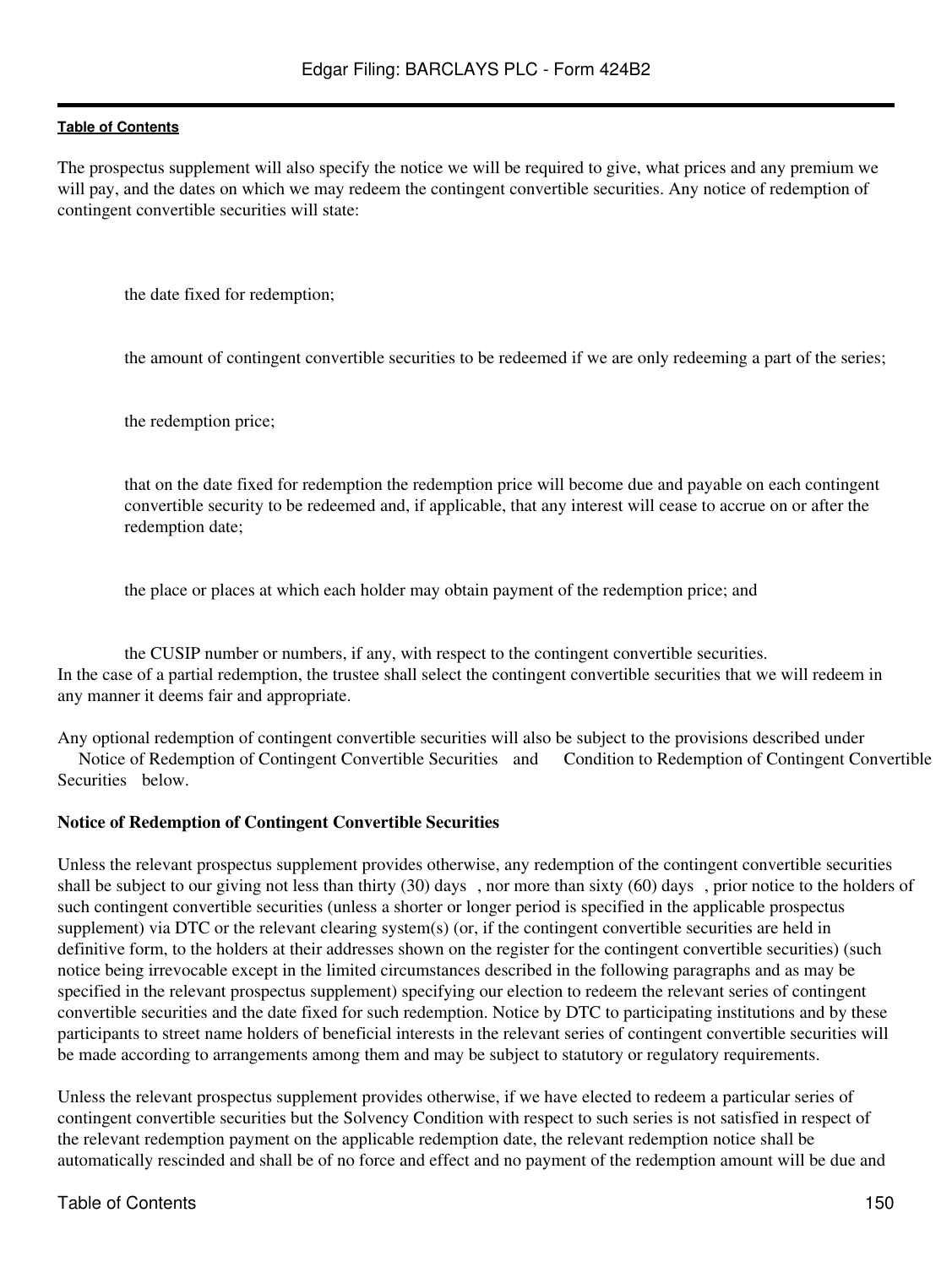payable. We will notify the holders of the relevant contingent convertible securities and the trustee of any such rescission as soon as practicable prior to, or, as the case may be, following, the applicable redemption date, provided however that failure to provide such notice will not have any impact on the effectiveness of, or otherwise invalidate, any such rescission. In addition, if we have elected to redeem the contingent convertible securities but prior to the payment of the redemption amount with respect to such redemption a Capital Adequacy Trigger Event occurs with respect to the relevant series of contingent convertible securities, the relevant redemption notice shall be automatically rescinded and shall be of no force and effect, no payment of the redemption amount will be due and payable and an Automatic Conversion shall occur with respect to the relevant series of contingent convertible securities.

If we have elected to redeem a particular series of contingent convertible securities but prior to the payment of the redemption amount with respect to such redemption the Relevant U.K. Resolution Authority exercises its

-35-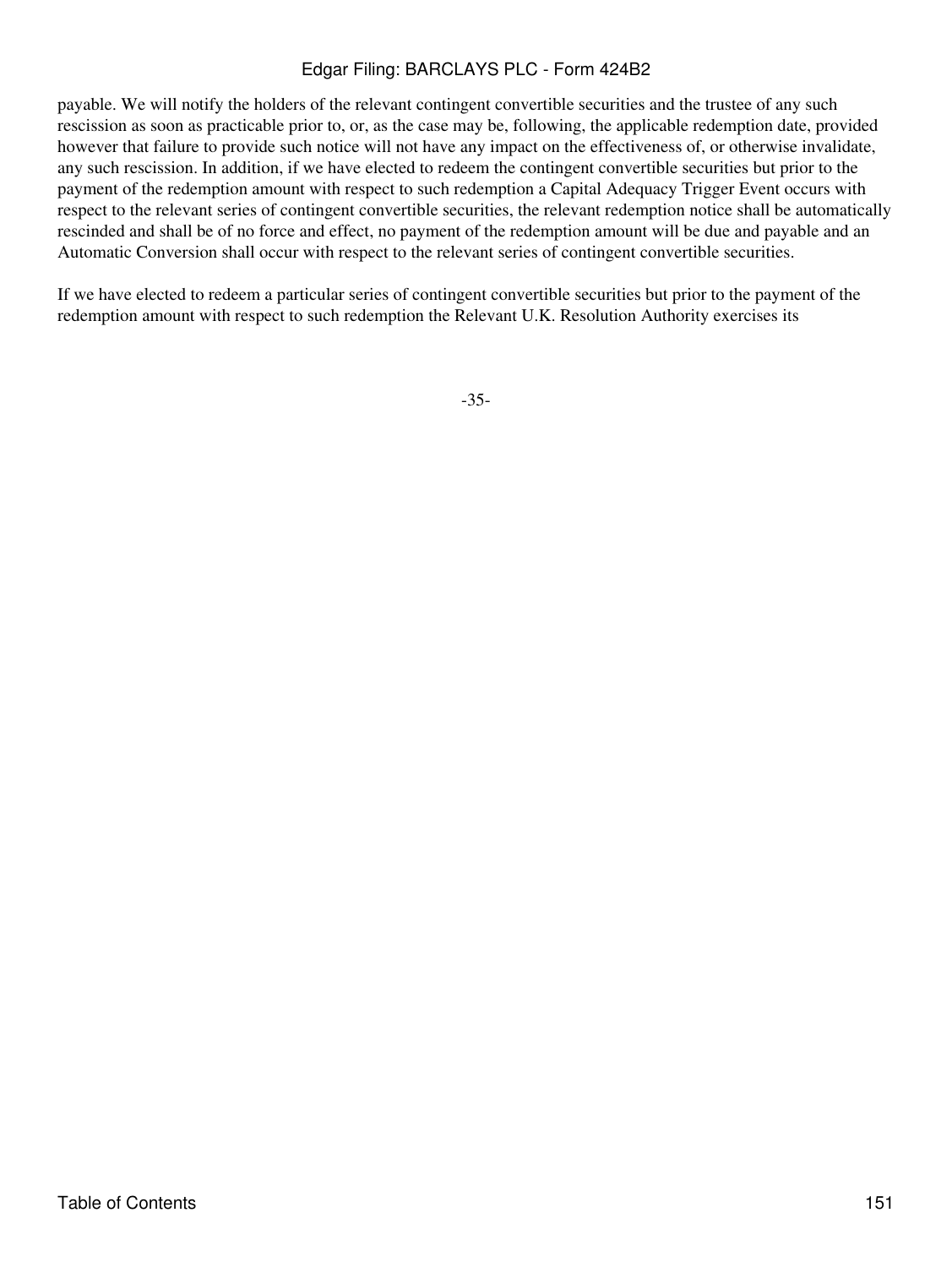U.K. Bail-in Power in respect of such series of contingent convertible securities, the relevant redemption notice shall be automatically rescinded and shall be of no force and effect, and no payment of the redemption amount will be due and payable.

## **Condition to Redemption of Contingent Convertible Securities**

Notwithstanding any other provision, and unless otherwise specified in the applicable prospectus supplement, we may redeem the contingent convertible securities (and give notice thereof to the holders of the contingent convertible securities) only if we have obtained the prior consent of the PRA and/or any other relevant national or European authority (in either case, if such consent is then required by the Capital Regulations) for the redemption of the contingent convertible securities.

## **Condition to Repurchase of Contingent Convertible Securities**

Unless the applicable prospectus supplement provides otherwise, we or any member of the Group may purchase or otherwise acquire any outstanding contingent convertible securities of any series at any price in the open market or otherwise in accordance with the Capital Regulations applicable to the Group in force at the relevant time, and subject to the prior consent of the PRA and/or any other relevant national or European authority (in either case, if such consent is then required by the Capital Regulations) and to applicable law and regulations.

We will treat as cancelled and no longer issued and outstanding any contingent convertible securities of any series that we purchase beneficially for our own account, other than a purchase in the ordinary course of a business dealing in securities. Unless otherwise specified in the applicable prospectus supplement, you have no right to require us to repurchase the contingent convertible securities. Such contingent convertible securities will stop bearing interest on the redemption date, even if you do not collect your money.

# **Description of Certain CRD IV Provisions Relating to Redemption and Repurchase of Contingent Convertible Securities**

The rules under CRD IV prescribe certain conditions for the granting of permission by the PRA to a request by us to redeem or repurchase a particular series of contingent convertible securities. In this respect, the CRD IV Regulation provides that the competent authority (the PRA in our case) shall grant permission to a redemption or repurchase of a particular series of contingent convertible securities provided that either of the following conditions is met, as applicable to such contingent convertible securities:

- 1) on or before such redemption or repurchase of the contingent convertible securities, we replace such contingent convertible securities with own funds instruments of an equal or higher quality on terms that are sustainable for our income capacity; or
- 2) we have demonstrated to the satisfaction of the PRA that our own funds would, following such redemption or repurchase, exceed the capital ratios required under CRD IV by a margin that the PRA may consider necessary on the basis set out in CRD IV for it to determine the appropriate level of capital of an institution. In addition, the rules under CRD IV provide that the PRA may only permit us to redeem the contingent convertible securities before five years after the date of issuance of the relevant contingent convertible securities if: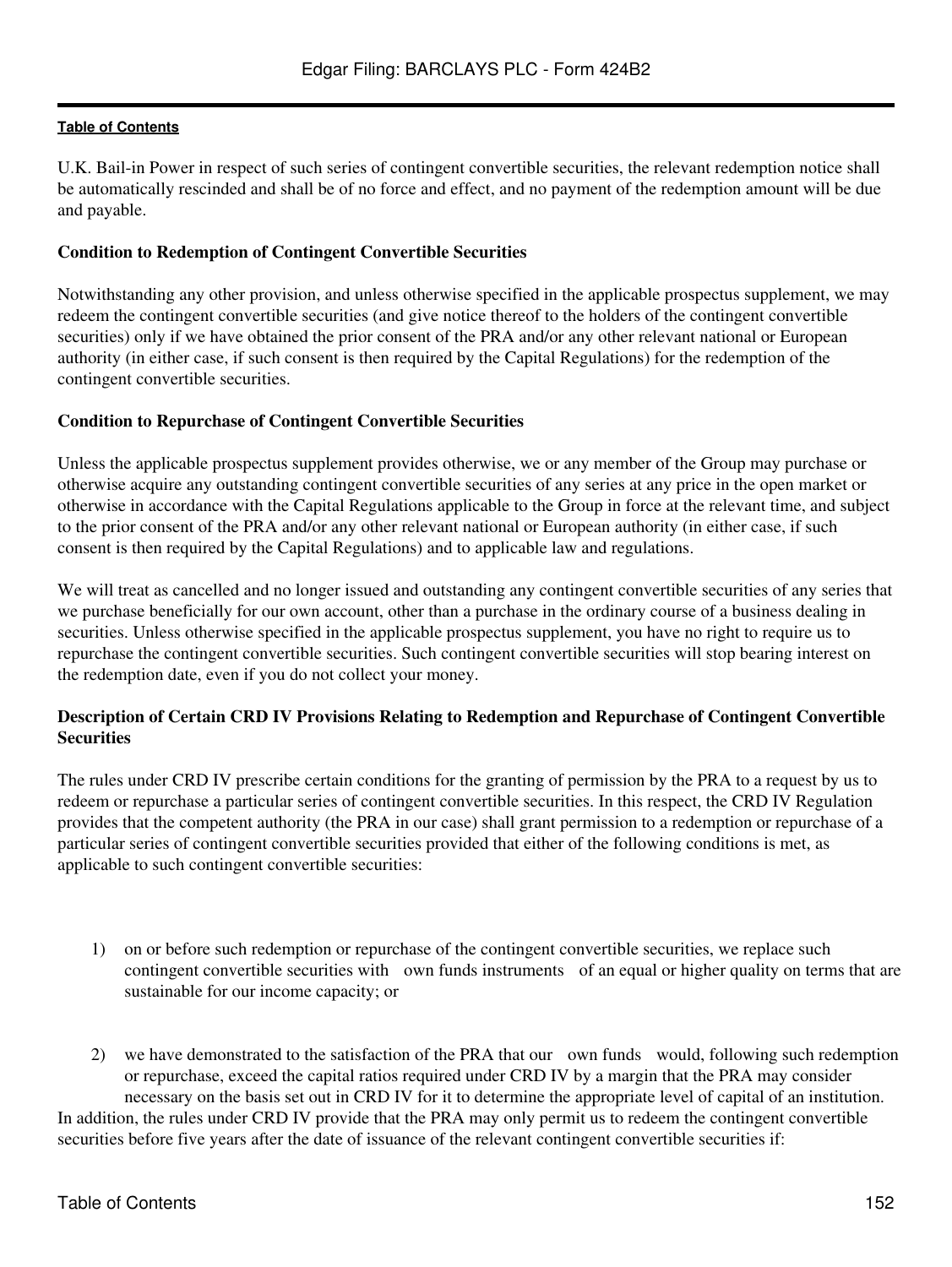- a) the conditions listed in paragraphs 1) or 2) above are met; and
- b) in the case of redemption due to the occurrence of a change in the regulatory classification of the relevant contingent convertible securities that would be likely to result in their exclusion from own funds or reclassification as a lower quality form of own funds, (i) the PRA considers such change to be

-36-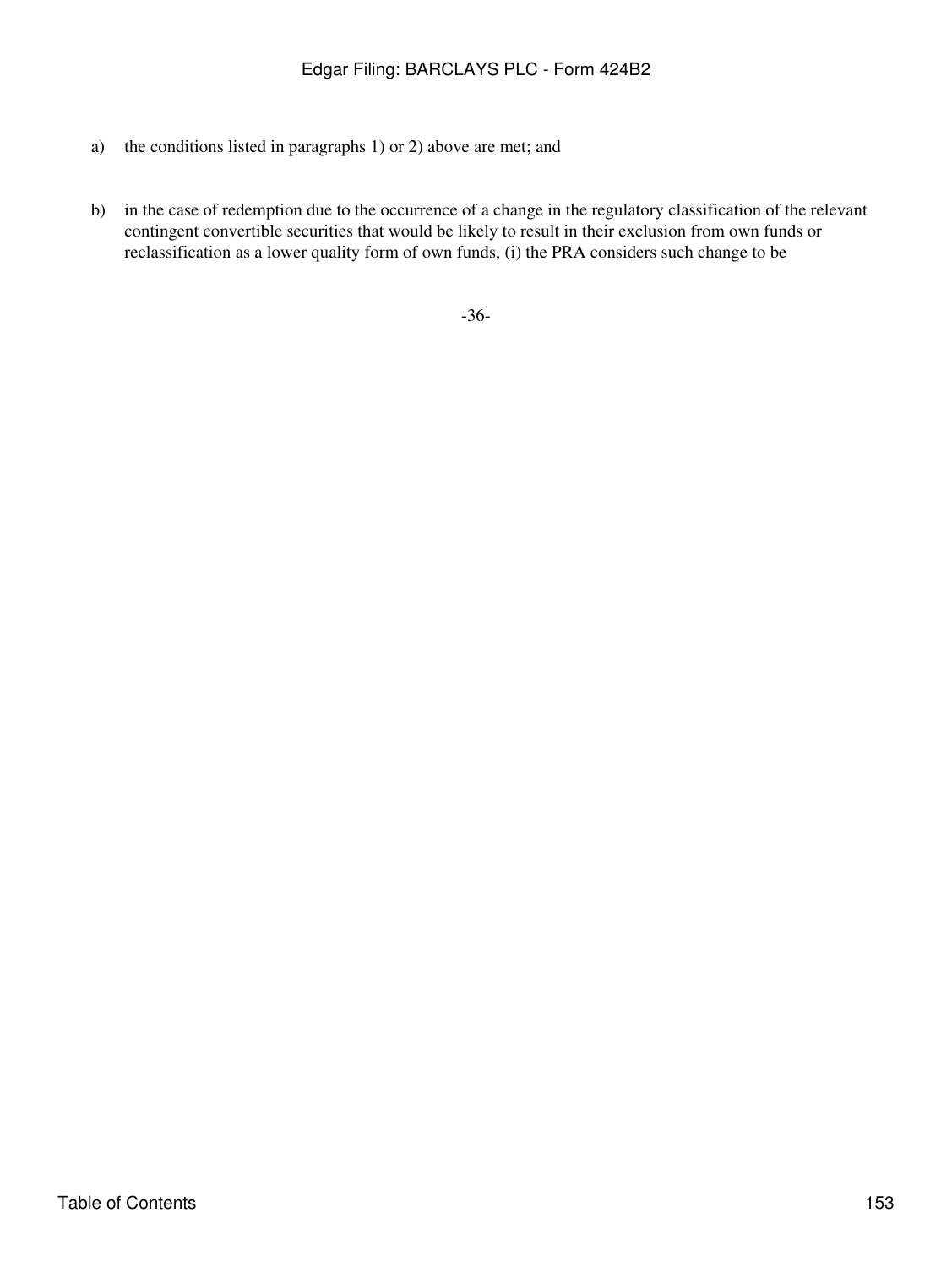sufficiently certain and (ii) we demonstrate to the satisfaction of the PRA that such regulatory reclassification was not reasonably foreseeable at the time of the issuance of the contingent convertible securities; or

c) in the case of redemption due to the occurrence of a change in the applicable tax treatment of the relevant contingent convertible securities, we demonstrate to the satisfaction of the PRA that such change is material and was not reasonably foreseeable at the time of issuance of the relevant contingent convertible securities.

The rules under CRD IV may be modified from time to time after the date of issuance of the relevant series of contingent convertible securities.

## **Modification and Waiver**

We and the trustee may make certain modifications and amendments to the Contingent Convertible Securities Indenture applicable to each series of contingent convertible securities without the consent of the holders of the contingent convertible securities. We may make other modifications and amendments with the consent of the holder(s) of not less than 66 2/3% in aggregate principal amount of the contingent convertible securities of the series outstanding under the Contingent Convertible Securities Indenture that are affected by the modification or amendment. However, we may not make any modification or amendment without the consent of the holder of each affected contingent convertible security that would:

change the principal amount of, or any premium or rate of interest, with respect to any contingent convertible security;

change our obligation, or any successor s, to pay Contingent Convertible Additional Amounts, if any;

change the places at which payments are payable or the currency of payment;

impair the right to sue for the enforcement of any payment due and payable, to the extent that such right exists;

reduce the percentage in aggregate principal amount of outstanding contingent convertible securities of the series necessary to modify or amend the Contingent Convertible Securities Indenture or to waive compliance with certain provisions of the Contingent Convertible Securities Indenture and any past Contingent Convertible Enforcement Event (as defined below);

change our obligation to maintain an office or agency in the place and for the purposes specified in the Contingent Convertible Securities Indenture;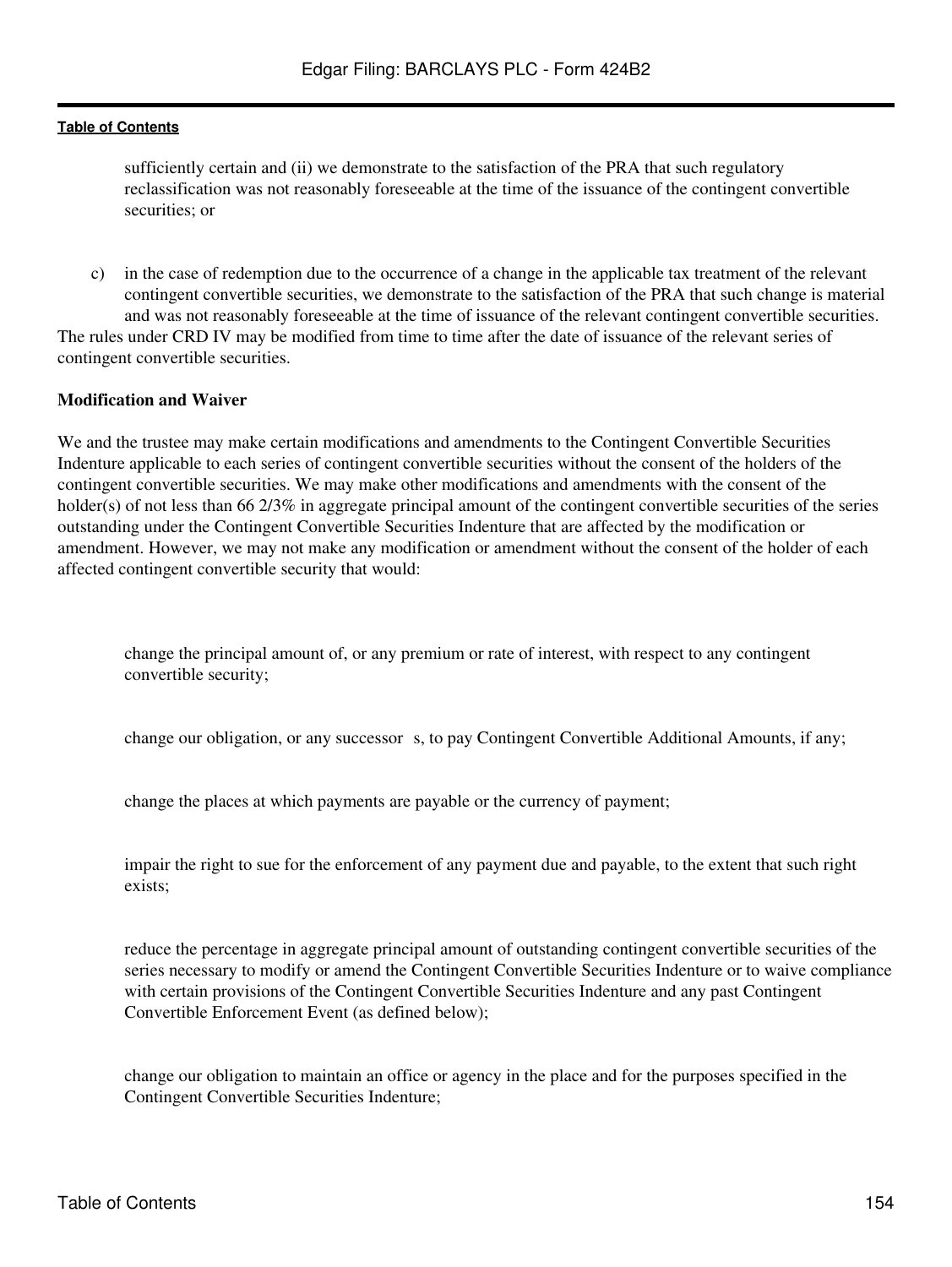modify the subordination provisions, if any, or the terms and conditions of our obligations in respect of the due and punctual payment of the amounts due and payable on the contingent convertible securities, in either case in a manner adverse to the holders; or

modify the foregoing requirements or the provisions of the Contingent Convertible Securities Indenture relating to the waiver of any past Contingent Convertible Enforcement Event or covenants, except as otherwise specified.

In addition, unless the relevant prospectus supplement provides otherwise, any variations in the terms and conditions of the contingent convertible securities of any series, including modifications relating to the subordination or redemption provisions of such contingent convertible securities, can only be made in accordance with the rules and requirements of the PRA, as and to the extent applicable from time to time.

## **Contingent Convertible Enforcement Events and Remedies**

## *Winding-up*

Unless the relevant prospectus supplement provides otherwise, if a Contingent Convertible Winding-up Event occurs before the occurrence of a Capital Adequacy Trigger Event, the outstanding principal amount of the

-37-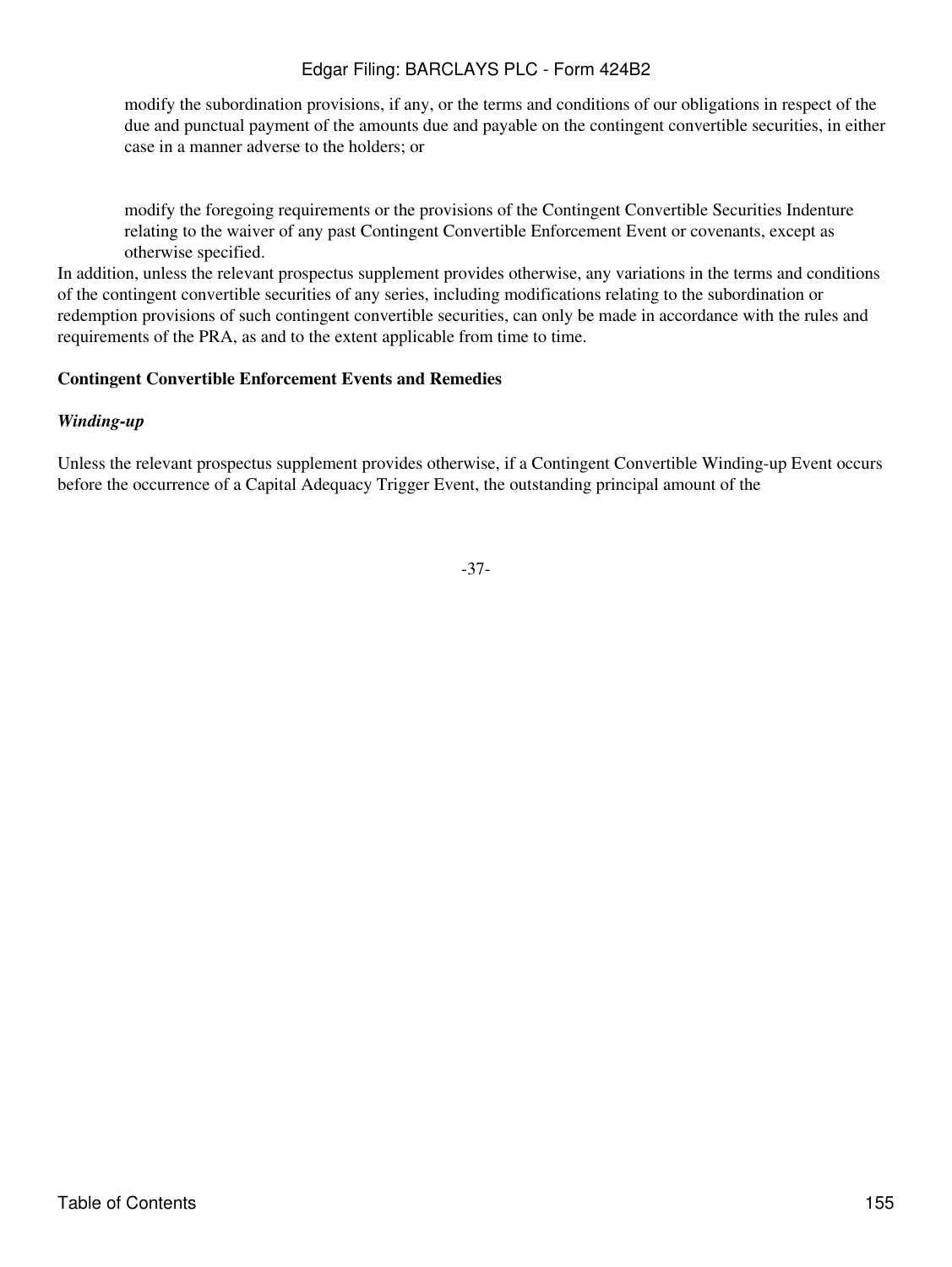contingent convertible securities will become immediately due and payable, subject to the subordination provisions described above under Ranking of Contingent Convertible Securities without the need of any further action on the part of the trustee, the holders of the relevant contingent convertible securities or any other person.

For the avoidance of doubt, as the principal amount of the contingent convertible securities will become immediately due and payable upon a Contingent Convertible Winding-up Event that occurs before the occurrence of a Capital Adequacy Trigger Event, neither the trustee nor the holders of the relevant contingent convertible securities are required to declare such principal amount to be due and payable.

A Contingent Convertible Winding-up Event with respect to the contingent convertible securities shall result if (i) a court of competent jurisdiction in England (or such other jurisdiction in which we may be organized) makes an order for our winding-up which is not successfully appealed within thirty (30) days of the making of such order, (ii) our shareholders adopt an effective resolution for our winding-up (other than, in the case of either (i) or (ii) above, under or in connection with a scheme of reconstruction, merger or amalgamation not involving a bankruptcy or insolvency) or (iii) following the appointment of an administrator of the Issuer, the administrator gives notice that it intends to declare and distribute a dividend. For the avoidance of doubt, no interest will be due and payable if such interest has been cancelled or is deemed cancelled (in each case, in whole or in part) as described under Interest Cancellation above.

# *Non-payment*

If we fail to pay any amount that has become due and payable under the relevant contingent convertible securities and such failure continues for fourteen (14) days, the trustee may give us written notice of such failure. If within a period of fourteen (14) days following the provision of such notice, the failure continues and has not been cured nor waived (a Contingent Convertible Non-Payment Event), the trustee may at its discretion and without further notice to us institute proceedings in England (or such other jurisdiction in which we may be organized) (but not elsewhere) for our winding-up and/or prove in our winding-up and/or claim in our liquidation or administration. For the avoidance of doubt, no interest with respect to any series of contingent convertible securities will be due and payable if such interest on such series of contingent convertible securities has been cancelled or is deemed cancelled (in each case, in whole or in part) as described under Interest Cancellation above. Accordingly, no default in payment under such contingent convertible securities will have occurred or be deemed to have occurred in such circumstances.

# *Limited remedies for breach of obligations (other than non-payment)*

In addition to the remedies for non-payment provided above, the trustee may, without further notice, institute such proceedings against us as the trustee may deem fit to enforce any term, obligation or condition binding on us under the relevant contingent convertible securities or the Contingent Convertible Securities Indenture (other than any payment obligation of the Issuer under or arising from such contingent convertible securities or the Contingent Convertible Securities Indenture, including, without limitation, payment of any principal or interest, including Contingent Convertible Additional Amounts) (such obligation, a Contingent Convertible Performance Obligation); provided always that the trustee (acting on behalf of the holders of such contingent convertible securities) and the holders of such contingent convertible securities may not enforce, and may not be entitled to enforce or otherwise claim, against us any judgment or other award given in such proceedings that requires the payment of money by us, whether by way of damages or otherwise (a Contingent Convertible Monetary Judgment), except by proving such Contingent Convertible Monetary Judgment in our winding-up and/or by claiming such Contingent Convertible Monetary Judgment in our administration.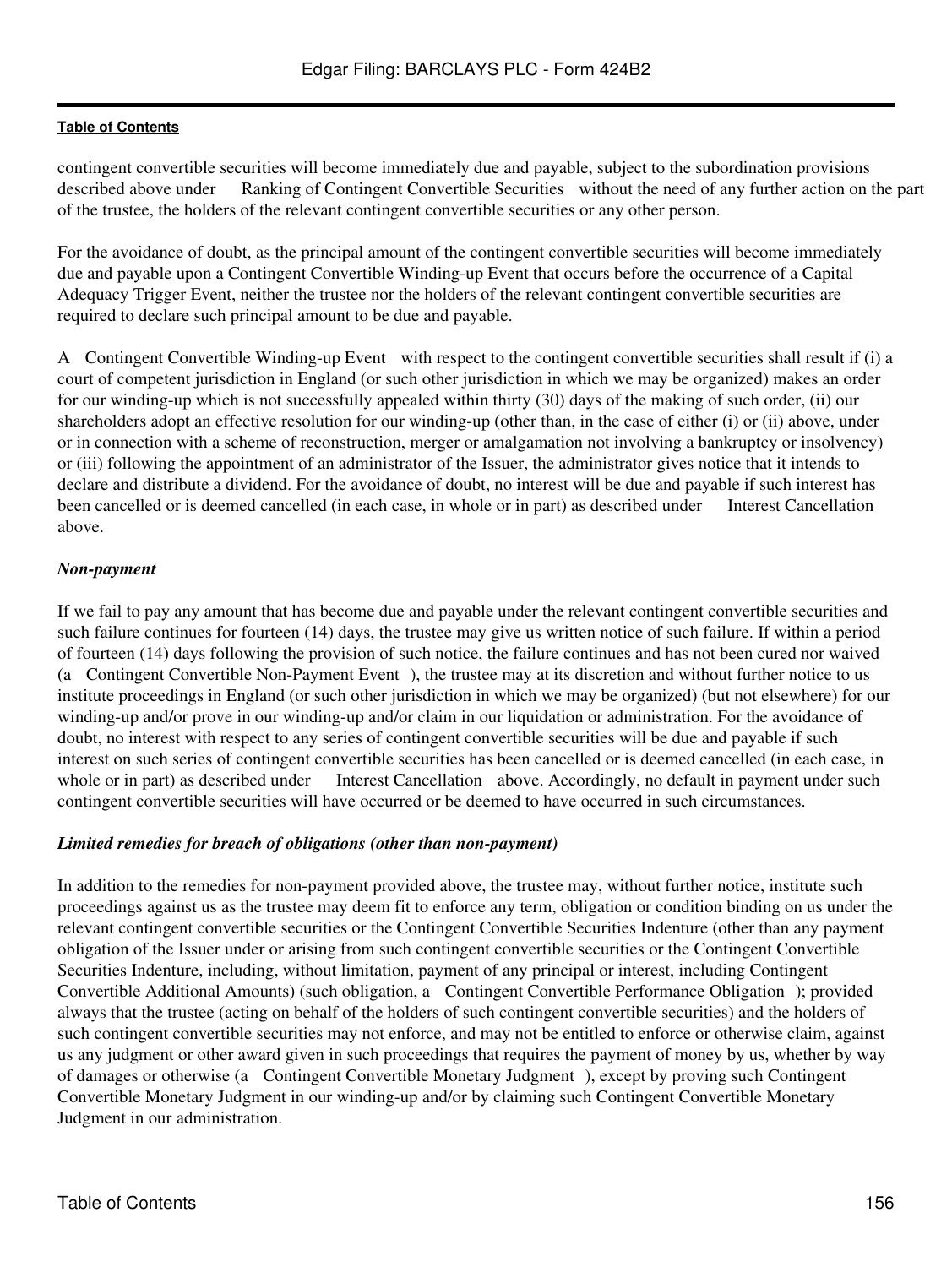By its acquisition of the contingent convertible securities, each holder of the contingent convertible securities acknowledges and agrees that such holder will not seek to enforce or otherwise claim, and will not direct the trustee (acting on behalf of the holders of the contingent convertible securities) to enforce or otherwise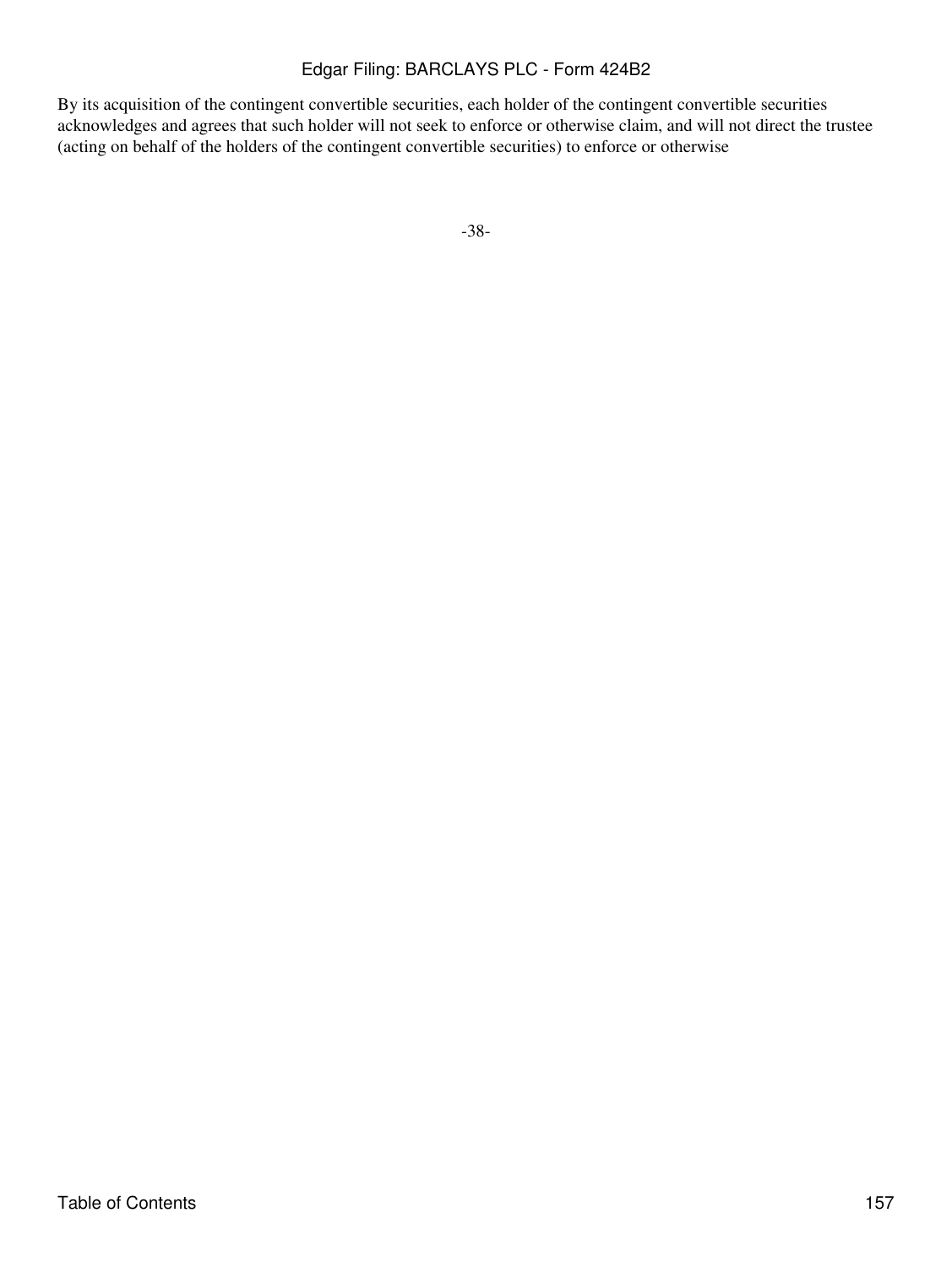claim, a Contingent Convertible Monetary Judgment against us in connection with our breach of a Contingent Convertible Performance Obligation, except by proving such Contingent Convertible Monetary Judgment in our winding-up and/or by claiming such Contingent Convertible Monetary Judgment in our administration.

# *No other remedies*

Other than the limited remedies specified herein under Contingent Convertible Enforcement Events and Remedies above and subject to Trust Indenture Act remedies below, no remedy against us will be available to the trustee (acting on behalf of the holders of the contingent convertible securities) or the holders of the contingent convertible securities whether for the recovery of amounts owing in respect of the contingent convertible securities or under the Contingent Convertible Securities Indenture or in respect of any breach by us of any of our obligations under or in respect of the terms of the contingent convertible securities or under the Contingent Convertible Securities Indenture in relation thereto; provided, however, that such limitation shall not apply to our obligations to pay the fees and expenses of, and to indemnify, the trustee (including fees and expenses of trustee s counsel) and the trustee s rights to apply money collected to first pay its fees and expenses shall not be subject to the subordination provisions set forth in the Contingent Convertible Securities Indenture and any subordination provisions in any supplemental indenture thereto.

# *Trust Indenture Act remedies*

Notwithstanding the limitation on remedies specified herein under Contingent Convertible Enforcement Events and Remedies above, (1) the trustee will have such powers as are required to be authorized to it under the Trust Indenture Act in respect of the rights of the holders of the contingent convertible securities under the provisions of the Contingent Convertible Securities Indenture and (2) nothing shall impair the right of a holder of the contingent convertible securities under the Trust Indenture Act, absent such holder s consent, to sue for any payment due but unpaid with respect to the relevant contingent convertible securities; provided that, in the case of each of (1) and (2) above, any payments in respect of, or arising from, the contingent convertible securities, including any payments or amounts resulting or arising from the enforcement of any rights under the Trust Indenture Act in respect of the contingent convertible securities, are subject to the subordination provisions set forth in the Contingent Convertible Securities Indenture and any subordination provisions in any supplemental indenture thereto.

Under the terms of the Contingent Convertible Securities Indenture, an Automatic Conversion or the exercise of the U.K. Bail-in Power by the Relevant U.K. Resolution Authority with respect to the contingent convertible securities is not a Contingent Convertible Enforcement Event.

# **Trustee s Duties**

In case of a Contingent Convertible Enforcement Event under any series of the contingent convertible securities, the trustee shall exercise such of the rights and powers vested in it by the Contingent Convertible Securities Indenture, and use the same degree of care and skill in their exercise, as a prudent person would exercise or use under the circumstances in the conduct of his or her own affairs. For these purposes, a Contingent Convertible Enforcement Event shall occur (i) upon the occurrence of a Contingent Convertible Winding-Up Event that occurs before any applicable Conversion Date, (ii) upon the occurrence of a Contingent Convertible Non-Payment Event or (iii) upon a breach by us of a Contingent Convertible Performance Obligation with respect to the relevant series of the contingent convertible securities. Holders of a majority of the aggregate principal amount of the outstanding contingent convertible securities of a series may waive any past Contingent Convertible Enforcement Event specified in clause (iii) in the preceding sentence but may not waive any past Contingent Convertible Enforcement Event specified in clauses (i) and (ii) in the preceding sentence.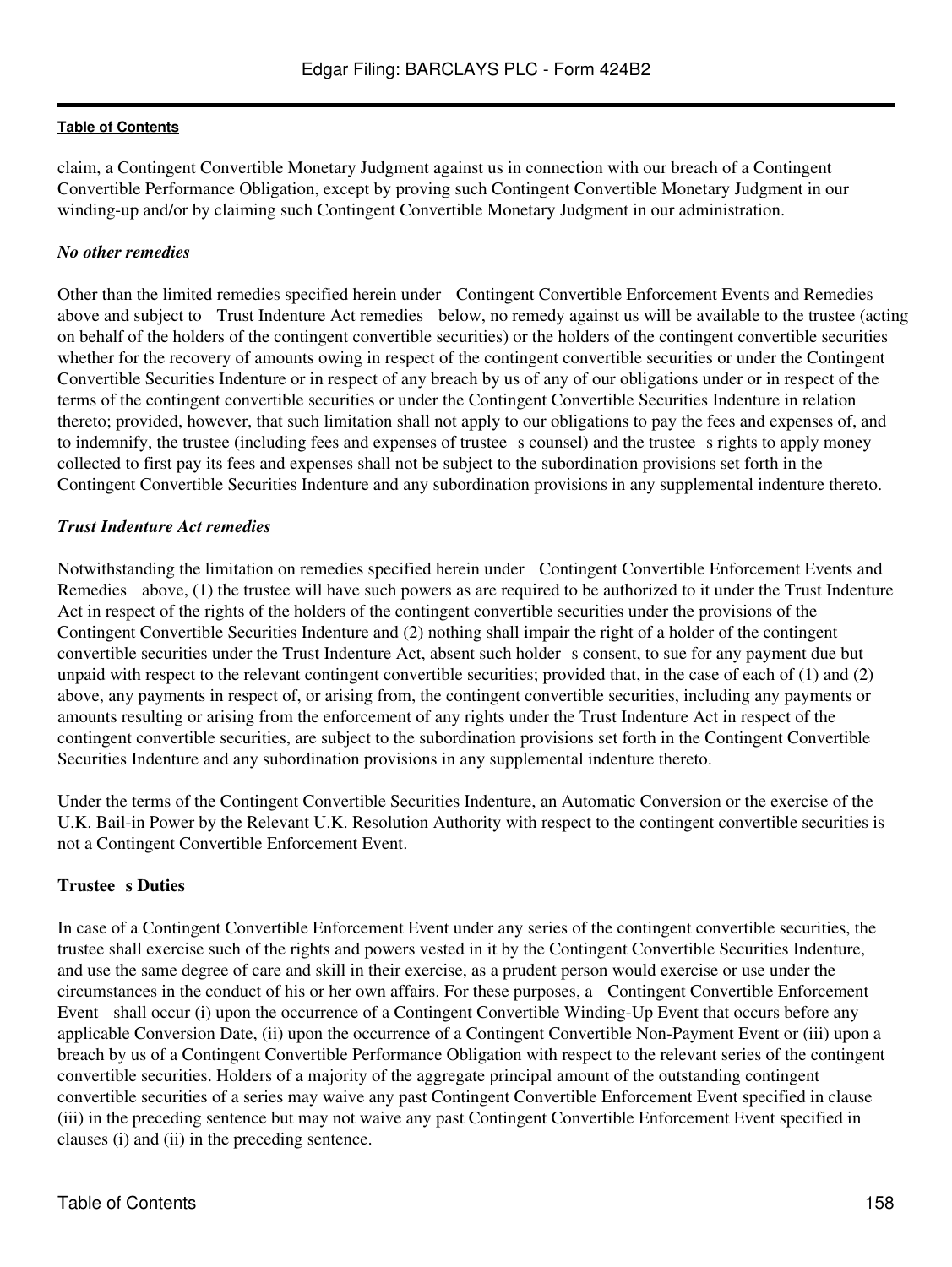If a Contingent Convertible Enforcement Event occurs and is continuing with respect to any series of the contingent convertible securities, the trustee will have no obligation to take any action at the direction of any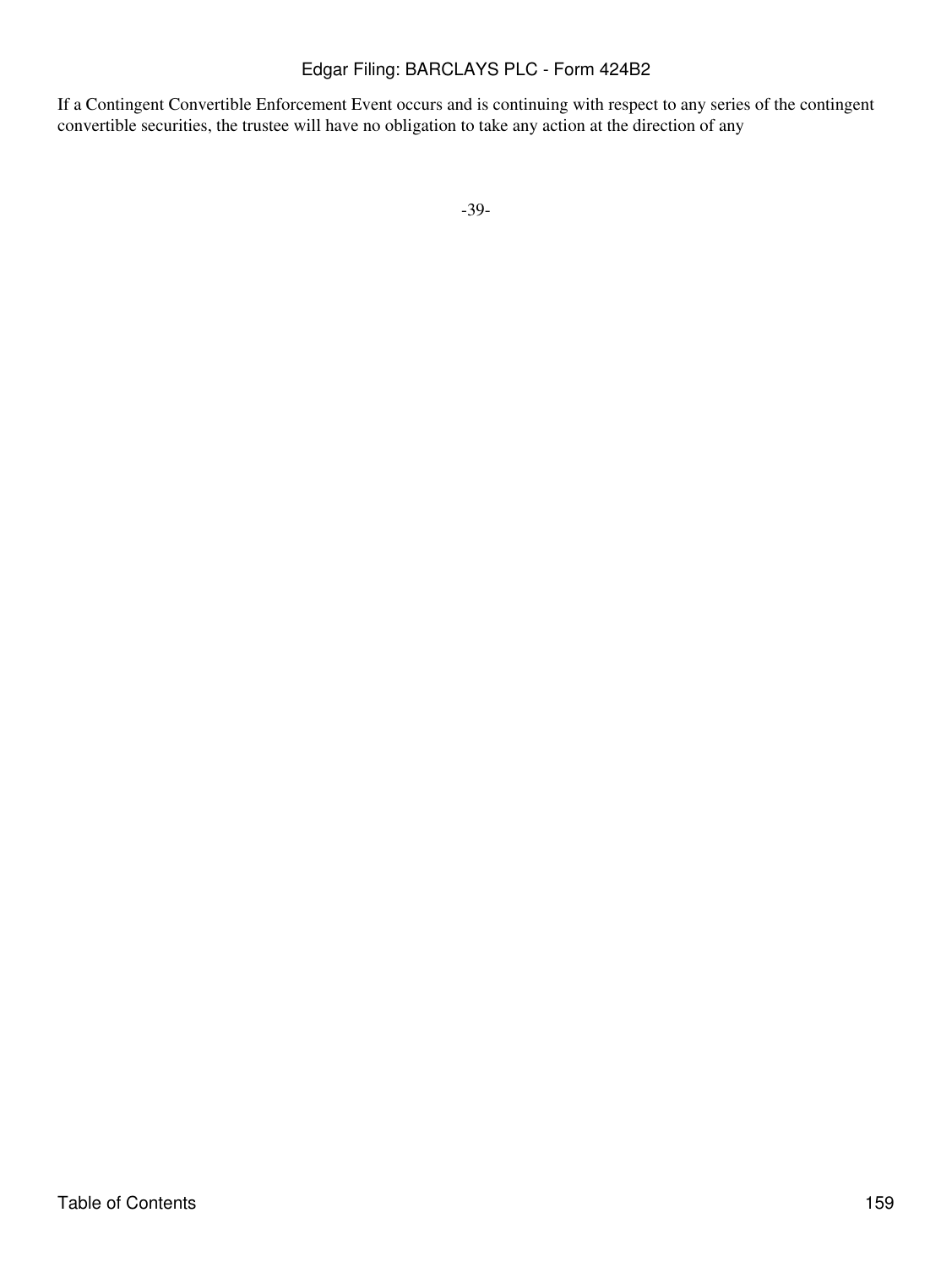holders of such series of the contingent convertible securities, unless they have offered the trustee security or indemnity satisfactory to the trustee in its sole discretion. The holders of a majority in aggregate principal amount of the outstanding contingent convertible securities of a series shall have the right to direct the time, method and place of conducting any proceeding in the name of and on the behalf of the trustee for any remedy available to the trustee or exercising any trust or power conferred on the trustee with respect to such series of the contingent convertible securities. However, this direction (a) must not be in conflict with any rule of law or the Contingent Convertible Securities Indenture and (b) must not be unjustly prejudicial to the holder(s) of such series of the contingent convertible securities not taking part in the direction, in the case of either (a) or (b) as determined by the trustee in its sole discretion. The trustee may also take any other action, consistent with the direction, that it deems proper.

The trustee will, within ninety (90) days of a Contingent Convertible Enforcement Event with respect to the contingent convertible securities of any series, give to each affected holder of the contingent convertible securities of the affected series notice of any Contingent Convertible Enforcement Event known to the trustee, unless the Contingent Convertible Enforcement Event has been cured or waived. However, the trustee will be entitled to withhold notice if a trust committee of responsible officers of the trustee determine in good faith that withholding of notice is in the interest of the holders.

We are required to furnish to the trustee annually a statement as to our compliance with all conditions and covenants under the Contingent Convertible Securities Indenture.

#### **Limitation on Suits**

Before a holder of the contingent convertible securities may bypass the trustee and bring its own lawsuit or other formal legal action or take other steps to enforce its rights or protect its interests relating to the contingent convertible securities, the following must occur:

The holder must give the trustee written notice that a Contingent Convertible Enforcement Event has occurred and remains uncured, specifying such default and stating that such notice is a Notice of Default under the Contingent Convertible Securities Indenture.

The holders of 25% in principal amount of all outstanding contingent convertible securities of the relevant series must make a written request that the trustee take action because of the Contingent Convertible Enforcement Event, and the holder must offer to the trustee indemnity or security satisfactory to the trustee in its sole discretion against the costs, expenses and other liabilities to be incurred in compliance with such request.

The trustee must not have taken action for 60 days after receipt of the above notice and offer of security or indemnity, and the trustee must not have received an inconsistent direction from the majority in principal amount of all outstanding contingent convertible securities of the relevant series during that period. *Street name and other indirect holders should consult their banks or brokers for information on how to give notice or direction to or make a request of the trustee and how to waive any past Contingent Convertible Enforcement Event, as described below in Description of Certain Provisions Relating to Debt Securities and Contingent Convertible Securities Legal Ownership; Form of Securities.*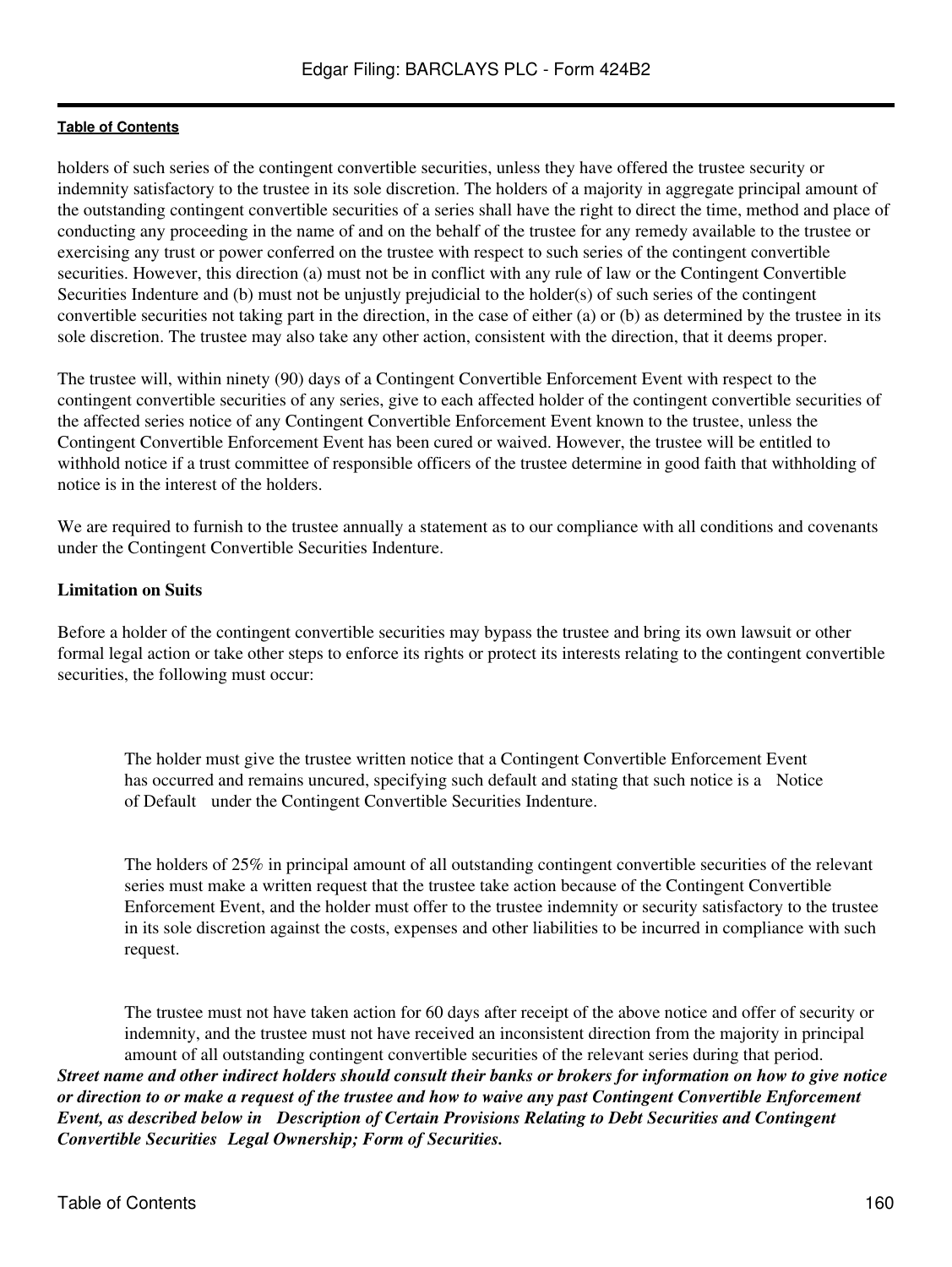#### **Consolidation, Merger and Sale of Assets; Assumption**

We may, without the consent of the holders of any of the contingent convertible securities, consolidate or amalgamate with, merge into or transfer or lease our assets substantially as an entirety to, any person of the persons specified in the applicable Contingent Convertible Securities Indenture. However, any successor person formed by any consolidation, amalgamation or merger, or any transferee or lessee of our assets, must assume our obligations on the contingent convertible securities and the Contingent Convertible Securities Indenture, if any, and a number of other conditions must be met.

-40-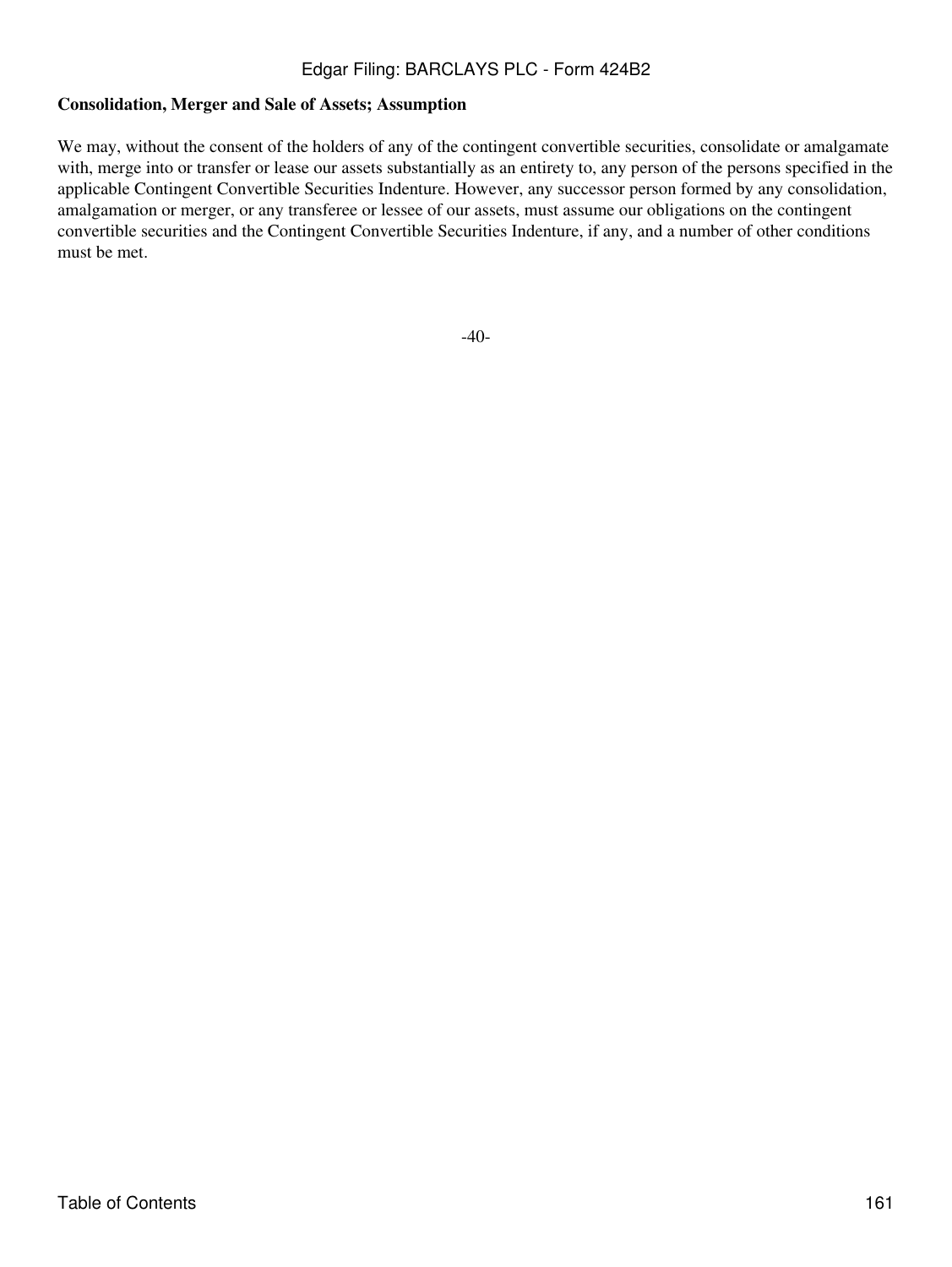Subject to applicable law and regulation, any of our wholly owned subsidiaries may assume our obligations, if any, under the contingent convertible securities of any series without the consent of any holder. We, however, must irrevocably guarantee (on a subordinated basis in substantially the manner described under Ranking of Contingent Convertible Securities above) the obligations of the subsidiary under the contingent convertible securities of that series. If we do, all of our direct obligations under the contingent convertible securities of the series and the applicable Contingent Convertible Securities Indenture shall immediately be discharged. Unless the relevant prospectus supplement provides otherwise, any Contingent Convertible Additional Amounts under the contingent convertible securities of the series will be payable in respect of Taxes imposed by the jurisdiction in which the successor entity is organized, rather than Taxes imposed by a U.K. Taxing Jurisdiction, subject to exceptions equivalent to those that apply to any obligation to pay Contingent Convertible Additional Amounts in respect of Taxes imposed by a U.K. Taxing Jurisdiction. However, if we make payment under this guarantee, we shall also be required to pay Contingent Convertible Additional Amounts related to Taxes (subject to the exceptions set forth in Payment of Contingent Convertible Additional Amounts above) imposed by a U.K. Taxing Jurisdiction due to this guarantee payment. A subsidiary that assumes our obligations will also be entitled to redeem the contingent convertible securities of the relevant series in the circumstances described under Redemption above with respect to any change or amendment to, or change in the official application of the laws or regulations (including any treaty) of the assuming corporation s jurisdiction of incorporation as long as the change or amendment occurs after the date of the subsidiary s assumption of our obligations. Such substitution can only be made in accordance with the rules and requirements of the PRA, as and to the extent applicable from time to time.

The IRS might deem an assumption of our obligations as described above to be an exchange of the existing contingent convertible securities for new contingent convertible securities, resulting in a recognition of taxable gain or loss and possibly other adverse tax consequences. Investors should consult their tax advisors regarding the tax consequences of such an assumption.

# **Governing Law**

Unless the applicable prospectus supplement provides otherwise, the contingent convertible securities and Contingent Convertible Securities Indenture will be governed by and construed in accordance with the laws of the State of New York, except that, as specified in the Contingent Convertible Securities Indenture, the subordination provisions and any applicable provisions relating to waiver of set-off of each series of contingent convertible securities and the related provisions in the Contingent Convertible Securities Indenture will be governed by and construed in accordance with English law.

# **Notices**

Notices regarding the contingent convertible securities will be valid:

with respect to global contingent convertible securities if given in accordance with the applicable procedures of the depositary for such global contingent convertible securities; or

if registered contingent convertible securities are affected, if given in writing and mailed to each registered holder as provided in the applicable Contingent Convertible Securities Indenture. With respect to a global contingent convertible security representing any series of contingent convertible securities, a copy of all notices with respect to such series will be delivered to the depositary for such global contingent convertible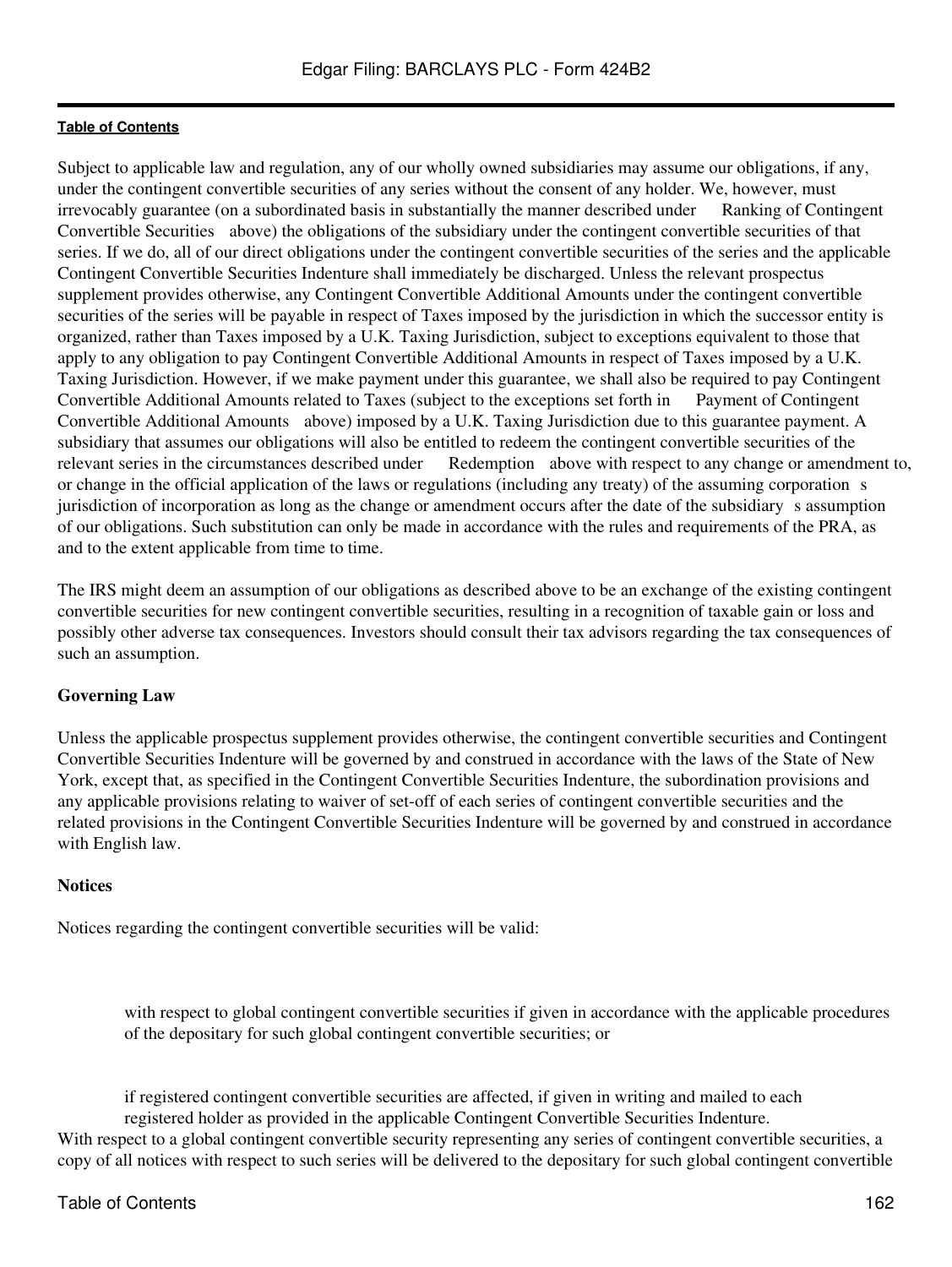security.

-41-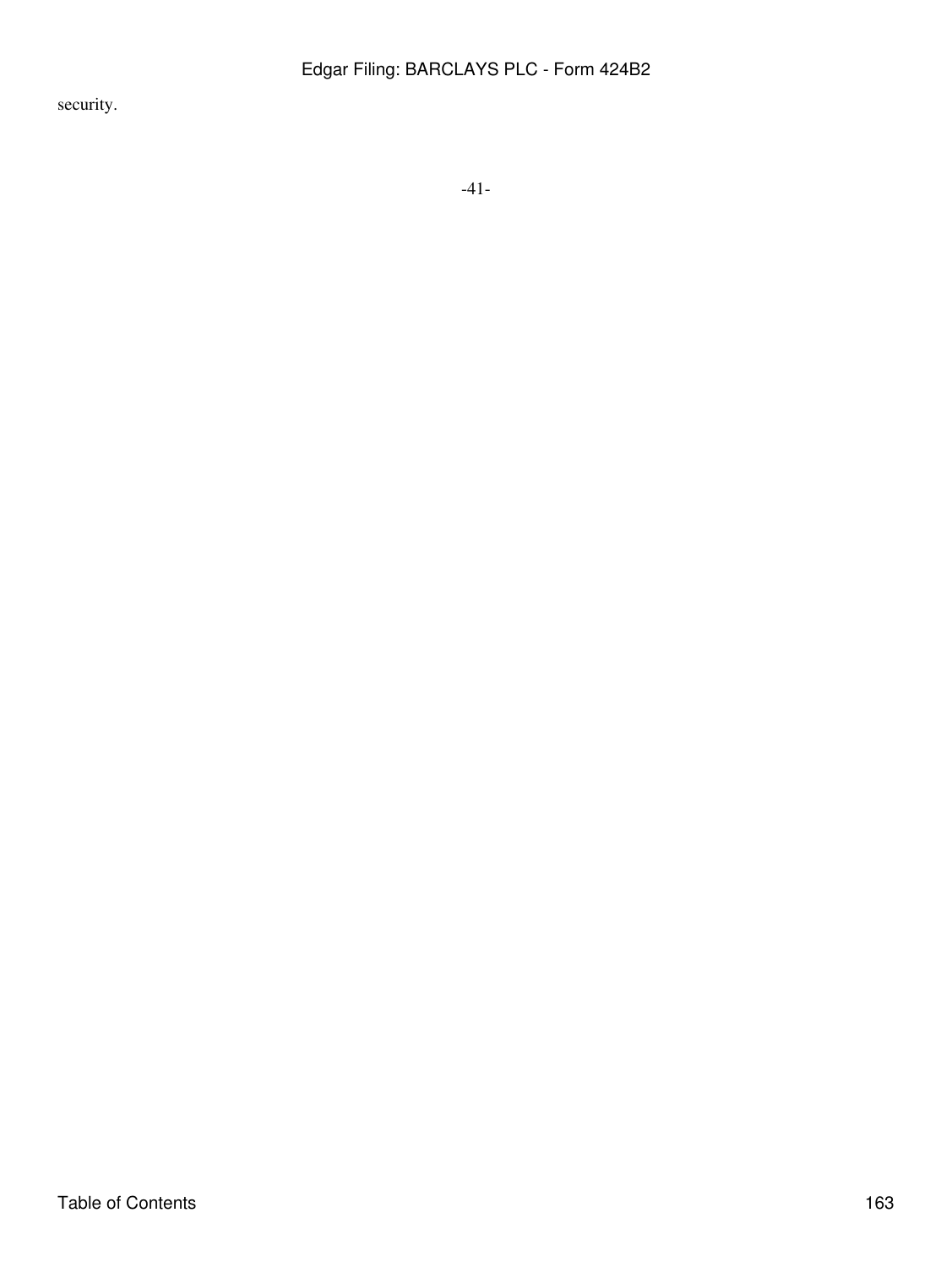#### **The Trustee**

The Bank of New York Mellon acting through its London Branch, will be the trustee under the Contingent Convertible Securities Indenture. The trustee has two principal functions:

first, it can enforce a holder s rights against us if there is a Contingent Convertible Enforcement Event under the Contingent Convertible Securities Indenture; and

second, the trustee performs administrative duties for us, such as sending the holder s interest payments, transferring contingent convertible securities to a new buyer and sending notices to holders. We and some of our subsidiaries maintain deposit accounts and conduct other banking transactions with the trustee in

the ordinary course of our respective businesses.

## **Consent to Service**

The Contingent Convertible Securities Indenture provides that we irrevocably designate Barclays Bank PLC (New York Branch), 745 Seventh Avenue, New York, New York 10019, Attention: General Counsel as our authorized agent for service of process in any proceeding arising out of or relating to the Contingent Convertible Securities Indenture or contingent convertible securities brought in any federal or state court in the Borough of Manhattan, the City of New York, and we irrevocably submit to the jurisdiction of these courts.

-42-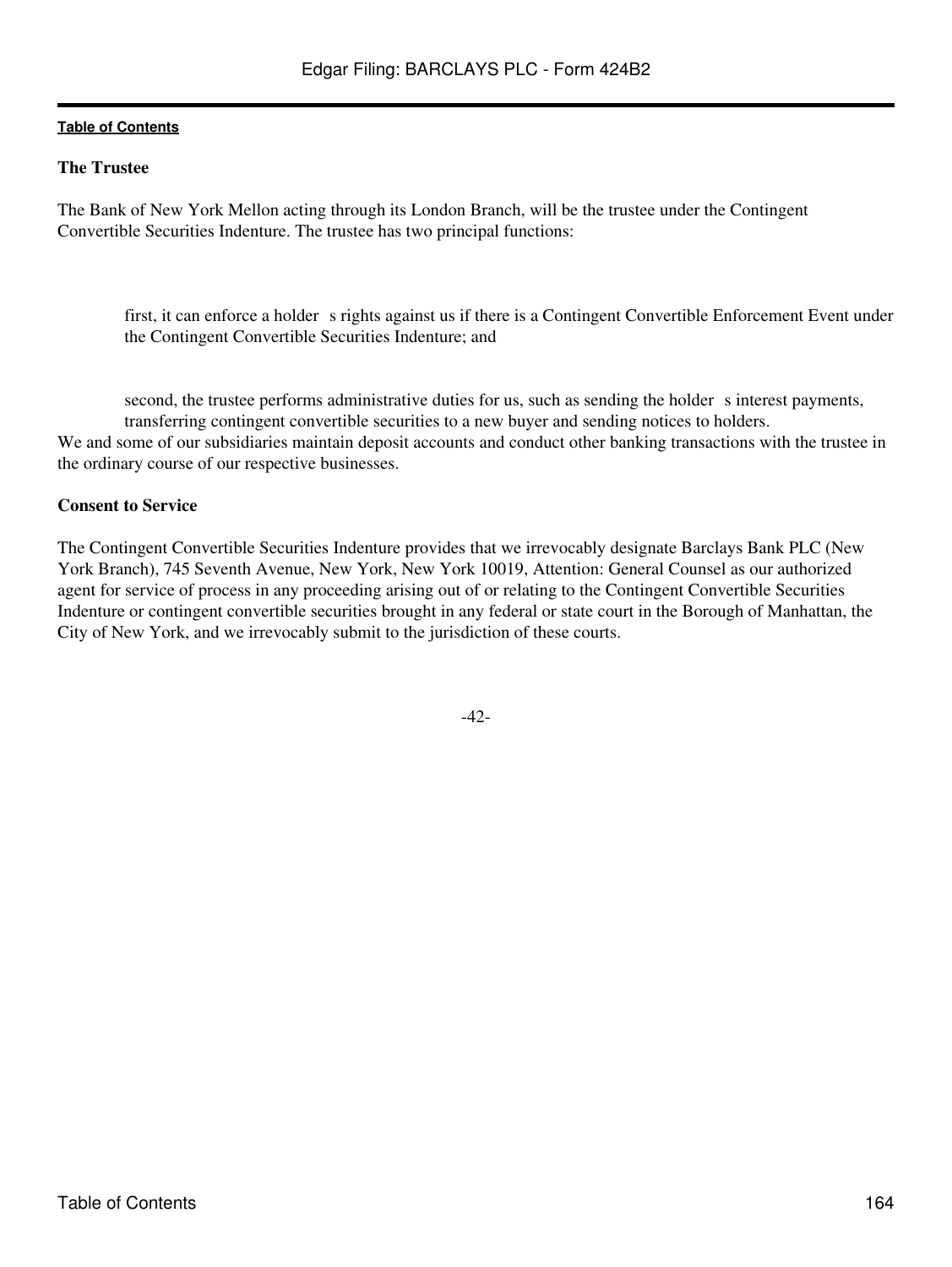# **DESCRIPTION OF ORDINARY SHARES**

Barclays PLC only has ordinary shares in issue which are governed by the laws of England and Wales. The shareholders of Barclays PLC passed an ordinary resolution on May 10, 2017 to increase its share capital by the creation of new shares of up to £825,000,000 in relation to any issue of securities that automatically convert into or are exchanged for ordinary shares of Barclays PLC, which authorization expires the earlier of the end of Barclays PLC s Annual General Meeting to be held in 2018 and the close of business on June 30, 2018, unless otherwise renewed or passed pursuant to a separate resolution.

Our Articles of Association (the Articles) contain provisions to the following effect:

# **Dividends**

Subject to the provisions of the Articles and applicable legislation, Barclays PLC at any general meeting may declare dividends on the ordinary shares by ordinary resolution, but such dividends may not exceed the amount recommended by the Board. The Board may also pay interim or final dividends if it appears they are justified by our financial position.

All unclaimed dividends payable in respect of any share may be invested or otherwise made use of by the Board for the benefit of Barclays PLC until claimed. If a dividend is not claimed after 12 years of it becoming payable, it is forfeited and reverts to us.

Barclays PLC operates a Scrip Dividend Programme which enables eligible shareholders to elect to receive new ordinary shares issued by Barclays PLC instead of a cash dividend.

# **Voting**

Every member who is present in person or by proxy or represented at any general meeting of Barclays PLC, and who is entitled to vote, has one vote on a show of hands. Every proxy present has one vote, except that the proxy will have one vote for and one vote against a resolution if he/she has been instructed to vote for and against the resolution by different members or in one direction by a member while another member has permitted the proxy discretion as to how to vote. On a poll, every member who is present or represented and who is entitled to vote has one vote for every share held. In the case of joint holders, only the vote of the senior holder (as determined by order in the share register) or his proxy may be counted. If any sum payable remains unpaid in relation to a member s shareholding, that member is not entitled to vote that share or exercise any other right in relation to a meeting of Barclays PLC unless the Board otherwise determine.

If any member, or any other person appearing to be interested in any of our ordinary shares, is served with a notice under Section 793 of the Companies Act and does not supply us with the information required in the notice, then (unless the Board otherwise decides, and subject to applicable law) (i) that member shall not be entitled to attend or vote at any meeting of Barclays PLC, and (ii) if the shares of the defaulting member represent 0.25% or more of the issued shares of the relevant class, dividends or other monies payable on those shares shall be retained by us and no transfer of those shares shall be registered (other than certain specified excepted transfers). These sanctions cease to have effect seven days after we have received the information requested, or when we are notified that an excepted transfer of all of the relevant shares to a third party has occurred, or as the Board otherwise determines.

# **Transfers**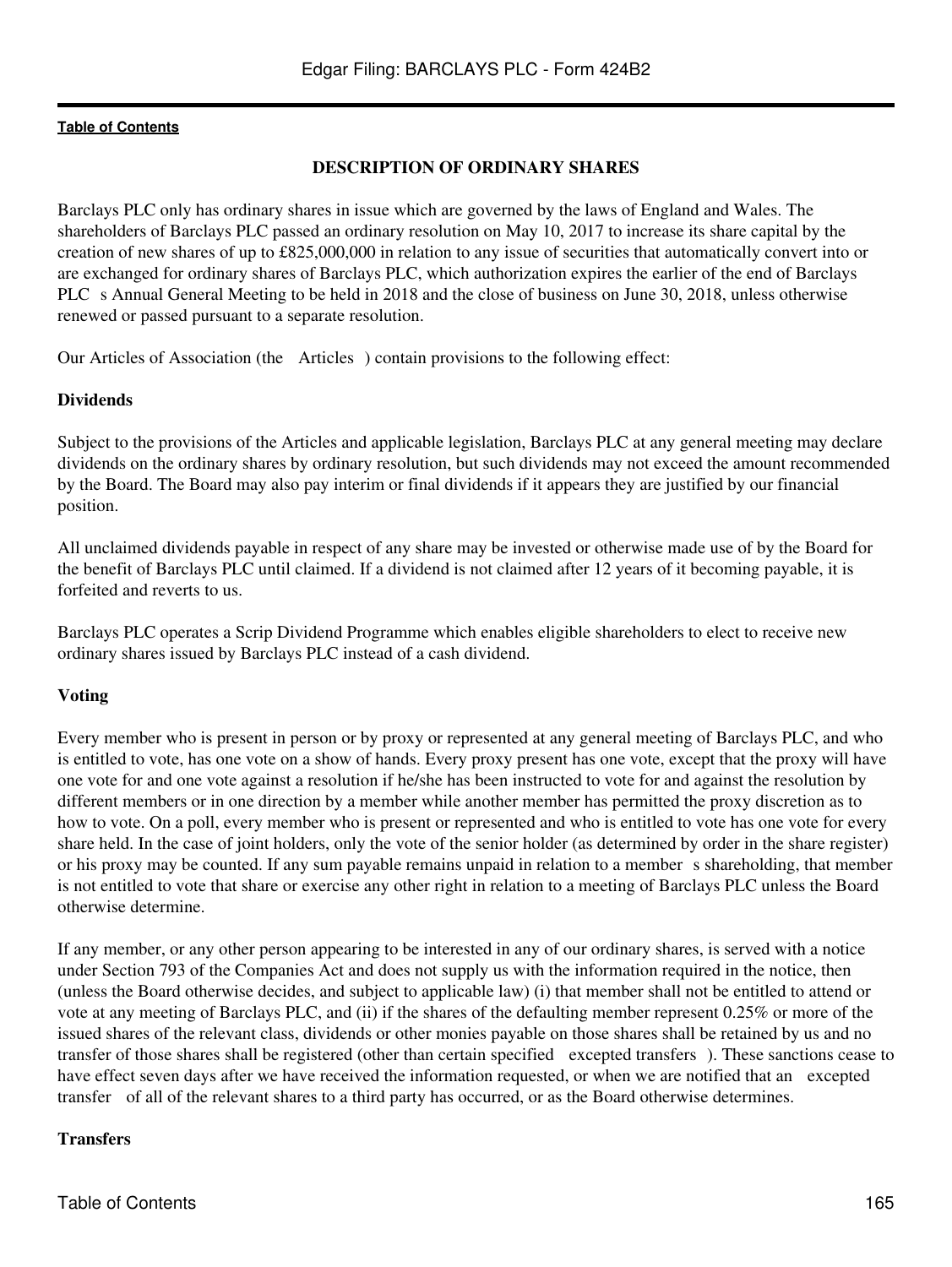Ordinary shares may be held in either certificated or uncertificated form. Certificated ordinary shares shall be transferred in writing in any usual or other form approved by the Board and executed by or on behalf of the transferor. Transfers of uncertificated ordinary shares shall be made in accordance with the Companies Act and Uncertificated Securities Regulations 2001, as amended.

-43-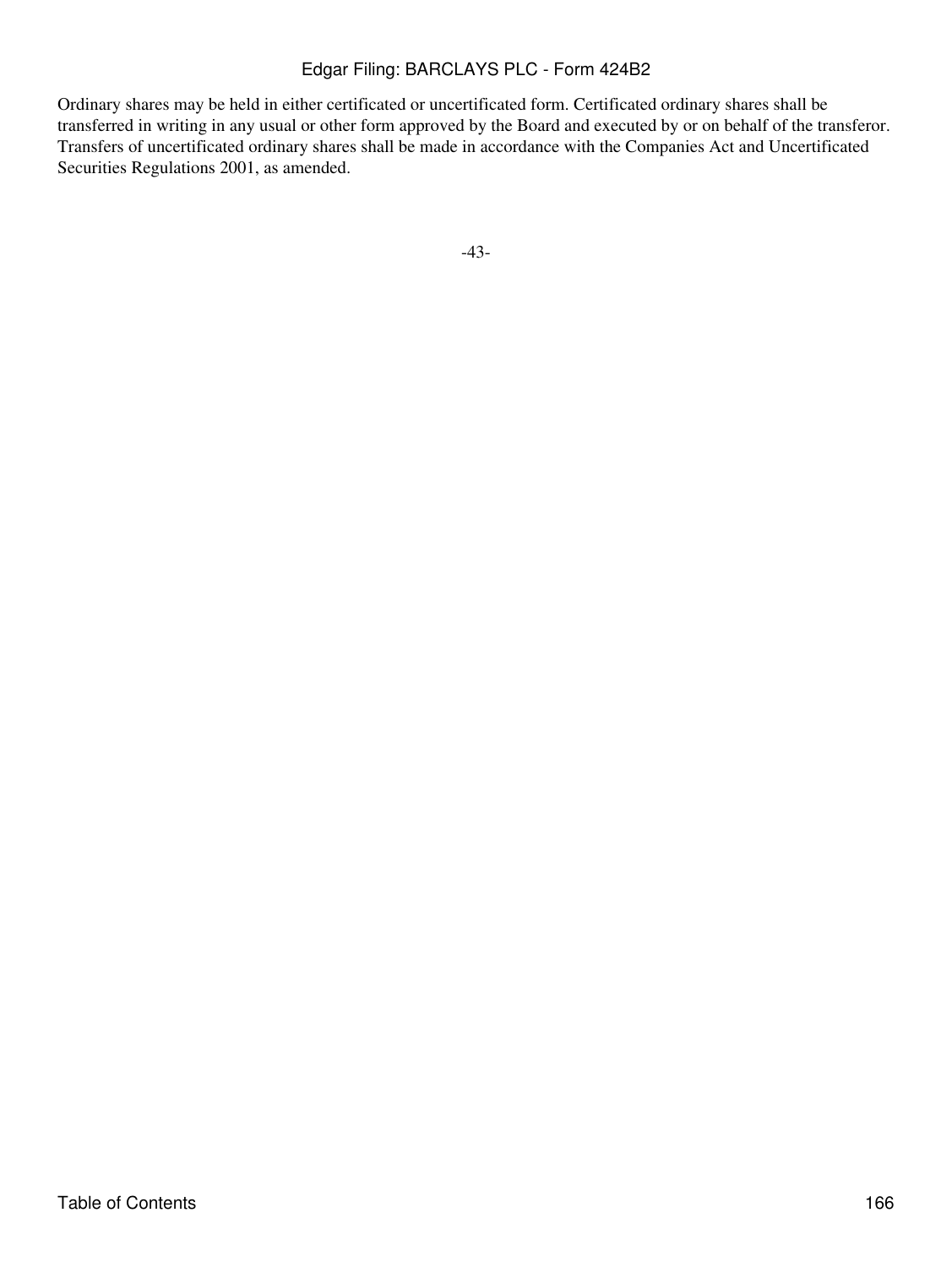The Board is not bound to register a transfer of partly paid ordinary shares, or fully paid shares in exceptional circumstances approved by the United Kingdom Listing Authority. The Board may also decline to register an instrument of transfer of certificated ordinary shares unless it is duly stamped and deposited at the prescribed place and accompanied by the share certificate(s) and such other evidence as reasonably required by the Board to evidence right to transfer, it is in respect of one class of shares only, and it is in favor of a single transferee or not more than four transferees (except in the case of executors or trustees of a member).

## **Redemption and Purchase**

Subject to applicable legislation and the rights of the other shareholders, any share may be issued on terms that it is, at our option or the holder of such share, redeemable. The directors are authorized to determine the terms, conditions and manner of redemption of any such shares under the Articles.

## **Calls on capital**

The directors may make calls upon the members in respect of any monies unpaid on their shares. A person upon whom a call is made remains liable even if the shares in respect of which the call is made have been transferred. Interest will be chargeable on any unpaid amount called at a rate determined by the Board (of not more than 20% per annum).

If a member fails to pay any call in full (following notice from the Board that such failure will result in forfeiture of the relevant shares), such shares (including any dividends declared but not paid) may be forfeited by a resolution of the Board, and will become the property of Barclays PLC. Forfeiture shall not absolve a previous member for amounts payable by him/her (which may continue to accrue interest).

Barclays PLC also has a lien over all of our partly paid shares for all monies payable or called on that share and over the debts and liabilities of a member to Barclays PLC. If any monies which are the subject of the lien remain unpaid after a notice from the Board demanding payment, we may sell such shares.

# **Variation of Rights**

The rights attached to any class of shares may be varied either with the consent in writing of the holders of at least 75% in nominal value of the issued shares of that class or with the sanction of special resolution passed at a separate meeting of the holders of the shares of that class.

The rights of shares shall not (unless expressly provided by the rights attached to such shares) be deemed varied by the creation of further shares ranking equally with them.

# **Winding Up**

In the winding up of Barclays PLC (whether the liquidation is voluntary or by the court) the liquidator may, on obtaining any sanction required by law, divide among the members in kind the whole or any part of the assets of Barclays PLC, whether or not the assets consist of property of one kind or of different kinds, and vest the whole or any part of the assets in trustees upon such trusts for the benefit of the members as he, with the like sanction, shall determine. For this purpose the liquidator may set the value he deems fair on a class or classes of property, and may determine on the basis of that valuation and in accordance with the then existing rights of members how the division is to be carried out between members or classes of members. The liquidator may not, however, distribute to a member without his consent an asset to which there is attached a liability or potential liability for the owner.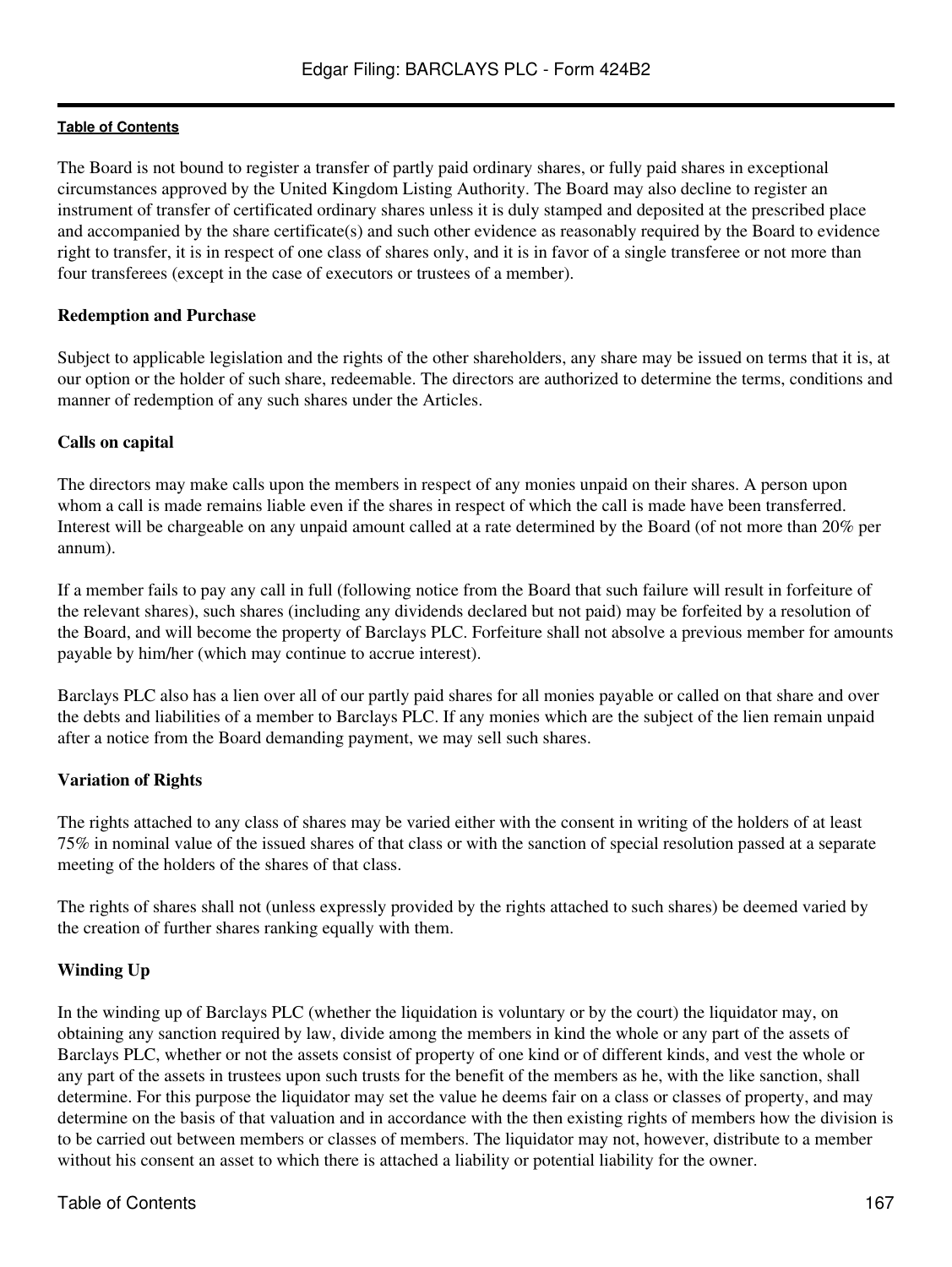-44-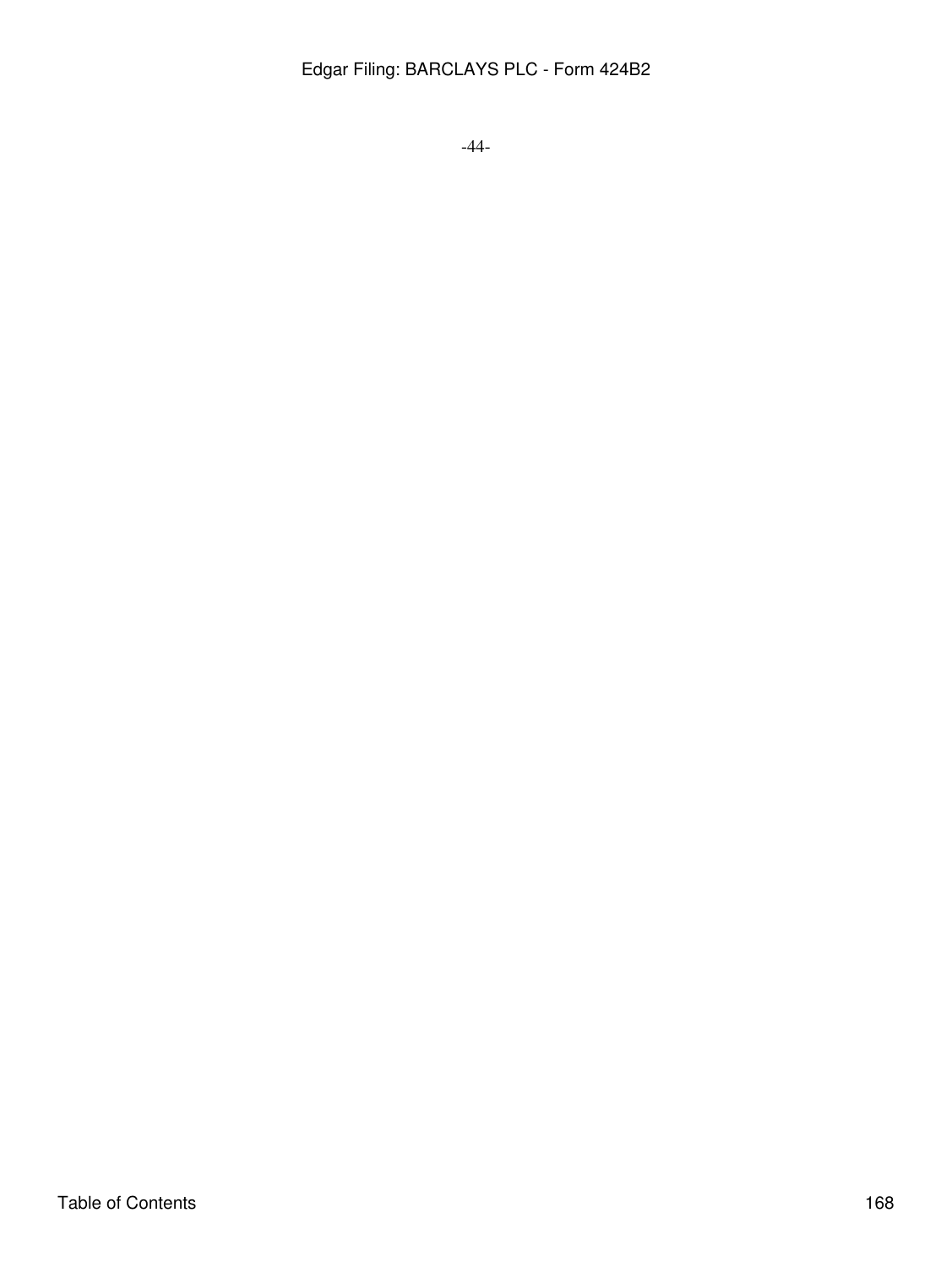## **DESCRIPTION OF CERTAIN PROVISIONS RELATING TO DEBT SECURITIES AND CONTINGENT CONVERTIBLE SECURITIES**

In this section of the prospectus, the term securities refers to Senior Debt Securities, Dated Subordinated Debt Securities and contingent convertible securities.

#### **Legal Ownership; Form of Securities**

*Street Name and Other Indirect Holders.* Investors who hold securities in accounts at banks or brokers will generally not be recognized by us as legal holders of securities. This is called holding in street name.

Instead, we would recognize only the bank or broker, or the financial institution the bank or broker uses to hold its securities. These intermediary banks, brokers and other financial institutions pass along principal, interest and other payments on the securities, either because they agree to do so in their customer agreements or because they are legally required to do so. An investor who holds securities in street name should check with the investor s own intermediary institution to find out:

how it handles securities payments and notices;

whether it imposes fees or charges;

how it would handle voting if it were ever required;

whether and how the investor can instruct it to send the investor s securities registered in the investor s own name so the investor can be a registered holder as described below; and

how it would pursue rights under the securities if there were a default or other event triggering the need for holders to act to protect their interests.

*Registered Holders.* Our obligations, as well as the obligations of the trustee and those of any third parties employed by us or the trustee, run only to persons who are registered as holders of securities. As noted above, we do not have obligations to an investor who holds in street name or other indirect means, either because the investor chooses to hold securities in that manner or because the securities are issued in the form of global securities as described below. For example, once we make payment to the registered holder, we have no further responsibility for the payment even if that holder is legally required to pass the payment along to the investor as a street name customer but does not do so.

*Global Securities.* A global security is a special type of indirectly held security, as described above under Legal Ownership; Form of Securities Street Name and Other Indirect Holders. If we issue securities in the form of global securities, the ultimate beneficial owners can only be indirect holders.

We require that the global security be registered in the name of a financial institution we select or in the name of a nominee for such financial institution. In addition, we require that the securities included in the global security not be transferred to the name of any other registered holder unless the special circumstances described in the section Special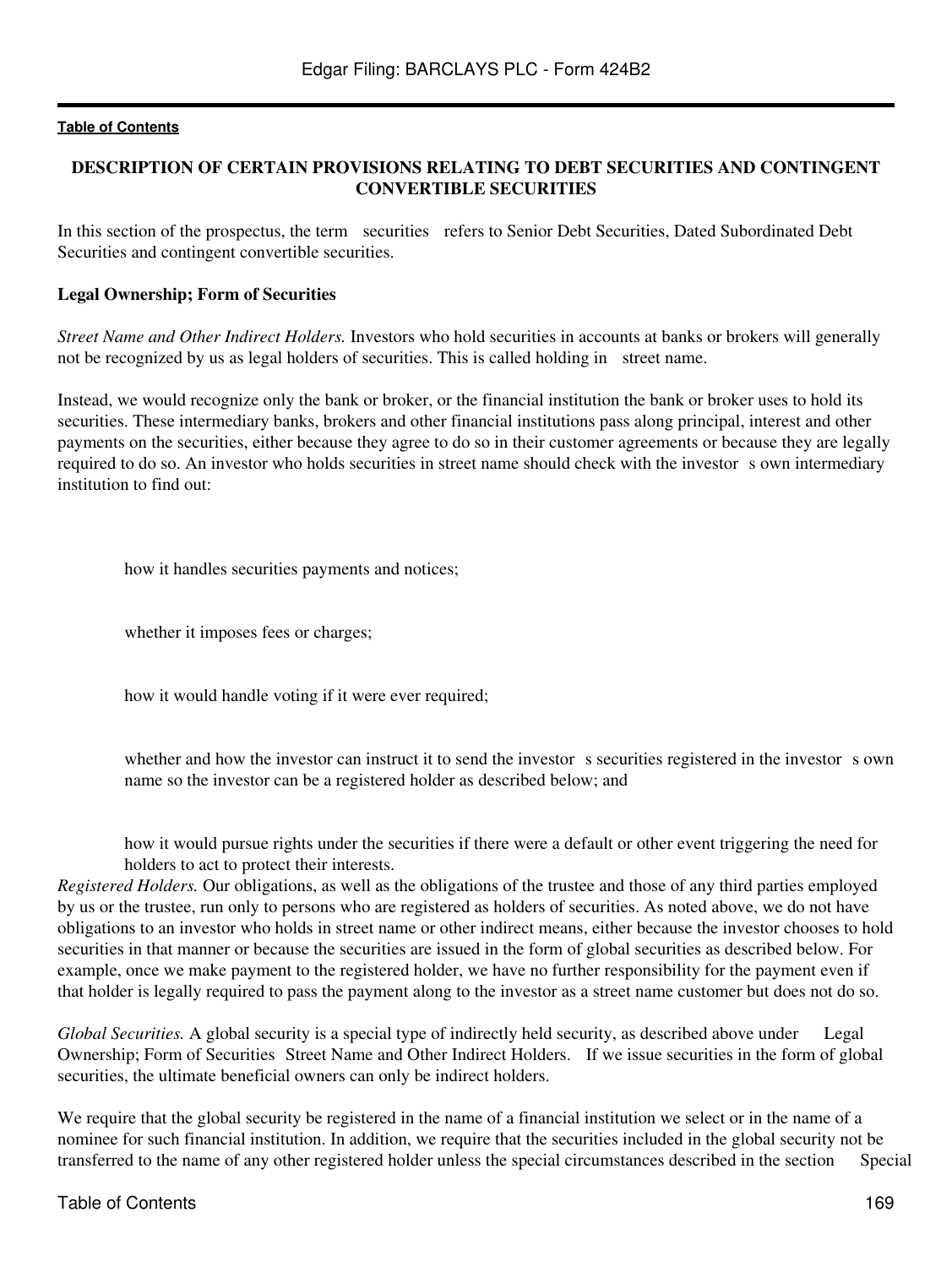Situations When a Global Security Will Be Terminated occur. The financial institution that acts (either directly or through its nominee) as the sole registered holder of the global security is called the depositary. Any person wishing to own a security must do so indirectly by virtue of an account with a broker, bank or other financial institution that in turn has an account with the depositary. Unless the applicable prospectus supplement indicates otherwise, each series of securities will be issued only in the form of global securities.

## *In the remainder of this section, holders means registered holders and not street name or other indirect holders of securities. Indirect holders should read the subsection entitled Legal Ownership; Form of Securities Street Name and Other Indirect Holders.*

*Payment and Paying Agents.* We will pay interest (if any) to registered holders listed in the trustee s records at the close of business on a particular day in advance of each due date for interest, even if the registered holder

-45-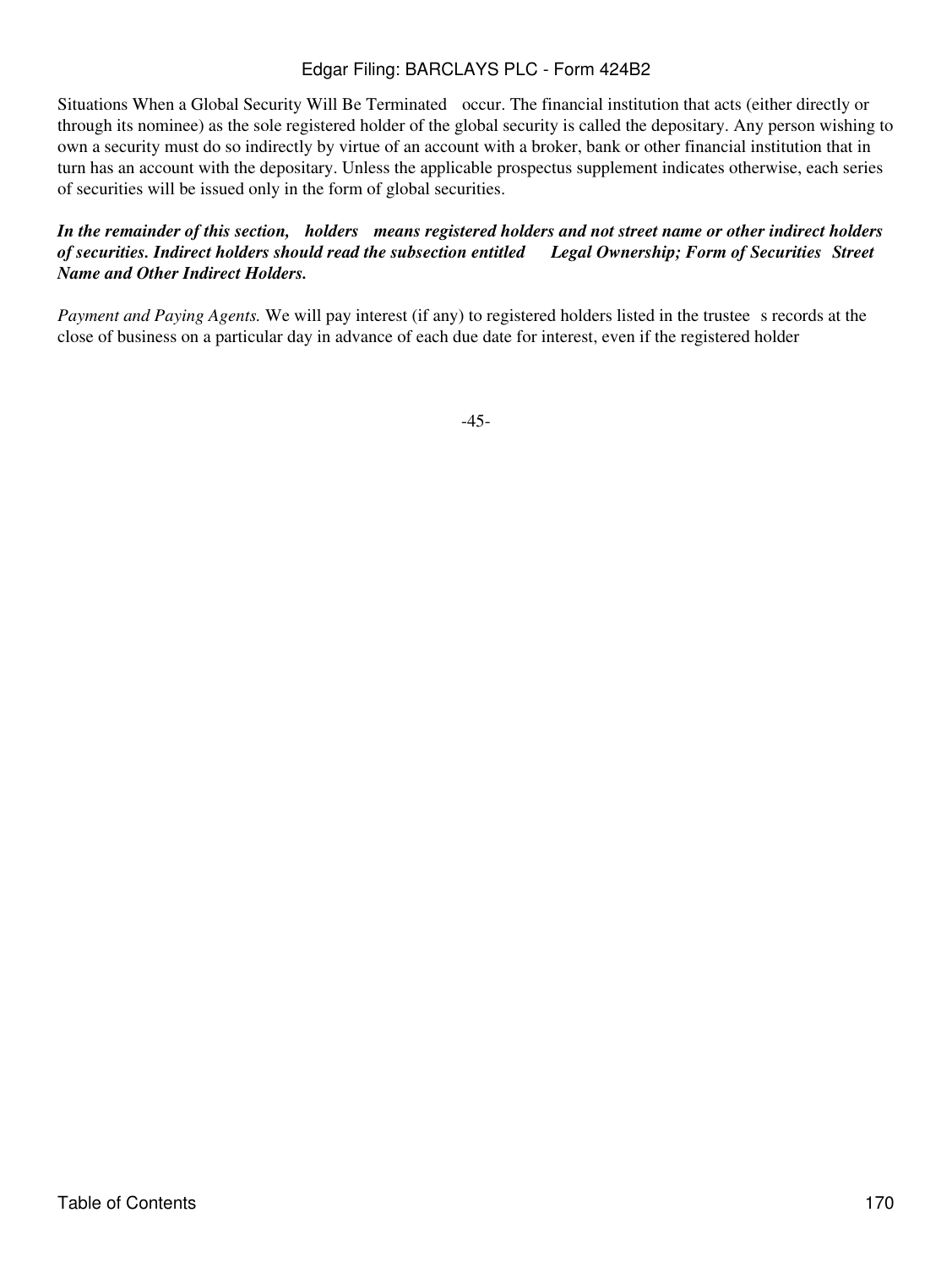no longer owns the security on the interest due date. That particular day, usually about one business day in advance of the interest due date, is called the regular record date and is stated in the applicable prospectus supplement.

Unless the relevant prospectus supplement provides otherwise, we will pay interest (if any), principal and any other money due on the securities at the corporate trust office of the trustee in New York City. Holders of securities must make arrangements to have their payments picked up at or wired from that office. We may also choose to pay interest by mailing checks.

## *Street name and other indirect holders should consult their banks or brokers for information on how they will receive payments.*

We may also arrange for additional payment offices, and may cancel or change these offices, including our use of the trustees corporate trust office. These offices are called paying agents. We may also choose to act as our own paying agent. We must notify the trustee of changes in the paying agents for any particular series of securities.

#### **Special Investor Considerations for Global Securities**

As an indirect holder, an investor s rights relating to a global security will be governed by the account rules of the investor s financial institution and of the depositary, as well as general laws relating to securities transfers. We do not recognize this type of investor as a holder of securities and instead deal only with the depositary that holds the global security.

Investors in securities that are issued only in the form of global securities should be aware that:

they cannot get securities registered in their own name;

they cannot receive physical certificates for their interests in securities;

they will be a street name holder and must look to their own bank or broker for payments on the securities and protection of their legal rights relating to the securities, as explained earlier under Legal Ownership; Form of Securities Street Name and Other Indirect Holders;

they may not be able to sell interests in the securities to some insurance companies and other institutions that are required by law to own their securities in the form of physical certificates;

the depositarys policies will govern payments, transfers, exchange and other matters relating to their interest in the global security. We and the trustee have no responsibility for any aspect of the depositary s actions or for its records of ownership interests in the global security. We and the trustee also do not supervise the depositary in any way; and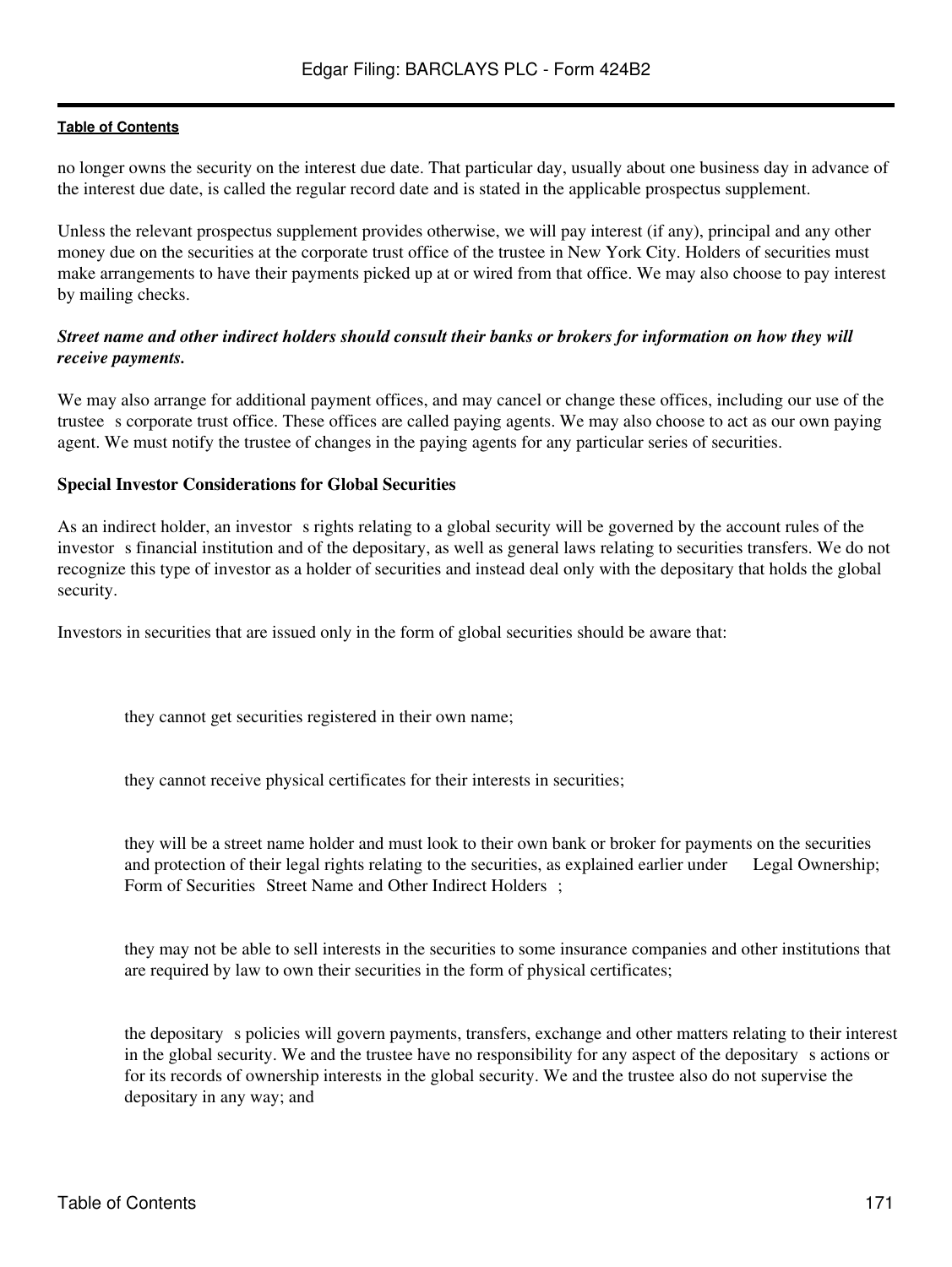the depositary will require that interests in a global security be purchased or sold within its system using same-day funds.

# **Special Situations When a Global Security Will Be Terminated**

In a few special situations described below, the global security will terminate and interests in it will be exchanged for physical certificates representing securities. After that exchange, the choice of whether to hold the securities directly or in street name will be up to the investor. Investors must consult their own bank or brokers to find out how to have their interests in a global security transferred to their own name so that they will be registered holders. The rights of street name investors and registered holders in the securities have been described above in the sections entitled Legal Ownership; Form of Securities Street Name and Other Indirect Holders; Registered Holders.

-46-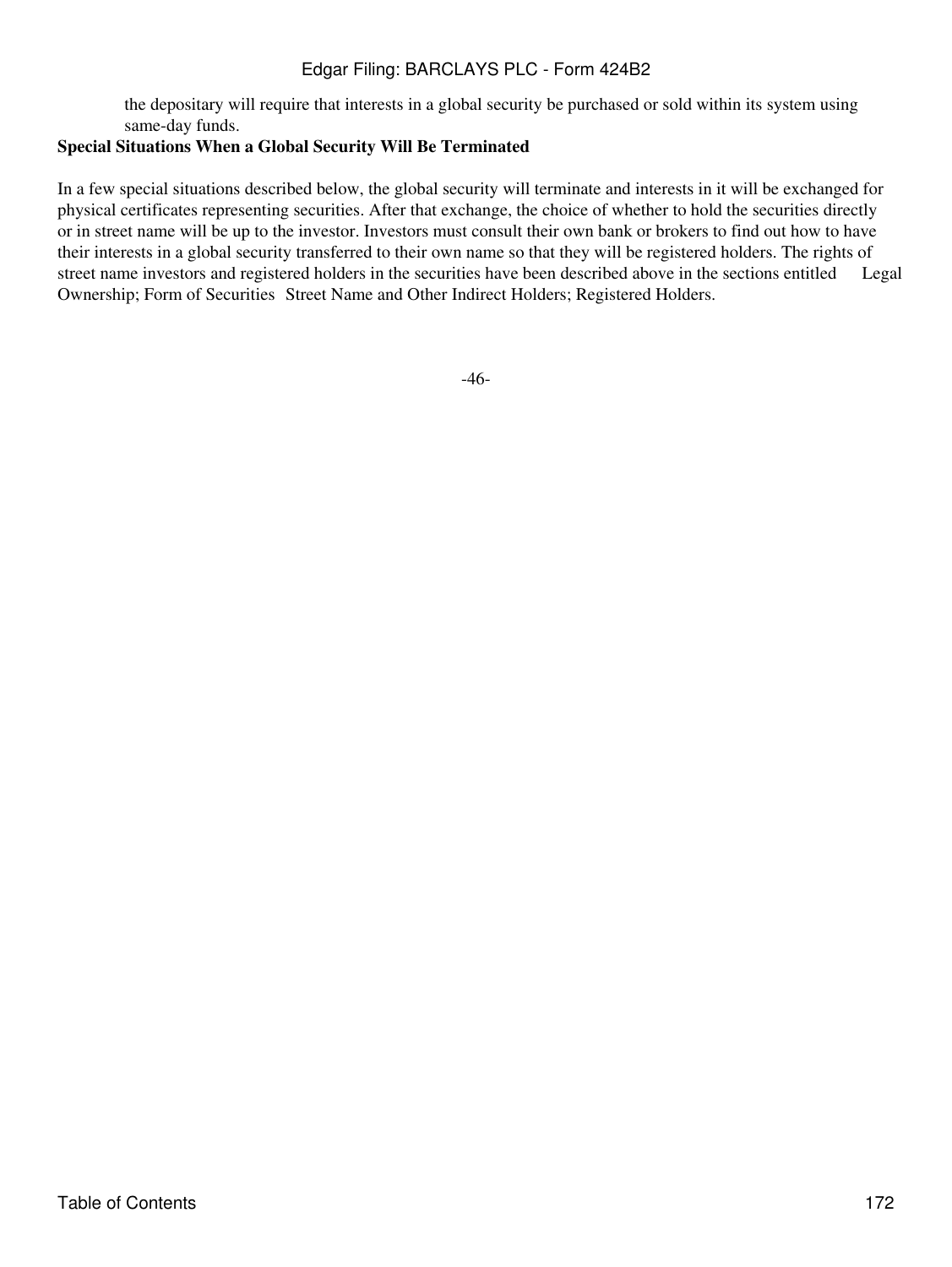The special situations for termination of a global security are:

when  $(x)$  the depositary has notified us that it is unwilling or unable to continue as depositary or  $(y)$  has ceased to be a clearing agency registered under the Exchange Act;

when a Senior Event of Default, a Dated Subordinated Winding-Up Event or a Contingent Convertible Winding-Up Event, as applicable, with respect to relevant global security, has occurred and is continuing; or

when we at our option and in our sole discretion determine that the global securities of a particular series of debt securities and/or contingent convertible securities should be exchanged for definitive Senior Debt Securities, definitive Dated Subordinated Securities and/or definitive contingent convertible securities of that series in registered form.

The prospectus supplement may also list additional situations for terminating a global security that would apply only to the particular series of securities covered by the prospectus supplement. When a global security terminates, the depositary (and not us or the trustee) is responsible for deciding the names of the institutions that will be the initial registered holders.

-47-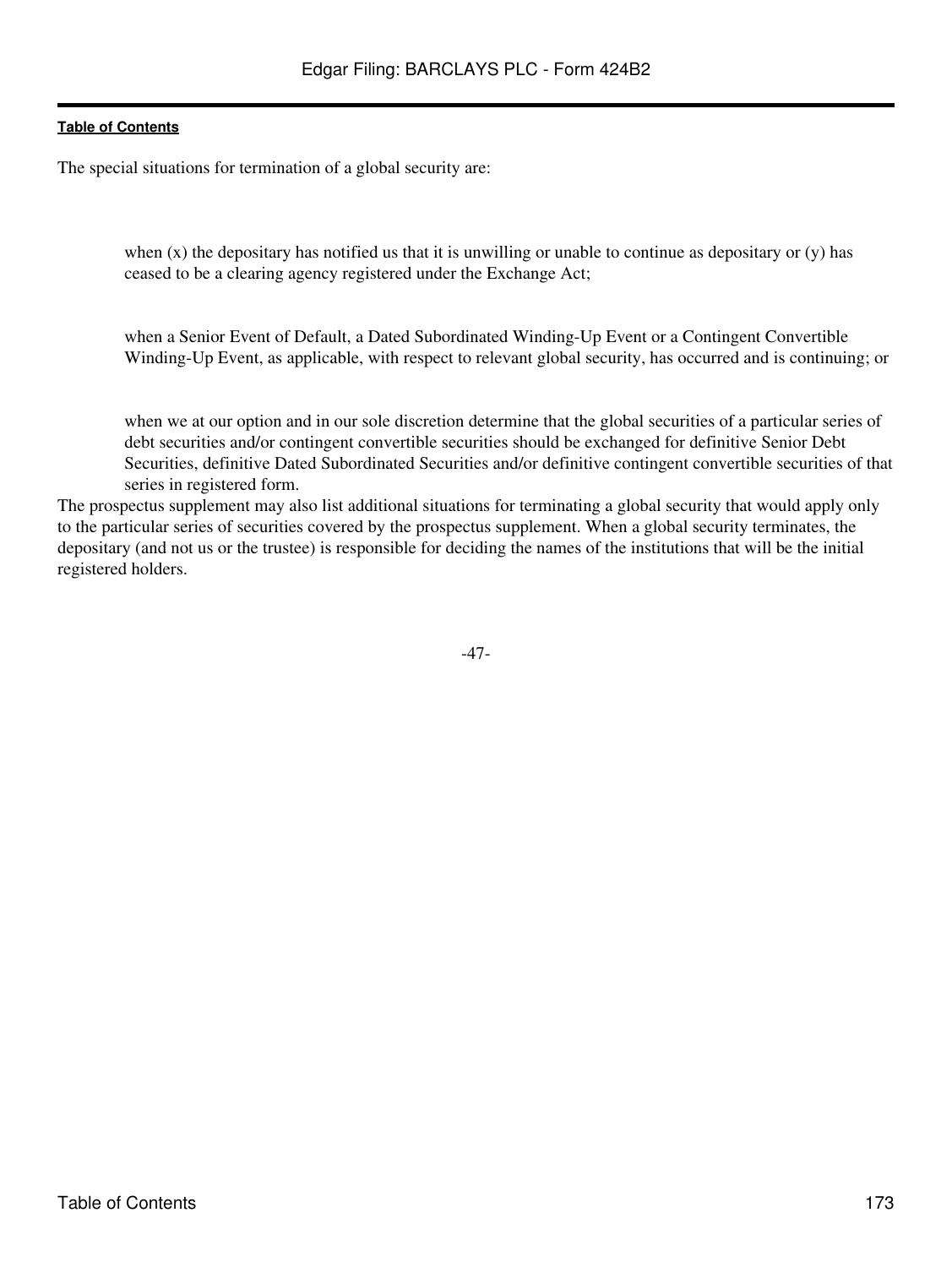## **CLEARANCE AND SETTLEMENT**

The securities we issue may be held through one or more international and domestic clearing systems. The principal clearing systems we will use are the book-entry systems operated by DTC, in the United States, Clearstream Banking, S.A. (Clearstream, Luxembourg), in Luxembourg and Euroclear Bank S.A./N.V. (Euroclear), in Brussels, Belgium. These systems have established electronic securities and payment transfer, processing, depositary and custodial links among themselves and others, either directly or through custodians and depositaries. These links allow securities to be issued, held and transferred among the clearing systems without the physical transfer of certificates.

Special procedures to facilitate clearance and settlement have been established among these clearing systems to trade securities across borders in the secondary market. Where payments for securities we issue in global form will be made in U.S. dollars, these procedures can be used for cross-market transfers and the securities will be cleared and settled on a delivery against payment basis.

Global securities will be registered in the name of a nominee for, and accepted for settlement and clearance by, one or more of Euroclear, Clearstream, Luxembourg, DTC and any other clearing system identified in the applicable prospectus supplement.

Cross-market transfers of securities that are not in global form may be cleared and settled in accordance with other procedures that may be established among the clearing systems for these securities.

Euroclear and Clearstream, Luxembourg hold interests on behalf of their participants through customers securities accounts in the names of Euroclear and Clearstream, Luxembourg on the books of their respective depositories, which, in the case of securities for which a global security in registered form is deposited with the DTC, in turn hold such interests in customers securities accounts in the depositories names on the books of the DTC.

The policies of DTC, Clearstream, Luxembourg and Euroclear will govern payments, transfers, exchange and other matters relating to the investor s interest in securities held by them. This is also true for any other clearance system that may be named in a prospectus supplement.

Neither we nor the trustee nor any of our or its agents has any responsibility for any aspect of the actions of DTC, Clearstream, Luxembourg or Euroclear or any of their direct or indirect participants. Neither we nor the trustee nor any of our or its agents has any responsibility for any aspect of the records kept by DTC, Clearstream, Luxembourg or Euroclear or any of their direct or indirect participants. Neither we nor the trustee nor any of our or its agents supervise these systems in any way. This is also true for any other clearing system indicated in a prospectus supplement.

DTC, Clearstream, Luxembourg, Euroclear and their participants perform these clearance and settlement functions under agreements they have made with one another or with their customers. Investors should be aware that DTC, Clearstream, Luxembourg, Euroclear and their participants are not obligated to perform these procedures and may modify them or discontinue them at any time.

The description of the clearing systems in this section reflects our understanding of the rules and procedures of DTC, Clearstream, Luxembourg and Euroclear as they are currently in effect. Those systems could change their rules and procedures at any time.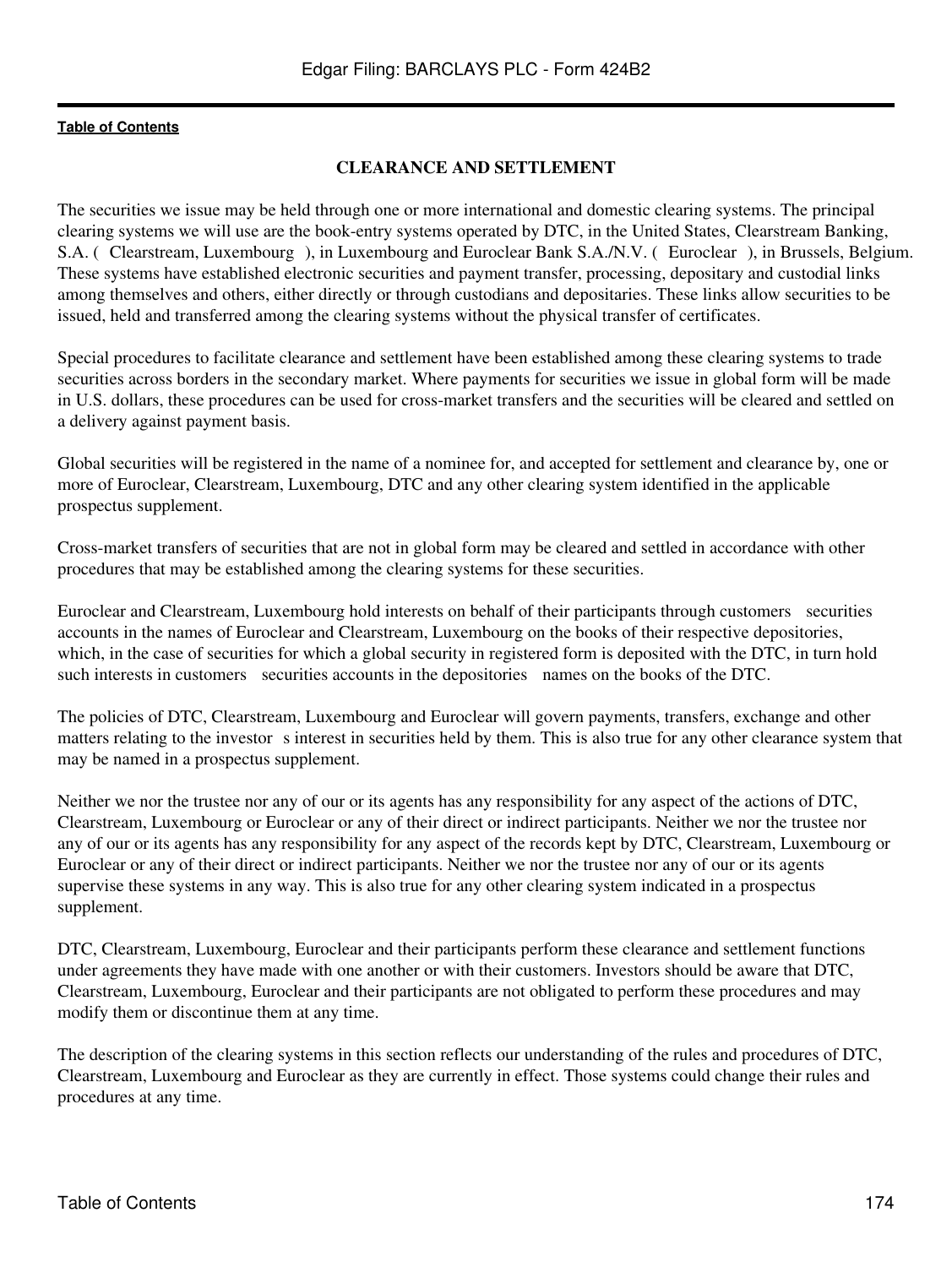-48-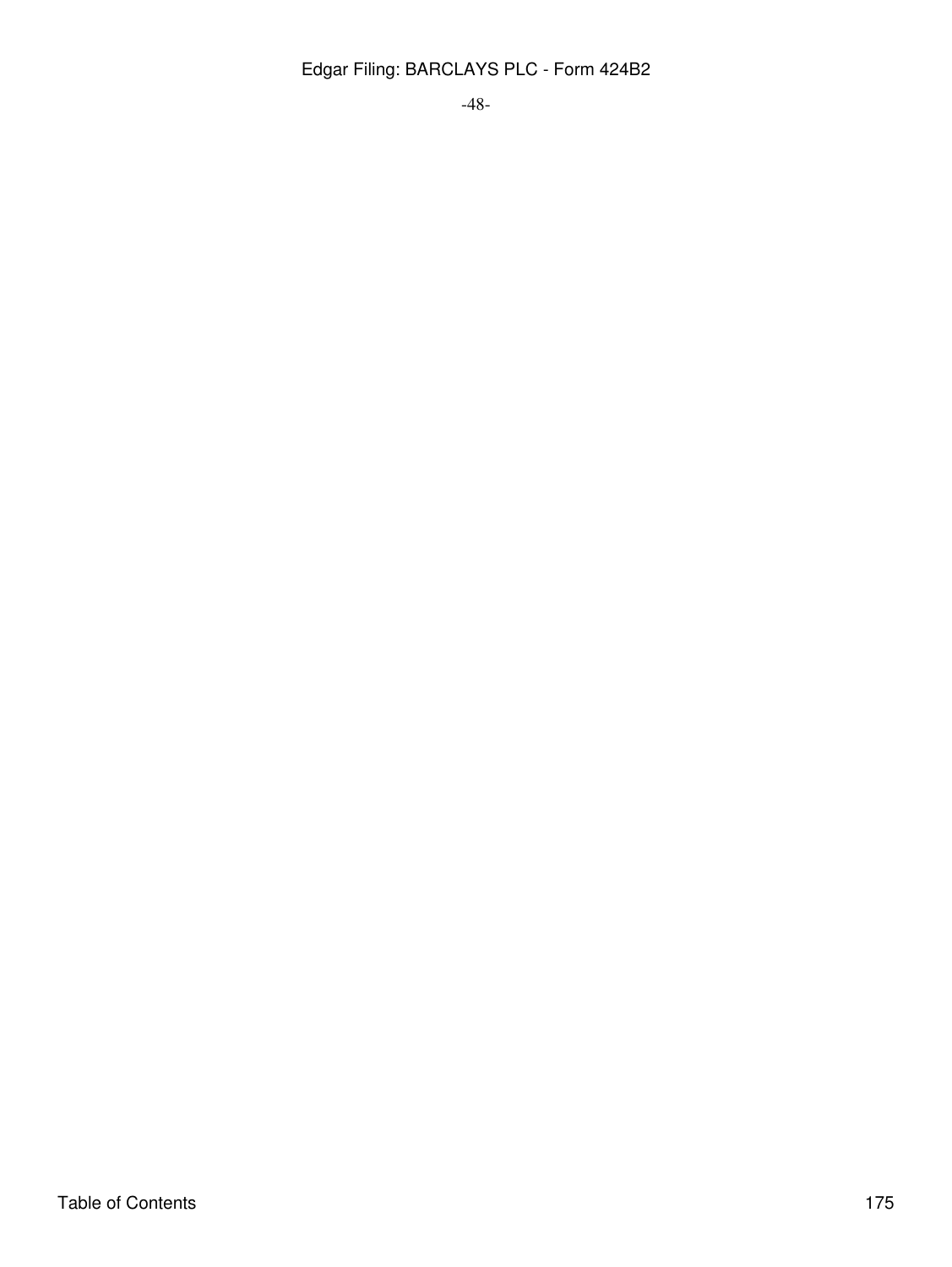## **The Clearing Systems**

*DTC*

DTC has advised us as follows:

# DTC is:

- (1) a limited purpose trust company organized under the laws of the State of New York;
- (2) a banking organization within the meaning of New York Banking Law;
- (3) a member of the Federal Reserve System;
- (4) a clearing corporation within the meaning of the New York Uniform Commercial Code; and
- (5) a clearing agency registered pursuant to the provisions of Section 17A of the Exchange Act.

DTC was created to hold securities for its participants and to facilitate the clearance and settlement of securities transactions between participants through electronic book-entry changes to accounts of its participants. This eliminates the need for physical movement of securities.

Participants in DTC include securities brokers and dealers, banks, trust companies and clearing corporations and may include certain other organizations. DTC is partially owned by some of these participants or their representatives.

Indirect access to the DTC system is also available to banks, brokers and dealers and trust companies that have custodial relationships with participants.

The rules applicable to DTC and DTC participants are on file with the SEC. *Clearstream, Luxembourg*

Clearstream, Luxembourg has advised us as follows: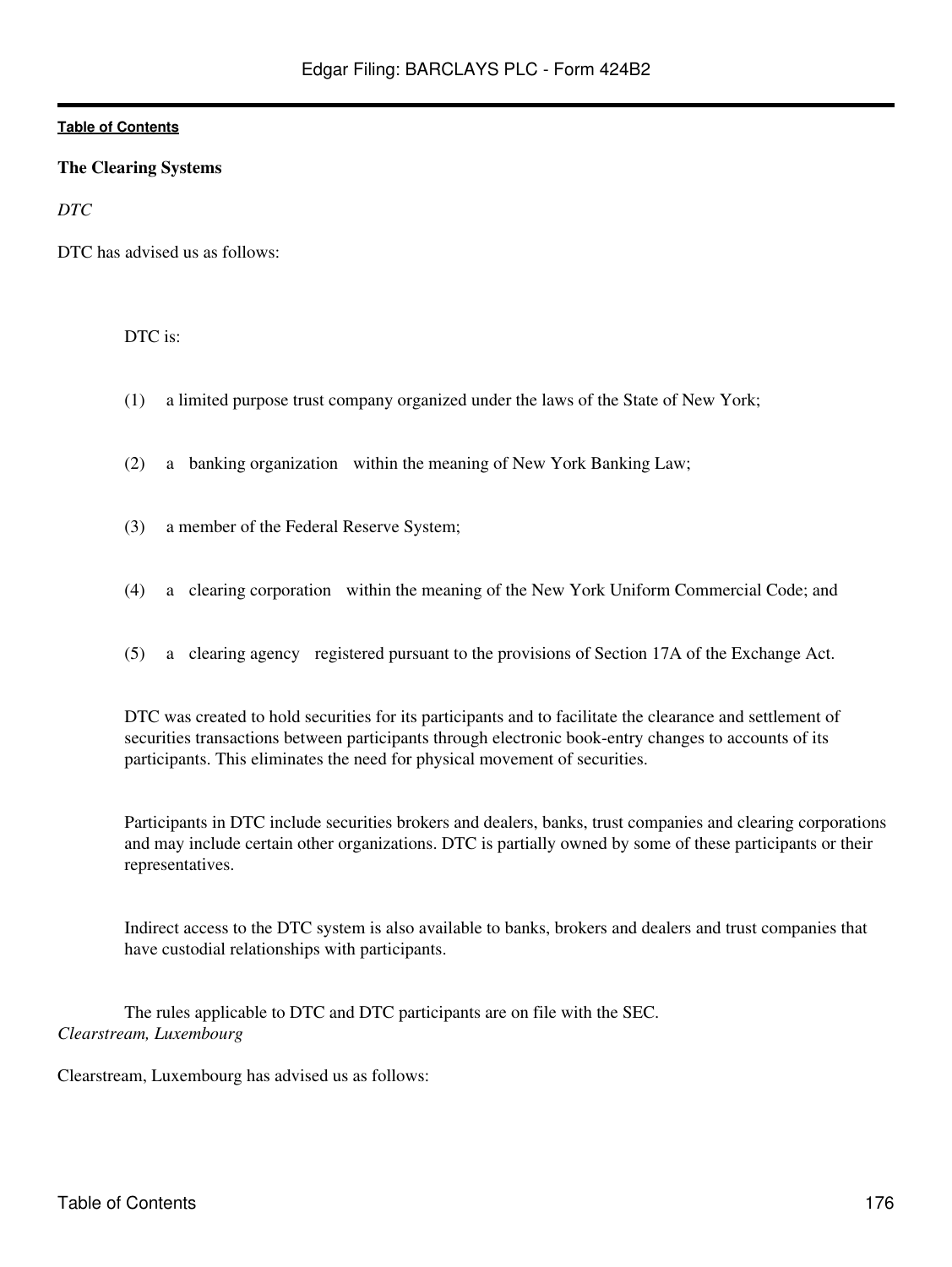Clearstream, Luxembourg is a duly licensed bank organized as a société anonyme incorporated under the laws of Luxembourg and is subject to regulation by the Luxembourg Commission for the Supervision of the Financial Sector (*Commission de Surveillance du Secteur Financier*).

Clearstream, Luxembourg holds securities for its customers and facilitates the clearance and settlement of securities transactions among them. It does so through electronic book-entry transfers between the accounts of its customers. This eliminates the need for physical movement of securities.

Clearstream, Luxembourg provides other services to its customers, including safekeeping, administration, clearance and settlement of internationally traded securities and lending and borrowing of securities. It interfaces with the domestic markets in over 30 countries through established depositary and custodial relationships.

Clearstream, Luxembourgs customers include worldwide securities brokers and dealers, banks, trust companies and clearing corporations and may include professional financial intermediaries. Its U.S. customers are limited to securities brokers and dealers and banks.

Indirect access to the Clearstream, Luxembourg system is also available to others that clear through Clearstream, Luxembourg customers or that have custodial relationships with its customers, such as banks, brokers, dealers and trust companies.

*Euroclear*

Euroclear has advised us as follows:

Euroclear is incorporated under the laws of Belgium as a bank and is subject to regulation by the Belgian Financial Services and Markets Authority (*LAutorité des Services et Marchés Financiers*) and the National Bank of Belgium (*Banque Nationale de Belgique*).

-49-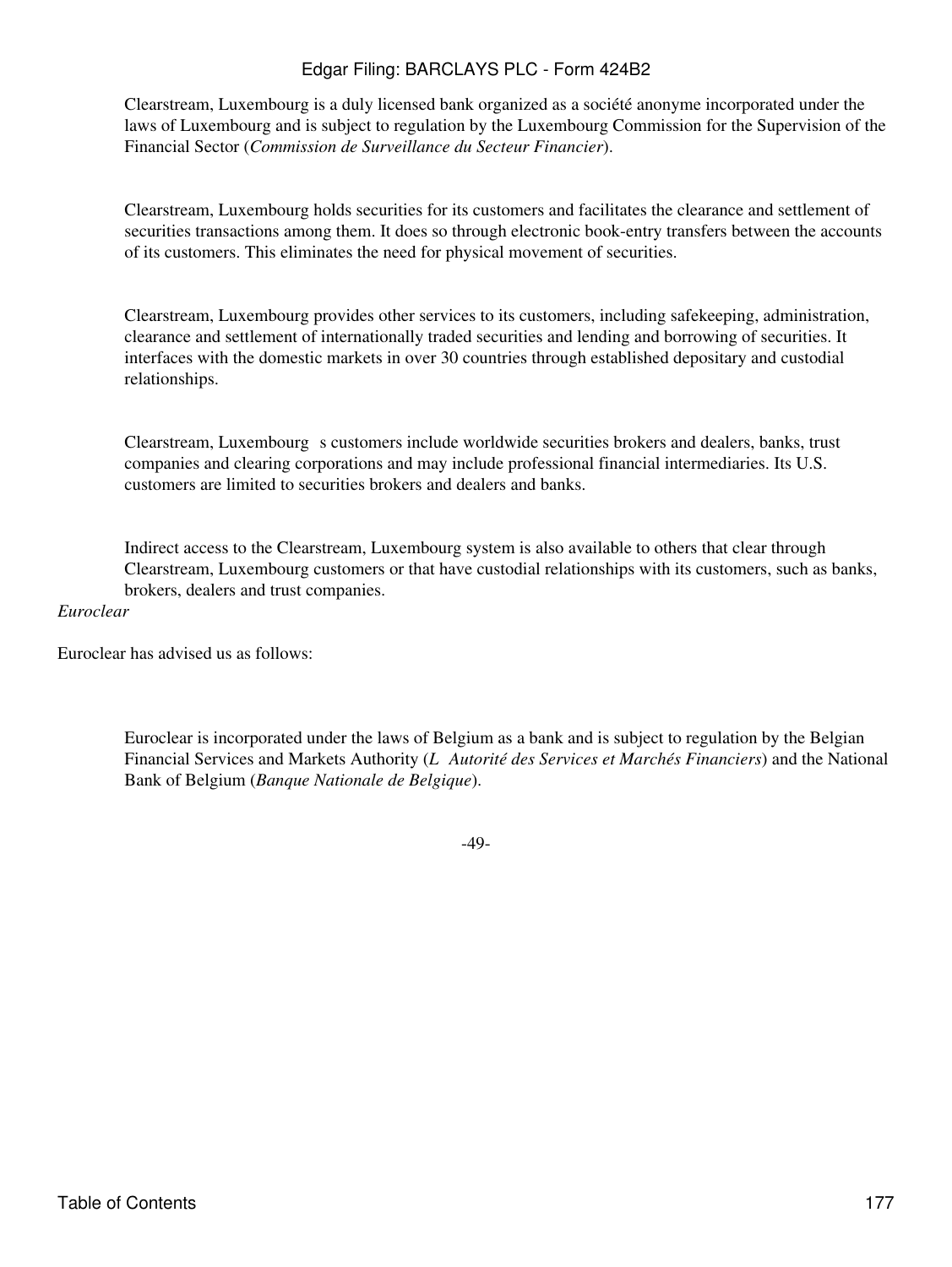Euroclear holds securities and book-entry interests in securities for participating organizations and facilitates the clearance and settlement of securities transactions between Euroclear participants and between Euroclear participants and participants of certain other securities settlement systems through electronic book-entry changes in accounts of such participants or through other securities intermediaries.

Euroclear provides Euroclear participants, among other things, with safekeeping, administration, clearance and settlement, securities lending and borrowing, and related services. Euroclear participants are investment banks, securities brokers and dealers, banks, central banks, supranationals, custodians, investment managers, corporations, trust companies and certain other organizations. Certain of the managers or underwriters for an offering of securities, or other financial entities involved in such offering, may be Euroclear participants.

Non-participants in the Euroclear system may hold and transfer book-entry interests in the securities through accounts with a participant in the Euroclear system or any other securities intermediary that holds a book-entry interest in the securities through one or more securities intermediaries standing between such other securities intermediary and Euroclear.

Although Euroclear has agreed to the procedures provided below in order to facilitate transfers of securities among participants in the Euroclear system, and between Euroclear participants and participants of other securities settlement systems, it is under no obligation to perform or continue to perform such procedures and such procedures may be modified or discontinued at any time.

Investors electing to acquire any securities through an account with Euroclear or some other securities intermediary must follow the settlement procedures of such an intermediary with respect to the settlement of new issues of securities. Securities to be acquired against payment through an account with Euroclear will be credited to the securities clearance accounts of the respective Euroclear participants in the securities processing cycle for the business day following the settlement date for value as of the settlement date, if against payment. For more information, reference should be made to the New Issues Distribution Guide.

Investors electing to acquire, hold or transfer securities through an account with Euroclear or some other securities intermediary must follow the settlement procedures of such an intermediary with respect to the settlement of secondary market transactions in securities. Euroclear will not monitor or enforce any transfer restrictions with respect to the securities offered.

Investors who are participants in the Euroclear system may acquire, hold or transfer interests in the securities by book-entry to accounts with Euroclear. Investors who are not participants in the Euroclear system may acquire, hold or transfer interests in the securities by book-entry to accounts with a securities intermediary who holds a book-entry interest in the securities through accounts with Euroclear.

Investors that acquire, hold and transfer interests in the securities by book-entry through accounts with Euroclear or any other securities intermediary are subject to the laws and contractual provisions governing their relationship with their intermediary, as well as the laws and contractual provisions governing the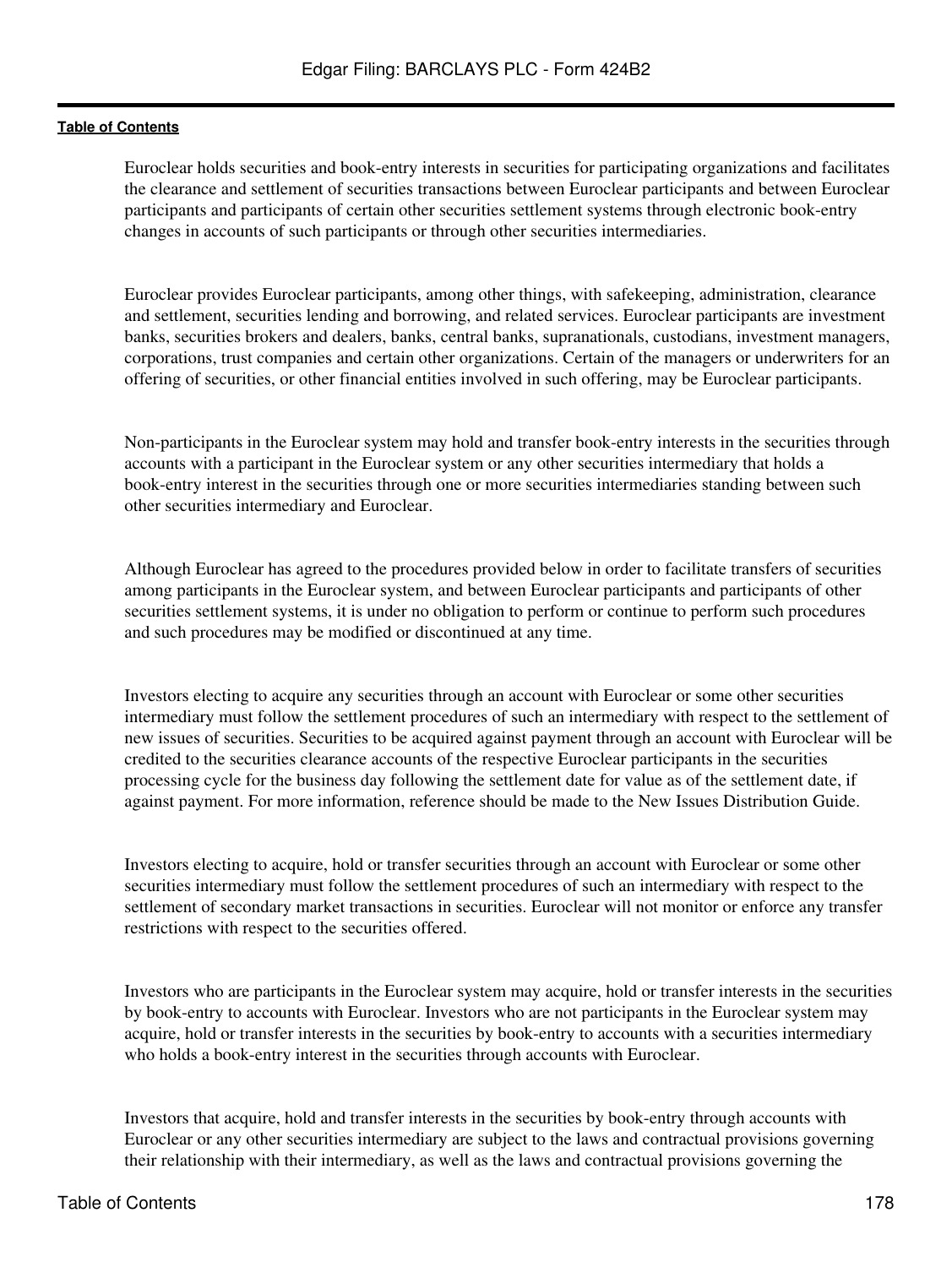relationship between such an intermediary and each other intermediary, if any, standing between themselves and the individual securities.

Under Belgian law, investors that are credited with securities on the records of Euroclear have a co-property right in the fungible pool of interests in securities on deposit with Euroclear in an amount equal to the amount of interests in securities credited to their accounts. In the event of the insolvency of Euroclear, Euroclear participants would have a right under Belgian law to the return of the amount and type of interests in securities credited to their accounts with Euroclear. If Euroclear did not have a sufficient amount of interests in securities on deposit of a particular type to cover the claims of all participants credited with such interests in securities on Euroclear s records, all participants having an amount of interests in securities of such type credited to their accounts with Euroclear would have the

-50-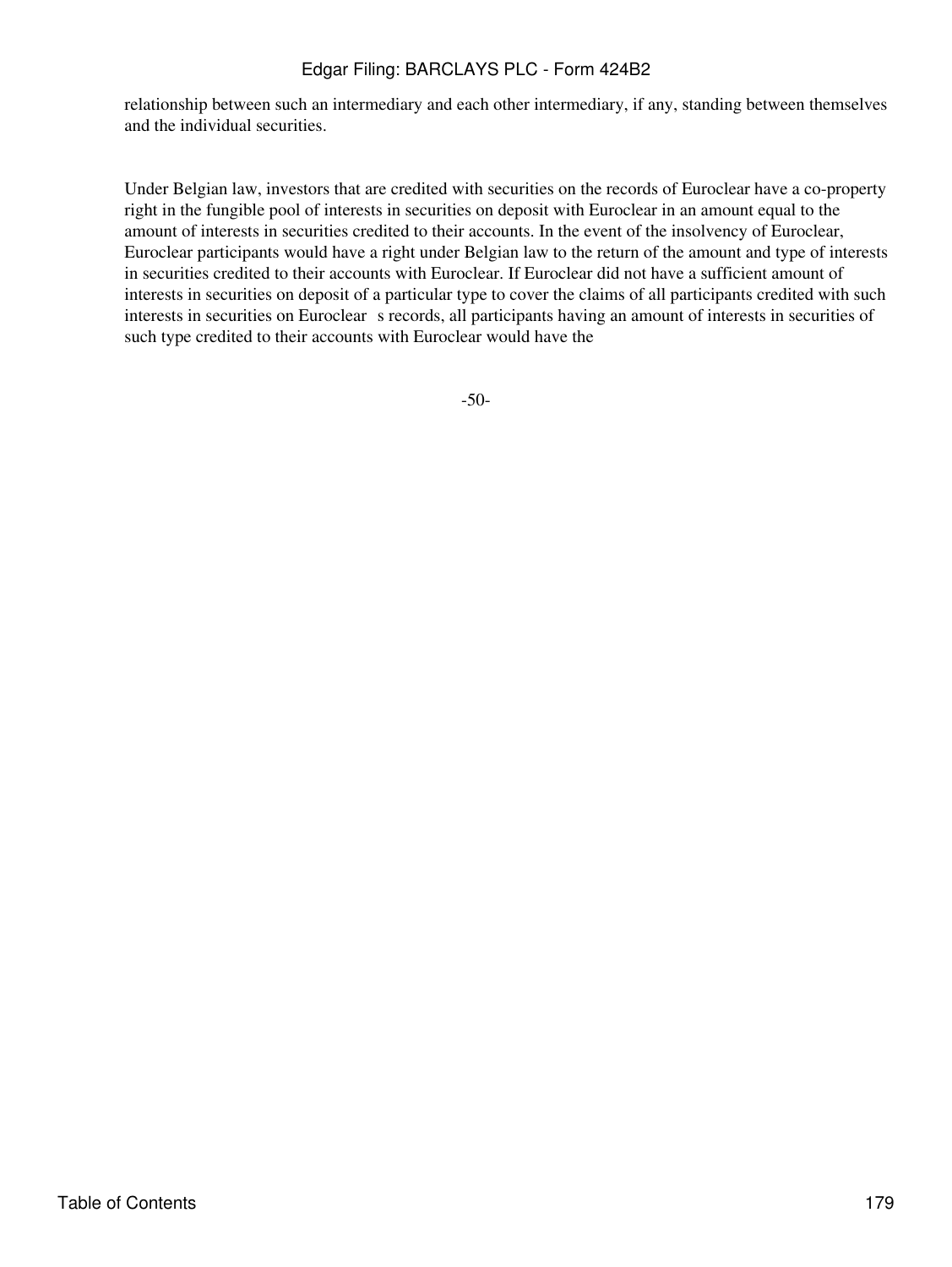right under Belgian law to the return of their pro-rata share of the amount of interests in securities actually on deposit.

Under Belgian law, Euroclear is required to pass on the benefits of ownership in any interests in securities on deposit with it (such as dividends, voting rights and other entitlements) to any person credited with such interests in securities on its records.

## *Other Clearing Systems*

We may choose any other clearing system for a particular series of securities. The clearance and settlement procedures for the clearing system we choose will be described in the applicable prospectus supplement.

#### **Primary Distribution**

The distribution of the securities will be cleared through one or more of the clearing systems that we have described above or any other clearing system that is specified in the applicable prospectus supplement. Payment for securities will be made on a delivery versus payment or free delivery basis. These payment procedures will be more fully described in the applicable prospectus supplement.

Clearance and settlement procedures may vary from one series of securities to another according to the currency that is chosen for the specific series of securities. Customary clearance and settlement procedures are described below.

We will submit applications to the relevant system or systems for the securities to be accepted for clearance. The clearance numbers that are applicable to each clearance system will be specified in the prospectus supplement.

#### **Clearance and Settlement Procedures DTC**

DTC participants that hold securities through DTC on behalf of investors will follow the settlement practices applicable to United States corporate debt obligations in DTC s Same-Day Funds Settlement System.

Securities will be credited to the securities custody accounts of these DTC participants against payment in same-day funds, for payments in U.S. dollars, on the settlement date. For payments in a currency other than U.S. dollars, securities will be credited free of payment on the settlement date.

#### **Clearance and Settlement ProceduresEuroclear and Clearstream, Luxembourg**

We understand that investors that hold their securities through Euroclear or Clearstream, Luxembourg accounts will follow the settlement procedures that are applicable to conventional Eurobonds in registered form for securities.

Securities will be credited to the securities custody accounts of Euroclear and Clearstream, Luxembourg participants on the business day following the settlement date, for value on the settlement date. They will be credited either free of payment or against payment for value on the settlement date.

#### **Secondary Market Trading**

*Trading Between DTC Participants*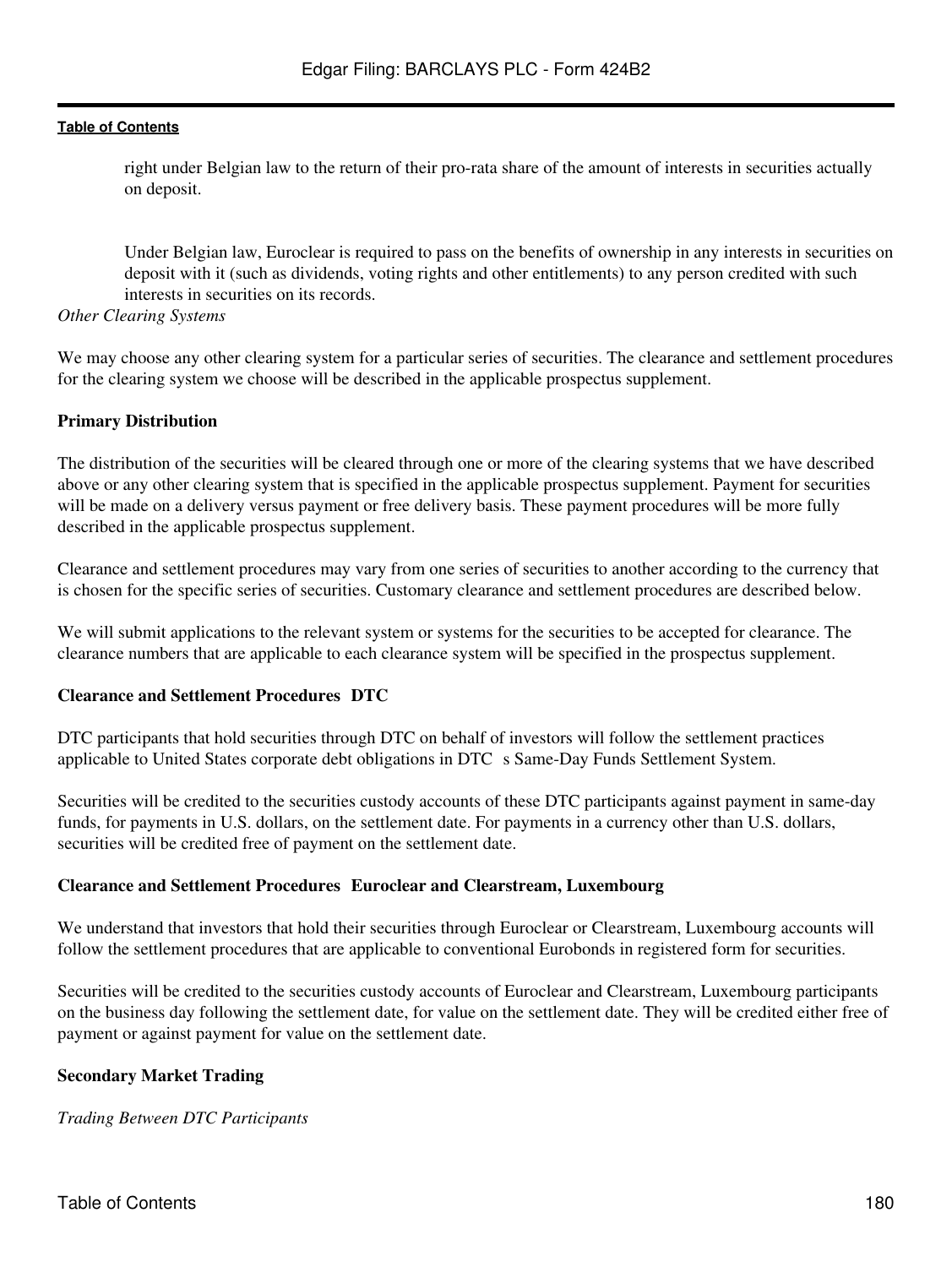Secondary market trading between DTC participants will occur in the ordinary way in accordance with DTC s rules. Secondary market trading will be settled using procedures applicable to United States corporate debt obligations in DTC s Same-Day Funds Settlement System for securities.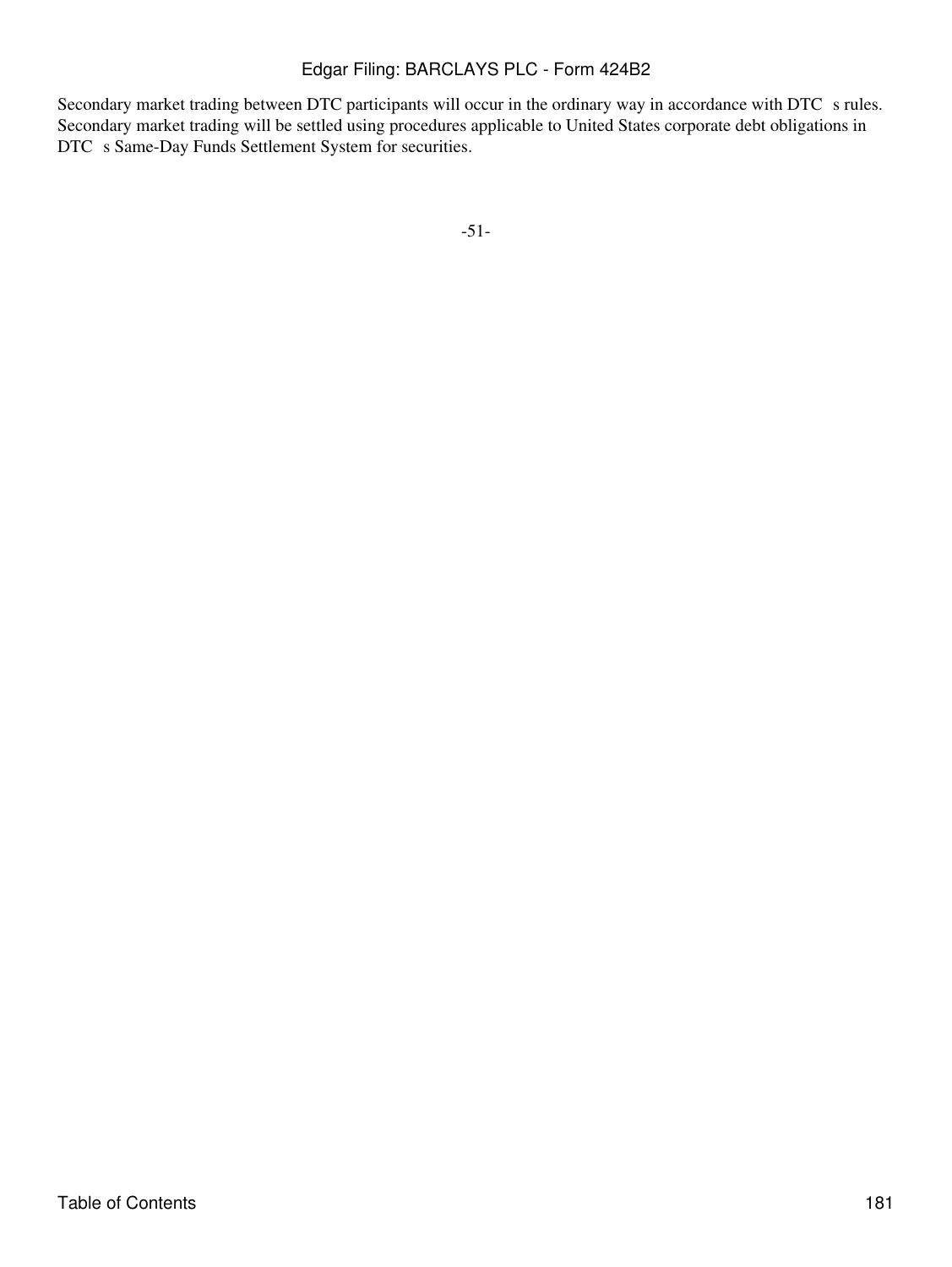If payment is made in U.S. dollars, settlement will be in same-day funds. If payment is made in a currency other than U.S. dollars, settlement will be free of payment. If payment is made other than in U.S. dollars, separate payment arrangements outside of the DTC system must be made between the DTC participants involved.

### *Trading Between Euroclear and/or Clearstream, Luxembourg Participants*

We understand that secondary market trading between Euroclear and/or Clearstream, Luxembourg participants will occur in the ordinary way following the applicable rules and operating procedures of Euroclear and Clearstream, Luxembourg. Secondary market trading will be settled using procedures applicable to conventional Eurobonds in registered form for securities.

## *Trading Between a DTC Seller and a Euroclear or Clearstream, Luxembourg Purchaser*

A purchaser of securities that are held in the account of a DTC participant must send instructions to Euroclear or Clearstream, Luxembourg at least one business day prior to settlement. The instructions will provide for the transfer of the securities from the selling DTC participant s account to the account of the purchasing Euroclear or Clearstream, Luxembourg participant. Euroclear or Clearstream, Luxembourg, as the case may be, will then instruct the common depositary for Euroclear and Clearstream, Luxembourg to receive the securities either against payment or free of payment.

The interests in the securities will be credited to the respective clearing system. The clearing system will then credit the account of the participant, following its usual procedures. Credit for the securities will appear on the next day, European time. Cash debit will be back-valued to, and the interest on the securities will accrue from, the value date, which would be the preceding day, when settlement occurs in New York. If the trade fails and settlement is not completed on the intended date, the Euroclear or Clearstream, Luxembourg cash debit will be valued as of the actual settlement date instead.

Euroclear participants or Clearstream, Luxembourg participants will need the funds necessary to process same-day funds settlement. The most direct means of doing this is to pre-position funds for settlement, either from cash or from existing lines of credit, as for any settlement occurring within Euroclear or Clearstream, Luxembourg. Under this approach, participants may take on credit exposure to Euroclear or Clearstream, Luxembourg until the securities are credited to their accounts one business day later.

As an alternative, if Euroclear or Clearstream, Luxembourg has extended a line of credit to them, participants can choose not to pre-position funds and will instead allow that credit line to be drawn upon to finance settlement. Under this procedure, Euroclear participants or Clearstream, Luxembourg participants purchasing securities would incur overdraft charges for one business day (assuming they cleared the overdraft as soon as the securities were credited to their accounts). However, any interest on the securities would accrue from the value date. Therefore, in many cases, the investment income on securities that is earned during that one-business day period may substantially reduce or offset the amount of the overdraft charges. This result will, however, depend on each participants particular cost of funds.

Because the settlement will take place during New York business hours, DTC participants will use their usual procedures to deliver securities to the depositary on behalf of Euroclear participants or Clearstream, Luxembourg participants. The sale proceeds will be available to the DTC seller on the settlement date. For the DTC participants, then, a cross-market transaction will settle no differently than a trade between two DTC participants.

#### **Special Timing Considerations**

Table of Contents 182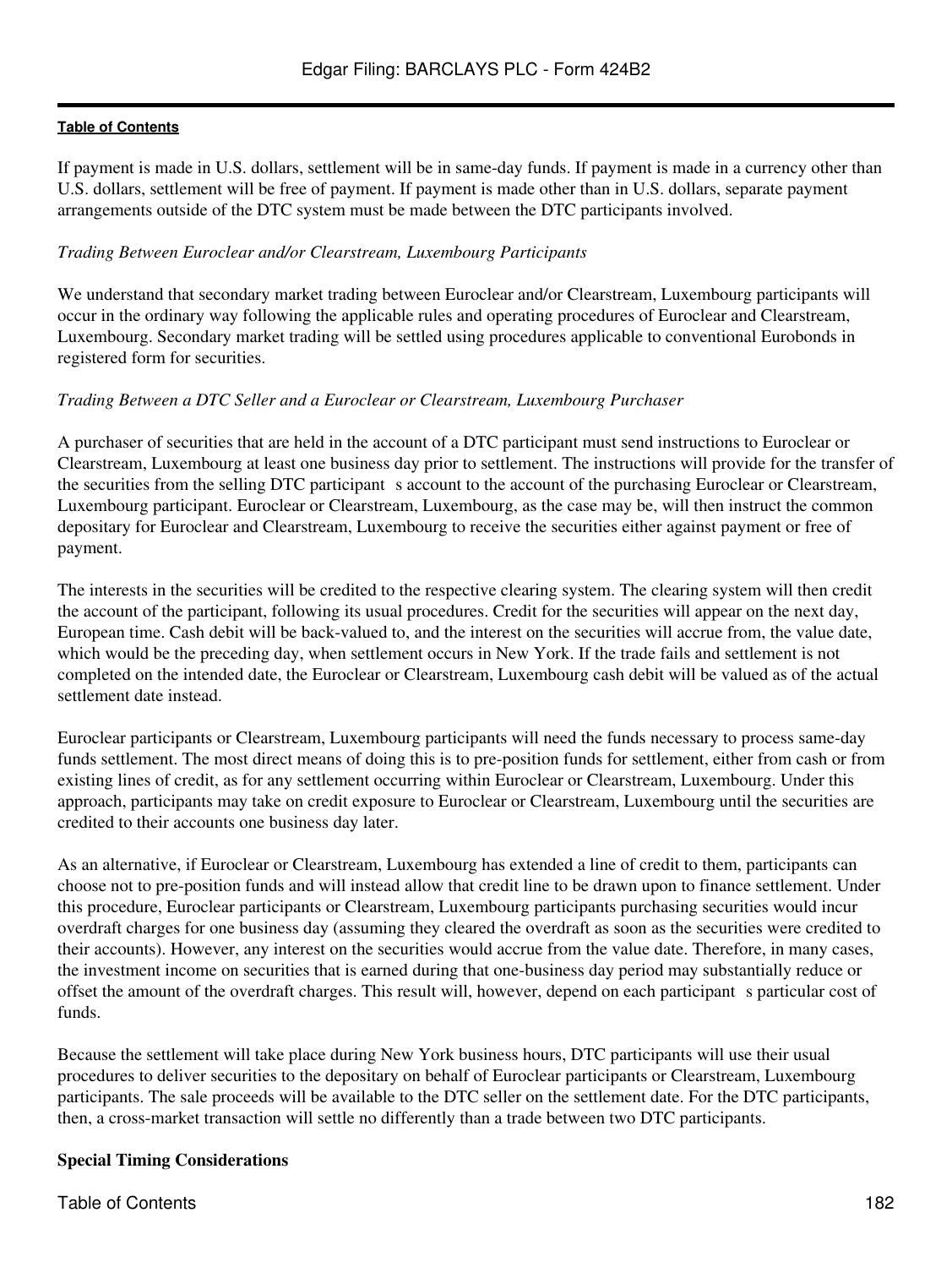Investors should be aware that they will only be able to make and receive deliveries, payments and other communications involving the securities through Clearstream, Luxembourg and Euroclear on days when those systems are open for business. Those systems may not be open for business on days when banks, brokers and other institutions are open for business in the United States.

-52-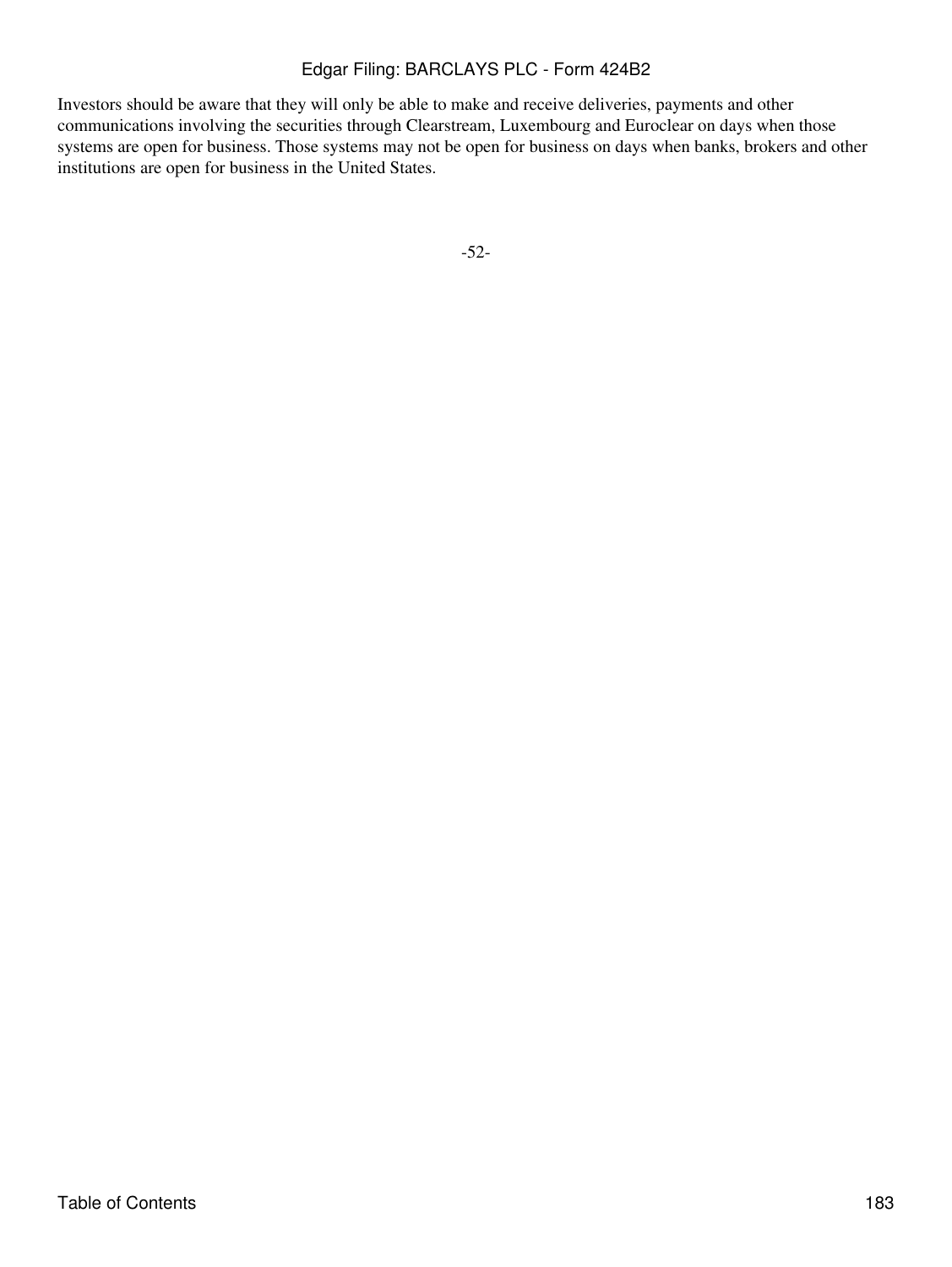In addition, because of time-zone differences, there may be problems with completing transactions involving Clearstream, Luxembourg and Euroclear on the same business day as in the United States. U.S. investors who wish to transfer their interests in the securities, or to receive or make a payment or delivery of the securities, on a particular day, may find that the transactions will not be performed until the next business day in Luxembourg or Brussels, depending on whether Clearstream, Luxembourg or Euroclear is used.

-53-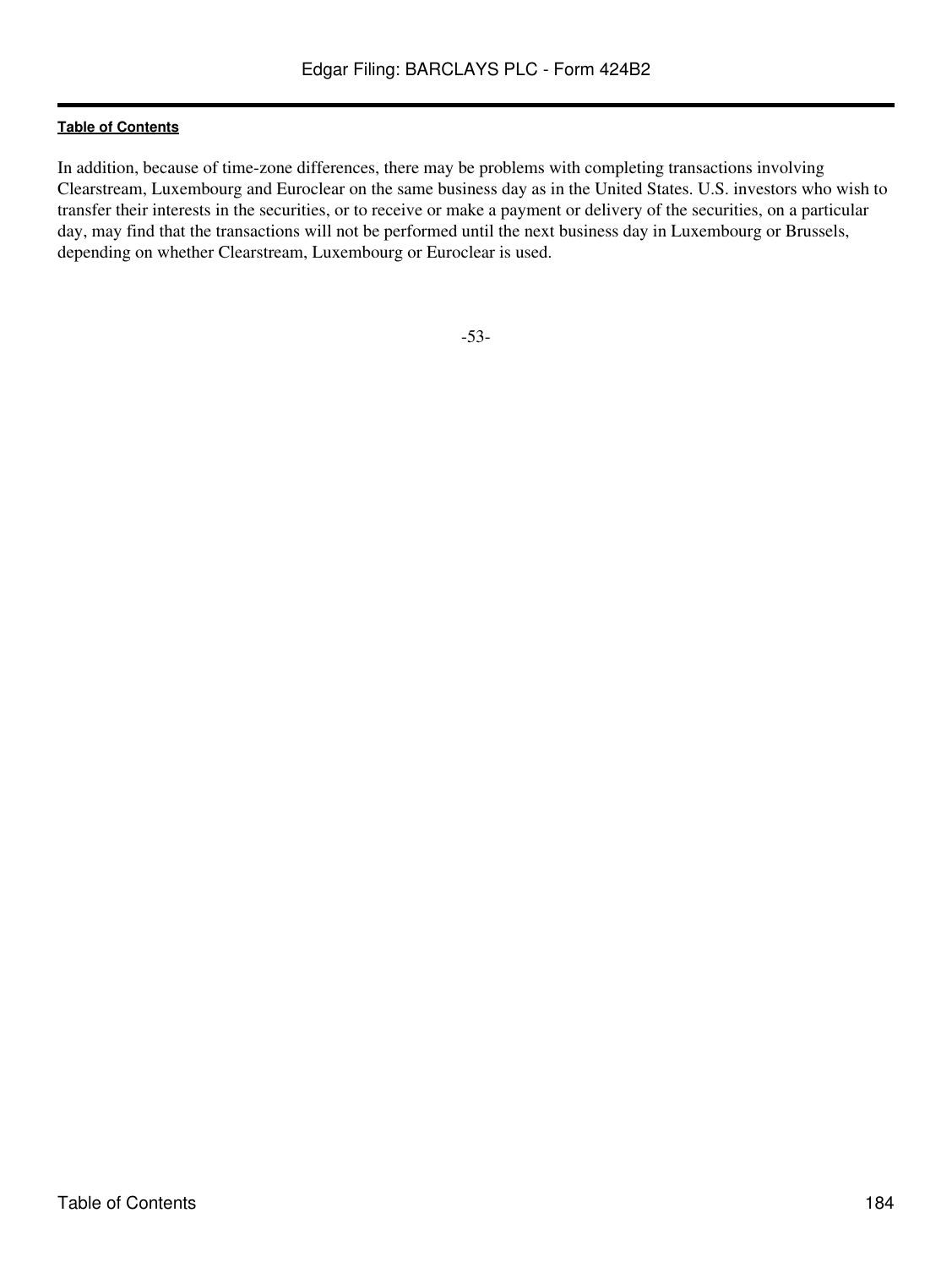### **TAX CONSIDERATIONS**

#### **U.S. Taxation of Debt Securities**

This section describes the material U.S. federal income tax consequences of owning debt securities. It is the opinion of Sullivan & Cromwell LLP, our U.S. tax counsel. It applies to you only if you acquire your debt securities in an offering and you hold your debt securities as capital assets for tax purposes.

This section does not describe the material U.S. federal income tax consequences of owning contingent convertible securities and ordinary shares. The material U.S. federal income tax consequences of owning contingent convertible securities and ordinary shares will be described in the relevant prospectus supplement.

This section does not apply to you if you are a member of a special class of holders subject to special rules, including:

a dealer in securities;

a trader in securities that elects to use a mark-to-market method of accounting for your securities holdings;

a tax-exempt organization;

a life insurance company;

a person that holds debt securities as part of a straddle or a hedging or conversion transaction for tax purposes;

a person that purchases or sells debt securities as part of a wash sale for tax purposes;

a U.S. holder (as defined below) whose functional currency is not the U.S. dollar;

a bank; or

a person liable for alternative minimum tax.

This section is based on the Code, as amended, its legislative history, existing and proposed regulations, under the Code, published rulings and court decisions, all as in effect as of the date hereof, as well as on the income tax convention between the United States of America and the United Kingdom (the Treaty). These laws are subject to change, possibly on a retroactive basis.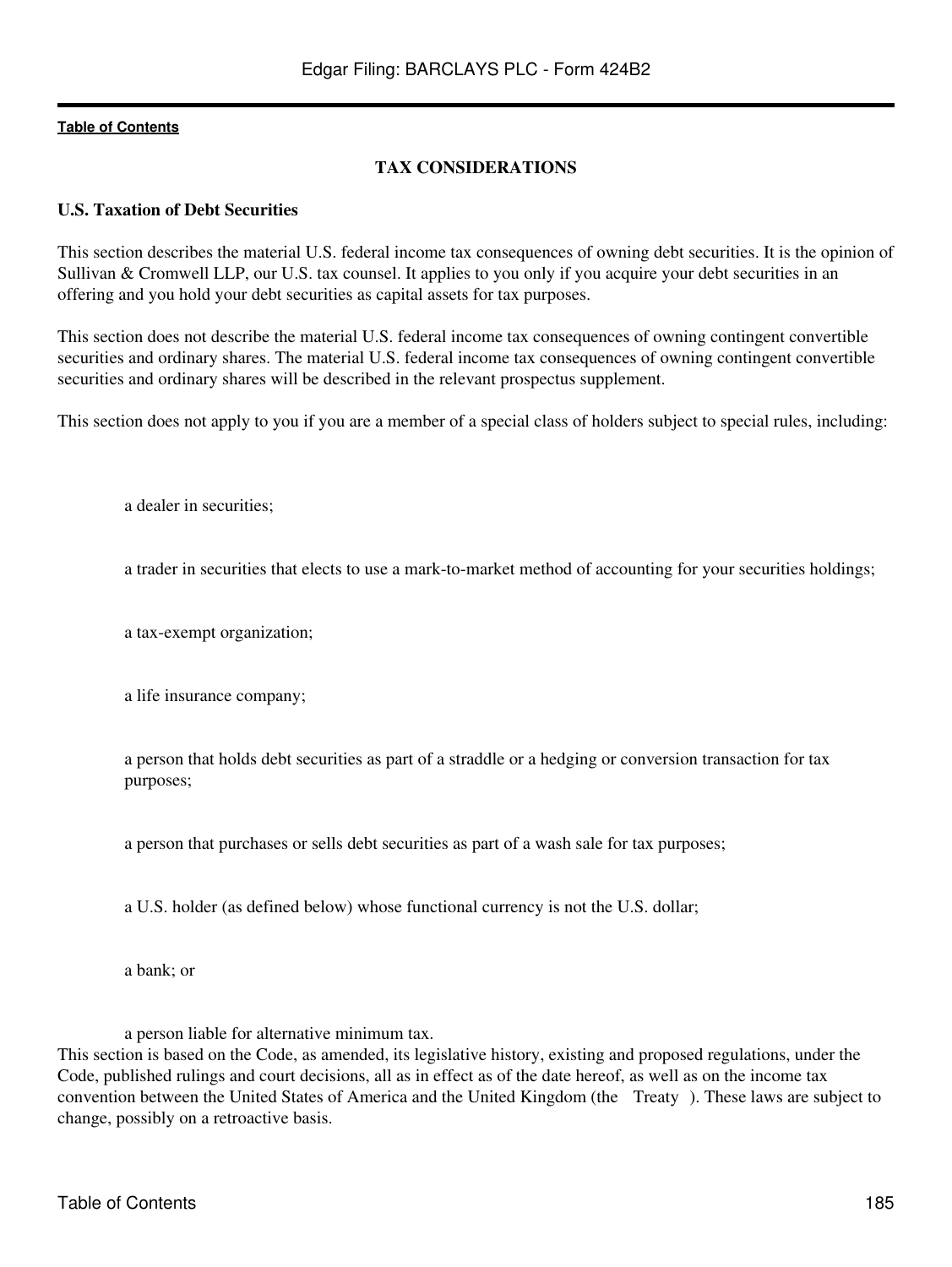If an entity or arrangement treated as a partnership for U.S. federal income tax purposes holds the debt securities, the U.S. federal income tax treatment of a partner will generally depend on the status of the partner and the tax treatment of the partnership. A partner in an entity or arrangement treated as a partnership for U.S. federal income tax purposes holding the debt securities should consult its tax advisor with regard to the U.S. federal income tax treatment of an investment in the debt securities.

This section deals only with debt securities denominated in U.S. dollars that are due to mature 30 years or less from the date on which they are issued. The U.S. federal income tax consequences of owning debt securities that are denominated in a currency other than the U.S. dollar (or the interest payments that are determined by reference to a currency other than the U.S. dollar) as well as the U.S. federal income tax consequences of owning debt securities that are due to mature more than 30 years from their issue date will be discussed in an applicable prospectus supplement. In addition, this section does not address the U.S. federal income tax consequences of owning convertible or exchangeable debt securities; the U.S. federal income tax consequences of owning convertible or exchangeable debt securities will be addressed in the applicable prospectus supplement. This section also does not address the U.S. federal income tax consequences of owning bearer securities. U.S. holders of certain bearer securities may be subject to additional, adverse U.S. federal income tax rules. Dated Subordinated Debt Securities may be subject to additional U.S. federal income tax rules which will be discussed in the relevant prospectus supplement.

-54-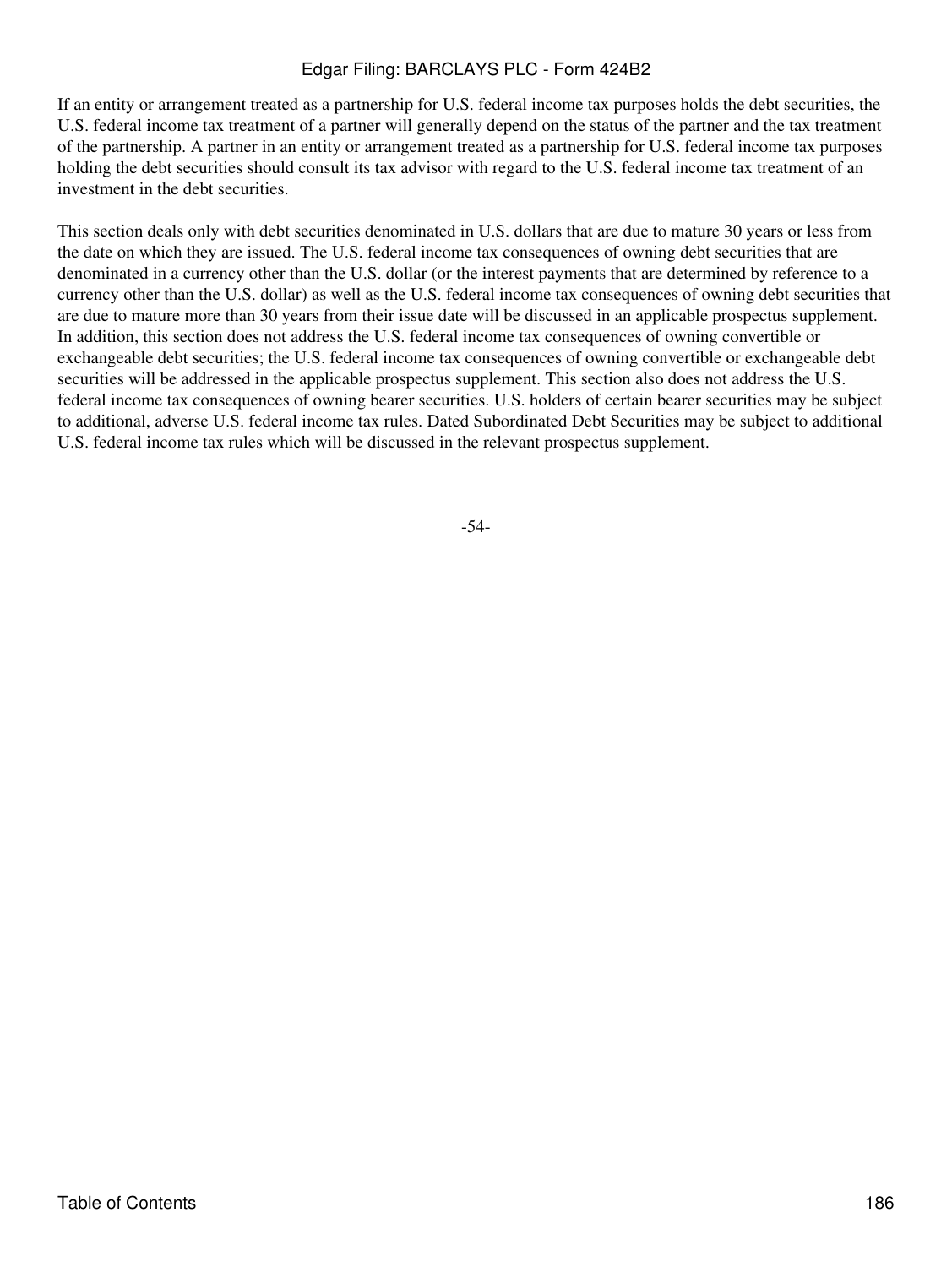*You should consult your own tax advisor regarding the U.S. federal, state and local and other tax consequences of owning and disposing of debt securities in your particular circumstances.*

#### *U.S. Holders*

This subsection describes the material U.S. federal income tax consequences to a U.S. holder of owning debt securities. You are a U.S. holder if you are a beneficial owner of debt securities and you are for U.S. federal income tax purposes:

a citizen or resident of the United States;

a domestic corporation;

an estate whose income is subject to U.S. federal income tax regardless of its source; or

a trust if a U.S. court can exercise primary supervision over the trust s administration and one or more U.S. persons are authorized to control all substantial decisions of the trust.

If you are not a U.S. holder, this subsection does not apply to you, and you should refer to Taxation of U.S. Alien Holders below.

Under recently enacted legislation, U.S. holders that use an accrual method of accounting for tax purposes generally will be required to include certain amounts in income no later than the time such amounts are reflected on certain financial statements. The application of this rule thus may require the accrual of income earlier than would be the case under the general tax rules described below, although the precise application of this rule is unclear at this time. This rule generally will be effective for tax years beginning after December 31, 2017 or, for debt securities issued with original issue discount, for tax years beginning after December 31, 2018. U.S. holders that use an accrual method of accounting should consult with their tax advisors regarding the potential applicability of this legislation to their particular situation.

#### Payments of Interest

Except as described below in the case of interest on a discount debt security that is not qualified stated interest, each as defined below under Original Issue Discount General, you will be taxed on any interest on your debt securities as ordinary income at the time you receive the interest or when it accrues, depending on your method of accounting for tax purposes.

Interest paid by us on the debt securities and original issue discount (or OID), if any, accrued with respect to the debt securities (as described below under Original Issue Discount ) is income from sources outside the United States subject to the rules regarding the foreign tax credit allowable to a U.S. holder. Under the foreign tax credit rules, interest and OID will generally be passive income for purposes of computing the foreign tax credit.

#### Original Issue Discount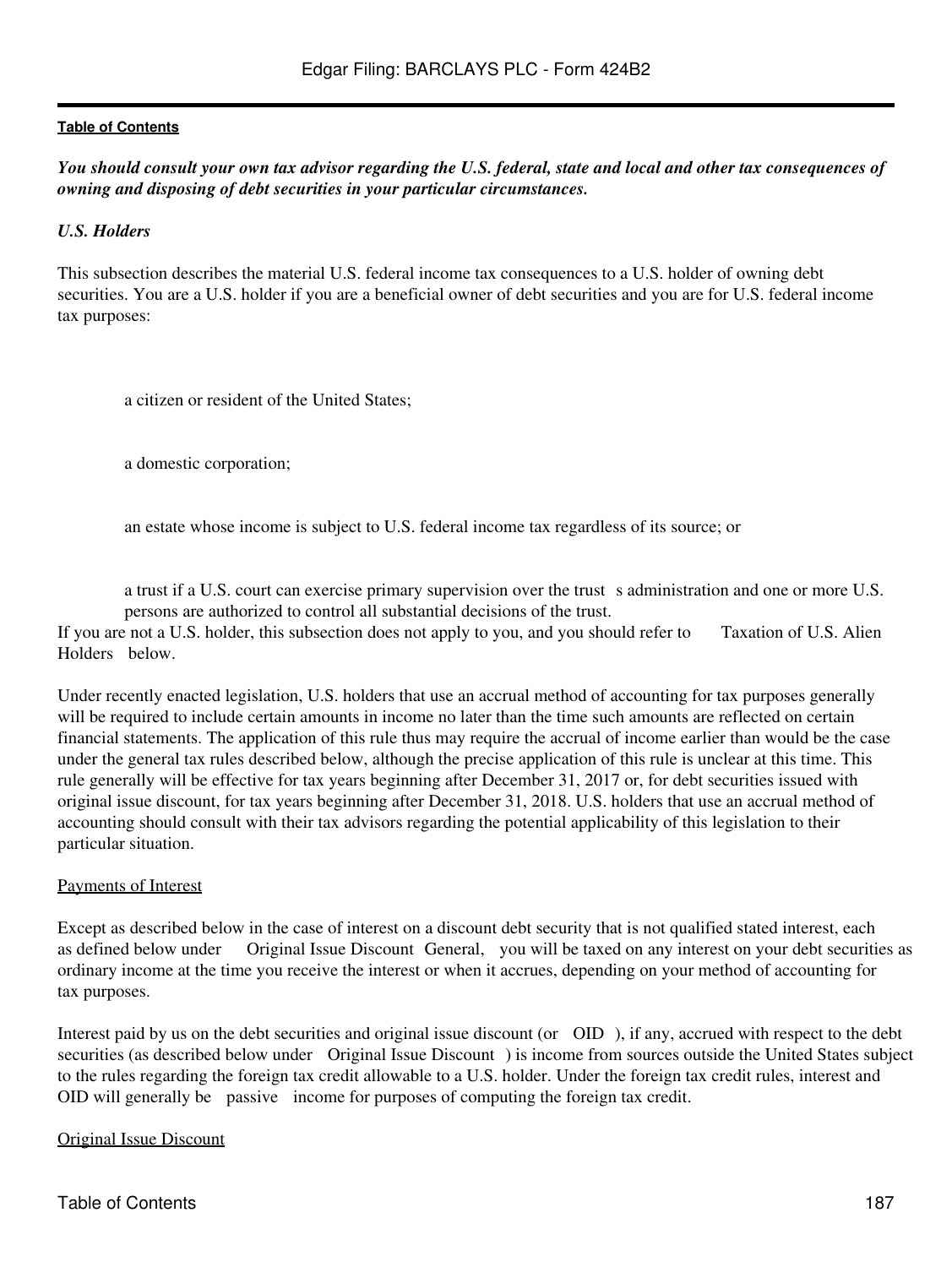*General.* If you own a debt security, other than a short-term debt security with a term of one year or less, it will be treated as a discount debt security issued at an original issue discount if the amount by which the debt security s stated redemption price at maturity exceeds its issue price is more than a de minimis amount. Generally, a debt security s issue price will be the first price at which a substantial amount of debt securities included in the issue of which the debt security is a part is sold to persons other than bond houses, brokers, or similar persons or organizations acting in the capacity of underwriters, placement agents, or wholesalers. A debt security s stated redemption price at maturity is the total of all payments provided by the debt security that are not payments of qualified stated interest. Generally, an interest payment on a debt security is qualified stated interest if it is one of a series of stated interest payments on a debt security that are unconditionally payable at

-55-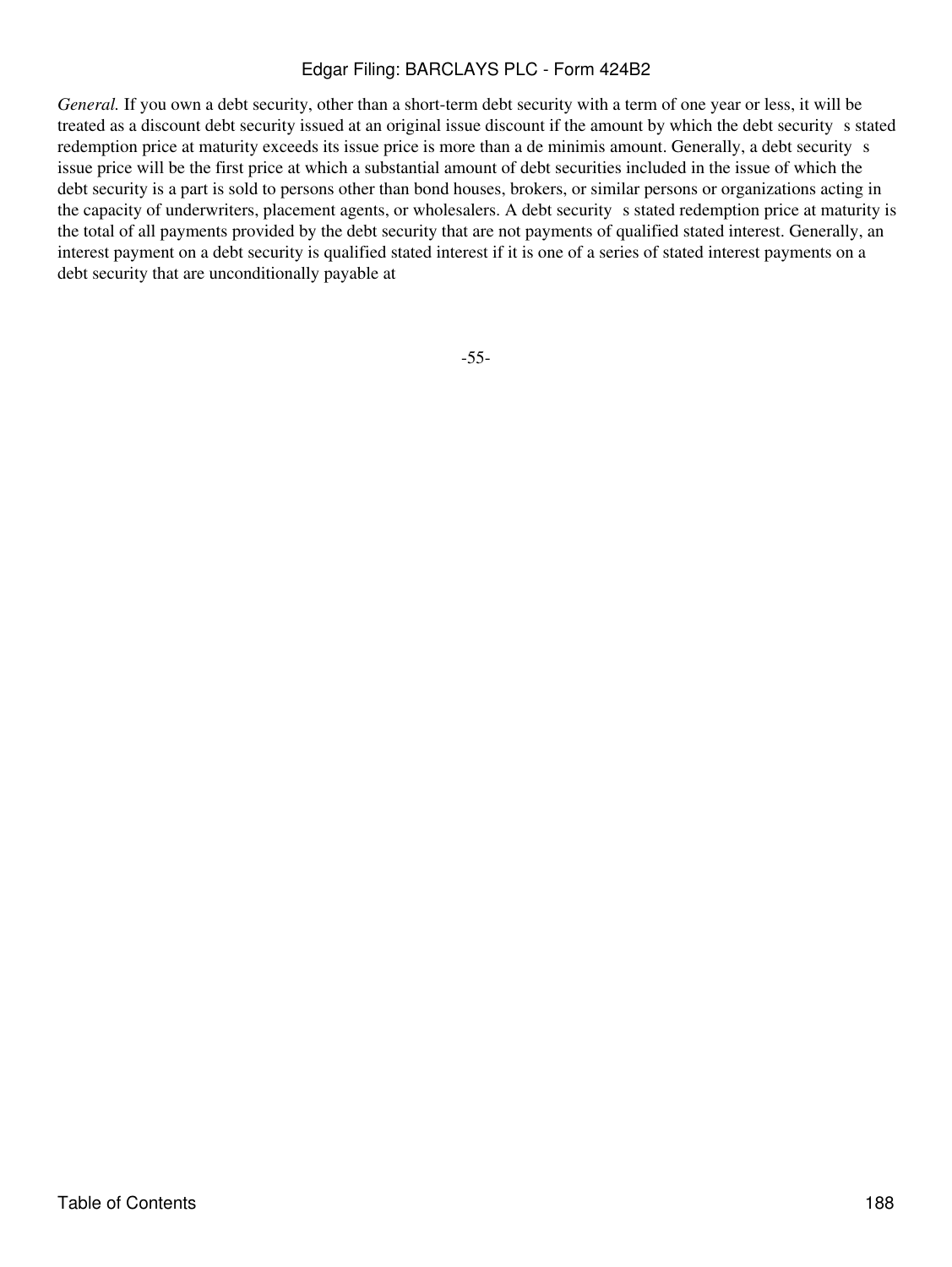least annually at a single fixed rate, with certain exceptions for lower rates paid during some periods, applied to the outstanding principal amount of the debt security. There are special rules for variable rate debt securities that are discussed under Variable Rate Debt Securities.

In general, your debt security is not a discount debt security if the amount by which its stated redemption price at maturity exceeds its issue price is less than the de minimis amount of 1/4 of 1% of its stated redemption price at maturity multiplied by the number of complete years to its maturity. Your debt security will have de minimis OID if the amount of the excess is less than the de minimis amount. If your debt security has de minimis original issue discount, you must include the de minimis amount in income as stated principal payments are made on the debt security, unless you make the election described below under Election to Treat All Interest as Original Issue Discount. You can determine the includible amount with respect to each such payment by multiplying the total amount of your debt security s de minimis original issue discount by a fraction equal to:

the amount of the principal payment made divided by:

the stated principal amount of the debt security.

Generally, if your discount debt security matures more than one year from its issue date, you must include OID in income before you receive cash attributable to that income. The amount of OID that you must include in income is calculated using a constant-yield method, and generally you will include increasingly greater amounts of OID in income over the life of your debt security. More specifically, you can calculate the amount of OID that you must include in income by adding the daily portions of OID with respect to your discount debt security for each day during the taxable year or portion of the taxable year that you hold your discount debt security. You can determine the daily portion by allocating to each day in any accrual period a pro rata portion of the OID allocable to that accrual period. You may select an accrual period of any length with respect to your discount debt security and you may vary the length of each accrual period over the term of your discount debt security. However, no accrual period may be longer than one year and each scheduled payment of interest or principal on the discount debt security must occur on either the first or final day of an accrual period.

You can determine the amount of OID allocable to an accrual period by:

multiplying your discount debt security s adjusted issue price at the beginning of the accrual period by your debt security s yield to maturity; and then

subtracting from this figure the sum of the payments of qualified stated interest on your debt security allocable to the accrual period.

You must determine the discount debt security s yield to maturity on the basis of compounding at the close of each accrual period and adjusting for the length of each accrual period. Further, you determine your discount debt security s adjusted issue price at the beginning of any accrual period by:

adding your discount debt security s issue price and any accrued OID for each prior accrual period; and then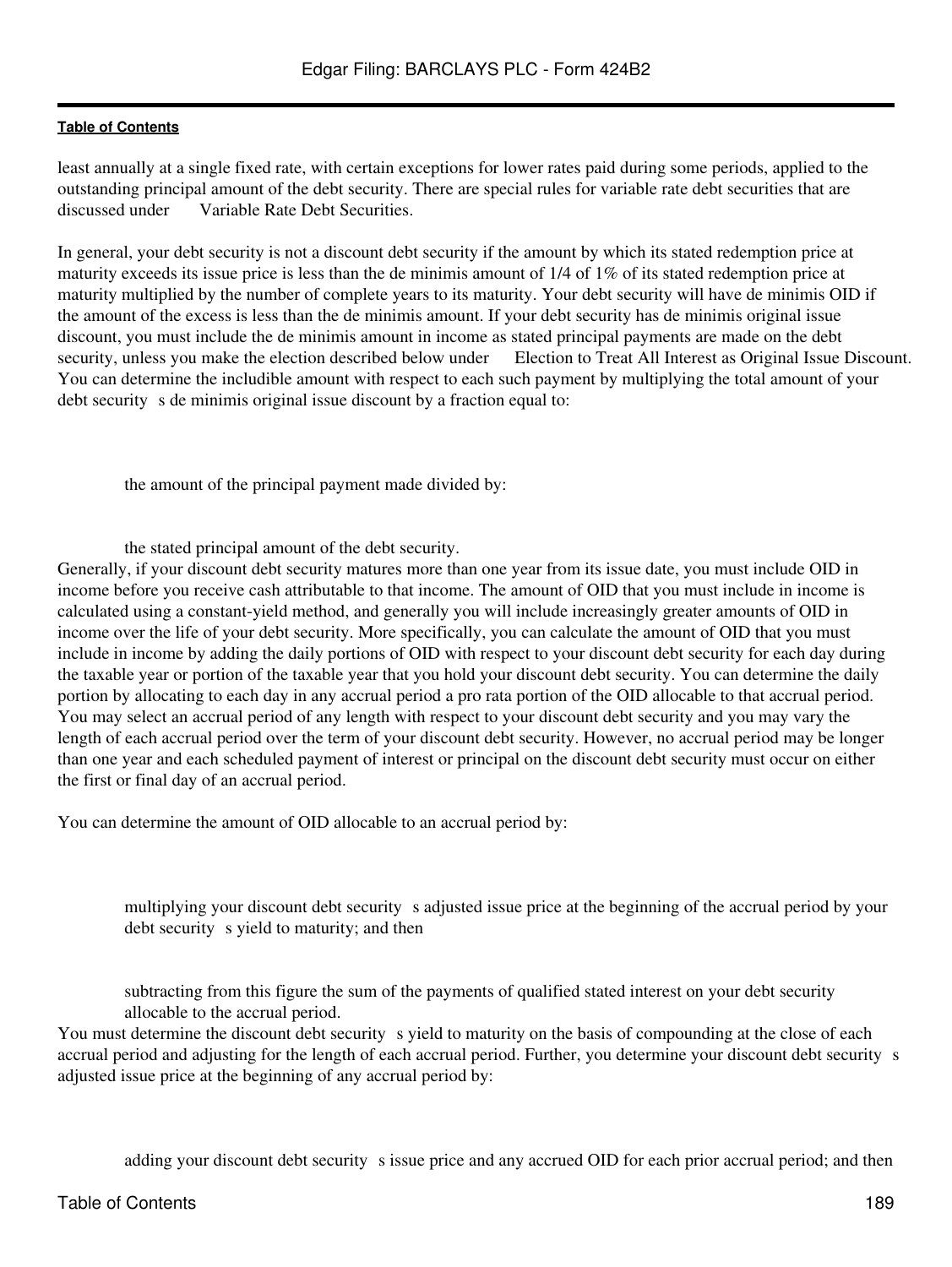subtracting any payments previously made on your discount debt security that were not qualified stated interest payments.

If an interval between payments of qualified stated interest on your discount debt security contains more than one accrual period, then, when you determine the amount of OID allocable to an accrual period, you must allocate the amount of qualified stated interest payable at the end of the interval, including any qualified stated interest that is payable on the first day of the accrual period immediately following the interval, pro rata to each accrual period in the interval based on their relative lengths. In addition, you must increase the adjusted issue price at the beginning of each accrual period in the interval by the amount of any qualified stated interest that has accrued prior to the first day of the accrual period but that is not payable until the end of the interval. You may compute the amount of OID allocable to an initial short accrual period by using any reasonable method if all other accrual periods, other than a final short accrual period, are of equal length.

-56-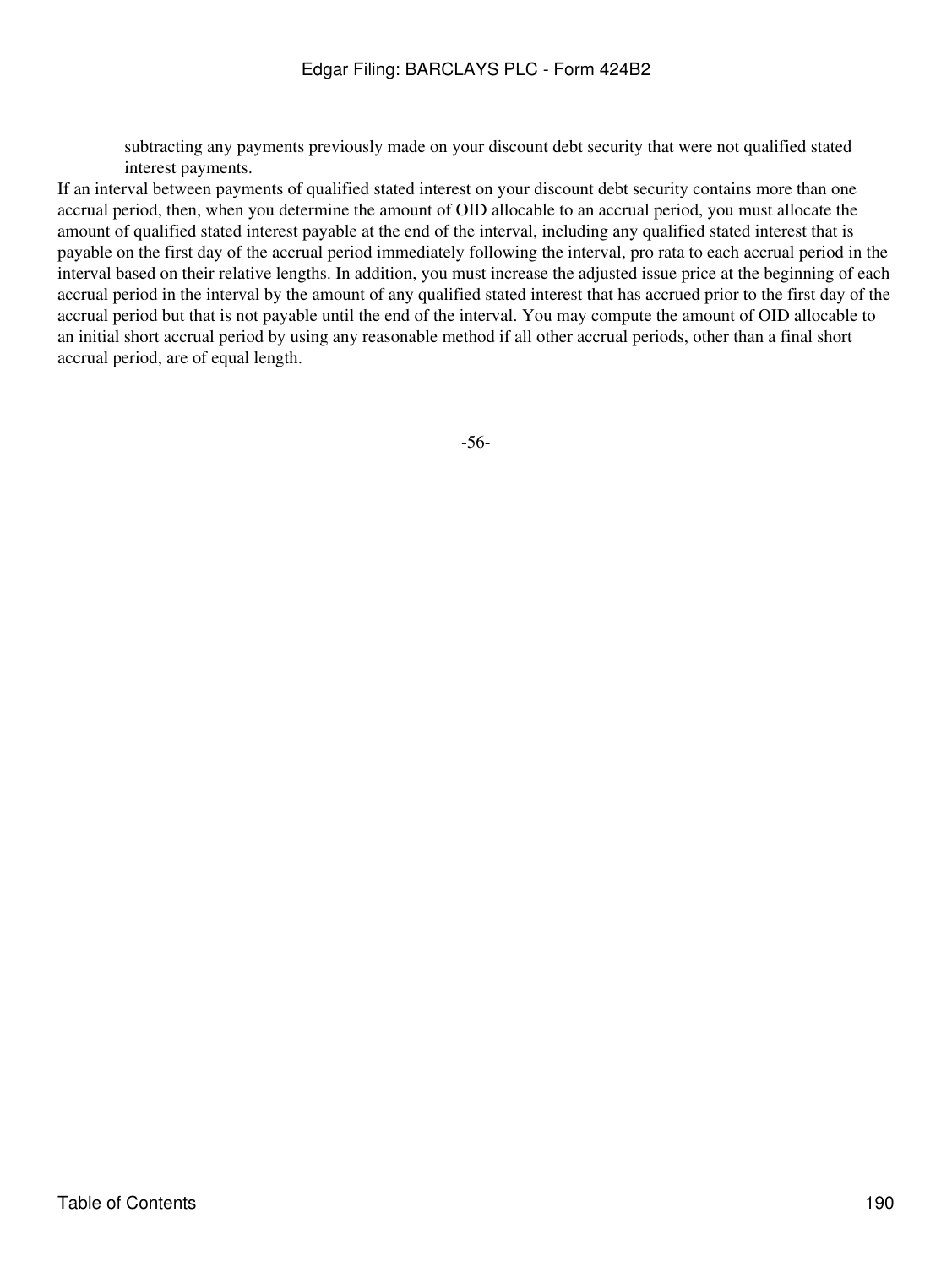The amount of OID allocable to the final accrual period is equal to the difference between:

the amount payable at the maturity of your debt security, other than any payment of qualified stated interest; and

your debt security s adjusted issue price as of the beginning of the final accrual period. *Acquisition Premium.* If you purchase your debt security for an amount that is less than or equal to the sum of all amounts, other than qualified stated interest, payable on your debt security after the purchase date but is greater than the amount of your debt security s adjusted issue price, as determined above under General, the excess over the adjusted issue price is acquisition premium. If you do not make the election described below under Election to Treat All Interest as Original Issue Discount, then you must reduce the daily portions of OID by a fraction equal to:

the excess of your adjusted basis in the debt security immediately after purchase over the adjusted issue price of the debt security;

divided by:

the excess of the sum of all amounts payable, other than qualified stated interest, on the debt security after the purchase date over the debt security s adjusted issue price.

*Pre-Issuance Accrued Interest.* An election may be made to decrease the issue price of your debt security by the amount of pre-issuance accrued interest if:

a portion of the initial purchase price of your debt security is attributable to pre-issuance accrued interest;

the first stated interest payment on your debt security is to be made within one year of your debt security s issue date; and

the payment will equal or exceed the amount of pre-issuance accrued interest. If this election is made, a portion of the first stated interest payment will be treated as a return of the excluded pre-issuance accrued interest and not as an amount payable on your debt security.

*Debt Securities Subject to Contingencies, Including Optional Redemption.* Your debt security is subject to a contingency if it provides for an alternative payment schedule or schedules applicable upon the occurrence of a contingency or contingencies, other than a remote or incidental contingency, whether such contingency relates to payments of interest or of principal. In such a case, you must determine the yield and maturity of your debt security by assuming that the payments will be made according to the payment schedule most likely to occur if: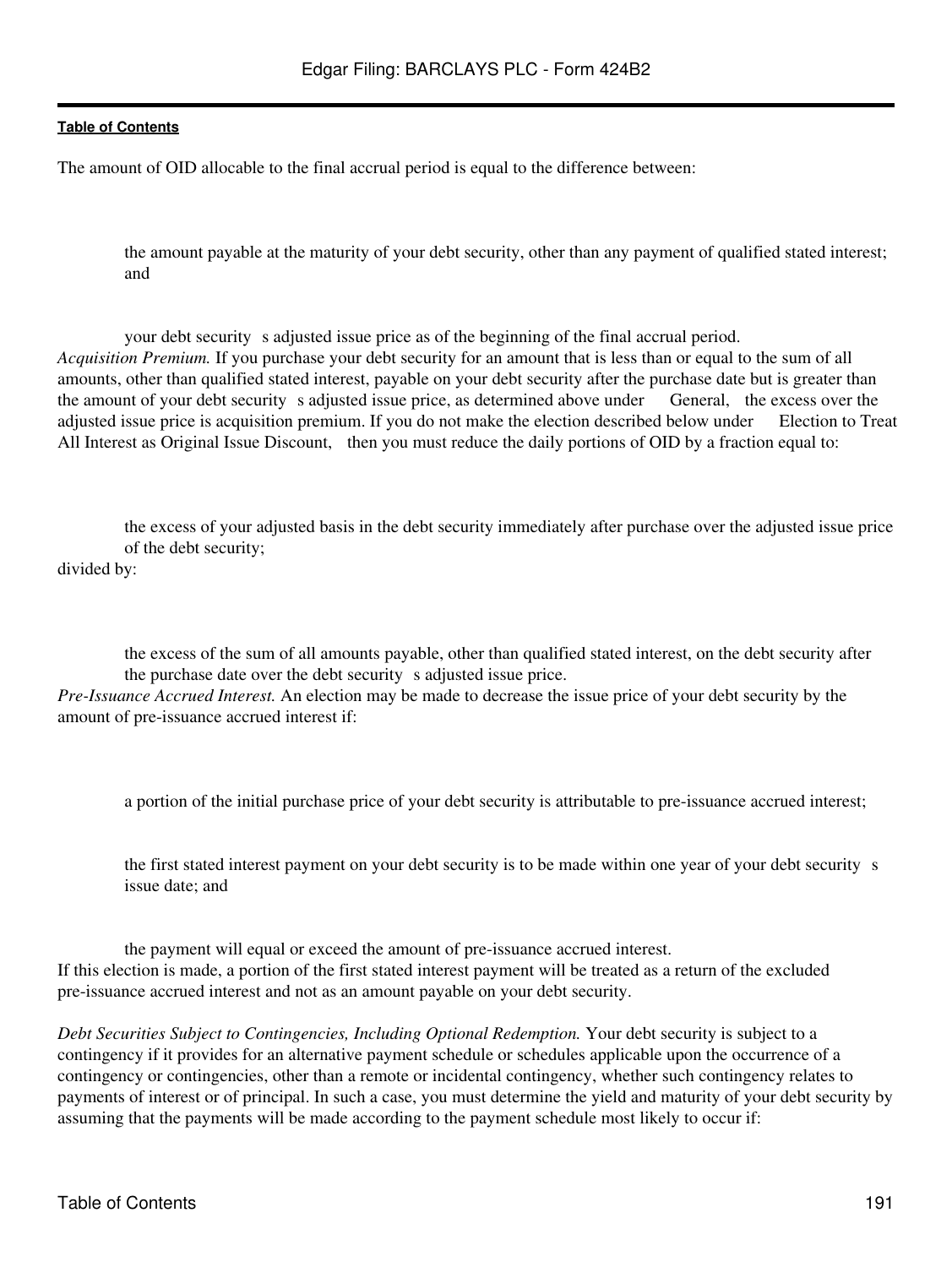the timing and amounts of the payments that comprise each payment schedule are known as of the issue date; and

one of such schedules is significantly more likely than not to occur.

If there is no single payment schedule that is significantly more likely than not to occur, other than because of a mandatory sinking fund, you must include income on your debt security in accordance with the general rules that govern contingent payment obligations. If applicable, these rules will be discussed in the relevant prospectus supplement.

Notwithstanding the general rules for determining yield and maturity, if your debt security is subject to contingencies, and either you or we have an unconditional option or options that, if exercised, would require payments to be made on the debt security under an alternative payment schedule or schedules, then:

in the case of an option or options that we may exercise, we will be deemed to exercise or not exercise an option or a combination of options in the manner that minimizes the yield on your debt security; and,

-57-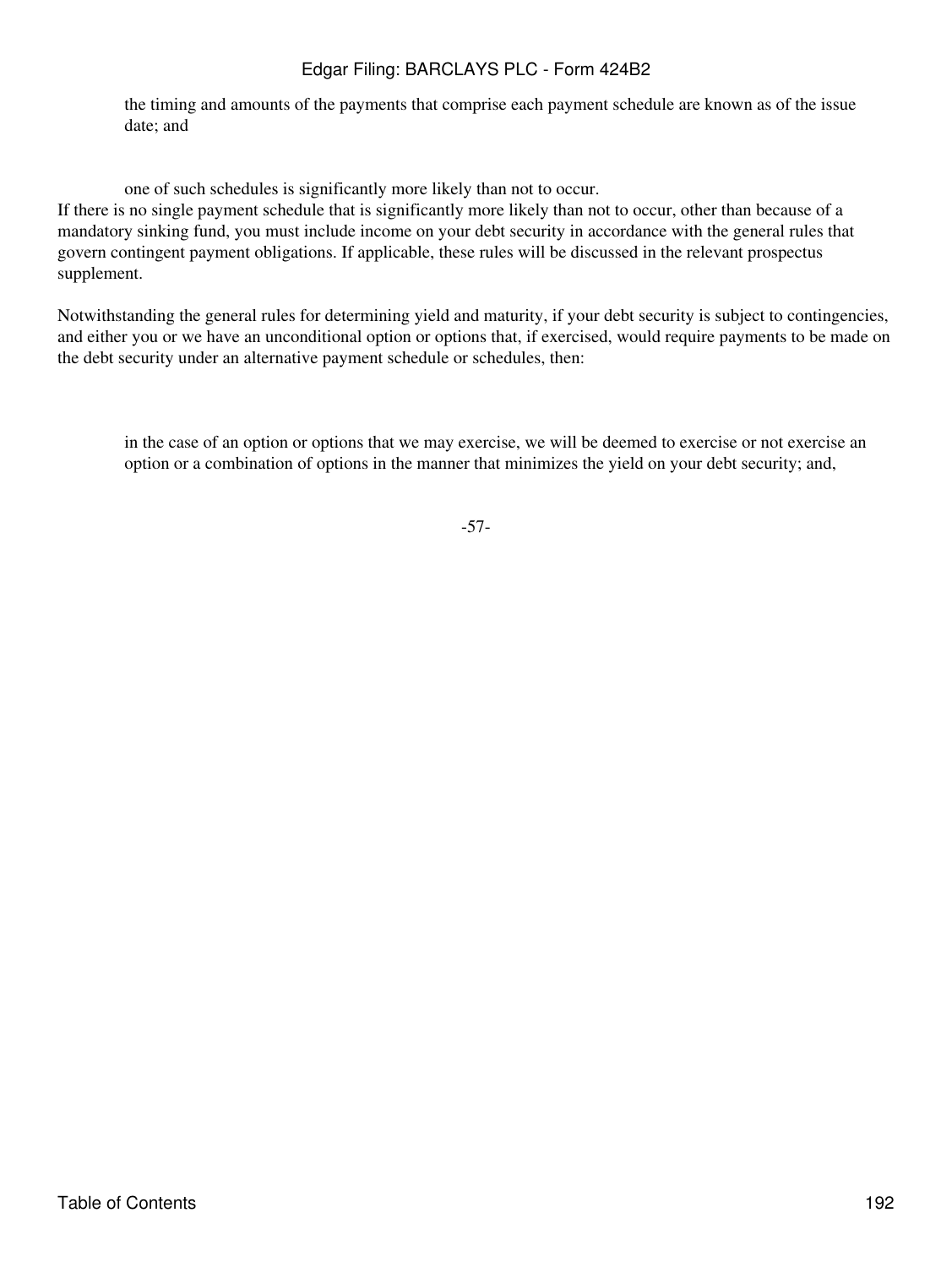in the case of an option or options that you may exercise, you will be deemed to exercise or not exercise an option or a combination of options in the manner that maximizes the yield on your debt security. If both you and we hold options described in the preceding sentence, those rules will apply to each option in the order in which they may be exercised. You may determine the yield on your debt security for the purposes of those calculations by using any date on which your debt security may be redeemed or repurchased as the maturity date and the amount payable on the date that you chose in accordance with the terms of your debt security as the principal amount payable at maturity.

If a contingency, including the exercise of an option, actually occurs or does not occur contrary to an assumption made according to the above rules then, except to the extent that a portion of your debt security is repaid as a result of this change in circumstances and solely to determine the amount and accrual of OID, you must redetermine the yield and maturity of your debt security by treating your debt security as having been retired and reissued on the date of the change in circumstances for an amount equal to your debt security s adjusted issue price on that date.

*Election to Treat All Interest as Original Issue Discount.* You may elect to include in gross income all interest that accrues on your debt security using the constant-yield method described above under General, with the modifications described below. For purposes of this election, interest will include stated interest, OID, de minimis original issue discount, market discount, de minimis market discount and unstated interest, as adjusted by any amortizable bond premium, described below under Debt Securities Purchased at a Premium, or acquisition premium.

If you make this election for your debt security, then, when you apply the constant-yield method:

the issue price of your debt security will equal your cost;

the issue date of your debt security will be the date you acquired it; and

no payments on your debt security will be treated as payments of qualified stated interest. Generally, this election will apply only to the debt security for which you make it; however, if the debt security has amortizable bond premium, you will be deemed to have made an election to apply amortizable bond premium against interest for all debt instruments with amortizable bond premium, other than debt instruments the interest on which is excludible from gross income, that you hold as of the beginning of the taxable year to which the election applies or thereafter. Additionally, if you make this election for a market discount debt security, you will be treated as having made the election discussed below under Market Discount to include market discount in income currently over the life of all debt instruments having market discount that you acquire on or after the first day of the first taxable year to which the election applies. You may not revoke any election to apply the constant-yield method to all interest on a debt security or the deemed elections with respect to amortizable bond premium or market discount debt securities without the consent of the IRS.

*Variable Rate Debt Securities.* Your debt security will be a variable rate debt security if:

your debt security s issue price does not exceed the total noncontingent principal payments by more than the lesser of: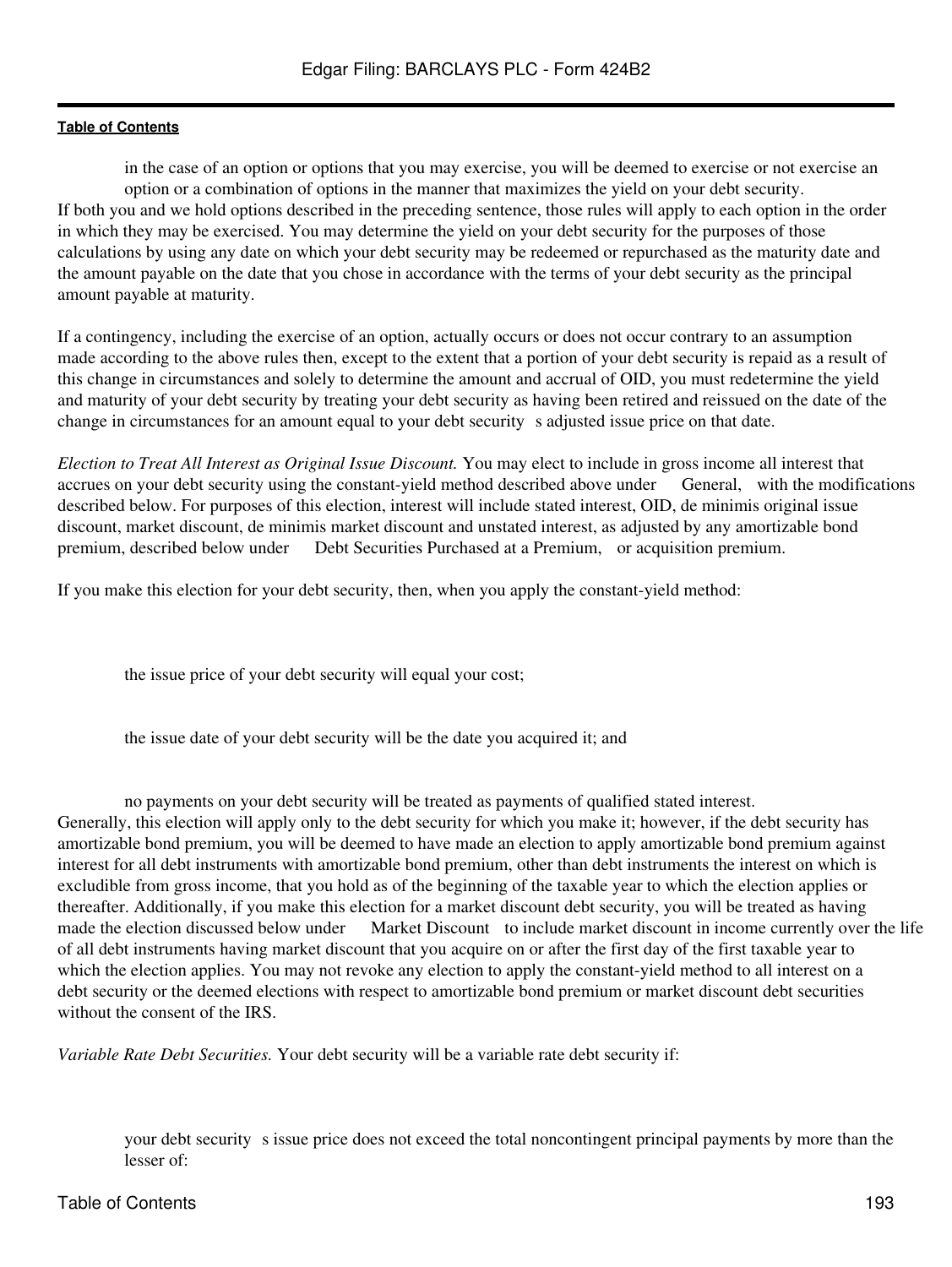- 1. 1.5% of the product of the total noncontingent principal payments and the number of complete years to maturity from the issue date; or
- 2. 15% of the total noncontingent principal payments; and

your debt security provides for stated interest, compounded or paid at least annually, only at:

- 1. one or more qualified floating rates;
- 2. a single fixed rate and one or more qualified floating rates;

-58-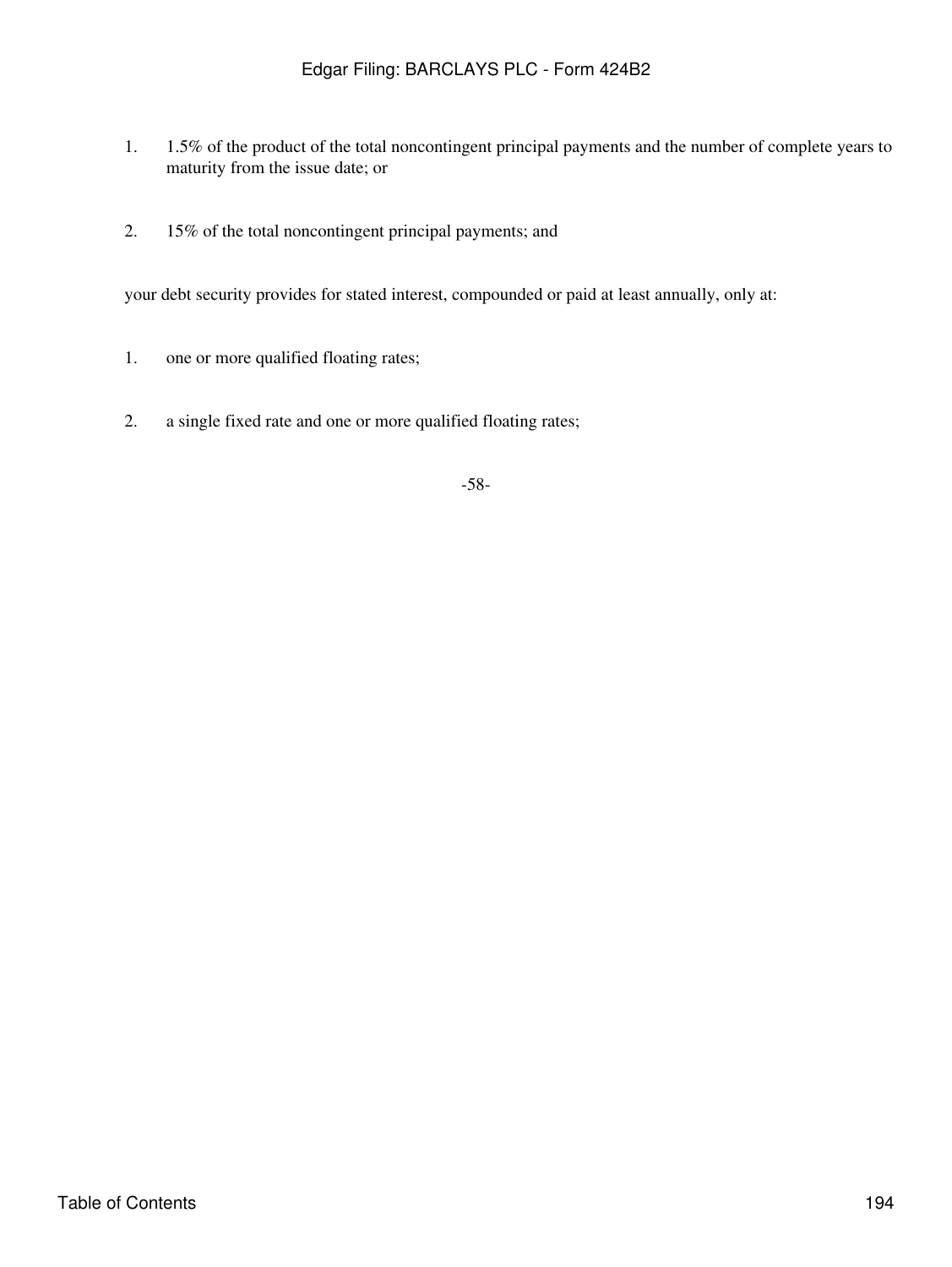- 3. a single objective rate; or
- 4. a single fixed rate and a single objective rate that is a qualified inverse floating rate; and

the value of any variable rate on any date during the term of your debt security is set no earlier than three months prior to the first day on which that value is in effect and no later than one year following that first day.

Your debt security will have a variable rate that is a qualified floating rate if:

variations in the value of the rate can reasonably be expected to measure contemporaneous variations in the cost of newly borrowed funds in the currency in which your debt security is denominated; or

the rate is equal to such a rate either:

- 1. multiplied by a fixed multiple that is greater than 0.65 but not more than 1.35; or
- 2. multiplied by a fixed multiple that is greater than 0.65 but not more than 1.35, and then increased or decreased by a fixed rate.

If your debt security provides for two or more qualified floating rates that are within 0.25 percentage points of each other on the issue date or can reasonably be expected to have approximately the same values throughout the term of the debt security, the qualified floating rates together constitute a single qualified floating rate.

Your debt security will not have a qualified floating rate, however, if the rate is subject to certain restrictions (including caps, floors, governors, or other similar restrictions) unless such restrictions are caps, floors or governors that are fixed throughout the term of the debt security or such restrictions are not reasonably expected to significantly affect the yield on the debt security.

Your debt security will have a variable rate that is a single objective rate if:

the rate is not a qualified floating rate; and

the rate is determined using a single, fixed formula that is based on objective financial or economic information that is not within the control of or unique to the circumstances of the issuer or a related party. Your debt security will not have a variable rate that is an objective rate, however, if it is reasonably expected that the average value of the rate during the first half of your debt security s term will be either significantly less than or significantly greater than the average value of the rate during the final half of your debt security s term.

An objective rate as described above is a qualified inverse floating rate if: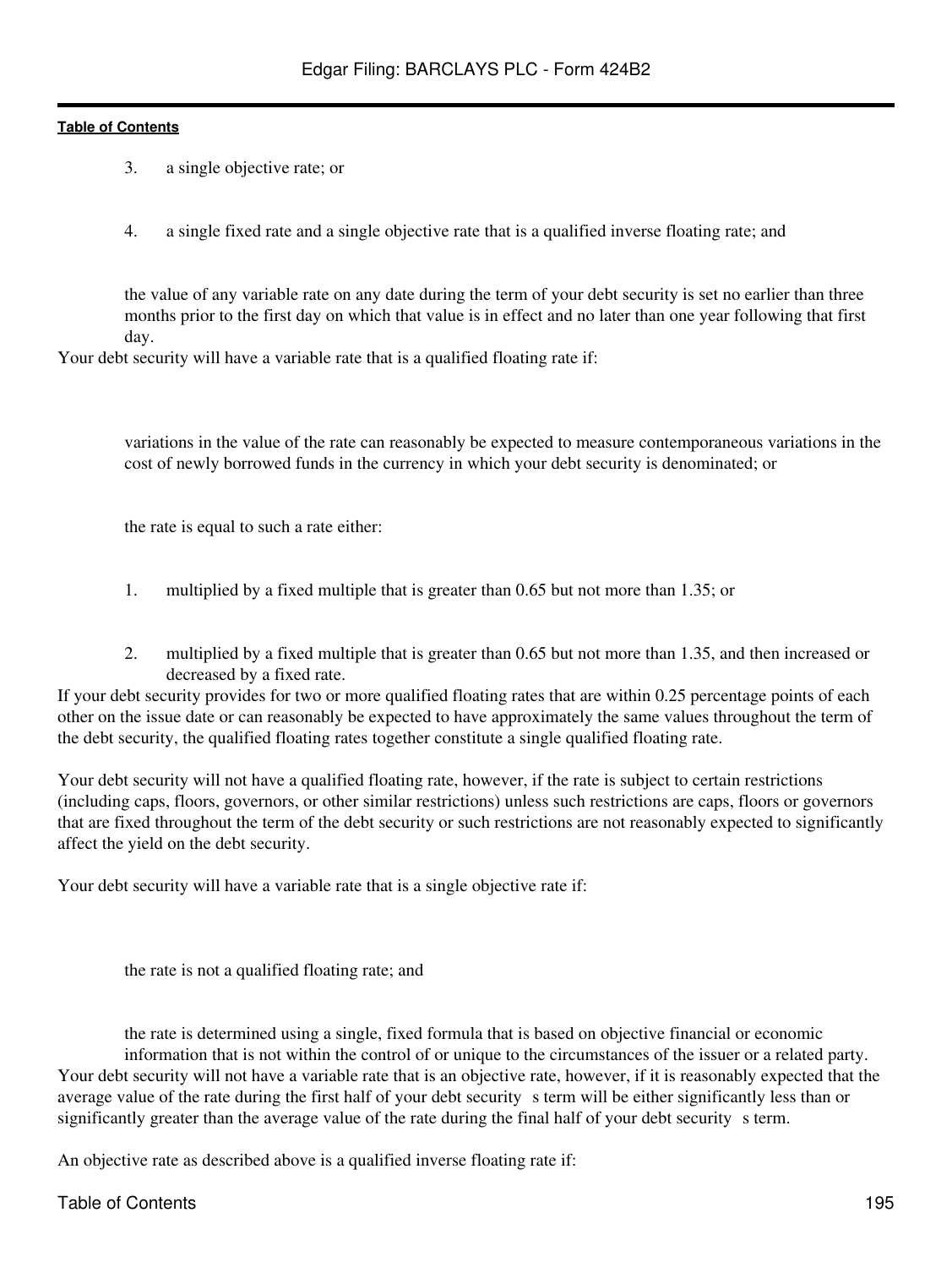the rate is equal to a fixed rate minus a qualified floating rate; and

the variations in the rate can reasonably be expected to inversely reflect contemporaneous variations in the cost of newly borrowed funds.

Your debt security will also have a single qualified floating rate or an objective rate if interest on your debt security is stated at a fixed rate for an initial period of one year or less followed by either a qualified floating rate or an objective rate for a subsequent period, and either:

the fixed rate and the qualified floating rate or objective rate have values on the issue date of the debt security that do not differ by more than 0.25 percentage points; or

the value of the qualified floating rate or objective rate is intended to approximate the fixed rate.

-59-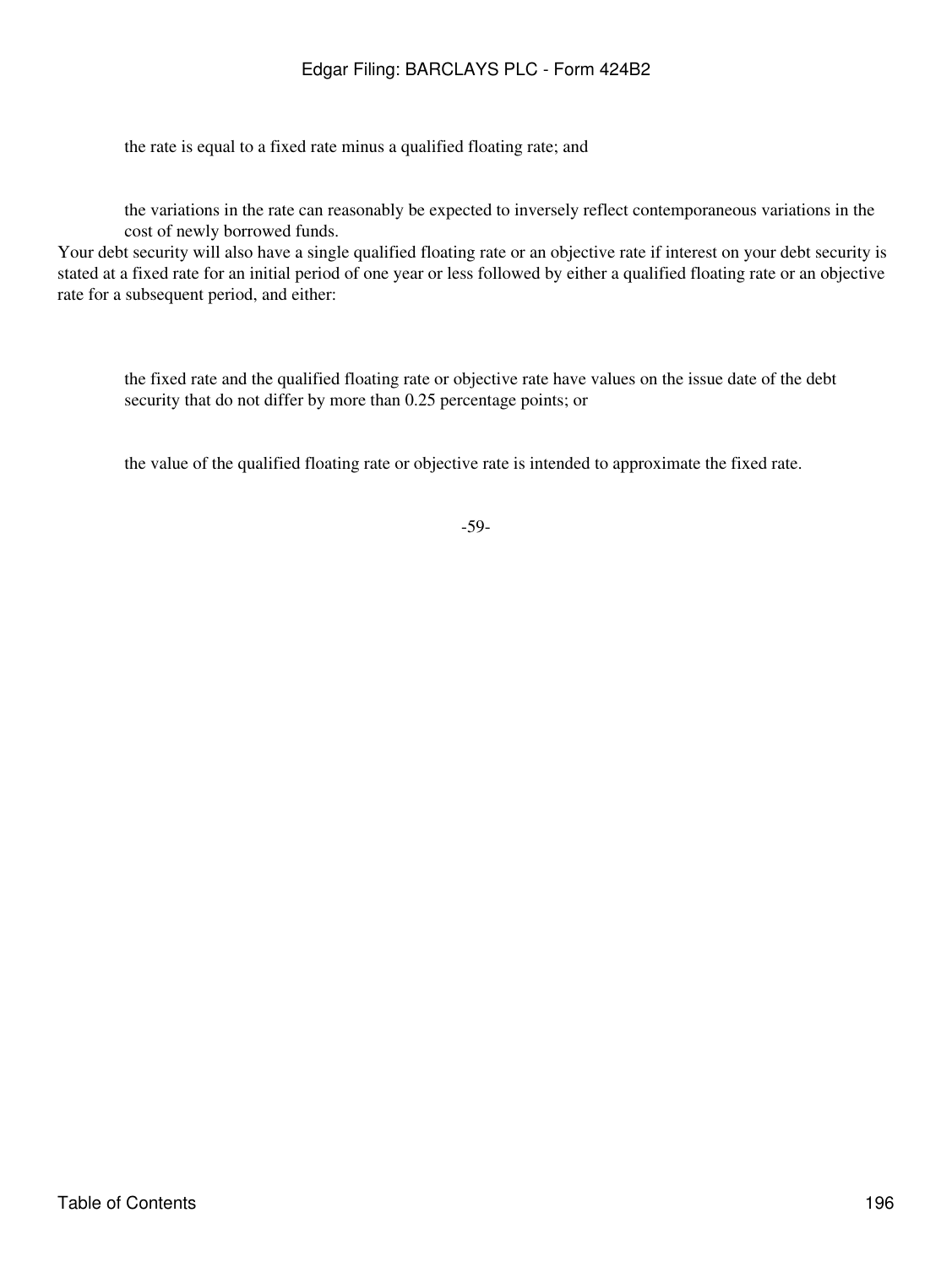In general, if your variable rate debt security provides for stated interest at a single qualified floating rate or objective rate, or one of those rates after a single fixed rate for an initial period, all stated interest on your debt security is qualified stated interest. In this case, the amount of OID, if any, is determined by using, in the case of a qualified floating rate or qualified inverse floating rate, the value as of the issue date of the qualified floating rate or qualified inverse floating rate, or, for any other objective rate, a fixed rate that reflects the yield reasonably expected for your debt security.

If your variable rate debt security does not provide for stated interest at a single qualified floating rate or a single objective rate, and also does not provide for interest payable at a fixed rate other than a single fixed rate for an initial period you generally will determine the interest and OID accruals on your debt security by:

determining a fixed rate substitute for each variable rate provided under your variable rate debt security;

constructing the equivalent fixed rate debt instrument, using the fixed rate substitute described above;

determining the amount of qualified stated interest and OID with respect to the equivalent fixed rate debt instrument; and

adjusting for actual variable rates during the applicable accrual period.

When you determine the fixed rate substitute for each variable rate provided under the variable rate debt security, you generally will use the value of each variable rate as of the issue date or, for an objective rate that is not a qualified inverse floating rate, a rate that reflects the reasonably expected yield on your debt security.

If your variable rate debt security provides for stated interest either at one or more qualified floating rates or at a qualified inverse floating rate, and also provides for stated interest at a single fixed rate other than at a single fixed rate for an initial period, the interest and OID accruals are generally determined by using the method described in the previous paragraph. However, your variable rate debt security will be treated, for purposes of the first three steps of the determination, as if your debt security had provided for a qualified floating rate, or a qualified inverse floating rate, rather than the fixed rate. The qualified floating rate, or qualified inverse floating rate, that replaces the fixed rate must be such that the fair market value of your variable rate debt security as of the issue date approximates the fair market value of an otherwise identical debt instrument that provides for the qualified floating rate, or qualified inverse floating rate, rather than the fixed rate.

*Short-Term Debt Securities.* In general, if you are an individual or other cash basis U.S. holder of a short-term debt security, you are not required to accrue OID, as specially defined below for the purposes of this paragraph, for U.S. federal income tax purposes unless you elect to do so (although it is possible that you may be required to include any stated interest in income as you receive it). If you are an accrual basis taxpayer, a taxpayer in a special class, including, but not limited to, a regulated investment company, common trust fund, or a certain type of pass-through entity, or a cash basis taxpayer who so elects, you will be required to accrue OID on short-term debt securities on either a straight-line basis or under the constant-yield method, based on daily compounding. If you are not required and do not elect to include OID in income currently, any gain you realize on the sale or retirement of your short-term debt security will be ordinary income to the extent of the accrued OID, which will be determined on a straight-line basis unless you make an election to accrue the OID under the constant-yield method, through the date of sale or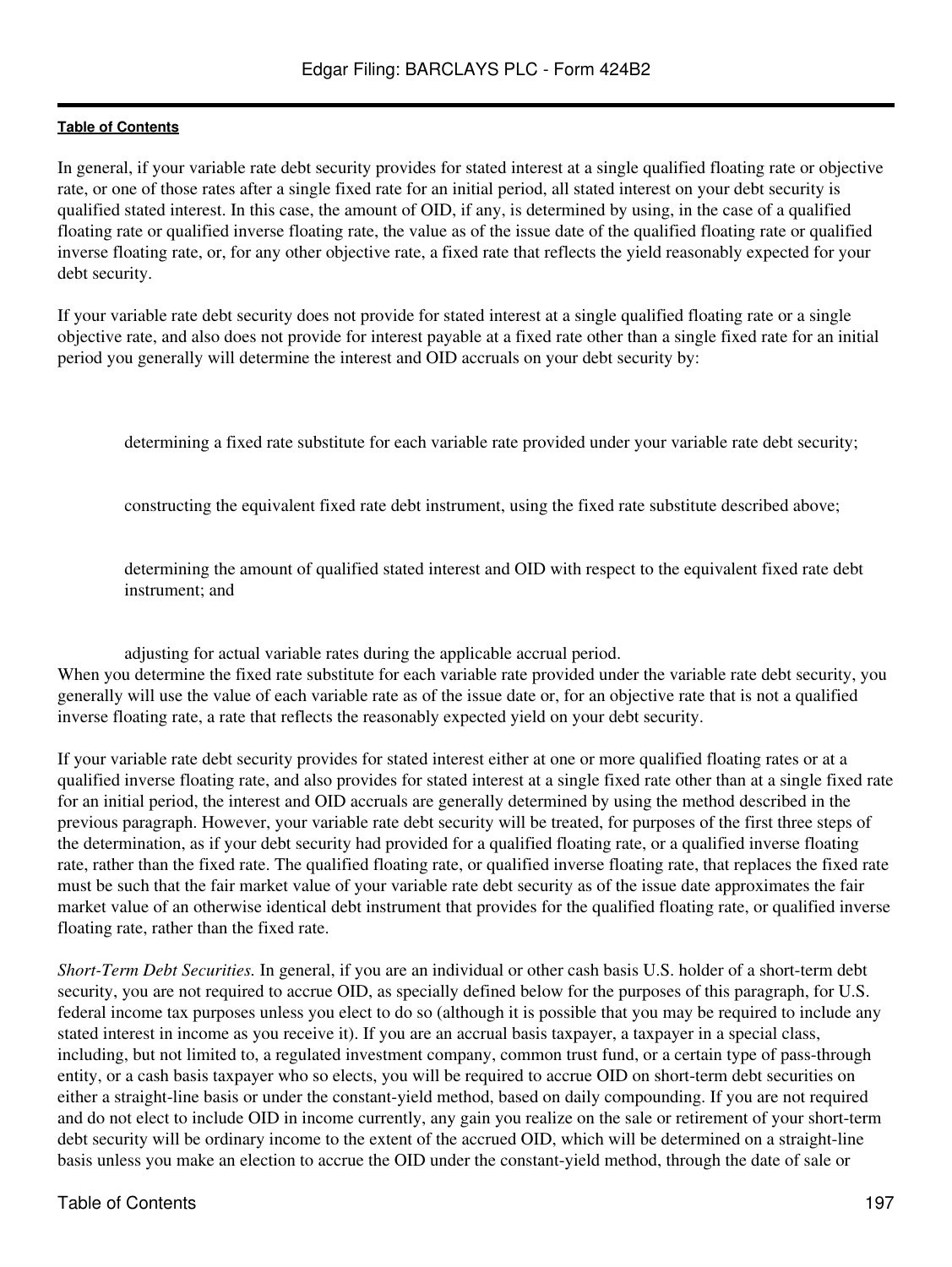retirement. However, if you are not required and do not elect to accrue OID on your short-term debt securities, you will be required to defer deductions for interest on borrowings allocable to your short-term debt securities in an amount not exceeding the deferred income until the deferred income is realized.

When you determine the amount of OID subject to these rules, you must include all interest payments on your short-term debt security, including stated interest, in your short-term debt security s stated redemption price at maturity.

-60-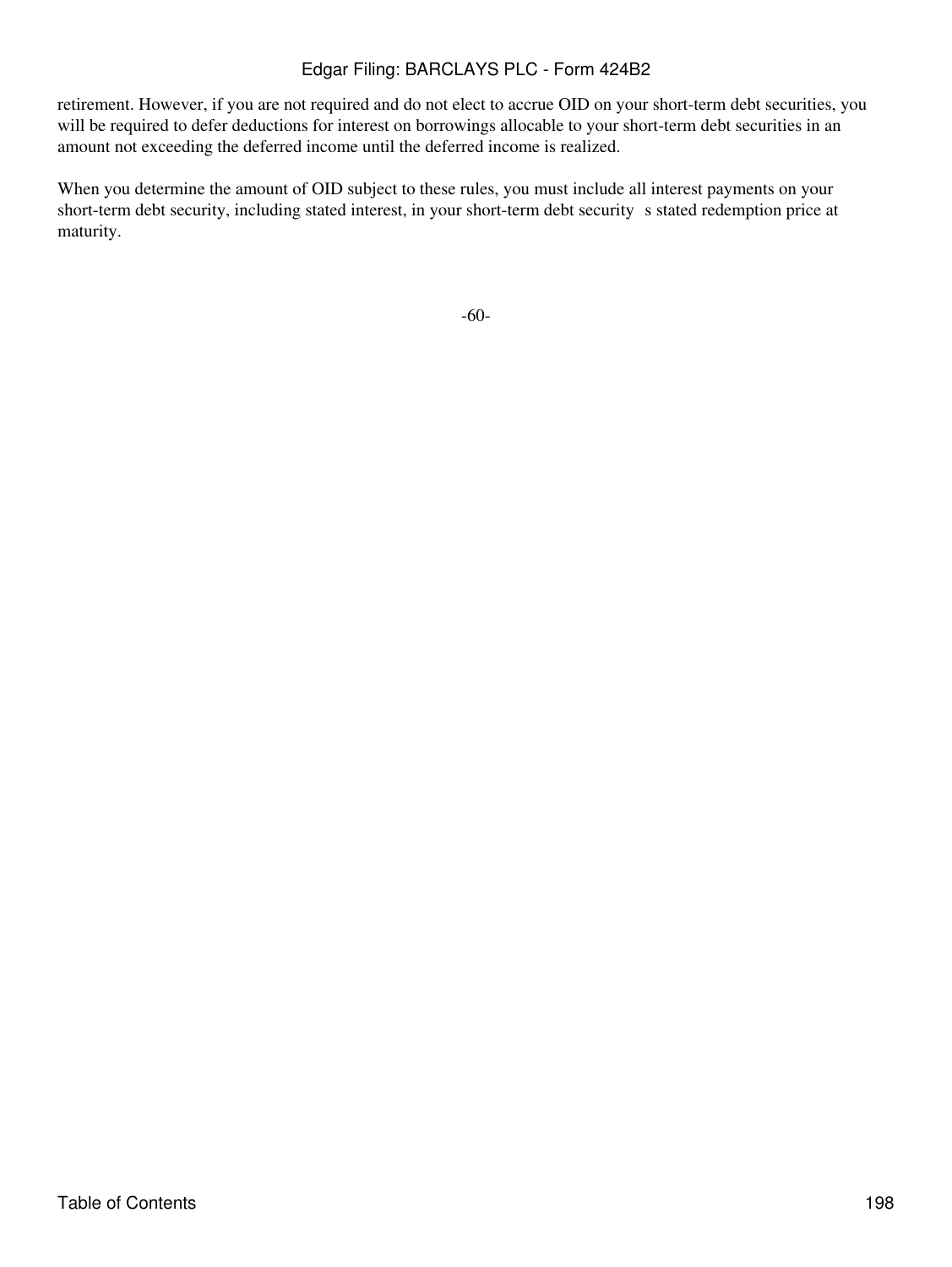### **Market Discount**

You would be treated as if you purchased your debt security, other than a short-term debt security, at a market discount and your debt security will be a market discount debt security if:

you purchase your debt security for less than its issue price as determined above under Original Issue Discount General; and

the difference between the debt security s stated redemption price at maturity or, in the case of a discount debt security, the debt security s revised issue price, and the price you paid for your debt security is equal to or greater than  $1/4$  of  $1\%$  of your debt security s stated redemption price at maturity or revised issue price, respectively, multiplied by the number of complete years to the debt security s maturity. To determine the revised issue price of your debt security for these purposes, you generally add any OID that has accrued on your debt security to its issue price.

If your debt security s stated redemption price at maturity or, in the case of a discount debt security, its revised issue price, exceeds the price you paid for the debt security by less than  $1/4$  of  $1\%$  multiplied by the number of complete years to the debt security s maturity, the excess constitutes de minimis market discount, and the rules discussed below are not applicable to you.

You must treat any gain you recognize on the maturity or disposition of your market discount debt security as ordinary income to the extent of the accrued market discount on your debt security. Alternatively, you may elect to include market discount in income currently over the life of your debt security. If you make this election, it will apply to all debt instruments with market discount that you acquire on or after the first day of the first taxable year to which the election applies. You may not revoke this election without the consent of the IRS. If you own a market discount debt security and do not make this election, you would generally be required to defer deductions for interest on borrowings allocable to your debt security in an amount not exceeding the accrued market discount on your debt security until the maturity or disposition of your debt security.

If you own a market discount debt security, the market discount debt security would accrue on a straight-line basis unless you elect to accrue market discount using a constant-yield method. If you make this election, it would apply only to the debt security with respect to which it is made and you may not revoke it. You would, however, not include accrued market discount in income unless you elect to do so as described above.

## Debt Securities Purchased at a Premium

If you purchase your debt security for an amount in excess of its principal amount (or, in the case of a discount debt security, in excess of the sum of all amounts payable on the debt security after the acquisition date (other than payments of qualified stated interest)), you may elect to treat the excess as amortizable bond premium. If you make this election, you will reduce the amount required to be included in your income each accrual period with respect to interest on your debt security by the amount of amortizable bond premium allocable to that accrual period, based on your debt security s yield to maturity.

If the amortizable bond premium allocable to an accrual period exceeds your interest income from your debt security for such accrual period, such excess is first allowed as a deduction to the extent of interest included in your income in respect of the debt security in previous accrual periods and is then carried forward to your next accrual period. If the

# Table of Contents 2008 1999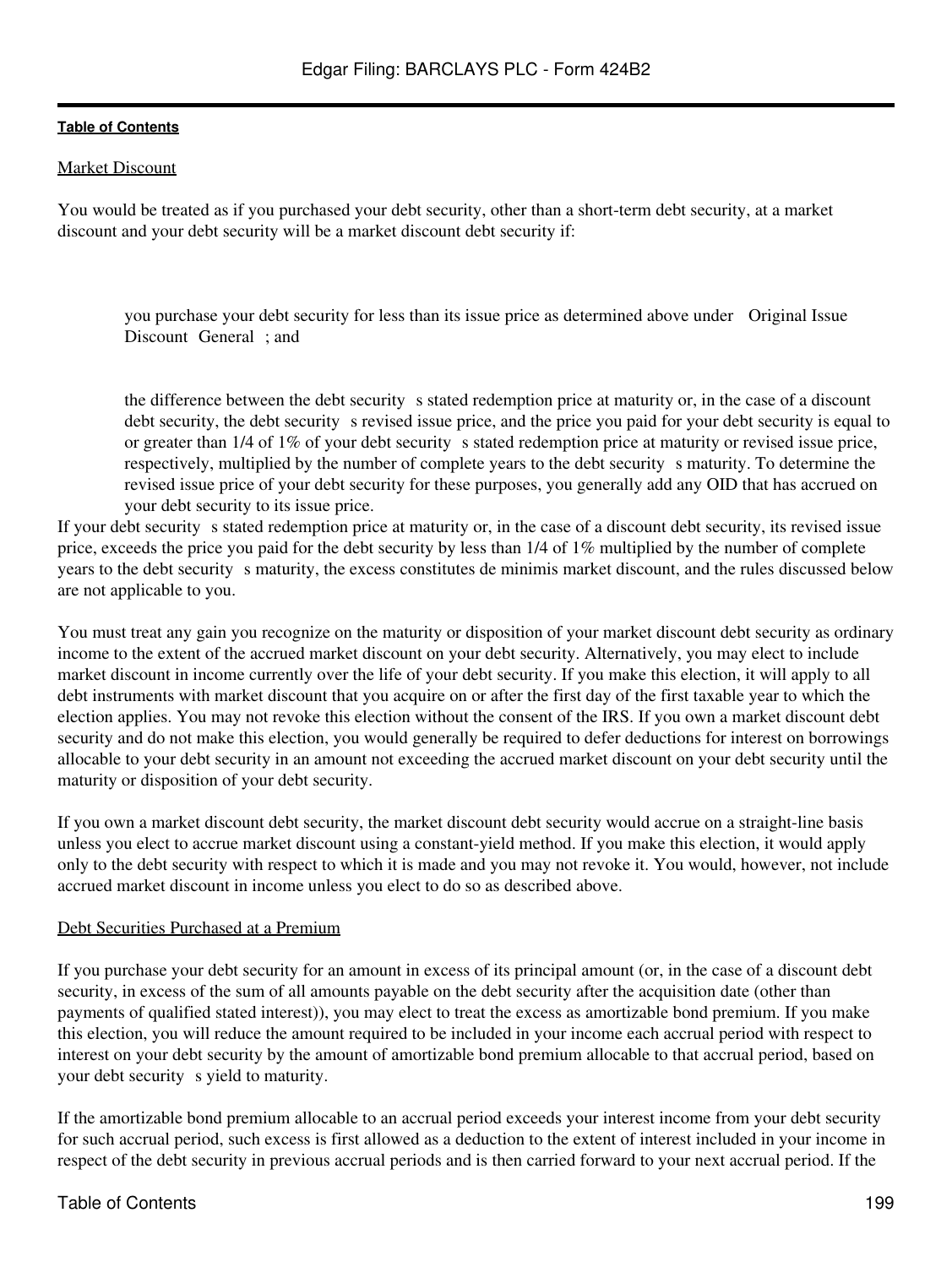amortizable bond premium allocable and carried forward to the accrual period in which your debt security is sold, retired or otherwise disposed of exceeds your interest income for such accrual period, you would be allowed an ordinary deduction equal to such excess.

If you make an election to amortize bond premium, it will apply to all debt instruments, other than debt instruments the interest on which is excludible from gross income, that you hold at the beginning of the first taxable year to which the election applies or that you thereafter acquire, and you may not revoke it without the consent of the IRS. See also Original Issue Discount Election to Treat All Interest as Original Issue Discount.

-61-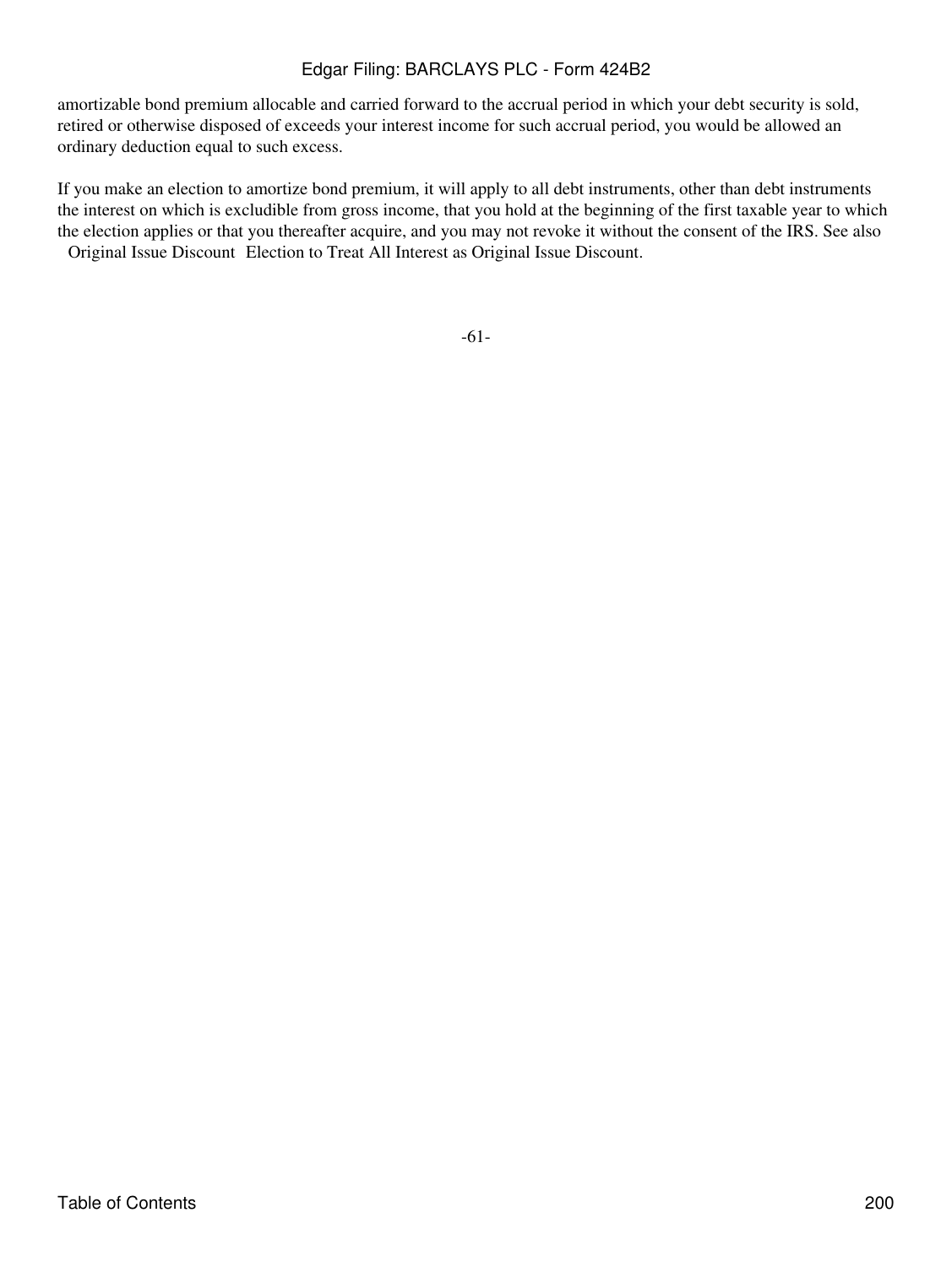### Purchase, Sale and Retirement of the Debt Securities

Your tax basis in your debt security will generally be your cost of your debt security adjusted by:

adding any OID or market discount previously included in income with respect to your debt security; and then

subtracting any payments on your debt security that are not qualified stated interest payments and any amortizable bond premium to the extent that such premium either reduced interest income on your debt security or gave rise to a deduction on your debt security.

You will generally recognize gain or loss on the sale or retirement of your debt security equal to the difference between the amount you realize on the sale or retirement, excluding any amounts attributable to accrued but unpaid interest (which will be treated as interest payments), and your tax basis in your debt security.

You will recognize capital gain or loss when you sell or retire your debt security, except to the extent described above under Original Issue Discount Short-Term Debt Securities or Market Discount.

Capital gain of a non-corporate U.S. holder is generally taxed at preferential rates where the holder has a holding period of greater than one year. The deductibility of capital losses is subject to limitations. Such gain or loss will generally be income or loss from sources within the United States for foreign tax credit limitation purposes.

#### Other Debt Securities

The applicable prospectus supplement will discuss any special U.S. federal income tax rules with respect to debt securities the payments on which are determined by reference to any reference asset, debt securities that are denominated in a currency other than the U.S. dollar, debt securities that are convertible into ordinary shares of Barclays PLC and other debt securities that are subject to the rules governing contingent payment obligations. Any prospectus supplement discussing the U.S. federal income tax rules with respect to debt securities that are convertible into ordinary shares of Barclays PLC will also discuss the U.S. federal income tax rules with respect to such ordinary shares.

## *Medicare Tax*

A U.S. holder that is an individual or estate, or a trust that does not fall into a special class of trusts that is exempt from such tax, is subject to a 3.8% tax on the lesser of (1) the U.S. holder s net investment income (or undistributed net investment income in the case of an estate or trust) for the relevant taxable year and  $(2)$  the excess of the U.S. holder s modified adjusted gross income for the taxable year over a certain threshold (which in the case of individuals is between \$125,000 and \$250,000, depending on the individual s circumstances). A holder s net investment income generally includes its interest income and its net gains from the disposition of debt securities, unless such interest income or net gains are derived in the ordinary course of the conduct of a trade or business (other than a trade or business that consists of certain passive or trading activities). If you are a U.S. holder that is an individual, estate or trust, you are urged to consult your tax advisors regarding the applicability of the Medicare tax to your income and gains in respect of your investment in the debt securities.

## *U.S. Alien Holders*

Table of Contents 201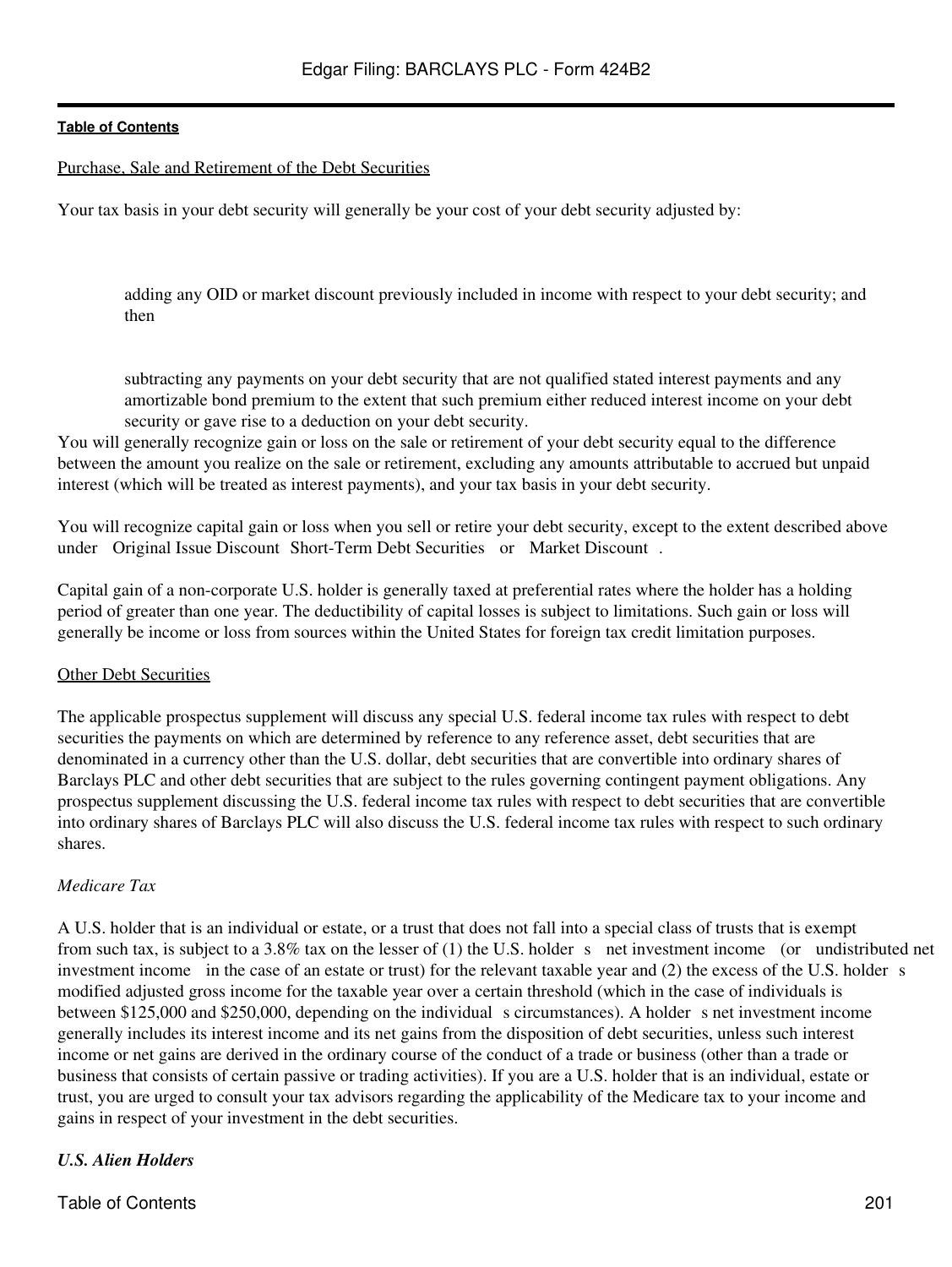This subsection describes the tax consequences to a U.S. alien holder of owning and disposing of debt securities. You are a U.S. alien holder if you are a beneficial owner of a debt security and you are, for U.S. federal income tax purposes:

a non-resident alien individual;

a foreign corporation; or

an estate or trust that in either case is not subject to U.S. federal income tax on a net income basis on income or gain from a debt security.

-62-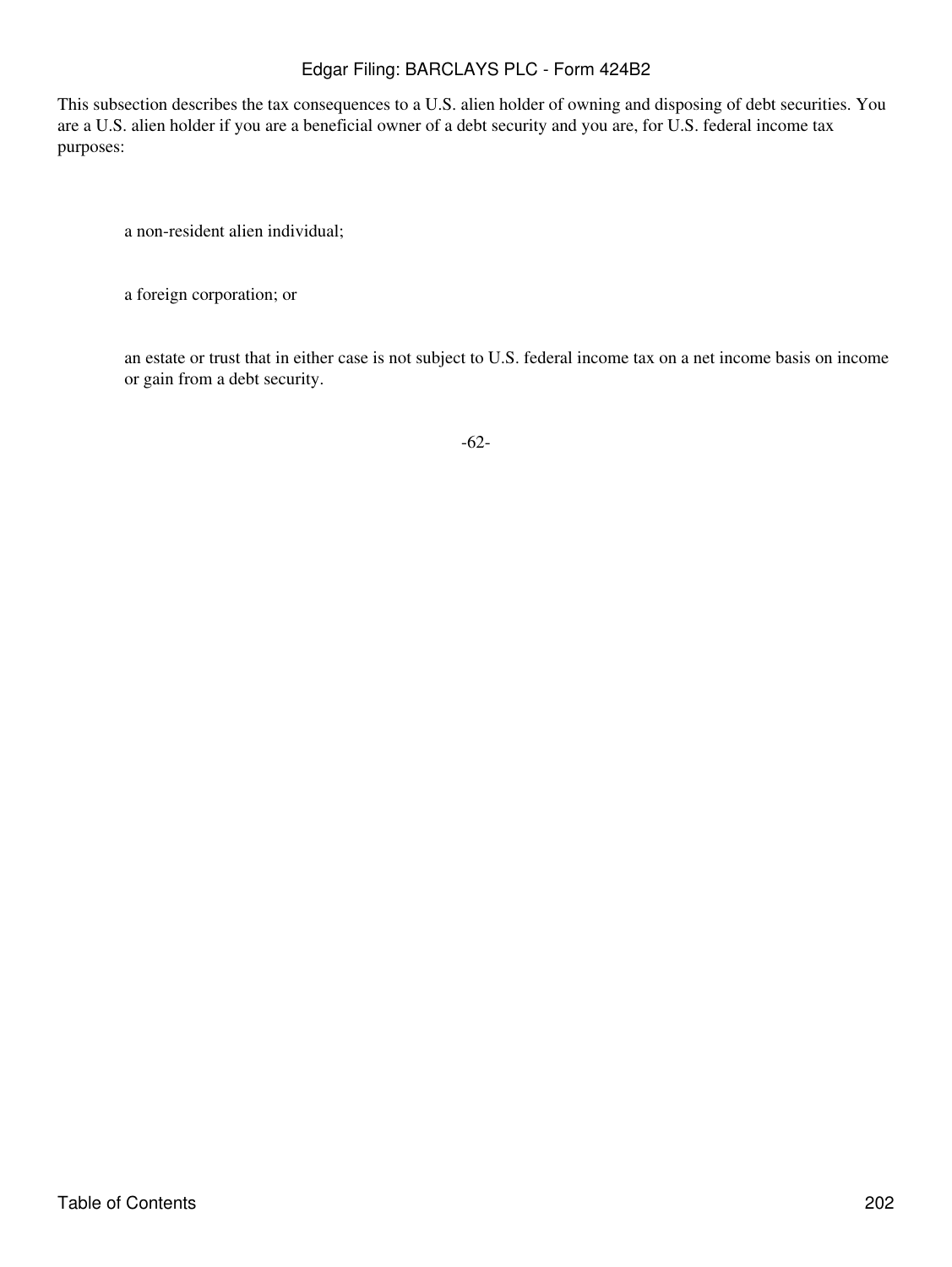If you are a U.S. holder, this subsection does not apply to you.

*Interest on Debt Securities.* If you are a U.S. alien holder, subject to the discussion of backup withholding below, interest paid to you with respect to debt securities will not be subject to U.S. federal income tax unless the interest is effectively connected with your conduct of a trade or business within the United States (or is treated as such), and, if required by an applicable income tax treaty as a condition for subjecting you to U.S. taxation on a net income basis, the interest is attributable to a permanent establishment that you maintain in the United States. In such cases you generally will be taxed in the same manner as a U.S. holder. If you are a corporate U.S. alien holder, effectively connected interest may, under certain circumstances, be subject to an additional branch profits tax at a rate of 30% or a lower rate if you are eligible for the benefits of an income tax treaty that provides for a lower rate.

*Disposition of the Debt Securities.* If you are a U.S. alien holder, you generally will not be subject to U.S. federal income tax on gain realized on the sale, exchange or retirement of your debt security unless:

the gain is effectively connected with your conduct of a trade or business in the United States, and, if required by an applicable income tax treaty, is attributable to a permanent establishment that you maintain in the United States; or

you are an individual, you are present in the United States for 183 or more days during the taxable year in which the gain is realized and certain other conditions exist.

If you are a corporate U.S. alien holder, effectively connected gains that you recognize may also, under certain circumstances, be subject to an additional branch profits tax at a 30% rate or at a lower rate if you are eligible for the benefits of an income tax treaty that provides for a lower rate.

#### *Information with Respect to Foreign Financial Assets*

Owners of specified foreign financial assets with an aggregate value in excess of \$50,000 (and in some circumstances, a higher threshold) may be required to file an information report with respect to such assets with their tax returns.

Specified foreign financial assets may include financial accounts maintained by foreign financial institutions, as well as the following, but only if they are held for investment and not held in accounts maintained by financial institutions: (i) stocks and securities issued by non-U.S. persons, (ii) financial instruments and contracts that have non-U.S. issuers or counterparties, and (iii) interests in foreign entities. The debt securities may be subject to these rules. Holders are urged to consult their tax advisors regarding the application of this reporting requirement to their ownership of the debt securities.

#### *Foreign Account Tax Compliance Withholding*

A 30% withholding tax may be imposed on all or some of the payments on the debt securities after December 31, 2018 to holders and non-U.S. financial institutions receiving payments on behalf of holders that, in each case, fail to comply with information reporting, certification and related requirements. Under current guidance, the amount to be withheld is not defined, and it is not yet clear whether or to what extent payments on the debt securities may be subject to this withholding tax. This withholding tax, if it applies, could apply to any payment made with respect to the debt securities, including payments of both principal and interest. Moreover, withholding may be imposed at any point in a chain of payments if a non-U.S. payee fails to comply with U.S. information reporting, certification and related requirements. Accordingly, debt securities held through a non-compliant institution may be subject to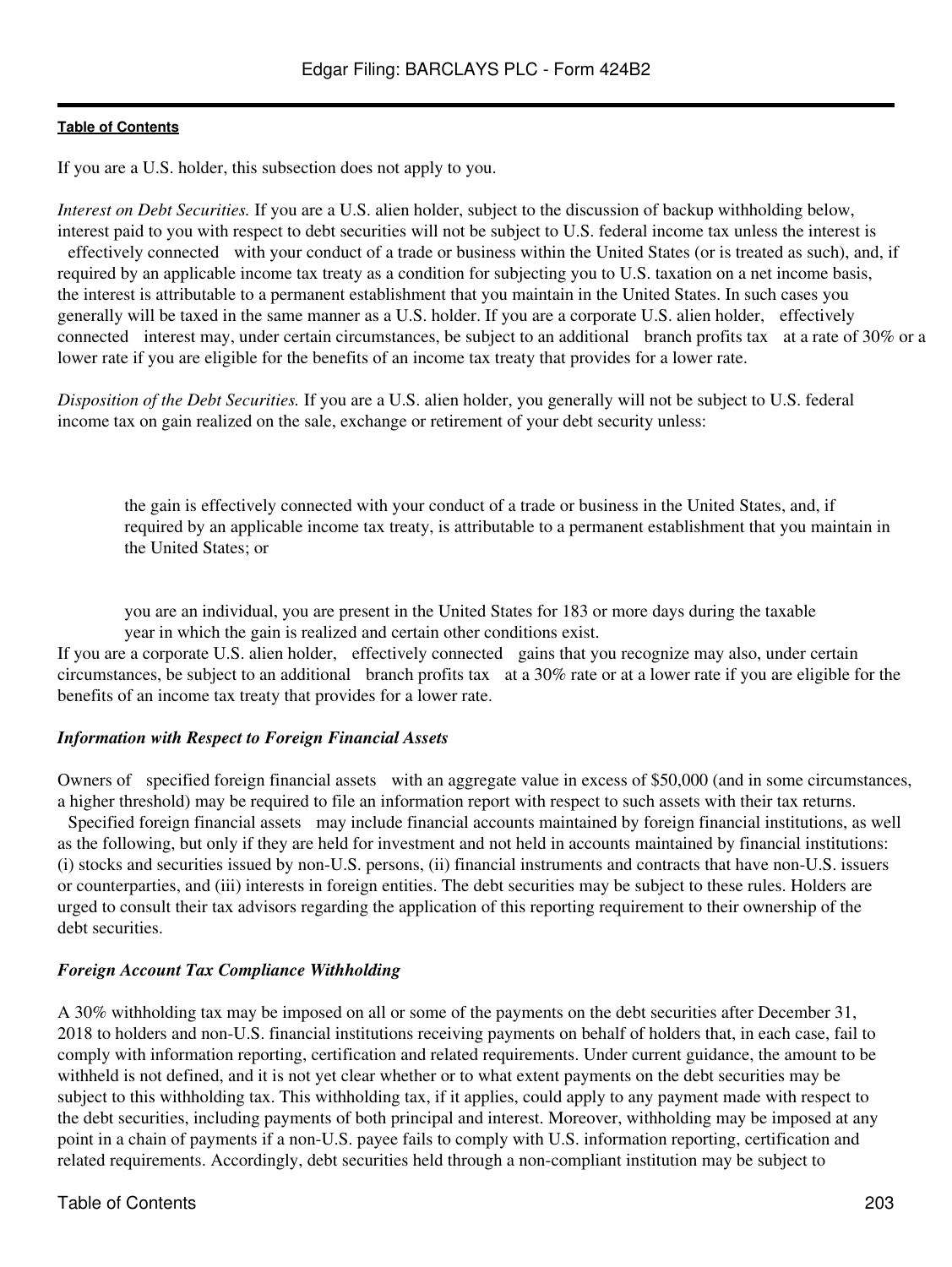withholding even if the holder otherwise would not be subject to withholding.

Unless otherwise specified in the relevant prospectus supplement, such withholding will not apply to debt securities with an issue date on or before six months after the date when final regulations defining foreign passthru payments are published by the U.S. Treasury Department.

-63-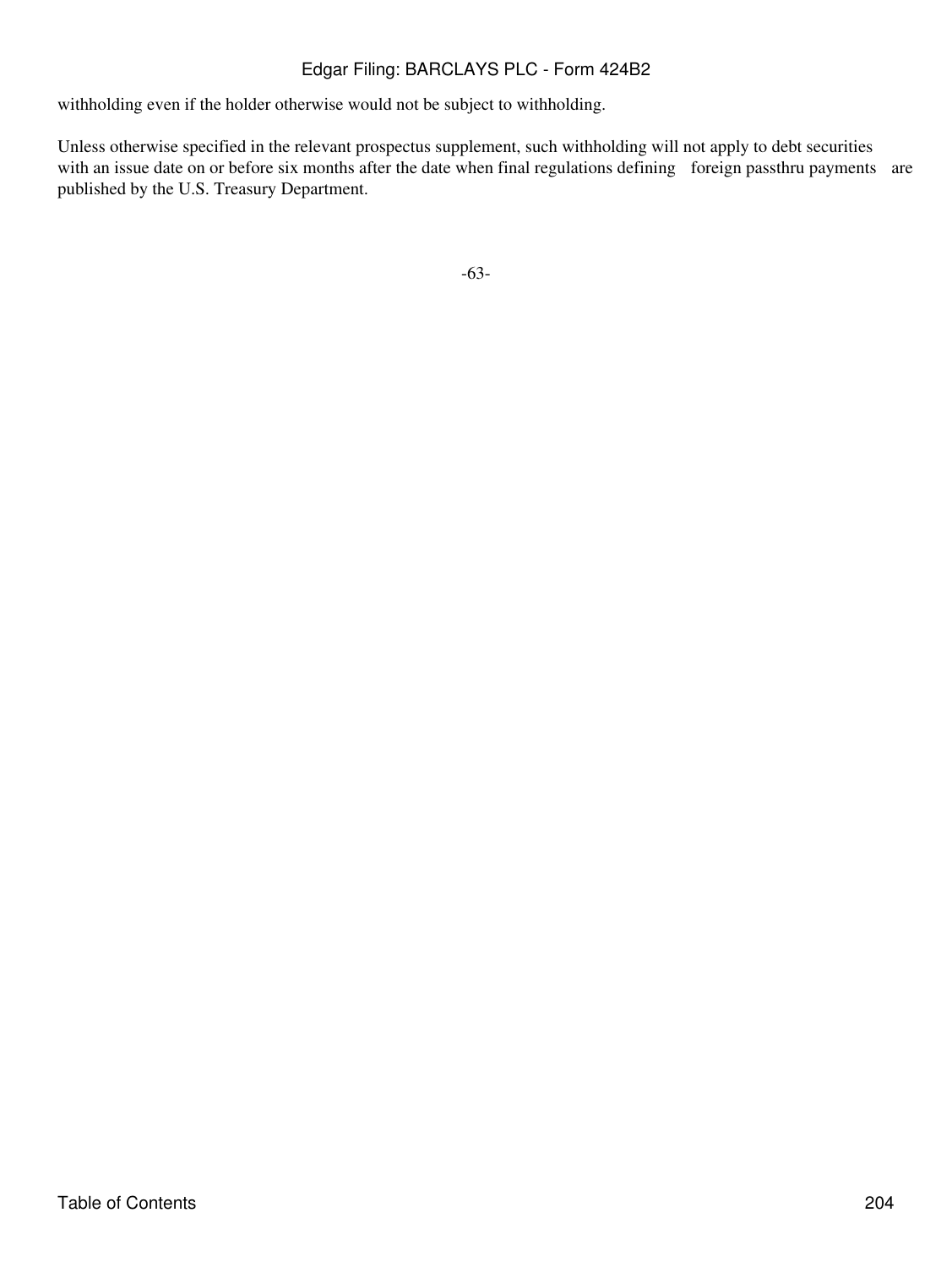If such withholding is required, Barclays PLC will not be required to pay any additional amounts with respect to any such amounts withheld. A beneficial owner of debt securities that is not a foreign financial institution generally will be entitled to a refund of any such amounts withheld, but this may entail significant administrative burden. U.S. holders and U.S. alien holders are urged to consult their tax advisers regarding the application of such withholding tax to their ownership of the debt securities.

## *Information Reporting and Backup Withholding*

If you are a noncorporate U.S. holder, information reporting requirements, on IRS Form 1099, generally would apply to payments of principal and interest, and the accrual of OID on a debt security within the United States, and the payment of proceeds to you from the sale of a debt security effected at a United States office of a broker.

Additionally, backup withholding may apply to such payments if you fail to comply with applicable certification requirements or (in the case of interest payments) are notified by the IRS that you have failed to report all interest and dividends required to be shown on your federal income tax returns.

If you are a U.S. alien holder, you are generally exempt from backup withholding and information reporting requirements with respect to payments of principal and interest made to you outside the United States by us or another non-U.S. payor. You are also generally exempt from backup withholding and information reporting requirements in respect of payments of principal and interest made within the United States and the payment of the proceeds from the sale of a debt security effected at a United States office of a broker, as long as either (i) the payor or broker does not have actual knowledge or reason to know that you are a U.S. person and you have furnished a valid IRS Form W-8 or other documentation upon which the payor or broker may rely to treat the payments as made to a non-U.S. person, or (ii) you otherwise establish an exemption.

Payment of the proceeds from the sale of a debt security effected at a foreign office of a broker generally will not be subject to information reporting or backup withholding. However, a sale effected at a foreign office of a broker could be subject to information reporting in the same manner as a sale within the United States (and in certain cases may be subject to backup withholding as well) if (i) the broker has certain connections to the United States, (ii) the proceeds or confirmation are sent to the United States or (iii) the sale has certain other specified connections with the United States.

You generally may obtain a refund of any amounts withheld under the backup withholding rules that exceed your income tax liability by filing a refund claim with the IRS.

## **United Kingdom Taxation of Senior Debt Securities**

#### *Introduction*

The following is a summary of the United Kingdom withholding and other tax considerations at the date hereof with respect to the acquisition, ownership and disposition of the Senior Debt Securities by persons who are the absolute beneficial owners of their Senior Debt Securities and who are neither (a) resident in the United Kingdom for United Kingdom tax purposes nor (b) hold the Securities in connection with any trade or business carried on in the United Kingdom through any branch, agency or permanent establishment in the United Kingdom. It is based upon the opinion of Clifford Chance LLP, our United Kingdom solicitors. This summary relates only to the position of persons who are absolute beneficial owners of the Senior Debt Securities and may not apply to certain classes of persons, such as dealers in securities.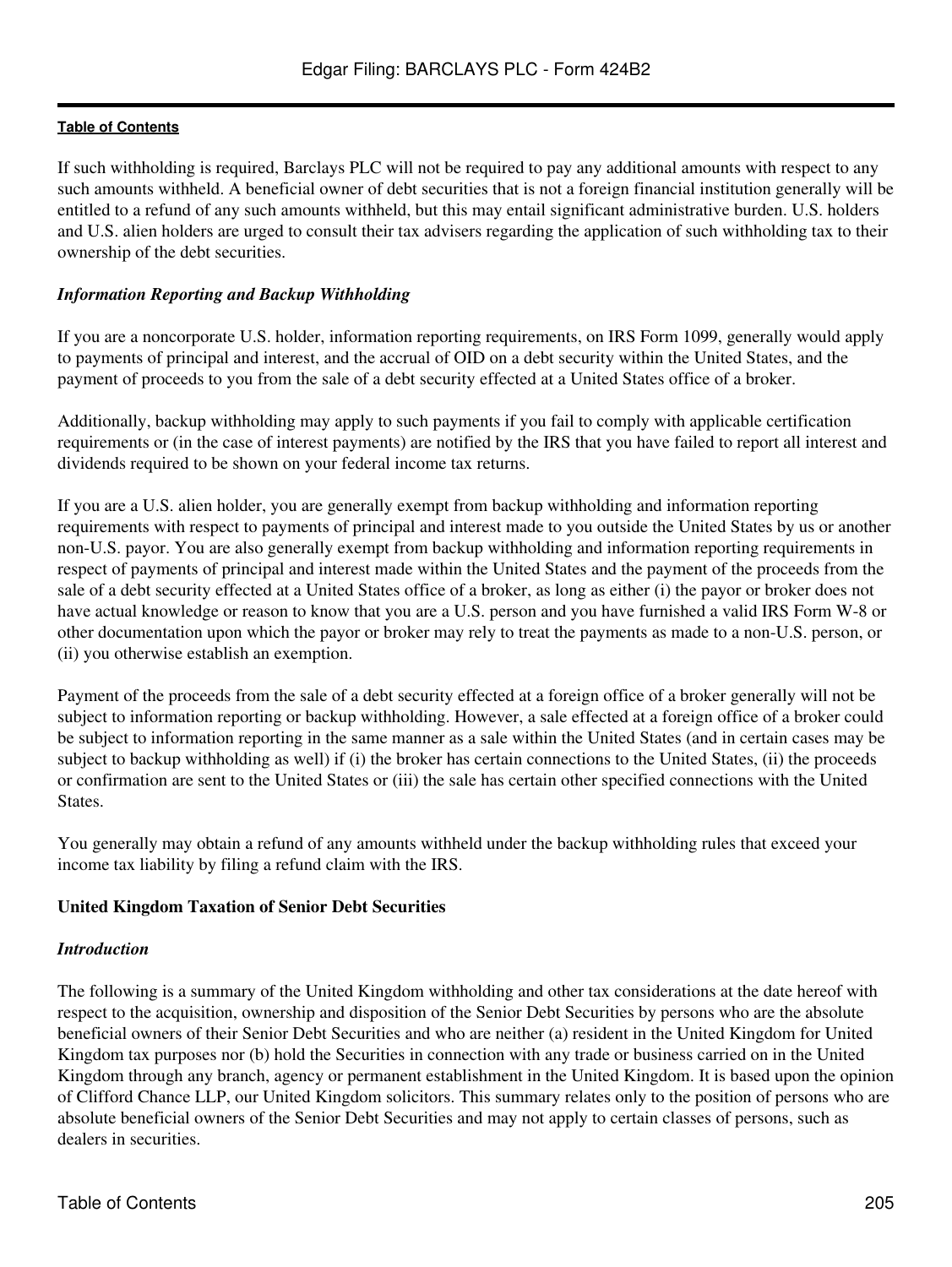The summary is based on current law and the practice of Her Majesty s Revenue and Customs (HMRC) which may be subject to change, sometimes with retrospective effect.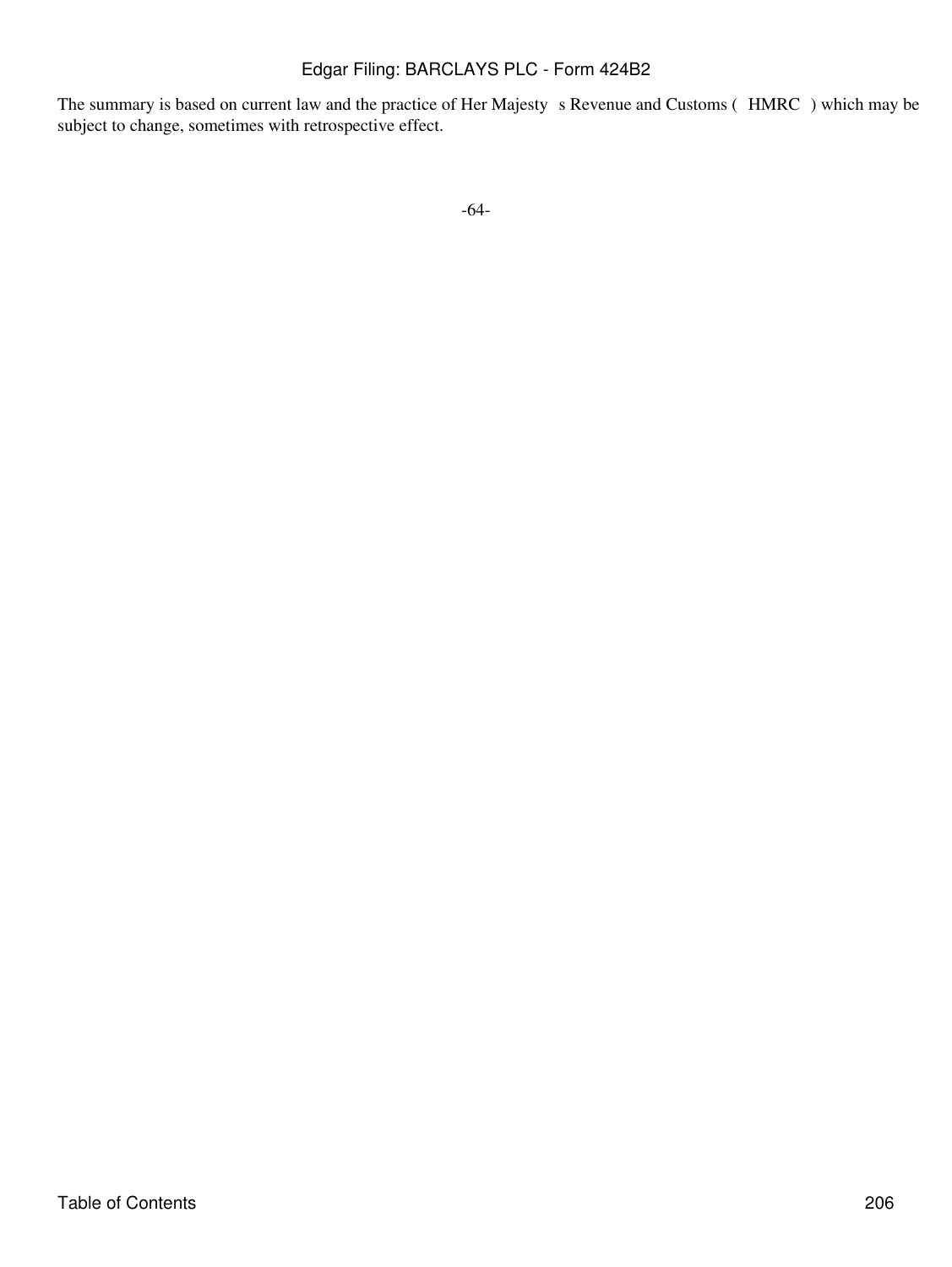The following is a general guide for information purposes and should be treated with appropriate caution. It is not intended as tax advice and it does not purport to describe all of the tax considerations that may be relevant to a prospective purchaser. If you are in any doubt as to your tax position you should consult professional advisers. You should consult your own tax advisors concerning the consequences of acquiring, owning and disposing of the Senior Debt Securities in your particular circumstances, including the applicability and effect of the Treaty. You should be aware that the particular terms of any particular series of Senior Debt Securities as specified in the applicable prospectus supplement may affect the tax treatment of those Senior Debt Securities.

This summary assumes that the Senior Debt Securities will not be issued or transferred to any depositary receipt system.

## *Payments of Interest*

Where interest on the Senior Debt Securities has a United Kingdom source for United Kingdom tax purposes, Senior Debt Securities that carry a right to interest will constitute quoted Eurobonds within the meaning of Section 987 of the Income Tax Act 2007 (the ITA), provided they are and continue to be listed on a recognized stock exchange within the meaning of Section 1005 of the ITA. The NYSE is a recognized stock exchange for these purposes and accordingly the Senior Debt Securities will constitute quoted Eurobonds provided that they are and continue to be listed officially in the United States and are admitted to trading on the main market of the NYSE. Accordingly, payments of interest on the Senior Debt Securities made by us or any paying agent (or received by any collecting agent) may be made (or received, as the case may be) without withholding or deduction for or on account of United Kingdom income tax provided the Senior Debt Securities are listed on a recognized stock exchange at the time the interest is paid.

In all cases falling outside the above exemption, interest on the Senior Debt Securities may fall to be paid under deduction of United Kingdom income tax at the basic rate (currently 20%). However, such withholding or deduction will not apply if the relevant interest is paid on Senior Debt Securities with a maturity of less than one year from the date of issuance and which are not issued under a scheme of arrangements the effect or intention of which is, to render such Senior Debt Securities part of a borrowing with a total term of a year or more.

Where interest has been paid under deduction of United Kingdom income tax, holders who are not resident in the United Kingdom may be able to recover all or part of the tax deducted if there is an appropriate provision in any applicable double taxation treaty.

Payments made in respect of the Senior Debt Securities may be subject to United Kingdom tax by direct assessment even where such payments are paid without withholding or deduction. However, as regards a holder of Senior Debt Securities who is not resident in the United Kingdom for United Kingdom tax purposes, payments made in respect of the Senior Debt Securities without withholding or deduction will generally not be subject to United Kingdom tax provided that the relevant holder does not carry on a trade, profession or vocation in the United Kingdom through a branch or agency or (in the case of a company) carry on a trade or business in the United Kingdom through any permanent establishment in the United Kingdom in each case in connection with which the interest is received or to which the Senior Debt Securities are attributable, in which case (subject to exemptions for interest received by certain categories of agent) United Kingdom tax may be levied on the United Kingdom branch or agency, or permanent establishment.

The references to interest above mean interest as understood in United Kingdom tax law. The statements above do not take any account of any different definitions of interest or principal which may prevail under any other law or which may be created by the terms and conditions of the Senior Debt Securities or any related documentation. Holders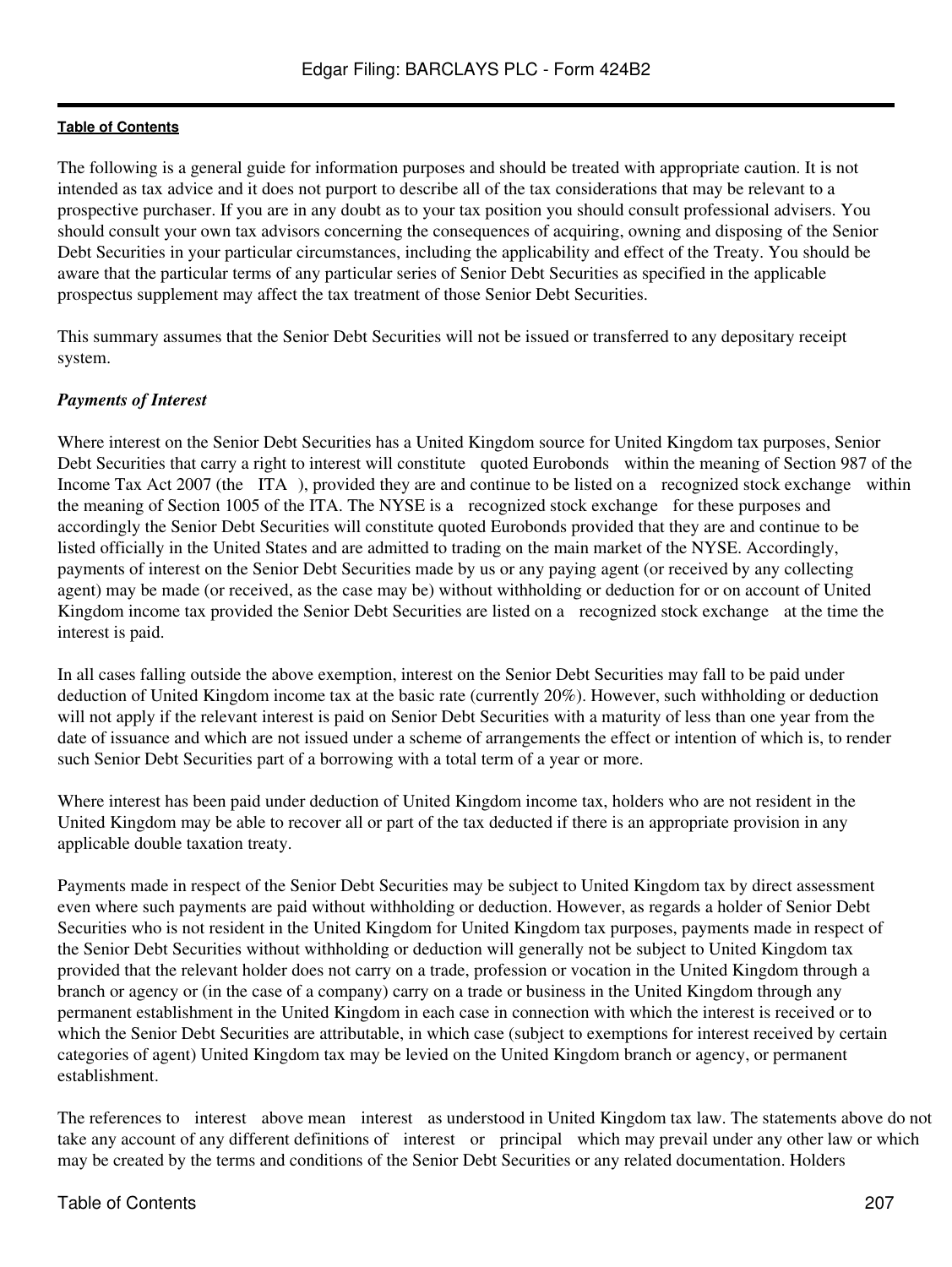should seek their own professional advice as regards the withholding tax treatment of any payment on the Senior Debt Securities which does not constitute interest or principal as those terms are understood in United Kingdom tax law. Where a payment on a security does not constitute (or is not treated as) interest for United Kingdom tax purposes, and the payment has a United Kingdom source, it

-65-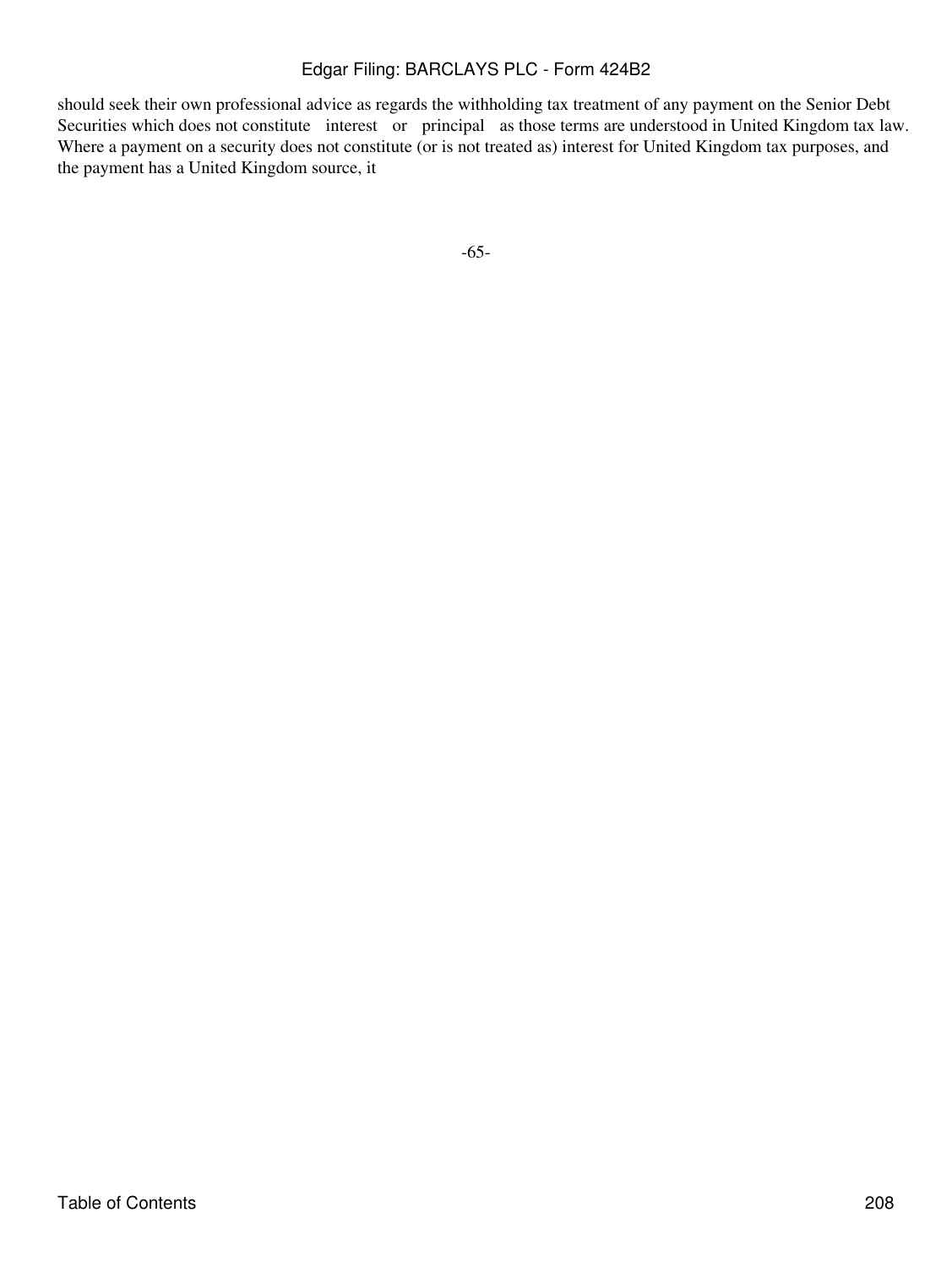would potentially be subject to United Kingdom withholding tax if, for example, it constitutes (or is treated as) an annual payment or a manufactured payment for United Kingdom tax purposes (which will be determined by, amongst other things, the terms and conditions specified by the particular terms of a particular series of Senior Debt Securities). In such a case, the payment may fall to be made under deduction of United Kingdom tax (the rate of withholding depending on the nature of the payment), subject to such relief as may be available.

Where Senior Debt Securities are issued at an issue price of less than 100 per cent of their principal amount, any discount element on any such Senior Debt Securities will not generally be subject to any United Kingdom withholding tax pursuant to the provisions mentioned above.

The above description of the United Kingdom withholding tax position assumes that there will be no substitution of an issuer and does not consider the tax consequences of any such substitution.

### *Disposal (Including Redemption)*

A holder of Senior Debt Securities who is not resident in the United Kingdom will not be liable to United Kingdom taxation in respect of a disposal (including redemption) of the Senior Debt Securities, any gain accrued in respect of the Senior Debt Securities or any change in the value of the Senior Debt Securities unless the holder carries on a trade, profession or vocation in the United Kingdom through a branch or agency or, in the case of a company, through a permanent establishment and the Senior Debt Securities were used in or for the purposes of this trade, profession or vocation or acquired for the use by or for the purposes of the branch or agency or permanent establishment.

Where Senior Debt Securities are to be, or may fall to be, redeemed at a premium, as opposed to being issued at a discount, then any such element of premium may constitute a payment of interest. Payments of interest are subject to United Kingdom withholding tax as outlined above.

#### *Inheritance tax*

Where the Senior Debt Securities are not situate in the United Kingdom, beneficial owners of such Senior Debt Securities who are individuals not domiciled in the United Kingdom will not be subject to United Kingdom inheritance tax in respect of the Senior Debt Securities. Domicile usually has an extended meaning in respect of United Kingdom inheritance tax, so that a person who has been resident for tax purposes in the United Kingdom for a certain period of time will be regarded as domiciled in the United Kingdom.

Where the Senior Debt Securities are situate in the United Kingdom, beneficial owners of such Senior Debt Securities who are individuals may be subject to United Kingdom inheritance tax in respect of such Senior Debt Securities on the death of the individual or, in some circumstances, if the Senior Debt Securities are the subject of a gift, including a transfer at less than full market value, by that individual. United Kingdom inheritance tax is not generally chargeable on gifts to individuals made more than seven years before the death of the donor. Subject to limited exclusions, gifts to settlements (which would include, very broadly, private trust arrangements) or to companies may give rise to an immediate United Kingdom inheritance tax charge. Senior Debt Securities held in settlements may also be subject to United Kingdom inheritance tax charges periodically during the continuance of the settlement, on transfers out of the settlement or on certain other events. Investors should take their own professional advice as to whether any particular arrangements constitute a settlement for United Kingdom inheritance tax purposes.

Exemption from or reduction in any United Kingdom inheritance tax liability may be available for U.S. holders under the double tax convention between the United Kingdom and the U.S. on taxes on estates, gifts and inheritance (the Estate Tax Treaty) made between the United Kingdom and the United States.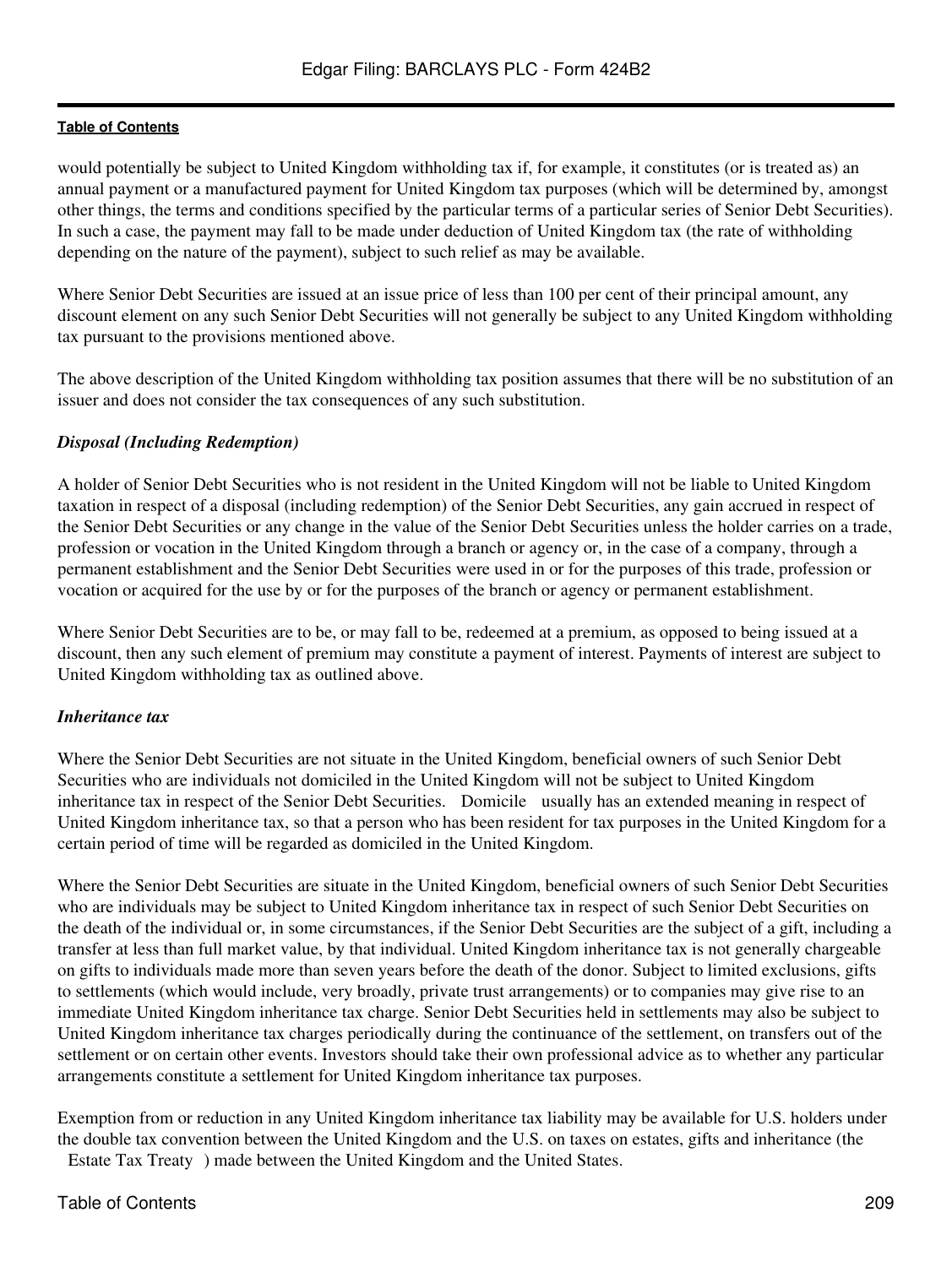Generally under United Kingdom domestic law a registered security is situate where it is registered and a bearer security is situate where the bearer security is located. However, this is subject to provisions of any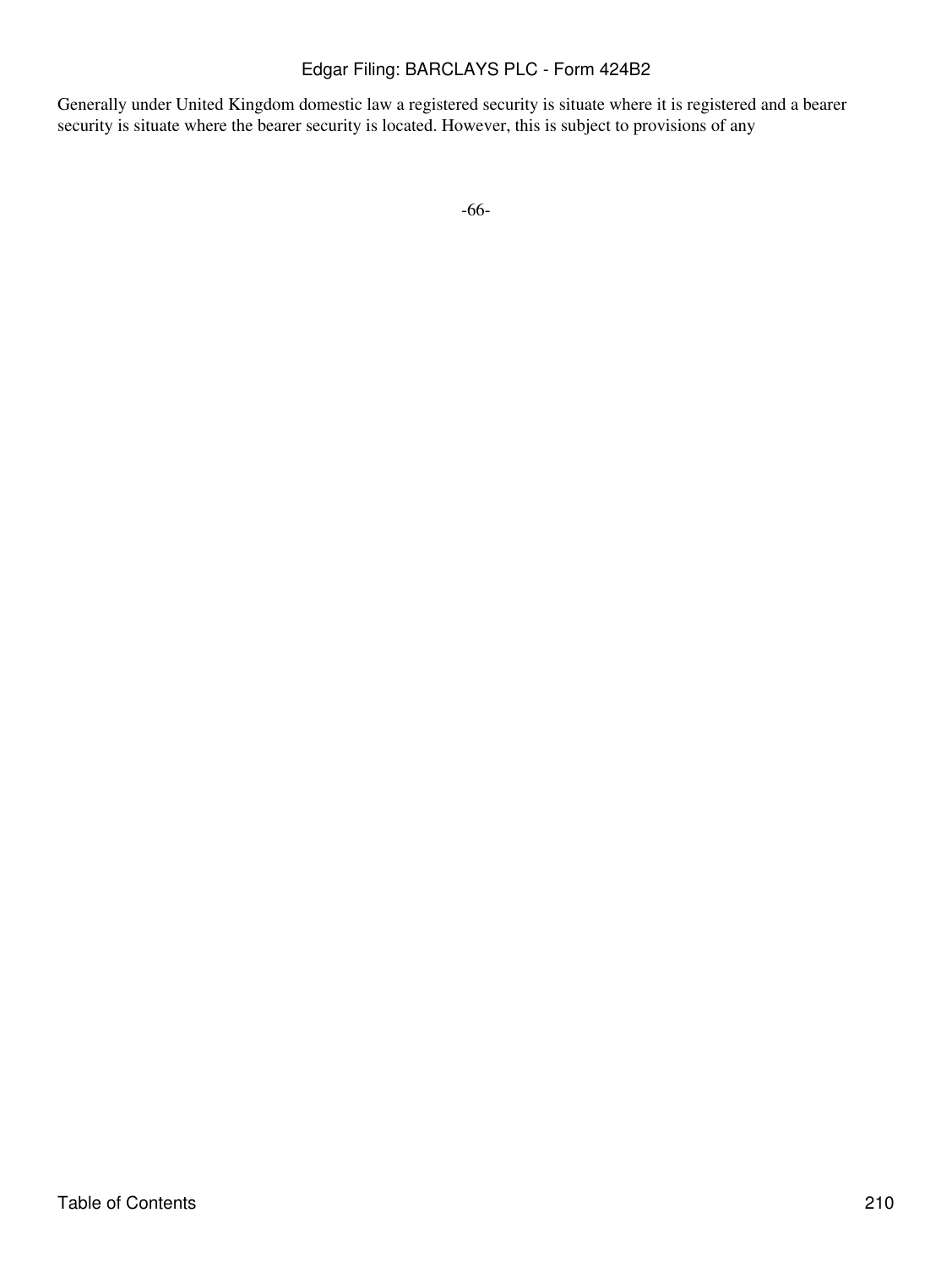applicable double tax treaty. You should consult professional advisers if you are in any doubt as to your liability to United Kingdom inheritance tax.

### *Stamp Duty*

### *Issue of securities*

No United Kingdom stamp duty will generally be payable on the issue of Senior Debt Securities provided that, in the case of bearer Senior Debt Securities, a statutory exemption applies, such as the exemption for the Senior Debt Securities which constitute loan capital for the purposes of section 78(7) of the Finance Act 1986 (see below) or which are denominated in a currency other than sterling.

### *Transfers of securities*

No liability for United Kingdom stamp duty will arise on a transfer of, or an agreement to transfer, full legal and beneficial ownership of the Senior Debt Securities, provided that the Senior Debt Securities constitute exempt loan capital. Broadly, exempt loan capital is loan capital for the purposes of section 78(7) of the Finance Act 1986 which does not carry or (in the case of (ii), (iii) and (iv) below) has not at any time prior to the relevant transfer or agreement carried any of the following rights:

(i) a right of conversion into shares or other securities, or to the acquisition of shares or other securities, including loan capital of the same description;

(ii) a right to interest the amount of which exceeds a reasonable commercial return on the nominal amount of the capital;

(iii) a right to interest the amount of which falls or has fallen to be determined to any extent by reference to the results of, or of any part of, a business or to the value of any property; or

(iv) a right on repayment to an amount which exceeds the nominal amount of the capital and is not reasonably comparable with what is generally repayable (in respect of a similar nominal amount of capital) under the terms of issue of loan capital listed in the Official List of the FCA.

Even if a security does not constitute exempt loan capital (a Non-Exempt Security), no United Kingdom stamp duty will arise on transfer of the security if the security is held within a clearing system and the transfer is effected by electronic means, without executing any written transfer of, or written agreement to transfer, the security.

Where a Non-Exempt Security is transferred by means of a written instrument, or a written agreement is entered into to transfer an interest in the security where such interest falls short of full legal and beneficial ownership of the security, the relevant instrument or agreement may be liable to United Kingdom stamp duty (at the rate of 0.5% of the consideration, rounded up if necessary to the nearest multiple of £5). If the relevant instrument or agreement is executed and retained outside the United Kingdom at all times, no United Kingdom stamp duty should, in practice, need to be paid on such document.

However, in the event that the relevant document is executed in or brought into the United Kingdom for any purpose, then United Kingdom stamp duty may be payable. Interest may also be payable on the amount of such stamp duty, unless the document is duly stamped within thirty (30) days after the day on which it was executed. Penalties for late stamping may also be payable on the stamping of such document (in addition to interest) unless the document is duly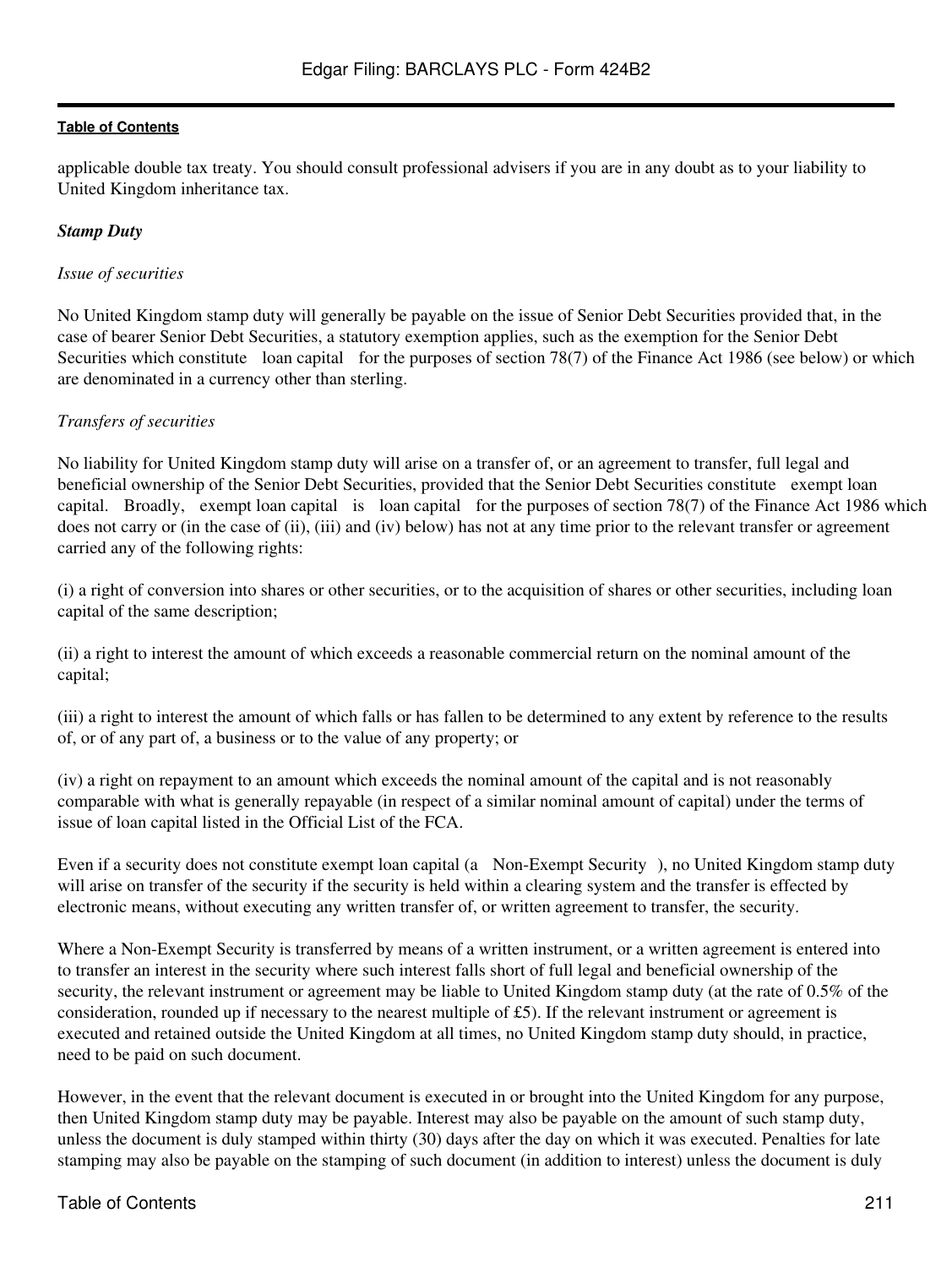stamped within thirty (30) days after the day on which it was executed or, if the instrument was executed outside the United Kingdom, within thirty (30) days of it first being brought into the United Kingdom.

However, no United Kingdom stamp duty will be payable on any such written transfer, or written agreement to transfer, if the amount or value of the consideration for the transfer is £1,000 or under, and the document contains a statement that the transfer does not form part of a larger transaction or series of transactions in respect of which the amount or value, or aggregate amount or value, of the consideration exceeds £1,000.

-67-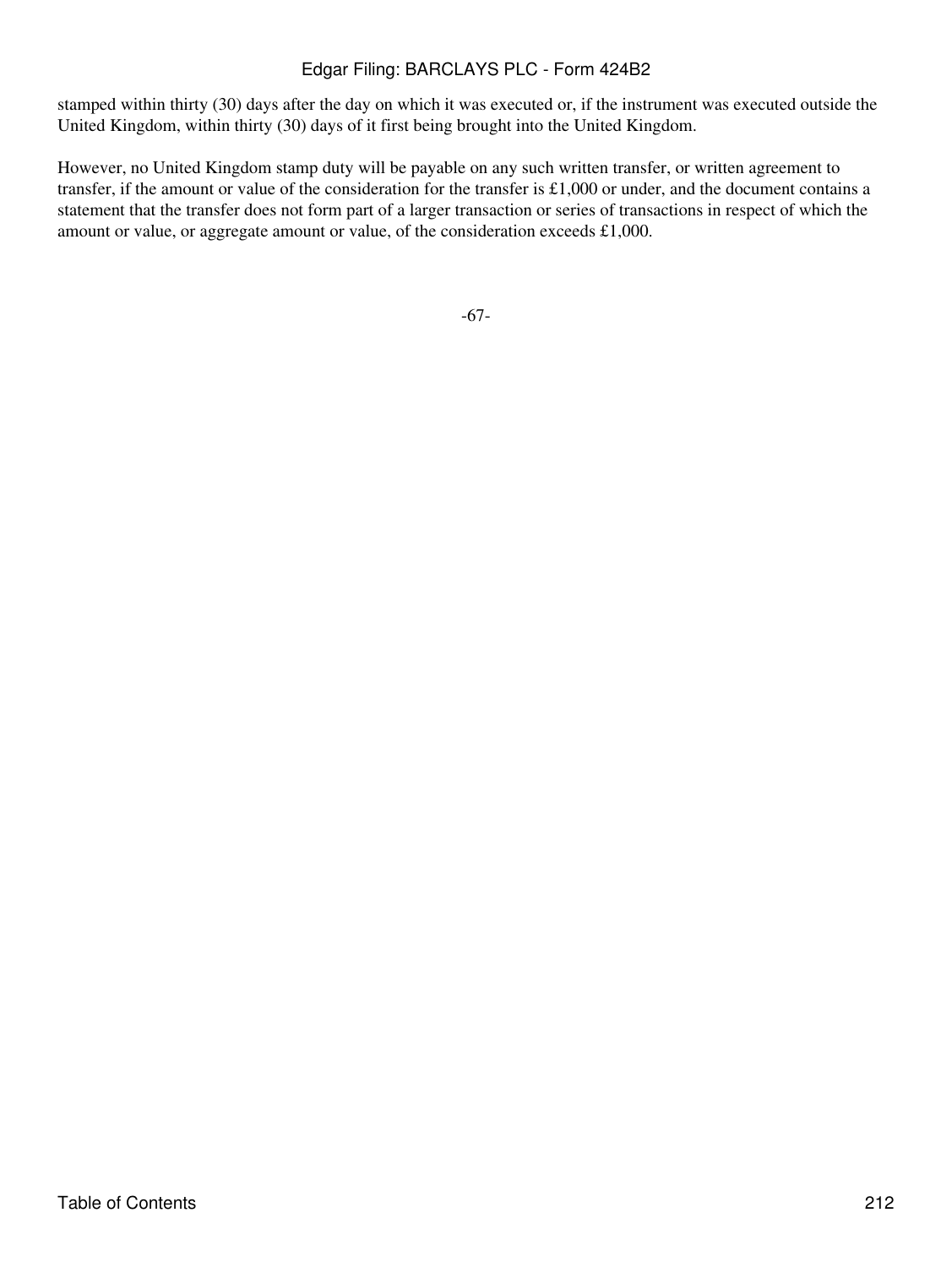In addition to the above, if a Non-Exempt Security is in registered form, and the security is transferred, or agreed to be transferred, to a clearance service provider or its nominee, United Kingdom stamp duty may be chargeable (at the rate of 1.5% of the consideration for the transfer or, if none, of the value of the relevant security, rounded up if necessary to the nearest multiple of £5) on any document effecting, or containing an agreement to effect, such a transfer (although see below, under Court of Justice of the European Union Decision).

If a document is subject to stamp duty, it may not be produced in civil proceedings in the United Kingdom, and may not be available for any other purpose in the United Kingdom, until the United Kingdom stamp duty (and any interest and penalties for late stamping) have been paid.

### *Redemption of securities*

No United Kingdom stamp duty will generally be payable on the redemption of the Senior Debt Securities, provided no issue or transfer of shares or other securities is effected upon or in connection with such redemption.

### *Stamp Duty Reserve Tax*

#### *Issue of securities*

No United Kingdom stamp duty reserve tax will be payable on the issue of the Senior Debt Securities unless the Senior Debt Securities are issued directly to the provider of a clearance service or its nominee. In that case, United Kingdom stamp duty reserve tax may be chargeable at the rate of 1.5% of the issue price of the Senior Debt Securities (although see below, under Court of Justice of the European Union Decision). This charge may arise unless either (a) a statutory exemption is available or (b) the clearance service has made an election under section 97A of Finance Act 1986 which applies to the Senior Debt Securities. A statutory exemption from the charge will be available:

(i) if the securities constitute exempt loan capital; or

(ii) for certain bearer securities provided certain conditions are satisfied.

If this charge arises, the clearance service operator or its nominee will strictly be accountable for the stamp duty reserve tax, but in practice it will generally be reimbursed by participants in the clearance service.

## *Transfers of securities*

No United Kingdom stamp duty reserve tax will be chargeable on the transfer of, or on an agreement to transfer, full legal and beneficial ownership of a security which constitutes exempt loan capital.

If a Senior Debt Security is a Non-Exempt Security, United Kingdom stamp duty reserve tax (at the rate of 0.5% of the consideration) may be chargeable on an unconditional agreement to transfer the Senior Debt. An exemption from the charge is available for certain securities in bearer form, provided certain conditions are satisfied. In addition, an exemption from the charge will be available if the Senior Debt Securities are held within a clearance service, provided the clearance service has not made an election pursuant to section 97A of the Finance Act 1986 which applies to the relevant Senior Debt Securities.

Any liability to United Kingdom stamp duty reserve tax which arises on such an agreement may be removed if a transfer is executed pursuant to the agreement and either no United Kingdom stamp duty is chargeable on that transfer or the transfer is duly stamped within the prescribed time limits. Where United Kingdom stamp duty reserve tax

## Table of Contents 213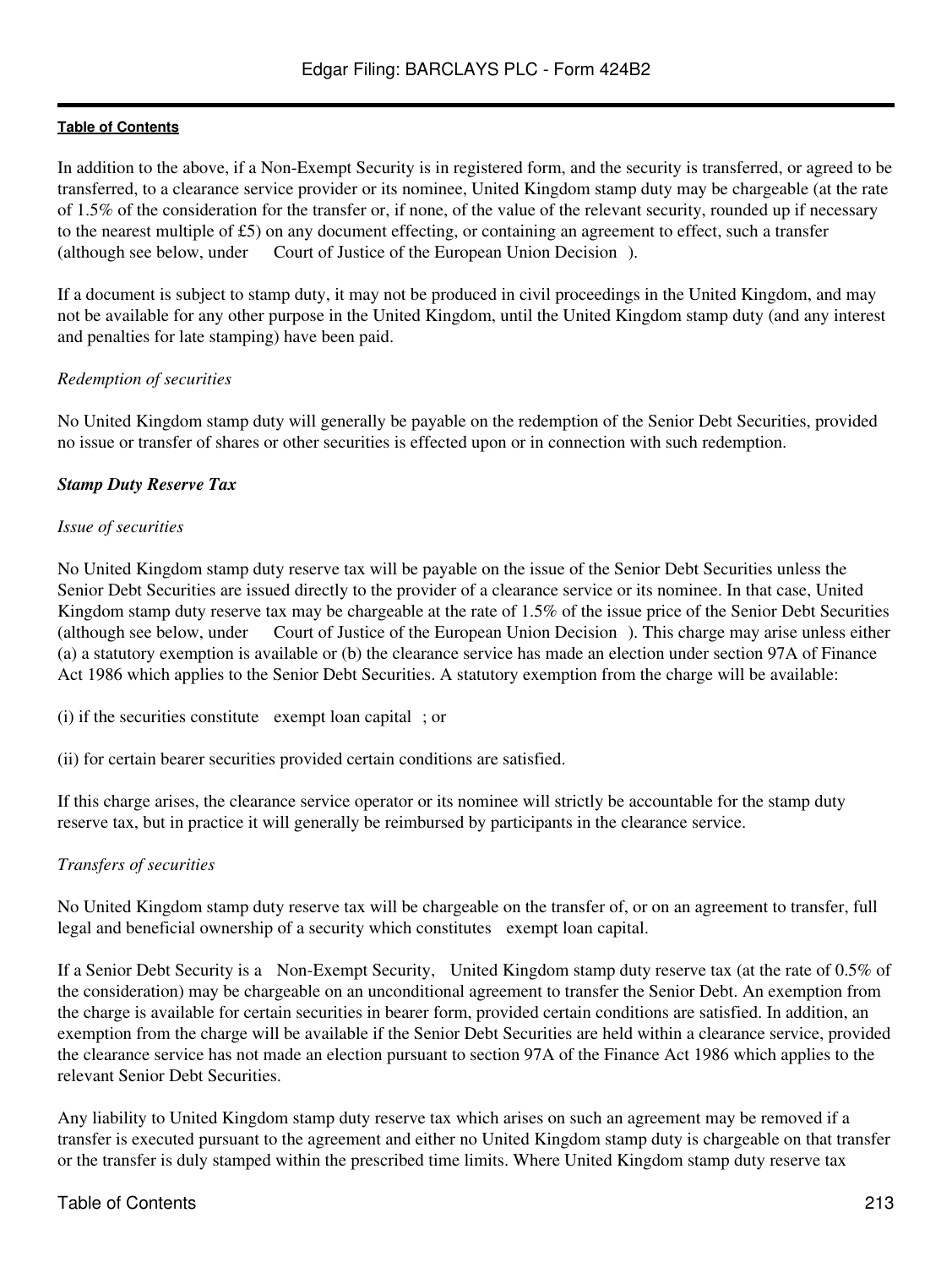arises, subject to certain exceptions, it is normally the liability of the purchaser or transferee of the Senior Debt Securities. In addition to the above, stamp duty reserve tax may be chargeable (at the rate of 1.5% of the consideration for the transfer or, if none, of the value of the relevant security) on the transfer of a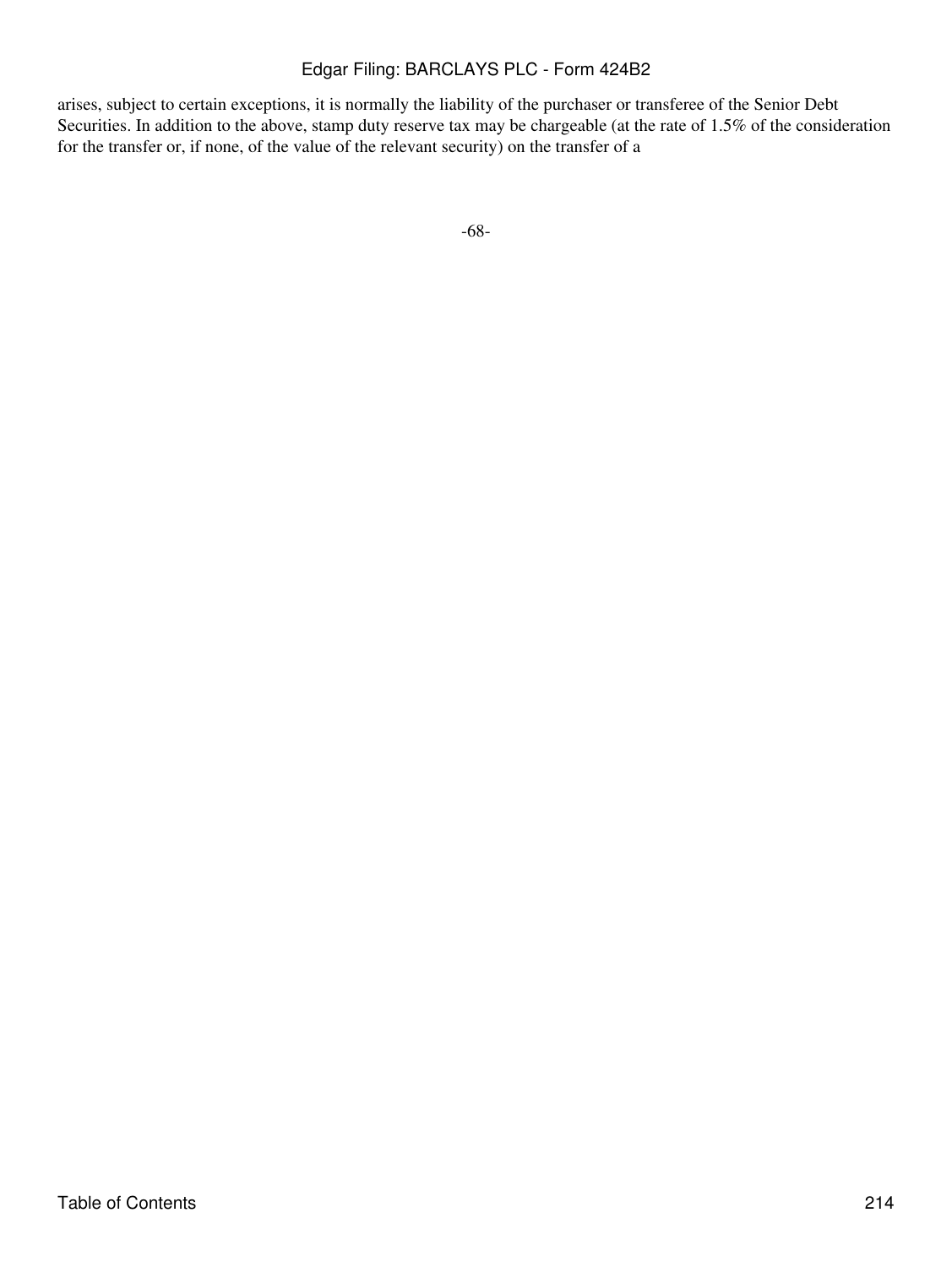Non-Exempt Security to the provider of a clearance service or its nominee (although see below, under Court of Justice of the European Union Decision). This charge will arise unless either (a) a statutory exemption is available or (b) the clearance service has made an election under section 97A of Finance Act 1986 which applies to the relevant Senior Debt Securities. If this charge arises, the clearance service operator or its nominee will strictly be accountable for the stamp duty reserve tax, but in practice it will generally be reimbursed by participants in the clearance service.

### *Redemption of securities*

No United Kingdom stamp duty reserve tax will generally be payable on the redemption of the Senior Debt Securities, provided no issuance or transfer of shares or other securities is effected upon or in connection with such redemption.

## *Court of Justice of the European Union Decision*

The Court of Justice of the European Union (CJEU) gave its decision in the case of HSBC Holdings plc, Vidacos Nominees Ltd v. The Commissioners of Her Majesty s Revenue & Customs (Case C 596/07) on October 1, 2009. In summary, it stated that the 1.5% charge to United Kingdom stamp duty reserve tax on the issuance of shares to a clearance service is incompatible with the Council Directive 69/335/EEC(the EC Capital Duty Directive).

On April 27, 2012, following the decision of the First Tier Tribunal (Tax Chamber) in HSBC Holdings PLC and The Bank of New York Mellon Corporation v. The Commissioners for Her Majesty s Revenue & Customs [2012] UKFTT 163 (TC), HMRC announced that the 1.5% stamp duty reserve tax charge is no longer applicable to the issuance of United Kingdom shares and securities to clearance services or depositary receipt systems anywhere in the world.

The CJEU made no express comment with respect to the compatibility with EC law of the 1.5% United Kingdom stamp duty reserve tax charge on the transfer of existing securities to (as opposed to issuance of new securities into) a clearance system. The position, in this regard, is therefore unclear, although HMRC s view is that both the  $1.5\%$ United Kingdom stamp duty and depositary receipt systems charges continue to apply to the transfer of shares and securities to clearance services that are not an integral part of an issuance of share capital.

HMRC have also stated in an earlier press release that the U.K. Government s policy position remains that transactions involving United Kingdom shares should bear their fair share of tax and that they are considering further changes to the United Kingdom stamp duty reserve tax regime in the light of this decision. Such changes may affect any aspects of the stamp duty and stamp duty reserve tax regimes but the 1.5% charges to United Kingdom stamp duty and stamp duty reserve tax referred to in this disclosure would seem particularly likely to be affected.

On November 22, 2017 the U.K. Government in the Autumn Budget announced that it does not propose to reintroduce the 1.5% charge following the U.K. s exit from the EU; accordingly any changes to the stamp duty reserve tax regime described here in relation to the 1.5% seem unlikely.

Specific professional advice should be sought before paying the 1.5% United Kingdom stamp duty reserve tax charge in any circumstances.

#### **United Kingdom Taxation of Dated Subordinated Debt Securities**

## *Introduction*

The following is a summary of the United Kingdom withholding and other tax considerations at the date hereof with respect to the acquisition, ownership and disposition of the Dated Subordinated Debt Securities by

## Table of Contents 215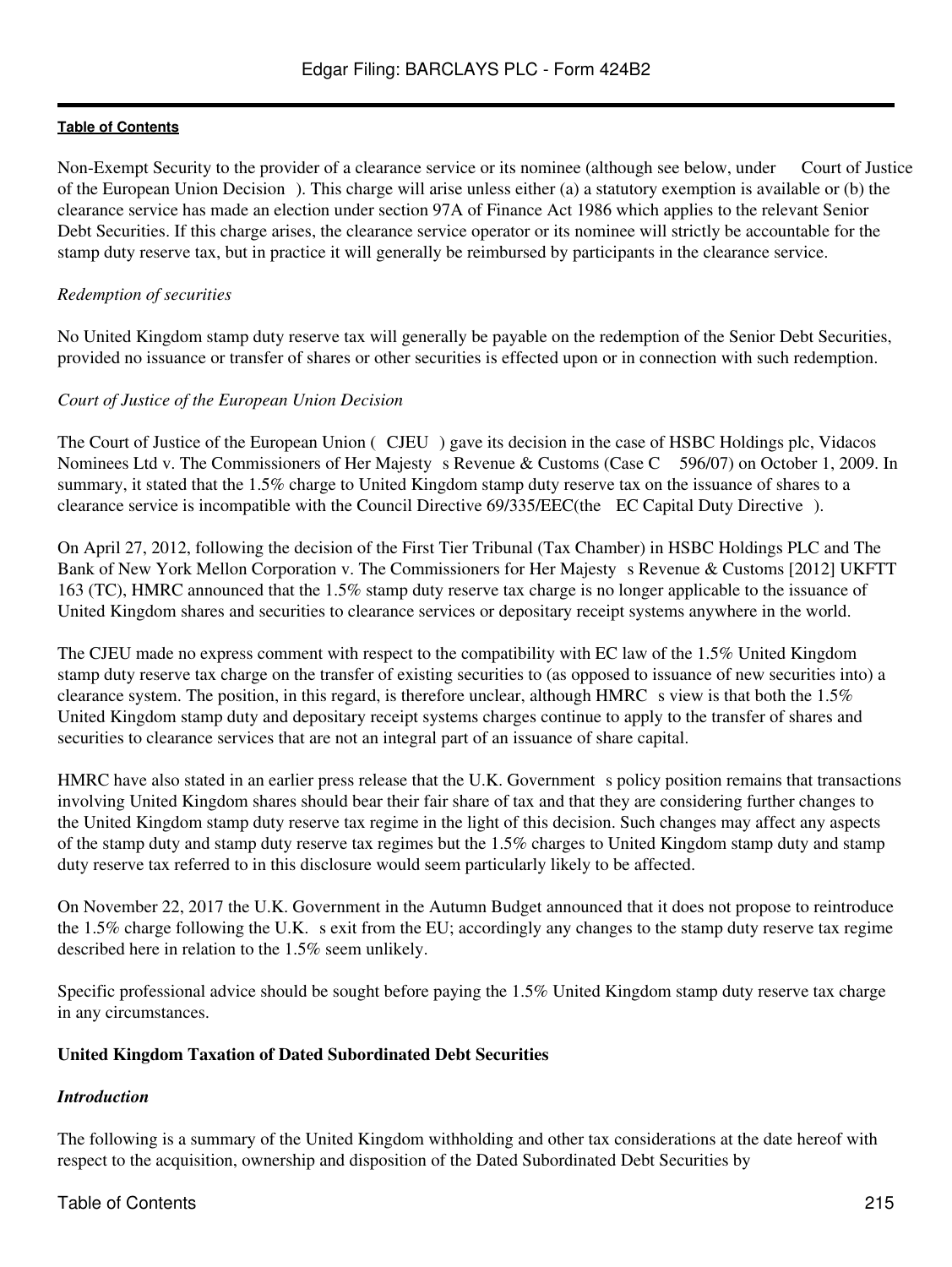-69-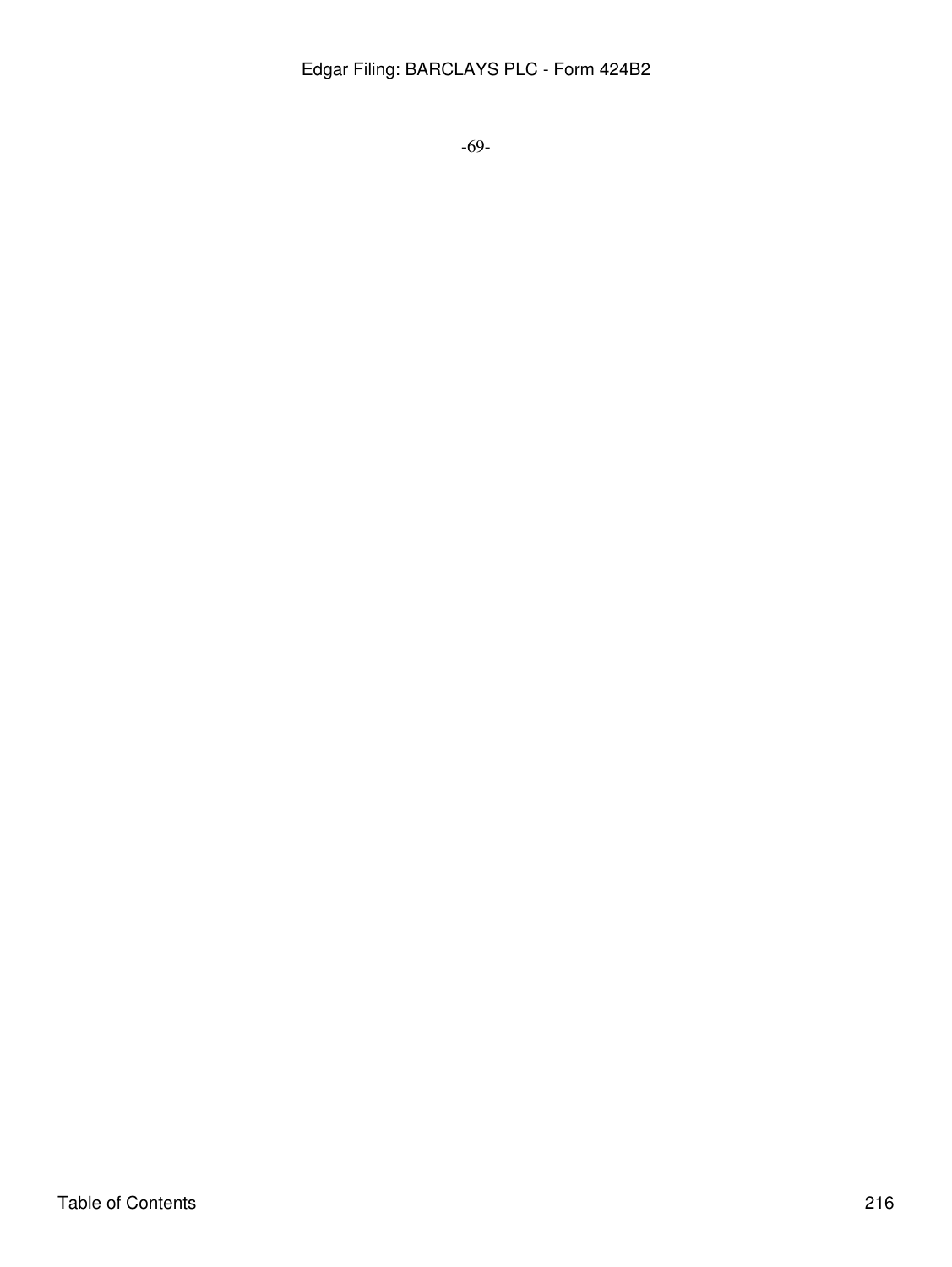persons who are the absolute beneficial owners of their Dated Subordinated Debt Securities and who are neither (a) resident in the United Kingdom for United Kingdom tax purposes nor (b) hold the Dated Subordinated Debt Securities in connection with any trade or business carried on in the United Kingdom through any branch, agency or permanent establishment in the United Kingdom. It is based upon the opinion of Clifford Chance LLP, our United Kingdom solicitors. This summary relates only to the position of persons who are absolute beneficial owners of the Dated Subordinated Debt Securities and may not apply to certain classes of persons, such as dealers in securities.

The summary is based on current law and the practice of HMRC which may be subject to change, sometimes with retrospective effect.

The following is a general guide for information purposes and should be treated with appropriate caution. It is not intended as tax advice and it does not purport to describe all of the tax considerations that may be relevant to a prospective purchaser. If you are in any doubt as to your tax position you should consult professional advisers. You should consult your own tax advisors concerning the consequences of acquiring, owning and disposing of the Dated Subordinated Debt Securities in your particular circumstances, including the applicability and effect of the Treaty. You should be aware that the particular terms of any particular series of Dated Subordinated Debt Securities as specified in the applicable prospectus supplement may affect the tax treatment of those Dated Subordinated Debt Securities.

This summary assumes that the Dated Subordinated Debt Securities will not be issued or transferred to any depositary receipt system.

## *Payments of Interest*

Where interest on the Dated Subordinated Debt Securities has a United Kingdom source for United Kingdom tax purposes, Dated Subordinated Debt Securities that carry a right to interest will constitute quoted Eurobonds within the meaning of Section 987 of the ITA, provided they are and continue to be listed on a recognized stock exchange within the meaning of Section 1005 of the ITA. The NYSE is a recognized stock exchange for these purposes. The Dated Subordinated Debt Securities will be treated as listed on the NYSE if they are officially listed in the United States in accordance with the provisions corresponding to those generally applicable in the European Economic Area (EEA) states and are admitted to trading on the main market of the NYSE. Accordingly, payments of interest on the Dated Subordinated Debt Securities made by us or any paying agent (or received by any collecting agent) may be made (or received, as the case may be) without withholding or deduction for or on account of United Kingdom income tax provided the relevant Dated Subordinated Debt Securities are listed on a recognized stock exchange at the time the interest is paid.

Interest on the Dated Subordinated Debt Securities may be paid without withholding or deduction for or on account of United Kingdom income tax if the relevant Dated Subordinated Debt Securities constitute regulatory capital securities for the purposes of the Taxation of Regulatory Capital Securities Regulations 2013 (SI 2013/3209) (the 2013 Regulations) and there are no arrangements, the main purpose, or one of the main purposes, of which is to obtain a tax advantage for any person as a result of the application of the 2013 Regulations in respect of the relevant Dated Subordinated Debt Securities. A Dated Subordinated Debt Security will constitute regulatory capital security for the purposes of the 2013 Regulations if the relevant security qualifies, or has qualified, as a Tier 2 instrument under Article 63 of the Commission Regulation (EU) No. 575/2013 and forms, or formed, a component of Tier 2 capital for the purposes of Commission Regulation (EU) No 575/2013.

In all cases falling outside the exemptions described above, interest on the Dated Subordinated Debt Securities may fall to be paid under deduction of United Kingdom income tax at the basic rate (currently 20%).

# Table of Contents 217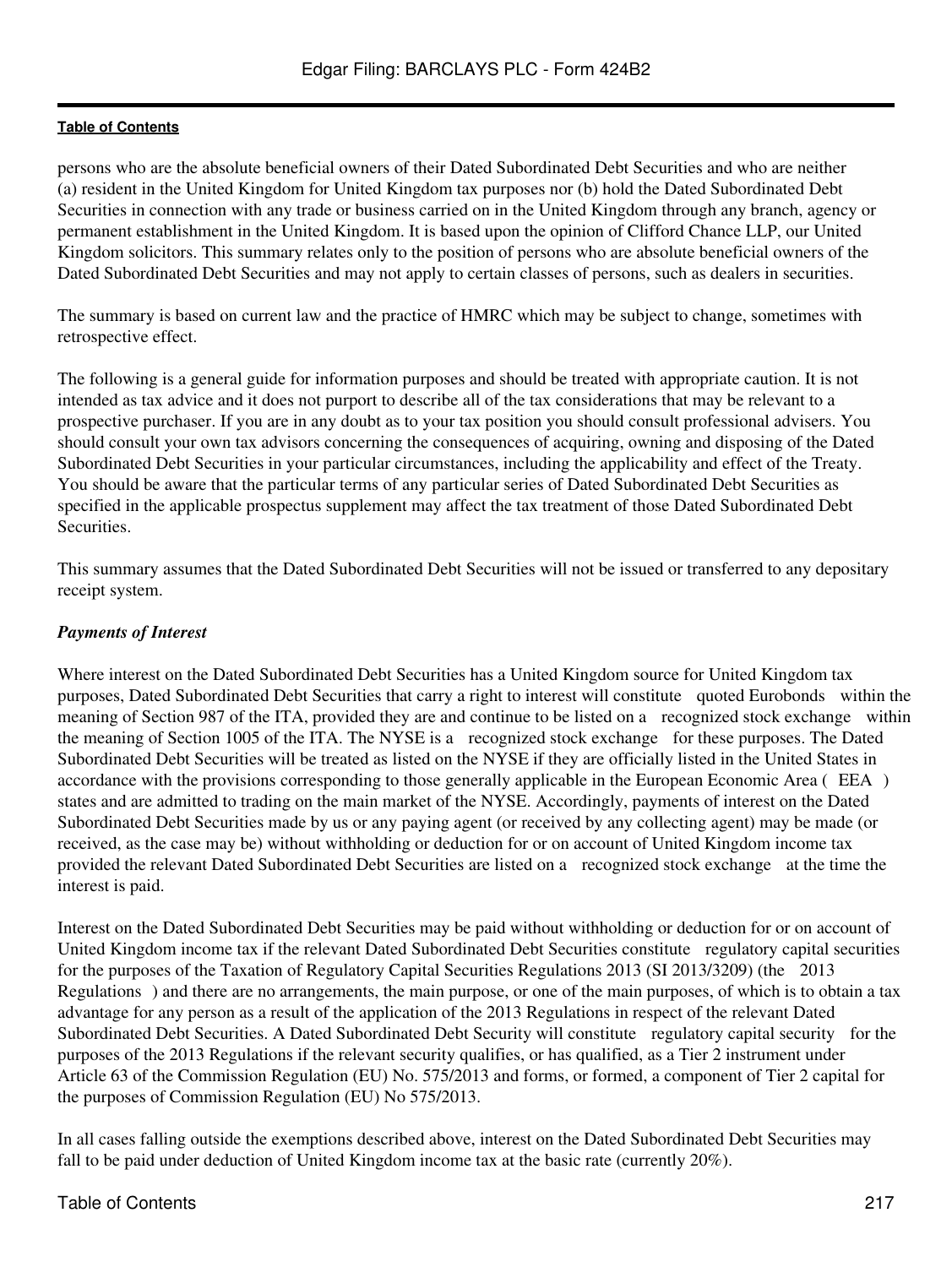Where interest has been paid under deduction of United Kingdom income tax, holders who are not resident in the United Kingdom may be able to recover all or part of the tax deducted if there is an appropriate provision in any applicable double taxation treaty.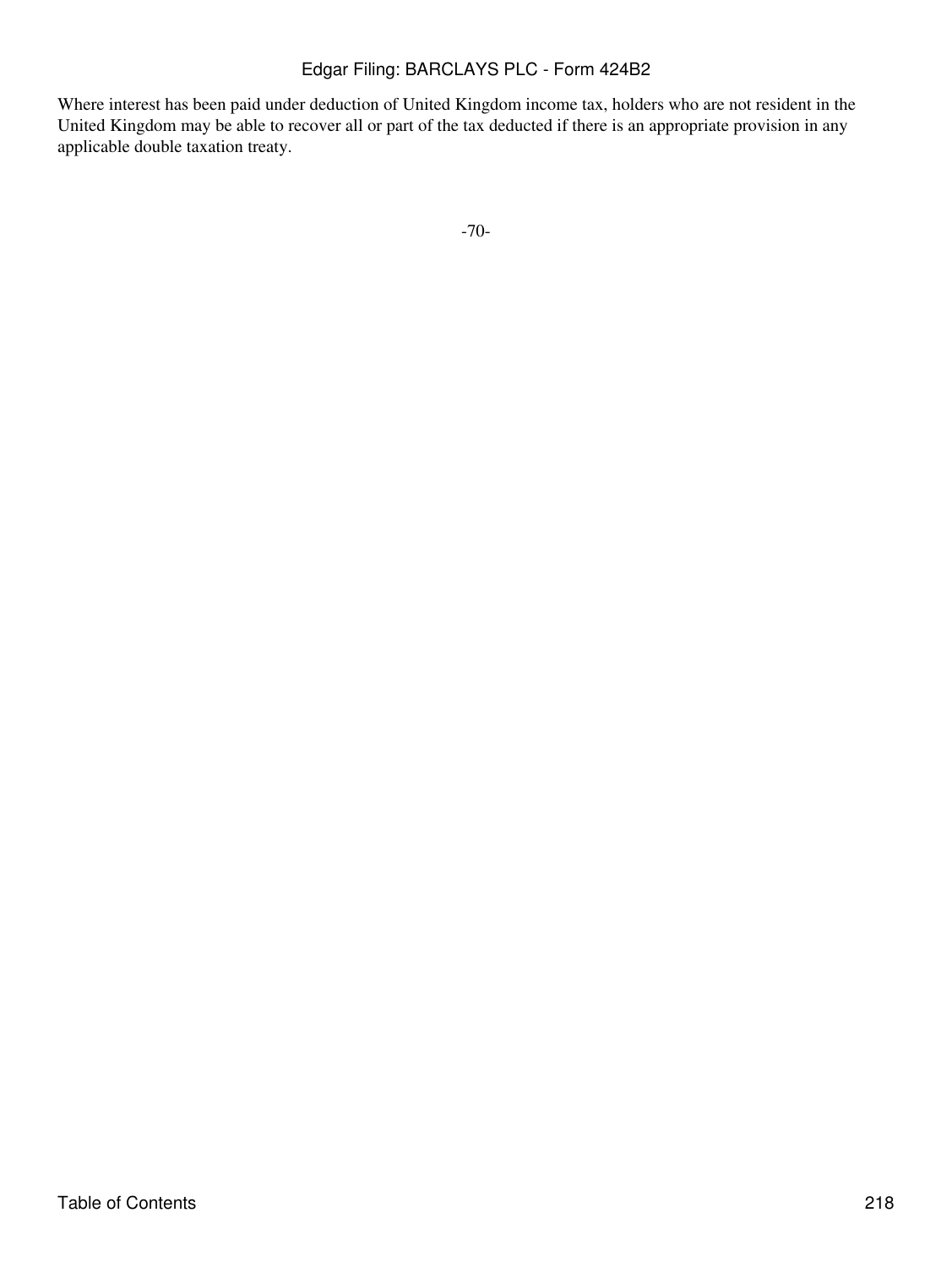Payments made in respect of the Dated Subordinated Debt Securities may be subject to United Kingdom tax by direct assessment even where such payments are paid without withholding or deduction. However, as regards a holder of Dated Subordinated Debt Securities who is not resident in the United Kingdom for United Kingdom tax purposes, payments made in respect of the Dated Subordinated Debt Securities without withholding or deduction will generally not be subject to United Kingdom tax provided that the relevant holder does not carry on a trade, profession or vocation in the United Kingdom through a branch or agency or (in the case of a company) carry on a trade or business in the United Kingdom through any permanent establishment in the United Kingdom in each case in connection with which the interest is received or to which the relevant Dated Subordinated Debt Securities are attributable, in which case (subject to exemptions for interest received by certain categories of agent) United Kingdom tax may be levied on the United Kingdom branch or agency, or permanent establishment.

The references to interest above mean interest as understood in United Kingdom tax law. The statements above do not take any account of any different definitions of interest or principal which may prevail under any other law or which may be created by the terms and conditions of the Dated Subordinated Debt Securities or any related documentation. Holders should seek their own professional advice as regards the withholding tax treatment of any payment on the Dated Subordinated Debt Securities which does not constitute interest or principal as those terms are understood in United Kingdom tax law. Where a payment on a security does not constitute (or is not treated as) interest for United Kingdom tax purposes, and the payment has a United Kingdom source, it would potentially be subject to United Kingdom withholding tax if, for example, it constitutes (or is treated as) an annual payment or a manufactured payment for United Kingdom tax purposes (which will be determined by, amongst other things, the terms and conditions specified by the particular terms of the particular series of Dated Subordinated Debt Securities). In such a case, the payment may fall to be made under deduction of United Kingdom tax (the rate of withholding depending on the nature of the payment), subject to such relief as may be available.

Where Dated Subordinated Debt Securities are issued at an issue price of less than 100% of their principal amount, any discount element on any such Dated Subordinated Debt Securities will not generally be subject to any United Kingdom withholding tax pursuant to the provisions mentioned above.

The above description of the United Kingdom withholding tax position assumes that there will be no substitution of an issuer and does not consider the tax consequences of any such substitution.

# *Disposal (Including Redemption)*

A holder of Dated Subordinated Debt Securities who is not resident in the United Kingdom will not be liable to United Kingdom taxation in respect of a disposal (including redemption) of the Dated Subordinated Debt Securities, any gain accrued in respect of the Dated Subordinated Debt Securities or any change in the value of the Dated Subordinated Debt Securities unless the holder carries on a trade, profession or vocation in the United

Kingdom through a branch or agency or, in the case of a company, through a permanent establishment and the Dated Subordinated Debt Securities were used in or for the purposes of this trade, profession or vocation or acquired for the use by or for the purposes of the branch or agency or permanent establishment.

Where Dated Subordinated Debt Securities are to be, or may fall to be, redeemed at a premium, as opposed to being issued at a discount, then any such element of premium may constitute a payment of interest. Payments of interest are subject to United Kingdom withholding tax as outlined above.

# *Inheritance tax*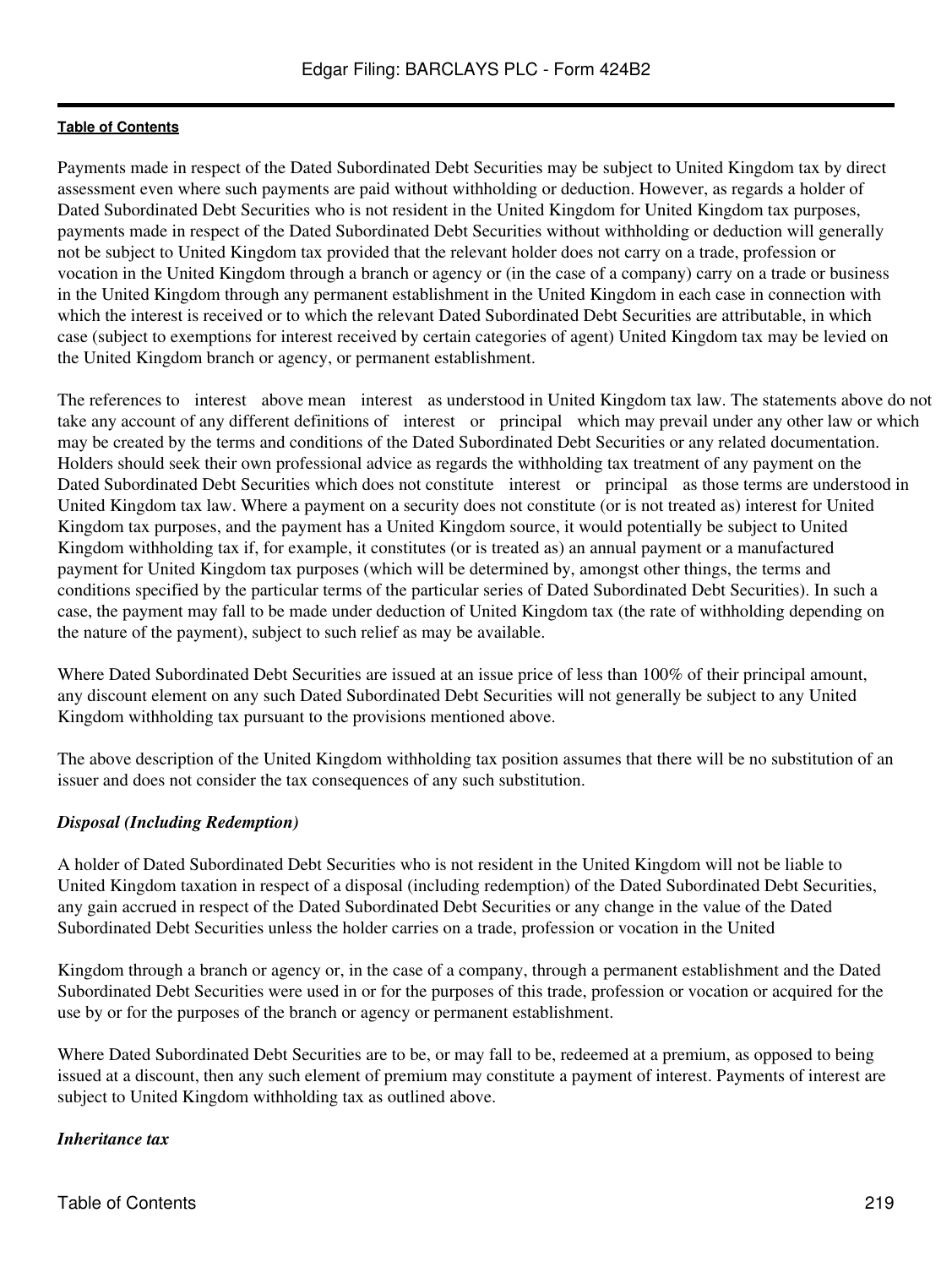Where the Dated Subordinated Debt Securities are not situated in the United Kingdom, beneficial owners of such Dated Subordinated Debt Securities who are individuals not domiciled in the United Kingdom will not be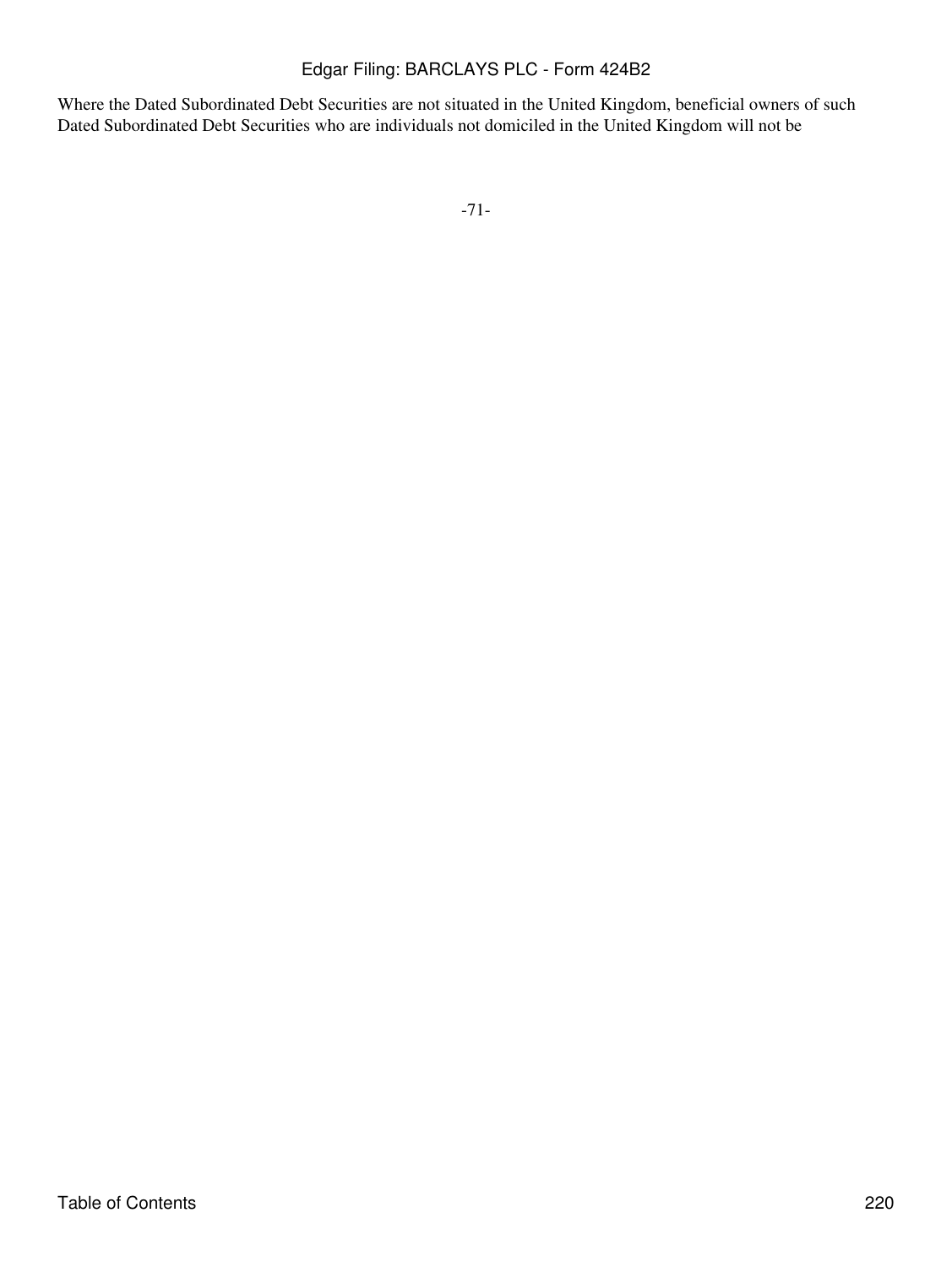subject to United Kingdom inheritance tax in respect of the relevant Dated Subordinated Debt Securities. Domicile usually has an extended meaning in respect of United Kingdom inheritance tax, so that a person who has been resident for tax purposes in the United Kingdom for a certain period of time will be regarded as domiciled in the United Kingdom.

Where the Dated Subordinated Debt Securities are situate in the United Kingdom, beneficial owners of such Dated Subordinated Debt Securities who are individuals may be subject to United Kingdom inheritance tax in respect of such Dated Subordinated Debt Securities on the death of the individual or, in some circumstances, if the Dated Subordinated Debt Securities are the subject of a gift, including a transfer at less than full market value, by that individual. United Kingdom inheritance tax is not generally chargeable on gifts to individuals made more than seven years before the death of the donor. Subject to limited exclusions, gifts to settlements (which would include, very broadly, private trust arrangements) or to companies may give rise to an immediate United Kingdom inheritance tax charge. Dated Subordinated Debt Securities held in settlements may also be subject to United Kingdom inheritance tax charges periodically during the continuance of the settlement, on transfers out of the settlement or on certain other events. Investors should take their own professional advice as to whether any particular arrangements constitute a settlement for United Kingdom inheritance tax purposes.

Exemption from or reduction in any United Kingdom inheritance tax liability may be available for U.S. holders under the Estate Tax Treaty made between the United Kingdom and the United States.

Generally under United Kingdom domestic law a registered security is situate where it is registered and a bearer security is situate where the bearer security is located. However, this is subject to provisions of any applicable double tax treaty. You should consult professional advisers if you are in any doubt as to your liability to United Kingdom inheritance tax.

# *Stamp Duty and Stamp Duty Reserve Tax*

#### *Issue and transfer of securities*

No liability to United Kingdom stamp duty or stamp duty reserve tax will arise on the issue or transfer of Dated Subordinated Debt Securities provided that the relevant Dated Subordinated Debt Securities are regulatory capital securities for the purposes of the 2013 Regulations and there are no arrangements, the main purpose, or one of the main purposes, of which is to obtain a tax advantage as a result of the application of the 2013 Regulations in respect of the relevant Dated Subordinated Debt Securities.

# *Redemption of securities*

No United Kingdom stamp duty will generally be payable on the redemption of the Dated Subordinated Debt Securities, provided no issue or transfer of shares or other securities is effected upon or in connection with such redemption.

# *Court of Justice of the European Union Decision*

The CJEU gave its decision in the case of HSBC Holdings plc, Vidacos Nominees Ltd v. The Commissioners of Her Majesty s Revenue & Customs (Case C 596/07) on October 1, 2009. In summary, it stated that the 1.5% charge to United Kingdom stamp duty reserve tax on the issuance of shares to a clearance service is incompatible with the EC Capital Duty Directive.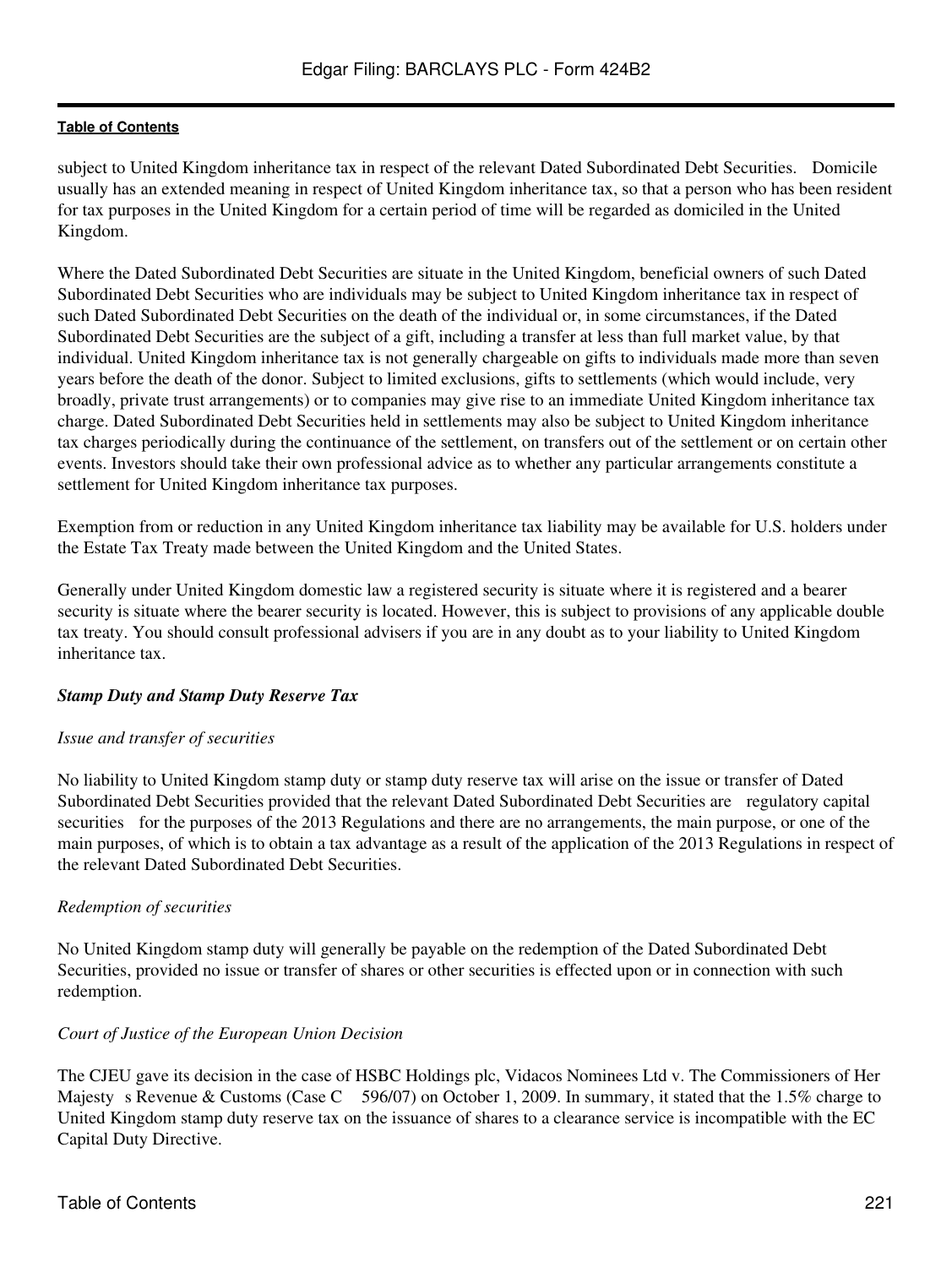On April 27, 2012, following the decision of the First Tier Tribunal (Tax Chamber) in HSBC Holdings PLC and The Bank of New York Mellon Corporation v. The Commissioners for Her Majesty s Revenue & Customs [2012] UKFTT 163 (TC), HMRC announced that the 1.5% stamp duty reserve tax charge is no longer applicable to the issuance of United Kingdom shares and securities to clearance services or depositary receipt systems anywhere in the world.

-72-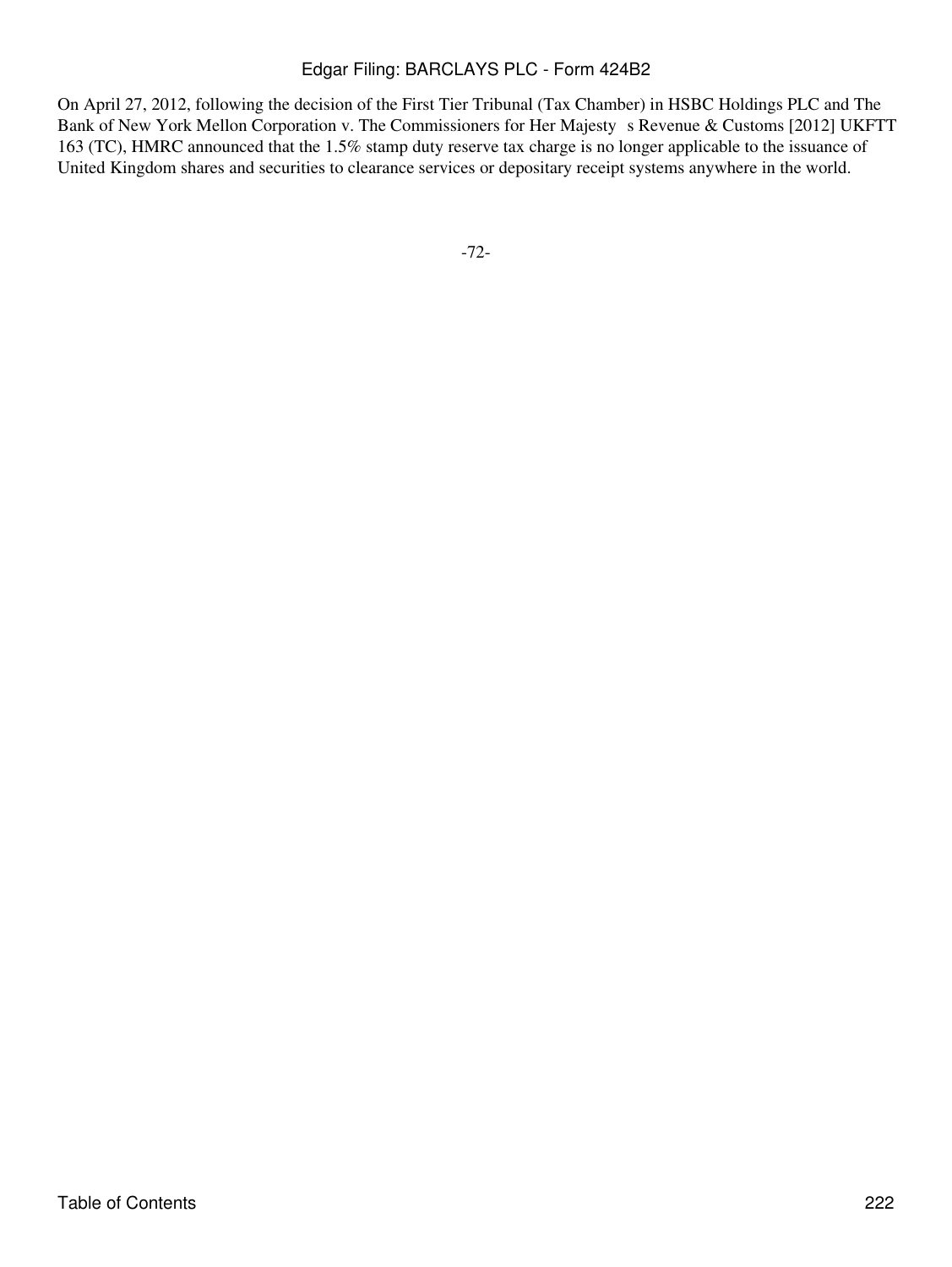The CJEU made no express comment with respect to the compatibility with EC law of the 1.5% United Kingdom stamp duty reserve tax charge on the transfer of existing securities to (as opposed to issuance of new securities into) a clearance system. The position, in this regard, is therefore unclear, although HMRC s view is that both the  $1.5\%$ United Kingdom stamp duty and depositary receipt systems charges continue to apply to the transfer of shares and securities to clearance services that are not an integral part of an issuance of share capital.

HMRC have also stated in an earlier press release that the U.K. Government s policy position remains that transactions involving United Kingdom shares should bear their fair share of tax and that they are considering further changes to the United Kingdom stamp duty reserve tax regime in the light of this decision. Such changes may affect any aspects of the stamp duty and stamp duty reserve tax regimes but the 1.5% charges to United Kingdom stamp duty and stamp duty reserve tax referred to in this disclosure would seem particularly likely to be affected.

On November 22, 2017 the U.K. Government in the Autumn Budget announced that it does not propose to reintroduce the  $1.5\%$  charge following the U.K. s exit from the EU; accordingly any changes to the stamp duty reserve tax regime described here in relation to the 1.5% seem unlikely.

Specific professional advice should be sought before paying the 1.5% United Kingdom stamp duty reserve tax charge in any circumstances.

# **United Kingdom Taxation of Contingent Convertible Securities**

Certain United Kingdom taxation considerations with respect to contingent convertible securities will be described in the relevant prospectus supplement.

-73-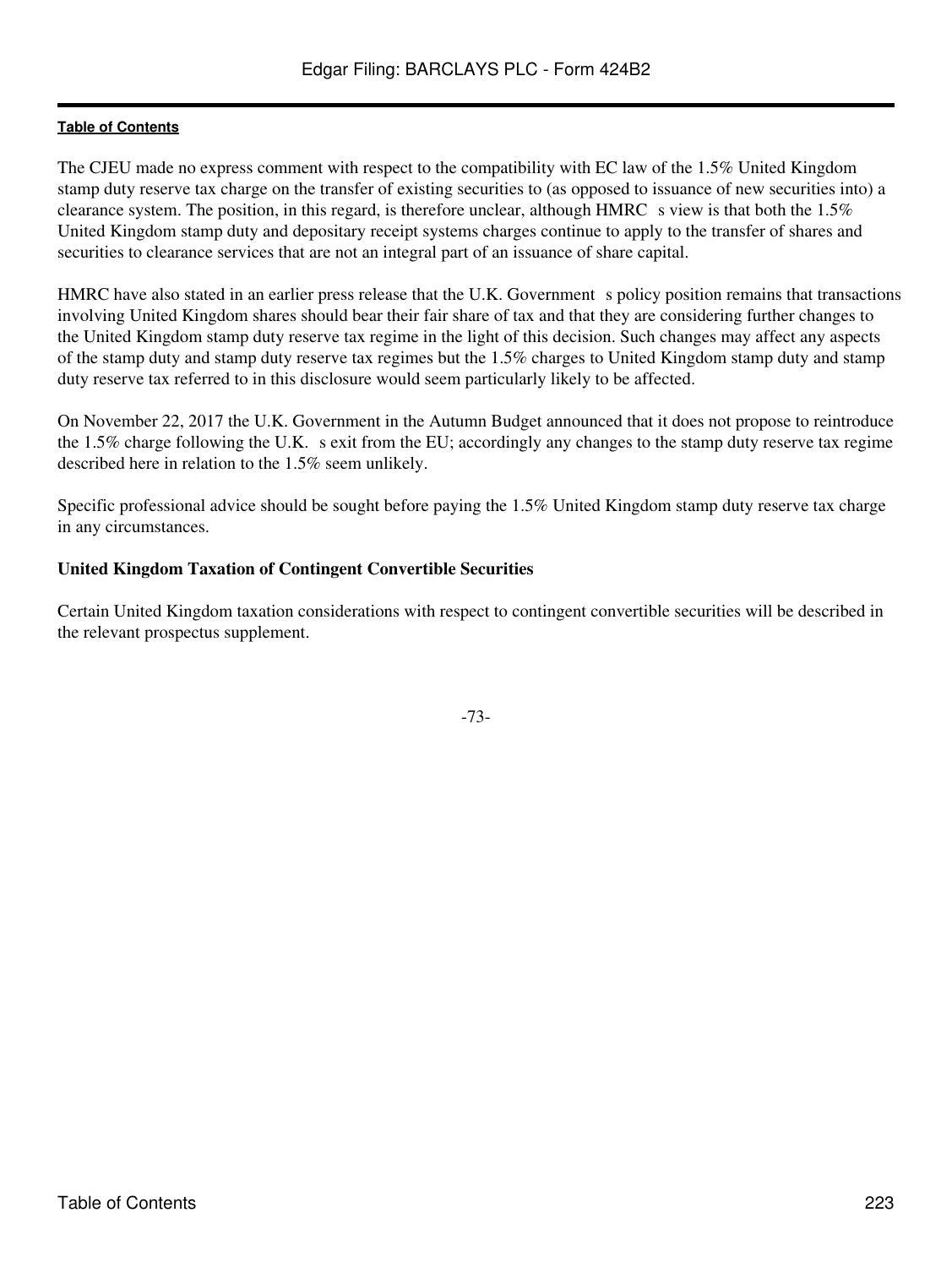## **EMPLOYEE RETIREMENT INCOME SECURITY ACT**

Each fiduciary of a pension, profit-sharing or other employee benefit plan (a Plan) subject to the Employee Retirement Income Security Act of 1974, as amended (ERISA), should consider the fiduciary standards of ERISA in the context of the Plans particular circumstances before authorizing an investment in the securities. Among other factors, the fiduciary should consider whether the investment would satisfy the prudence and diversification requirements of ERISA and would be consistent with the documents and instruments governing the plan, and whether the investment would involve a prohibited transaction under Section 406 of ERISA or Section 4975 of the Code.

Section 406 of ERISA and Section 4975 of the Code prohibit Plans, as well as individual retirement accounts, Keogh plans and any other plans subject to Section 4975 of the Code (also Plans) from engaging in certain transactions involving plan assets with persons who are parties in interest under ERISA or disqualified persons under the Code with respect to the Plan. A violation of these prohibited transaction rules may result in civil penalties or other liabilities under ERISA and/or an excise tax under Section 4975 of the Code for those persons, unless relief is available under an applicable statutory or administrative exemption. Employee benefit plans and arrangements that are governmental plans (as defined in section 3(32) of ERISA), certain church plans (as defined in Section 3(33) of ERISA) and foreign plans (as described in Section 4(b)(4) of ERISA) (Non-ERISA Arrangements) are not subject to the requirements of ERISA or Section 4975 of the Code but may be subject to similar provisions under applicable federal, state, local, non-U.S. or other regulations, rules or laws (Similar Laws).

Barclays PLC, Barclays Bank PLC, Barclays Capital Inc. and certain of their affiliates, among others, may each be considered a party in interest or a disqualified person with respect to many Plans. The acquisition or holding of the securities by a Plan or any entity whose underlying assets include plan assets by reason of any Plan s investment in the entity (a Plan Asset Entity) with respect to which Barclays PLC, Barclays Bank PLC, Barclays Capital Inc. or certain of their affiliates is or becomes a party in interest or disqualified person may constitute or result in prohibited transaction under ERISA or Section 4975 of the Code, unless those securities are acquired and held pursuant to an applicable statutory or administrative exemption.

The U.S. Department of Labor has issued five prohibited transaction class exemptions, or PTCEs, that may provide exemptive relief if required for direct or indirect prohibited transactions that may arise from the purchase or holding of the securities. These exemptions are:

- (1) PTCE 84-14, an exemption for certain transactions determined or effected by independent qualified professional asset managers;
- (2) PTCE 90-1, an exemption for certain transactions involving insurance company pooled separate accounts;
- (3) PTCE 91-38, an exemption for certain transactions involving bank collective investment funds;
- (4) PTCE 95-60, an exemption for transactions involving certain insurance company general accounts; and
- (5) PTCE 96-23, an exemption for plan asset transactions managed by in-house asset managers.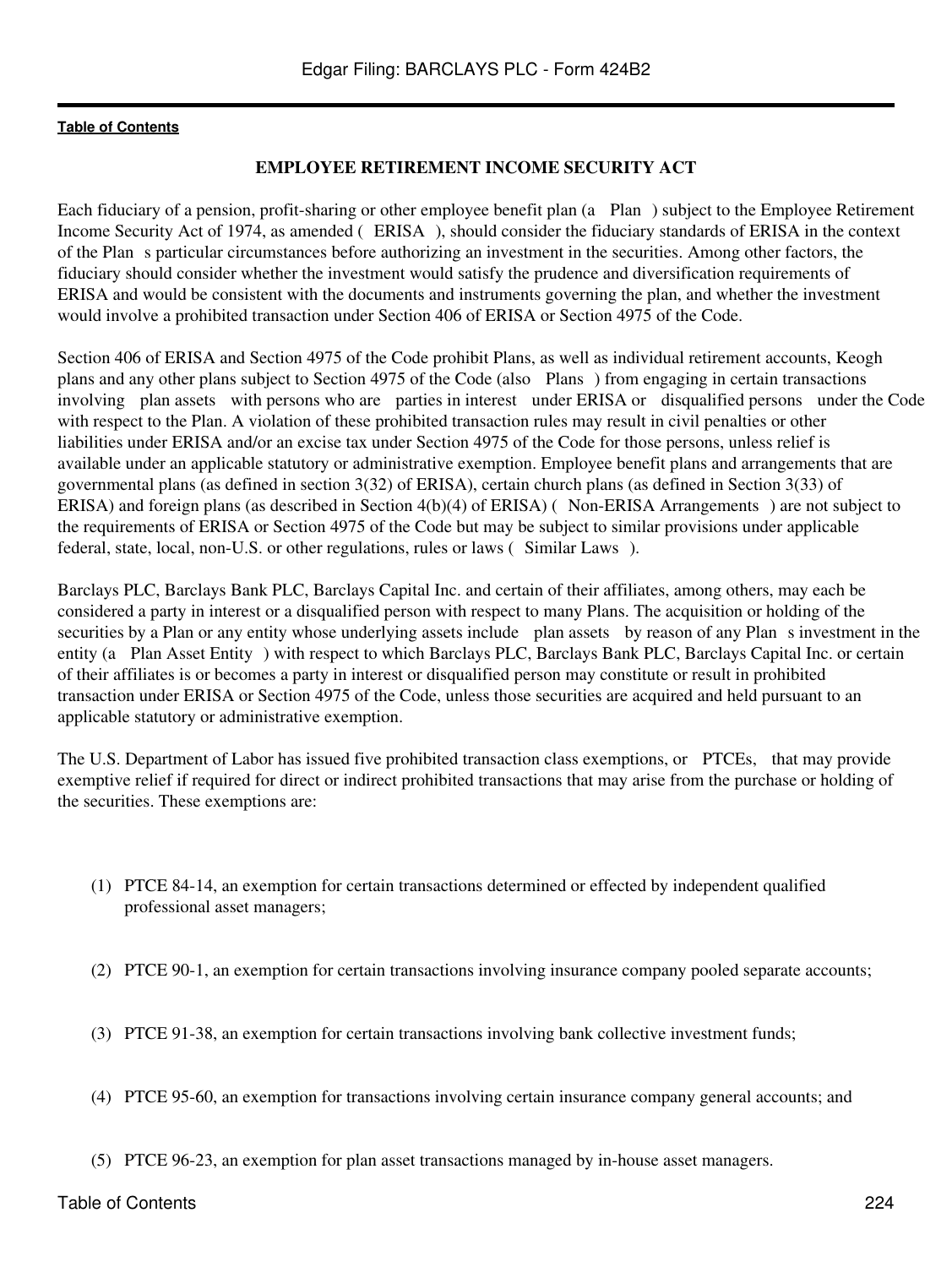In addition, ERISA Section 408(b)(17) and Section 4975(d)(20) of the Code provide an exemption for the acquisition and disposition of the securities, provided that neither Barclays PLC, Barclays Bank PLC, Barclays Capital Inc. nor any of their affiliates have or exercise any discretionary authority or control or render any investment advice with respect to the assets of any Plan involved in the transaction, and provided further that the Plan pays no more and receives no less than adequate consideration in connection with the transaction (the service provider exemption). There can be no assurance that all of the conditions of any of the above exemptions (or any other exemption) will be satisfied.

-74-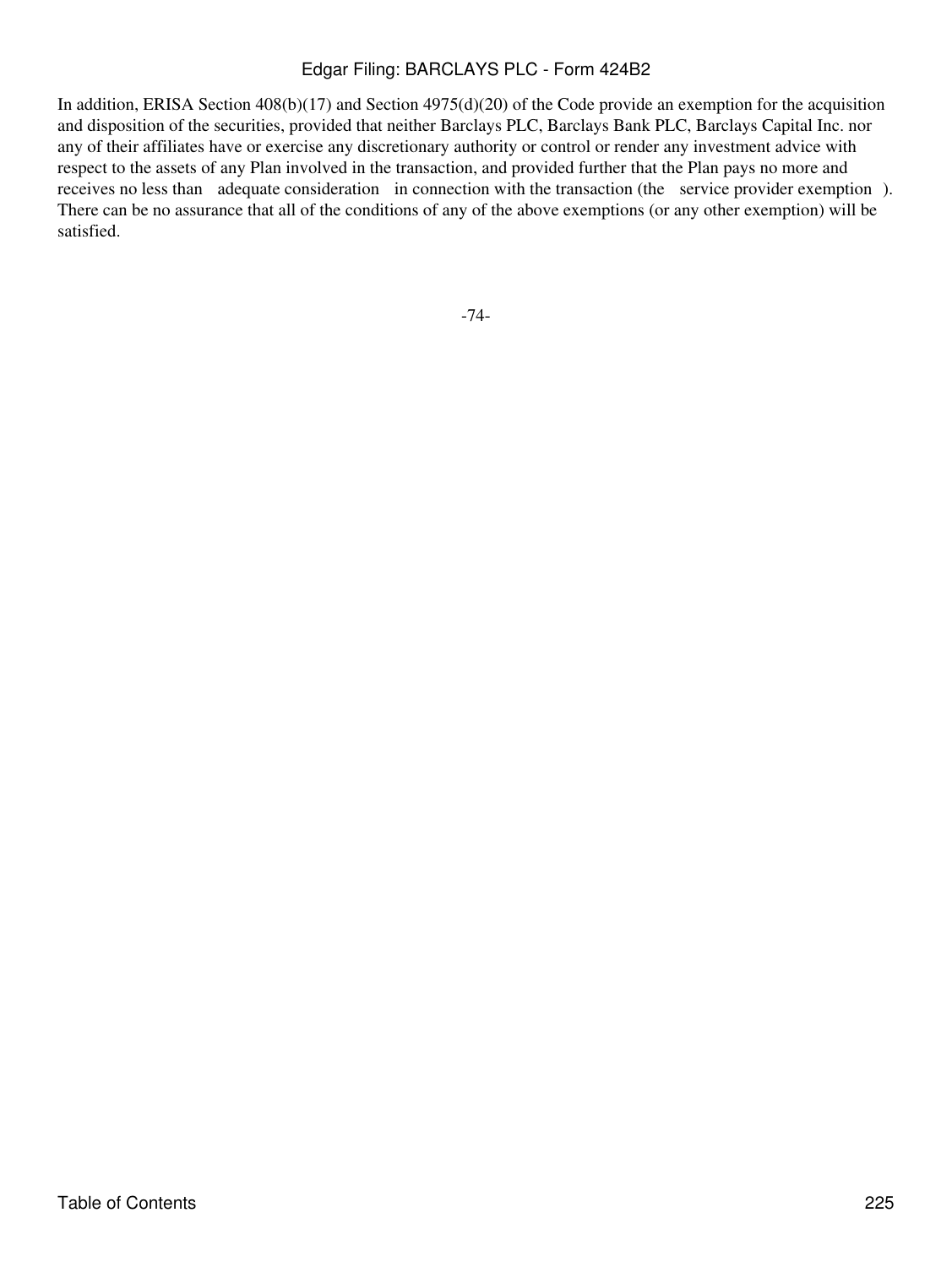Because of the foregoing, the securities should not be acquired or held by any person investing plan assets of any Plan, Plan Asset Entity or Non-ERISA Arrangement, unless such acquisition and holding will not constitute a non-exempt prohibited transaction under ERISA and the Code or similar violation of any applicable Similar Laws.

Any purchaser or holder of the securities or any interest in the securities will be deemed to have represented by its purchase and holding of the securities that it either (i) is not a Plan, a Plan Asset Entity or a Non-ERISA Arrangement and is not purchasing those securities on behalf of or with plan assets of any Plan, Plan Asset Entity or Non-ERISA Arrangement or (ii) any such purchase or holding, will not result in a non-exempt prohibited transaction under the rules described above or a violation of any applicable Similar Laws. Further, any person acquiring or holding the securities on behalf of any Plan or with any plan assets shall be deemed to represent on behalf of itself and such Plan that (x) the Plan is paying no more than, and is receiving no less than, adequate consideration within the meaning of Section 408(b)(17) of ERISA in connection with the transaction or any redemption of the securities, (y) neither Barclays PLC, Barclays Bank PLC, Barclays Capital Inc. or any placement agent, nor any of their affiliates directly or indirectly exercises any discretionary authority or control or renders investment advice or otherwise acts in a fiduciary capacity with respect to the assets of the Plan within the meaning of ERISA and (z) in making the foregoing representations and warranties, such person has applied sound business principles in determining whether fair market value will be paid, and has made such determination acting in good faith.

Due to the complexity of these rules and the penalties that may be imposed upon persons involved in non-exempt prohibited transactions, it is important that fiduciaries or other persons considering purchasing the securities on behalf of or with plan assets of any Plan, Plan Asset Entity or Non-ERISA Arrangement consult with their counsel regarding the availability of exemptive relief under any of the PTCEs listed above, the service provider exemption, or any other applicable exemption, or the potential consequences of any purchase or holding under applicable Similar Laws.

Purchasers of the securities have exclusive responsibility for ensuring that their acquisition and holding of the securities do not violate the fiduciary or prohibited transaction rules of ERISA or the Code or any similar provisions of Similar Laws. The sale of any security to a Plan or a Non-ERISA Arrangement is in no respect a representation by Barclays PLC, Barclays Bank PLC, Barclays Capital Inc. or any of their affiliates that the investment meets all relevant legal requirements with respect to investments by Plans or Non-ERISA Arrangements generally or any particular Plan or Non-ERISA Arrangement, or that the investment is appropriate for a Plan or a Non-ERISA Arrangement generally or any particular Plan or Non-ERISA Arrangement.

*If you are an insurance company or the fiduciary of a pension plan or an employee benefit plan, and propose to invest in the securities, you should consult your legal counsel.*

*The applicable prospectus supplement and pricing supplement may contain a further discussion of ERISA and Similar Laws.*

-75-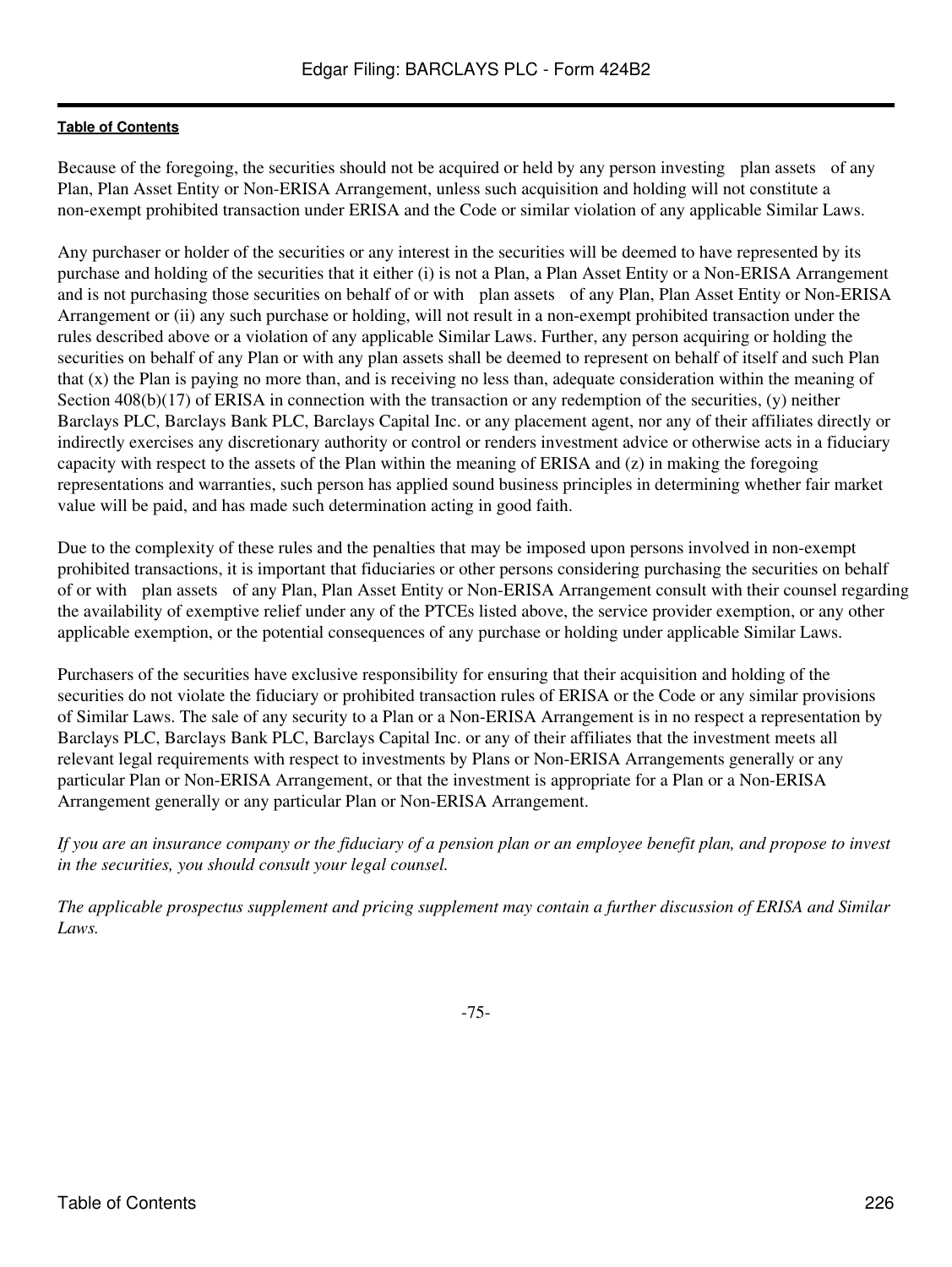## **PLAN OF DISTRIBUTION**

#### **Initial Offering and Issue of Securities**

We may issue all or part of the securities from time to time, on terms determined at that time, through underwriters, dealers and/or agents, directly to purchasers or through a combination of any of these methods. We will set forth in the applicable prospectus supplement:

the terms of the offering of the securities;

the names of any underwriters, dealers or agents involved in the sale of the securities;

the amount of securities any underwriters will subscribe for;

any applicable underwriting commissions or discounts, which shall be no more than 3% of the proceeds from the offering; and

#### our net proceeds.

If we use underwriters in the issue, they will acquire the securities for their own account and they may effect distribution of the securities from time to time in one or more transactions. These transactions may be at a fixed price or prices, which they may change, or at prevailing market prices, or related to prevailing market prices, or at negotiated prices. The securities may be offered to the public either through underwriting syndicates represented by managing underwriters or underwriters without a syndicate. Unless the applicable prospectus supplement provides otherwise, the underwriters obligations to subscribe for the securities will depend on certain conditions being satisfied. If the conditions are satisfied, the underwriters will be obligated to subscribe for all of the securities of the series, if they subscribe for any of them. The initial public offering price of any securities and any discounts or concessions allowed or reallowed or paid to dealers may change from time to time.

If we use dealers in the issue, unless the applicable prospectus supplement provides otherwise, we will issue the securities to the dealers as principals. The dealers may then sell the securities to the public at varying prices that the dealers will determine at the time of sale.

We may also issue securities through agents we designate from time to time, or we may issue securities directly. The applicable prospectus supplement will name any agent involved in the offering and issue of the securities, and will also set forth any commissions that we will pay. Unless the applicable prospectus supplement indicates otherwise, any agent will be acting on a best efforts basis for the period of its appointment. Agents through whom we issue securities may enter into arrangements with other institutions with respect to the distribution of the securities, and those institutions may share in the commissions, discounts or other compensation received by our agents, may be compensated separately and may also receive commissions from the purchasers for whom they may act as agents.

In connection with the issue of securities, underwriters may receive compensation from us or from subscribers of securities for whom they may act as agents. Compensation may be in the form of discounts, concessions or

#### Table of Contents 227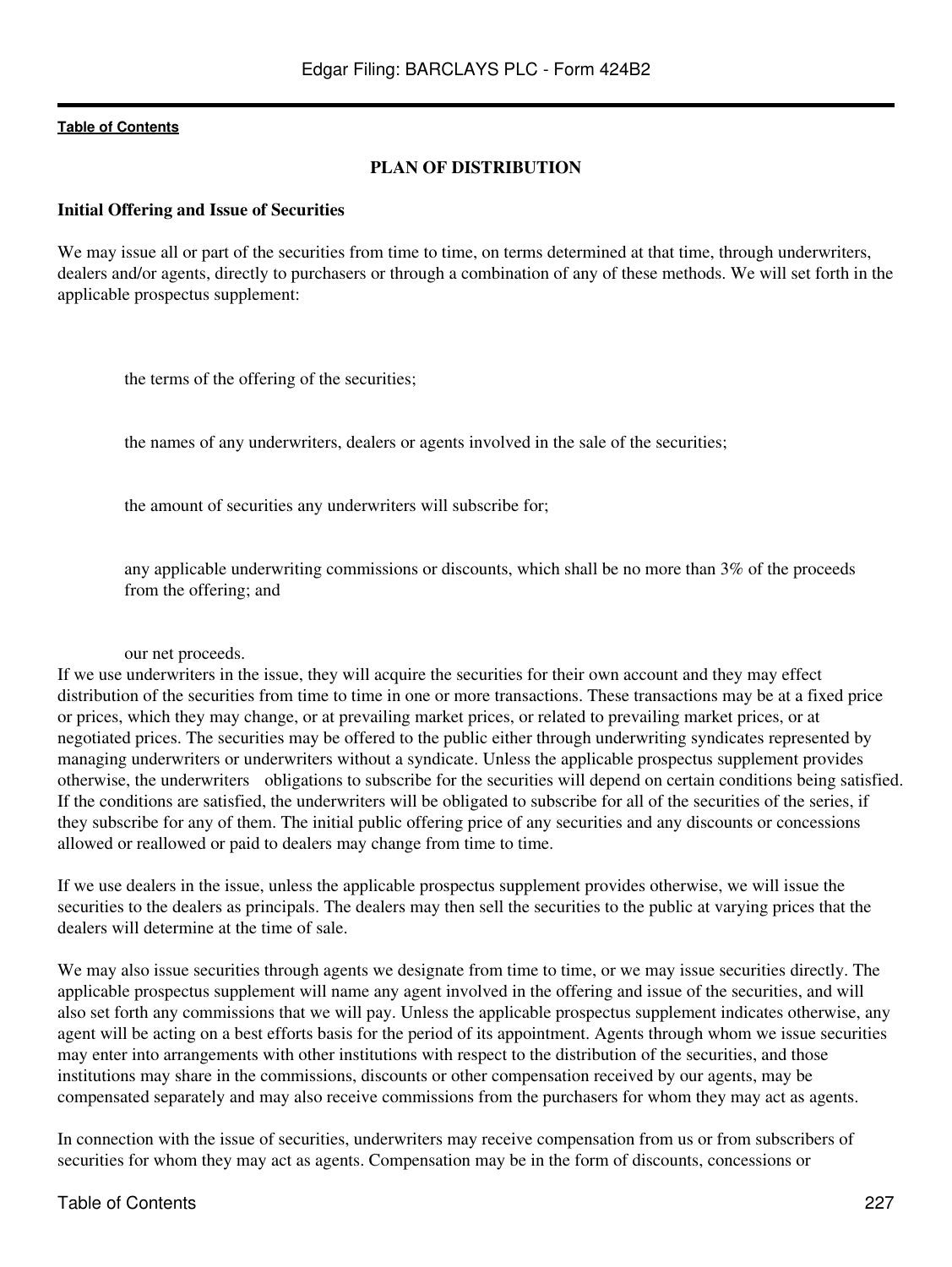commissions. Underwriters may sell securities to or through dealers, and these dealers may receive compensation in the form of discounts, concessions or commissions from the underwriters. Dealers may also receive commissions from the subscribers for whom they may act as agents. Underwriters, dealers and agents that participate in the distribution of securities may be deemed to be underwriters, and any discounts or commissions received by them from us and any profit on the sale of securities by them may be deemed to be underwriting discounts and commissions under the Securities Act. The prospectus supplement will identify any underwriter or agent, and describe any compensation that we provide.

If the applicable prospectus supplement so indicates, we will authorize underwriters, dealers or agents to solicit offers to subscribe the securities from institutional investors. In this case, the prospectus supplement will

-76-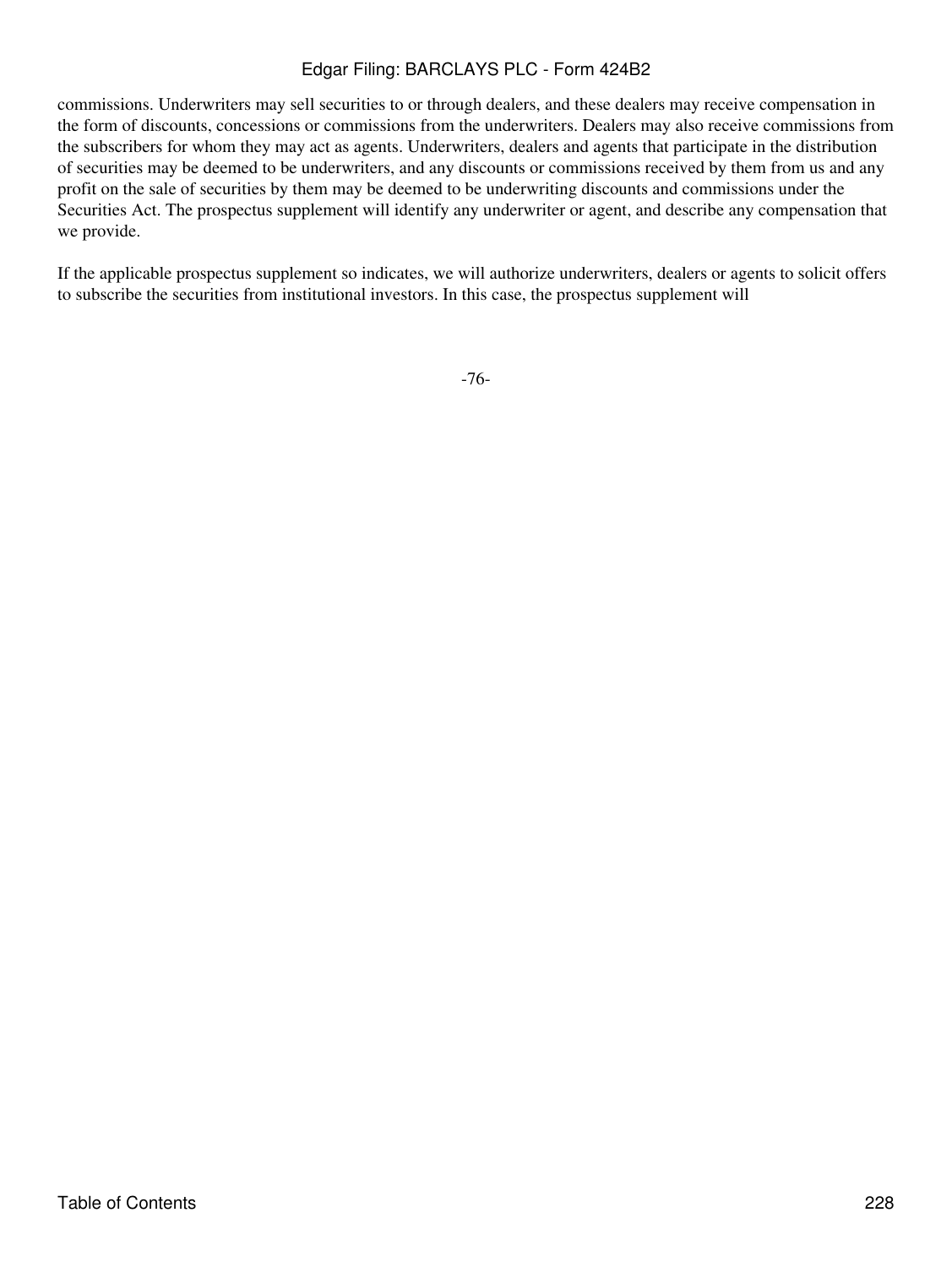also indicate on what date payment and delivery will be made. There may be a minimum amount which an institutional investor may subscribe, or a minimum portion of the aggregate principal amount of the securities which may be issued by this type of arrangement. Institutional investors may include commercial and savings banks, insurance companies, pension funds, investment companies, educational and charitable institutions and any other institutions we may approve. The subscribers obligations under delayed delivery and payment arrangements will not be subject to any conditions; however, the institutional investors subscription for particular securities must not at the time of delivery be prohibited under the laws of any relevant jurisdiction in respect, either of the validity of the arrangements, or the performance by us or the institutional investors under the arrangements.

We may enter into agreements with the underwriters, dealers and agents who participate in the distribution of the securities that may fully or partially indemnify them against some civil liabilities, including liabilities under the Securities Act. Underwriters, dealers and agents may be customers of, engage in transactions with, or perform services for, or be affiliates of Barclays PLC in the ordinary course of business.

Barclays Capital Inc. is an affiliate of Barclays PLC and may participate in one or more offerings of our securities. Rule 5121 of the consolidated rulebook of the Financial Industry Regulatory Authority (FINRA) (or any successor rule thereto) (Rule 5121) imposes certain requirements when a FINRA member, such as Barclays Capital Inc., distributes an affiliated company s securities, such as our securities, thus being in conflict of interest within the meaning of Rule 5121. Barclays Capital Inc. has advised us that each particular offering of securities in which it participates will comply with the applicable requirements of Rule 5121. Pursuant to Rule 5121, Barclays Capital Inc. is not permitted to confirm initial issues to accounts over which it exercises discretionary authority without the prior written approval of the account holder.

#### **Selling Restrictions**

#### *Selling Restrictions Addressing United Kingdom Securities Laws*

Unless otherwise specified in any agreement between us and the underwriters, dealers and/or agents in relation to the distribution of the securities or any investments representing securities, of any series and subject to the terms specified in the agreement, any underwriter, dealer or agent in connection with an offering of securities or any investments representing securities of any series will confirm and agree that:

in relation to any debt securities having a maturity of less than one year:

- (i) it is a person whose ordinary activities involve it in acquiring, holding, managing or disposing of investments (as principal or agent) for the purposes of its business; and
- (ii) it has not offered or sold and will not offer or sell any debt securities other than to persons:
	- (A) whose ordinary activities involve them in acquiring, holding, managing or disposing of investments (as principal or agent) for the purposes of their businesses; or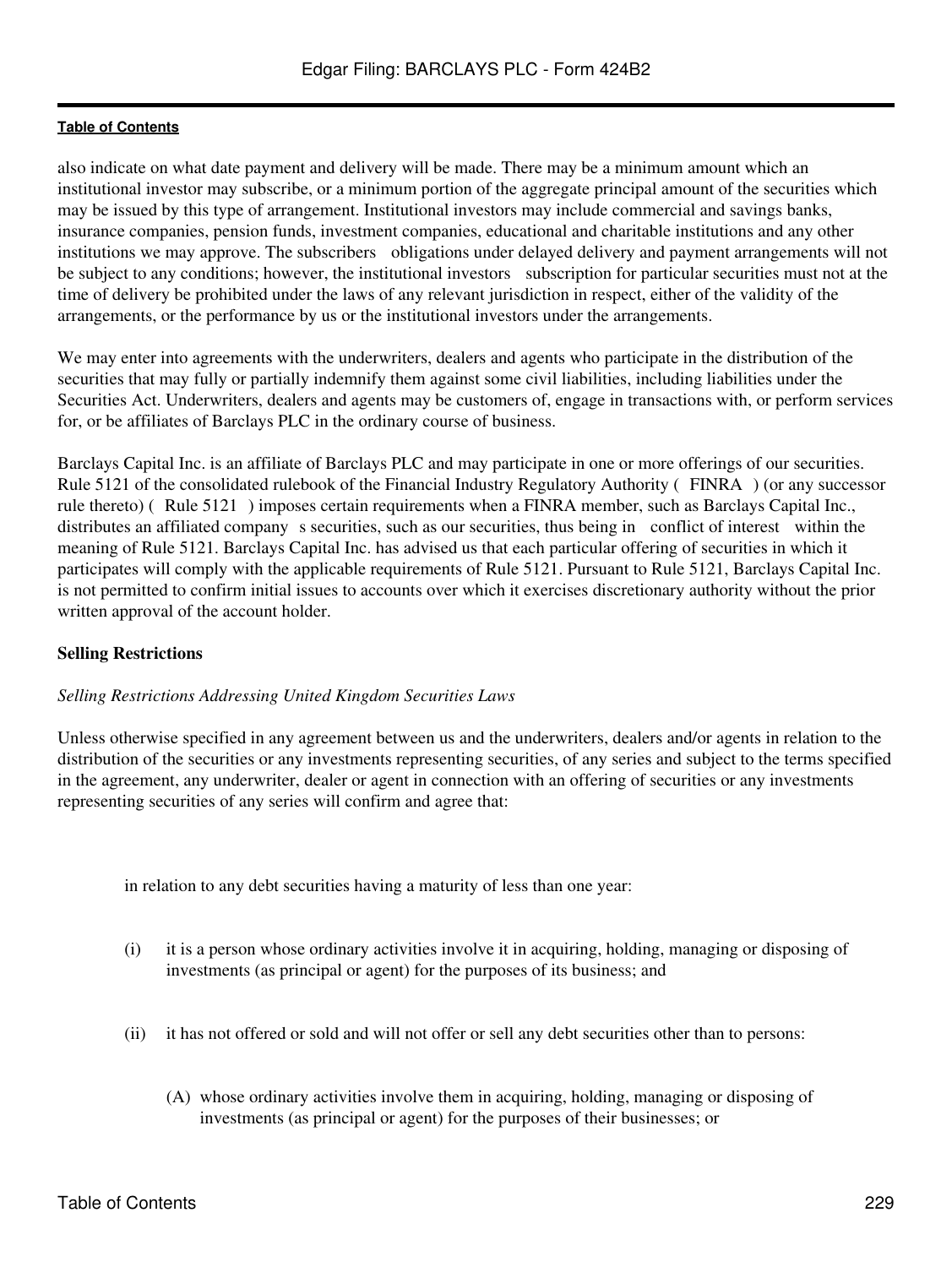(B) who it is reasonable to expect will acquire, hold, manage or dispose of investments (as principal or agent) for the purposes of their businesses,

where the issue of the debt securities would otherwise constitute a contravention of Section 19 of the FSMA by us;

it has only communicated or caused to be communicated and will only communicate or cause to be communicated any invitation or inducement to engage in investment activity (within the meaning of Section 21 of the FSMA) received by it in connection with the issue or sale of any securities or any investments representing securities in circumstances in which Section 21(1) of the FSMA does not apply to us; and

it has complied and will comply with all applicable provisions of the FSMA with respect to anything done by it in relation to the securities, or any investments representing securities in, from or otherwise involving the United Kingdom.

-77-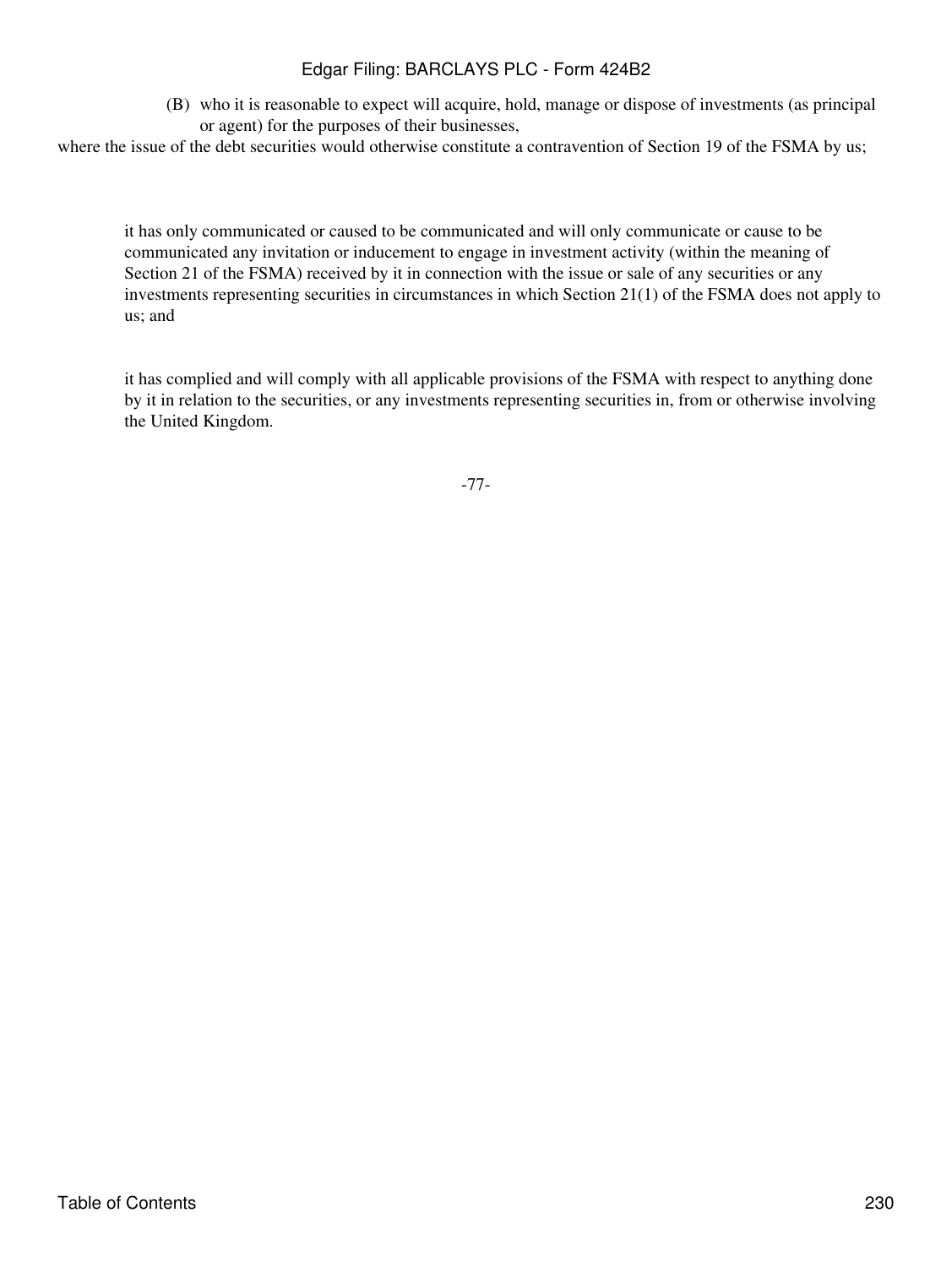## *Prohibition of Sales to EEA Retail Investors*

Unless otherwise specified in any agreement between us and the underwriters, dealers and/or agents, any underwriter, dealer or agent in connection with an offering of securities or any investments representing securities of any series will represent, warrant and agree that it has not offered, sold or otherwise made available, and will not offer, sell or otherwise make available any securities to any retail investor in the European Economic Area. For the purposes of this provision, the expression retail investor means a person who is one (or more) of the following:

a retail client as defined in point (11) of Article 4(1) of Directive 2014/65/EU (as amended, MiFID II); or

a customer within the meaning of Directive 2002/92/EC (as amended), where that customer would not qualify as a professional client as defined in point (10) of Article 4(1) of MiFID II; or

not a qualified investor as defined in the Prospectus Directive (as defined below); and the expression offer includes the communication in any form and by any means of sufficient information on the terms of the offer and the securities to be offered so as to enable an investor to decide to purchase or subscribe for the securities.

## *Public Offer Selling Restriction Under The Prospectus Directive*

If the relevant agreement between us and the underwriters, dealers and/or agents in connection with an offering of securities or any investments representing securities of any series specifies that the restriction set out under

Prohibition of Sales to EEA Retail Investors above does not apply, and unless otherwise specified in any agreement between us and the underwriters, dealers and/or agents in relation to the distribution of the securities or any investments representing securities of any series and subject to the terms specified in the agreement, in relation to each member state of the European Economic Area which has implemented the Prospectus Directive (each, a Relevant Member State), any underwriter, dealer or agent in connection with an offering of securities or any investments representing securities of any series will represent, warrant and agree that with effect from and including the date on which the Prospectus Directive is implemented in that Relevant Member State (the relevant implementation date) it has not made and will not make an offer of any securities or any investments representing securities which are the subject of the offering contemplated by the prospectus as completed by the prospectus supplement in relation thereto to the public in that Relevant Member State except that it may, with effect from and including the relevant implementation date, make an offer of the securities to the public in that Relevant Member State:

*Qualified investors*: at any time to any legal entity which is a qualified investor as defined in the Prospectus Directive;

*Fewer than 150 offerees*: at any time to fewer than 150 natural or legal persons (other than qualified investors as defined in the Prospectus Directive), subject to obtaining the prior consent of the relevant underwriter or underwriters nominated by Barclays PLC for any such offer; or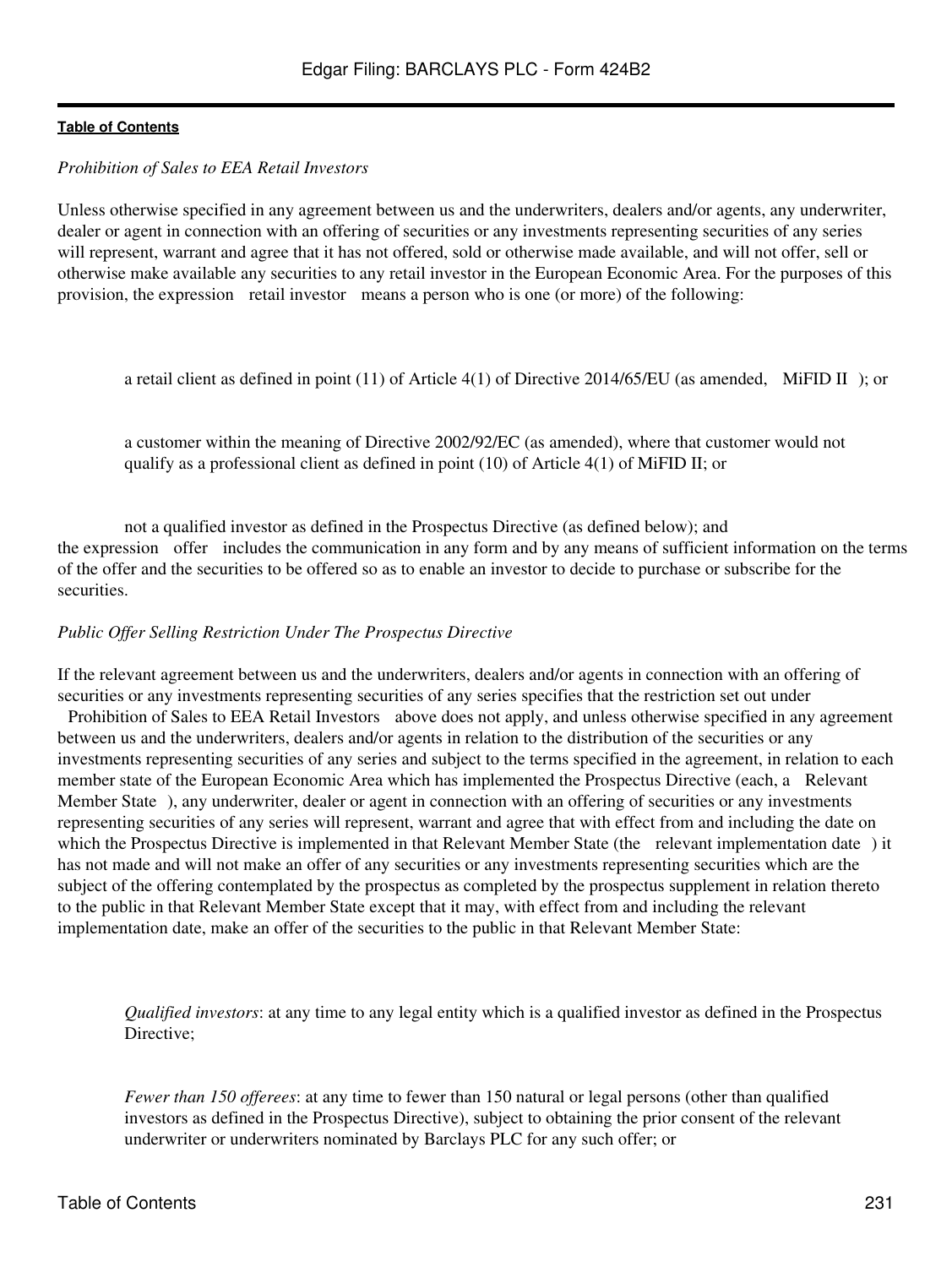*Other exempt offers*: at any time in any other circumstances falling within Article 3(2) of the Prospectus Directive,

provided that no such offer of securities referred to in the bullet points above shall require us or any underwriter, dealer and/or agent to publish a prospectus pursuant to Article 3 of the Prospectus Directive or supplement a prospectus pursuant to Article 16 of the Prospectus Directive.

The expression an offer of any securities or any investments representing securities to the public in relation to such securities or investments in any Relevant Member State means the communication in any form and by any means of sufficient information on the terms of the offer and the securities or investments to be

-78-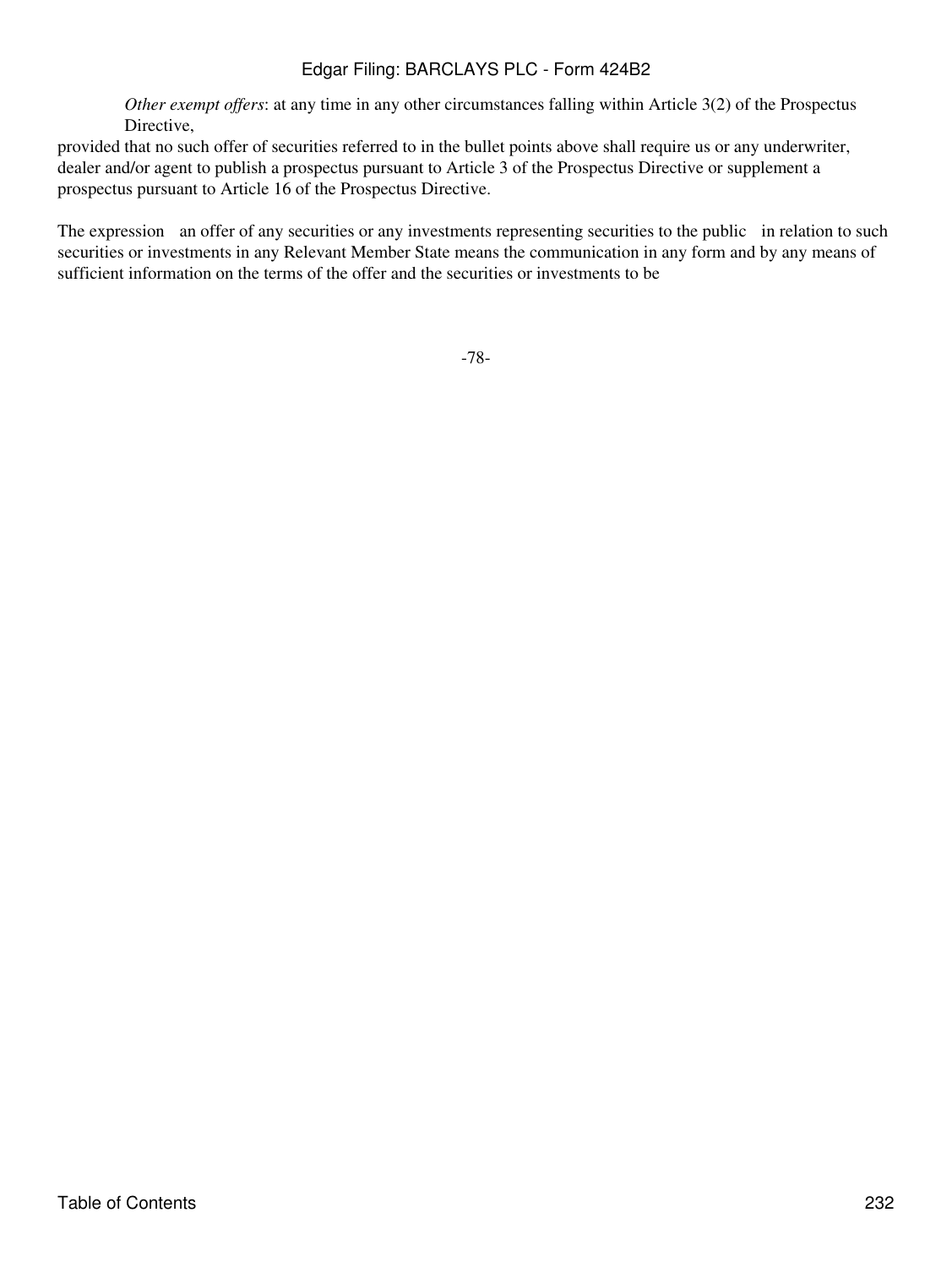offered so as to enable an investor to decide to purchase or subscribe the securities or investments, as the same may be varied in that member state by any measure implementing the Prospectus Directive in that member state and the expression Prospectus Directive means Directive 2003/71/EC (as amended including by Directive 2010/73/EU), and includes any relevant implementing measure in the Relevant Member State.

## **Market-Making Resales**

This prospectus may be used by an affiliate of Barclays PLC in connection with offers and sales of the securities in market-making transactions. In a market-making transaction, such affiliate may resell a security it acquires from other holders, after the original offering and sale of the security. Resales of this kind may occur in the open market or may be privately negotiated, at prevailing market prices at the time of resale or at related or negotiated prices. In these transactions, such affiliate may act as principal, or agent, including as agent for the counterparty in a transaction in which such affiliate acts as principal, or as agent for both counterparties in a transaction in which such affiliate does not act as principal. Such affiliate may receive compensation in the form of discounts and commissions, including from both counterparties in some cases.

The indeterminate aggregate initial offering price relates to the initial offering of the securities described in the prospectus supplement. This amount does not relate to securities sold in market-making transactions.

We do not expect to receive any proceeds from market-making transactions.

Information about the trade and settlement dates, as well as the purchase price, for a market-making transaction will be provided to the purchaser in a separate confirmation of sale.

*Unless we or an agent informs you in your confirmation of sale that your security is being purchased in its original offering and sale, you may assume that you are purchasing your security in a market-making transaction.*

-79-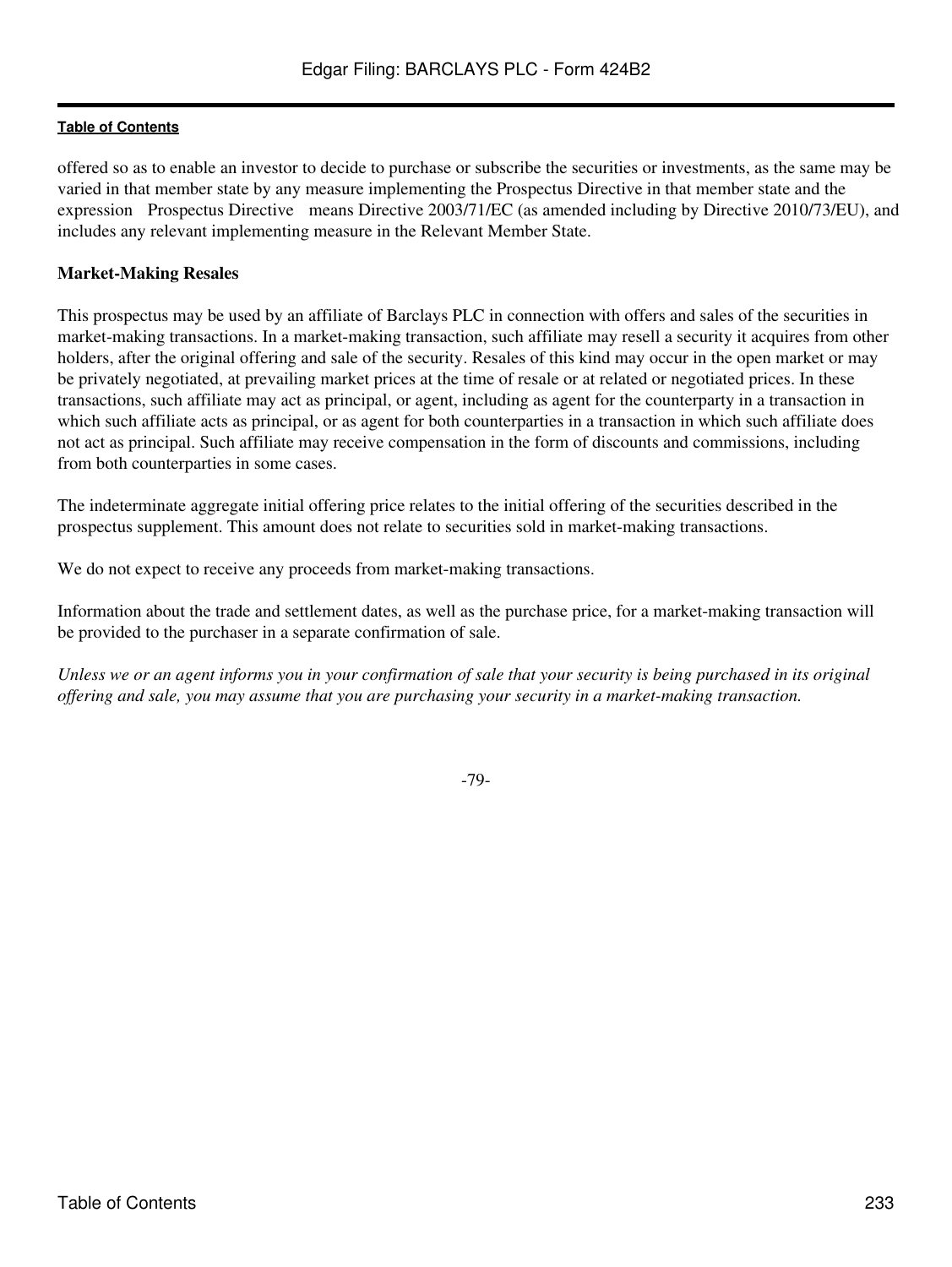#### **SERVICE OF PROCESS AND ENFORCEMENT OF LIABILITIES**

We are an English public limited company. A majority of our directors and executive officers and a number of the experts named in this document are non-residents of the United States. All or a substantial portion of the assets of those persons are located outside the United States. Most of our assets are located outside of the United States. As a result, it may not be possible for you to effect service of process within the United States upon those persons or to enforce against them judgments of U.S. courts based upon the civil liability provisions of the federal securities laws of the United States. We have been advised by our English solicitors, Clifford Chance LLP, that there is doubt as to the enforceability in the United Kingdom, in original actions or in actions for enforcement of judgments of U.S. courts, of liabilities based solely upon the federal securities laws of the United States.

-80-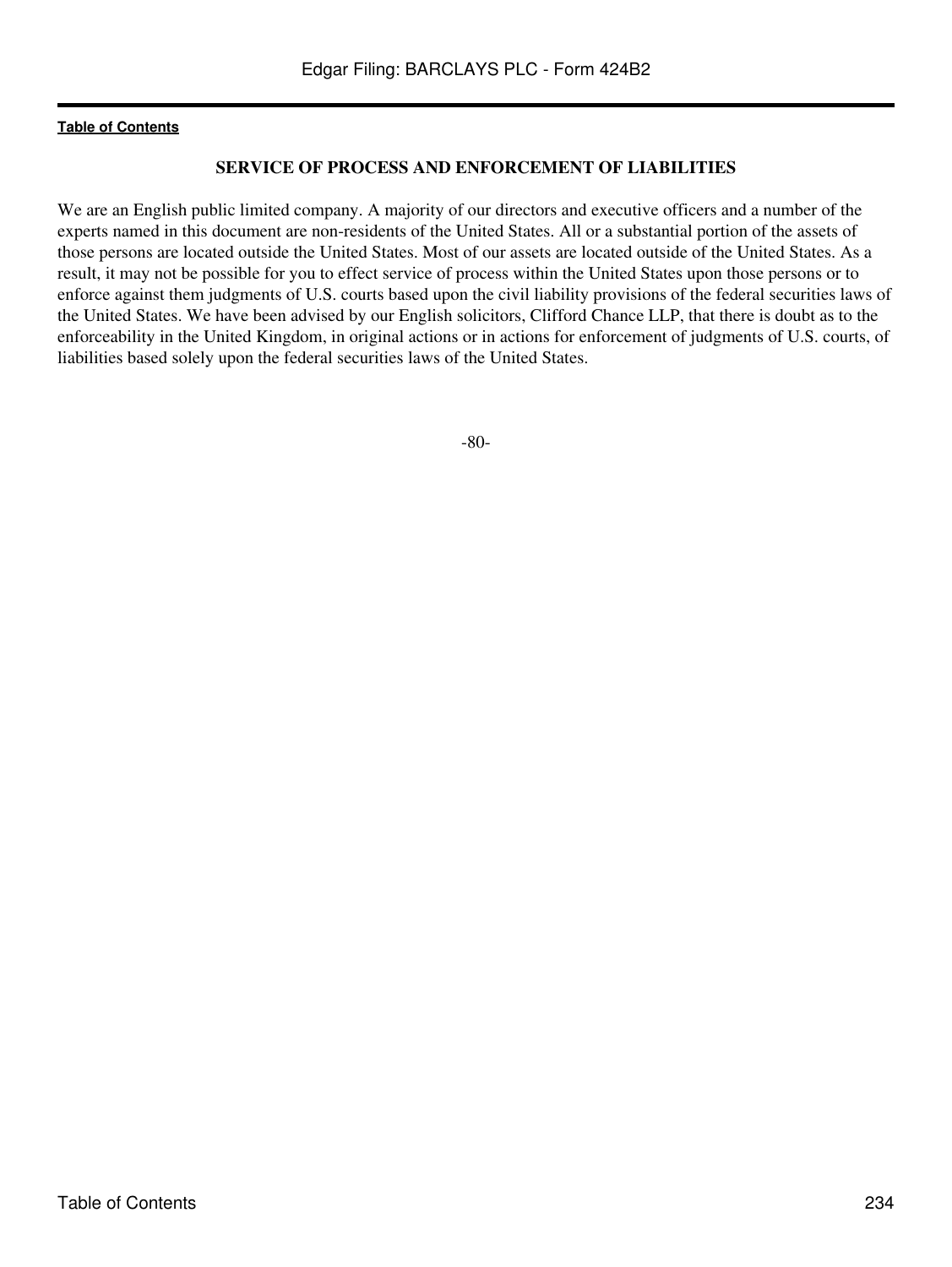## **WHERE YOU CAN FIND MORE INFORMATION**

We are subject to the information requirements of the Exchange Act. Accordingly, we file, jointly with Barclays Bank PLC, reports and other information with the SEC.

The SEC maintains an internet site at http://www.sec.gov that contains reports and other information we file electronically with the SEC. You may also inspect and copy reports and other information that we file with the SEC at the public reference facilities maintained at 100 F Street, N.E., Room 1580, Washington, D.C. 20549. Copies of such material may be obtained by mail from the Public Reference Section of the SEC at 100 F Street, N.E., Room 1580, Washington, D.C. 20549 at prescribed rates. In addition, you may inspect and copy that material at the offices of the New York Stock Exchange, 20 Broad Street, New York, New York 10005, on which some of our securities are listed.

We will furnish to the trustee referred to under Description of Debt Securities and Description of Contingent Convertible Securities annual reports, which will include a description of operations and annual audited consolidated financial statements prepared in accordance with IFRS. We will also furnish to the trustee interim reports that will include unaudited interim summary consolidated financial information prepared in accordance with IFRS. We will furnish to the trustee all notices of meetings at which holders of securities are entitled to vote, and all other reports and communications that are made generally available to those holders.

-81-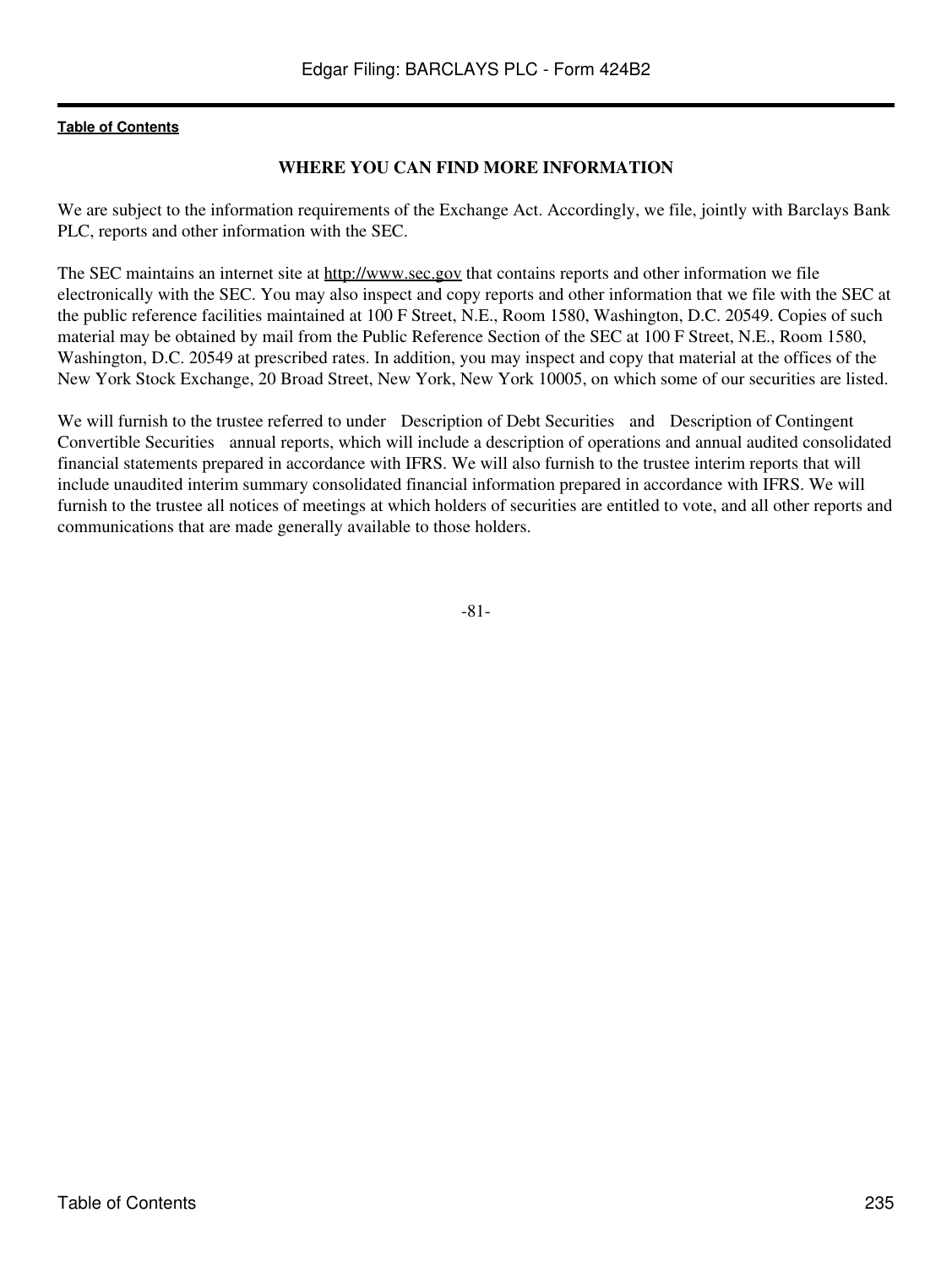## **FURTHER INFORMATION**

We have filed with the SEC a registration statement on Form F-3 with respect to the securities offered with this prospectus. This prospectus is a part of that registration statement and it omits some information that is contained in the registration statement. You can access the registration statement together with exhibits on the internet site maintained by the SEC at http://www.sec.gov or inspect these documents at the offices of the SEC in order to obtain that additional information about us and about the securities offered with this prospectus.

-82-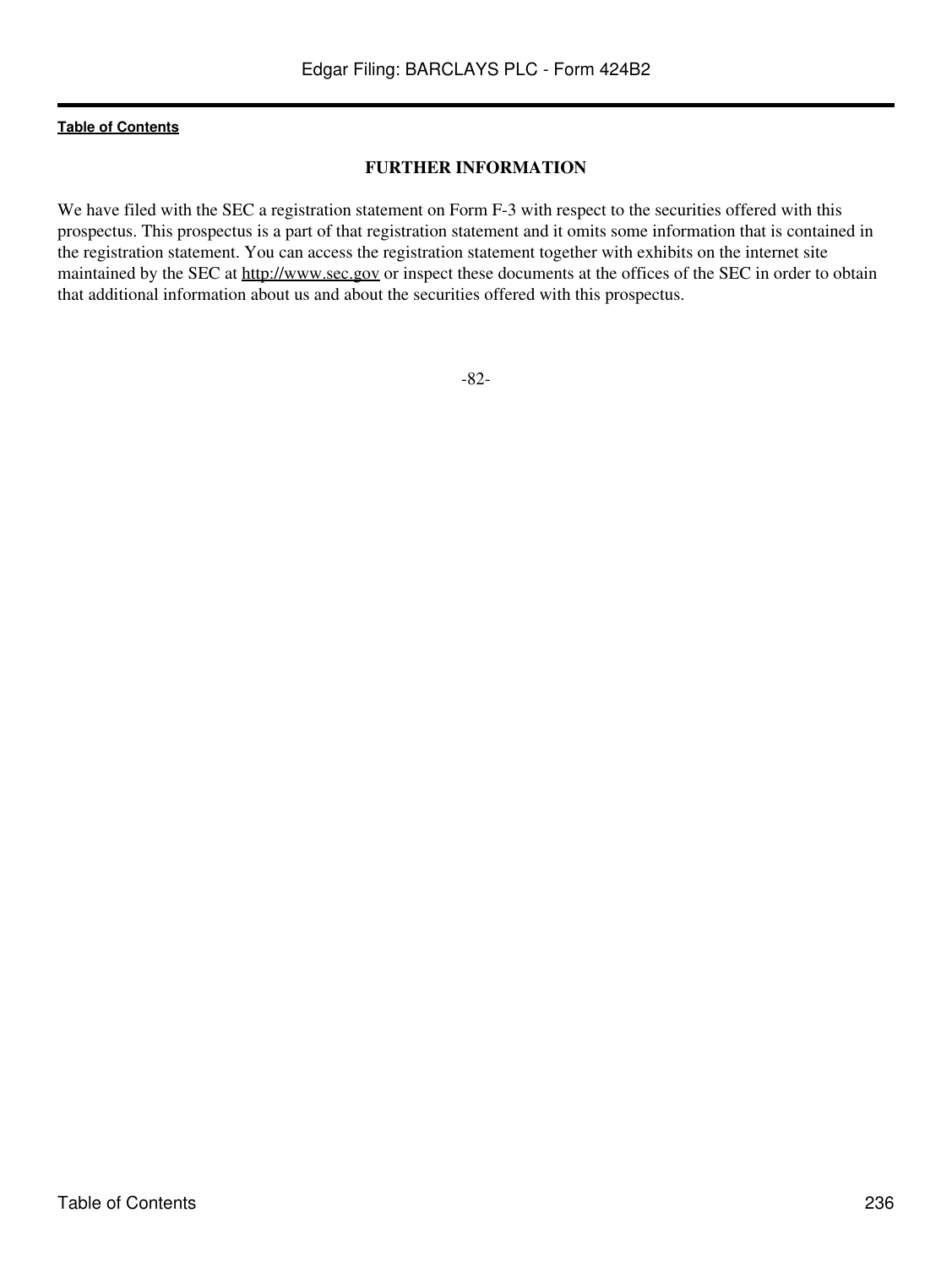## **VALIDITY OF SECURITIES**

If stated in the prospectus supplement applicable to a specific issuance of debt securities or contingent convertible securities, the validity of such securities under New York law may be passed upon for us by our U.S. counsel, Sullivan & Cromwell LLP. If stated in the prospectus supplement applicable to a specific issuance of debt securities, contingent convertible securities or ordinary shares (including the ordinary shares into which such contingent convertible securities may under certain circumstances convert), the validity of such securities under English law may be passed upon by our English solicitors, Clifford Chance LLP. Sullivan & Cromwell LLP may rely on the opinion of Clifford Chance LLP as to all matters of English law and Clifford Chance LLP may rely on the opinion of Sullivan & Cromwell LLP as to all matters of New York law. If this prospectus is delivered in connection with an underwritten offering, the validity of the debt securities, contingent convertible securities or ordinary shares (including the ordinary shares into which such contingent convertible securities may under certain circumstances convert) may be passed upon for the underwriters by United States and English counsel for the underwriters specified in the related prospectus supplement.

-83-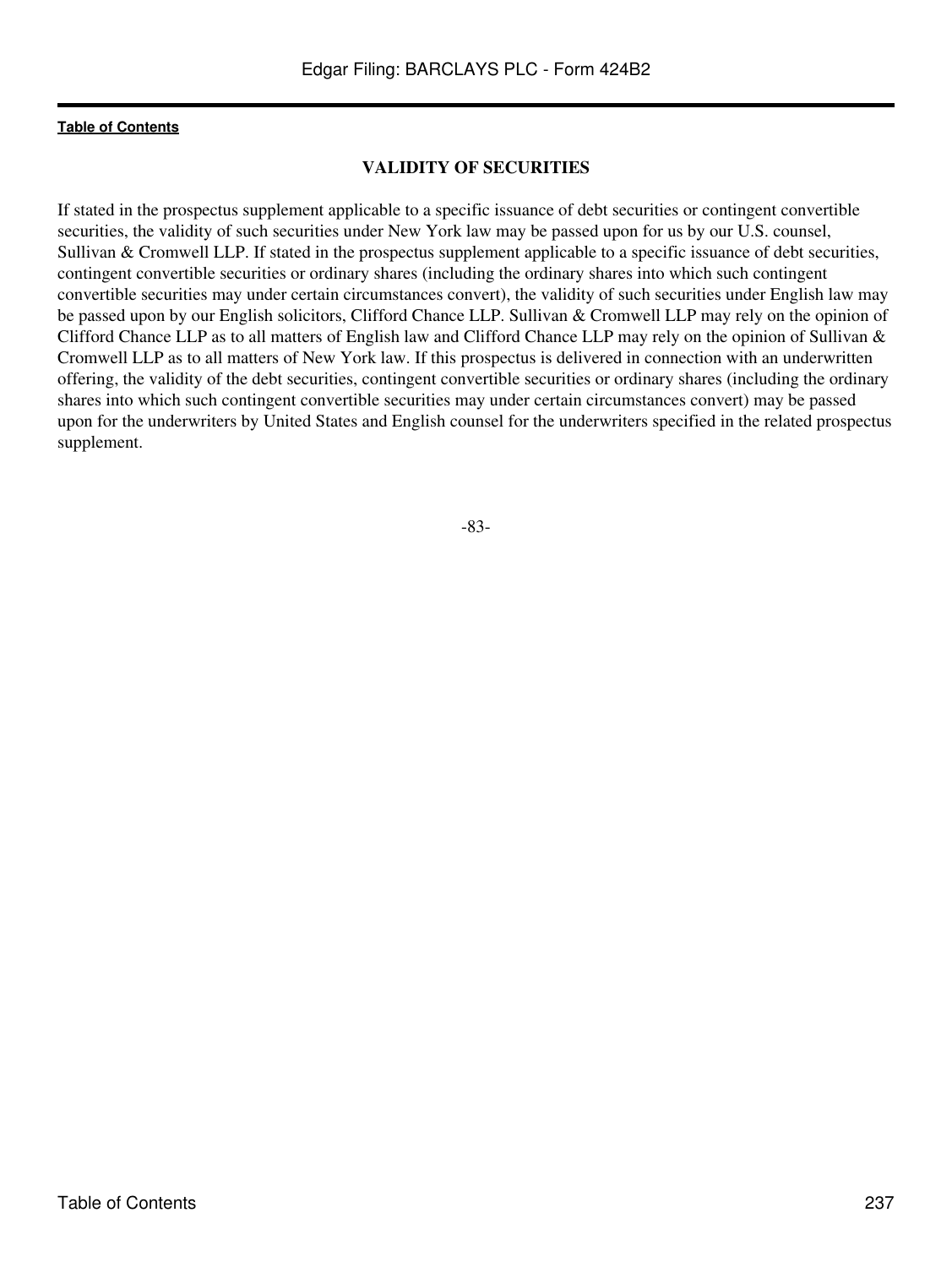# **EXPERTS**

The consolidated financial statements of Barclays PLC for the year ended December 31, 2017 and management s assessment of the effectiveness of internal control over financial reporting (which is included in Management s Report on Internal Control over Financial Reporting) of Barclays PLC, incorporated in this Prospectus by reference to the joint Annual Report on Form 20-F of Barclays PLC and Barclays Bank PLC for the year ended December 31, 2017, have been so incorporated in reliance on the report of KPMG LLP, an independent registered public accounting firm, given on the authority of said firm as experts in auditing and accounting.

The consolidated financial statements of Barclays PLC as of December 31, 2016 and for the years ended December 31, 2016 and December 31, 2015, incorporated in this Prospectus by reference to the joint Annual Report on Form 20-F of Barclays PLC and Barclays Bank PLC for the year ended December 31, 2017 filed with the SEC on February 22, 2018, have been so incorporated in reliance on the report of PricewaterhouseCoopers LLP, an independent registered public accounting firm, given on the authority of said firm as experts in auditing and accounting.

-84-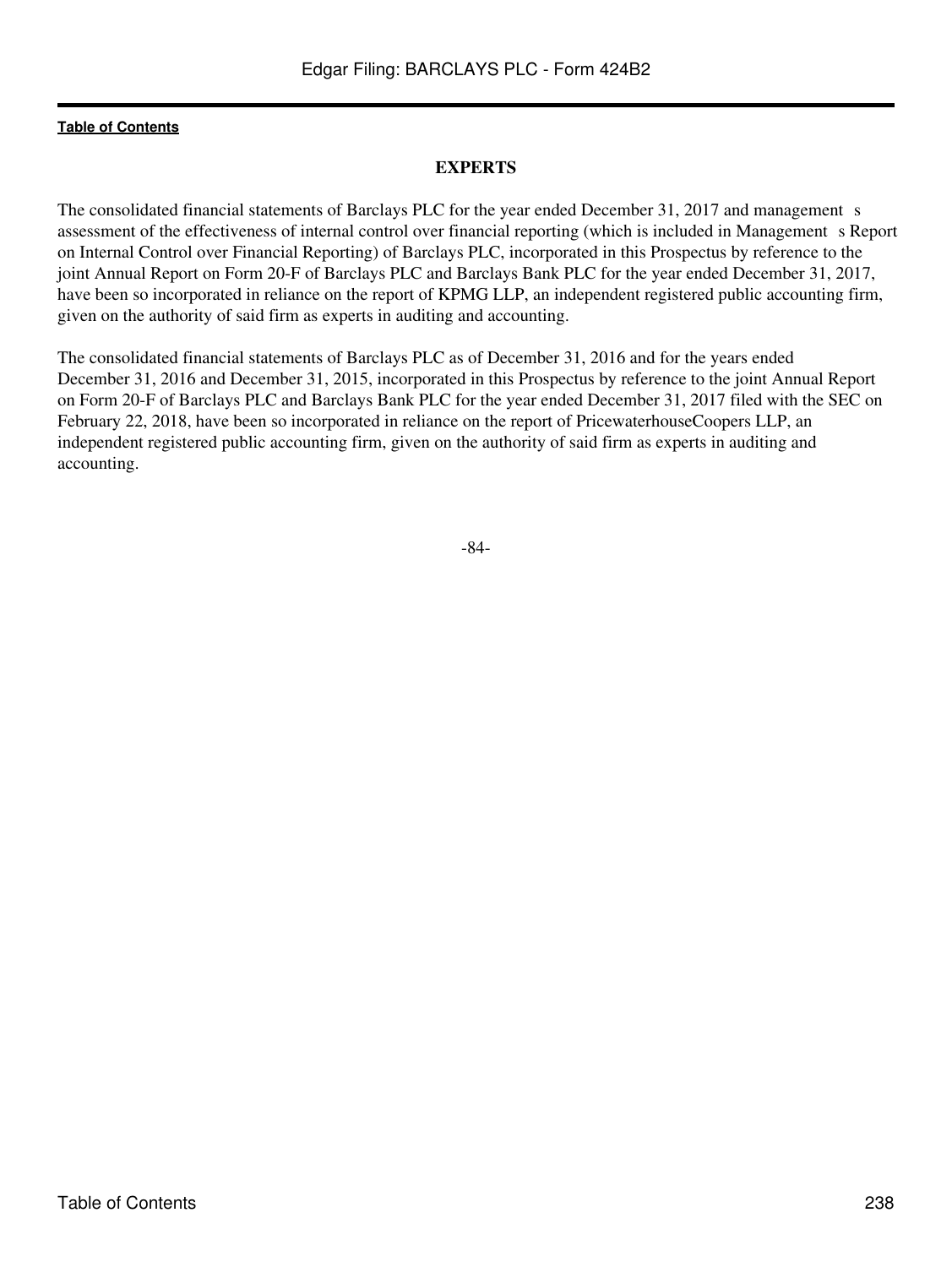# **EXPENSES OF ISSUANCE AND DISTRIBUTION**

The following is a statement of the expenses (all of which are estimated), other than any underwriting discounts and commission and expenses reimbursed by us, to be incurred in connection with a distribution of an assumed amount of \$1,000,000,000 of securities registered under this registration statement:

| Securities and Exchange Commission registration fee | \$124,500 |
|-----------------------------------------------------|-----------|
| Printing expenses                                   | 15,000    |
| Legal fees and expenses                             | 120,000   |
| Accountants fees and expenses                       | 95,000    |
| Trustee fees and expenses                           | 15,000    |
| Miscellaneous                                       | 15,000    |
|                                                     |           |
| Total                                               | \$384,500 |

-85-